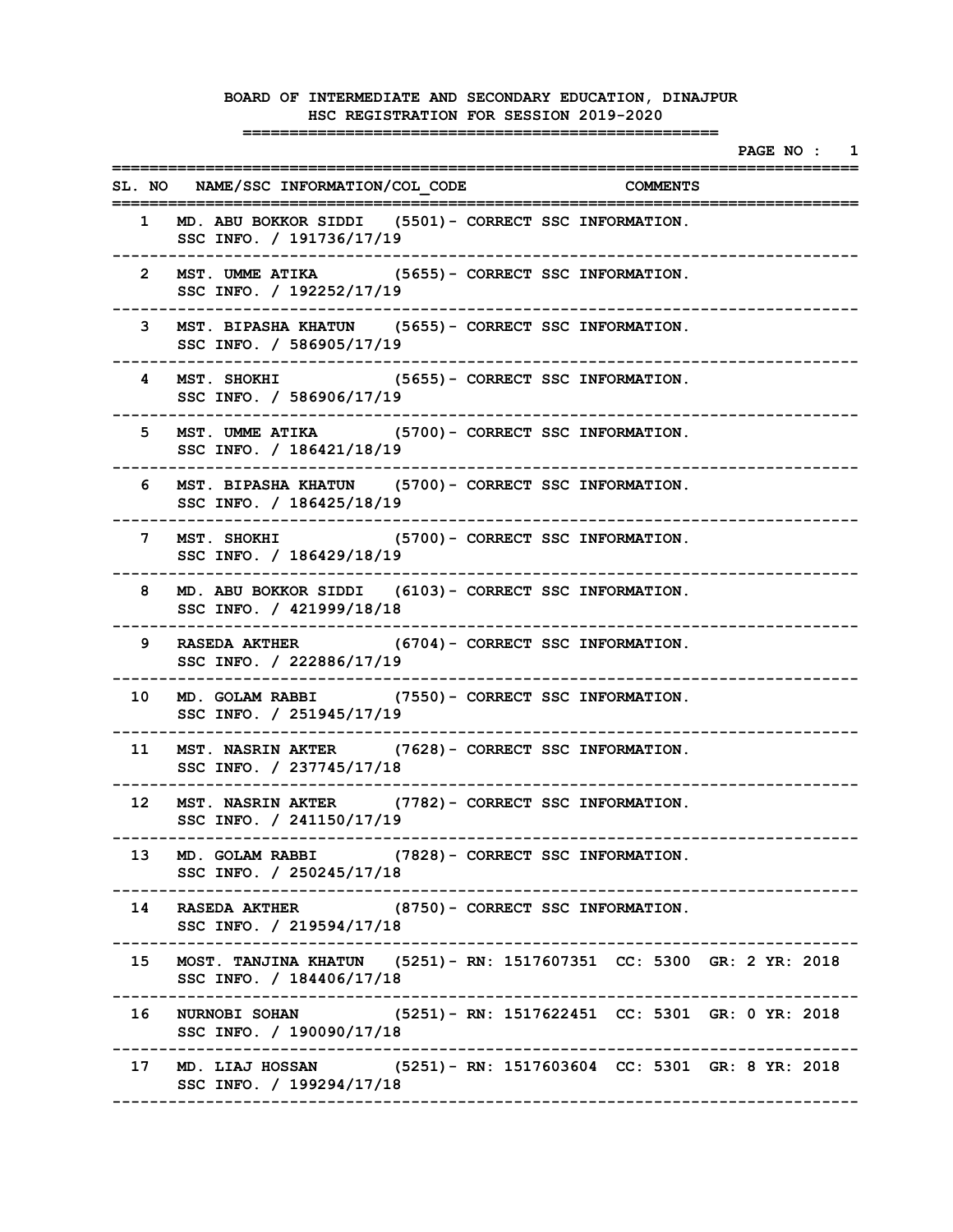|      |                                                                                 | PAGE NO : 2<br>:=====================<br>--------                     |  |
|------|---------------------------------------------------------------------------------|-----------------------------------------------------------------------|--|
|      | SL. NO NAME/SSC INFORMATION/COL CODE                                            | <b>COMMENTS</b>                                                       |  |
|      | 18 SHAJADUL ISLAM (5251) - CORRECT SSC INFORMATION.<br>SSC INFO. / 615235/19/16 |                                                                       |  |
| 19   | SSC INFO. / 231271/17/19                                                        | MST. ATIKA PARVIN (5252) - DUAL: (8727) ARCADIA INTERNATIONAL COLLE   |  |
| 20   | SSC INFO. / 227540/17/18                                                        | MD. JOBAYER SIDDIKI (5253) - RN: 1517713853 CC: 7787 GR: 0 YR: 2018   |  |
| 21   | SSC INFO. / 202858/17/19                                                        | MST. SIRAJUM MONIRA (5255) - DUAL: (5275) GOVT. BEGUM ROKEYA COLLEGE, |  |
| 22   | SSC INFO. / 188310/17/19                                                        | MOST. SHAMIMA AKTER (5257) - DUAL: (5259) MAJIDA KHATUN MOHILA COLLEG |  |
| 23   | SSC INFO. / 219664/17/19<br>. _ _ _ _ _ _ _ _ _ _                               | MD. MARUFUL ISLAM (5257) - DUAL: (6654) RANOCHANDI HIGH SCHOOL & CO   |  |
| 24   | SSC INFO. / 226381/17/18                                                        | RAKIBUL ISLAM (5258) - RN: 1517714913 CC: 7257 GR: 0 YR: 2018         |  |
| 25   | SSC INFO. / 236809/17/18                                                        | MD. TAMIM TASHRIQ (5258) - RN: 1517818666 CC: 8733 GR: 0 YR: 2018     |  |
| 26   | SSC INFO. / 267684/17/18                                                        | MD. SHAKIB HOSSAIN (5258) - RN: 1517808984 CC: 8625 GR: 0 YR: 2018    |  |
| 27   | SSC INFO. / 438551/18/19                                                        | MD. RAFI ISLAM (5258) - DUAL: (7125) KURIGRAM COLLECTORATE SCHOO      |  |
| 28   | SSC INFO. / 188310/17/19                                                        | MOST. SHAMIMA AKTER (5259) - DUAL: (5257) COLLECTORATE SCHOOL AND COL |  |
| 29   | SSC INFO. / 220094/17/19                                                        | MD. SHANEWAZ SHARIF (5260) - DUAL: (5269) RANGPUR GOVT. CITY COLLEGE  |  |
| 30 — | MD. HUMAYON KOBIR (5260) - CORRECT SSC INFORMATION.<br>SSC INFO. / 226827/ /19  |                                                                       |  |
| 31   | SSC INFO. / 372335/17/19                                                        | MOST. SHARMIN AKTER (5260) - DUAL: (8728) JAHEDA KHATUN GIRLS' SCHOOL |  |
| 32   | SSC INFO. / 376128/17/19                                                        | MOST. SHAMOLI AKTER (5260) - DUAL: (5529) HENA MEMORIAL WOMEN'S COLLE |  |
|      |                                                                                 |                                                                       |  |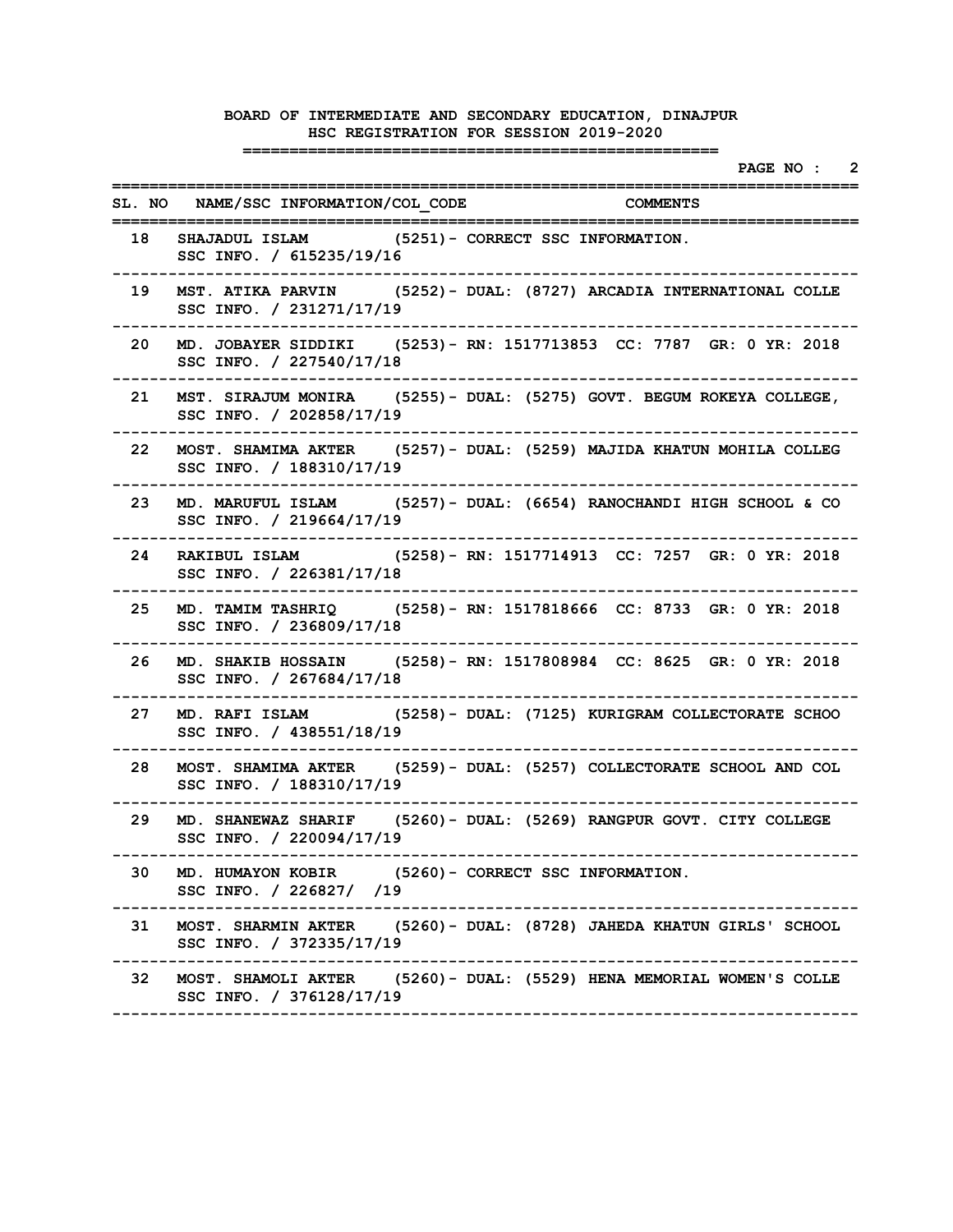|      |                                                                                                    | PAGE NO : 3<br>===================================     |  |
|------|----------------------------------------------------------------------------------------------------|--------------------------------------------------------|--|
|      | SL. NO NAME/SSC INFORMATION/COL CODE<br>===================                                        | <b>COMMENTS</b><br>----------------------------------- |  |
| 33   | MOHAMMAD MAHMUDUL HA (5261) - DUAL: (5450) KAUNIA COLLEGE<br>SSC INFO. / 196767/17/19              |                                                        |  |
| 34   | MD. ARIFUZZAMAN (5261) - DUAL: (6685) ZILA PARISHAD SCHOOL AND CO<br>SSC INFO. / 219961/17/19      |                                                        |  |
| 35   | MOST. ASHRIFA AKTER (5261) - DUAL: (5450) KAUNIA COLLEGE<br>SSC INFO. / 222991/17/19               |                                                        |  |
| 36   | MD. BASHED CHOWDHURY (5261) - DUAL: (7125) KURIGRAM COLLECTORATE SCHOO<br>SSC INFO. / 224457/17/19 |                                                        |  |
| 37   | HRIDOY HASSAN (5261) - RN: 1517714916 CC: 7257 GR: 0 YR: 2018<br>SSC INFO. / 226384/17/18          |                                                        |  |
| 38 - | FAIRUJ ANIKA RAISA (5261) - DUAL: (8725) OXBRIDGE COLLEGE<br>SSC INFO. / 812389/17/19              |                                                        |  |
| 39   | <b>NURTAJ</b><br>SSC INFO. / 170609/17/17                                                          | (5262)- RN: 1417603966 CC: 5639 GR: 2 YR: 2017         |  |
|      | 40 AHANAF TAHOMIDA OVI (5263) - RN: 1517625170 CC: 5257 GR: 2 YR: 2018<br>SSC INFO. / 190868/17/18 |                                                        |  |
| 41   | -----<br>MD. AHASAN HABIB (5263) - DUAL: (5630) BHENDABARI COLLEGE<br>SSC INFO. / 201529/17/19     |                                                        |  |
| 42   | MD. SHERAZUL ISLAM (5263) - RN: 1518850239 CC: 5425 GR: 0 YR: 2018<br>SSC INFO. / 421067/18/18     |                                                        |  |
| 43   | LITUNZIRA (5264) - RN: 1517600015 CC: 5262 GR: 2 YR: 2018<br>SSC INFO. / 593363/17/18              |                                                        |  |
| 44   | MD. SHAHJALAL ISLAM (5266) - DUAL: (5627) BAIRATI COLLEGE<br>SSC INFO. / 194677/17/19              |                                                        |  |
| 45   | MD. ZION MIA (5267) - RN: 1517604494 CC: 5263 GR: 2 YR: 2018<br>SSC INFO. / 199381/17/18           |                                                        |  |
| 46   | MOST. MOLLIKA AKTER (5267) - DUAL: (8729) UTTAM SCHOOL AND COLLEGE, R<br>SSC INFO. / 202431/17/19  |                                                        |  |
| 47   | MD. SHAHJALAL ISLAM (5267) - DUAL: (8729) UTTAM SCHOOL AND COLLEGE, R<br>SSC INFO. / 585224/17/19  |                                                        |  |
|      |                                                                                                    |                                                        |  |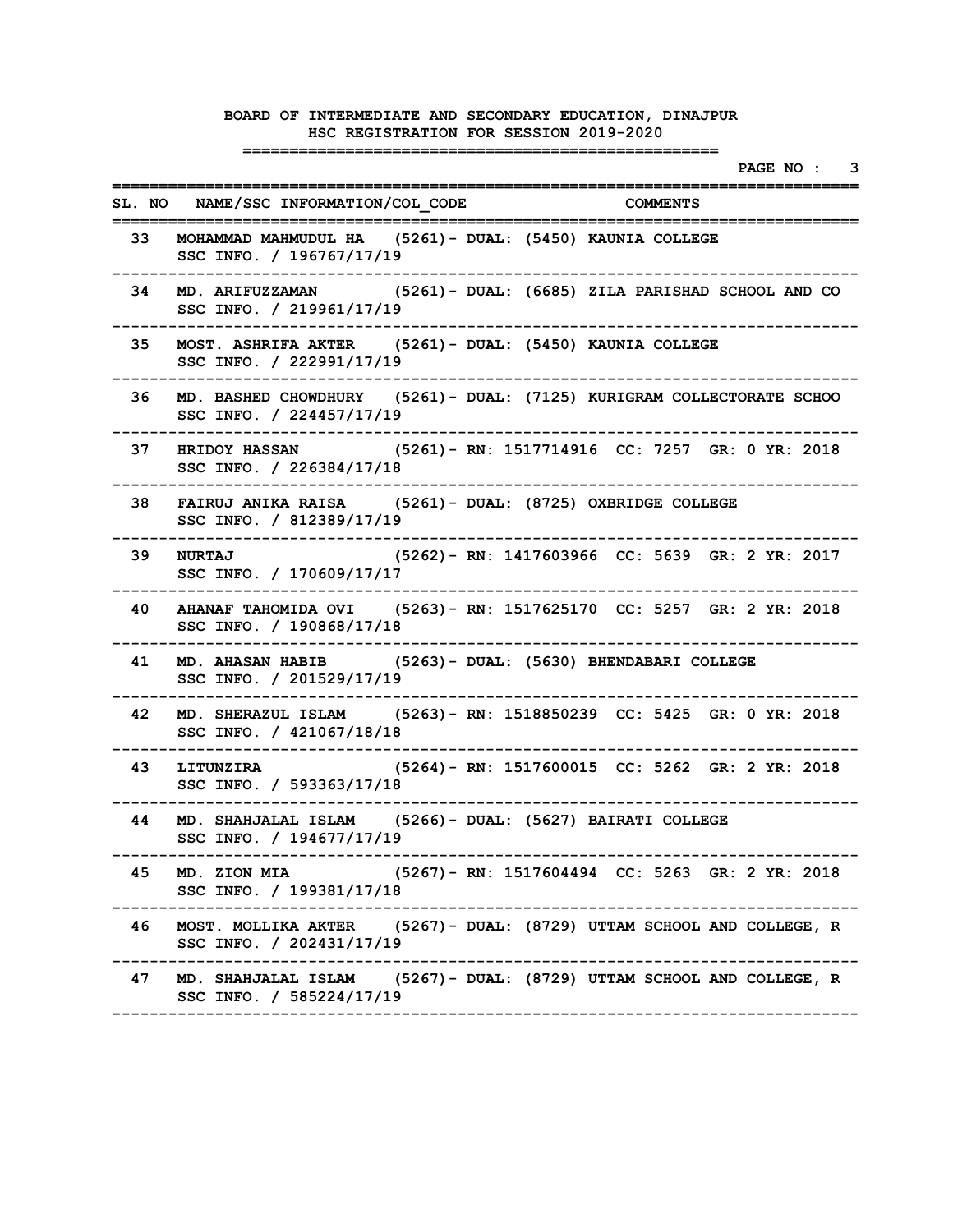|      | ========                                                                                           | ------------------------          | PAGE NO : 4 |
|------|----------------------------------------------------------------------------------------------------|-----------------------------------|-------------|
|      | SL. NO NAME/SSC INFORMATION/COL CODE COMMENTS                                                      |                                   |             |
| 48   | MD. MAHOMUDUL ISLAM (5269) - CORRECT SSC INFORMATION.<br>SSC INFO. / 100623/19/18                  |                                   |             |
| 49   | MD. MOJIBUR RAHMAN (5269) - RN: 1417629245 CC: 5475 GR: 8 YR: 2017<br>SSC INFO. / 176578/17/17     |                                   |             |
| 50   | MD. KHAIRUL MIAH (5269) - RN: 1517607843 CC: 5269 GR: 2 YR: 2018<br>SSC INFO. / 184927/17/18       |                                   |             |
| 51 — | MD. RUSLE AHMED (5269) - RN: 1517621765 CC: 5647 GR: 2 YR: 2018<br>SSC INFO. / 190388/17/18        |                                   |             |
| 52   | MONARUL PRODHAN (5269) - RN: 1517606138 CC: 5257 GR: 8 YR: 2018<br>SSC INFO. / 199762/17/18        |                                   |             |
| 53   | MD. SHANEWAZ SHARIF (5269) - DUAL: (5260) RANGPUR CITY COLLEGE<br>SSC INFO. / 220094/17/19         |                                   |             |
| 54   | SAIYADATUL JANNAT (5269) - RN: 1517610603 CC: 5266 GR: 2 YR: 2018<br>SSC INFO. / 607226/17/18      |                                   |             |
| 55   | JIBON CHANDRA DAS (5269) - RN: 9017800172 CC: 8732 GR: 2 YR: 2018<br>SSC INFO. / 612384/19/18      |                                   |             |
| 56   | MD. RAKIBUL HASAN (5270) - DUAL: (8733) SIDDIQUE MEMORIAL SCHOOL &<br>SSC INFO. / 223134/17/19     |                                   |             |
| 57   | MD. RAFIQUL ISLAM (5272) - DUAL: (5454) IMAMGONJ SCHOOL AND COLLEGE<br>SSC INFO. / 374989/17/19    |                                   |             |
| 58   | SHIMUL<br>SSC INFO. / 376900/17/19                                                                 | (5272) - CORRECT SSC INFORMATION. |             |
| 59   | MOST. MUKTARA KHATUN (5272) - DUAL: (5454) IMAMGONJ SCHOOL AND COLLEGE<br>SSC INFO. / 595176/17/19 |                                   |             |
| 60.  | SERAZUM MANIRA MUNMU (5275) - RN: 1417606198 CC: 5267 GR: 8 YR: 2018<br>SSC INFO. / 170555/17/17   |                                   |             |
| 61   | MOST. SOMIYA JAHAN J (5275) - RN: 1517615921 CC: 5631 GR: 0 YR: 2018<br>SSC INFO. / 197453/17/18   |                                   |             |
| 62   | MST. SIRAJUM MONIRA (5275) - DUAL: (5255) LALKUTHI GIRLS' HIGH SCHOOL<br>SSC INFO. / 202858/17/19  |                                   |             |
|      |                                                                                                    |                                   |             |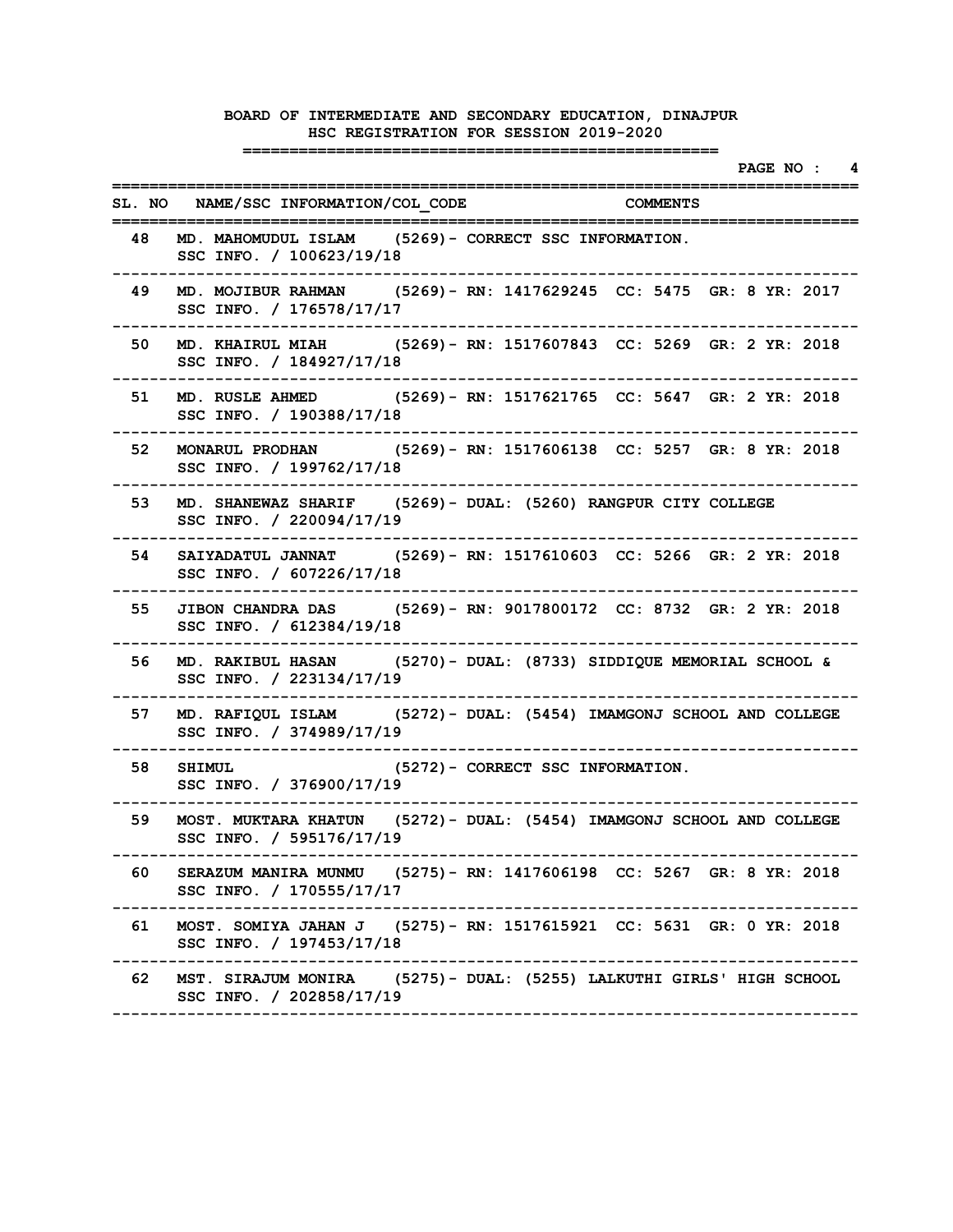|      |                                                                                                                       |  | --------------------------                                | PAGE NO : | 5 |
|------|-----------------------------------------------------------------------------------------------------------------------|--|-----------------------------------------------------------|-----------|---|
|      | SL. NO NAME/SSC INFORMATION/COL CODE                                                                                  |  | <b>COMMENTS</b><br>====================================== |           |   |
| 63 — | TAJRIN AKTER (5275) - DUAL: (6654) RANOCHANDI HIGH SCHOOL & CO<br>SSC INFO. / 219479/17/19                            |  |                                                           |           |   |
| 64 — | RATNA AKTER (5275) - DUAL: (6676) JANATA COLLEGE, DIMLA<br>SSC INFO. / 222699/17/19                                   |  |                                                           |           |   |
| 65 — | SIMA AKTHER (5275) - DUAL: (6676) JANATA COLLEGE, DIMLA<br>SSC INFO. / 222701/17/19                                   |  |                                                           |           |   |
| 66   | MST. MARIAM AKTER SA (5275) - DUAL: (6852) SHONAHAT COLLEGE<br>SSC INFO. / 226366/17/19                               |  |                                                           |           |   |
| 67 - | JAKIA AKTER JEMI (5275) - DUAL: (7901) HAKIMPUR WOMEN'S COLLEGE, D<br>SSC INFO. / 246956/17/19                        |  |                                                           |           |   |
| 68 - | JAHANA SINMIN               (5275) - DUAL: (8026) HOLY LAND COLLEGE<br>SSC INFO. / 265583/17/19                       |  |                                                           |           |   |
| 69   | MD. RAKIB MIA (5300) - RN: 1517616557 CC: 5258 GR: 0 YR: 2018<br>SSC INFO. / 197429/17/18                             |  |                                                           |           |   |
| 70 — | MOST. MOUSUME KHATUN (5300) - RN: 1517602931 CC: 5275 GR: 0 YR: 2018<br>SSC INFO. / 199120/17/18                      |  |                                                           |           |   |
| 71   | MST. NARGIS KHATUN (5300) - DUAL: (6852) SHONAHAT COLLEGE<br>SSC INFO. / 226367/17/19                                 |  |                                                           |           |   |
| 72   | MD. MAHIM MUSTAFY (5300) - DUAL: (7500) DINAJPUR GOVT. COLLEGE<br>SSC INFO. / 239026/17/19                            |  |                                                           |           |   |
| 73 — | MD. BULBUL AHMED (5302) - RN: 1417603886 CC: 5267 GR: 0 YR: 2017<br>SSC INFO. / 181062/17/17                          |  |                                                           |           |   |
| 74   | MD. DOLON ISLAM (5304) - RN: 1417603389 CC: 5269 GR: 2 YR: 2017<br>SSC INFO. / 169282/17/17                           |  |                                                           |           |   |
| 75   | MOST. AYSHA SIDDIKA     (5305)- RN: 1517613934  CC: 5305  GR: 2 YR: 2018<br>SSC INFO. / 197822/17/18                  |  |                                                           |           |   |
| 76 — | MST. NASRIN AKTER (5305) - RN: 1517600329 CC: 5305 GR: 0 YR: 2018<br>SSC INFO. / 199000/17/18                         |  |                                                           |           |   |
| 77 — | MST. AKHI AKTER (5305) - RN: 1517600330 CC: 5305 GR: 0 YR: 2018<br>SSC INFO. / 199001/17/18<br>---------------------- |  |                                                           |           |   |
|      |                                                                                                                       |  |                                                           |           |   |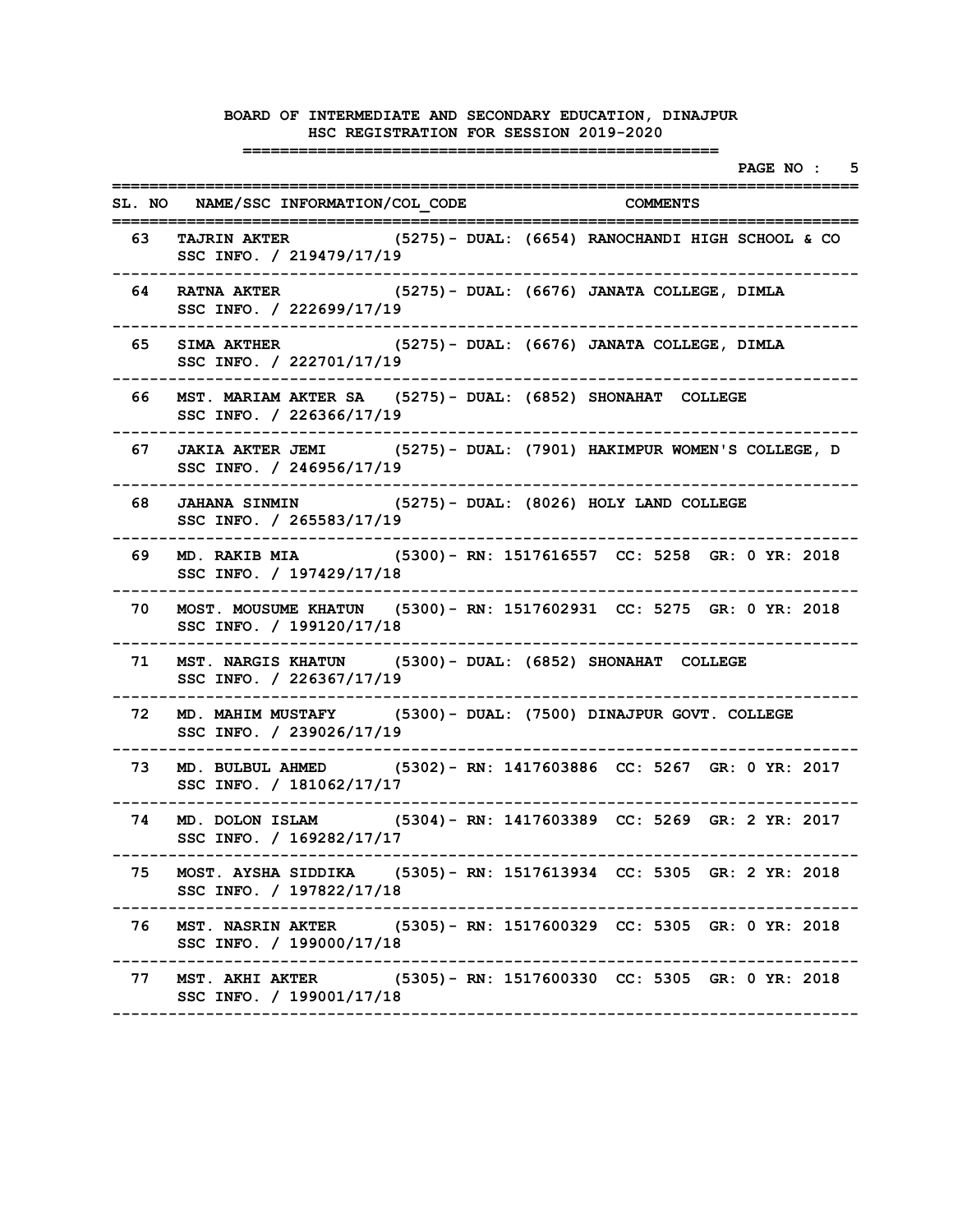|      |                                                                                                                          | ;================================== | PAGE NO : 6 |
|------|--------------------------------------------------------------------------------------------------------------------------|-------------------------------------|-------------|
|      | SL. NO NAME/SSC INFORMATION/COL CODE COMMENTS                                                                            |                                     |             |
|      | 78 RIYA AKTER SHIMU (5305) - RN: 1517605779 CC: 5253 GR: 8 YR: 2018<br>SSC INFO. / 200147/17/18                          |                                     |             |
| 79 — | ---------------------<br>MOST. RIFAT SULTANA (5305) - RN: 1517606651 CC: 5429 GR: 2 YR: 2018<br>SSC INFO. / 200230/17/18 |                                     |             |
| 80.  | LIMA BEGUM (5305) - DUAL: (5451) MIRBAGH COLLEGE, RANGPUR<br>SSC INFO. / 376933/17/19                                    |                                     |             |
| 81   | MST. SOHANA AKTER SA (5305) - DUAL: (5436) CHOWDHURANI GIRLS' SCHOOL A<br>SSC INFO. / 583408/17/19                       |                                     |             |
| 82   | MORIOM AKTHER (5305) - RN: 1417612626 CC: 5305 GR: 2 YR: 2017<br>SSC INFO. / 587694/17/17                                |                                     |             |
| 83   | MD. RASEL SHEIKH (5325) - RN: 1512778872 CC: 3850 GR: 0 YR: 2018<br>SSC INFO. / 155247/12/18                             |                                     |             |
| 84   | MD. ARIFUL ISLAM (5325) - RN: 1417612483 CC: 5431 GR: 2 YR: 2017<br>SSC INFO. / 172233/17/17                             |                                     |             |
| 85   | ----------------------<br>MST. SUMAIYA AKTER (5325) - RN: 1512834182 CC: 4450 GR: 2 YR: 2018<br>SSC INFO. / 182109/12/18 |                                     |             |
| 86   | MARIOM AKTER (5325) - RN: 1417611583 CC: 5261 GR: 2 YR: 2018<br>SSC INFO. / 187723/17/18                                 |                                     |             |
| 87   | MD. SHAHADAT HOSSEN (5325) - DUAL: (8733) SIDDIQUE MEMORIAL SCHOOL &<br>SSC INFO. / 190712/17/19                         |                                     |             |
| 88   | MD. TOHIDUL ISLAM (5325) - RN: 1417738692 CC: 7775 GR: 0 YR: 2017<br>SSC INFO. / 216146/17/17                            |                                     |             |
| 89   | MD. NUR-E-KHODA SUMA (5375) - RN: 1517655538 CC: 5263 GR: 0 YR: 2018<br>SSC INFO. / 204996/17/18                         |                                     |             |
| 90.  | MD. BULBUL AHMED (5600) - DUAL: (5750) V.I.P SHAHADAT HOSSAIN COLL<br>SSC INFO. / 372569/17/19                           |                                     |             |
| 91   | MST. SHUMAIA RAHMAN (5600) - DUAL: (5750) V.I.P SHAHADAT HOSSAIN COLL<br>SSC INFO. / 584085/17/19                        |                                     |             |
| 92   | MD. SHAKIB MIA (5634) - RN: 1517607166 CC: 5266 GR: 0 YR: 2018<br>SSC INFO. / 185845/17/18                               |                                     |             |
|      |                                                                                                                          |                                     |             |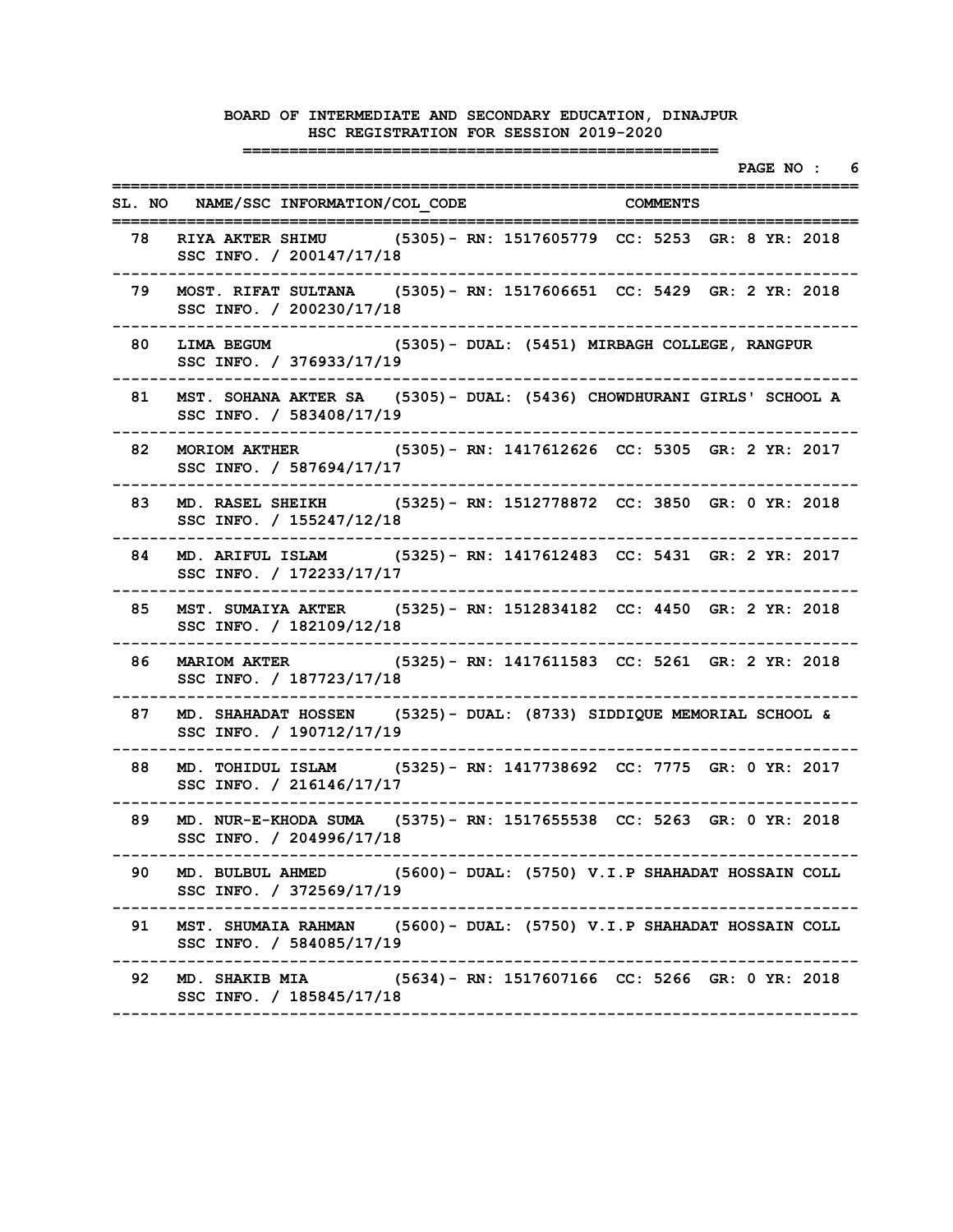|       | PAGE NO : 7<br>----------------------------------                                                                             |
|-------|-------------------------------------------------------------------------------------------------------------------------------|
|       | SL. NO NAME/SSC INFORMATION/COL CODE<br><b>COMMENTS</b><br>==================<br>======================                       |
| 93    | <b>MEHEDI HASAN</b><br>(5638) – RN: 1517629984 CC: 8725 GR: 0 YR: 2018<br>SSC INFO. / 197343/17/18                            |
| 94    | MD. ALAMGIR (5638) - RN: 1417623360 CC: 5725 GR: 8 YR: 2017<br>SSC INFO. / 580759/17/17<br>-------------------                |
| 95    | BADHON CHANDRO SAKER (5638) - RN: 1417626779 CC: 5725 GR: 2 YR: 2017<br>SSC INFO. / 580836/17/17<br>--------------------      |
| 96    | MD. FARHAD HOSEN (5638) - CORRECT SSC INFORMATION.<br>SSC INFO. / 612537/19/18                                                |
| 97    | KHALED MIAH (5638) - CORRECT SSC INFORMATION.<br>SSC INFO. / 612775/19/18                                                     |
| 98.   | MD. ARIF HOSSEN (5639) - CORRECT SSC INFORMATION.<br>SSC INFO. / 14010226073/20/19                                            |
| 99    | (5639)- RN: 1517604624 CC: 5275 GR: 2 YR: 2018<br><b>KAMRUNNAHER</b><br>SSC INFO. / 186311/17/18                              |
|       | 100 SUMAIA ARFIN SOUMIK (8725) - RN: 1517611981 CC: 5676 GR: 0 YR: 2018<br>SSC INFO. / 188509/17/18                           |
|       | ---------------------<br>101 FAIRUJ ANIKA RAISA (8725) - DUAL: (5261) R.C.C.I. PUBLIC SCHOOL & CO<br>SSC INFO. / 812389/17/19 |
| 102   | MST. ATIKA PARVIN (8727) - DUAL: (5252) MOULANA KERAMAT ALI COLLEGE<br>SSC INFO. / 231271/17/19                               |
| 103   | MOST. SHARMIN AKTER (8728) - DUAL: (5260) RANGPUR CITY COLLEGE<br>SSC INFO. / 372335/17/19                                    |
| 104   | AYNUL HAQUE (8729) - RN: 1517607564 CC: 8730 GR: 8 YR: 2018<br>SSC INFO. / 185703/17/18                                       |
|       | 105 MD. HAFIZUR HAZRAT (8729) - CORRECT SSC INFORMATION.<br>SSC INFO. / 193536/17/19                                          |
| 106 — | MOST. MOLLIKA AKTER (8729) - DUAL: (5267) JAFAR GANG SCHOOL AND COLLE<br>SSC INFO. / 202431/17/19                             |
|       | 107 URMI AKTER<br>(8729) - CORRECT SSC INFORMATION.<br>SSC INFO. / 420921/17/19                                               |
|       |                                                                                                                               |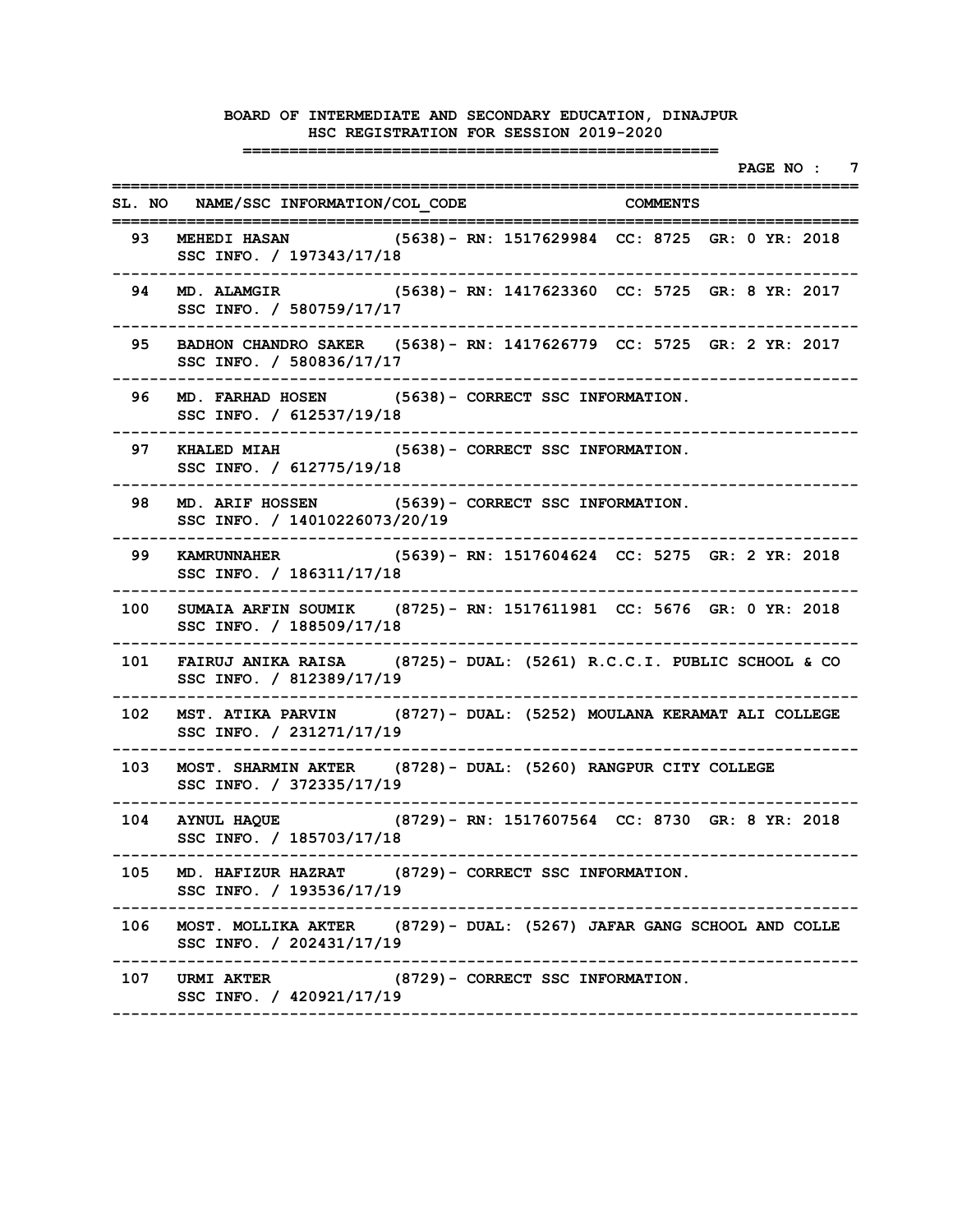|     |                                                                                                       | =====================<br>========== | PAGE NO : 8 |
|-----|-------------------------------------------------------------------------------------------------------|-------------------------------------|-------------|
|     | SL. NO NAME/SSC INFORMATION/COL CODE COMMENTS                                                         |                                     |             |
|     | 108 MD. SHAHJALAL ISLAM (8729) - DUAL: (5267) JAFAR GANG SCHOOL AND COLLE<br>SSC INFO. / 585224/17/19 |                                     |             |
| 109 | SHOWKOT ALI SAEM (8730) - RN: 1512817396 CC: 6009 GR: 0 YR: 2018<br>SSC INFO. / 172363/12/18          |                                     |             |
| 110 | MD. KAMRUJJAMAN KAMA (8730)- RN: 1417627794 CC: 5254 GR: 0 YR: 2017<br>SSC INFO. / 178354/17/17       |                                     |             |
| 111 | MOST. SUMI AKTER (8730) - RN: 1517603851 CC: 5638 GR: 2 YR: 2018<br>SSC INFO. / 184313/17/18          |                                     |             |
| 112 | MOST. TAFHIMA AKTER (8730) - RN: 1517625908 CC: 5275 GR: 0 YR: 2018<br>SSC INFO. / 197078/17/18       |                                     |             |
| 113 | MST. ARMIN BEGUM (8730) - RN: 1517600333 CC: 5433 GR: 8 YR: 2018<br>SSC INFO. / 199002/17/18          |                                     |             |
|     | 114 MD. ZULKAR NAIM (8730) - DUAL: (7727) AFTABGANJ GOVT. COLLEGE<br>SSC INFO. / 199208/17/19         |                                     |             |
|     | 115 MD. GAFFARUZZAMAN MI (8730) - DUAL: (6604) HARISH CHANDRA PATH SCHOOL<br>SSC INFO. / 218240/17/19 |                                     |             |
| 116 | MOST. HASIN IRTIZA Z (8730) - RN: 1517751027 CC: 8026 GR: 8 YR: 2018<br>SSC INFO. / 238204/17/18      |                                     |             |
| 117 | MOST. NOWSHIN ANWER (8731) - CORRECT SSC INFORMATION.<br>SSC INFO. / 17010226044/20/19                |                                     |             |
| 118 | MD. GOLAM MOSTAFA. (8731) - RN: 1517680665 CC: 6600 GR: 0 YR: 2018<br>SSC INFO. / 214864/17/18        |                                     |             |
| 119 | PRIYANKA AFRIN (8732) - CORRECT SSC INFORMATION.<br>SSC INFO. / 115129/13/17                          |                                     |             |
|     | 120 MD. MASUM PARVEJ NAH (8732) - CORRECT SSC INFORMATION.<br>SSC INFO. / 121840/13/17                |                                     |             |
| 121 | MST. TAPOSI RABEYA (8732) - RN: 1412724368 CC: 3353 GR: 2 YR: 2017<br>SSC INFO. / 134346/12/17        |                                     |             |
|     | 122 MST. NASRIN KATUN (8732) - RN: 1417627353 CC: 5527 GR: 2 YR: 2017<br>SSC INFO. / 174426/17/17     |                                     |             |
|     |                                                                                                       |                                     |             |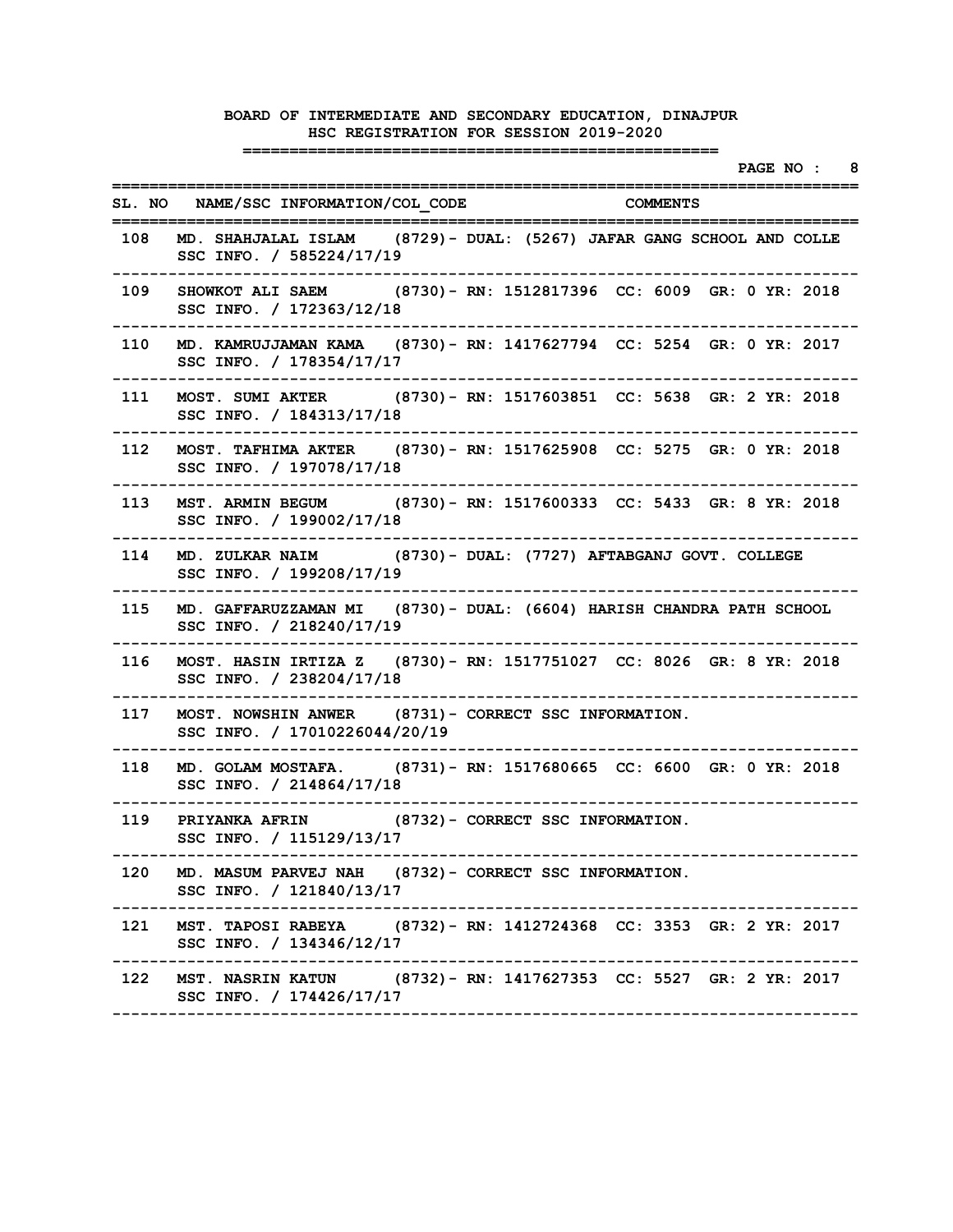|     |                                                                                                                          |  |  | PAGE NO : 9 |
|-----|--------------------------------------------------------------------------------------------------------------------------|--|--|-------------|
|     | SL. NO NAME/SSC INFORMATION/COL CODE COMMENTS<br>===========                                                             |  |  |             |
|     | 123 BELAL MIAH (8732) - RN: 1417622350 CC: 4367 GR: 2 YR: 2017<br>SSC INFO. / 179143/17/17                               |  |  |             |
| 124 | MOST. AKHI AKTHER (8732) - RN: 1417613775 CC: 5631 GR: 2 YR: 2017<br>SSC INFO. / 180555/17/17                            |  |  |             |
| 125 | TAHORIMA JANNAT (8732) - RN: 1417643496 CC: 6050 GR: 2 YR: 2017<br>SSC INFO. / 183980/17/17                              |  |  |             |
| 126 | MIS. MAHFUJA AKTHER (8732) - RN: 1417675753 CC: 6601 GR: 2 YR: 2017<br>SSC INFO. / 193826/17/17                          |  |  |             |
| 127 | MOBASHER ALI MOON (8732) - RN: 1517681186 CC: 6600 GR: 2 YR: 2018<br>SSC INFO. / 214938/17/18                            |  |  |             |
| 128 | MD. ATAUR RAHMAN (8732) - RN: 1418861484 CC: 5630 GR: 8 YR: 2017<br>SSC INFO. / 421508/18/17                             |  |  |             |
| 129 | MD. SHAHADAT HOSSEN (8733) - DUAL: (5325) MAHIGANJ COLLEGE<br>SSC INFO. / 190712/17/19                                   |  |  |             |
| 130 | MD. MEHEDI HASAN (8733) - RN: 1517639192 CC: 5525 GR: 0 YR: 2018<br>SSC INFO. / 195488/17/18                             |  |  |             |
| 131 | MD. RAKIBUL HASAN (8733) - DUAL: (5270) WINS COLLEGE, RANGPUR<br>SSC INFO. / 223134/17/19                                |  |  |             |
| 132 | MD. ZAKIR HOSSEN (5425) - RN: 1517615132 CC: 5300 GR: 8 YR: 2018<br>SSC INFO. / 605526/17/18                             |  |  |             |
| 133 | MD. NURUZZAMAN MIA (5426) - CORRECT SSC INFORMATION.<br>SSC INFO. / 190569/17/19                                         |  |  |             |
| 134 | TASLIMA AKHTAR (5426) - RN: 1517612052 CC: 5676 GR: 2 YR: 2018<br>SSC INFO. / 596040/17/18                               |  |  |             |
| 135 | SUMIYA AKTER SWEETY (5427) - RN: 1512771400 CC: 4005 GR: 0 YR: 2018<br>SSC INFO. / 154213/12/18                          |  |  |             |
| 136 | MD. SOHAG MIA (5429) - RN: 1417612493 CC: 5325 GR: 0 YR: 2018<br>SSC INFO. / 172237/17/17<br>--------------------------- |  |  |             |
|     | 137 BULBULI AKTHER (5429) - RN: 1417612595 CC: 5305 GR: 2 YR: 2017<br>SSC INFO. / 179839/17/17                           |  |  |             |
|     |                                                                                                                          |  |  |             |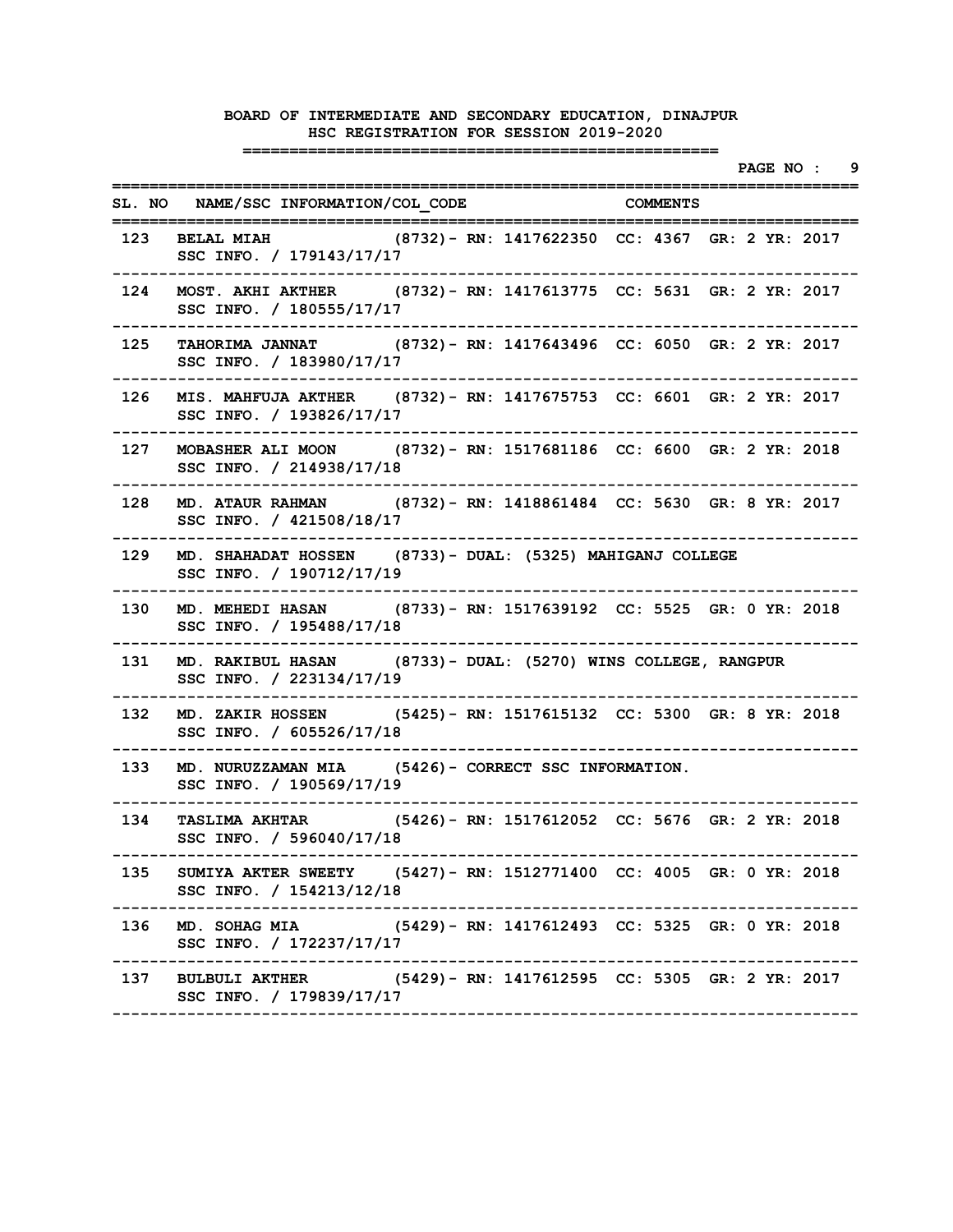|     |                                                                                                                             |  |  |                 |  | PAGE NO : 10 |  |
|-----|-----------------------------------------------------------------------------------------------------------------------------|--|--|-----------------|--|--------------|--|
|     | SL. NO NAME/SSC INFORMATION/COL CODE COMMENTS                                                                               |  |  |                 |  |              |  |
| 138 | MD. MASHUD RANA (5429) - DUAL: (5526) PAIRABANDA GOVT. BEGUM ROKE<br>SSC INFO. / 200210/17/19                               |  |  |                 |  |              |  |
| 139 | MD. ABU HARES (5429) - RN: 1417611430 CC: 5425 GR: 8 YR: 2017<br>SSC INFO. / 578948/17/17                                   |  |  |                 |  |              |  |
| 140 | MD. RAZU KHAN (5429) - RN: 1417613596 CC: 5429 GR: 2 YR: 2017<br>SSC INFO. / 579041/17/17                                   |  |  |                 |  |              |  |
| 141 | MD. AL-AMIN MIA (5429) - RN: 1517606683 CC: 5325 GR: 8 YR: 2018<br>SSC INFO. / 608029/17/18                                 |  |  |                 |  |              |  |
| 142 | MD. RATAN MIA (5429) - RN: 1517606688 CC: 5325 GR: 8 YR: 2018<br>SSC INFO. / 608033/17/18                                   |  |  |                 |  |              |  |
| 143 | SUMAMA HOSSAIN (5432) - RN: 1417610532 CC: 5431 GR: 8 YR: 2017<br>SSC INFO. / 172037/17/17                                  |  |  |                 |  |              |  |
| 144 | MST. SOHANA AKTER SA (5436) - DUAL: (5305) MAHIGANJ GIRLS' HIGH SCHOOL<br>SSC INFO. / 583408/17/19                          |  |  |                 |  |              |  |
| 145 | MOST. AJIJA SULTANA (5641) - RN: 1517611451 CC: 5425 GR: 8 YR: 2018<br>SSC INFO. / 188349/17/18                             |  |  |                 |  |              |  |
| 146 | MOST. FARHANA KHATUN (5641)- RN: 1517628582 CC: 5675 GR: 2 YR: 2018<br>SSC INFO. / 604756/17/18                             |  |  |                 |  |              |  |
| 147 | SHAMIM MRIDA (5675) - DUAL: (5676) KANDIRHAT SCHOOL AND COLLEG<br>SSC INFO. / 373441/17/19                                  |  |  |                 |  |              |  |
| 148 | MD. MEHEDI HASSEN (5675) - RN: 1417610125 CC: 5429 GR: 8 YR: 2017<br>SSC INFO. / 579182/17/17                               |  |  |                 |  |              |  |
| 149 | SHAMIM MRIDA (5676) - DUAL: (5675) PIRGACHHA RESIDENTIAL MODEL<br>SSC INFO. / 373441/17/19                                  |  |  |                 |  |              |  |
|     | 150 MD. RASEL MIA (5676) - RN: 1517658605 CC: 6233 GR: 2 YR: 2018<br>SSC INFO. / 613117/17/18                               |  |  | --------------- |  |              |  |
|     | ---------------------<br>151 MD. DELOAR HOSSAIN (5677) - RN: 1417625054 CC: 5638 GR: 2 YR: 2017<br>SSC INFO. / 178984/17/17 |  |  |                 |  |              |  |
| 152 | MD. NISHAT AHMMAD RA (5677) - RN: 1417625071 CC: 5638 GR: 2 YR: 2017<br>SSC INFO. / 178993/17/17                            |  |  |                 |  |              |  |
|     |                                                                                                                             |  |  |                 |  |              |  |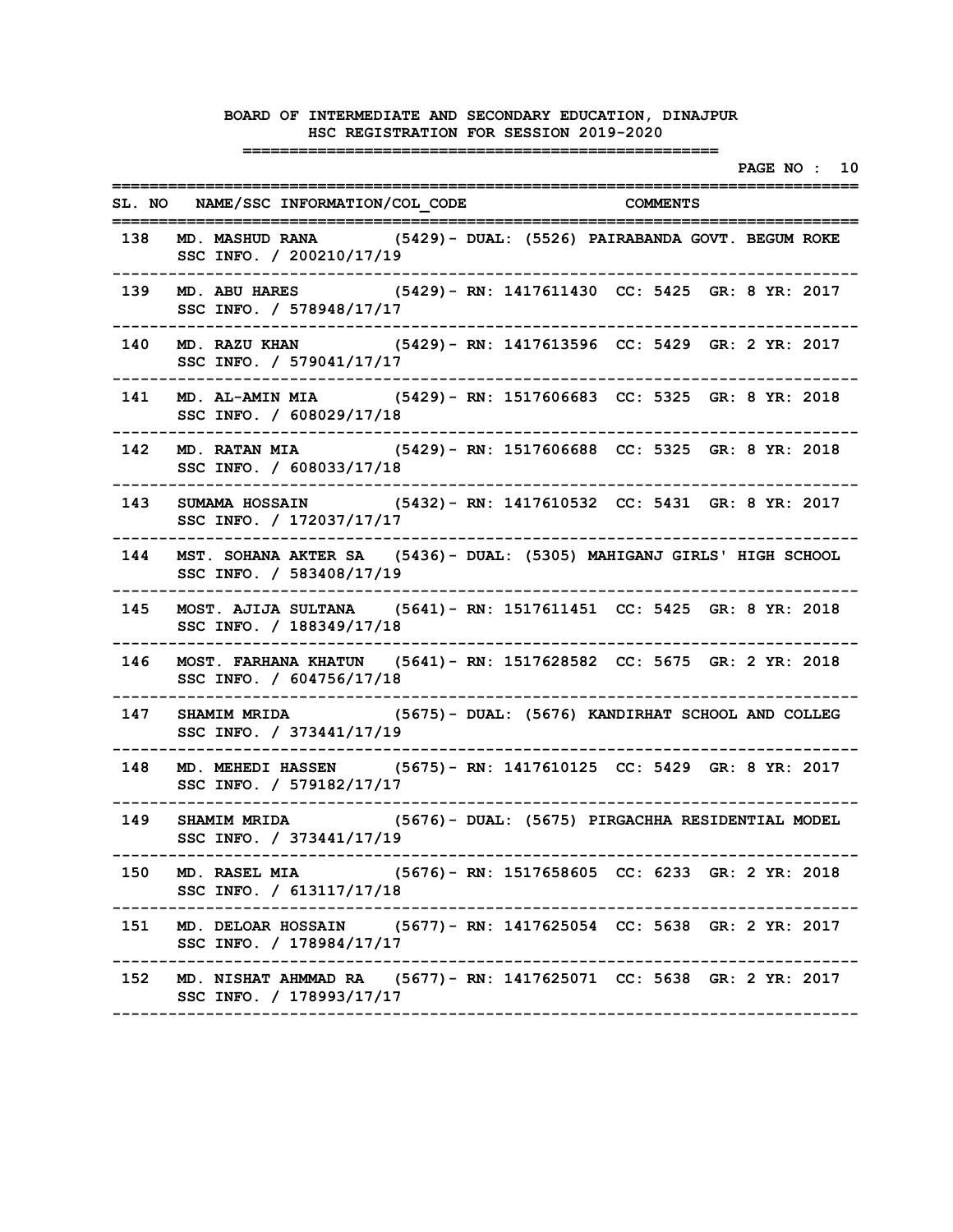|       |                                                                                                      | . <u>___________________________</u> ________          | PAGE NO : 11 |
|-------|------------------------------------------------------------------------------------------------------|--------------------------------------------------------|--------------|
|       | SL. NO NAME/SSC INFORMATION/COL CODE<br>=================                                            | <b>COMMENTS</b><br>----------------------------------- |              |
|       | 153 MD. MOFAKHKHARUL ISL (5677)- DUAL: (5633) KHALEYA KHAPRI KHAL SCHOOL<br>SSC INFO. / 190292/17/18 |                                                        |              |
| 154   | MD. FIROZ ISLAM (5677) - RN: 1417678895 CC: 5263 GR: 2 YR: 2017<br>SSC INFO. / 197364/17/17          |                                                        |              |
| 155   | ZAHEDUL ISLAM (5677) - RN: 1517656597 CC: 5300 GR: 8 YR: 2018<br>SSC INFO. / 208892/17/18            |                                                        |              |
| 156   | RIKTA BEGUM (5677) - RN: 1418859719 CC: 5427 GR: 2 YR: 2018<br>SSC INFO. / 349274/18/18              |                                                        |              |
| 157 — | MONIKA HASDA (5428) - RN: 1417615794 CC: 6176 GR: 2 YR: 2017<br>SSC INFO. / 580412/17/17             |                                                        |              |
| 158 — | MOST. JAKEYA AKTER (5500) - RN: 1517617356 CC: 5631 GR: 0 YR: 2018<br>SSC INFO. / 189473/17/18       |                                                        |              |
|       | 159 MD. MOZIDUL ISLAM (5500) - DUAL: (5654) PIRGANJ COLLEGE<br>SSC INFO. / 192781/17/19              |                                                        |              |
| 160 - | MD. BIPLOB MIA (5501) - RN: 1517648951 CC: 6185 GR: 2 YR: 2018<br>SSC INFO. / 202046/17/18           |                                                        |              |
| 161 - | NUR MOHAMMAD (5630) - RN: 1517629778 CC: 7805 GR: 2 YR: 2018<br>SSC INFO. / 191750/17/18             |                                                        |              |
| 162   | MOST. MERATUN ZANNAT (5630) - DUAL: (5655) VENDABARI WOMEN'S COLLEGE<br>SSC INFO. / 201474/17/19     |                                                        |              |
| 163   | MD. AHASAN HABIB (5630) - DUAL: (5263) BIAM MODEL SCHOOL AND COLLE<br>SSC INFO. / 201529/17/19       |                                                        |              |
| 164   | MD. MAYNUL ISLAM (5650) - RN: 1517616613 CC: 5525 GR: 2 YR: 2018<br>SSC INFO. / 198012/17/18         |                                                        |              |
|       | 165 SHAWROV BABU (5650) - DUAL: (5535) MIRJAPUR ADARSHA SCHOOL & C<br>SSC INFO. / 198370/17/18       |                                                        |              |
|       | 166 MST. NURTAJ AKHIMONI (5650)- DUAL: (5655) VENDABARI WOMEN'S COLLEGE<br>SSC INFO. / 587009/17/19  |                                                        |              |
|       | 167 MD. RAFARIAD TOMAL A (5651) - RN: 1417625959 CC: 5628 GR: 8 YR: 2017<br>SSC INFO. / 175529/17/17 |                                                        |              |
|       |                                                                                                      |                                                        |              |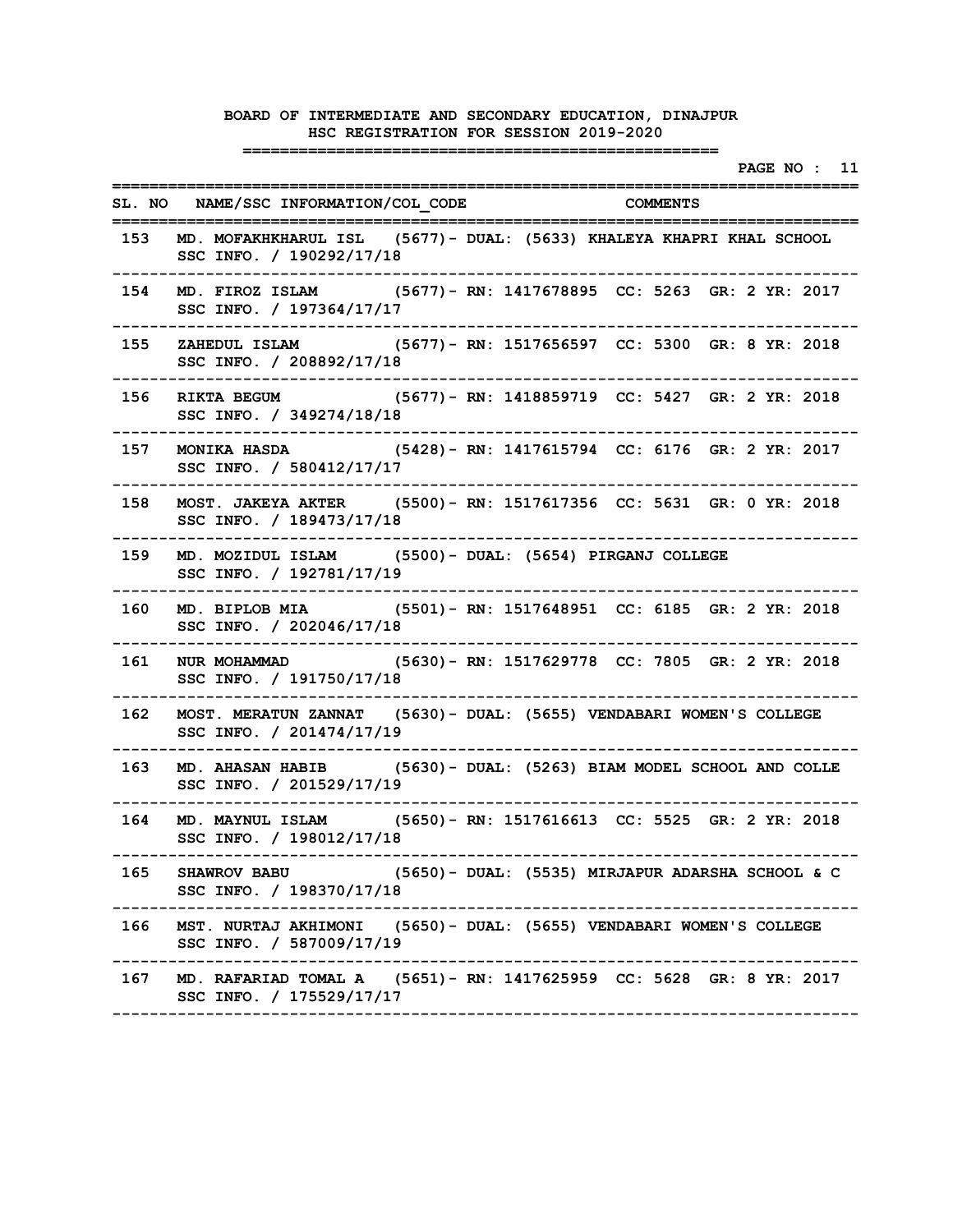|     |                                                                                                     |  |  |  |  | PAGE NO : 12 |  |
|-----|-----------------------------------------------------------------------------------------------------|--|--|--|--|--------------|--|
|     | SL. NO NAME/SSC INFORMATION/COL CODE COMMENTS<br>:==========                                        |  |  |  |  |              |  |
| 168 | TANZILA AKHTAR (5652) - RN: 1418858192 CC: 5630 GR: 2 YR: 2017<br>SSC INFO. / 171144/18/17          |  |  |  |  |              |  |
| 169 | MARUFA KHATUN (5652) - RN: 1418858191 CC: 5630 GR: 2 YR: 2017<br>SSC INFO. / 171145/18/17           |  |  |  |  |              |  |
| 170 | FATEMA KHATUN (5652) - RN: 1418861007 CC: 5630 GR: 2 YR: 2017<br>SSC INFO. / 172321/18/17           |  |  |  |  |              |  |
| 171 | NIRMA KHATUN (5652) - RN: 1418861016 CC: 5630 GR: 2 YR: 2017<br>SSC INFO. / 172322/18/17            |  |  |  |  |              |  |
| 172 | MOST. LIZA AKTER AKH (5652) - RN: 1417616247 CC: 5630 GR: 0 YR: 2017<br>SSC INFO. / 172997/17/17    |  |  |  |  |              |  |
| 173 | MST. REJINA AKTAR (5652) - RN: 1417623803 CC: 5630 GR: 2 YR: 2017<br>SSC INFO. / 175328/17/17       |  |  |  |  |              |  |
| 174 | MOST. SOBNOM MOSTARI (5652) - RN: 1417614162 CC: 5630 GR: 0 YR: 2017<br>SSC INFO. / 180297/17/17    |  |  |  |  |              |  |
| 175 | RATNA RANI (5652) – RN: 1417614166 CC: 5630 GR: 2 YR: 2017<br>SSC INFO. / 180299/17/17              |  |  |  |  |              |  |
| 176 | MOST. SHERAJUM MONIR (5652) - RN: 1417614170 CC: 5630 GR: 2 YR: 2017<br>SSC INFO. / 180302/17/17    |  |  |  |  |              |  |
| 177 | MOST. SHAMMI ISLAM (5652) - RN: 1317613270 CC: 5630 GR: 2 YR: 2017<br>SSC INFO. / 180305/17/17      |  |  |  |  |              |  |
| 178 | MST. MUNMUN KHATUN (5652) - RN: 1417615737 CC: 5630 GR: 0 YR: 2017<br>SSC INFO. / 180343/17/17      |  |  |  |  |              |  |
| 179 | MOST. JANNATUL FERDO (5652) - RN: 1417616843 CC: 5630 GR: 0 YR: 2017<br>SSC INFO. / 180358/17/17    |  |  |  |  |              |  |
|     | 180 MOST. ROKEYA KHATUN (5652) - RN: 1417616850 CC: 5630 GR: 0 YR: 2017<br>SSC INFO. / 180363/17/17 |  |  |  |  |              |  |
| 181 | MOST. REKHA KHATUN (5652) - RN: 1417616495 CC: 5630 GR: 0 YR: 2017<br>SSC INFO. / 180380/17/17      |  |  |  |  |              |  |
|     | 182 MOSREFA KHATUN (5652) - RN: 1418858823 CC: 5630 GR: 2 YR: 2017<br>SSC INFO. / 420901/18/17      |  |  |  |  |              |  |
|     |                                                                                                     |  |  |  |  |              |  |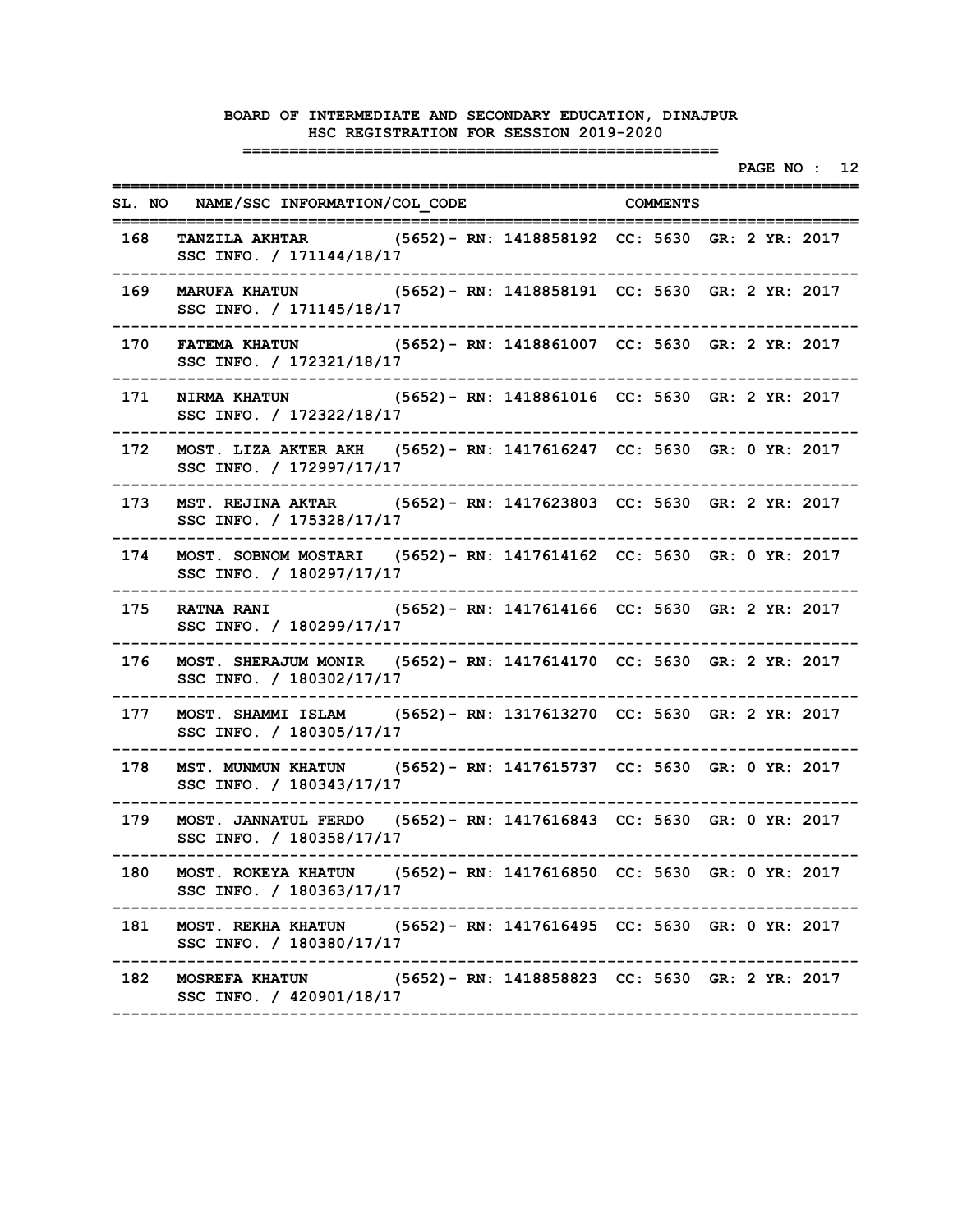|       |                                                                                                      |  | --------------------------------- |  |  | PAGE NO : 13 |  |
|-------|------------------------------------------------------------------------------------------------------|--|-----------------------------------|--|--|--------------|--|
|       | SL. NO NAME/SSC INFORMATION/COL CODE THE COMMENTS                                                    |  |                                   |  |  |              |  |
|       | 183 NILUFA KHATUN (5652) - RN: 1418861020 CC: 5630 GR: 2 YR: 2017<br>SSC INFO. / 421603/18/17        |  |                                   |  |  |              |  |
|       | 184 MOST. AFSHANA MIME (5652) - RN: 1417616261 CC: 5630 GR: 0 YR: 2017<br>SSC INFO. / 580644/17/17   |  |                                   |  |  |              |  |
| 185   | SHIMLA KHATUN (5652) - RN: 1417627480 CC: 5630 GR: 2 YR: 2017<br>SSC INFO. / 582646/17/17            |  |                                   |  |  |              |  |
| 186   | MOST. AFRIN AKTAR (5652) - RN: 1417622567 CC: 5630 GR: 2 YR: 2017<br>SSC INFO. / 586831/17/17        |  |                                   |  |  |              |  |
| 187 - | MOST. ROTNA KHATUN (5652) - RN: 1417615140 CC: 5630 GR: 2 YR: 2017<br>SSC INFO. / 588150/17/17       |  |                                   |  |  |              |  |
| 188   | MOST. YESMIN RUPA (5652) - RN: 1417614177 CC: 5630 GR: 2 YR: 2017<br>SSC INFO. / 588242/17/17        |  |                                   |  |  |              |  |
| 189   | MOST. ALEYA KHATUN (5652) - RN: 1417614188 CC: 5630 GR: 2 YR: 2017<br>SSC INFO. / 588245/17/17       |  |                                   |  |  |              |  |
|       | 190 MOST. FARZANA JANNAT (5652) - RN: 1417614206 CC: 5630 GR: 2 YR: 2017<br>SSC INFO. / 588254/17/17 |  |                                   |  |  |              |  |
| 191   | MOST. KOLY AKTAR (5652) - RN: 1417614208 CC: 5630 GR: 2 YR: 2017<br>SSC INFO. / 588256/17/17         |  |                                   |  |  |              |  |
| 192   | MOST. SUMI AKTER (5652) - RN: 1417615734 CC: 5630 GR: 2 YR: 2017<br>SSC INFO. / 588280/17/17         |  |                                   |  |  |              |  |
| 193   | MOST. ALEMA KHATUN (5652) - RN: 1417615746 CC: 5630 GR: 2 YR: 2017<br>SSC INFO. / 588289/17/17       |  |                                   |  |  |              |  |
| 194   | MOST. ISHRAT JAHAN R (5652) - RN: 1417616849 CC: 5630 GR: 2 YR: 2017<br>SSC INFO. / 588311/17/17     |  |                                   |  |  |              |  |
|       | 195 MOST. SHAMMI AKTER (5652) - RN: 1417616853 CC: 5630 GR: 2 YR: 2017<br>SSC INFO. / 588312/17/17   |  |                                   |  |  |              |  |
| 196   | MOST. LABONNO AFROZ (5652) - RN: 1417616859 CC: 5630 GR: 2 YR: 2017<br>SSC INFO. / 588313/17/17      |  |                                   |  |  |              |  |
|       | 197 MOST. ROKEYA AKTER (5652) - RN: 1417616487 CC: 5630 GR: 2 YR: 2017<br>SSC INFO. / 588341/17/17   |  |                                   |  |  |              |  |
|       |                                                                                                      |  |                                   |  |  |              |  |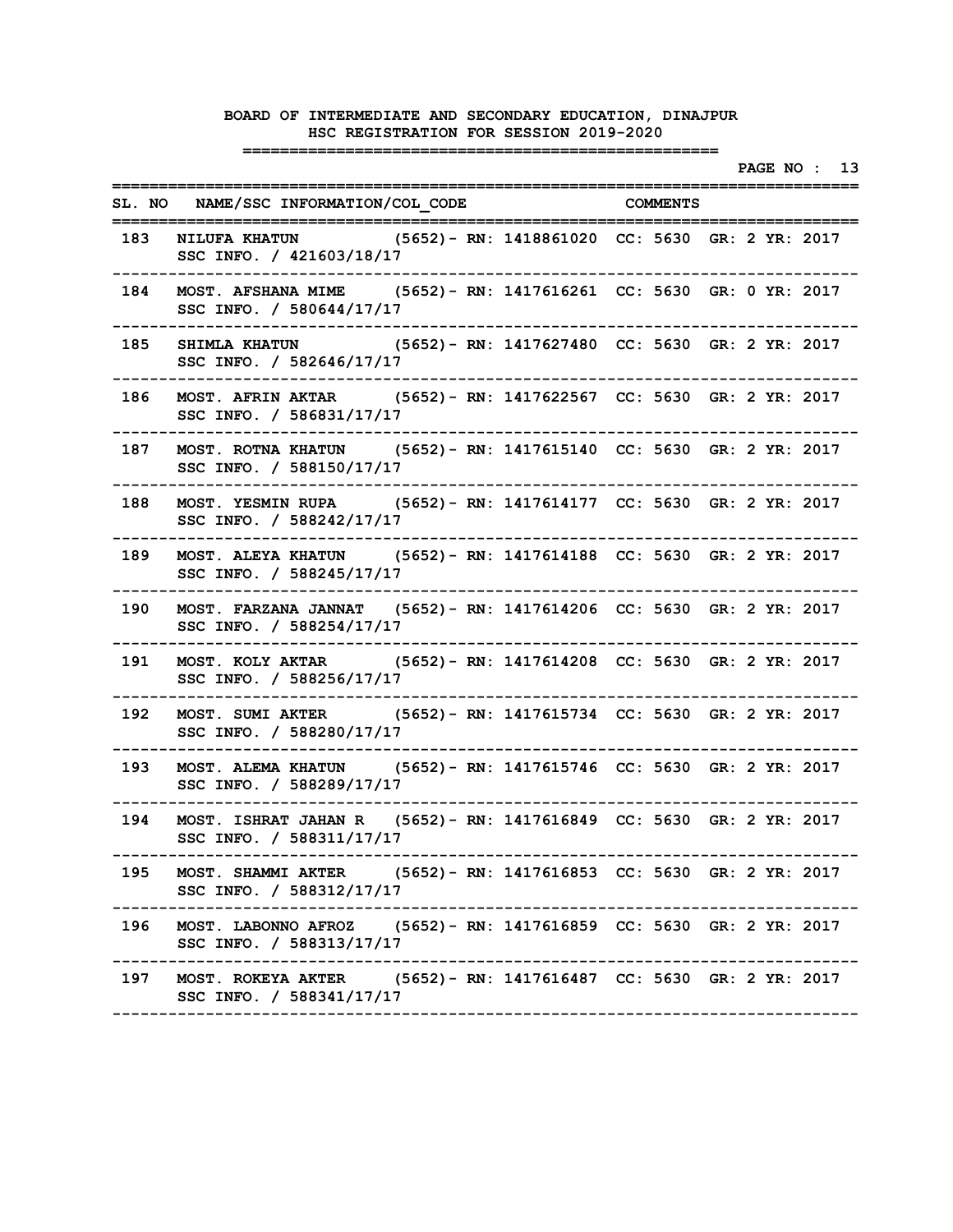|     |                                                                                                                                   |  |                                 |  |  | PAGE NO : 14 |  |
|-----|-----------------------------------------------------------------------------------------------------------------------------------|--|---------------------------------|--|--|--------------|--|
|     | SL. NO NAME/SSC INFORMATION/COL CODE COMMENTS<br>==========                                                                       |  |                                 |  |  |              |  |
| 198 | MOST. LABONI AKTER (5652) - RN: 1417616256 CC: 5630 GR: 2 YR: 2017<br>SSC INFO. / 817093/17/17                                    |  |                                 |  |  |              |  |
| 199 | MOST. FARZANA TAJNUP (5652)- RN: 1417614172 CC: 5630 GR: 2 YR: 2017<br>SSC INFO. / 817188/17/17                                   |  |                                 |  |  |              |  |
| 200 | MOST. SALMA AKTER (5653) - RN: 1417616784 CC: 5653 GR: 2 YR: 2017<br>SSC INFO. / 580470/17/17                                     |  |                                 |  |  |              |  |
| 201 | JAFRINA KHATUN (5653) - RN: 1517617646 CC: 5428 GR: 2 YR: 2018<br>SSC INFO. / 596531/17/18                                        |  |                                 |  |  |              |  |
| 202 | MD. ASHIKUZZAMAN (5654) - CORRECT SSC INFORMATION.<br>SSC INFO. / 163879/17/15                                                    |  |                                 |  |  |              |  |
| 203 | MD. TAMJID ISLAM (5654) - RN: 1417614324 CC: 8730 GR: 8 YR: 2017<br>SSC INFO. / 179519/17/17                                      |  |                                 |  |  |              |  |
| 204 | MD. MOZIDUL ISLAM (5654) - DUAL: (5500) GOVT. SHAH ABDUR ROUF COLLE<br>SSC INFO. / 192781/17/19                                   |  |                                 |  |  |              |  |
| 205 | MD. SHAON MIAH (5654) - CORRECT SSC INFORMATION.<br>SSC INFO. / 573369/17/16                                                      |  |                                 |  |  |              |  |
| 206 | MOST. MERATUN ZANNAT (5655) - DUAL: (5630) BHENDABARI COLLEGE<br>SSC INFO. / 201474/17/19                                         |  |                                 |  |  |              |  |
| 207 | MOST. MONZILA AKTER (5655) - RN: 1317614641 CC: 5430 GR: 8 YR: 2017<br>SSC INFO. / 306877/17/17                                   |  |                                 |  |  |              |  |
| 208 | (5655)- RN: 1417616236 CC: 5652 GR: 2 YR: 2017<br><b>MUNNI AKTHER</b><br>SSC INFO. / 580723/17/17                                 |  |                                 |  |  |              |  |
| 209 | MST. NURTAJ AKHIMONI (5655)- DUAL: (5650) KHALASHPIR BANGOBANDHU COLL<br>SSC INFO. / 587009/17/19                                 |  |                                 |  |  |              |  |
|     | ---------------------------<br>210 MOST. SHIMA KHATUN (5655) - RN: 1517615787 CC: 5651 GR: 2 YR: 2018<br>SSC INFO. / 606110/17/18 |  | ------------------------------- |  |  |              |  |
| 211 | MOST. SHANTONA AKTAR (5655) - RN: 1517615802 CC: 5655 GR: 2 YR: 2018<br>SSC INFO. / 606119/17/18                                  |  |                                 |  |  |              |  |
|     | 212 MOST. SHILA KHATUN (5655) - RN: 1517615805 CC: 5651 GR: 2 YR: 2018<br>SSC INFO. / 606121/17/18                                |  |                                 |  |  |              |  |
|     |                                                                                                                                   |  |                                 |  |  |              |  |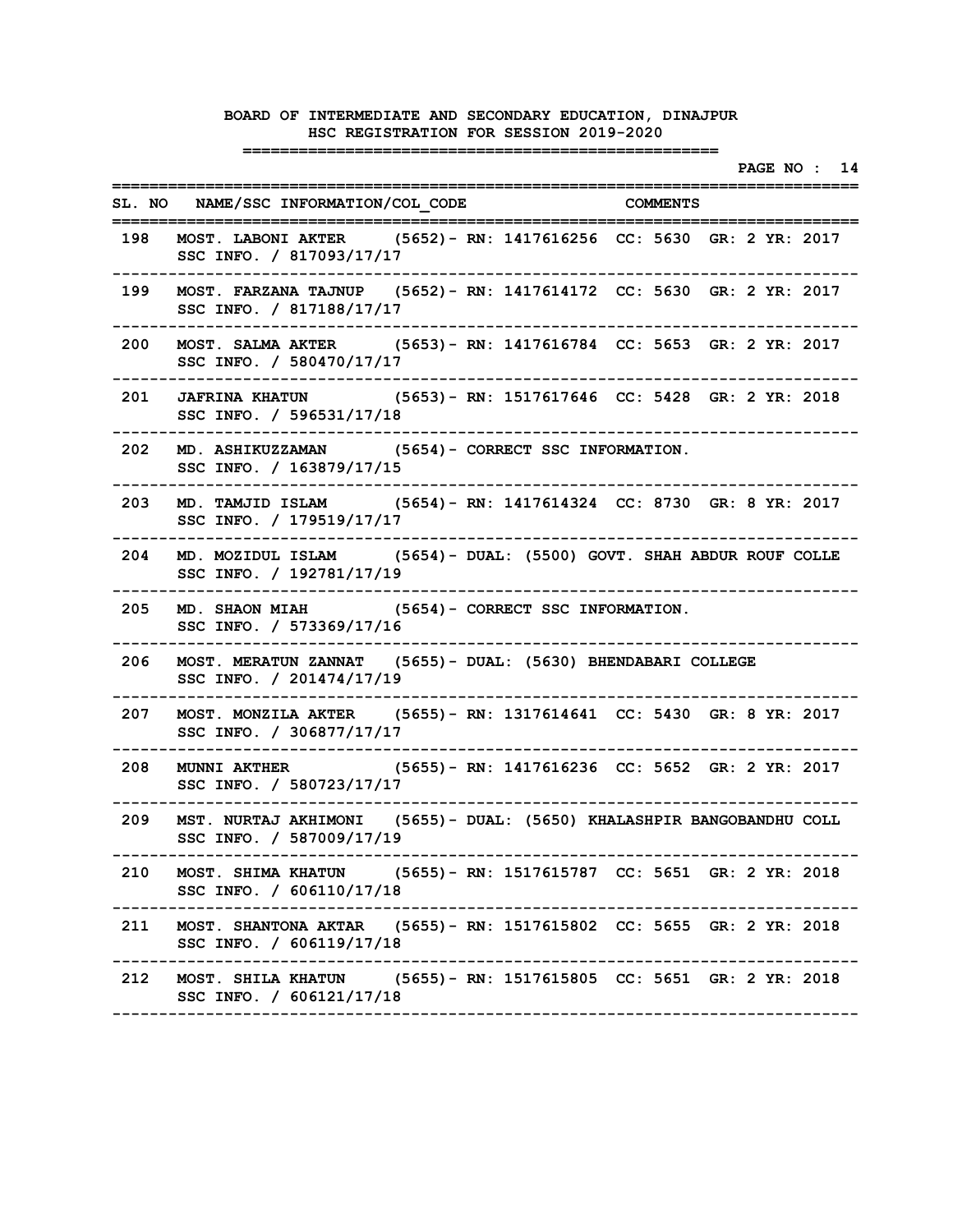|     |                                                                                                    | PAGE NO : 15 |
|-----|----------------------------------------------------------------------------------------------------|--------------|
|     | SL. NO NAME/SSC INFORMATION/COL CODE COMMENTS                                                      |              |
| 213 | MOST. RUZINA KHATUN (5655)- RN: 1517615825 CC: 5651 GR: 2 YR: 2018<br>SSC INFO. / 606130/17/18     |              |
| 214 | MOST. JANNATUN (5655) - RN: 1417614211 CC: 5535 GR: 2 YR: 2018<br>SSC INFO. / 606143/17/18         |              |
| 215 | MOST. SHEULE AKTER (5655) - RN: 1517618563 CC: 5630 GR: 8 YR: 2018<br>SSC INFO. / 606280/17/18     |              |
| 216 | MOSTAFRINA KHATUN (5655) - RN: 1417614184 CC: 5655 GR: 2 YR: 2017<br>SSC INFO. / 817193/17/17      |              |
| 217 | MD. SHAKIL MIAH (5657) - RN: 1417614053 CC: 5654 GR: 0 YR: 2017<br>SSC INFO. / 173226/17/17        |              |
| 218 | MD. ABIDUR RAHMAN (5657) - RN: 1417614063 CC: 6100 GR: 0 YR: 2017<br>SSC INFO. / 173232/17/17      |              |
| 219 | MD. ASHIKUJJAMAN AKA (5301)- RN: 1517603163 CC: 5270 GR: 0 YR: 2018<br>SSC INFO. / 199255/17/18    |              |
| 220 | MOST. MONI KHATUN (5632) - DUAL: (5647) THAKURADAHA SCHOOL AND COLL<br>SSC INFO. / 193497/17/19    |              |
| 221 | MD. NASID (5632) - RN: 1518853887 CC: 5257 GR: 2 YR: 2018<br>SSC INFO. / 421484/18/18              |              |
| 222 | MD. MONIRUL ISLAM (5633) - RN: 1417619111 CC: 5301 GR: 8 YR: 2018<br>SSC INFO. / 189849/17/18      |              |
| 223 | MD. MOFAKHKHARUL ISL (5633) - DUAL: (5677) RAMJAN ALI MUNSHI COLLEGE<br>SSC INFO. / 190292/17/18   |              |
| 224 | MOST. ASFIA JANNAT B (5633) - DUAL: (5646) KHALEYA GANJIPUR SCHOOL AND<br>SSC INFO. / 193416/17/19 |              |
| 225 | MD. OMOR FARUK BADOL (5642) - DUAL: (5475) HARAGACHH GOVT. COLLEGE<br>SSC INFO. / 595150/17/19     |              |
| 226 | MD. MURAD HOSSAIN (5644) - RN: 1417618282 CC: 5644 GR: 2 YR: 2018<br>SSC INFO. / 302358/17/18      |              |
|     | 227 MD. NAZMUL ISLAM (5645) - RN: 1317605303 CC: 5251 GR: 2 YR: 2018<br>SSC INFO. / 578623/17/17   |              |
|     |                                                                                                    |              |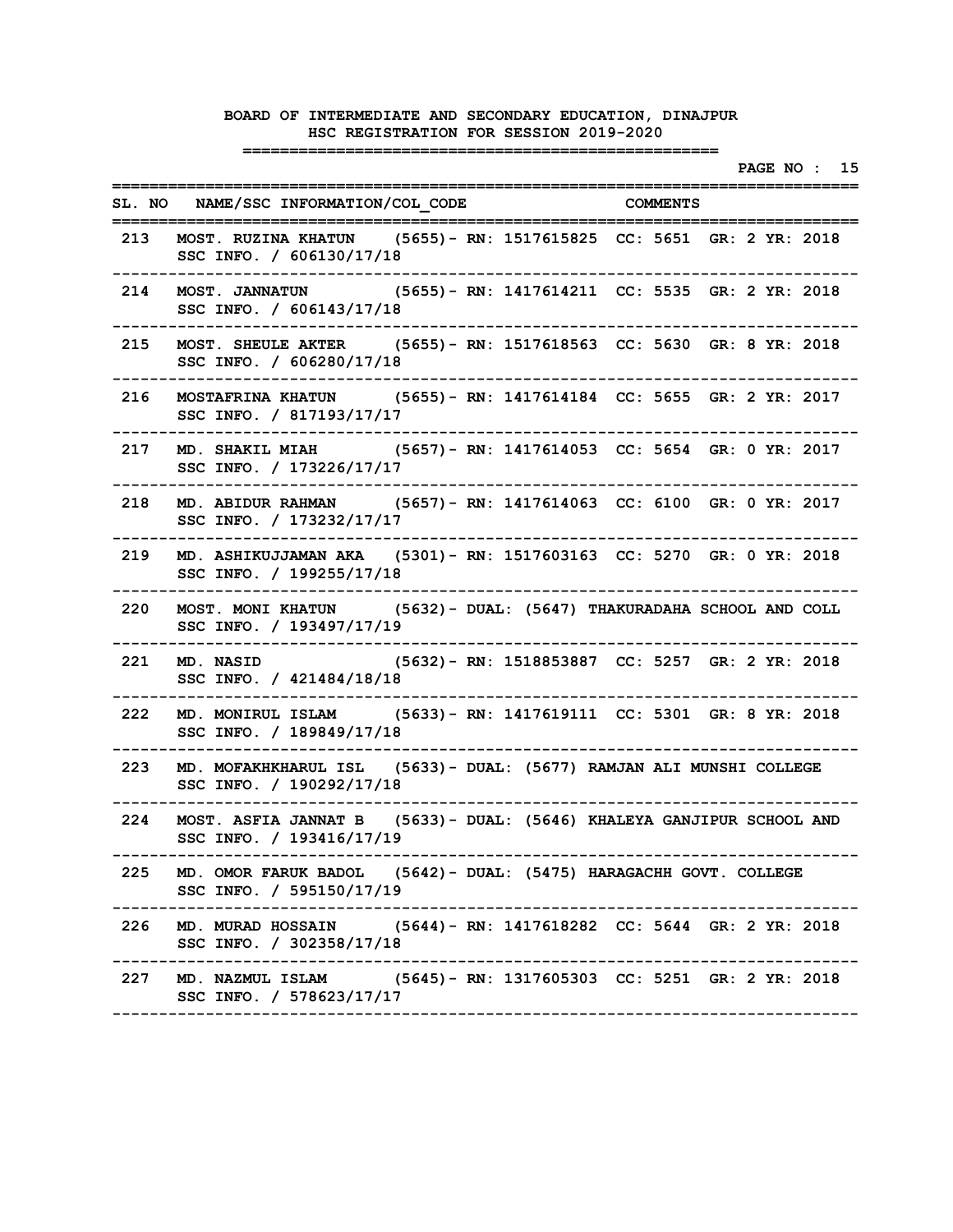|     |                                                                                      | PAGE NO : 16                                                              |
|-----|--------------------------------------------------------------------------------------|---------------------------------------------------------------------------|
|     | SL. NO NAME/SSC INFORMATION/COL CODE COMMENTS<br>===========                         |                                                                           |
|     | SSC INFO. / 193416/17/19                                                             | 228 MOST. ASFIA JANNAT B (5646) - DUAL: (5633) KHALEYA KHAPRI KHAL SCHOOL |
| 229 | SSC INFO. / 171721/18/17                                                             | MD. MOKTARUL ISLAM (5647) - RN: 1418862509 CC: 5301 GR: 8 YR: 2017        |
| 230 | SSC INFO. / 193497/17/19                                                             | MOST. MONI KHATUN (5647) - DUAL: (5632) DHONTOLA R. U. SCHOOL & COL       |
| 231 | SSC INFO. / 174492/17/17                                                             | MD. MEHEDI HASAN SIA (5525)- RN: 1417623441 CC: 8730 GR: 8 YR: 2017       |
| 232 | SSC INFO. / 178642/17/17                                                             | HUMAYON KOBIR REZA (5525) - RN: 1417626957 CC: 5300 GR: 2 YR: 2017        |
| 233 | SSC INFO. / 194119/17/19                                                             | SADIA AKTER MUN (5525) - DUAL: (5529) HENA MEMORIAL WOMEN'S COLLE         |
| 234 | SSC INFO. / 196850/17/18                                                             | MD. AL-AMIN MIAH (5525) - RN: 1518851563 CC: 5527 GR: 2 YR: 2018          |
| 235 | SSC INFO. / 420752/18/18                                                             | MD. SARIFUL ISLAM (5525) - RN: 1418860835 CC: 5258 GR: 2 YR: 2018         |
| 236 | SSC INFO. / 197323/17/18                                                             | RIMU YASMIN (5526) - RN: 1517629960 CC: 5350 GR: 2 YR: 2018               |
| 237 | SSC INFO. / 200210/17/19                                                             | MD. MASHUD RANA (5526) - DUAL: (5429) DEUTI HIGH SCHOOL & COLLEGE         |
| 238 | SSC INFO. / 376239/17/19                                                             | RUMOTI RANI PAHAN (5527) - DUAL: (5531) BALAR HAT COLLEGE, RANGPUR        |
| 239 | MD. REAZUL ISLAM (5528) - CORRECT SSC INFORMATION.<br>SSC INFO. / 185007/18/19       |                                                                           |
| 240 | SADIA AKTER MUN (5529) - DUAL: (5525) MITHAPUKUR COLLEGE<br>SSC INFO. / 194119/17/19 |                                                                           |
| 241 | SSC INFO. / 376094/17/19                                                             | MST. BOBITA AKTER (5529) - DUAL: (5628) SHUKURER HAT COLLEGE              |
|     | SSC INFO. / 376128/17/19                                                             | 242 MOST. SHAMOLI AKTER (5529) - DUAL: (5260) RANGPUR CITY COLLEGE        |
|     |                                                                                      |                                                                           |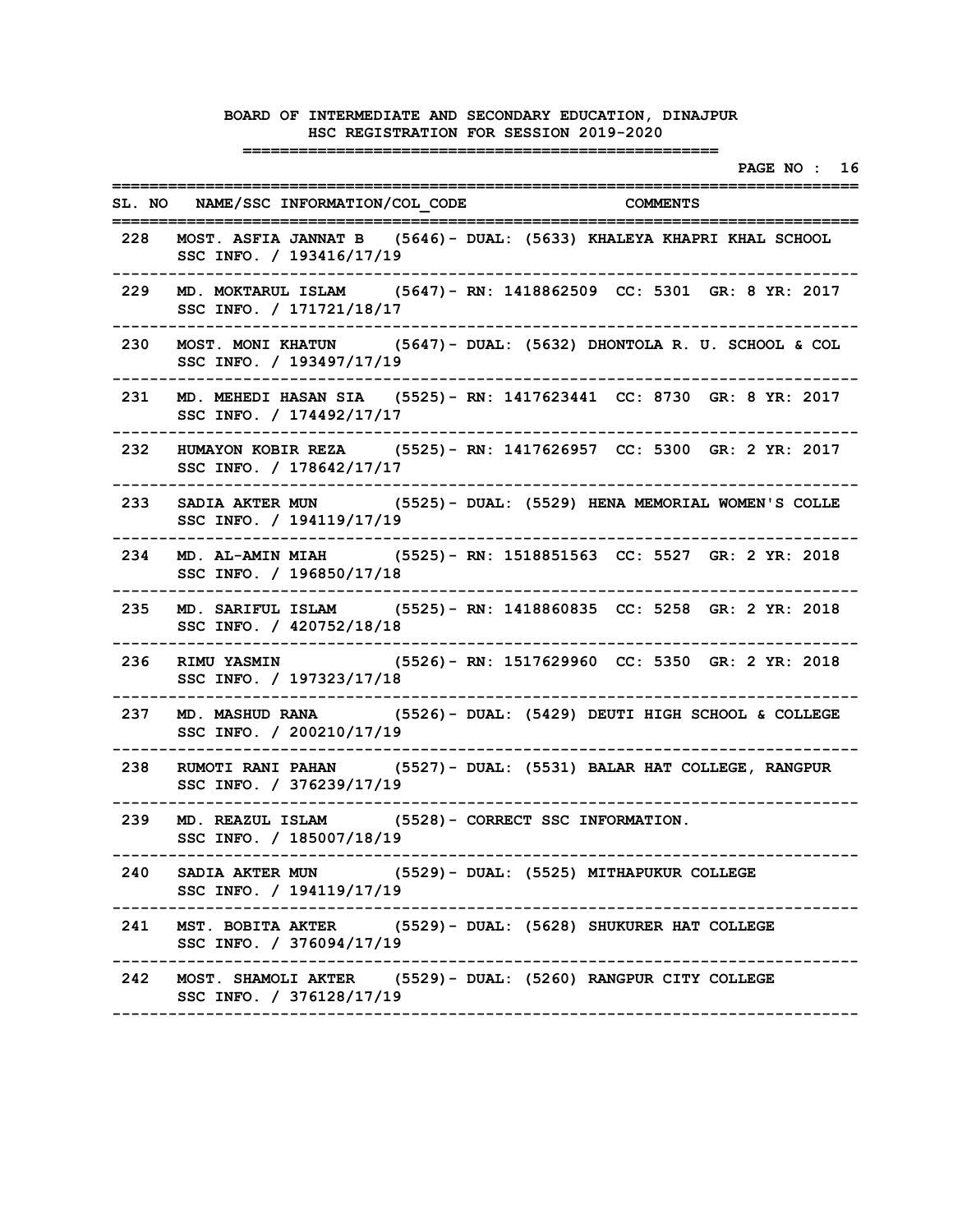|       |                                                                                                        | ========================                               | PAGE NO : 17 |
|-------|--------------------------------------------------------------------------------------------------------|--------------------------------------------------------|--------------|
|       | SL. NO NAME/SSC INFORMATION/COL CODE<br>==========================                                     | <b>COMMENTS</b><br>----------------------------------- |              |
|       | 243 MST. MONIRA AKTER BI (5529) - DUAL: (5535) MIRJAPUR ADARSHA SCHOOL & C<br>SSC INFO. / 588584/17/19 |                                                        |              |
| 244   | MOST. MASUMA AKTHER (5529) - DUAL: (5628) SHUKURER HAT COLLEGE<br>SSC INFO. / 592674/17/19             |                                                        |              |
| 245   | MD. NUR HOSEN (5530) - RN: 1417627335 CC: 5525 GR: 0 YR: 2017<br>SSC INFO. / 179333/17/17              |                                                        |              |
| 246   | MD. MEHEDI HASAN TIT (5530) - RN: 1517626242 CC: 8730 GR: 8 YR: 2018<br>SSC INFO. / 192062/17/18       |                                                        |              |
| 247   | MOST. SAGORI BEGUM (5530) - DUAL: (5628) SHUKURER HAT COLLEGE<br>SSC INFO. / 199288/17/19              |                                                        |              |
| 248   | RUMOTI RANI PAHAN (5531) - DUAL: (5527) JAIGIR HIGH SCHOOL & COLLEG<br>SSC INFO. / 376239/17/19        |                                                        |              |
| 249   | MOST. DELRUBA AKTER (5531) - DUAL: (5627) BAIRATI COLLEGE<br>SSC INFO. / 588864/17/19                  |                                                        |              |
| 250 — | MD. ATIKUL ISLAM MUN (5532) - RN: 1417623950 CC: 5261 GR: 0 YR: 2017<br>SSC INFO. / 175628/17/17       |                                                        |              |
| 251   | MD. SHOAIB MIAH (5532) - CORRECT SSC INFORMATION.<br>SSC INFO. / 422341/18/19                          | -------------                                          |              |
| 252   | SHAWROV BABU (5535) - DUAL: (5650) KHALASHPIR BANGOBANDHU COLL<br>SSC INFO. / 198370/17/18             |                                                        |              |
| 253   | MST. MONIRA AKTER BI (5535) - DUAL: (5529) HENA MEMORIAL WOMEN'S COLLE<br>SSC INFO. / 588584/17/19     |                                                        |              |
| 254   | MST. HIMU AKTER (5535) - DUAL: (5626) MIRZAPUR BASIR UDDIN COLLEG<br>SSC INFO. / 603732/17/19          |                                                        |              |
|       | 255 MD. MOHABBOT MIA (5536) - RN: 1417606977 CC: 5254 GR: 2 YR: 2017<br>SSC INFO. / 169928/17/17       |                                                        |              |
| 256 — | MD. NUR HAQUE (5536) - RN: 1518851825 CC: 5628 GR: 2 YR: 2018<br>SSC INFO. / 179136/18/18              |                                                        |              |
|       | 257 MD. WAHED ALI (5536) - RN: 1417625052 CC: 5536 GR: 2 YR: 2018<br>SSC INFO. / 196535/17/18          |                                                        |              |
|       |                                                                                                        |                                                        |              |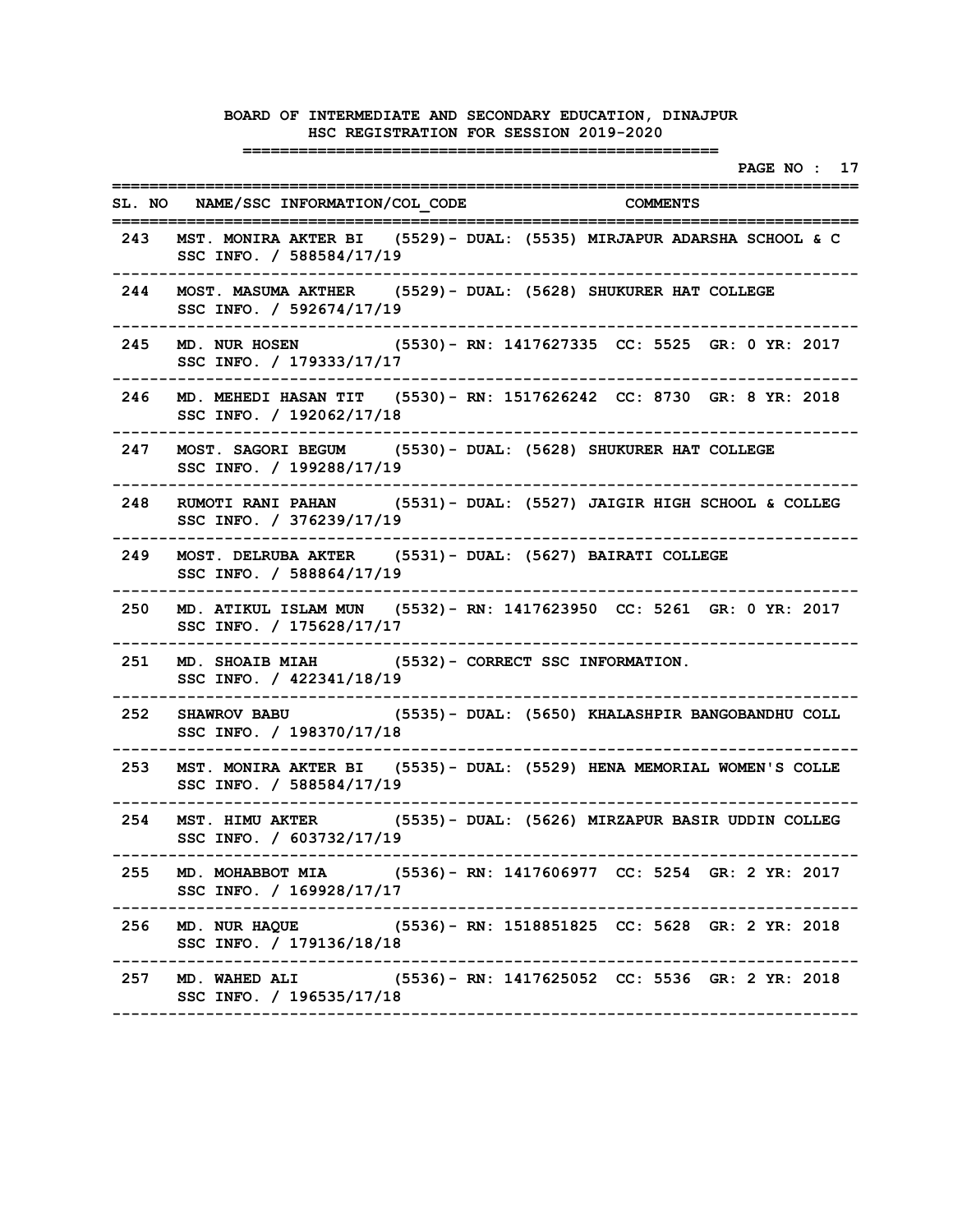|     | PAGE NO : 18                                                                                           |
|-----|--------------------------------------------------------------------------------------------------------|
|     | SL. NO NAME/SSC INFORMATION/COL CODE<br><b>COMMENTS</b><br>======                                      |
| 258 | MD. SOHAG MIA (5536) - CORRECT SSC INFORMATION.<br>SSC INFO. / 226012/ /19                             |
| 259 | MD. RAHIMUZZAMAN (5536) - RN: 1417603603 CC: 5600 GR: 2 YR: 2017<br>SSC INFO. / 577529/17/17           |
| 260 | MD. MOSIUR RAHMAN (5536) - DUAL: (5629) PADAGANJ HIGH SCHOOL & COLL<br>SSC INFO. / 593205/17/19        |
| 261 | MD. SAZZAD MIAH (5536) - DUAL: (5629) PADAGANJ HIGH SCHOOL & COLL<br>SSC INFO. / 593212/17/19          |
| 262 | MD. RAMZAN ALI (5536) - RN: 1517626388 CC: 5528 GR: 8 YR: 2018<br>SSC INFO. / 603794/17/18             |
| 263 | MST. HIMU AKTER (5626) - DUAL: (5535) MIRJAPUR ADARSHA SCHOOL & C<br>SSC INFO. / 603732/17/19          |
| 264 | MD. SHAHJALAL ISLAM (5627) - DUAL: (5266) RANGPUR PUBLIC COLLEGE<br>SSC INFO. / 194677/17/19           |
| 265 | MOST. DELRUBA AKTER (5627) - DUAL: (5531) BALAR HAT COLLEGE, RANGPUR<br>SSC INFO. / 588864/17/19       |
| 266 | MOST. SAGORI BEGUM (5628) - DUAL: (5530) SERUDANGA HIGH SCHOOL & COL<br>SSC INFO. / 199288/17/19       |
| 267 | MST. BOBITA AKTER (5628) - DUAL: (5529) HENA MEMORIAL WOMEN'S COLLE<br>SSC INFO. / 376094/17/19        |
| 268 | MOST. MASUMA AKTHER (5628) - DUAL: (5529) HENA MEMORIAL WOMEN'S COLLE<br>SSC INFO. / 592674/17/19      |
| 269 | MD. MOSIUR RAHMAN (5629) - DUAL: (5536) KHORAGACH M/L HIGH SCHOOL A<br>SSC INFO. / 593205/17/19        |
|     | 270 MD. SAZZAD MIAH (5629) - DUAL: (5536) KHORAGACH M/L HIGH SCHOOL A<br>SSC INFO. / 593212/17/19      |
| 271 | MOST. JANNATI KHATUN (5450) - DUAL: (5451) MIRBAGH COLLEGE, RANGPUR<br>SSC INFO. / 195971/17/19        |
|     | 272 MOHAMMAD MAHMUDUL HA (5450) - DUAL: (5261) R.C.C.I. PUBLIC SCHOOL & CO<br>SSC INFO. / 196767/17/19 |
|     |                                                                                                        |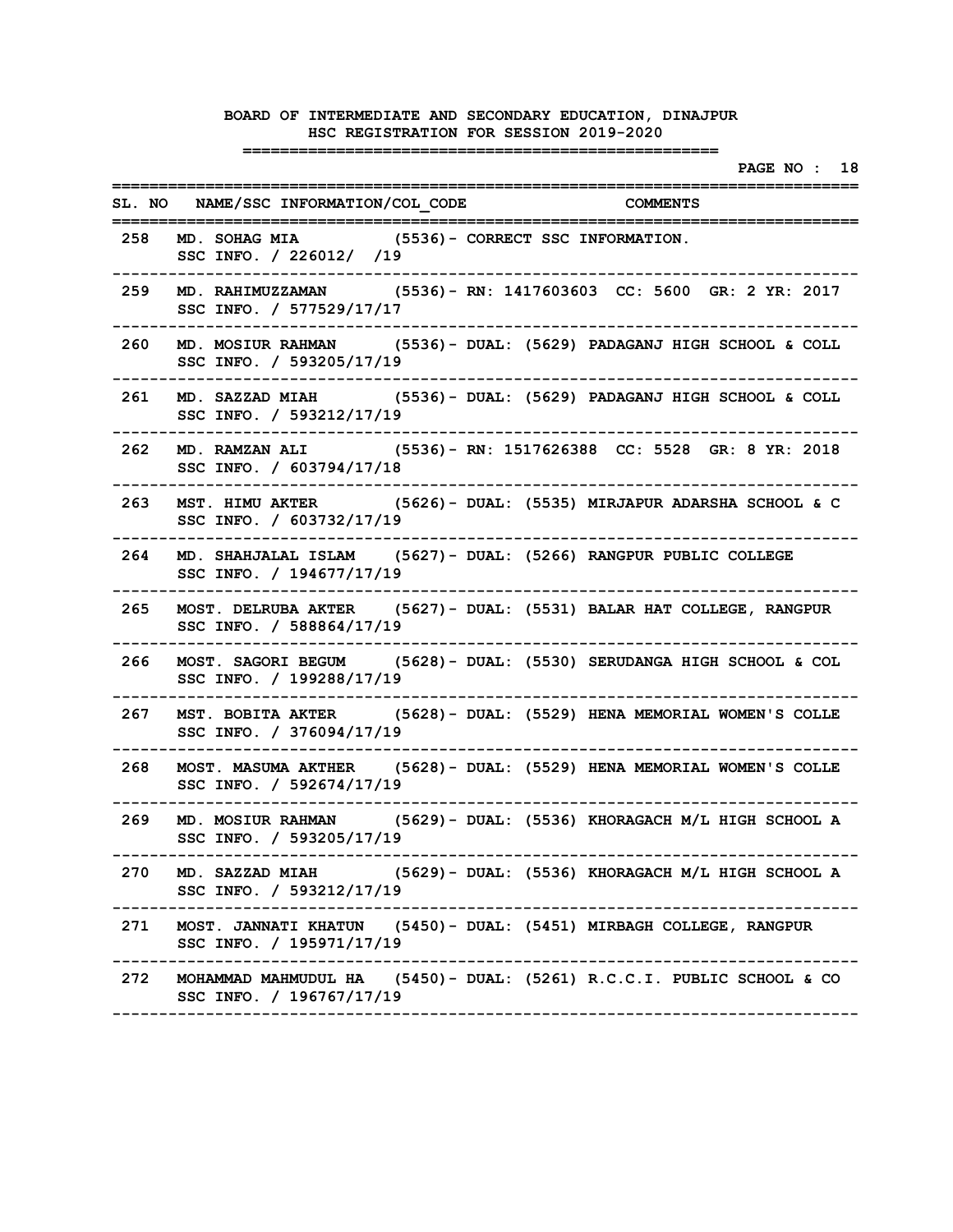|     |                                                                                                                     | ---------------------- | PAGE NO : 19 |
|-----|---------------------------------------------------------------------------------------------------------------------|------------------------|--------------|
|     | SL. NO NAME/SSC INFORMATION/COL CODE COMMENTS                                                                       | ---------              |              |
|     | 273 MOST. ASHRIFA AKTER (5450) - DUAL: (5261) R.C.C.I. PUBLIC SCHOOL & CO<br>SSC INFO. / 222991/17/19               |                        |              |
| 274 | MD. KAMRUL HASAN (5450) - RN: 1517721872 CC: 5261 GR: 8 YR: 2018<br>SSC INFO. / 229148/17/18                        |                        |              |
| 275 | MD. FAZOL (5450) - DUAL: (5451) MIRBAGH COLLEGE, RANGPUR<br>SSC INFO. / 740123/10/19                                |                        |              |
| 276 | MOST. JANNATI KHATUN (5451)- DUAL: (5450) KAUNIA COLLEGE<br>SSC INFO. / 195971/17/19                                |                        |              |
| 277 | LIMA BEGUM (5451) - DUAL: (5305) MAHIGANJ GIRLS' HIGH SCHOOL<br>SSC INFO. / 376933/17/19                            |                        |              |
| 278 | MD. FAZOL (5451) - DUAL: (5450) KAUNIA COLLEGE<br>SSC INFO. / 740123/10/19                                          |                        |              |
| 279 | MD. RAFIQUL ISLAM (5454) - DUAL: (5272) SHAHEBGONJ SCHOOL AND COLLE<br>SSC INFO. / 374989/17/19                     |                        |              |
| 280 | --------------<br>MOST. MUKTARA KHATUN (5454)- DUAL: (5272) SHAHEBGONJ SCHOOL AND COLLE<br>SSC INFO. / 595176/17/19 |                        |              |
| 281 | MD. OMOR FARUK BADOL (5475) - DUAL: (5642) GAJOGHANTA HIGH SCHOOL & CO<br>SSC INFO. / 595150/17/19                  |                        |              |
| 282 | MOST. FAHIMA AFROJ (5635) - RN: 1517631998 CC: 5450 GR: 0 YR: 2018<br>SSC INFO. / 193390/17/18                      |                        |              |
| 283 | MD. ABU HANIF (5575) - RN: 1417631216 CC: 6554 GR: 0 YR: 2017<br>SSC INFO. / 177095/17/17                           |                        |              |
| 284 | CHANDA ROY KAYA (5575) - CORRECT SSC INFORMATION.<br>SSC INFO. / 197293/17/19                                       |                        |              |
|     | 285 JOY FRANCIS RAY (5575) - DUAL: (8025) SAINT PHILIP'S HIGH SCHOOL<br>SSC INFO. / 219162/17/19                    |                        |              |
|     | 286 KAZI RANA HOSSIN (5575) - DUAL: (5576) SYARKAZIPARA SCHOOL & COLLE<br>SSC INFO. / 375184/17/19                  |                        |              |
| 287 | SHYAMOLI AKHTER (5575) - RN: 1418842585 CC: 6553 GR: 2 YR: 2017<br>SSC INFO. / 423959/18/17                         |                        |              |
|     |                                                                                                                     |                        |              |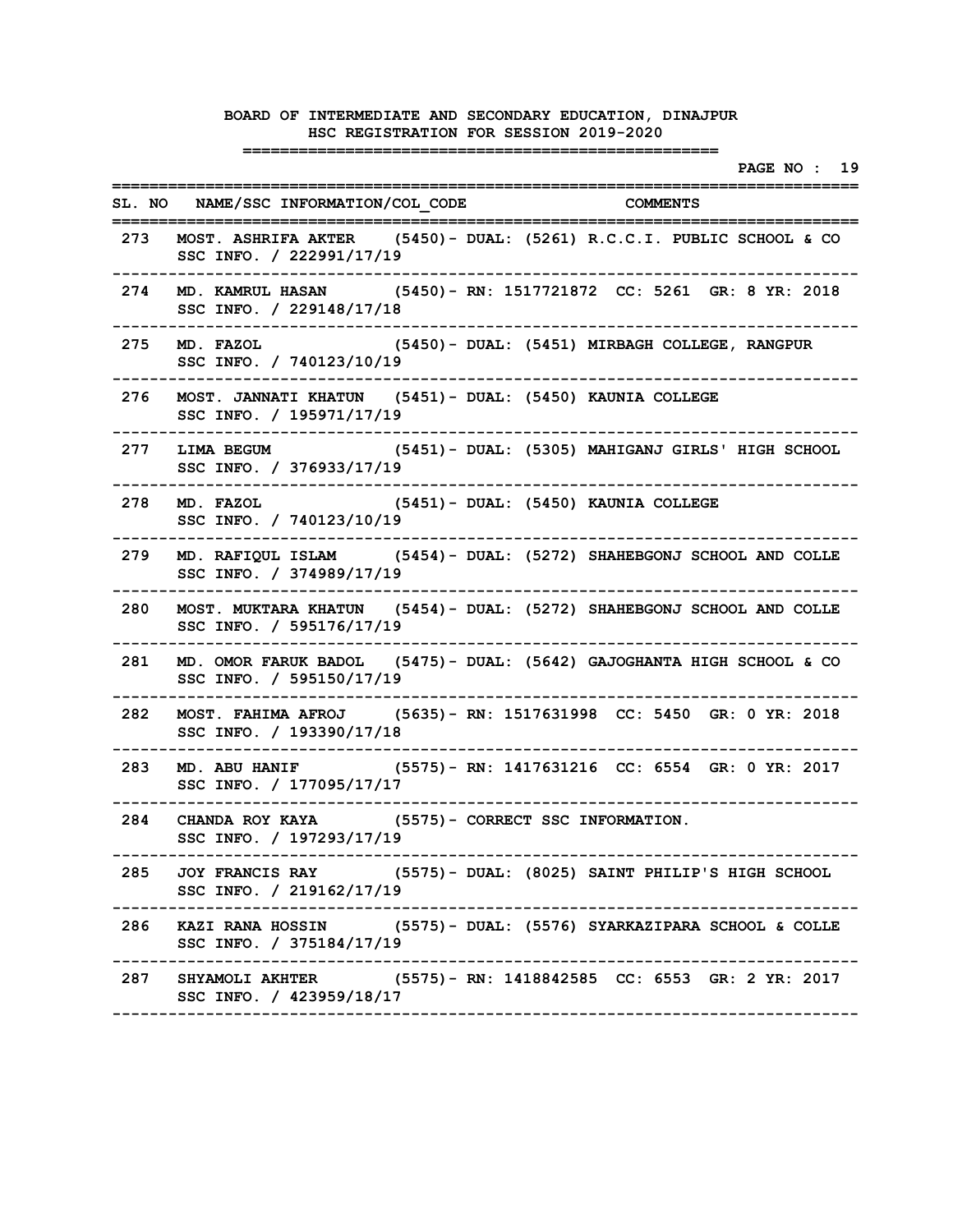|     |                                                                                                   |  |  |  | PAGE NO : 20 |  |
|-----|---------------------------------------------------------------------------------------------------|--|--|--|--------------|--|
|     | SL. NO NAME/SSC INFORMATION/COL CODE COMMENTS                                                     |  |  |  |              |  |
| 288 | (5575)- DUAL: (5636) BADARGANJ WOMEN'S COLLEGE<br><b>ARPITA ROY</b><br>SSC INFO. / 590439/17/19   |  |  |  |              |  |
| 289 | MONIRA AKTER (5576) - RN: 1417678664 CC: 5264 GR: 2 YR: 2018<br>SSC INFO. / 193950/17/18          |  |  |  |              |  |
| 290 | MD. TORIKUL ISLAM (5576) - DUAL: (5550) BADARGANJ GOVT. COLLEGE<br>SSC INFO. / 197553/17/19       |  |  |  |              |  |
| 291 | KAZI RANA HOSSIN (5576) - DUAL: (5575) TARAGANJ WAQF ESTATE GOVT.<br>SSC INFO. / 375184/17/19     |  |  |  |              |  |
| 292 | MD. SHARJAHAN ALI (5577) - RN: 1217627157 CC: 5577 GR: 2 YR: 2017<br>SSC INFO. / 306344/17/17     |  |  |  |              |  |
| 293 | BOBITA RANY RAY (5578) - CORRECT SSC INFORMATION.<br>SSC INFO. / 590542/17/19                     |  |  |  |              |  |
| 294 | MOST. JULAKHA KHANOM (5578) - RN: 1417632410 CC: 5575 GR: 2 YR: 2018<br>SSC INFO. / 601269/17/18  |  |  |  |              |  |
| 295 | MD. MAMUNUR ROSHID (5550) - RN: 1517602875 CC: 7968 GR: 0 YR: 2018<br>SSC INFO. / 195171/17/18    |  |  |  |              |  |
| 296 | PRANTO KUMAR ROY (5550) - RN: 1517638210 CC: 6551 GR: 0 YR: 2018<br>SSC INFO. / 195269/17/18      |  |  |  |              |  |
| 297 | MD. TORIKUL ISLAM (5550) - DUAL: (5576) SYARKAZIPARA SCHOOL & COLLE<br>SSC INFO. / 197553/17/19   |  |  |  |              |  |
| 298 | LABONE KHATUN (5550) - DUAL: (8001) HASAN ALI CHOWDHURY COLLEGE<br>SSC INFO. / 197887/17/19       |  |  |  |              |  |
| 299 | TAPOSHI RANI DAS (5552) - RN: 1317733817 CC: 7651 GR: 0 YR: 2017<br>SSC INFO. / 314647/17/17      |  |  |  |              |  |
|     | 300 MD. RAKIBUL ISLAM (5552) - RN: 1417634783 CC: 5552 GR: 2 YR: 2018<br>SSC INFO. / 585380/17/17 |  |  |  |              |  |
| 301 | MST. KARIMA AKTER (5553) - CORRECT SSC INFORMATION.<br>SSC INFO. / 591262/17/19                   |  |  |  |              |  |
|     | 302 MD. IMRAN THAIR (5560) - RN: 1517638916 CC: 5600 GR: 2 YR: 2018<br>SSC INFO. / 195639/17/18   |  |  |  |              |  |
|     |                                                                                                   |  |  |  |              |  |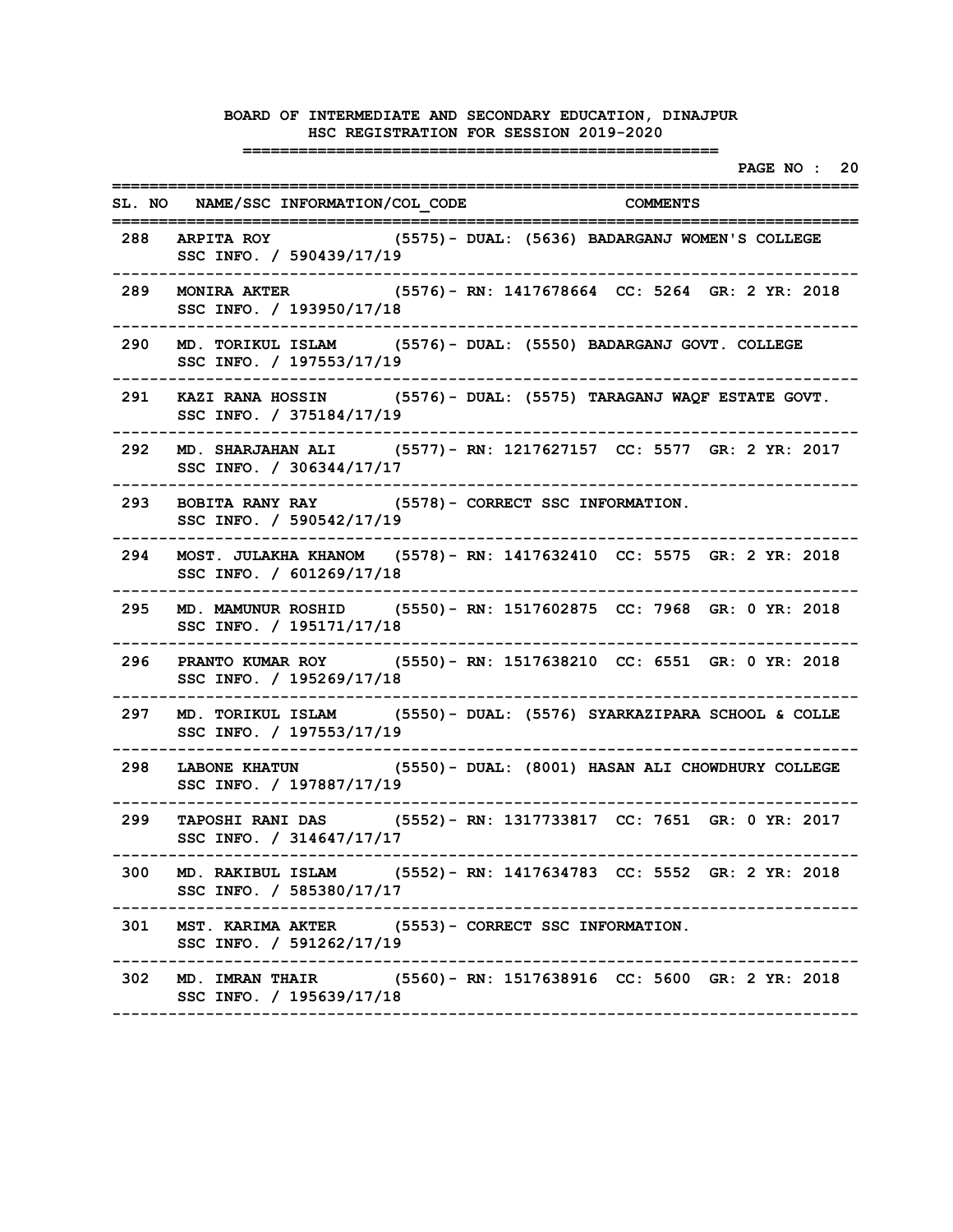|     |                                                                                                      | PAGE NO : 21 |
|-----|------------------------------------------------------------------------------------------------------|--------------|
|     | SL. NO NAME/SSC INFORMATION/COL CODE COMMENTS<br>========                                            |              |
|     | 303 MD. ARIFUL HAQUE (5560) - DUAL: (5750) V.I.P SHAHADAT HOSSAIN COLL<br>SSC INFO. / 198756/17/19   |              |
| 304 | MD. HELAL AHMAD (5560) - DUAL: (5750) V.I.P SHAHADAT HOSSAIN COLL<br>SSC INFO. / 198757/17/19        |              |
| 305 | BEABE NAZMIN (5636) - RN: 1517627560 CC: 5600 GR: 2 YR: 2018<br>SSC INFO. / 196493/17/18             |              |
| 306 | MOST. MORSADA AKTHER (5636) - RN: 1417603871 CC: 5267 GR: 8 YR: 2017<br>SSC INFO. / 589230/17/17     |              |
| 307 | ARPITA ROY (5636) - DUAL: (5575) TARAGANJ WAQF ESTATE GOVT.<br>SSC INFO. / 590439/17/19              |              |
| 308 | SHABIEKUNNAHER (5750) - RN: 1417609077 CC: 5550 GR: 0 YR: 2017<br>SSC INFO. / 177674/17/17           |              |
| 309 | MD. ARIFUL HAQUE (5750) - DUAL: (5560) KUTUBPUR COLLEGE, RANGPUR<br>SSC INFO. / 198756/17/19         |              |
| 310 | MD. HELAL AHMAD (5750) - DUAL: (5560) KUTUBPUR COLLEGE, RANGPUR<br>SSC INFO. / 198757/17/19          |              |
| 311 | MD. BULBUL AHMED (5750) - DUAL: (5600) SHYAMPUR COLLEGE<br>SSC INFO. / 372569/17/19                  |              |
| 312 | MST. SHUMAIA RAHMAN (5750) - DUAL: (5600) SHYAMPUR COLLEGE<br>SSC INFO. / 584085/17/19               |              |
| 313 | MD. ROWSAN HABIB (5750) - RN: 9017800364 CC: 5750 GR: 2 YR: 2018<br>SSC INFO. / 611007/19/18         |              |
| 314 | MD. FORHAD MIA (5750) - RN: 1417604121 CC: 5639 GR: 2 YR: 2017<br>SSC INFO. / 816943/17/17           |              |
|     | 315 MOST. JANNATUL FERDO (6000) - RN: 1517644614 CC: 6050 GR: 0 YR: 2018<br>SSC INFO. / 199789/17/18 |              |
| 316 | MD. SHAHRIAR ISLAM (6000) - RN: 1517664781 CC: 6129 GR: 0 YR: 2018<br>SSC INFO. / 207657/17/18       |              |
|     | 317 SUFAL KUMAR SARKER (6000) - RN: 1517666300 CC: 4358 GR: 0 YR: 2018<br>SSC INFO. / 209694/17/18   |              |
|     |                                                                                                      |              |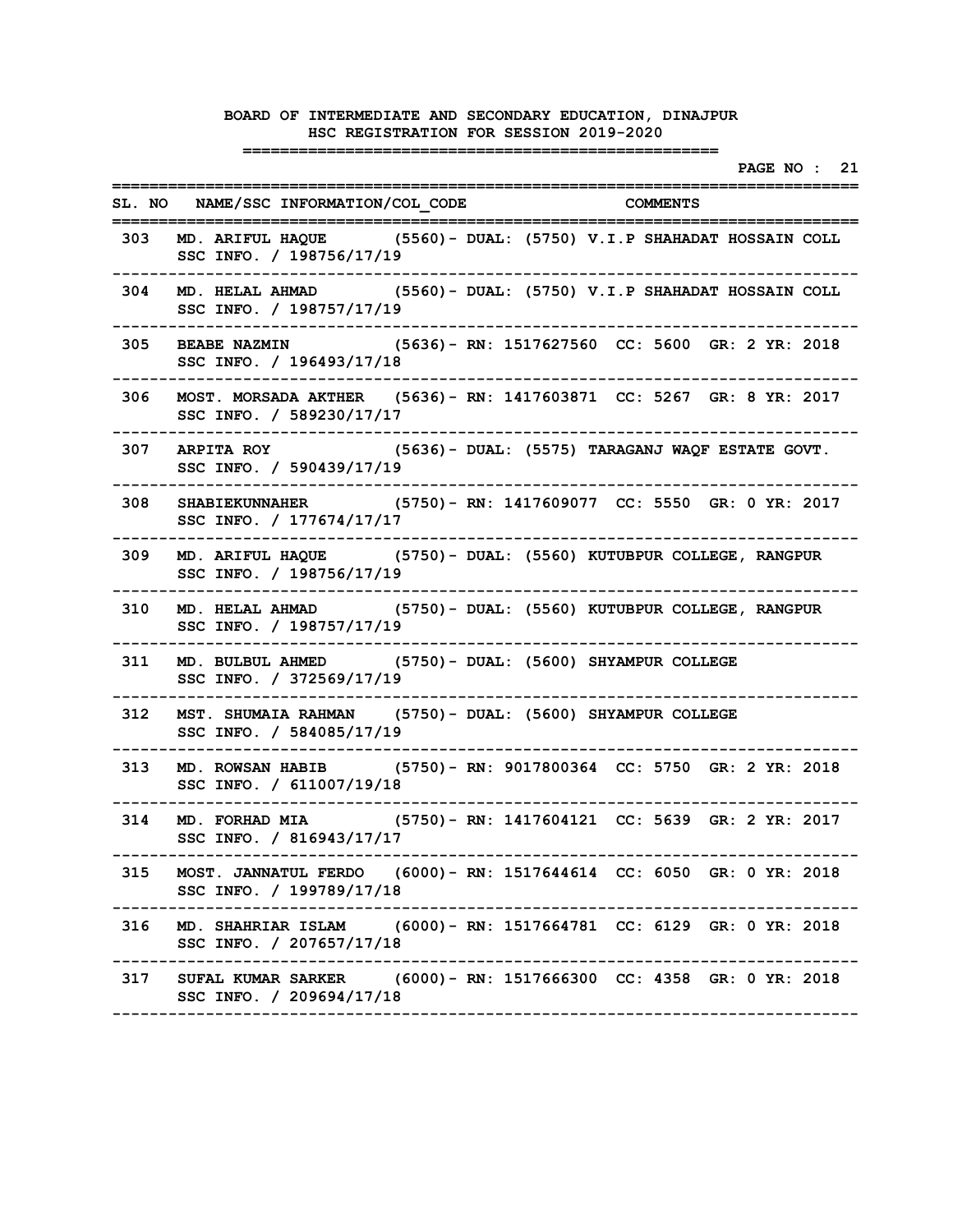|     |                                                                                    | PAGE NO : 22                                                                                        |
|-----|------------------------------------------------------------------------------------|-----------------------------------------------------------------------------------------------------|
|     | SL. NO NAME/SSC INFORMATION/COL CODE COMMENTS<br>=============                     | :================================                                                                   |
|     | 318 ROMMON MIA<br>SSC INFO. / 201866/17/18                                         | (6001)- RN: 1517644200 CC: 6350 GR: 2 YR: 2018                                                      |
| 319 | SSC INFO. / 599435/17/19                                                           | MST. AKHI MONI (6001) - DUAL: (6105) POBNAPUR WOMEN'S COLLEGE                                       |
| 320 | SSC INFO. / 210296/17/18                                                           | UMME HABIBA HOKKANI (6003) - RN: 1517644984 CC: 6050 GR: 0 YR: 2018                                 |
| 321 | BEAUTI RANI DAS (6005) - CORRECT SSC INFORMATION.<br>SSC INFO. / 404133/ /19       |                                                                                                     |
| 322 | SSC INFO. / 608977/17/18                                                           | REDOY CHANDRA PAL (6005) - RN: 1517641866 CC: 6000 GR: 8 YR: 2018                                   |
| 323 | SSC INFO. / 613398/17/18                                                           | MST. SORIFA AKTER (6008) - RN: 1517655998 CC: 6237 GR: 2 YR: 2018                                   |
| 324 | SSC INFO. / 170832/12/18                                                           | TANVIR SHAHRIYAR KHU (6011) - RN: 1512811691 CC: 4356 GR: 0 YR: 2018                                |
| 325 | ---------------------<br>SSC INFO. / 204385/17/19                                  | . _ _ _ _ _ _ _ _ _ _ _ _ _ _<br>S.M. TANJIJUL ISLAM (6011) - DUAL: (6100) PALASHBARI GOVT. COLLEGE |
| 326 | SSC INFO. / 200828/17/18                                                           | KHADIJA AKTER LIAMON (6025) - RN: 1517645079 CC: 6050 GR: 0 YR: 2018                                |
| 327 | SSC INFO. / 201643/17/18                                                           | MD. ASADULLAH AL GAL (6025) - RN: 1517640445 CC: 6350 GR: 0 YR: 2018                                |
| 328 | SSC INFO. / 158608/12/17                                                           | MST. NAFSI AKTER (6050) - RN: 1412790910 CC: 4251 GR: 8 YR: 2017                                    |
| 329 | MD. SHOHEL RANA (6350) - CORRECT SSC INFORMATION.<br>SSC INFO. / 17010120260/20/19 |                                                                                                     |
|     | SSC INFO. / 202048/17/18                                                           | 330 MD. NAHIDUL ISLAM (6350) - RN: 1517648970 CC: 6185 GR: 2 YR: 2018                               |
| 331 | SSC INFO. / 201916/17/18<br>-----------------                                      | MOST. RUNA AKTER SHA (6175) - RN: 1517645589 CC: 6050 GR: 0 YR: 2018                                |
| 332 | SSC INFO. / 183709/17/17                                                           | MOST. TANJILA KHATUN (6177) - RN: 1417644317 CC: 6177 GR: 2 YR: 2017                                |
|     |                                                                                    |                                                                                                     |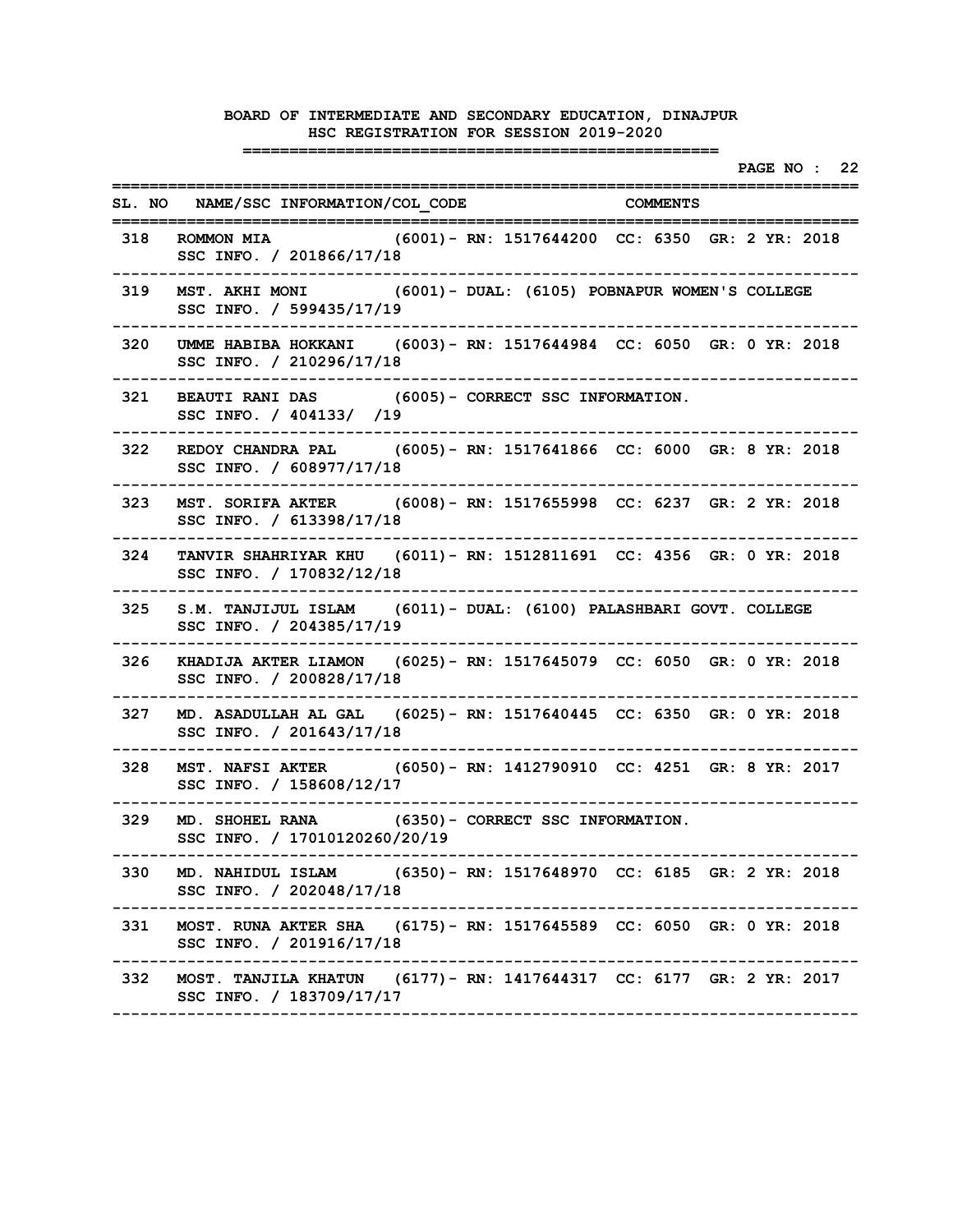|     |                                                                                                      |  |                                                 |  |  | PAGE NO : 23 |  |
|-----|------------------------------------------------------------------------------------------------------|--|-------------------------------------------------|--|--|--------------|--|
|     | SL. NO NAME/SSC INFORMATION/COL CODE COMMENTS                                                        |  |                                                 |  |  |              |  |
| 333 | MOST. SUROVY AKHTER (6177) - RN: 1417643247 CC: 6177 GR: 2 YR: 2017<br>SSC INFO. / 183884/17/17      |  |                                                 |  |  |              |  |
| 334 | MOST. SOMPA AKHTER (6177) - RN: 1417643250 CC: 6177 GR: 2 YR: 2017<br>SSC INFO. / 183886/17/17       |  |                                                 |  |  |              |  |
| 335 | MOST. SHIKHA AKHTER (6177) - RN: 1417643253 CC: 6177 GR: 2 YR: 2017<br>SSC INFO. / 183887/17/17      |  |                                                 |  |  |              |  |
| 336 | MOST. MORIUM AKHTER (6177) - RN: 1417643255 CC: 6177 GR: 2 YR: 2017<br>SSC INFO. / 183888/17/17      |  |                                                 |  |  |              |  |
| 337 | MOST. KEYA MONI AKHT (6177) - RN: 1417643273 CC: 6177 GR: 2 YR: 2017<br>SSC INFO. / 183896/17/17     |  |                                                 |  |  |              |  |
| 338 | <b>PUTUL RANI</b><br>SSC INFO. / 183901/17/17                                                        |  | (6177) - RN: 1417643279 CC: 6177 GR: 2 YR: 2017 |  |  |              |  |
| 339 | MOST. SHAPLA AKHTER (6177) - RN: 1417643289 CC: 6177 GR: 2 YR: 2017<br>SSC INFO. / 183906/17/17      |  |                                                 |  |  |              |  |
| 340 | RONY RANI (6177) - RN: 1417643565 CC: 6177 GR: 2 YR: 2017<br>SSC INFO. / 183986/17/17                |  |                                                 |  |  |              |  |
| 341 | MOST. SARMIN KHATUN (6177) - RN: 1417642596 CC: 6177 GR: 2 YR: 2017<br>SSC INFO. / 184091/17/17      |  |                                                 |  |  |              |  |
| 342 | MOST. JUTHI AKTER (6177) - RN: 1417642428 CC: 6177 GR: 2 YR: 2017<br>SSC INFO. / 184099/17/17        |  |                                                 |  |  |              |  |
| 343 | MOST. LUBNA<br>SSC INFO. / 184160/17/17                                                              |  | (6177)– RN: 1417644320 CC: 6177 GR: 2 YR: 2017  |  |  |              |  |
| 344 | MD. REAZUL JANNANT S (6177) - RN: 1518859795 CC: 6177 GR: 0 YR: 2018<br>SSC INFO. / 203389/17/18     |  |                                                 |  |  |              |  |
|     | 345 SHAPLA KHATUN<br>SSC INFO. / 297396/18/17                                                        |  | (6177) - RN: 1418867768 CC: 6177 GR: 2 YR: 2017 |  |  |              |  |
| 346 | MOST. FARIDA (6177) - RN: 1217636105 CC: 6177 GR: 2 YR: 2017<br>SSC INFO. / 307269/17/17             |  |                                                 |  |  |              |  |
|     | 347 MOST. UMMA HABIBA AK (6177) - RN: 1417644323 CC: 6177 GR: 2 YR: 2017<br>SSC INFO. / 592115/17/17 |  |                                                 |  |  |              |  |
|     |                                                                                                      |  |                                                 |  |  |              |  |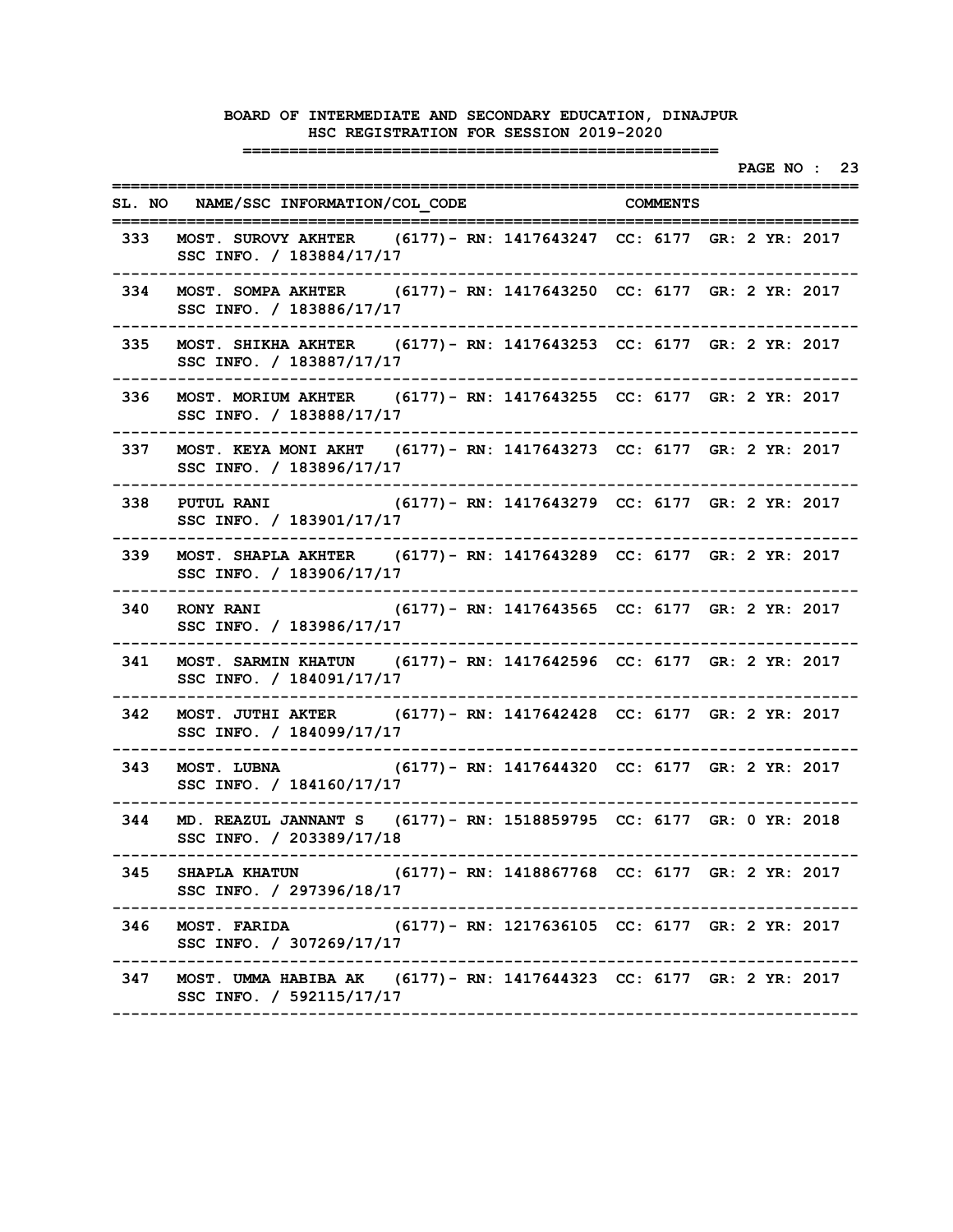**PAGE NO : 24 ================================================================================** SL. NO NAME/SSC INFORMATION/COL CODE COMMENTS **================================================================================ 348 MOST. TOMA AKTER (6177)- RN: 1417644328 CC: 6177 GR: 2 YR: 2017 SSC INFO. / 592119/17/17 -------------------------------------------------------------------------------- 349 MOST. TANJILA AKHTER (6177)- RN: 1417643267 CC: 6177 GR: 2 YR: 2017 SSC INFO. / 592235/17/17 -------------------------------------------------------------------------------- 350 MOST. HALIMA AKHTER (6177)- RN: 1417643274 CC: 6177 GR: 2 YR: 2017 SSC INFO. / 592236/17/17 -------------------------------------------------------------------------------- 351 MST. MUKTA AKTER (6177)- RN: 1417643564 CC: 6177 GR: 2 YR: 2017 SSC INFO. / 592293/17/17 -------------------------------------------------------------------------------- 352 MST. SHEMA AKTER (6177)- RN: 1417643569 CC: 6177 GR: 2 YR: 2017 SSC INFO. / 592294/17/17 -------------------------------------------------------------------------------- 353 MOST. SARMIN AKTER (6177)- RN: 1417642583 CC: 6177 GR: 2 YR: 2017 SSC INFO. / 592347/17/17 -------------------------------------------------------------------------------- 354 MOST. KHADIZA KHATUN (6177)- RN: 1417642584 CC: 6177 GR: 2 YR: 2017 SSC INFO. / 592348/17/17 -------------------------------------------------------------------------------- 355 MOST. NASIMA KHATUN (6177)- RN: 1417642593 CC: 6177 GR: 2 YR: 2017 SSC INFO. / 592351/17/17 -------------------------------------------------------------------------------- 356 MOST. SABINA KHATUN (6177)- RN: 1417642594 CC: 6177 GR: 2 YR: 2017 SSC INFO. / 592352/17/17 -------------------------------------------------------------------------------- 357 MOST. AFIFA SULTANA (6177)- RN: 1417642424 CC: 6177 GR: 2 YR: 2017 SSC INFO. / 592359/17/17 -------------------------------------------------------------------------------- 358 MOST. RIMI KHATUN (6177)- RN: 1417642432 CC: 6177 GR: 2 YR: 2017 SSC INFO. / 592365/17/17 -------------------------------------------------------------------------------- 359 MOST. LIZA AKTER (6177)- RN: 1417643762 CC: 6177 GR: 2 YR: 2017 SSC INFO. / 592368/17/17 -------------------------------------------------------------------------------- 360 MOST. AKHI KHATUN (6177)- RN: 1417646191 CC: 6177 GR: 2 YR: 2017 SSC INFO. / 592619/17/17 -------------------------------------------------------------------------------- 361 MD. RUMAN SHEIKH (6178)- RN: 1417642714 CC: 5502 GR: 0 YR: 2017 SSC INFO. / 183852/17/17 -------------------------------------------------------------------------------- 362 MD. MASUD RANA (6180)- RN: 1517640116 CC: 6001 GR: 8 YR: 2018 SSC INFO. / 618843/17/18 --------------------------------------------------------------------------------**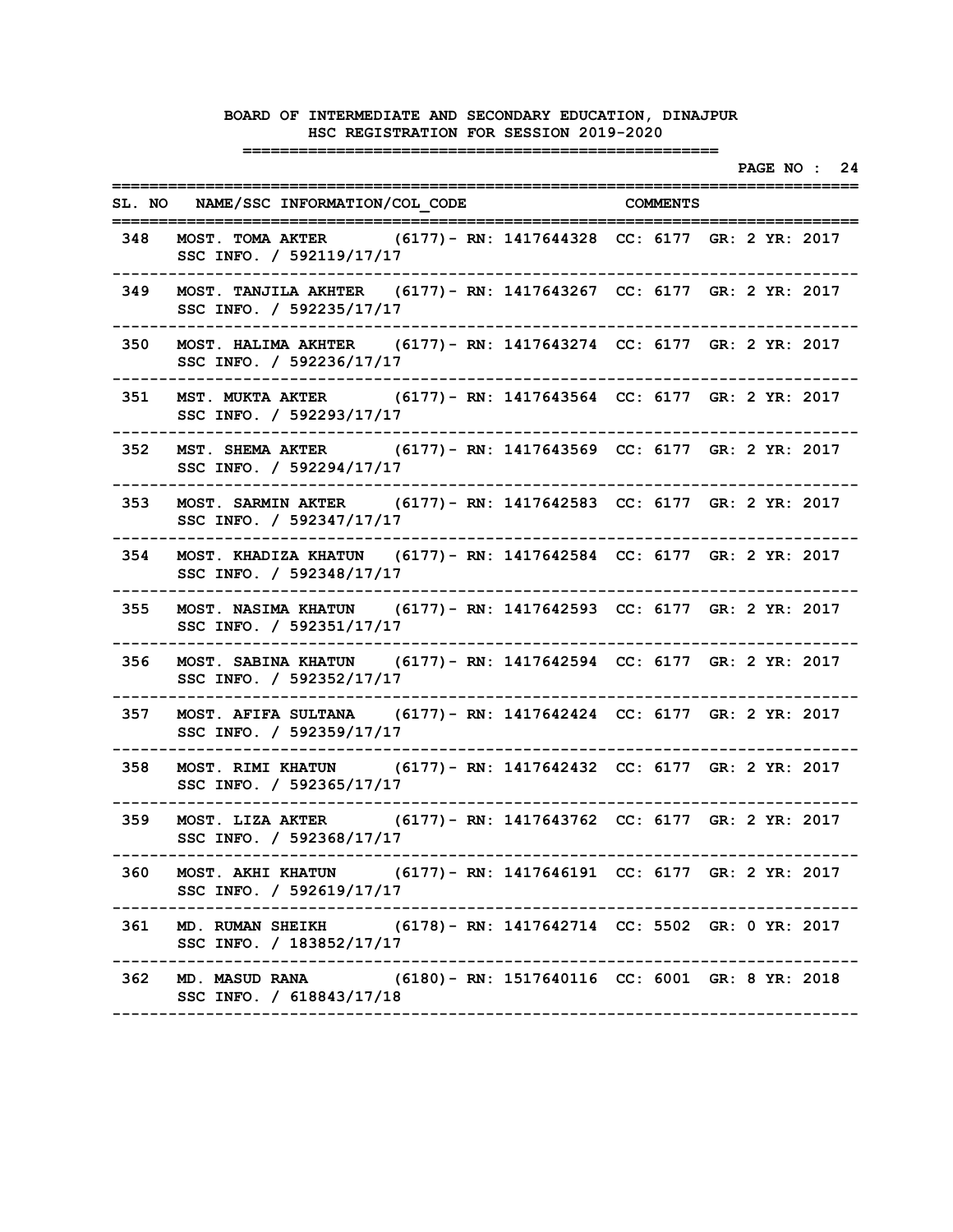|     |                                                                                                                                          |  |  | PAGE NO : 25 |  |
|-----|------------------------------------------------------------------------------------------------------------------------------------------|--|--|--------------|--|
|     | SL. NO NAME/SSC INFORMATION/COL CODE COMMENTS<br>===========                                                                             |  |  |              |  |
| 363 | MOWDUD AHAMMAD (6181) - RN: 1418867523 CC: 6025 GR: 0 YR: 2017<br>SSC INFO. / 419491/18/17                                               |  |  |              |  |
| 364 | MD. ANISAR RAHMAN (6182) - RN: 1517648480 CC: 6175 GR: 2 YR: 2018<br>SSC INFO. / 202079/17/18                                            |  |  |              |  |
| 365 | MOST. UMMA KULSUM KH (6184) - RN: 1517648582 CC: 6228 GR: 0 YR: 2018<br>SSC INFO. / 212292/17/18                                         |  |  |              |  |
| 366 | MOST. AKLIMA KHATUN (6184)- RN: 1517648583 CC: 6228 GR: 2 YR: 2018<br>SSC INFO. / 212293/17/18                                           |  |  |              |  |
| 367 | MOST. SAMPA KHATUN (6184) - RN: 1517648585 CC: 6228 GR: 2 YR: 2018<br>SSC INFO. / 212295/17/18                                           |  |  |              |  |
| 368 | MOST. LINU AKTER (6184) - RN: 1517648601 CC: 5631 GR: 8 YR: 2018<br>SSC INFO. / 212300/17/18                                             |  |  |              |  |
| 369 | TAPATI RANI (6184) - RN: 1517648604 CC: 6050 GR: 0 YR: 2018<br>SSC INFO. / 212302/17/18                                                  |  |  |              |  |
| 370 | MOST. ATHIKA AKTER E (6184) - RN: 1517648610 CC: 6178 GR: 2 YR: 2018<br>SSC INFO. / 212307/17/18                                         |  |  |              |  |
| 371 | MOST. RUJINA AKTER (6184) - RN: 1517648615 CC: 6178 GR: 2 YR: 2018<br>SSC INFO. / 212311/17/18                                           |  |  |              |  |
| 372 | TAMANNA TASNIM (6184) - RN: 1517648618 CC: 6176 GR: 2 YR: 2018<br>SSC INFO. / 212314/17/18                                               |  |  |              |  |
| 373 | MOST. TASLIMA AKTER (6184) - RN: 1517648630 CC: 5631 GR: 2 YR: 2018<br>SSC INFO. / 212321/17/18                                          |  |  |              |  |
| 374 | MOST. MIM KHATUN (6184) - RN: 1517648631 CC: 6184 GR: 2 YR: 2018<br>SSC INFO. / 212322/17/18                                             |  |  |              |  |
|     | 375 MD. NURUNABI MIA (6185) - RN: 1417644291 CC: 6185 GR: 2 YR: 2017<br>SSC INFO. / 183419/17/17<br>----------------                     |  |  |              |  |
| 376 | MOST. SHATHY AKTER (6185) - RN: 1417642762 CC: 6185 GR: 2 YR: 2017<br>SSC INFO. / 183481/17/17                                           |  |  |              |  |
|     | --------------------------------<br>377 MOST. MOUSHOME AKTER (6185) - RN: 1417642770 CC: 6185 GR: 2 YR: 2017<br>SSC INFO. / 183483/17/17 |  |  |              |  |
|     |                                                                                                                                          |  |  |              |  |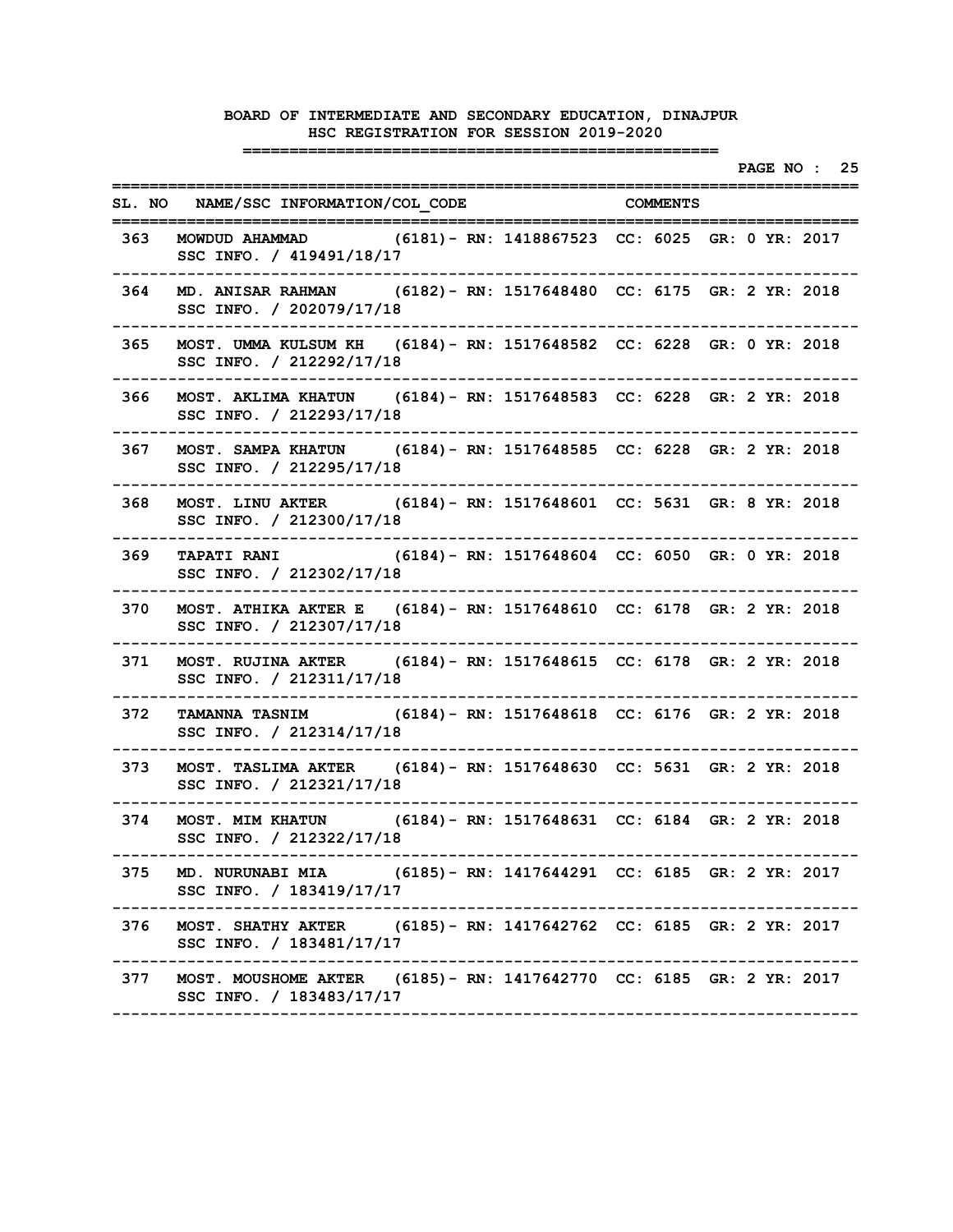|     |                                                                                                                         |  |                                                |  |  | PAGE NO : 26 |  |
|-----|-------------------------------------------------------------------------------------------------------------------------|--|------------------------------------------------|--|--|--------------|--|
|     | SL. NO NAME/SSC INFORMATION/COL CODE COMMENTS                                                                           |  |                                                |  |  |              |  |
| 378 | MOST. SHIMA AKTER (6185) - RN: 1417642773 CC: 6185 GR: 2 YR: 2017<br>SSC INFO. / 183485/17/17                           |  |                                                |  |  |              |  |
| 379 | MD. AMINUL ISLAM (6185) - RN: 1517646691 CC: 6182 GR: 2 YR: 2018<br>SSC INFO. / 610744/17/18                            |  |                                                |  |  |              |  |
| 380 | MD. SAZZAD MIA (6185) - RN: 1517646707 CC: 6182 GR: 2 YR: 2018<br>SSC INFO. / 610756/17/18                              |  |                                                |  |  |              |  |
| 381 | AHAMED SUKARNA DARAD (6185) - RN: 1417641338 CC: 6252 GR: 8 YR: 2018<br>SSC INFO. / 612759/17/18                        |  |                                                |  |  |              |  |
| 382 | SHARMIN AKTER (6200) - CORRECT SSC INFORMATION.<br>SSC INFO. / 377885/17/19                                             |  |                                                |  |  |              |  |
| 383 | AISHA AKTHER (6200) - RN: 1418866099 CC: 6235 GR: 2 YR: 2017<br>SSC INFO. / 419790/18/17                                |  |                                                |  |  |              |  |
| 384 | MOST. KEYA AKTHER (6200) - CORRECT SSC INFORMATION.<br>SSC INFO. / 606418/17/19                                         |  |                                                |  |  |              |  |
| 385 | CHAINA KHATUN (6325) - RN: 1418867640 CC: 6325 GR: 2 YR: 2017<br>SSC INFO. / 167547/18/17                               |  |                                                |  |  |              |  |
| 386 | RUMPA AKTER (6325) - RN: 1418867639 CC: 6325 GR: 2 YR: 2017<br>SSC INFO. / 167548/18/17                                 |  |                                                |  |  |              |  |
| 387 | MOST. MAMUNI (6325) - RN: 1417617851 CC: 6325 GR: 2 YR: 2017<br>SSC INFO. / 167552/18/17                                |  |                                                |  |  |              |  |
| 388 | <b>LIPI KHATUN</b><br>SSC INFO. / 167553/18/17                                                                          |  | (6325)– RN: 1318878650 CC: 6325 GR: 2 YR: 2017 |  |  |              |  |
| 389 | <b>SUMONA AKTER</b><br>SSC INFO. / 167708/18/17                                                                         |  | (6325)– RN: 1418867116 CC: 6325 GR: 2 YR: 2017 |  |  |              |  |
|     | 390 KAMILIYA AKTER (6325) - RN: 1418867114 CC: 6325 GR: 2 YR: 2017<br>SSC INFO. / 167709/18/17                          |  |                                                |  |  |              |  |
| 391 | <b>TARMIN KHATUN (6325) - RN: 1418867110 CC: 6325 GR: 2 YR: 2017</b><br>SSC INFO. / 167711/18/17                        |  |                                                |  |  |              |  |
|     | -------------------------<br>392 ZONI AKTER (6325) - RN: 1418867106 CC: 6325 GR: 2 YR: 2017<br>SSC INFO. / 167715/18/17 |  |                                                |  |  |              |  |
|     |                                                                                                                         |  |                                                |  |  |              |  |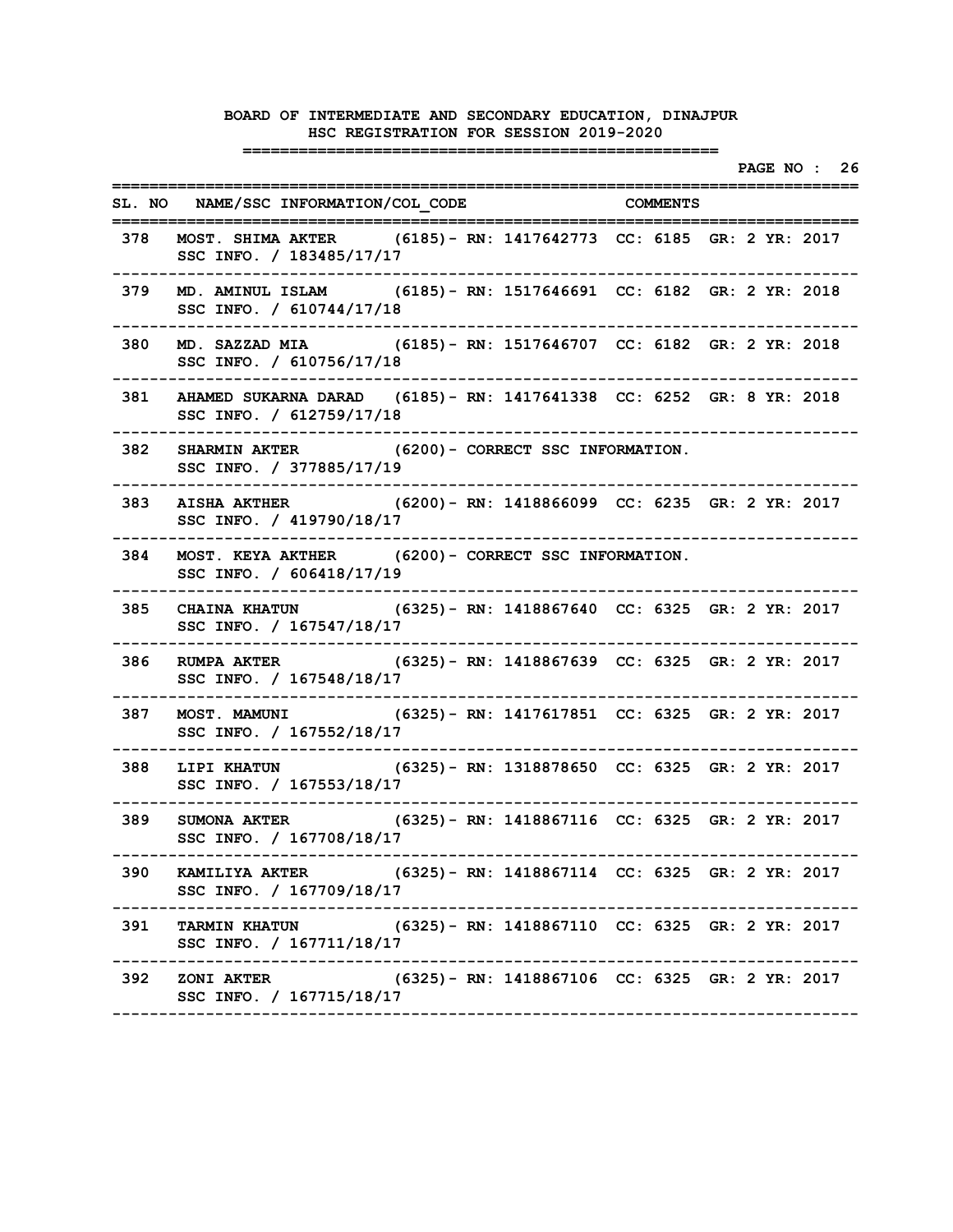|       |                                                                                                                         |  |  |  |  | PAGE NO : 27 |  |
|-------|-------------------------------------------------------------------------------------------------------------------------|--|--|--|--|--------------|--|
|       | SL. NO NAME/SSC INFORMATION/COL CODE COMMENTS<br>========                                                               |  |  |  |  |              |  |
|       | 393 LIMA AKTER (6325) - RN: 1218856108 CC: 6325 GR: 2 YR: 2017<br>SSC INFO. / 167718/18/17                              |  |  |  |  |              |  |
| 394   | MOST. KHALEDA (6325) - RN: 1417617845 CC: 6325 GR: 2 YR: 2017<br>SSC INFO. / 172604/17/17                               |  |  |  |  |              |  |
| 395   | RUMPA RANI MONDOL (6325) - RN: 1417614985 CC: 6325 GR: 2 YR: 2017<br>SSC INFO. / 577635/17/17                           |  |  |  |  |              |  |
| 396   | MOST. SUJATA KHATUN (6325) - RN: 1417615689 CC: 6325 GR: 2 YR: 2017<br>SSC INFO. / 580875/17/17                         |  |  |  |  |              |  |
| 397   | MOST. BRISTI AKTER (6325) - RN: 1417615710 CC: 6325 GR: 2 YR: 2017<br>SSC INFO. / 580889/17/17                          |  |  |  |  |              |  |
| 398   | MOST. SHAKHI KHATUN (6325) - RN: 1417615722 CC: 6325 GR: 2 YR: 2017<br>SSC INFO. / 580898/17/17                         |  |  |  |  |              |  |
| 399   | MOST. AKHI TARA KHAT (6325) - RN: 1417626489 CC: 6325 GR: 2 YR: 2017<br>SSC INFO. / 583070/17/17                        |  |  |  |  |              |  |
| 400   | --------------------<br>MST. JANNATI KHATUN (6325) - RN: 1417613662 CC: 6325 GR: 2 YR: 2017<br>SSC INFO. / 587331/17/17 |  |  |  |  |              |  |
| 401   | MST. LUNA KHATUN (6325) - RN: 1417613670 CC: 6325 GR: 2 YR: 2017<br>SSC INFO. / 587336/17/17                            |  |  |  |  |              |  |
| 402   | MST. MERILA AKTAR (6325) - RN: 1417613675 CC: 6325 GR: 2 YR: 2017<br>SSC INFO. / 587340/17/17                           |  |  |  |  |              |  |
| 403   | MOSA. FAMILY AKTER (6325) - RN: 1417641614 CC: 6325 GR: 2 YR: 2017<br>SSC INFO. / 587479/17/17                          |  |  |  |  |              |  |
| 404   | MOST. SHAPLA KHATUN (6325) - RN: 1417642729 CC: 6183 GR: 2 YR: 2017<br>SSC INFO. / 592184/17/17                         |  |  |  |  |              |  |
| 405   | MST. SUMONA AKTER (6325) - RN: 1317637760 CC: 6325 GR: 2 YR: 2017<br>SSC INFO. / 599945/17/17<br>-----------------      |  |  |  |  |              |  |
| 406 — | RITU KHATUN (6325) - RN: 1317638471 CC: 6325 GR: 2 YR: 2017<br>SSC INFO. / 600013/17/17                                 |  |  |  |  |              |  |
|       | 407 ROMANA KHATUN (6325) - RN: 1317638475 CC: 6325 GR: 2 YR: 2017<br>SSC INFO. / 600014/17/17                           |  |  |  |  |              |  |
|       |                                                                                                                         |  |  |  |  |              |  |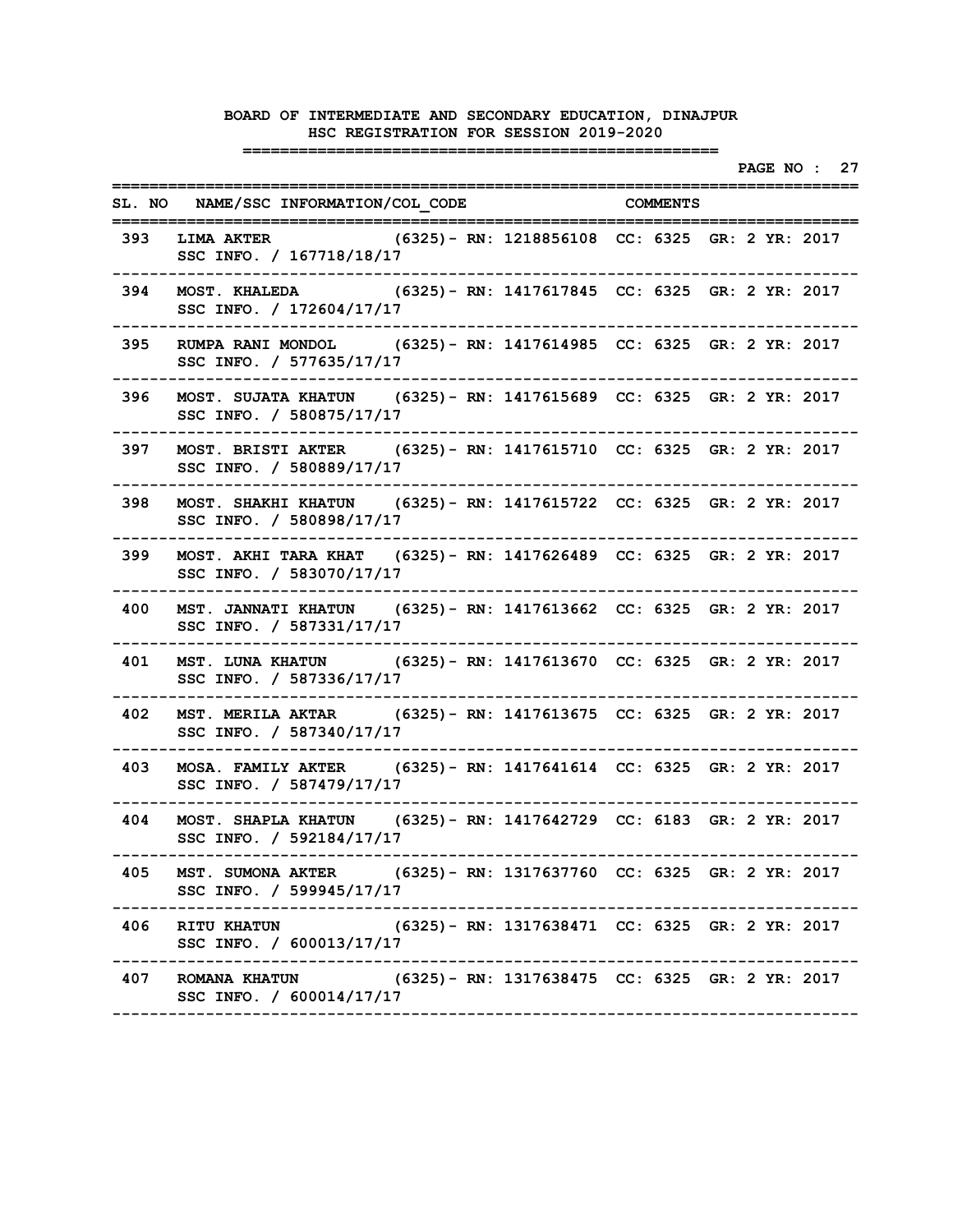|     |                                                                                                            |  |  |  |  |  | PAGE NO : 28 |  |
|-----|------------------------------------------------------------------------------------------------------------|--|--|--|--|--|--------------|--|
|     | SL. NO NAME/SSC INFORMATION/COL CODE COMMENTS                                                              |  |  |  |  |  |              |  |
| 408 | HAZERA KHATUN (6325) - RN: 1417642924 CC: 6325 GR: 2 YR: 2017<br>SSC INFO. / 600016/17/17                  |  |  |  |  |  |              |  |
| 409 | MUKTA KHATUN (6325) - RN: 1417642925 CC: 6325 GR: 2 YR: 2017<br>SSC INFO. / 600017/17/17                   |  |  |  |  |  |              |  |
| 410 | LABONI KHATUN (6325) - RN: 1417642927 CC: 6325 GR: 2 YR: 2017<br>SSC INFO. / 600019/17/17                  |  |  |  |  |  |              |  |
| 411 | SHAMIMA KHATUN (6325) - RN: 1417642940 CC: 6325 GR: 2 YR: 2017<br>SSC INFO. / 600027/17/17                 |  |  |  |  |  |              |  |
| 412 | AKLIMA KHATUN (6325) - RN: 1417642942 CC: 6325 GR: 2 YR: 2017<br>SSC INFO. / 600029/17/17<br>------------- |  |  |  |  |  |              |  |
| 413 | MOST. REMA AKTER (6325) - RN: 1417643305 CC: 6325 GR: 2 YR: 2017<br>SSC INFO. / 600110/17/17               |  |  |  |  |  |              |  |
| 414 | MOST. KHADIJA KHATUN (6325)- RN: 1417643306 CC: 6325 GR: 2 YR: 2017<br>SSC INFO. / 600111/17/17            |  |  |  |  |  |              |  |
| 415 | MST. RONY AKTER (6325) - RN: 1417643511 CC: 6325 GR: 2 YR: 2017<br>SSC INFO. / 600121/17/17                |  |  |  |  |  |              |  |
| 416 | MD. SHAHADAT SARKER (6006) - RN: 1517649808 CC: 6100 GR: 8 YR: 2018<br>SSC INFO. / 209806/17/18            |  |  |  |  |  |              |  |
| 417 | S.M. TANJIJUL ISLAM (6100) - DUAL: (6011) SKS SCHOOL & COLLEGE<br>SSC INFO. / 204385/17/19                 |  |  |  |  |  |              |  |
| 418 | MD. EBRAHIM SARKAR (6100) - RN: 9017800653 CC: 6103 GR: 0 YR: 2018<br>SSC INFO. / 617285/19/18             |  |  |  |  |  |              |  |
| 419 | MOST. NUSRAT JAHAN (6100) - CORRECT SSC INFORMATION.<br>SSC INFO. / 617596/19/18                           |  |  |  |  |  |              |  |
|     | 420 SHIPON CHANDRA SARKA (6101) - RN: 1517667238 CC: 4475 GR: 2 YR: 2018<br>SSC INFO. / 207762/17/18       |  |  |  |  |  |              |  |
| 421 | MOST. AMINA AKTHER (6102) - CORRECT SSC INFORMATION.<br>SSC INFO. / 126848/19/19                           |  |  |  |  |  |              |  |
|     | 422 KHADIZA AKTER (6102) - CORRECT SSC INFORMATION.<br>SSC INFO. / 181456/18/19                            |  |  |  |  |  |              |  |
|     |                                                                                                            |  |  |  |  |  |              |  |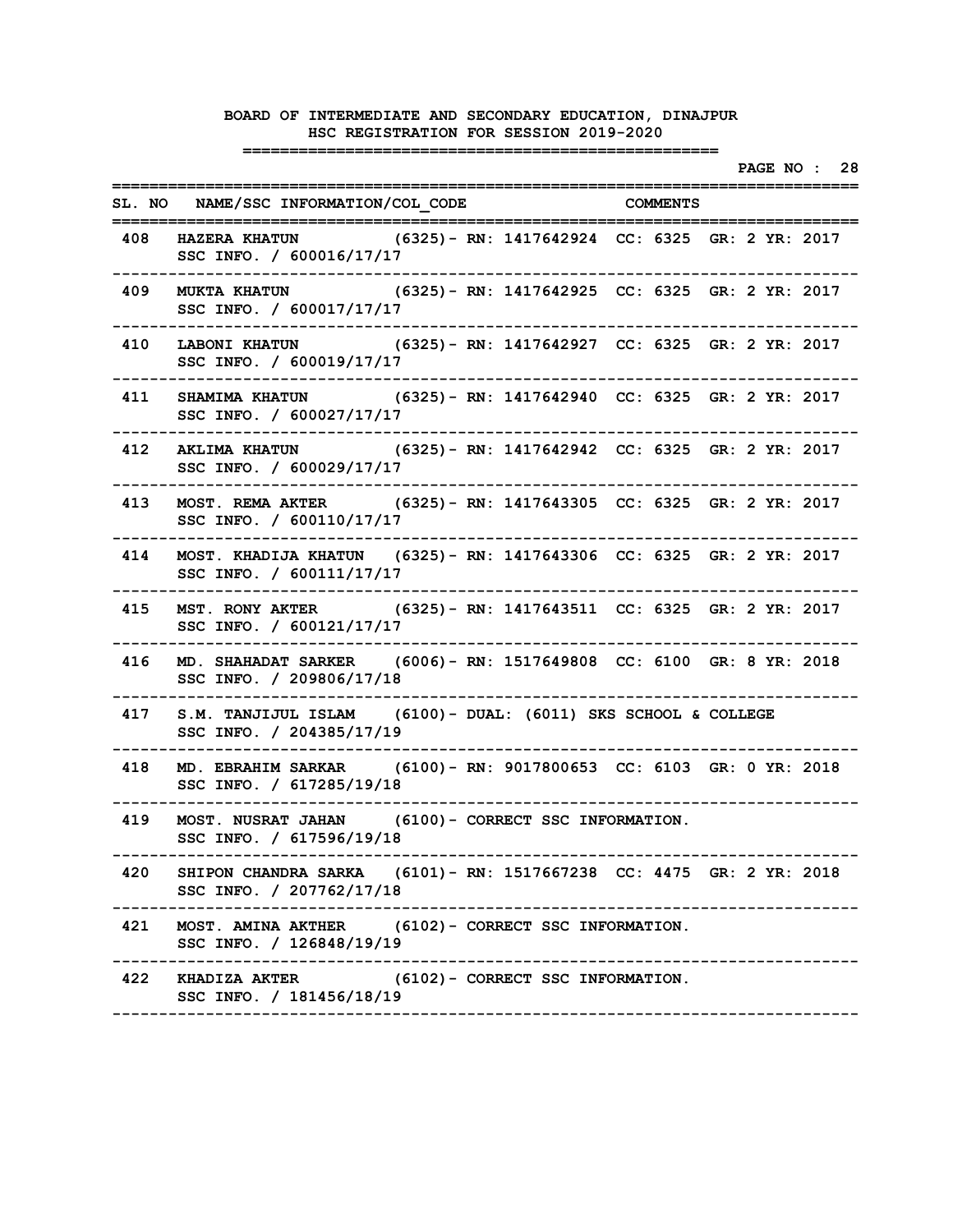|       |                                                                                                                                  |  |                                                |  |  | PAGE NO : 29 |  |
|-------|----------------------------------------------------------------------------------------------------------------------------------|--|------------------------------------------------|--|--|--------------|--|
|       | SL. NO NAME/SSC INFORMATION/COL CODE COMMENTS<br>===========                                                                     |  |                                                |  |  |              |  |
| 423   | MST. SHAMIMA KHATUN (6103) - RN: 1512786780 CC: 4550 GR: 2 YR: 2018<br>SSC INFO. / 164437/12/18                                  |  |                                                |  |  |              |  |
| 424   | MD. LITON AKANDO (6103) - RN: 1417647207 CC: 6103 GR: 2 YR: 2018<br>SSC INFO. / 211814/17/18                                     |  |                                                |  |  |              |  |
| 425   | MD. NAYEEM ISLAM (6103) - RN: 1417647212 CC: 6228 GR: 8 YR: 2018<br>SSC INFO. / 211815/17/18                                     |  |                                                |  |  |              |  |
| 426   | MD. SHOAIB KHANDOKAR (6103) - RN: 9017800667 CC: 6103 GR: 2 YR: 2018<br>SSC INFO. / 618027/19/18                                 |  |                                                |  |  |              |  |
| 427   | MOST. SOPNA AKTHER (6105) - DUAL: (6228) PALASHBARI ADARSHA COLLEGE<br>SSC INFO. / 126299/19/19                                  |  |                                                |  |  |              |  |
| 428   | BIPASHA AKTHER (6105) - RN: 1418868031 CC: 6103 GR: 2 YR: 2018<br>SSC INFO. / 166681/18/17                                       |  |                                                |  |  |              |  |
| 429   | BIPA AKTHER (6105) - RN: 1418868030 CC: 6105 GR: 2 YR: 2018<br>SSC INFO. / 166683/18/17<br>. _ _ _ _ _ _ _ _ _ _ _ _ _ _ _ _ _ _ |  |                                                |  |  |              |  |
| 430   | SUMONA AKTAR (6105) - RN: 1418867941 CC: 6103 GR: 2 YR: 2018<br>SSC INFO. / 166726/18/17                                         |  |                                                |  |  |              |  |
| 431   | SHAHINUR KHATUN (6105) - RN: 1318878921 CC: 6300 GR: 2 YR: 2017<br>SSC INFO. / 166727/18/17                                      |  |                                                |  |  |              |  |
| 432   | NAJMUN NAHAR (6105) - RN: 1318878919 CC: 6103 GR: 2 YR: 2018<br>SSC INFO. / 166729/18/17                                         |  |                                                |  |  |              |  |
| 433   | SUMONA KHATUN (6105) - RN: 1318878918 CC: 6103 GR: 2 YR: 2018<br>SSC INFO. / 166730/18/17                                        |  |                                                |  |  |              |  |
| 434   | <b>SIMA KHATUN</b><br>SSC INFO. / 166732/18/17                                                                                   |  | (6105)- RN: 1318878913 CC: 6300 GR: 2 YR: 2017 |  |  |              |  |
|       | 435 MOST. LATIFA AKTER (6105) - RN: 1417646285 CC: 6229 GR: 0 YR: 2017<br>SSC INFO. / 184204/17/17                               |  |                                                |  |  |              |  |
| 436 — | ASMAUL HUSNA CHAMPA (6105) - RN: 1417644826 CC: 5253 GR: 0 YR: 2017<br>SSC INFO. / 184218/17/17                                  |  |                                                |  |  |              |  |
|       | 437 MST. DOLANA KHATUN (6105) - RN: 1417645575 CC: 6100 GR: 2 YR: 2017<br>SSC INFO. / 189941/17/17                               |  |                                                |  |  |              |  |
|       |                                                                                                                                  |  |                                                |  |  |              |  |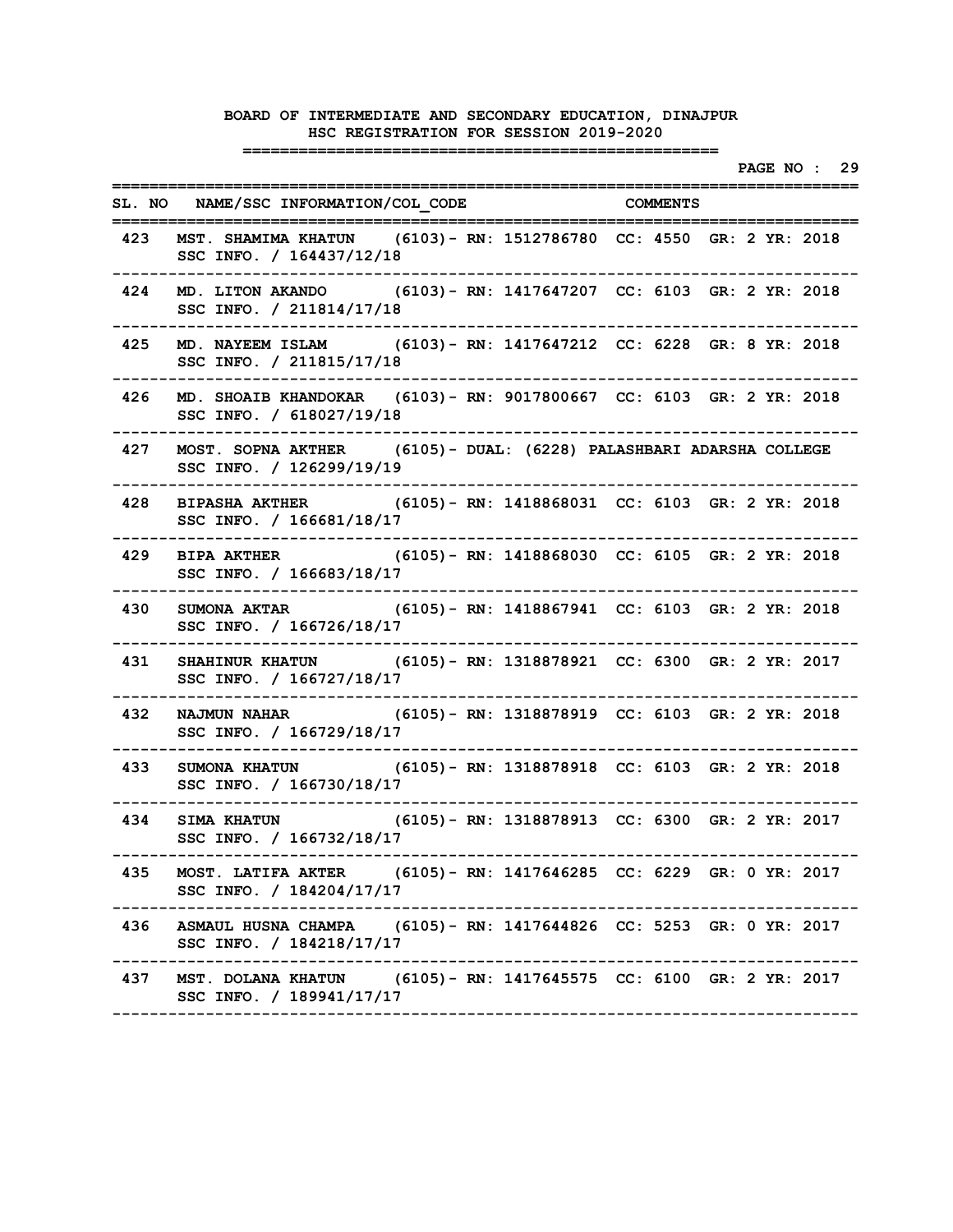|     |                                                                                                                             |  |  |  | PAGE NO : 30 |  |
|-----|-----------------------------------------------------------------------------------------------------------------------------|--|--|--|--------------|--|
|     | SL. NO NAME/SSC INFORMATION/COL CODE COMMENTS                                                                               |  |  |  |              |  |
| 438 | SRABONI KHATUN (6105) - RN: 1417645434 CC: 6100 GR: 2 YR: 2017<br>SSC INFO. / 191472/17/17                                  |  |  |  |              |  |
| 439 | RUBAIYA JAHAN RITU (6105) - RN: 1417645517 CC: 6100 GR: 2 YR: 2017<br>SSC INFO. / 191501/17/17                              |  |  |  |              |  |
| 440 | MST. SHABRUNNAHER (6105) - RN: 1517649615 CC: 6228 GR: 0 YR: 2018<br>SSC INFO. / 202971/17/18                               |  |  |  |              |  |
| 441 | MT. TERMIN AKTER (6105) - RN: 1517650724 CC: 6006 GR: 2 YR: 2018<br>SSC INFO. / 203568/17/18                                |  |  |  |              |  |
| 442 | MOST. SADIA SULTANA (6105) - RN: 1517651208 CC: 6010 GR: 2 YR: 2018<br>SSC INFO. / 203768/17/18                             |  |  |  |              |  |
| 443 | MOST. AKTARA KHATUN (6105) - RN: 1517651210 CC: 6229 GR: 2 YR: 2018<br>SSC INFO. / 203769/17/18                             |  |  |  |              |  |
| 444 | MOST. MUKTA AKTHER (6105) - RN: 1517651211 CC: 6229 GR: 2 YR: 2018<br>SSC INFO. / 203770/17/18                              |  |  |  |              |  |
| 445 | MOST. LABONI KHATUN (6105) - RN: 1517651212 CC: 6229 GR: 2 YR: 2018<br>SSC INFO. / 203771/17/18                             |  |  |  |              |  |
| 446 | MOST. RUNA AKTHER (6105) - RN: 1517651213 CC: 6229 GR: 2 YR: 2018<br>SSC INFO. / 203772/17/18                               |  |  |  |              |  |
| 447 | MOST. FARJANA AKTER (6105) - RN: 1517651214 CC: 6107 GR: 2 YR: 2018<br>SSC INFO. / 203773/17/18                             |  |  |  |              |  |
| 448 | MOST. RUMPA AKTER (6105) - RN: 1517651215 CC: 6229 GR: 2 YR: 2018<br>SSC INFO. / 203774/17/18                               |  |  |  |              |  |
| 449 | MOST. RAJIYA AKTER (6105) - RN: 1517651218 CC: 6229 GR: 2 YR: 2018<br>SSC INFO. / 203775/17/18                              |  |  |  |              |  |
| 450 | MOST. SUBORNA AKHTER (6105) - RN: 1517651512 CC: 6229 GR: 2 YR: 2018<br>SSC INFO. / 209933/17/18                            |  |  |  |              |  |
| 451 | --------------------------------<br>RIKTA AKTER (6105) - RN: 1517650166 CC: 6050 GR: 2 YR: 2018<br>SSC INFO. / 211770/17/18 |  |  |  |              |  |
|     | 452 SHORIFA AKTER (6105) - RN: 1517650234 CC: 6050 GR: 0 YR: 2018<br>SSC INFO. / 211793/17/18                               |  |  |  |              |  |
|     |                                                                                                                             |  |  |  |              |  |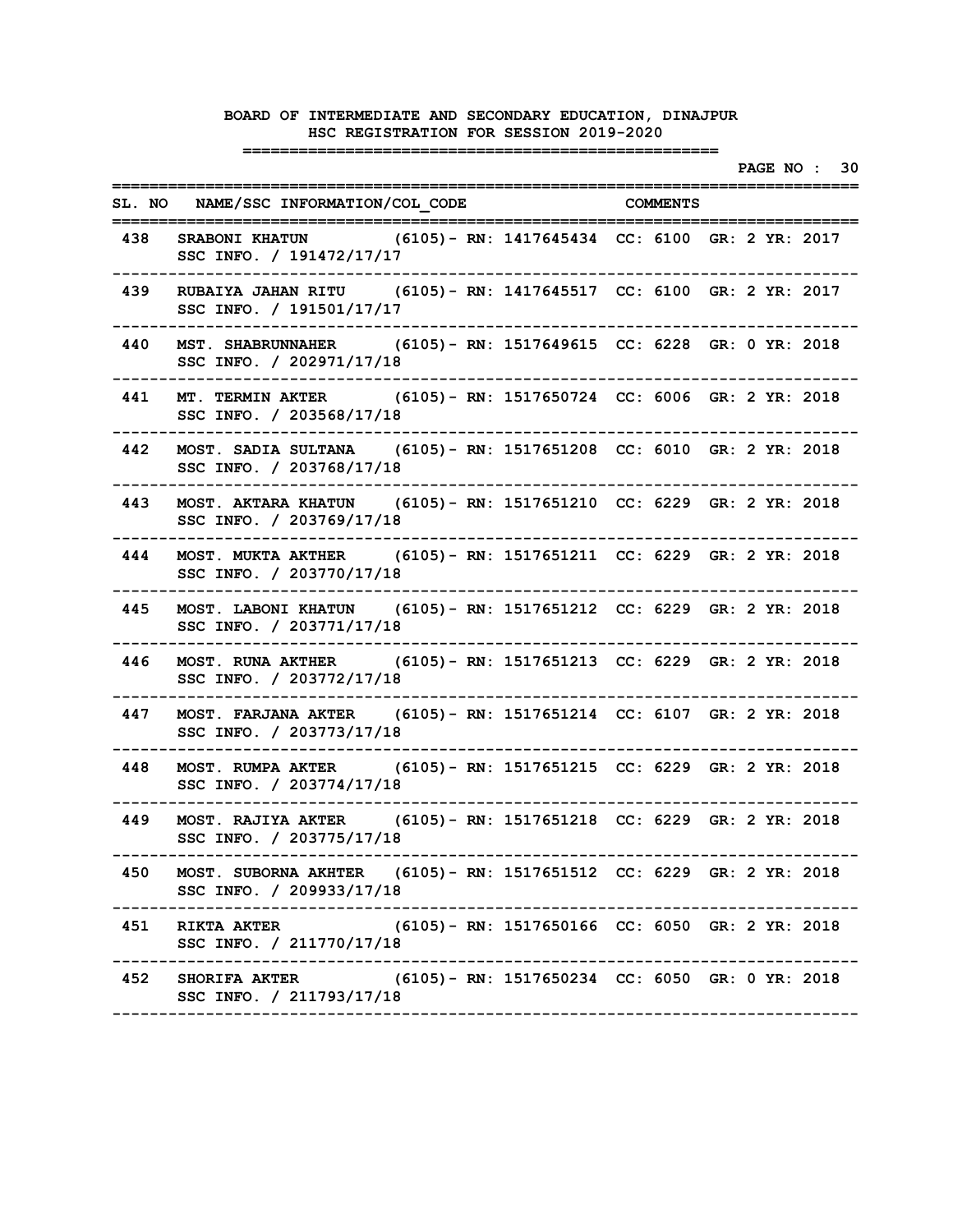|     |                                                                                                   |  |                                                                                      | :================ |  |  | PAGE NO : 31 |  |
|-----|---------------------------------------------------------------------------------------------------|--|--------------------------------------------------------------------------------------|-------------------|--|--|--------------|--|
|     | SL. NO NAME/SSC INFORMATION/COL CODE COMMENTS<br>===========                                      |  |                                                                                      |                   |  |  |              |  |
| 453 | FARZANA KHATUN (6105) - RN: 1518859533 CC: 6229 GR: 2 YR: 2018<br>SSC INFO. / 419341/18/18        |  |                                                                                      |                   |  |  |              |  |
| 454 | JUMARA AKTER (6105) - RN: 1417646766 CC: 6228 GR: 2 YR: 2018<br>SSC INFO. / 592539/17/17          |  |                                                                                      |                   |  |  |              |  |
| 455 | MOST. HASINA AKTER (6105) - RN: 1417646643 CC: 6107 GR: 2 YR: 2017<br>SSC INFO. / 592650/17/17    |  |                                                                                      |                   |  |  |              |  |
| 456 | MST. AMBIA AKTER (6105) - RN: 1417645988 CC: 6102 GR: 2 YR: 2017<br>SSC INFO. / 592723/17/17      |  |                                                                                      |                   |  |  |              |  |
| 457 | MST. AKHI MONI (6105) - DUAL: (6001) TULSHIGHAT SHAMSUL HAQUE CO<br>SSC INFO. / 599435/17/19      |  |                                                                                      |                   |  |  |              |  |
| 458 | NASIMA AKTER (6105) - RN: 1417645455 CC: 6177 GR: 8 YR: 2018<br>SSC INFO. / 599699/17/17          |  |                                                                                      |                   |  |  |              |  |
| 459 | MOST. SHARMIN KHATUN (6105)- RN: 1517649320 CC: 6001 GR: 2 YR: 2018<br>SSC INFO. / 611846/17/18   |  |                                                                                      |                   |  |  |              |  |
| 460 | MOST. NURJAHAN AKTER (6105)- RN: 1517651217 CC: 6025 GR: 8 YR: 2018<br>SSC INFO. / 611965/17/18   |  |                                                                                      |                   |  |  |              |  |
| 461 | MOST. JANNATI AKTER (6105) - RN: 1517651221 CC: 6107 GR: 2 YR: 2018<br>SSC INFO. / 611967/17/18   |  |                                                                                      |                   |  |  |              |  |
| 462 | MOST. FIURI AKTER (6105) - RN: 1517651224 CC: 6180 GR: 2 YR: 2018<br>SSC INFO. / 611968/17/18     |  |                                                                                      |                   |  |  |              |  |
| 463 | MST. SABINA KHATUN (6105) - RN: 1417646374 CC: 6105 GR: 2 YR: 2018<br>SSC INFO. / 611972/17/18    |  |                                                                                      |                   |  |  |              |  |
|     | 464 MST. SHATU KHATUN (6105) - RN: 1417646379 CC: 6001 GR: 8 YR: 2018<br>SSC INFO. / 611975/17/18 |  |                                                                                      |                   |  |  |              |  |
|     | 465 NAHALA AKTER<br>SSC INFO. / 618152/17/18                                                      |  | ---------------------------------<br>(6105) - RN: 1517651383 CC: 6102 GR: 8 YR: 2018 |                   |  |  |              |  |
| 466 | MOST. TANIYA AKTER (6105) - RN: 1417763528 CC: 7962 GR: 2 YR: 2017<br>SSC INFO. / 639167/17/17    |  |                                                                                      |                   |  |  |              |  |
|     | 467 MOST. SOPNA AKTHER (6228) - DUAL: (6105) POBNAPUR WOMEN'S COLLEGE<br>SSC INFO. / 126299/19/19 |  |                                                                                      |                   |  |  |              |  |
|     |                                                                                                   |  |                                                                                      |                   |  |  |              |  |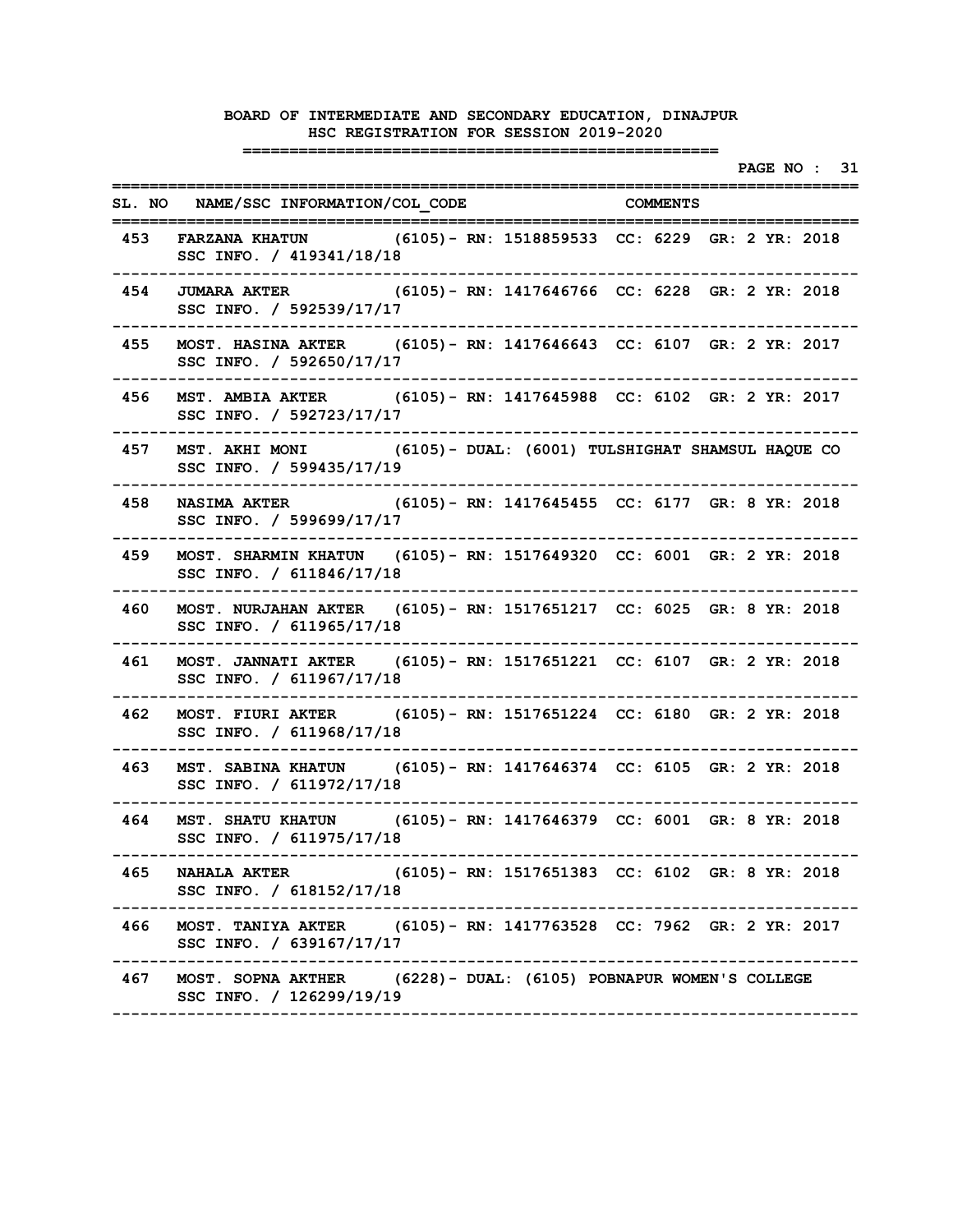|     |                                                                                                    |                                                 |  | PAGE NO : 32 |
|-----|----------------------------------------------------------------------------------------------------|-------------------------------------------------|--|--------------|
|     | SL. NO NAME/SSC INFORMATION/COL CODE COMMENTS<br>========                                          |                                                 |  |              |
| 468 | ABU TALEB SUMON (6228) - RN: 1417647446 CC: 5253 GR: 0 YR: 2017<br>SSC INFO. / 191689/17/17        |                                                 |  |              |
| 469 | MD. RUHUL AMIN (6300) - DUAL: (7928) GHORAGHAT K.C PILOT SCHOOL<br>SSC INFO. / 106937/19/19        |                                                 |  |              |
| 470 | MD. ZAHID HASAN (6300) - RN: 1417645542 CC: 6100 GR: 0 YR: 2017<br>SSC INFO. / 189944/17/17        |                                                 |  |              |
| 471 | RUBINA AKTER (6300) - RN: 1517650108 CC: 6100 GR: 8 YR: 2018<br>SSC INFO. / 211740/17/18           |                                                 |  |              |
| 472 | MD. MASUD RANA (6300) - RN: 9017802149 CC: 7928 GR: 0 YR: 2018<br>SSC INFO. / 256569/19/18         |                                                 |  |              |
| 473 | MD. LIPON MIA (6300) - RN: 1518859606 CC: 6300 GR: 2 YR: 2018<br>SSC INFO. / 419329/18/18          |                                                 |  |              |
| 474 | MD. NOBIR HOSEN (6300) - RN: 9017800663 CC: 6103 GR: 2 YR: 2018<br>SSC INFO. / 617246/19/18        |                                                 |  |              |
| 475 | SAIFUL ISLAM (6076) - RN: 1518862321 CC: 6076 GR: 2 YR: 2018<br>SSC INFO. / 206046/17/18           |                                                 |  |              |
| 476 | MD. MILON MIA (6076) - RN: 1517643142 CC: 6000 GR: 8 YR: 2018<br>SSC INFO. / 209257/17/18          |                                                 |  |              |
| 477 | MOST. ALEYA AKTER (6076) - RN: 1417794437 CC: 8632 GR: 0 YR: 2017<br>SSC INFO. / 234388/17/17      |                                                 |  |              |
| 478 | MD. JAHIDUL ISLAM (6076) - RN: 1517765926 CC: 6252 GR: 2 YR: 2018<br>SSC INFO. / 245927/17/18      |                                                 |  |              |
| 479 | AL- AMIN<br>SSC INFO. / 297662/18/17                                                               | (6076) - RN: 1418870438 CC: 6077 GR: 2 YR: 2017 |  |              |
|     | 480 MST. SHARIFA AKTER (6079) - RN: 1517602211 CC: 5350 GR: 2 YR: 2018<br>SSC INFO. / 200106/17/18 |                                                 |  |              |
| 481 | MD. ABU BAKKOR (6079) - RN: 1517653245 CC: 6000 GR: 8 YR: 2018<br>SSC INFO. / 204330/17/18         |                                                 |  |              |
|     | 482 MST. MERINA KHATUN (6250) - RN: 1417648429 CC: 6010 GR: 0 YR: 2018<br>SSC INFO. / 185046/17/17 |                                                 |  |              |
|     |                                                                                                    |                                                 |  |              |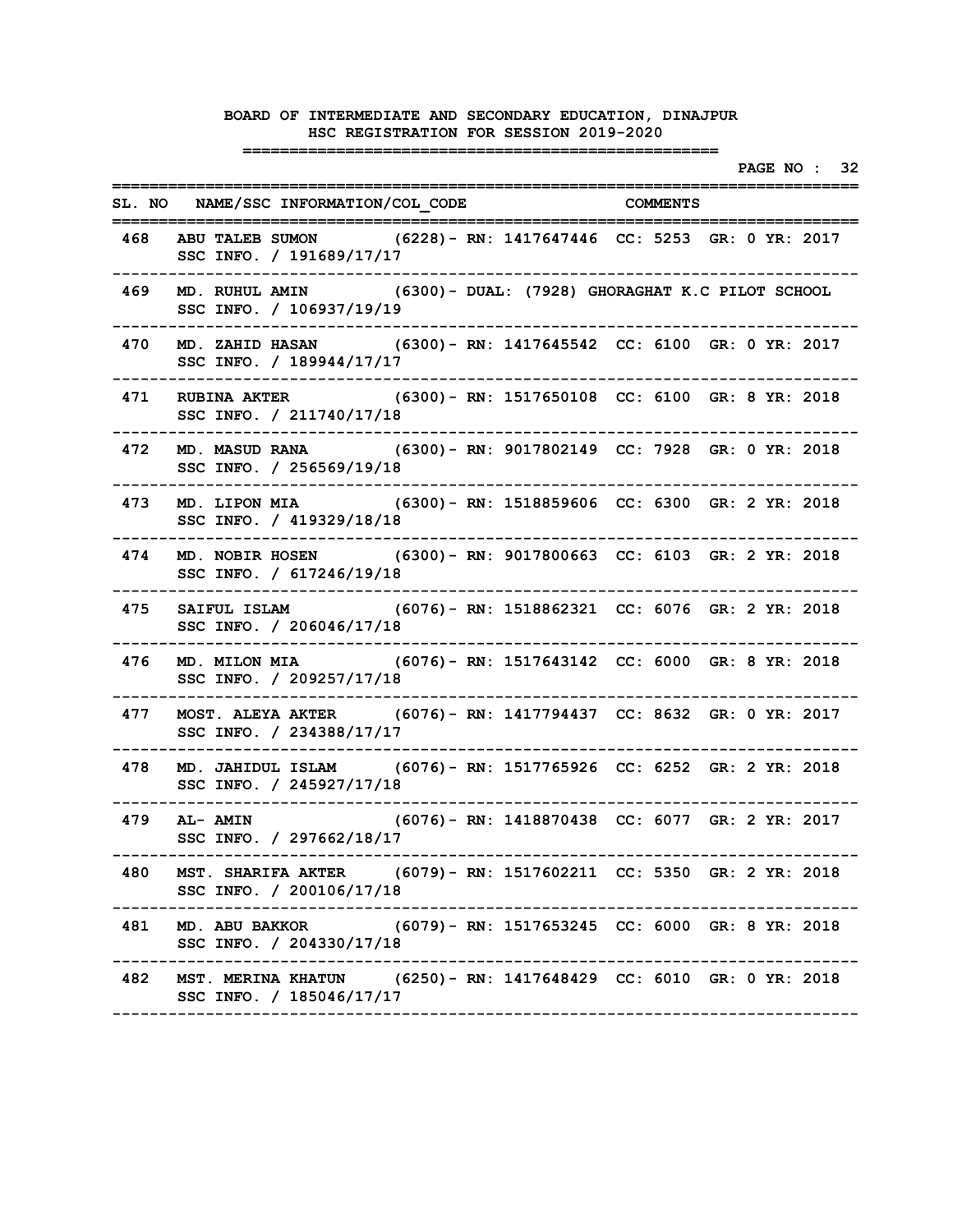|     |                                                                                                                                        |  | PAGE NO : 33 |  |
|-----|----------------------------------------------------------------------------------------------------------------------------------------|--|--------------|--|
|     | SL. NO NAME/SSC INFORMATION/COL CODE COMMENTS<br>.==========                                                                           |  |              |  |
| 483 | MST. JELEKHA AKTER (6250) - RN: 1417648431 CC: 6010 GR: 0 YR: 2018<br>SSC INFO. / 185048/17/17                                         |  |              |  |
| 484 | MOST. METALI AKTER (6250) - RN: 1417648850 CC: 6251 GR: 2 YR: 2017<br>SSC INFO. / 185056/17/17                                         |  |              |  |
| 485 | SONA MONI SAHA (6250) - RN: 1417639864 CC: 6081 GR: 0 YR: 2017<br>SSC INFO. / 189676/17/17                                             |  |              |  |
| 486 | MST. FAHMIDA AKTER (6250) - RN: 1417639866 CC: 6250 GR: 2 YR: 2017<br>SSC INFO. / 189677/17/17                                         |  |              |  |
| 487 | MST. SUMONA AKTER (6250) - RN: 1517640195 CC: 6050 GR: 8 YR: 2018<br>SSC INFO. / 201693/17/18                                          |  |              |  |
| 488 | MOST. LIMA KHATUN (6250) - RN: 1517652897 CC: 6079 GR: 2 YR: 2018<br>SSC INFO. / 204213/17/18                                          |  |              |  |
| 489 | MOST. ROZINA AKTER (6250) - RN: 1417648271 CC: 6251 GR: 2 YR: 2017<br>SSC INFO. / 280137/17/17                                         |  |              |  |
| 490 | MST. HASI KHATUN (6250) - RN: 1417648413 CC: 6079 GR: 2 YR: 2017<br>SSC INFO. / 593110/17/17                                           |  |              |  |
| 491 | MST. MAHMUDA AKTER (6250) - RN: 1417648471 CC: 6251 GR: 8 YR: 2017<br>SSC INFO. / 593131/17/17                                         |  |              |  |
| 492 | MOST. LIZA AKTER (6250) - DUAL: (6251) CHANDRIA WOMEN'S COLLEGE<br>SSC INFO. / 593137/17/17                                            |  |              |  |
| 493 | MST. MANI AKTER (6250) - RN: 1517653589 CC: 6251 GR: 2 YR: 2018<br>SSC INFO. / 612243/17/18                                            |  |              |  |
| 494 | MST. KAZOL RANI (6250) - RN: 1417648438 CC: 6251 GR: 2 YR: 2018<br>SSC INFO. / 612257/17/18                                            |  |              |  |
|     | ------------------------------<br>495 MOST. MUSLIMA KHATUN (6250) - RN: 1517652899 CC: 6251 GR: 2 YR: 2018<br>SSC INFO. / 612674/17/18 |  |              |  |
| 496 | MOST. DULALI KHATUN (6250) - RN: 1517652907 CC: 6251 GR: 2 YR: 2018<br>SSC INFO. / 612680/17/18                                        |  |              |  |
|     | 497 MOST. JOYNAB AKHTER (6250) - RN: 1517652909 CC: 6251 GR: 2 YR: 2018<br>SSC INFO. / 612682/17/18                                    |  |              |  |
|     |                                                                                                                                        |  |              |  |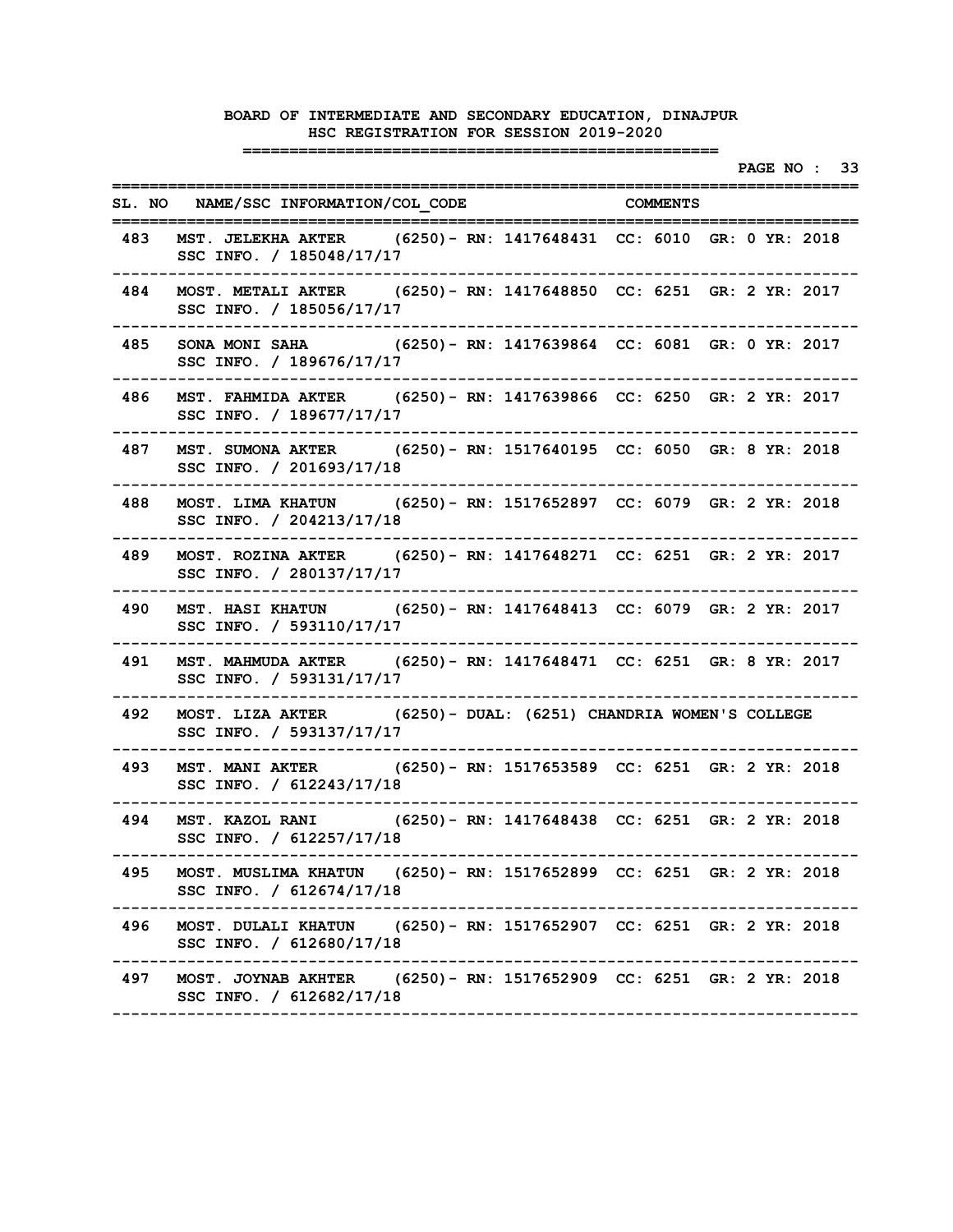|     |                                                                                                     |  |  |                 |  | PAGE NO : 34 |
|-----|-----------------------------------------------------------------------------------------------------|--|--|-----------------|--|--------------|
|     | SL. NO NAME/SSC INFORMATION/COL CODE<br>=========                                                   |  |  | <b>COMMENTS</b> |  |              |
|     | 498 MOST. NARGIS KHATUN (6250) - RN: 1517652910 CC: 6251 GR: 2 YR: 2018<br>SSC INFO. / 612683/17/18 |  |  |                 |  |              |
| 499 | MOST. LIZA AKTER (6251) - DUAL: (6250) UDAKHALI WOMEN'S COLLEGE<br>SSC INFO. / 593137/17/17         |  |  |                 |  |              |
| 500 | MD. ABIR HOSEN (6252) - RN: 1517641083 CC: 6001 GR: 2 YR: 2018<br>SSC INFO. / 209186/17/18          |  |  |                 |  |              |
| 501 | MD. BADU MIA (6252) - RN: 1417637083 CC: 6275 GR: 8 YR: 2018<br>SSC INFO. / 209206/17/18            |  |  |                 |  |              |
| 502 | MOST. RESHMA AKTER (6252) - RN: 1317643052 CC: 6250 GR: 8 YR: 2018<br>SSC INFO. / 307517/17/17      |  |  |                 |  |              |
| 503 | MOST. RINKI AKTER (6275) - RN: 1417640593 CC: 6050 GR: 2 YR: 2017<br>SSC INFO. / 190291/17/17       |  |  |                 |  |              |
| 504 | MD. SAHRIAR ISLAM (6275) - RN: 1517645418 CC: 6000 GR: 2 YR: 2018<br>SSC INFO. / 201222/17/18       |  |  |                 |  |              |
| 505 | MD. SHADIN MIA (6275) - RN: 1517653229 CC: 6000 GR: 2 YR: 2018<br>SSC INFO. / 203956/17/18          |  |  |                 |  |              |
| 506 | MD. SAKIB HASAN (6275) - RN: 1517644276 CC: 6000 GR: 8 YR: 2018<br>SSC INFO. / 210592/17/18         |  |  |                 |  |              |
| 507 | MD. SHABBIR HOSEN SO (6275) - RN: 1417640831 CC: 6000 GR: 8 YR: 2017<br>SSC INFO. / 591414/17/17    |  |  |                 |  |              |
| 508 | MD. SHAFIQUL ISLAM (6225) - RN: 1517657708 CC: 8733 GR: 2 YR: 2018<br>SSC INFO. / 204625/17/18      |  |  |                 |  |              |
| 509 | MST. CHAMELI AKHTAR (6225) - DUAL: (6241) SHOVAGANJ WOMEN'S MODEL COL<br>SSC INFO. / 212363/17/19   |  |  |                 |  |              |
|     | 510 MST. KULSUM BEGUM (6225) - DUAL: (6241) SHOVAGANJ WOMEN'S MODEL COL<br>SSC INFO. / 604041/17/19 |  |  |                 |  |              |
| 511 | MOUMI RANI MOHONTO (6225) - DUAL: (6241) SHOVAGANJ WOMEN'S MODEL COL<br>SSC INFO. / 604057/17/19    |  |  |                 |  |              |
|     | 512 MST. SATHI AKHTAR (6225) - DUAL: (6241) SHOVAGANJ WOMEN'S MODEL COL<br>SSC INFO. / 604058/17/19 |  |  |                 |  |              |
|     |                                                                                                     |  |  |                 |  |              |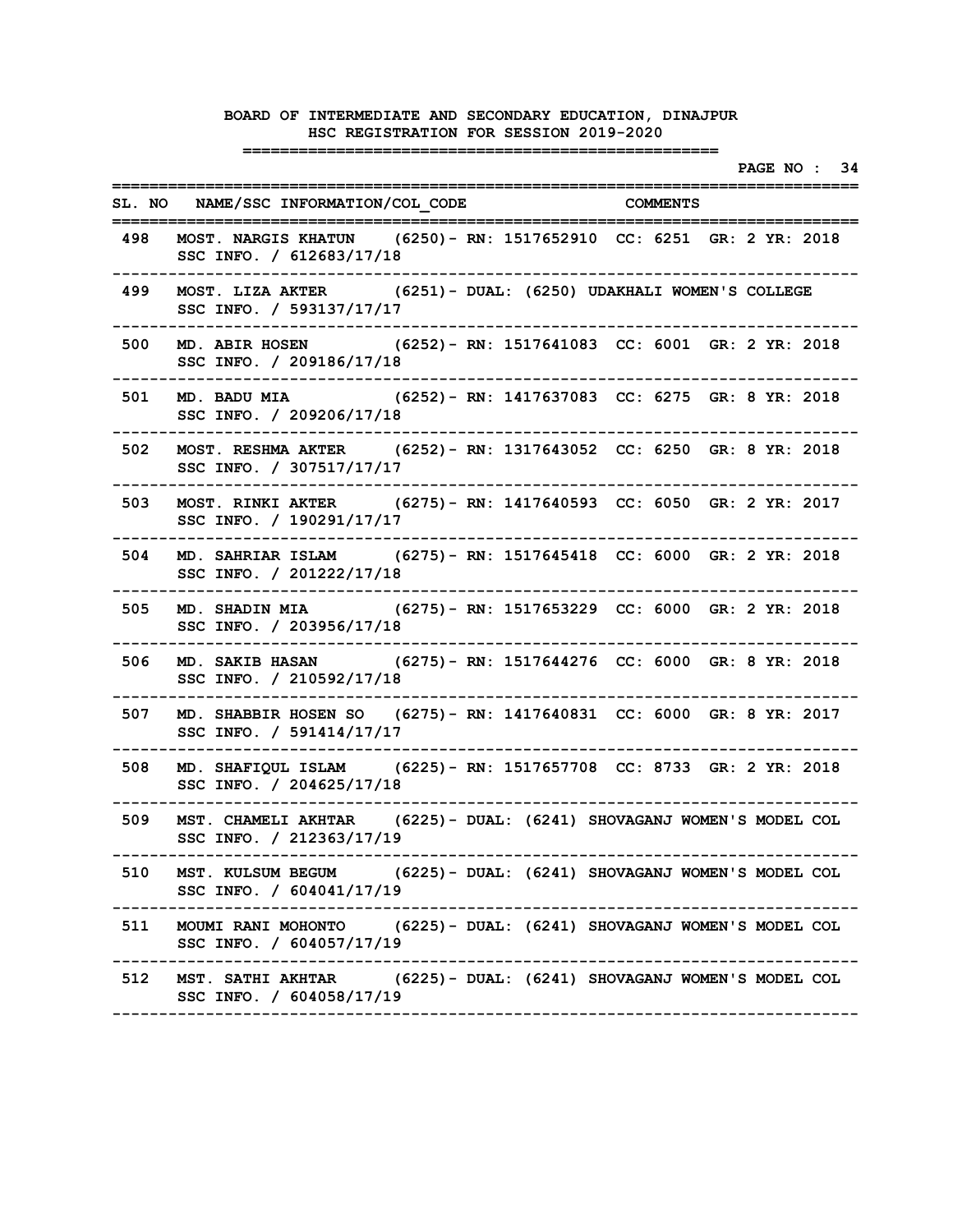|     | =====================<br>--------                                                                     | PAGE NO : 35 |  |
|-----|-------------------------------------------------------------------------------------------------------|--------------|--|
|     | SL. NO NAME/SSC INFORMATION/COL CODE COMMENTS                                                         |              |  |
|     | 513 MST. HASINA AKHTAR (6225) - DUAL: (6241) SHOVAGANJ WOMEN'S MODEL COL<br>SSC INFO. / 604067/17/19  |              |  |
| 514 | MD. SHAHIDUL ISALM (6226) - CORRECT SSC INFORMATION.<br>SSC INFO. / 183952/18/19                      |              |  |
|     | 515 ARAFAT HOSSAIN (6227) - RN: 1517659550 CC: 6227 GR: 2 YR: 2018<br>SSC INFO. / 208570/17/18        |              |  |
| 516 | MST. KAMRUNNAHAR AKH (6230) - DUAL: (6241) SHOVAGANJ WOMEN'S MODEL COL<br>SSC INFO. / 604025/17/19    |              |  |
|     | 517 GOLAM AZAM (6232) - RN: 1417650326 CC: 6235 GR: 2 YR: 2017<br>SSC INFO. / 594808/17/17            |              |  |
| 518 | SHAPLA AKTER (6234) - RN: 1518857075 CC: 6237 GR: 2 YR: 2018<br>SSC INFO. / 177992/18/18              |              |  |
| 519 | (6234) - DUAL: (6237) DHUBNI WOMEN'S COLLEGE<br><b>MOU AKTER</b><br>SSC INFO. / 601002/17/19          |              |  |
| 520 | BRISTI AKTHER (6235) - DUAL: (6241) SHOVAGANJ WOMEN'S MODEL COL<br>SSC INFO. / 604072/17/19           |              |  |
| 521 | MOU AKTER (6237) - DUAL: (6234) CHANDIPUR FAZLUL HOQUE HIGH<br>SSC INFO. / 601002/17/19               |              |  |
| 522 | MOST. SHARMIN AKTER (6239) - RN: 1517655723 CC: 6239 GR: 2 YR: 2018<br>SSC INFO. / 188624/17/18       |              |  |
| 523 | MOST. FARHANA AKTER (6239) - RN: 1517655724 CC: 6239 GR: 2 YR: 2018<br>SSC INFO. / 188625/17/18       |              |  |
| 524 | ABU JAHID HASAN (6239) - RN: 1517659262 CC: 8731 GR: 2 YR: 2018<br>SSC INFO. / 208413/17/18           |              |  |
|     | 525 MOST. AFRIN ALO (6239) - RN: 1517614255 CC: 6239 GR: 2 YR: 2018<br>SSC INFO. / 208669/17/18       |              |  |
|     | 526 REHANA AKTER (6241) - RN: 1418865011 CC: 6241 GR: 2 YR: 2017<br>SSC INFO. / 168832/18/17          |              |  |
|     | 527 MST. CHAMELI AKHTAR (6241) - DUAL: (6225) SUNDARGANJ D. W. GOVT. COLL<br>SSC INFO. / 212363/17/19 |              |  |
|     |                                                                                                       |              |  |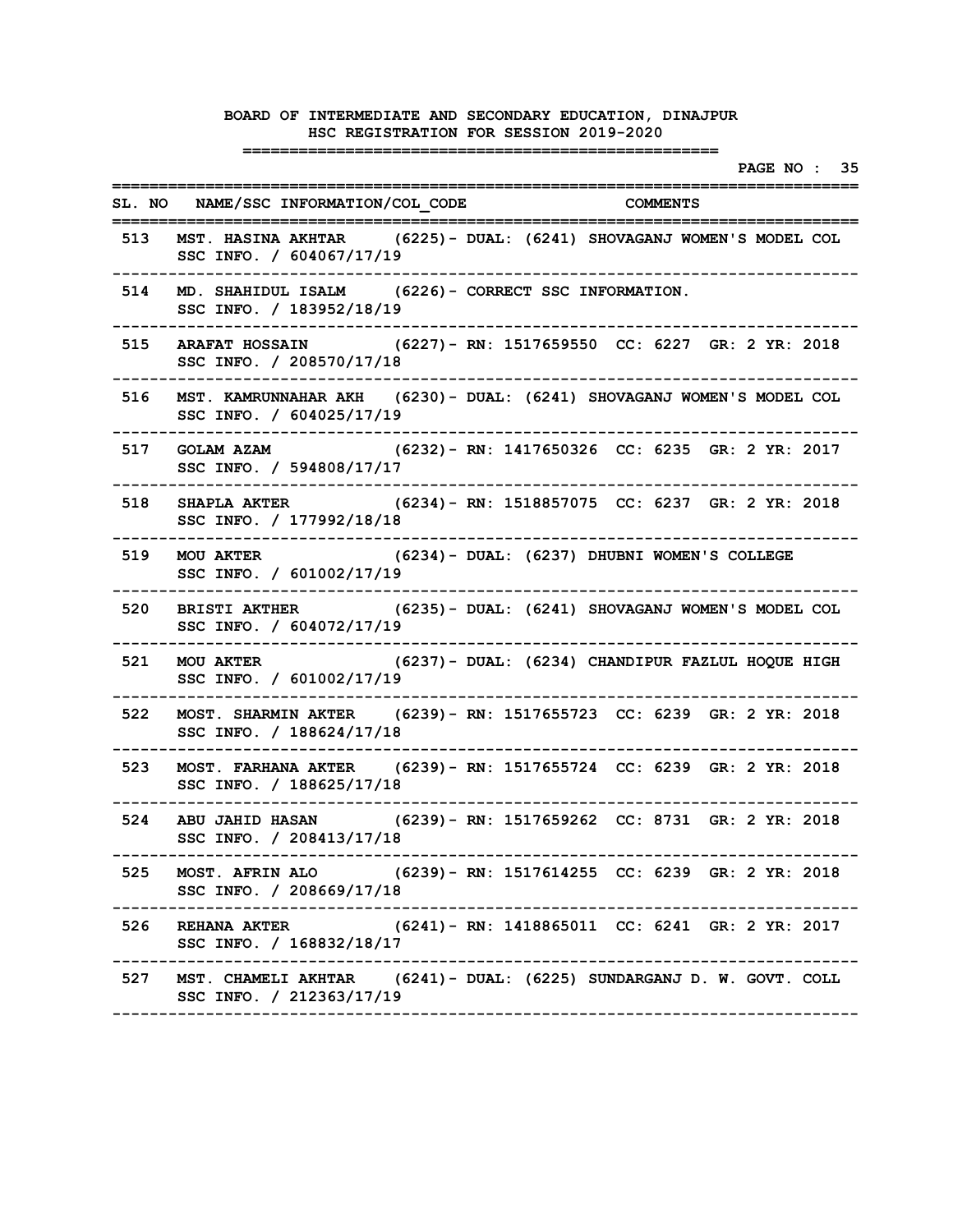|     |                                                                                                      |  | ---------------------------------- |  |                      |  | PAGE NO : 36 |  |
|-----|------------------------------------------------------------------------------------------------------|--|------------------------------------|--|----------------------|--|--------------|--|
|     | SL. NO NAME/SSC INFORMATION/COL CODE COMMENTS<br>=====================================               |  | ========================           |  | ==================== |  |              |  |
|     | 528 MST. MORIUM AKHTAR (6241) - DUAL: (6243) GHAGOA HIGH SCHOOL & COLLEG<br>SSC INFO. / 379919/17/19 |  |                                    |  |                      |  |              |  |
| 529 | MOST. KHADIJA TUL KO (6241) - RN: 1417649696 CC: 6241 GR: 2 YR: 2017<br>SSC INFO. / 594670/17/17     |  |                                    |  |                      |  |              |  |
| 530 | NOOR SHAHI AKTER (6241) - RN: 1417652818 CC: 6241 GR: 2 YR: 2017<br>SSC INFO. / 595080/17/17         |  |                                    |  |                      |  |              |  |
| 531 | JESMIN AKTER JUI (6241) - RN: 1417652820 CC: 6241 GR: 2 YR: 2018<br>SSC INFO. / 595082/17/17         |  |                                    |  |                      |  |              |  |
| 532 | BANESA BEGUM (6241) - RN: 1417652077 CC: 6241 GR: 2 YR: 2017<br>SSC INFO. / 595148/17/17             |  |                                    |  |                      |  |              |  |
| 533 | MST. KAMRUNNAHAR AKH (6241) - DUAL: (6230) SUNDARGANJ WOMEN'S COLLEGE,<br>SSC INFO. / 604025/17/19   |  |                                    |  |                      |  |              |  |
| 534 | MST. KULSUM BEGUM (6241)- DUAL: (6225) SUNDARGANJ D. W. GOVT. COLL<br>SSC INFO. / 604041/17/19       |  |                                    |  |                      |  |              |  |
| 535 | MOUMI RANI MOHONTO (6241) - DUAL: (6225) SUNDARGANJ D. W. GOVT. COLL<br>SSC INFO. / 604057/17/19     |  |                                    |  |                      |  |              |  |
| 536 | MST. SATHI AKHTAR (6241) - DUAL: (6225) SUNDARGANJ D. W. GOVT. COLL<br>SSC INFO. / 604058/17/19      |  |                                    |  |                      |  |              |  |
| 537 | MST. HASINA AKHTAR (6241) - DUAL: (6225) SUNDARGANJ D. W. GOVT. COLL<br>SSC INFO. / 604067/17/19     |  |                                    |  |                      |  |              |  |
| 538 | BRISTI AKTHER (6241) - DUAL: (6235) BAJARPARA COLLEGE<br>SSC INFO. / 604072/17/19                    |  |                                    |  |                      |  |              |  |
| 539 | MST. JOBA AKHTAR (6241) - RN: 1517657901 CC: 6230 GR: 2 YR: 2018<br>SSC INFO. / 617649/17/18         |  |                                    |  |                      |  |              |  |
|     | 540 MST. MORIUM AKHTAR (6243) - DUAL: (6241) SHOVAGANJ WOMEN'S MODEL COL<br>SSC INFO. / 379919/17/19 |  |                                    |  |                      |  |              |  |
| 541 | MD. SHARIAR ISLAM (6075) - RN: 1417654917 CC: 6025 GR: 2 YR: 2017<br>SSC INFO. / 186648/17/17        |  |                                    |  |                      |  |              |  |
| 542 | SHAHANAZ AKTER (6078) - CORRECT SSC INFORMATION.<br>SSC INFO. / 154969/12/16                         |  |                                    |  |                      |  |              |  |
|     |                                                                                                      |  |                                    |  |                      |  |              |  |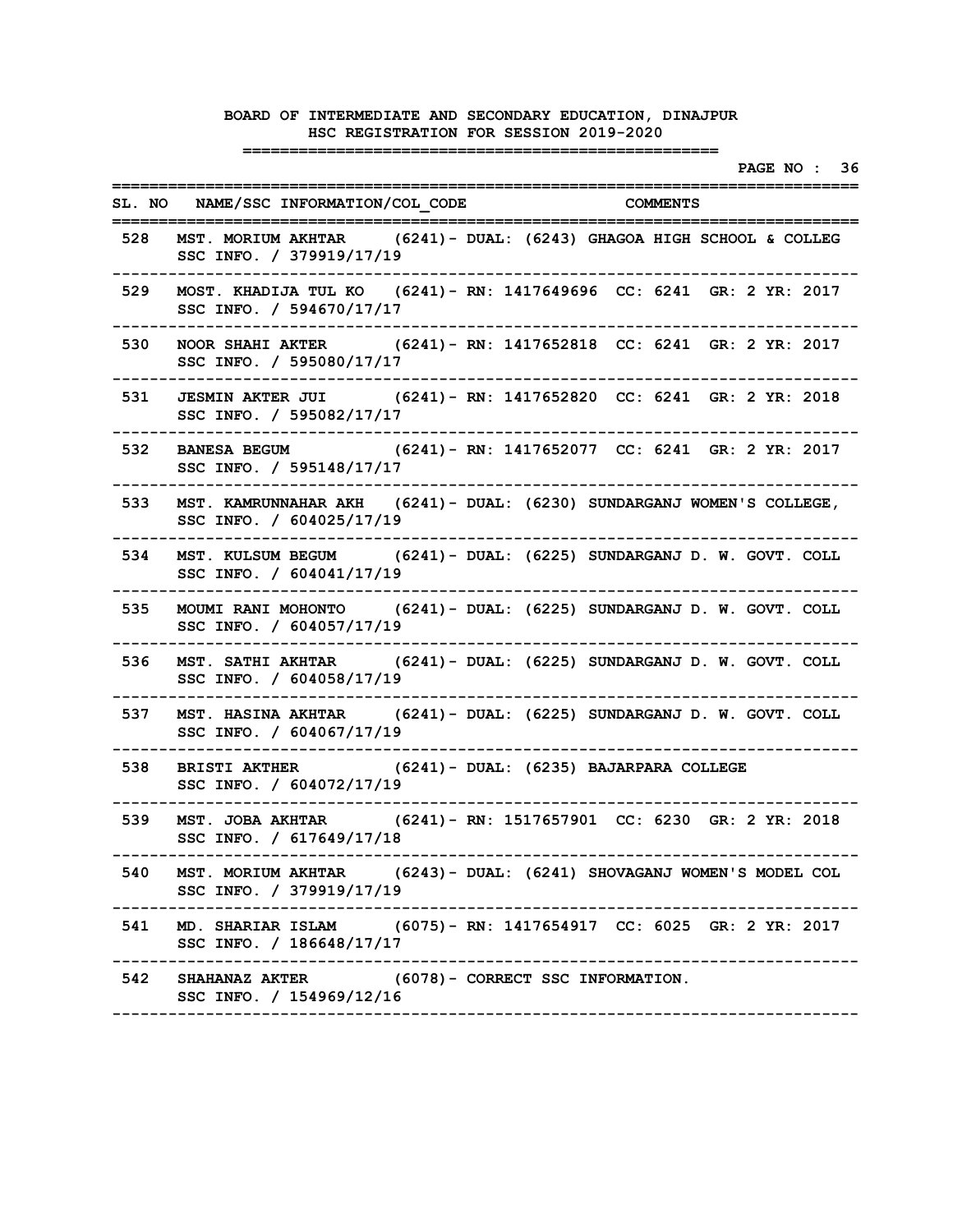**PAGE NO : 37 ================================================================================** SL. NO NAME/SSC INFORMATION/COL CODE COMMENTS **================================================================================ 543 HELAL MIA (6078)- RN: 1417656529 CC: 6077 GR: 8 YR: 2017 SSC INFO. / 599103/17/17 -------------------------------------------------------------------------------- 544 MST. SHIKHA AKTER (6078)- RN: 1517640361 CC: 6010 GR: 8 YR: 2018 SSC INFO. / 609847/17/18 -------------------------------------------------------------------------------- 545 MST. BABLY KHATUN (6078)- RN: 1517660392 CC: 6084 GR: 2 YR: 2018 SSC INFO. / 619171/17/18 -------------------------------------------------------------------------------- 546 MST. SULTANA KHATUN (6084)- RN: 1517661712 CC: 6078 GR: 2 YR: 2018 SSC INFO. / 210722/17/18 -------------------------------------------------------------------------------- 547 SUITI AKTER (6084)- RN: 1517662986 CC: 6084 GR: 2 YR: 2018 SSC INFO. / 614530/17/18 -------------------------------------------------------------------------------- 548 MST. ANJUARA KHATUN (6084)- RN: 1417654295 CC: 6084 GR: 2 YR: 2018 SSC INFO. / 614564/17/18 -------------------------------------------------------------------------------- 549 MOST. AYESHA SIDDIKA (6002)- RN: 1417660036 CC: 5000 GR: 0 YR: 2017 SSC INFO. / 188489/17/17 -------------------------------------------------------------------------------- 550 JOY SARKER (6002)- DUAL: (6131) SHAMIM & SHAKIL TECHNICAL C SSC INFO. / 380720/17/19 -------------------------------------------------------------------------------- 551 SHAFIQUL ISLAM (6125)- RN: 1412784065 CC: 4361 GR: 8 YR: 2017 SSC INFO. / 163954/12/17 -------------------------------------------------------------------------------- 552 MD. TOUFIK HASAN TUS (6125)- RN: 1517665269 CC: 6228 GR: 0 YR: 2018 SSC INFO. / 206414/17/18 -------------------------------------------------------------------------------- 553 RAKHI RANI (6125)- DUAL: (6151) FULPUKURIA COLLEGE, GAIBAND SSC INFO. / 209761/17/19 -------------------------------------------------------------------------------- 554 MD. SWEET MAHAMUD SA (6125)- DUAL: (7788) CITY RESIDENTIAL MODEL COLL SSC INFO. / 210693/17/19 -------------------------------------------------------------------------------- 555 MD. RAJIB SHEKH (6125)- RN: 1417661669 CC: 6131 GR: 0 YR: 2017 SSC INFO. / 596937/17/17 -------------------------------------------------------------------------------- 556 MOST. SHOHANA AKTER (6127)- RN: 1517778945 CC: 7962 GR: 0 YR: 2018 SSC INFO. / 251928/17/18 -------------------------------------------------------------------------------- 557 MD. SHOIKOTH ISLAM (6128)- RN: 1417645376 CC: 6006 GR: 8 YR: 2018 SSC INFO. / 203740/17/18 --------------------------------------------------------------------------------**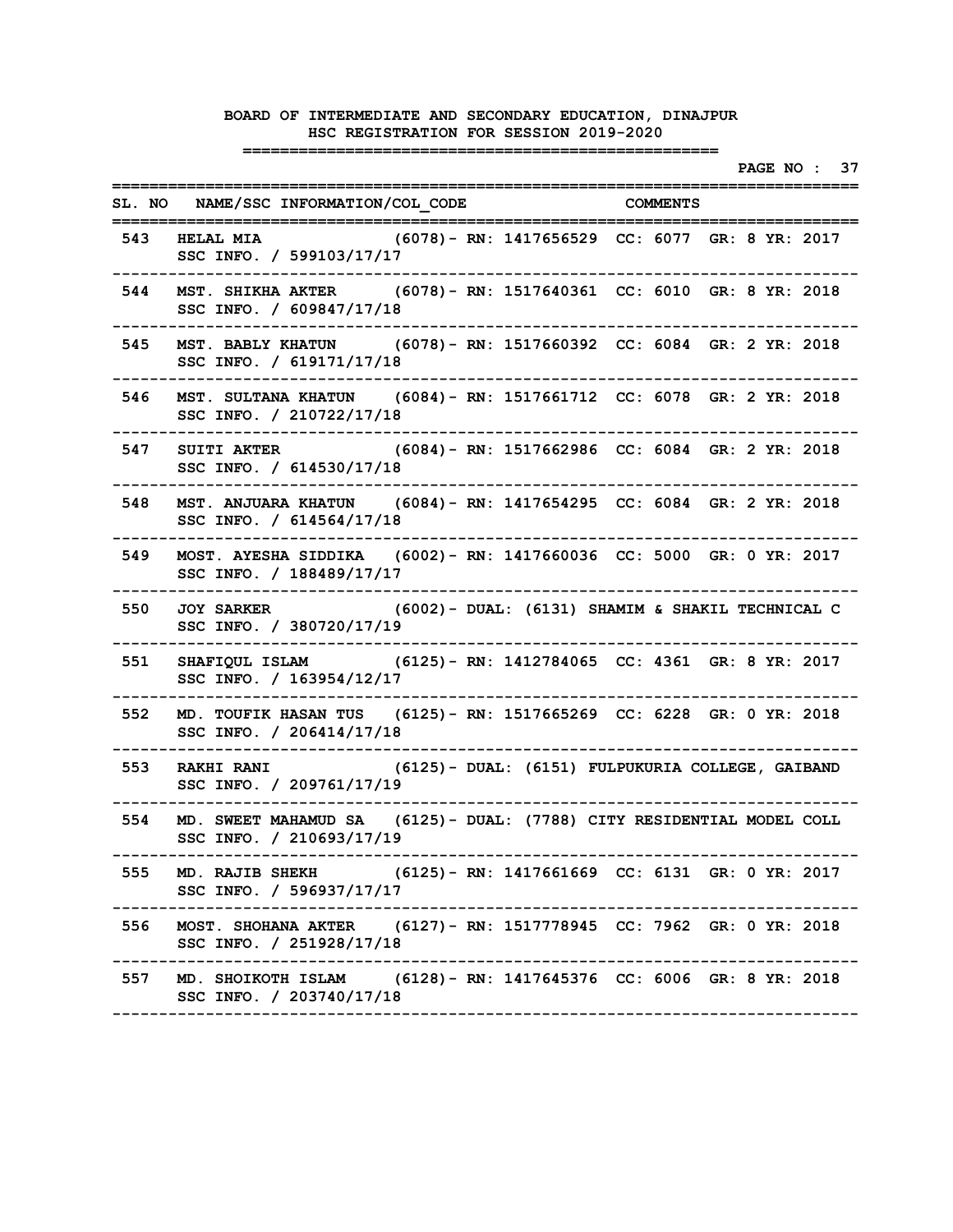|       |                                                                                                      | -------------                         | PAGE NO : 38      |
|-------|------------------------------------------------------------------------------------------------------|---------------------------------------|-------------------|
|       | SL. NO NAME/SSC INFORMATION/COL CODE<br>===========                                                  | <b>COMMENTS</b><br>================== |                   |
|       | 558 MST. SURAYA AKTER SH (6129) - RN: 1417662164 CC: 6150 GR: 0 YR: 2017<br>SSC INFO. / 191005/17/17 |                                       |                   |
| 559   | JOY SARKER (6131) - DUAL: (6002) SHAHARGACHHI ADARSHA COLLEG<br>SSC INFO. / 380720/17/19             |                                       |                   |
| 560 — | MD. ENAMUL SHEIKH (6132) - RN: 1417658281 CC: 6125 GR: 0 YR: 2017<br>SSC INFO. / 188091/17/17        |                                       |                   |
| 561   | SHEIKH MD. MUIN UDDI (6132) - RN: 1517663811 CC: 6132 GR: 2 YR: 2018<br>SSC INFO. / 207472/17/18     |                                       |                   |
| 562   | ABU HAMZA (6132) - RN: 1517664057 CC: 4650 GR: 0 YR: 2018<br>SSC INFO. / 207721/17/18                |                                       |                   |
| 563   | MD. RABBI HASAN (6132) - RN: 1418875403 CC: 4350 GR: 0 YR: 2017<br>SSC INFO. / 415696/18/17          |                                       |                   |
|       | 564 MOHAMMAD YOUSUF RAKI (6132) - RN: 1418874477 CC: 5025 GR: 2 YR: 2017<br>SSC INFO. / 418477/18/17 |                                       |                   |
| 565   | MOST. RAJIYA SULTANA (6133) - RN: 1317656025 CC: 6150 GR: 2 YR: 2017<br>SSC INFO. / 308096/17/17     |                                       | ----------------- |
| 566   | MD. SAJJAD SARKER (6135) - CORRECT SSC INFORMATION.<br>SSC INFO. / 619361/19/18                      |                                       |                   |
| 567   | MST. ZAYDA KHATUN (6150) - RN: 1512809005 CC: 4283 GR: 2 YR: 2018<br>SSC INFO. / 580664/12/18        |                                       |                   |
|       | 568 RAKHI RANI (6151) - DUAL: (6125) GOBINDAGANJ GOVT. COLLEGE<br>SSC INFO. / 209761/17/19           |                                       |                   |
| 569   | MD. MAHFUJUR RAHMAN (6500) - RN: 1517603845 CC: 7025 GR: 0 YR: 2018<br>SSC INFO. / 184920/17/18      |                                       |                   |
|       | 570 MD. RIJOANUL ISLAM N (6500)- RN: 1517610004 CC: 4400 GR: 0 YR: 2018<br>SSC INFO. / 186050/17/18  |                                       |                   |
| 571   | MD. NASIM UDDIN (6500) - RN: 1517671985 CC: 6503 GR: 0 YR: 2018<br>SSC INFO. / 212868/17/18          |                                       |                   |
| 572   | MD. AZIZUL ISLAM (6500) - RN: 1517681485 CC: 6600 GR: 0 YR: 2018<br>SSC INFO. / 214834/17/18         |                                       |                   |
|       |                                                                                                      |                                       |                   |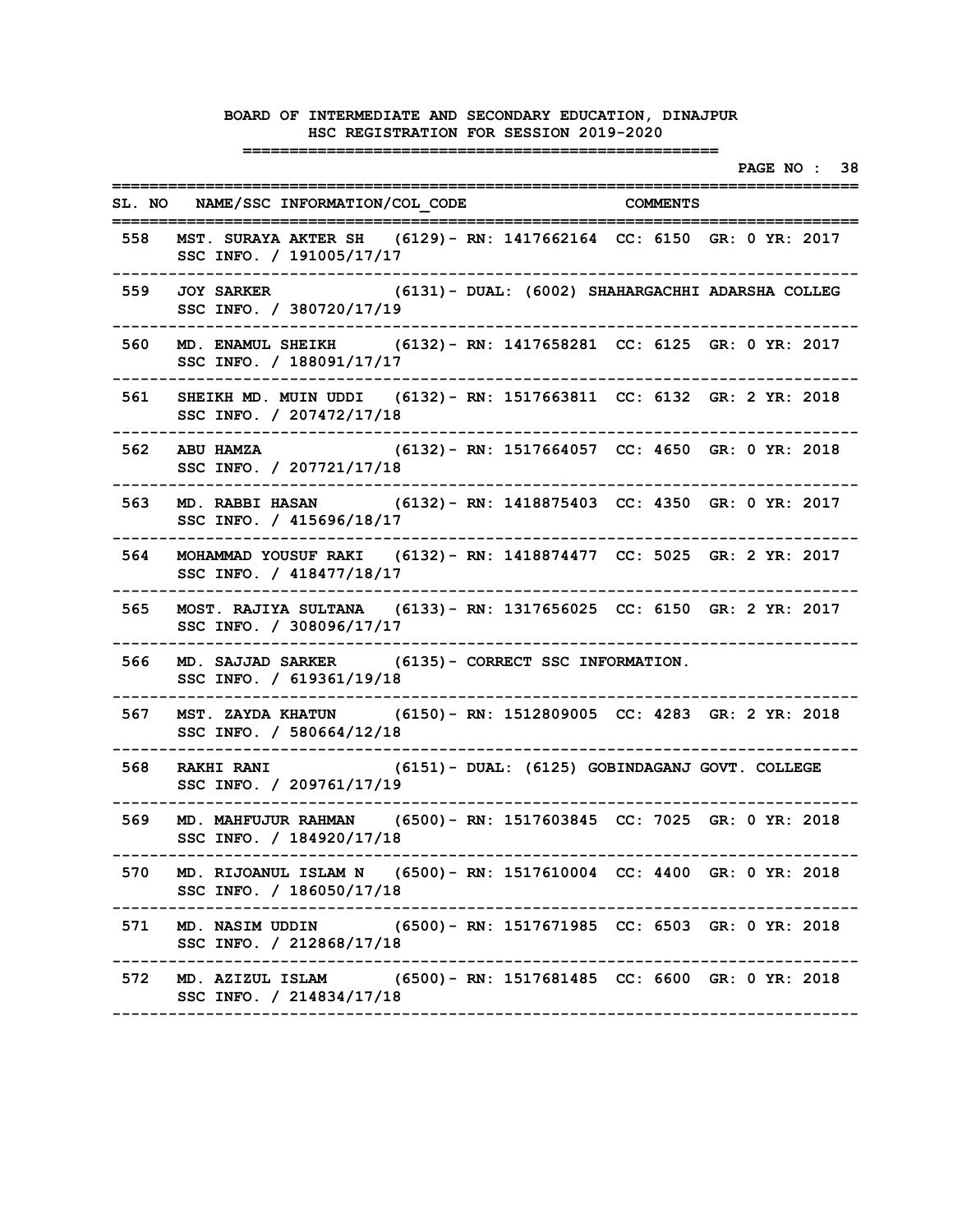|       |                                                                                                                  | :===========                                                         | PAGE NO : 39 |
|-------|------------------------------------------------------------------------------------------------------------------|----------------------------------------------------------------------|--------------|
|       | SL. NO NAME/SSC INFORMATION/COL CODE THE COMMENTS<br>:==========                                                 |                                                                      |              |
|       | 573 MD. ARIFUL ISLAM (6500) - DUAL: (7100) NILSAGOR COLLEGE<br>SSC INFO. / 223360/17/19<br>--------------------- |                                                                      |              |
|       | 574 PROSANTO ROY (6500) - DUAL: (7100) NILSAGOR COLLEGE<br>SSC INFO. / 617193/17/19                              |                                                                      |              |
| 575   | SSC INFO. / 818963/17/17                                                                                         | OBAYDUR RAHMAN RABBI (6500) - RN: 1417685436 CC: 6556 GR: 8 YR: 2017 |              |
| 576   | SSC INFO. / 214915/17/17                                                                                         | MD. JUBAER AL MUBIN (6501) - RN: 1417742236 CC: 6575 GR: 8 YR: 2017  |              |
| 577 — | SSC INFO. / 384379/17/19                                                                                         | TAIBUL ISLAM (6501) - DUAL: (6514) NILPHAMARI MODEL COLLEGE          |              |
| 578   | SSC INFO. / 607285/17/19                                                                                         | AYSHA SIDDIKA (6501) - DUAL: (6512) PANCHAPUKUR SCHOOL & COLLEG      |              |
|       | 579 ARUP ROY<br>SSC INFO. / 682283/17/18                                                                         | (6501) - RN: 1517809461 CC: 8631 GR: 2 YR: 2018                      |              |
| 580 — | TRILAKNO (6502) - CORRECT SSC INFORMATION.<br>SSC INFO. / 114639/19/19                                           |                                                                      |              |
|       | 581 BIPLOB MOHANTA (6502) - DUAL: (6604) HARISH CHANDRA PATH SCHOOL<br>SSC INFO. / 615043/17/19                  |                                                                      |              |
| 582   | SSC INFO. / 620899/17/18                                                                                         | HABIBA AKTER (6502) - RN: 1517670918 CC: 6505 GR: 2 YR: 2018         |              |
| 583   | SSC INFO. / 214119/17/18                                                                                         | MD. KHAIRUL (6503) - RN: 1517671092 CC: 6510 GR: 2 YR: 2018          |              |
| 584   | SSC INFO. / 250004/17/19                                                                                         | MD. MAMUNUR RASHID (6503) - DUAL: (7851) BANGLAVASHA COLLEGE, M.P. B |              |
|       | 585 MD. RASED KHAN (6503) - DUAL: (7100) NILSAGOR COLLEGE<br>SSC INFO. / 617525/17/19                            |                                                                      |              |
| 586 — | SSC INFO. / 665474/17/18                                                                                         | MD. HABIBUR RAHMAN (6503) - RN: 1517670243 CC: 6503 GR: 8 YR: 2018   |              |
| 587 — | <b>JIBON ROY</b><br>SSC INFO. / 212699/17/18                                                                     | (6504) - RN: 1517671502 CC: 6504 GR: 2 YR: 2018                      |              |
|       |                                                                                                                  |                                                                      |              |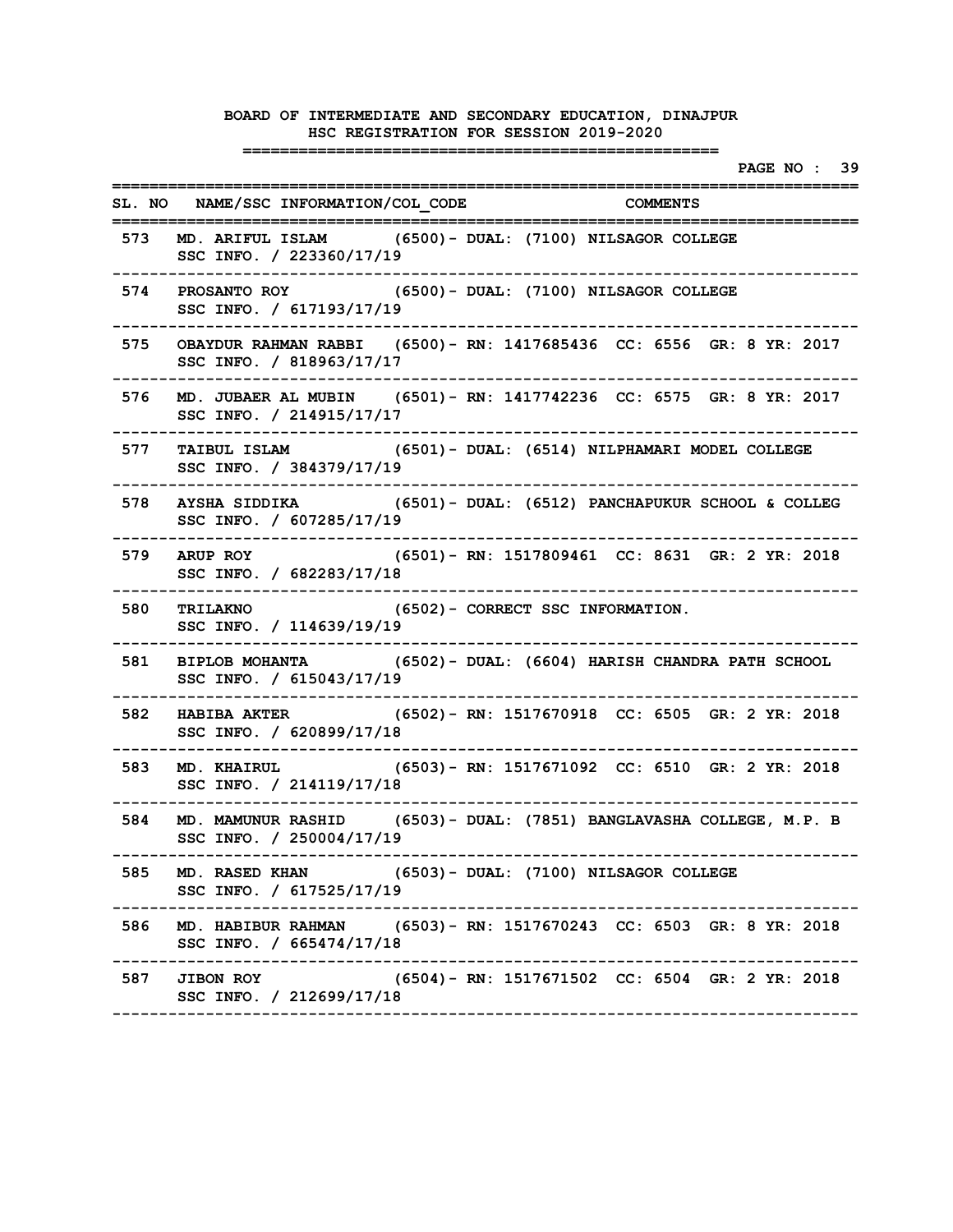|       |                                                                                                     | ----------- | PAGE NO : 40 |
|-------|-----------------------------------------------------------------------------------------------------|-------------|--------------|
|       | SL. NO NAME/SSC INFORMATION/COL CODE THE COMMENTS<br>===========                                    |             |              |
|       | 588 MD. KABIR HOSSAIN (6505) - DUAL: (6510) COLLECTORATE PUBLIC COLLEGE<br>SSC INFO. / 196649/18/19 |             |              |
|       | 589 MRINAL RAY (6505) - DUAL: (7100) NILSAGOR COLLEGE<br>SSC INFO. / 607218/17/19                   |             |              |
| 590   | ANTOR ROY (6505) - DUAL: (7100) NILSAGOR COLLEGE<br>SSC INFO. / 607220/17/19                        |             |              |
| 591   | MD. AL-AMIN $(6505)$ - DUAL: $(6507)$ ADARSHA COLLEGE<br>SSC INFO. / 608314/17/19                   |             |              |
| 592   | MST. RASHEDA AKTAR (6505) - RN: 1517671124 CC: 6505 GR: 2 YR: 2018<br>SSC INFO. / 623163/17/18      |             |              |
| 593   | RAKIB ISLAM (6507) - RN: 1417752935 CC: 7875 GR: 2 YR: 2017<br>SSC INFO. / 219880/17/17             |             |              |
|       | 594 MD. JAHURUL ISLAM (6507) - RN: 9017802079 CC: 7850 GR: 2 YR: 2018<br>SSC INFO. / 255636/19/18   |             |              |
|       | 595 MAMNUR RASID (6507) - RN: 9017800940 CC: 6500 GR: 2 YR: 2018<br>SSC INFO. / 255661/19/18        |             |              |
|       | 596 FARJANA AKTER (6507) - RN: 1417663519 CC: 6504 GR: 8 YR: 2018<br>SSC INFO. / 290029/17/18       |             |              |
| 597   | MARUFA AKTER (6507) - RN: 9017802092 CC: 7854 GR: 2 YR: 2018<br>SSC INFO. / 605973/19/18            |             |              |
| 598   | MD. LABU HOSEN (6507) - CORRECT SSC INFORMATION.<br>SSC INFO. / 606003/19/17                        |             |              |
| 599   | SHAHAJAHAN ALI (6507) - RN: 9017800999 CC: 6507 GR: 2 YR: 2018<br>SSC INFO. / 606004/19/18          |             |              |
|       | 600 MD. AL-AMIN (6507) - DUAL: (6505) CHARAIKHOLA HIGH SCHOOL & C<br>SSC INFO. / 608314/17/19       |             |              |
| 601 — | SUMI AKTER (6507) - RN: 1517674326 CC: 7102 GR: 2 YR: 2018<br>SSC INFO. / 622197/17/18              |             |              |
|       | 602 MORIOM AKTER (6507) - RN: 1417753680 CC: 7850 GR: 2 YR: 2017<br>SSC INFO. / 634966/17/17        |             |              |
|       |                                                                                                     |             |              |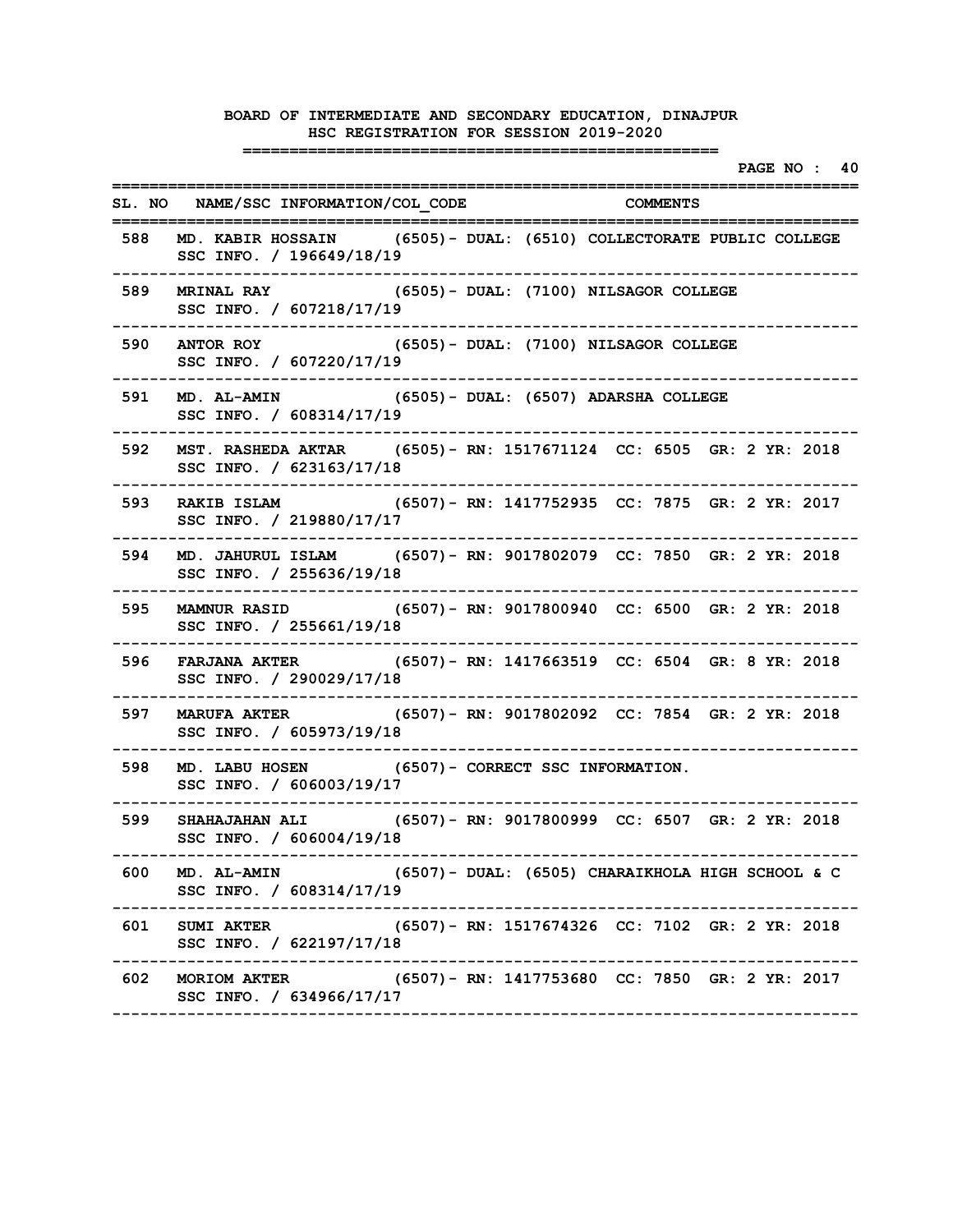|       |                                                                                                 |  |                                                | PAGE NO : 41 |  |
|-------|-------------------------------------------------------------------------------------------------|--|------------------------------------------------|--------------|--|
|       | SL. NO NAME/SSC INFORMATION/COL CODE COMMENTS<br>=========                                      |  |                                                |              |  |
| 603 — | ARIFA AKTER (6507) - DUAL: (7953) JAMIRUDDIN SHAH GIRLS' HIGH<br>SSC INFO. / 644164/17/19       |  |                                                |              |  |
| 604   | <b>BADSA</b><br>SSC INFO. / 158616/18/17                                                        |  | (6509)- RN: 1418890350 CC: 4052 GR: 2 YR: 2017 |              |  |
| 605   | MD. SAKIL ISLAM (6509) - DUAL: (6517) TARANIBARI SCHOOL AND COLLE<br>SSC INFO. / 195272/18/19   |  |                                                |              |  |
| 606   | ABDUL LATIF (6509) - DUAL: (6517) TARANIBARI SCHOOL AND COLLE<br>SSC INFO. / 380907/17/19       |  |                                                |              |  |
| 607   | TRIPTI RANI RAY (6509) - DUAL: (6517) TARANIBARI SCHOOL AND COLLE<br>SSC INFO. / 607641/17/19   |  |                                                |              |  |
| 608   | RUPALY AKTHER (6509) - DUAL: (8775) JALDHAKA WOMEN'S COLLEGE<br>SSC INFO. / 610825/17/19        |  |                                                |              |  |
| 609   | MD. NAZMUL ISLAM (6509) - DUAL: (6603) GOLNA SHAHID SMRITY COLLEGE<br>SSC INFO. / 610899/17/19  |  |                                                |              |  |
| 610   | MD. RAHIDUL ISLAM (6509) - RN: 1517672433 CC: 7100 GR: 2 YR: 2018<br>SSC INFO. / 622124/17/18   |  |                                                |              |  |
| 611   | MD. KABIR HOSSAIN (6510) - DUAL: (6505) CHARAIKHOLA HIGH SCHOOL & C<br>SSC INFO. / 196649/18/19 |  |                                                |              |  |
| 612   | SHUVO ROY (6510) - RN: 1517669794 CC: 6500 GR: 0 YR: 2018<br>SSC INFO. / 213093/17/18           |  |                                                |              |  |
| 613   | MD. FORHAT HOSSEN (6510) - RN: 1517669533 CC: 7025 GR: 2 YR: 2018<br>SSC INFO. / 213294/17/18   |  |                                                |              |  |
| 614   | MD. MOZAHID ISLAM (6510) - DUAL: (6556) SUNFLOWER SCHOOL & COLLEGE<br>SSC INFO. / 216795/17/19  |  |                                                |              |  |
|       | 615 MD. MEHEDI HASAN (6510) - DUAL: (6705) GOMNATI COLLEGE<br>SSC INFO. / 217680/17/19          |  |                                                |              |  |
|       | 616 AYSHA SIDDIKA (6512) - DUAL: (6501) MOSHIUR RAHMAN COLLEGE<br>SSC INFO. / 607285/17/19      |  |                                                |              |  |
|       | 617 JOY HAZRA<br>SSC INFO. / 608030/17/19                                                       |  | (6512)– DUAL: (6514) NILPHAMARI MODEL COLLEGE  |              |  |
|       |                                                                                                 |  |                                                |              |  |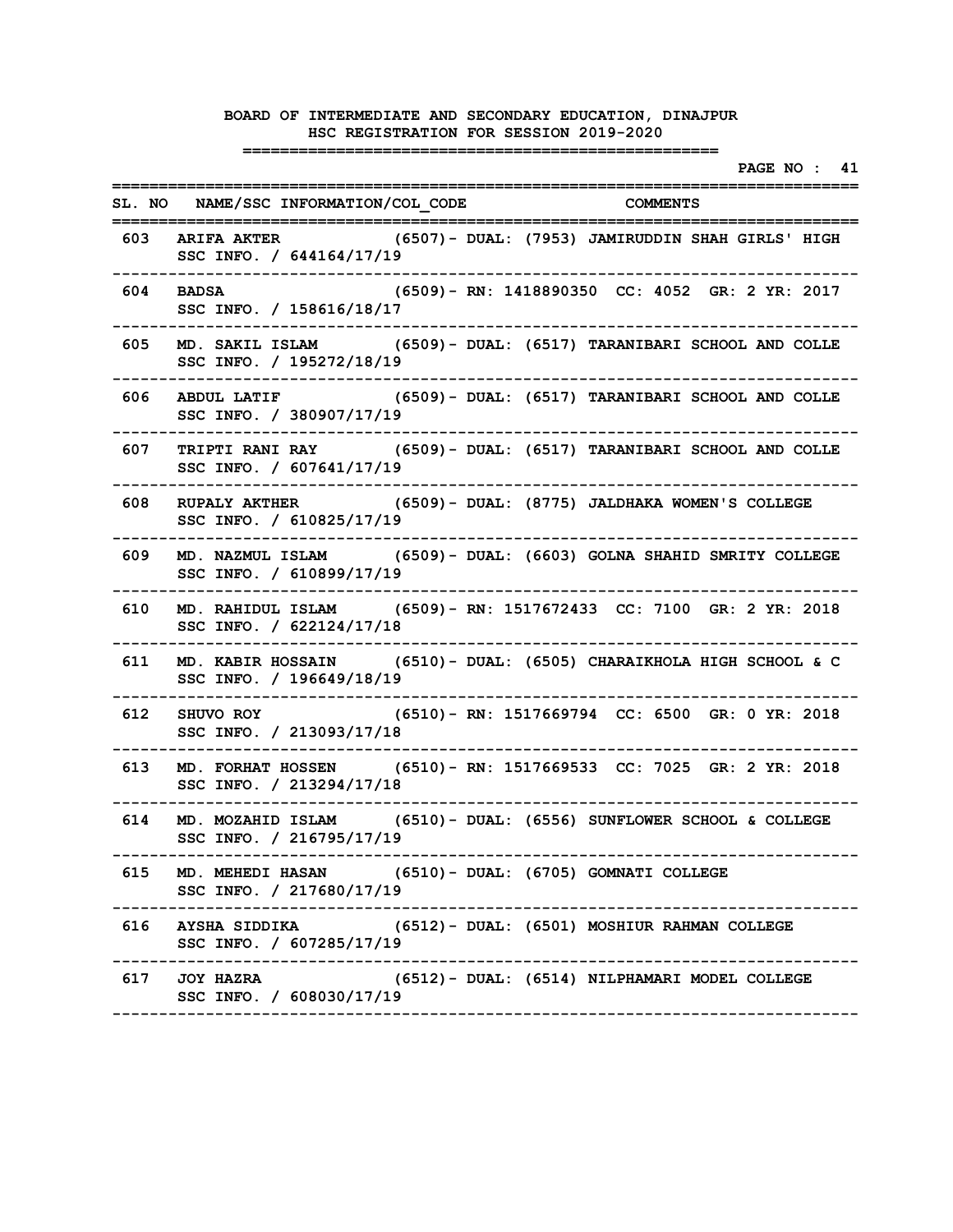|       |                                                                                           | PAGE NO : 42<br>----------------------------------                   |
|-------|-------------------------------------------------------------------------------------------|----------------------------------------------------------------------|
|       | SL. NO NAME/SSC INFORMATION/COL CODE<br>==================                                | COMMENTS                                                             |
| 618   | SSC INFO. / 192168/17/17                                                                  | MST. FERDOUSI AKTHER (6514) - RN: 1417665133 CC: 6525 GR: 2 YR: 2017 |
| 619   | SSC INFO. / 192171/17/17<br>---------------------                                         | MST. MOSLEMINA AKTAR (6514) - RN: 1417665142 CC: 5575 GR: 2 YR: 2017 |
| 620   | SSC INFO. / 192176/17/17                                                                  | SRABONY AKTHER (6514) - RN: 1417667830 CC: 6525 GR: 2 YR: 2017       |
| 621   | SSC INFO. / 192769/17/17                                                                  | ARPONA ROY (6514) - RN: 1417665752 CC: 6514 GR: 0 YR: 2017           |
| 622   | SSC INFO. / 192993/17/17                                                                  | BIDHAN RAY (6514) - RN: 1417665660 CC: 6510 GR: 2 YR: 2017           |
| 623   | SSC INFO. / 213988/17/18                                                                  | MOSLAMINA (6514) - RN: 1517672489 CC: 6514 GR: 2 YR: 2018            |
| 624   | MD. MUSA<br>SSC INFO. / 214103/17/18                                                      | (6514) - RN: 1517671050 CC: 6501 GR: 2 YR: 2018                      |
| 625 — | SSC INFO. / 214104/17/18                                                                  | MD. RAMJAN ALI (6514) - RN: 1517671051 CC: 6505 GR: 0 YR: 2018       |
| 626 — | SSC INFO. / 246618/17/18                                                                  | SUMY RANI (6514) - RN: 1517673508 CC: 6514 GR: 2 YR: 2018            |
| 627   | TAIBUL ISLAM (6514) - DUAL: (6501) MOSHIUR RAHMAN COLLEGE<br>SSC INFO. / 384379/17/19     |                                                                      |
| 628   | MD. SUMON ISLAM (6514) - CORRECT SSC INFORMATION.<br>SSC INFO. / 424540/18/09             |                                                                      |
| 629   | <b>JOY HAZRA</b><br>SSC INFO. / 608030/17/19                                              | $(6514)$ - DUAL: $(6512)$ PANCHAPUKUR SCHOOL & COLLEG                |
|       | 630 BABLI AKTAR BORSHA (6514) - DUAL: (7100) NILSAGOR COLLEGE<br>SSC INFO. / 616986/17/19 |                                                                      |
|       | SSC INFO. / 197076/17/17                                                                  | 631 MD. IMRAN BADSHA (6515) - RN: 1417669991 CC: 5269 GR: 2 YR: 2017 |
|       | SSC INFO. / 380992/17/19                                                                  | 632 DODHI NATH RAY (6515) - DUAL: (6519) LAKSHMICHAP SRIJONSHEEL COL |
|       |                                                                                           |                                                                      |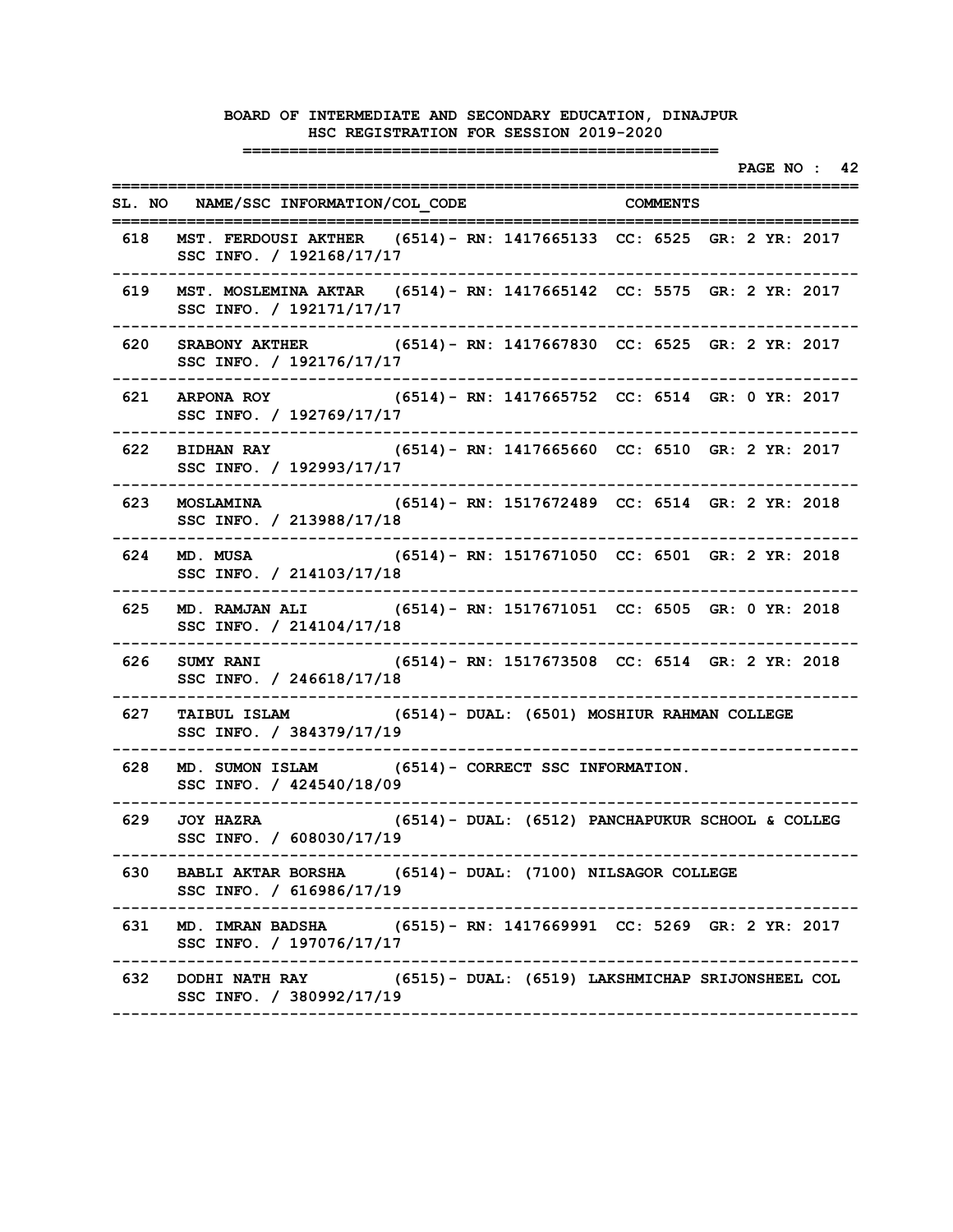|     |                                                                                                                       |                                                   | PAGE NO : 43 |
|-----|-----------------------------------------------------------------------------------------------------------------------|---------------------------------------------------|--------------|
|     | SL. NO NAME/SSC INFORMATION/COL CODE COMMENTS                                                                         |                                                   |              |
|     | 633 AKASH ROY<br>SSC INFO. / 608828/17/19                                                                             | (6515) - DUAL: (6629) SHALMARA BASIRON NESA SCHOO |              |
| 634 | LABONI AKHTER (6515) - RN: 1517673752 CC: 6517 GR: 8 YR: 2018<br>SSC INFO. / 622747/17/18                             |                                                   |              |
| 635 | MD. SAKIL ISLAM (6517) - DUAL: (6509) RAMGANJ COLLEGE<br>SSC INFO. / 195272/18/19                                     |                                                   |              |
| 636 | NIRANJAN ROY (6517) - DUAL: (6703) SHIMULBARI BANGA BANDHU COL<br>SSC INFO. / 216161/17/19                            |                                                   |              |
| 637 | ABDUL LATIF (6517) - DUAL: (6509) RAMGANJ COLLEGE<br>SSC INFO. / 380907/17/19                                         |                                                   |              |
| 638 | TRIPTI RANI RAY (6517) - DUAL: (6509) RAMGANJ COLLEGE<br>SSC INFO. / 607641/17/19                                     |                                                   |              |
| 639 | MAJEDA KATUN (6518) - RN: 1318859071 CC: 6517 GR: 2 YR: 2017<br>SSC INFO. / 178342/18/17                              |                                                   |              |
| 640 | DODHI NATH RAY (6519) - DUAL: (6515) KACHUA CHOWRANGI SHEBA SCHO<br>SSC INFO. / 380992/17/19                          |                                                   |              |
| 641 | PRITY SARKAR (6525) - DUAL: (8628) CHENGTHI HAZRADANGA COLLEGE<br>SSC INFO. / 118333/13/19                            |                                                   |              |
| 642 | JANNATUN AKHTER (6525) - DUAL: (7100) NILSAGOR COLLEGE<br>SSC INFO. / 216630/17/19                                    |                                                   |              |
| 643 | MST. JANNATI AKTER (6525) - DUAL: (7026) KHALISHA BELPUKUR SCHOOL AN<br>SSC INFO. / 614021/17/19                      |                                                   |              |
| 644 | JANNATUN AKHTER (7100) - DUAL: (6525) NILPHAMARI GOVT. WOMEN'S CO<br>SSC INFO. / 216630/17/19                         |                                                   |              |
|     | ------------------<br>645 MD. ARIFUL ISLAM (7100) - DUAL: (6500) NILPHAMARI GOVT. COLLEGE<br>SSC INFO. / 223360/17/19 |                                                   |              |
| 646 | MOST. MIFTAUL JANNAT (7100) - RN: 1517756350 CC: 7500 GR: 0 YR: 2018<br>SSC INFO. / 240524/17/18                      |                                                   |              |
|     | <b>647 RUMI AKTER</b><br>SSC INFO. / 423851/18/17                                                                     | (7100) – RN: 1418845848 CC: 6525 GR: 0 YR: 2017   |              |
|     |                                                                                                                       |                                                   |              |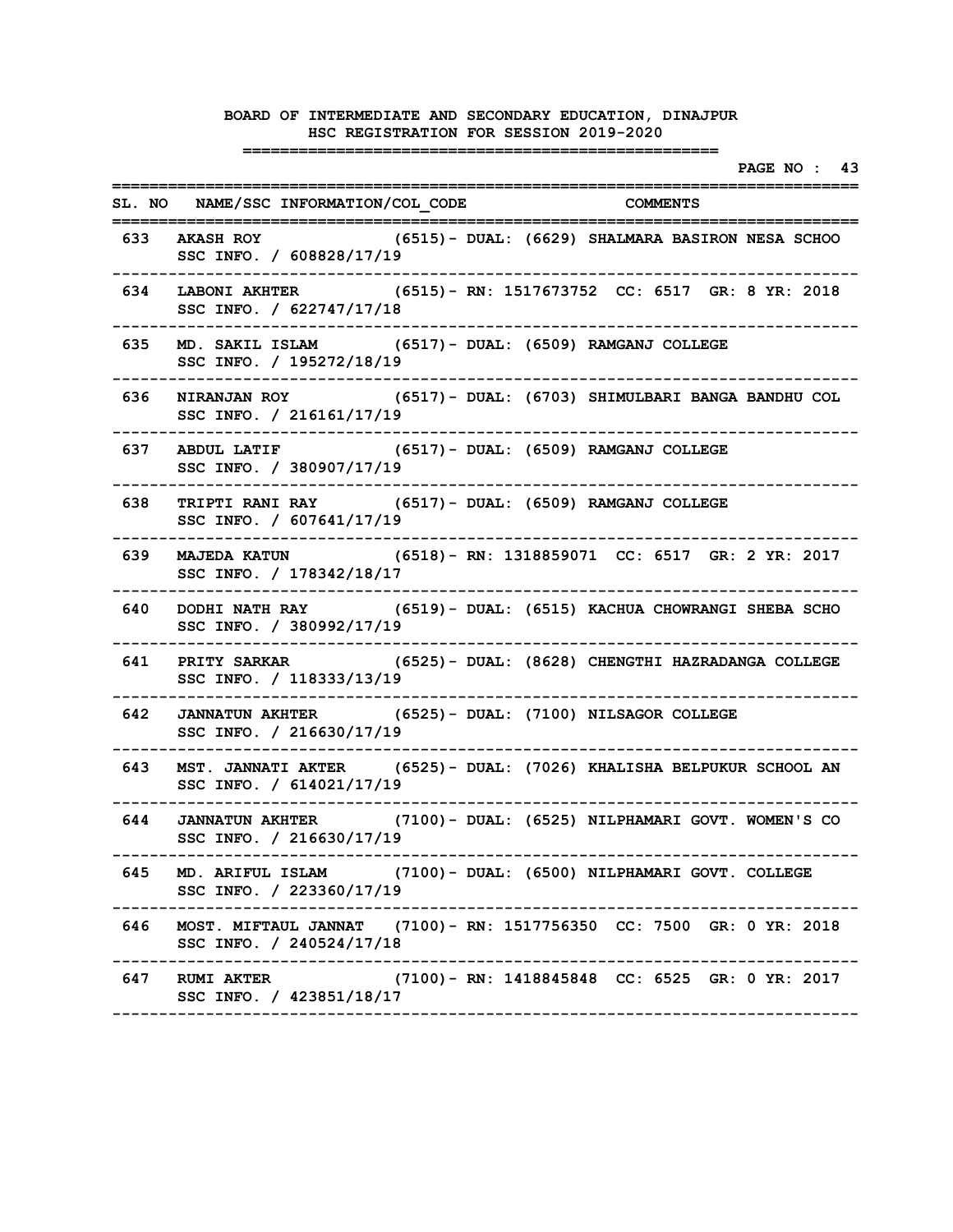|       |                                                                                                           |                                            | PAGE NO : 44 |
|-------|-----------------------------------------------------------------------------------------------------------|--------------------------------------------|--------------|
|       | SL. NO NAME/SSC INFORMATION/COL CODE COMMENTS                                                             |                                            |              |
| 648 — | MRINAL RAY (7100) - DUAL: (6505) CHARAIKHOLA HIGH SCHOOL & C<br>SSC INFO. / 607218/17/19                  |                                            |              |
| 649   | ANTOR ROY (7100) - DUAL: (6505) CHARAIKHOLA HIGH SCHOOL & C<br>SSC INFO. / 607220/17/19                   |                                            |              |
| 650   | <b>DAYAL ROY</b><br>SSC INFO. / 607709/17/19                                                              | (7100)- DUAL: (6551) SAIDPUR GOVT. COLLEGE |              |
| 651   | BABLI AKTAR BORSHA (7100) - DUAL: (6514) NILPHAMARI MODEL COLLEGE<br>SSC INFO. / 616986/17/19             |                                            |              |
| 652   | PROSANTO ROY (7100) - DUAL: (6500) NILPHAMARI GOVT. COLLEGE<br>SSC INFO. / 617193/17/19                   |                                            |              |
| 653   | MD. RASED KHAN (7100) - DUAL: (6503) SONA ROY SANGALSHI COLLEGE,<br>SSC INFO. / 617525/17/19              |                                            |              |
| 654   | SHWROV HOSSEN (7102) - RN: 1517681058 CC: 6604 GR: 2 YR: 2018<br>SSC INFO. / 218798/17/18<br>------------ |                                            |              |
| 655   | KALLOL CHANDROW ROY (7102) - DUAL: (6551) SAIDPUR GOVT. COLLEGE<br>SSC INFO. / 220734/17/19               |                                            |              |
| 656   | MD. APPEL HOSSAIN (6625) - DUAL: (6601) IDEAL COLLEGE<br>SSC INFO. / 218888/17/19                         |                                            |              |
| 657   | AKASH ROY (6629) - DUAL: (6515) KACHUA CHOWRANGI SHEBA SCHO<br>SSC INFO. / 608828/17/19                   |                                            |              |
| 658   | DULALY AKTHER (6629) - RN: 1417794663 CC: 8629 GR: 8 YR: 2018<br>SSC INFO. / 630777/17/18                 |                                            |              |
| 659   | MD. ABDUL MALEK (6700) - RN: 1517677041 CC: 6625 GR: 0 YR: 2018<br>SSC INFO. / 214444/17/18               |                                            |              |
|       | 660 ASHRAFUL ISLAM (6700) - RN: 1517675180 CC: 5258 GR: 0 YR: 2018<br>SSC INFO. / 214577/17/18            |                                            |              |
| 661 — | MD. JAHID HASAN (6700) - RN: 1517677048 CC: 6625 GR: 2 YR: 2018<br>SSC INFO. / 624329/17/18               |                                            |              |
| 662   | MD. MEHEDI HASAN (6705) - DUAL: (6510) COLLECTORATE PUBLIC COLLEGE<br>SSC INFO. / 217680/17/19            |                                            |              |
|       |                                                                                                           |                                            |              |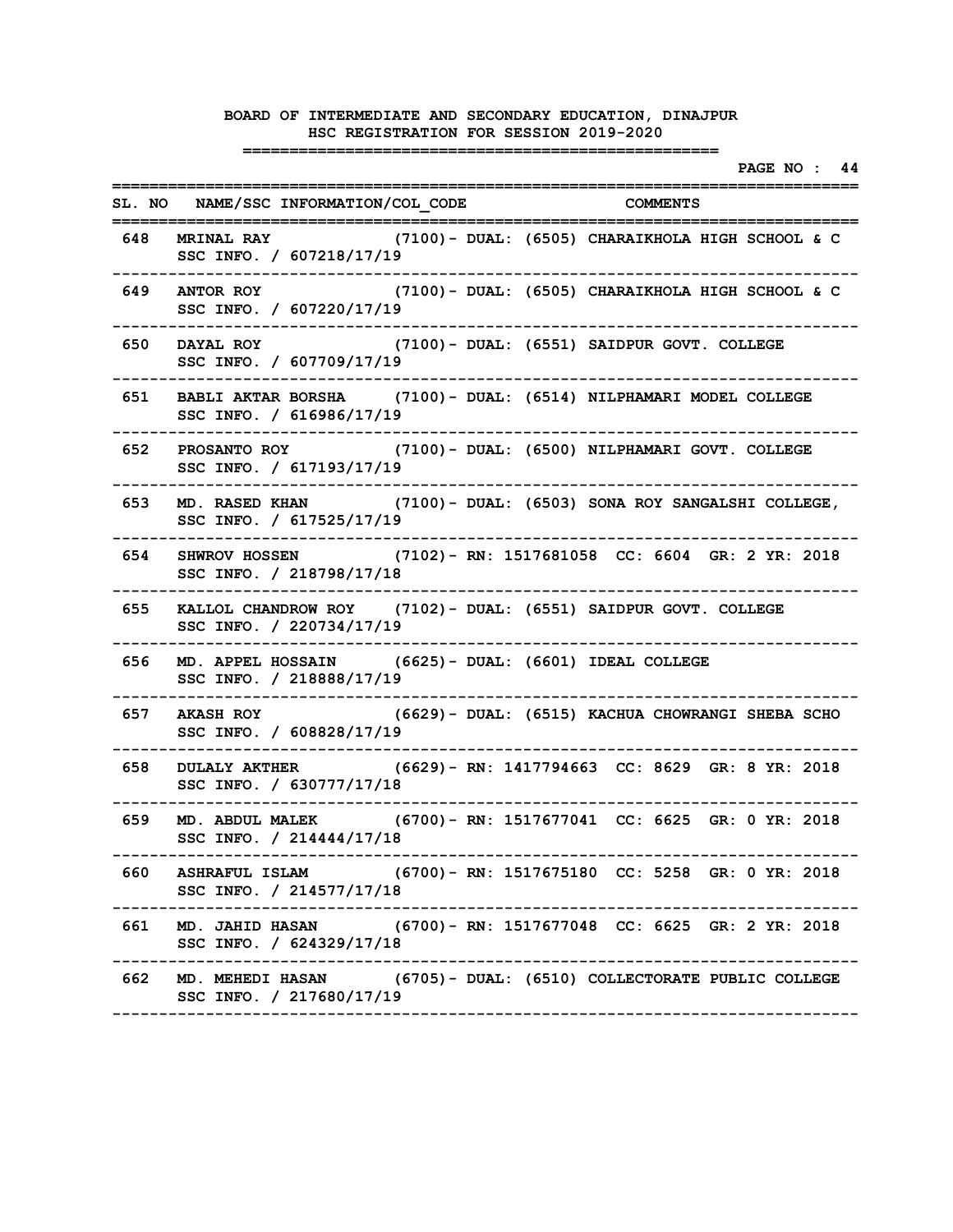|       |                                                                                                                |                                                  |  |  | <u> ==============</u> |                      |  | PAGE NO : 45 |  |
|-------|----------------------------------------------------------------------------------------------------------------|--------------------------------------------------|--|--|------------------------|----------------------|--|--------------|--|
|       | SL. NO NAME/SSC INFORMATION/COL CODE COMMENTS                                                                  |                                                  |  |  |                        | ==================== |  |              |  |
|       | 663 ARMANA AKTER (7077) – DUAL: (6725) KISHOREGONJ MOHILA COLLEGE<br>SSC INFO. / 608721/17/19                  |                                                  |  |  |                        |                      |  |              |  |
| 664 — | OHIDUL ISLAM (6600) - RN: 1417672430 CC: 6608 GR: 0 YR: 2018<br>SSC INFO. / 194344/17/17                       |                                                  |  |  |                        |                      |  |              |  |
| 665   | SOREFUL ISLAM (6600) - CORRECT SSC INFORMATION.<br>SSC INFO. / 424916/18/19                                    |                                                  |  |  |                        |                      |  |              |  |
| 666   | AYSHA SIDDIKA (6601) - RN: 1417672360 CC: 6608 GR: 0 YR: 2018<br>SSC INFO. / 194323/17/17                      |                                                  |  |  |                        |                      |  |              |  |
| 667 — | RABBI MIA (6601) - RN: 1517679246 CC: 5638 GR: 0 YR: 2018<br>SSC INFO. / 215387/17/18                          |                                                  |  |  |                        |                      |  |              |  |
| 668   | MD. APPEL HOSSAIN (6601) - DUAL: (6625) DOMAR GOVERNMENT COLLEGE<br>SSC INFO. / 218888/17/19                   |                                                  |  |  |                        |                      |  |              |  |
|       | 669 PERVIN AKHTER (6602) - DUAL: (8775) JALDHAKA WOMEN'S COLLEGE<br>SSC INFO. / 215669/17/18                   |                                                  |  |  |                        |                      |  |              |  |
| 670 — | --------------------<br>SHIMA RANI (6602) - RN: 1517682459 CC: 6600 GR: 2 YR: 2018<br>SSC INFO. / 625764/17/18 |                                                  |  |  |                        |                      |  |              |  |
| 671 — | DIPA RANI (6602) - RN: 1517682460 CC: 6653 GR: 2 YR: 2018<br>SSC INFO. / 625765/17/18                          |                                                  |  |  |                        |                      |  |              |  |
| 672 — | SHULY ADIKARI (6602) - RN: 1517682475 CC: 6701 GR: 2 YR: 2018<br>SSC INFO. / 625776/17/18                      |                                                  |  |  |                        |                      |  |              |  |
| 673   | KOBITA RAY (6603) - DUAL: (8775) JALDHAKA WOMEN'S COLLEGE<br>SSC INFO. / 610745/17/19                          |                                                  |  |  |                        |                      |  |              |  |
| 674   | MD. NAZMUL ISLAM (6603) - DUAL: (6509) RAMGANJ COLLEGE<br>SSC INFO. / 610899/17/19                             |                                                  |  |  |                        |                      |  |              |  |
|       | <b>675 RUMI AKHTER</b><br>SSC INFO. / 196506/18/19                                                             | (6604) - DUAL: (6725) KISHOREGONJ MOHILA COLLEGE |  |  |                        |                      |  |              |  |
| 676 — | MD. GAFFARUZZAMAN MI (6604) - CORRECT SSC INFORMATION.<br>SSC INFO. / 218240/17/19                             |                                                  |  |  |                        |                      |  |              |  |
|       | 677 MD. GAFFARUZZAMAN MI (6604) - DUAL: (8730) CARMICHAEL COLLEGE<br>SSC INFO. / 218240/17/19                  |                                                  |  |  |                        |                      |  |              |  |
|       |                                                                                                                |                                                  |  |  |                        |                      |  |              |  |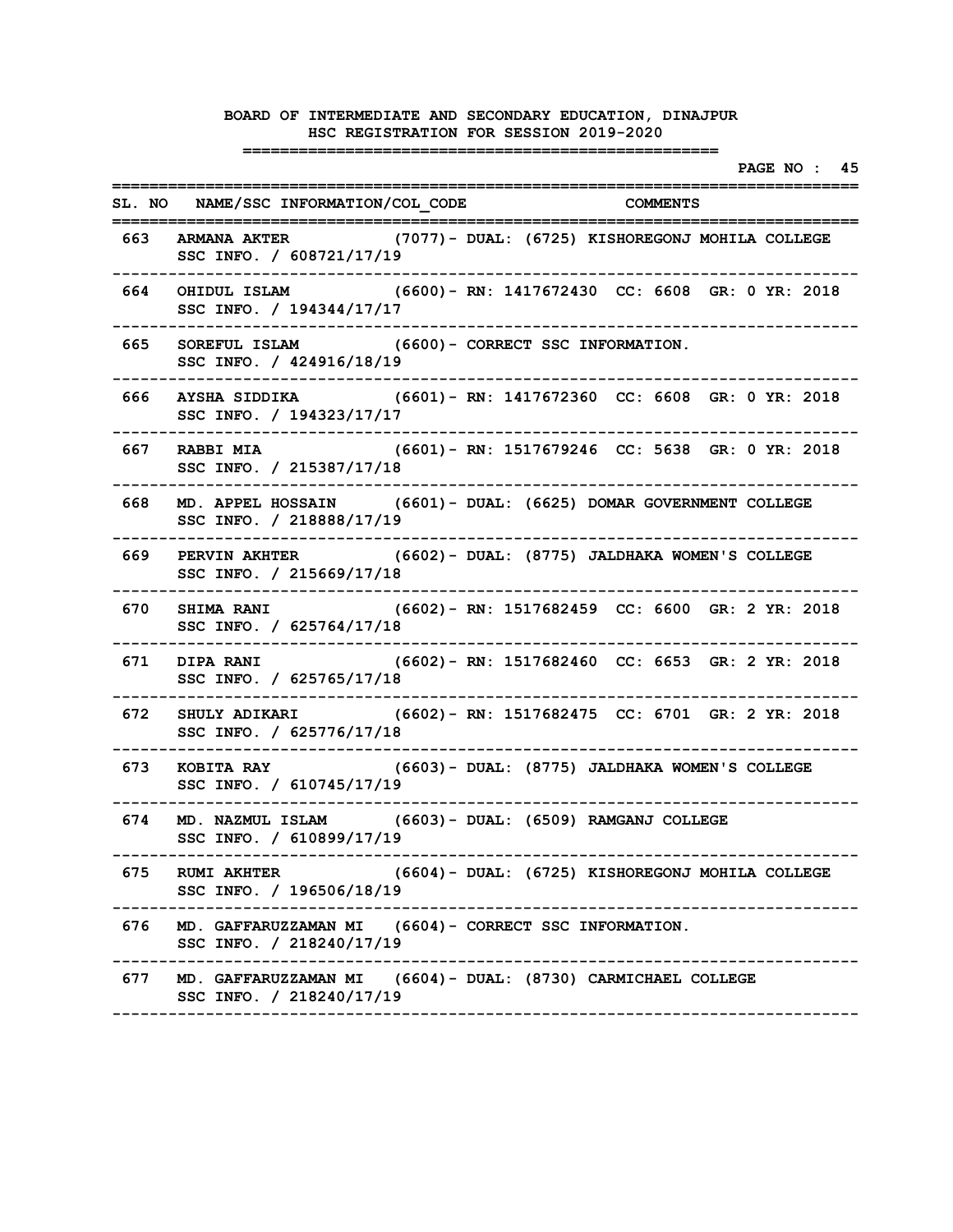|       |                                                                                                 |  |                     |                 |             | PAGE NO : 46 |  |
|-------|-------------------------------------------------------------------------------------------------|--|---------------------|-----------------|-------------|--------------|--|
|       | SL. NO NAME/SSC INFORMATION/COL CODE<br>===============                                         |  | .================== | <b>COMMENTS</b> | =========== |              |  |
|       | 678 BIPLOB MOHANTA (6604) - DUAL: (6502) CHANDER HAT COLLEGE<br>SSC INFO. / 615043/17/19        |  |                     |                 |             |              |  |
| 679 — | HABIBA AKTER (6606) - RN: 1517679079 CC: 6601 GR: 2 YR: 2018<br>SSC INFO. / 626561/17/18        |  |                     |                 |             |              |  |
| 680 — | JAMILA KHATUN (6607) - DUAL: (8775) JALDHAKA WOMEN'S COLLEGE<br>SSC INFO. / 610555/17/19        |  |                     |                 |             |              |  |
| 681   | (6607)- DUAL: (6702) MIRGANJ HAT COLLEGE<br><b>FATEMA</b><br>SSC INFO. / 615481/17/19           |  |                     |                 |             |              |  |
| 682   | ANGUR AKTHER LIMI (6608) - DUAL: (8775) JALDHAKA WOMEN'S COLLEGE<br>SSC INFO. / 615036/17/19    |  |                     |                 |             |              |  |
| 683   | SAMIMA AKTHER (6608) - RN: 1517682322 CC: 5633 GR: 2 YR: 2018<br>SSC INFO. / 627082/17/18       |  |                     |                 |             |              |  |
| 684   | MONISA CHOWDHURY (6701) - RN: 1417672142 CC: 5253 GR: 2 YR: 2017<br>SSC INFO. / 194111/17/17    |  |                     |                 |             |              |  |
| 685 — | TANGINA AKTHER TRISA (6701) - DUAL: (8775) JALDHAKA WOMEN'S COLLEGE<br>SSC INFO. / 610180/17/19 |  |                     |                 |             |              |  |
| 686   | DIPALY RANI (6701) - DUAL: (8775) JALDHAKA WOMEN'S COLLEGE<br>SSC INFO. / 611247/17/19          |  |                     |                 |             |              |  |
| 687   | (6702)- DUAL: (6607) RASHIDPUR GIRLS' SCHOOL AND<br><b>FATEMA</b><br>SSC INFO. / 615481/17/19   |  |                     |                 |             |              |  |
| 688   | NIRANJAN ROY (6703) - DUAL: (6517) TARANIBARI SCHOOL AND COLLE<br>SSC INFO. / 216161/17/19      |  |                     |                 |             |              |  |
| 689   | MD. TAKOWA BILLAH (6703) - CORRECT SSC INFORMATION.<br>SSC INFO. / 218133/17/19                 |  |                     |                 |             |              |  |
|       | 690 RIPO KHAN JIHAD (6706) - CORRECT SSC INFORMATION.<br>SSC INFO. / 114407/19/19               |  |                     |                 |             |              |  |
| 691 — | AIRIN SULTANA (6706) - CORRECT SSC INFORMATION.<br>SSC INFO. / 114427/19/19                     |  |                     |                 |             |              |  |
| 692 — | SANJIT CHANDRO (6706) - RN: 1417674547 CC: 6510 GR: 8 YR: 2017<br>SSC INFO. / 197268/17/17      |  |                     |                 |             |              |  |
|       |                                                                                                 |  |                     |                 |             |              |  |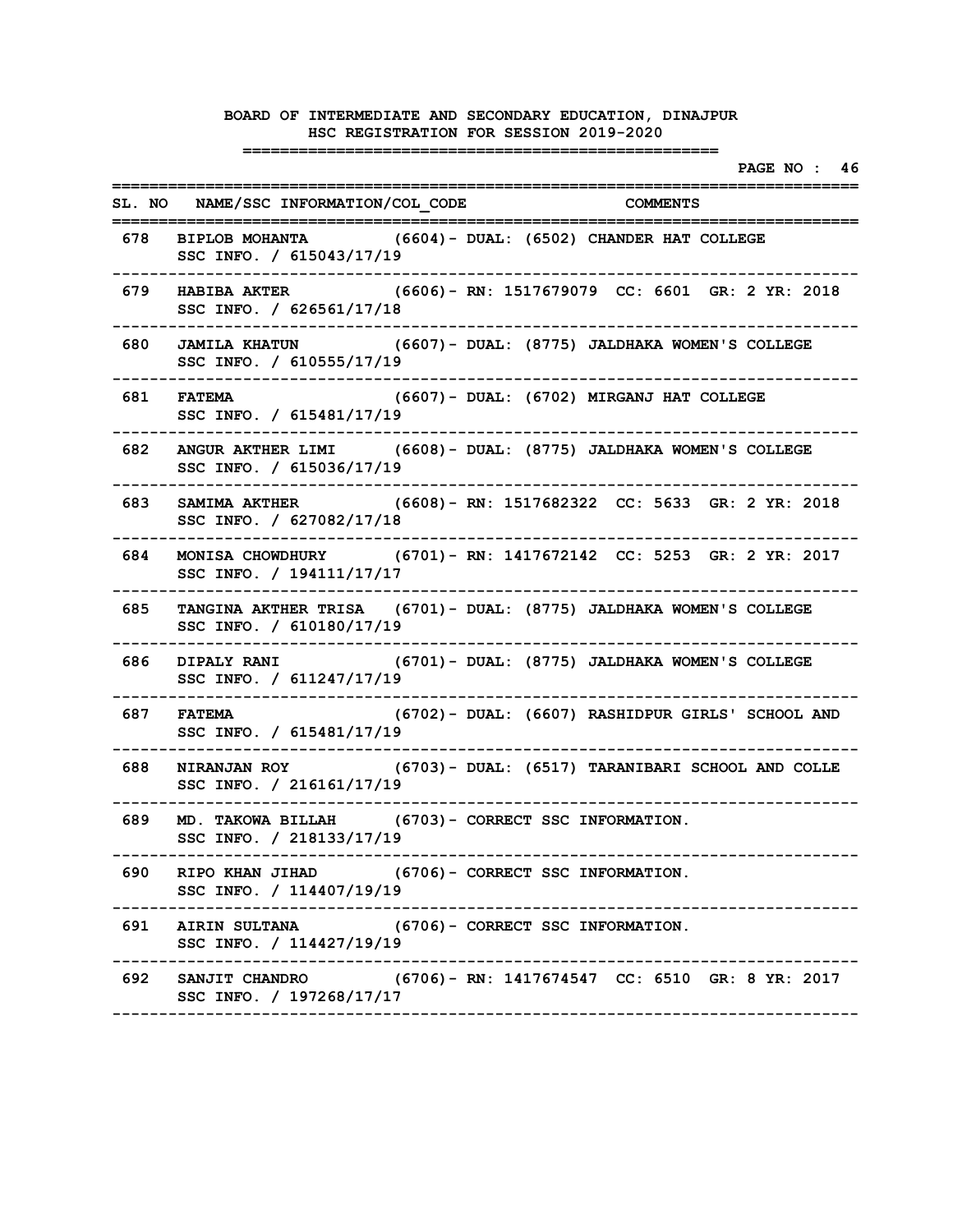|       | PAGE NO : 47<br>:==================                                                                |
|-------|----------------------------------------------------------------------------------------------------|
|       | SL. NO NAME/SSC INFORMATION/COL CODE COMMENTS<br>:=================                                |
|       | 693 JENIFAR YESMIN JELY (6706)- RN: 1517682936 CC: 5638 GR: 0 YR: 2018<br>SSC INFO. / 215058/17/18 |
| 694   | TUSHAR RAY (6706) - RN: 1417674053 CC: 6502 GR: 2 YR: 2017<br>SSC INFO. / 608525/17/17             |
| 695   | ASMA KHANOM (6706) - RN: 1517681926 CC: 6500 GR: 2 YR: 2018<br>SSC INFO. / 631683/17/18            |
| 696   | PERVIN AKHTER (8775) - DUAL: (6602) KOIMARI SCHOOL & COLLEGE<br>SSC INFO. / 215669/17/18           |
| 697 — | TANGINA AKTHER TRISA (8775) - DUAL: (6701) RABEYA CHOWDHURY WOMEN'S CO<br>SSC INFO. / 610180/17/19 |
| 698   | JAMILA KHATUN (8775) - DUAL: (6607) RASHIDPUR GIRLS' SCHOOL AND<br>SSC INFO. / 610555/17/19        |
| 699   | BOBITA RAY (8775) - DUAL: (6603) GOLNA SHAHID SMRITY COLLEGE<br>SSC INFO. / 610745/17/19           |
| 700   | RUPALY AKTHER (8775) - DUAL: (6509) RAMGANJ COLLEGE<br>SSC INFO. / 610825/17/19                    |
| 701 — | DIPALY RANI (8775) - DUAL: (6701) RABEYA CHOWDHURY WOMEN'S CO<br>SSC INFO. / 611247/17/19          |
| 702   | ANGUR AKTHER LIMI (8775) - DUAL: (6608) BHABUNCHUR HAT COLLEGE<br>SSC INFO. / 615036/17/19         |
| 703   | LAIGU AKTHER (8775) - RN: 1417673436 CC: 6602 GR: 8 YR: 2018<br>SSC INFO. / 626971/17/18           |
| 704   | (8775) – RN: 1517680418 CC: 6608 GR: 2 YR: 2018<br><b>AKITARA</b><br>SSC INFO. / 626973/17/18      |
| 705 — | MOST. ASMANI AKTHER (8775) - RN: 1417722884 CC: 7301 GR: 2 YR: 2018<br>SSC INFO. / 651163/17/18    |
| 706 — | MOST. MORSEDA AKTER (8775) - RN: 1517737442 CC: 7301 GR: 2 YR: 2018<br>SSC INFO. / 651929/17/18    |
| 707 — | SHADHIN HASSAN SHAMR (6650) - DUAL: (6654) RANOCHANDI HIGH SCHOOL & CO<br>SSC INFO. / 219280/17/19 |
|       |                                                                                                    |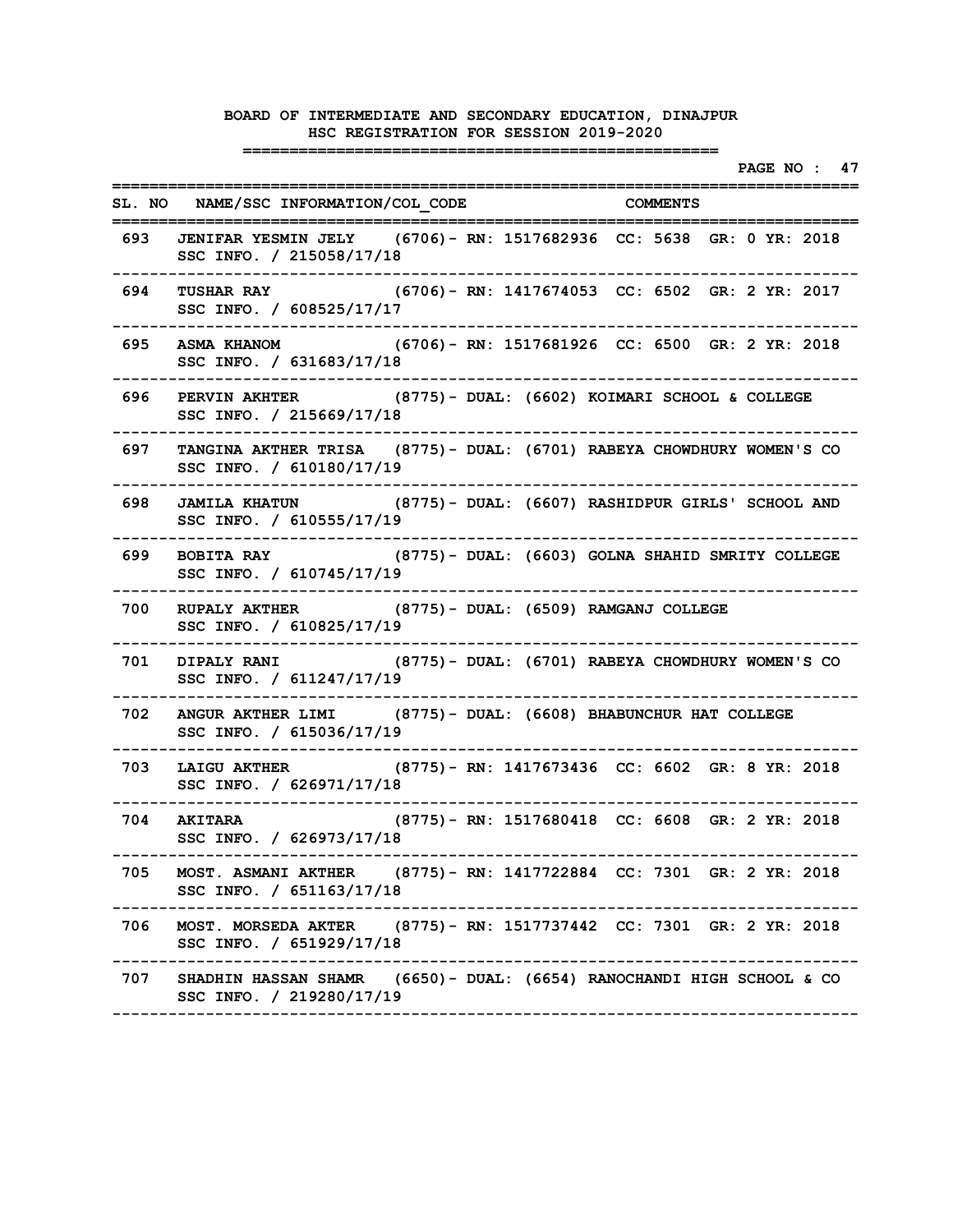|       |                                                                                                    |  | PAGE NO : 48 |  |
|-------|----------------------------------------------------------------------------------------------------|--|--------------|--|
|       | SL. NO NAME/SSC INFORMATION/COL CODE COMMENTS<br>:===========                                      |  |              |  |
| 708 — | RABIUL ISLAM (6650) - DUAL: (6654) RANOCHANDI HIGH SCHOOL & CO<br>SSC INFO. / 219284/17/19         |  |              |  |
| 709 — | MD. YEASIR ARAFAT (6650) - RN: 1517683938 CC: 5261 GR: 0 YR: 2018<br>SSC INFO. / 219784/17/18      |  |              |  |
| 710   | MD. RIPU HAQUE (6650) - RN: 1517684413 CC: 6600 GR: 0 YR: 2018<br>SSC INFO. / 219897/17/18         |  |              |  |
| 711   | MST. KAKULI AKTER (6650) - RN: 1517684483 CC: 6657 GR: 2 YR: 2018<br>SSC INFO. / 627323/17/18      |  |              |  |
| 712   | MOST. SATHI AKTER (6651) - DUAL: (6657) CHANDKHANA MODEL COLLEGE<br>SSC INFO. / 382559/17/19       |  |              |  |
| 713   | MOST. FARJANA AKTER (6651)- DUAL: (6725) KISHOREGONJ MOHILA COLLEGE<br>SSC INFO. / 616762/17/19    |  |              |  |
| 714   | MD. SAZZADUR RAHMAN (6652) - RN: 1417618210 CC: 5301 GR: 0 YR: 2017<br>SSC INFO. / 173686/17/17    |  |              |  |
| 715 — | MOST. AFSHANA AKTER (6653) - CORRECT SSC INFORMATION.<br>SSC INFO. / 17010248025/20/19             |  |              |  |
| 716   | SAHERA KHATUN (6653) - RN: 1518832318 CC: 6654 GR: 8 YR: 2018<br>SSC INFO. / 190090/18/18          |  |              |  |
| 717   | MST. MAMOTA AFROSE (6653) - RN: 1517635124 CC: 6654 GR: 0 YR: 2018<br>SSC INFO. / 193763/17/18     |  |              |  |
| 718   | MD. SHAHIN MAI (6653) - DUAL: (6654) RANOCHANDI HIGH SCHOOL & CO<br>SSC INFO. / 196540/18/19       |  |              |  |
| 719   | (6653)- DUAL: (6654) RANOCHANDI HIGH SCHOOL & CO<br><b>HORIDAS RAY</b><br>SSC INFO. / 219780/17/19 |  |              |  |
| 720 — | <b>MEGHNA AKTHER</b><br>(6653) – DUAL: (6655) MAGURA COLLEGE<br>SSC INFO. / 611981/17/19           |  |              |  |
| 721   | LAIZU AKHTER (6653) - RN: 1517685107 CC: 6601 GR: 2 YR: 2018<br>SSC INFO. / 627706/17/18           |  |              |  |
| 722   | MD. SHAHIN MAI (6654) - DUAL: (6653) BARAVITA HIGH SCHOOL & COLL<br>SSC INFO. / 196540/18/19       |  |              |  |
|       |                                                                                                    |  |              |  |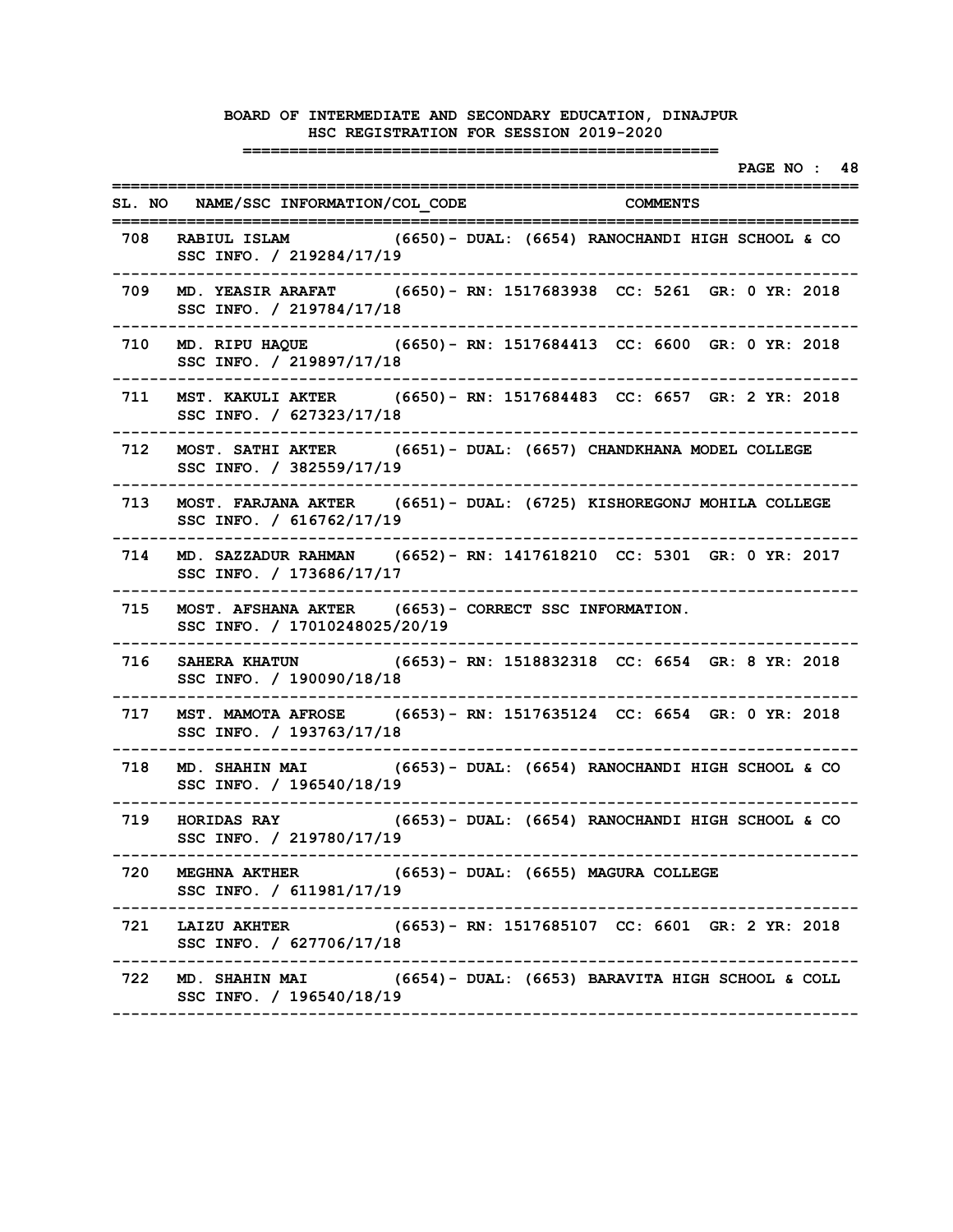|       |                                                                                                    | PAGE NO : 49                                                        |
|-------|----------------------------------------------------------------------------------------------------|---------------------------------------------------------------------|
|       | SL. NO NAME/SSC INFORMATION/COL CODE<br>==========                                                 | <b>COMMENTS</b>                                                     |
| 723 — | JANNATUL FARDOUSI (6654) - RN: 1517679124 CC: 6601 GR: 2 YR: 2018<br>SSC INFO. / 215329/17/18      |                                                                     |
| 724   | SHADHIN HASSAN SHAMR (6654) - DUAL: (6650) KISHORIGANJ GOVT. COLLEGE<br>SSC INFO. / 219280/17/19   |                                                                     |
| 725   | RABIUL ISLAM (6654) - DUAL: (6650) KISHORIGANJ GOVT. COLLEGE<br>SSC INFO. / 219284/17/19           |                                                                     |
| 726   | TAJRIN AKTER (6654) - DUAL: (5275) GOVT. BEGUM ROKEYA COLLEGE,<br>SSC INFO. / 219479/17/19         |                                                                     |
| 727 - | SSC INFO. / 219664/17/19                                                                           | MD. MARUFUL ISLAM (6654) - DUAL: (5257) COLLECTORATE SCHOOL AND COL |
| 728   | SSC INFO. / 219780/17/19                                                                           | HORIDAS RAY (6654) - DUAL: (6653) BARAVITA HIGH SCHOOL & COLL       |
| 729   | MD. SAPIUL ISLAM (6654) - DUAL: (6655) MAGURA COLLEGE<br>SSC INFO. / 612236/17/19                  |                                                                     |
| 730   | SSC INFO. / 611981/17/19                                                                           | MEGHNA AKTHER (6655) - DUAL: (6653) BARAVITA HIGH SCHOOL & COLL     |
| 731 — | MD. SAPIUL ISLAM (6655) - DUAL: (6654) RANOCHANDI HIGH SCHOOL & CO<br>SSC INFO. / 612236/17/19     |                                                                     |
| 732   | MD. LIMON HOSSAIN (6655) - DUAL: (6661) SHARIFABAD SCHOOL AND COLLE<br>SSC INFO. / 612244/17/19    |                                                                     |
| 733   | MOST. HASHI AKTER (6656) - DUAL: (6725) KISHOREGONJ MOHILA COLLEGE<br>SSC INFO. / 616926/17/19     |                                                                     |
| 734   | MOST. SUMAIYA SHIMU (6657) - RN: 1417677937 CC: 6657 GR: 8 YR: 2017<br>SSC INFO. / 194740/17/17    |                                                                     |
| 735 — | MOST. SHUBORNA SHIMA (6657) - RN: 1417677939 CC: 6657 GR: 8 YR: 2017<br>SSC INFO. / 194742/17/17   |                                                                     |
| 736 — | SSC INFO. / 309121/17/17                                                                           | MST. ANJUARA AKTER (6657) - RN: 1317668026 CC: 6657 GR: 2 YR: 2017  |
|       | 737 MOST. SATHI AKTER (6657) - DUAL: (6651) RADHARANI WOMEN'S COLLEGE,<br>SSC INFO. / 382559/17/19 |                                                                     |
|       |                                                                                                    |                                                                     |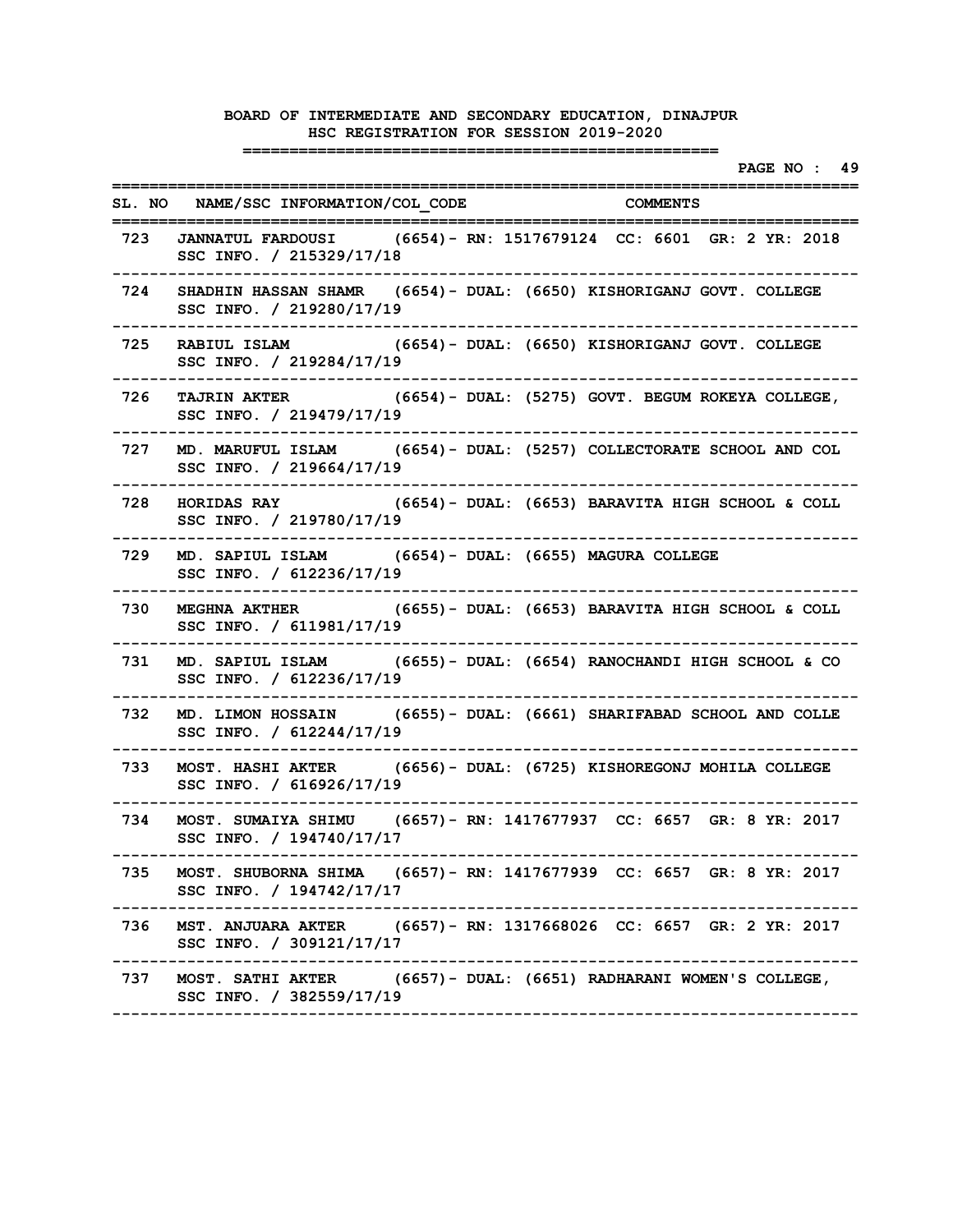|       |                                                                                                  |                          |  | PAGE NO : 50 |
|-------|--------------------------------------------------------------------------------------------------|--------------------------|--|--------------|
|       | SL. NO NAME/SSC INFORMATION/COL CODE COMMENTS<br>==========                                      |                          |  |              |
| 738 — | CHANDONA RANI RAY (6657) - RN: 1417620026 CC: 6657 GR: 2 YR: 2017<br>SSC INFO. / 581655/17/17    |                          |  |              |
| 739   | RIPA RANI RAY (6657) - RN: 1417620032 CC: 6657 GR: 2 YR: 2017<br>SSC INFO. / 581661/17/17        |                          |  |              |
| 740   | JOYOSREE RANI RAY (6657) - RN: 1417620035 CC: 6657 GR: 2 YR: 2017<br>SSC INFO. / 581664/17/17    |                          |  |              |
| 741   | SHAHAJAHAN MIA (6657) - RN: 1417620104 CC: 6657 GR: 2 YR: 2017<br>SSC INFO. / 581705/17/17       |                          |  |              |
| 742   | MOST. HABIBA AKTER E (6657) - RN: 1417677776 CC: 6657 GR: 2 YR: 2017<br>SSC INFO. / 605043/17/17 |                          |  |              |
| 743   | MOST. TASMIM AKTER (6657) - RN: 1417677794 CC: 6657 GR: 2 YR: 2017<br>SSC INFO. / 605052/17/17   |                          |  |              |
| 744   | MD. SAMRAT HOSSAIN (6657) - RN: 1417677266 CC: 6657 GR: 2 YR: 2017<br>SSC INFO. / 605211/17/17   |                          |  |              |
| 745   | LAXMI RANI ROY (6657) - RN: 1317668009 CC: 6657 GR: 2 YR: 2017<br>SSC INFO. / 605251/17/17       |                          |  |              |
| 746   | DIBA RANI ROY (6657) - RN: 1417677022 CC: 6657 GR: 2 YR: 2017<br>SSC INFO. / 605255/17/17        |                          |  |              |
| 747   | MST. SUITY AKTER (6657) - RN: 1417677023 CC: 6657 GR: 2 YR: 2017<br>SSC INFO. / 605256/17/17     |                          |  |              |
| 748   | MST. MANJILA AKTER (6657) - RN: 1417677038 CC: 6657 GR: 2 YR: 2017<br>SSC INFO. / 605265/17/17   |                          |  |              |
| 749   | (6657) - RN: 1417677048 CC: 6657 GR: 2 YR: 2017<br>DIPTI ROY<br>SSC INFO. / 605272/17/17         |                          |  |              |
| 750 — | MST. ANTEJA AKTER (6657) - RN: 1417677049 CC: 6657 GR: 2 YR: 2017<br>SSC INFO. / 605273/17/17    | ------------------------ |  |              |
| 751 — | KAKULI ROY (6657) - RN: 1417677052 CC: 6657 GR: 2 YR: 2017<br>SSC INFO. / 605275/17/17           |                          |  |              |
|       | 752 DIPALI RANI ROY (6657) - RN: 1417677058 CC: 6657 GR: 2 YR: 2017<br>SSC INFO. / 605278/17/17  |                          |  |              |
|       |                                                                                                  |                          |  |              |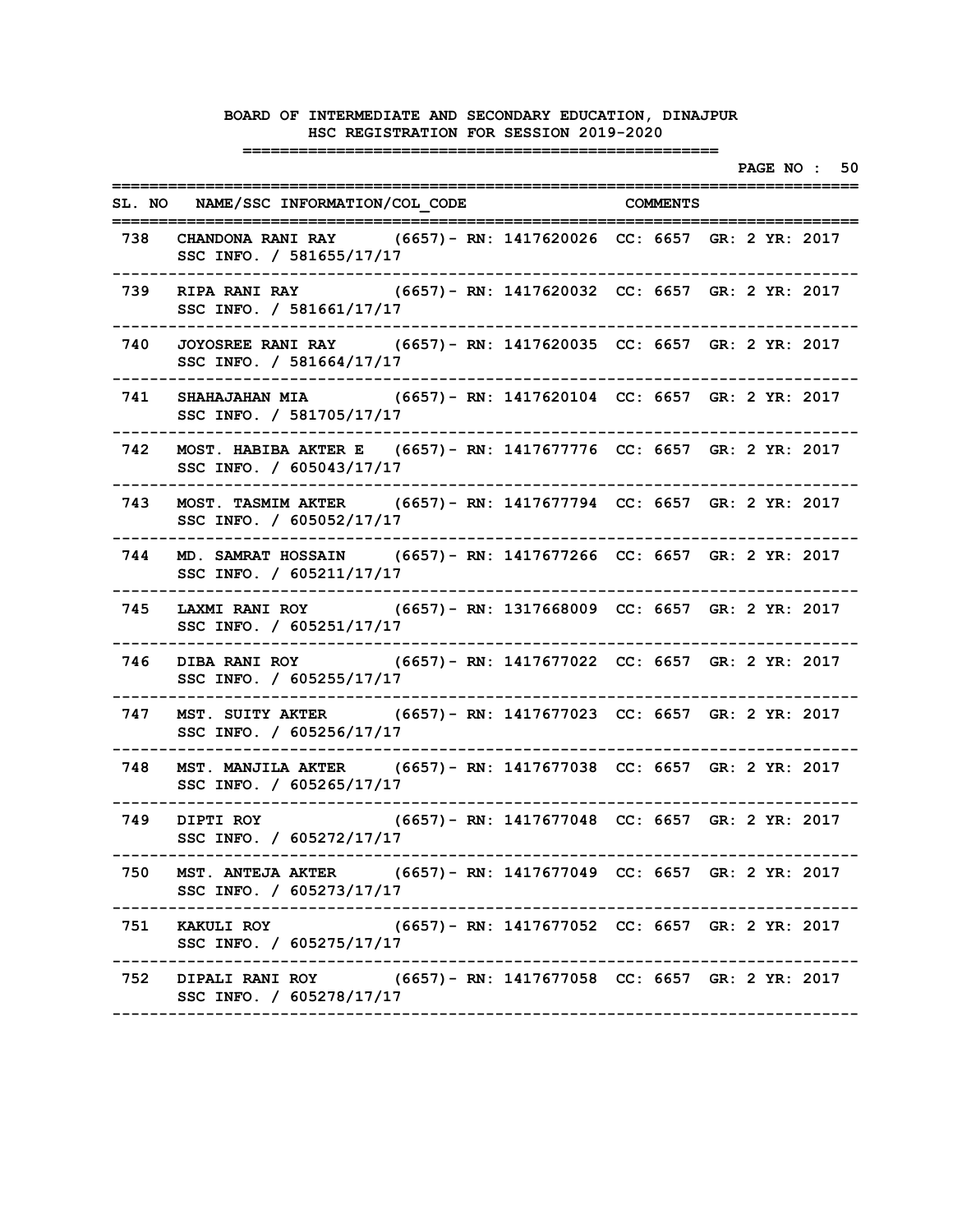|       |                                                                                                     |  |  |  |  | PAGE NO : 51 |  |
|-------|-----------------------------------------------------------------------------------------------------|--|--|--|--|--------------|--|
|       | SL. NO NAME/SSC INFORMATION/COL CODE COMMENTS<br>============                                       |  |  |  |  |              |  |
|       | 753 JOTIKA ROY (6657) - RN: 1417677059 CC: 6657 GR: 2 YR: 2017<br>SSC INFO. / 605279/17/17          |  |  |  |  |              |  |
| 754   | PROTIMA RANI MOHANTA (6657) - RN: 1417677062 CC: 6657 GR: 2 YR: 2017<br>SSC INFO. / 605282/17/17    |  |  |  |  |              |  |
| 755   | MD. SUMON ISLAM (6657) - RN: 1417677106 CC: 6657 GR: 2 YR: 2017<br>SSC INFO. / 605300/17/17         |  |  |  |  |              |  |
| 756   | MOST. ISMOT ARA (6657) - RN: 1417677936 CC: 6657 GR: 2 YR: 2017<br>SSC INFO. / 605380/17/17         |  |  |  |  |              |  |
| 757 — | MOST. LAIZU AKTER (6657) - RN: 1417677940 CC: 6657 GR: 2 YR: 2017<br>SSC INFO. / 605381/17/17       |  |  |  |  |              |  |
| 758 — | MOST. SHAPLA AKTER (6657) - RN: 1417677943 CC: 6657 GR: 2 YR: 2017<br>SSC INFO. / 605383/17/17      |  |  |  |  |              |  |
| 759   | MOST. FARHANA AKTER (6657) - RN: 1417677948 CC: 6657 GR: 2 YR: 2017<br>SSC INFO. / 605386/17/17     |  |  |  |  |              |  |
| 760 - | MOST. LABONNA AKTER (6657) - RN: 1417677950 CC: 6657 GR: 2 YR: 2017<br>SSC INFO. / 605388/17/17     |  |  |  |  |              |  |
| 761   | MOST. ARFINA AKTER (6657) - RN: 1417677959 CC: 6657 GR: 2 YR: 2017<br>SSC INFO. / 605394/17/17      |  |  |  |  |              |  |
| 762   | MOST. HAFEZA AKTER (6657) - RN: 1417677962 CC: 6657 GR: 2 YR: 2017<br>SSC INFO. / 605396/17/17      |  |  |  |  |              |  |
| 763   | MOST. NASRIN AKTER (6657) - RN: 1417677963 CC: 6657 GR: 2 YR: 2017<br>SSC INFO. / 605397/17/17      |  |  |  |  |              |  |
| 764   | JIBAN CHANDRA RISHI (6657) - RN: 9017801149 CC: 6657 GR: 2 YR: 2018<br>SSC INFO. / 607669/19/18     |  |  |  |  |              |  |
|       | 765 MD. RAKIBUL ISLAM (6659) - RN: 1417676743 CC: 6600 GR: 0 YR: 2017<br>SSC INFO. / 195190/17/17   |  |  |  |  |              |  |
|       | 766 REKHA AKTER (6660) - DUAL: (6725) KISHOREGONJ MOHILA COLLEGE<br>SSC INFO. / 196660/18/19        |  |  |  |  |              |  |
|       | 767 MST. AKTARI AKHTER (6660) - DUAL: (6725) KISHOREGONJ MOHILA COLLEGE<br>SSC INFO. / 616803/17/19 |  |  |  |  |              |  |
|       |                                                                                                     |  |  |  |  |              |  |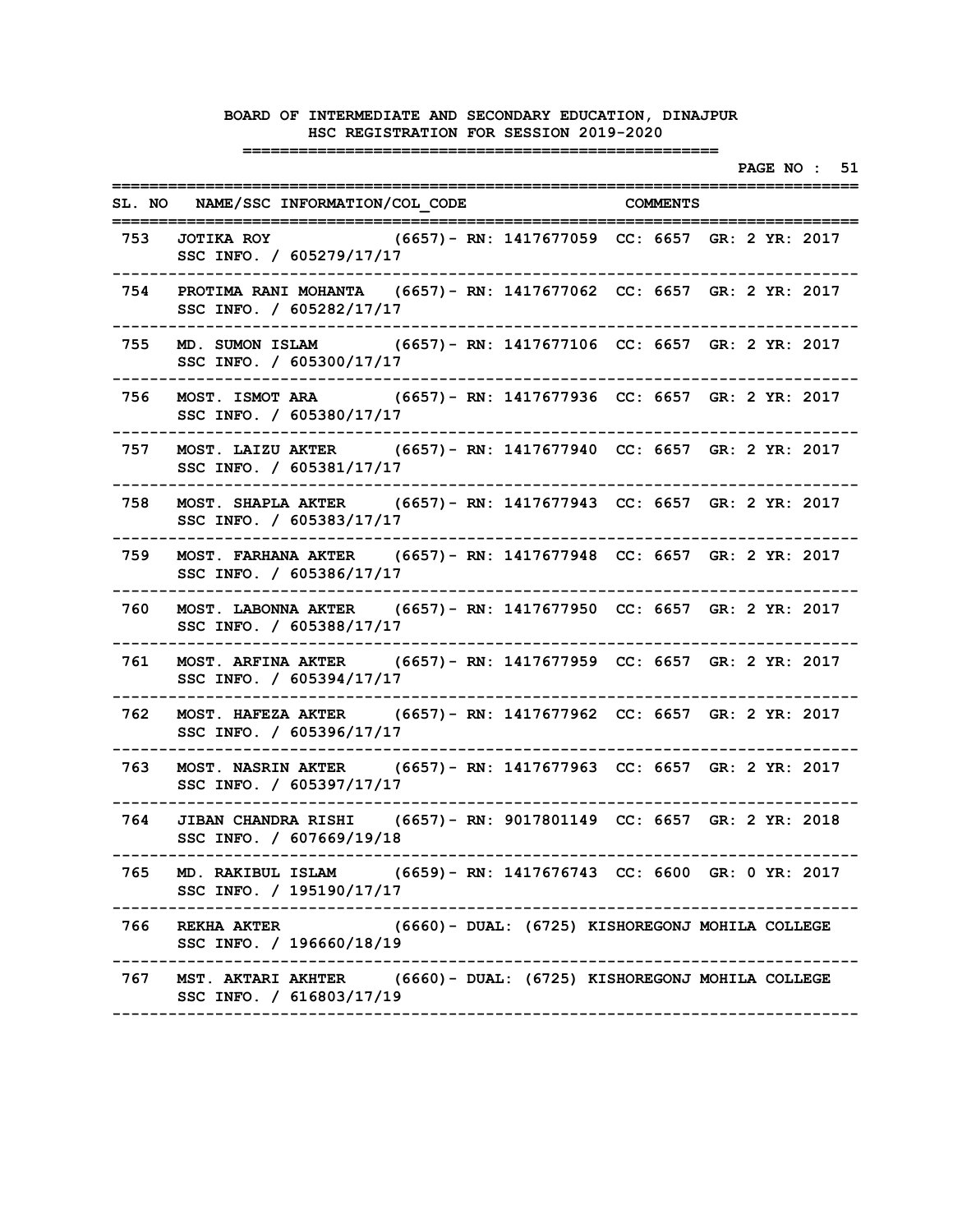|         |                                                                                                               | =================== | PAGE NO : 52    |
|---------|---------------------------------------------------------------------------------------------------------------|---------------------|-----------------|
|         | SL. NO NAME/SSC INFORMATION/COL CODE COMMENTS<br>;==============                                              |                     | =============== |
|         | 768 MD. LIMON HOSSAIN (6661) - DUAL: (6655) MAGURA COLLEGE<br>SSC INFO. / 612244/17/19<br>------------------- |                     |                 |
|         | 769 RUMI AKHTER (6725) - DUAL: (6604) HARISH CHANDRA PATH SCHOOL<br>SSC INFO. / 196506/18/19                  |                     |                 |
| 770 —   | REKHA AKTER (6725) - DUAL: (6660) KALIKAPUR SCHOOL & COLLEGE<br>SSC INFO. / 196660/18/19                      |                     |                 |
| 771 —   | ARMANA AKTER (6725) - DUAL: (7077) MOTUKPUR SCHOOL & COLLEGE<br>SSC INFO. / 608721/17/19                      |                     |                 |
| 772     | MOST. FARJANA AKTER (6725) - DUAL: (6651) RADHARANI WOMEN'S COLLEGE,<br>SSC INFO. / 616762/17/19              |                     |                 |
| 773 —   | MST. AKTARI AKHTER (6725) - DUAL: (6660) KALIKAPUR SCHOOL & COLLEGE<br>SSC INFO. / 616803/17/19               |                     |                 |
|         | 774 MOST. HASHI AKTER (6725) - DUAL: (6656) BEGUM KHALEDA ZIA (B.K.Z) M<br>SSC INFO. / 616926/17/19           |                     |                 |
|         | 775 MORSALIN ISLAM (6675) - RN: 1517688739 CC: 6676 GR: 0 YR: 2018<br>SSC INFO. / 216626/17/18                |                     |                 |
| 776 —   | MD. ASHRAFUL ISLAM (6676) - RN: 1517690756 CC: 6675 GR: 0 YR: 2018<br>SSC INFO. / 219355/17/18                |                     |                 |
| 777 - 1 | RATNA AKTER (6676) - DUAL: (5275) GOVT. BEGUM ROKEYA COLLEGE,<br>SSC INFO. / 222699/17/19                     |                     |                 |
| 778 —   | SIMA AKTHER (6676) - DUAL: (5275) GOVT. BEGUM ROKEYA COLLEGE,<br>SSC INFO. / 222701/17/19                     |                     |                 |
| 779     | MONSAFA AKTER ROKSAN (6682) - CORRECT SSC INFORMATION.<br>SSC INFO. / 248038/ /15                             |                     |                 |
| 780 —   | SABINA AKTHER (6684) - RN: 1517818548 CC: 8750 GR: 2 YR: 2018<br>SSC INFO. / 632968/17/18                     |                     |                 |
| 781     | MD. ARIFUZZAMAN (6685) - DUAL: (5261) R.C.C.I. PUBLIC SCHOOL & CO<br>SSC INFO. / 219961/17/19                 |                     |                 |
| 782     | MD. RUBEL HOSSAIN (6704) - DUAL: (7335) BEER MUKTIJODDHA MOTAHAR HO<br>SSC INFO. / 634679/17/19               |                     |                 |
|         |                                                                                                               |                     |                 |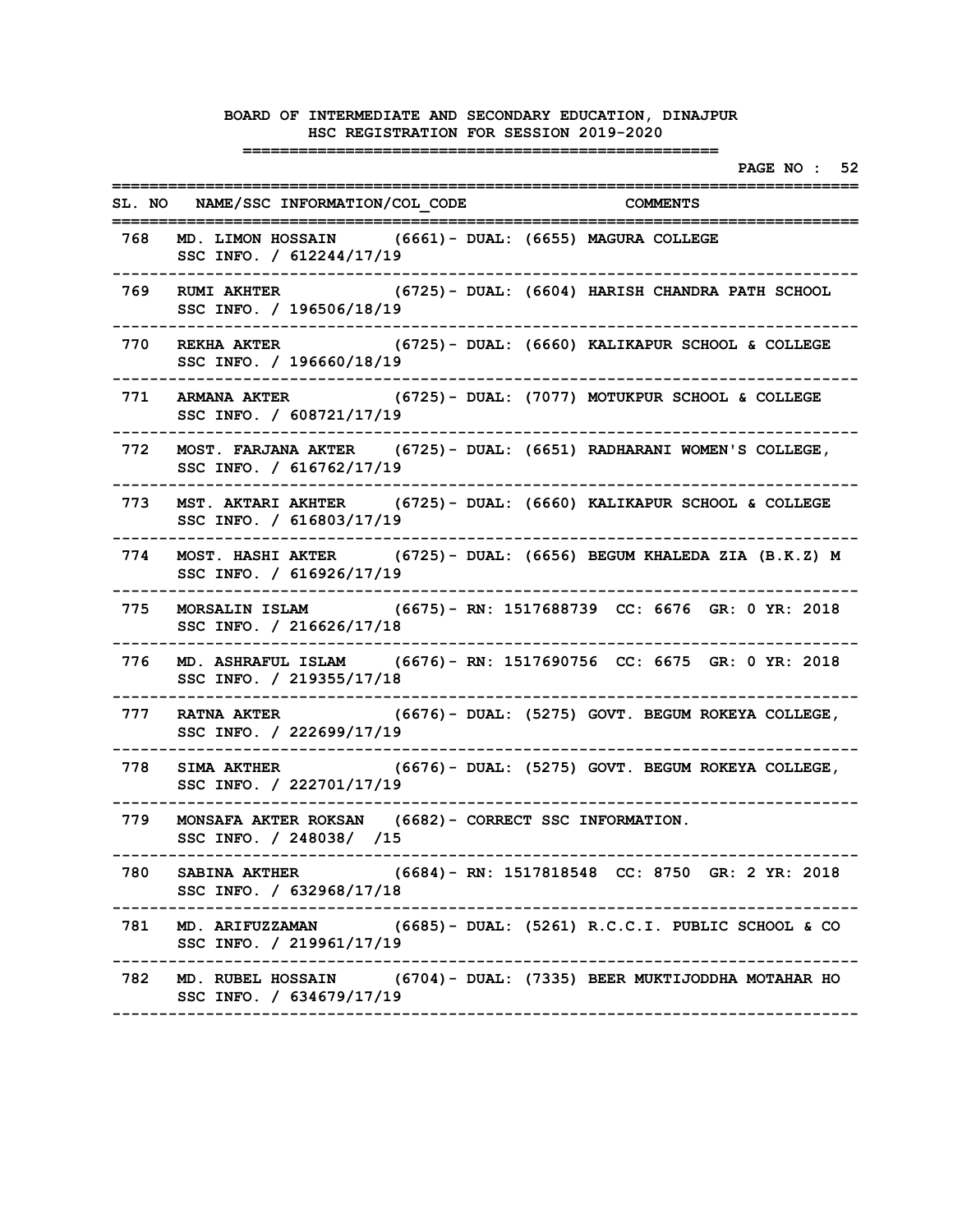|       |                                                                                                   |                                                |                        |  |  |  | PAGE NO : 53 |  |
|-------|---------------------------------------------------------------------------------------------------|------------------------------------------------|------------------------|--|--|--|--------------|--|
|       | SL. NO NAME/SSC INFORMATION/COL CODE COMMENTS<br>===============                                  |                                                |                        |  |  |  |              |  |
| 783   | MAHABUBA AKTHER (8750) - RN: 1517688076 CC: 6679 GR: 2 YR: 2018<br>SSC INFO. / 219595/17/18       |                                                |                        |  |  |  |              |  |
| 784   | NAJMA AKTHER (8750) - RN: 1517688077 CC: 6704 GR: 0 YR: 2018<br>SSC INFO. / 219596/17/18          |                                                |                        |  |  |  |              |  |
| 785   | MASUMA AKTHER (8750) - RN: 1517688079 CC: 6679 GR: 2 YR: 2018<br>SSC INFO. / 219598/17/18         |                                                |                        |  |  |  |              |  |
| 786   | SOUMIK AKTHER (8750) - RN: 1517688081 CC: 6704 GR: 2 YR: 2018<br>SSC INFO. / 219599/17/18         |                                                |                        |  |  |  |              |  |
| 787   | JANNATUN MAUA ASHA (8750) - RN: 1517688083 CC: 6704 GR: 2 YR: 2018<br>SSC INFO. / 219600/17/18    |                                                |                        |  |  |  |              |  |
| 788   | NASIMA AKTER (8750) - RN: 1517688087 CC: 6704 GR: 2 YR: 2018<br>SSC INFO. / 219601/17/18          |                                                |                        |  |  |  |              |  |
| 789   | BILKIS AKTHER (8750) - RN: 1517688093 CC: 6704 GR: 2 YR: 2018<br>SSC INFO. / 219602/17/18         |                                                |                        |  |  |  |              |  |
| 790 - | ANZUMAN ASHA (8750) - RN: 1517688107 CC: 5275 GR: 2 YR: 2018<br>SSC INFO. / 219604/17/18          |                                                |                        |  |  |  |              |  |
| 791   | PROTHASHA RANI ROY (8750) - RN: 1517688109 CC: 6704 GR: 0 YR: 2018<br>SSC INFO. / 219606/17/18    |                                                |                        |  |  |  |              |  |
| 792   | MST. BETHEY AKTER (8751) - DUAL: (8752) PASCHIM CHHATNAI WOMEN'S CO<br>SSC INFO. / 613270/17/19   |                                                |                        |  |  |  |              |  |
| 793   | MST. BETHEY AKTER (8752) - DUAL: (8751) CHHATNAI COLLEGE<br>SSC INFO. / 613270/17/19              |                                                |                        |  |  |  |              |  |
| 794   | RIYAJUL ISLAM<br>SSC INFO. / 189027/18/18                                                         | (6511)– RN: 1518831604 CC: 5553 GR: 2 YR: 2018 |                        |  |  |  |              |  |
| 795 — | MOST. TULI AKTER (6511) - DUAL: (6554) KAMARPUKUR COLLEGE<br>SSC INFO. / 383485/17/19             |                                                | ---------------------- |  |  |  |              |  |
| 796 — | MD. MERAJ HOSSAIN (6551) - RN: 1517691780 CC: 7025 GR: 2 YR: 2018<br>SSC INFO. / 217841/17/18     |                                                |                        |  |  |  |              |  |
|       | 797 MD. SHOHAG PARVES (6551) - RN: 1517691946 CC: 7025 GR: 8 YR: 2018<br>SSC INFO. / 217981/17/18 |                                                |                        |  |  |  |              |  |
|       |                                                                                                   |                                                |                        |  |  |  |              |  |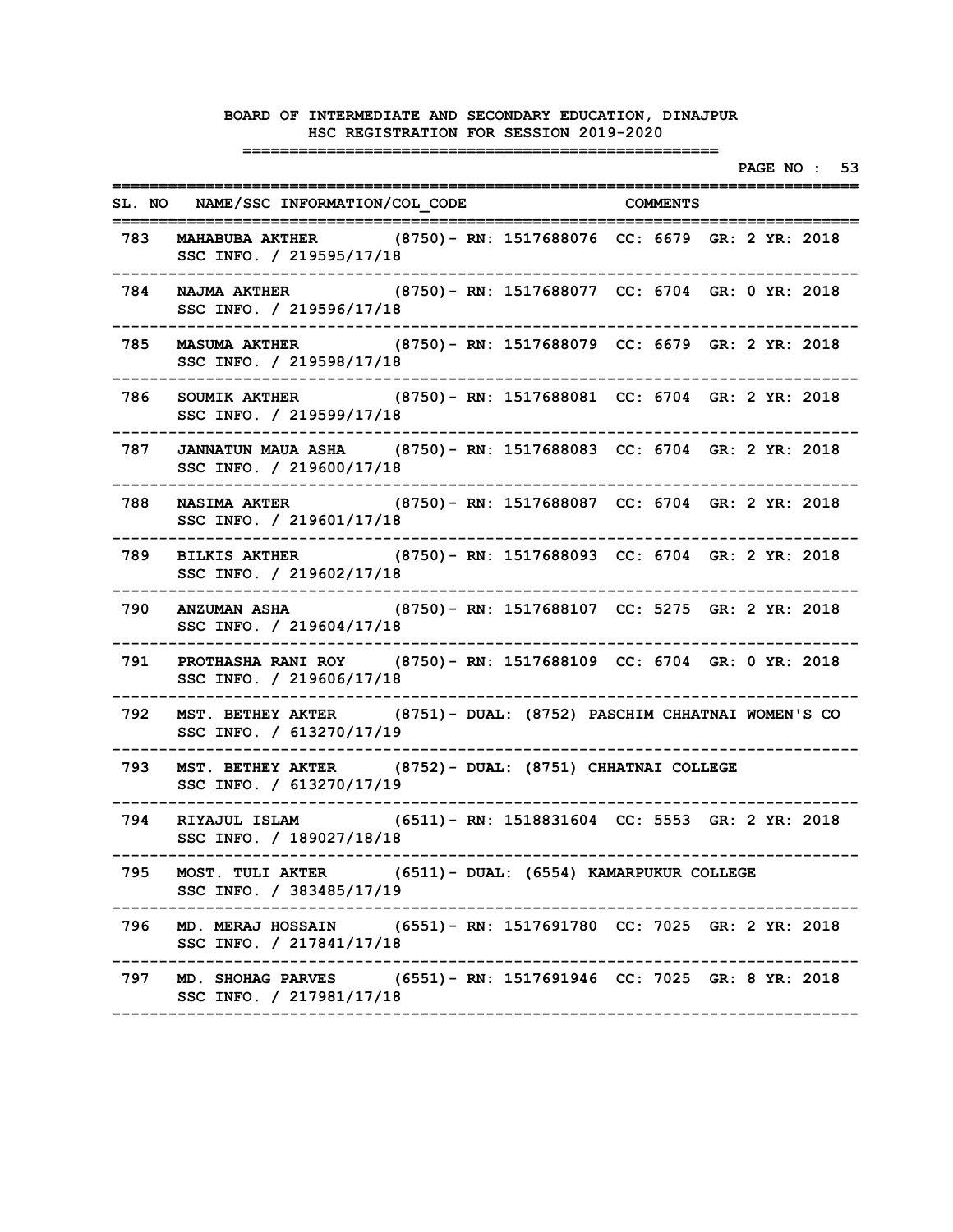|       |                                                                                                                   |  |  | ============= |  |  | PAGE NO : 54 |  |
|-------|-------------------------------------------------------------------------------------------------------------------|--|--|---------------|--|--|--------------|--|
|       | SL. NO NAME/SSC INFORMATION/COL CODE COMMENTS<br>==========                                                       |  |  |               |  |  |              |  |
|       | 798 KALLOL CHANDROW ROY (6551) - DUAL: (7102) SAMIR UDDIN SCHOOL AND COLL<br>SSC INFO. / 220734/17/19             |  |  |               |  |  |              |  |
| 799 — | --------------------<br>KHAIRUL ISLAM (6551) - RN: 1417685474 CC: 6556 GR: 2 YR: 2017<br>SSC INFO. / 607292/17/17 |  |  |               |  |  |              |  |
| 800   | DAYAL ROY (6551) - DUAL: (7100) NILSAGOR COLLEGE<br>SSC INFO. / 607709/17/19                                      |  |  |               |  |  |              |  |
| 801 — | MST. PEYASI AREFIN (6552) - CORRECT SSC INFORMATION.<br>SSC INFO. / 17010245066/20/19                             |  |  |               |  |  |              |  |
| 802   | AYSHA MUMTAZ (6552) - RN: 1417683136 CC: 7025 GR: 0 YR: 2017<br>SSC INFO. / 196517/17/17                          |  |  |               |  |  |              |  |
| 803   | MOST. ISRAT JAHAN (6552) - DUAL: (6557) KOYAGOLA HAT SCHOOL AND COL<br>SSC INFO. / 613919/17/19                   |  |  |               |  |  |              |  |
| 804   | MOST. MIM AKTER (6554) - RN: 1517634816 CC: 6552 GR: 8 YR: 2018<br>SSC INFO. / 194193/17/18                       |  |  |               |  |  |              |  |
| 805   | MOST. NAZMILA AKTER (6554) - RN: 1417684472 CC: 5646 GR: 2 YR: 2017<br>SSC INFO. / 196951/17/17                   |  |  |               |  |  |              |  |
| 806   | MOST. TULI AKTER (6554) - DUAL: (6511) LAKSHMANPUR SCHOOL & COLLEG<br>SSC INFO. / 383485/17/19                    |  |  |               |  |  |              |  |
| 807 — | MD. MOZAHID ISLAM (6556) - DUAL: (6510) COLLECTORATE PUBLIC COLLEGE<br>SSC INFO. / 216795/17/19                   |  |  |               |  |  |              |  |
| 808   | MOST. MARUFA AKTER (6557) - RN: 1517693362 CC: 6552 GR: 0 YR: 2018<br>SSC INFO. / 218507/17/18                    |  |  |               |  |  |              |  |
| 809   | MOST. ISRAT JAHAN (6557) - DUAL: (6552) SAIDPUR WOMEN'S COLLEGE<br>SSC INFO. / 613919/17/19                       |  |  |               |  |  |              |  |
|       | 810 MD. SOHEL RANA (6558) - RN: 1417684208 CC: 6554 GR: 2 YR: 2017<br>SSC INFO. / 195711/17/17                    |  |  |               |  |  |              |  |
| 811   | MD. ARIFUL ISLAM (6558) - RN: 1417683271 CC: 6551 GR: 2 YR: 2017<br>SSC INFO. / 285037/17/17                      |  |  |               |  |  |              |  |
|       | 812 MD. SAJU ISLAM (6558) - RN: 1517692775 CC: 6557 GR: 2 YR: 2018<br>SSC INFO. / 629829/17/18                    |  |  |               |  |  |              |  |
|       |                                                                                                                   |  |  |               |  |  |              |  |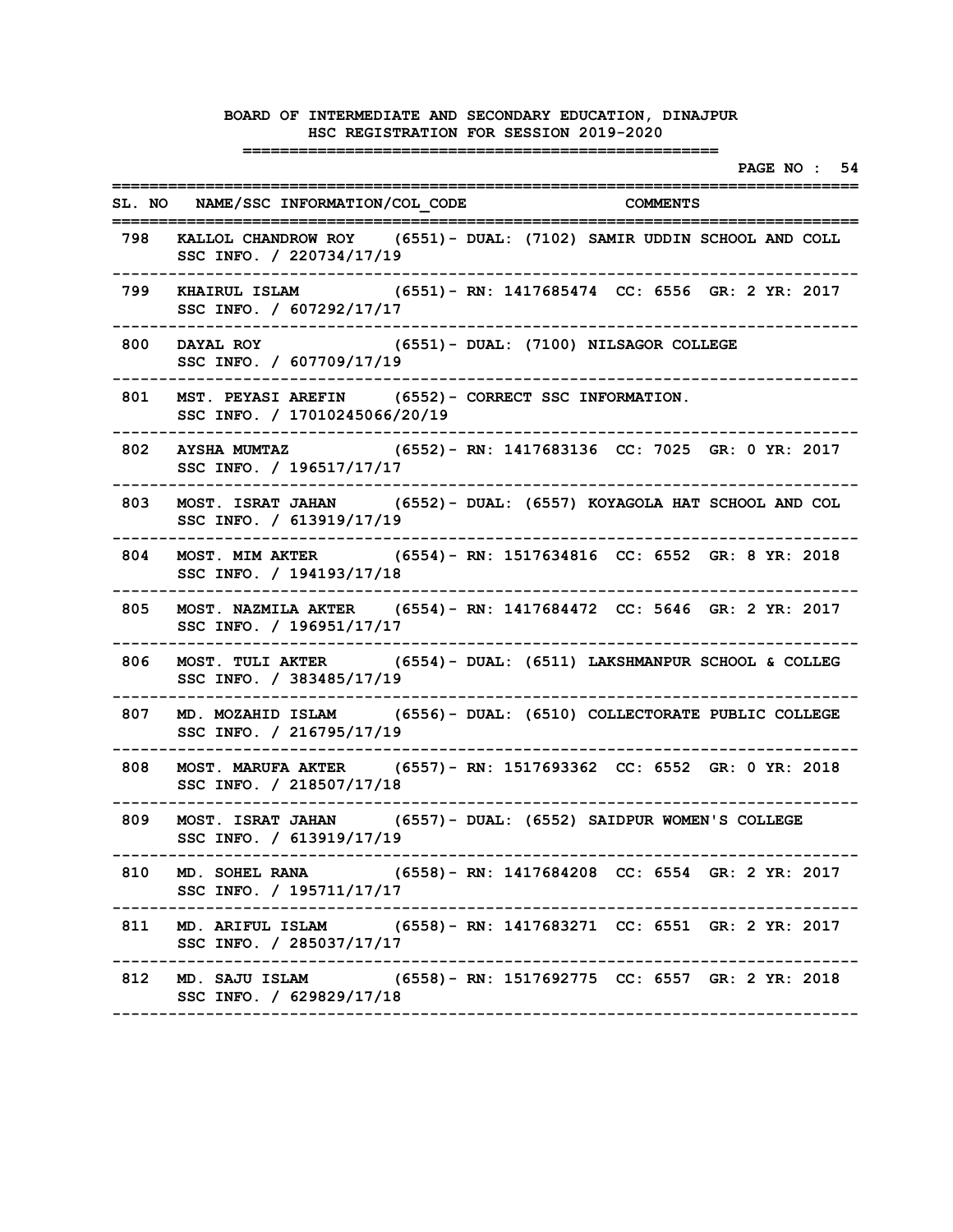|     |                                                                                                  |  |  | PAGE NO : 55 |  |
|-----|--------------------------------------------------------------------------------------------------|--|--|--------------|--|
|     | SL. NO NAME/SSC INFORMATION/COL CODE COMMENTS<br>=======                                         |  |  |              |  |
| 813 | MD. SHAKIL KHAN (6558) - RN: 1417684525 CC: 6554 GR: 8 YR: 2018<br>SSC INFO. / 630460/17/18      |  |  |              |  |
| 814 | MD. SHAHAJALAL ISLAM (6575) - RN: 1517694194 CC: 7025 GR: 0 YR: 2018<br>SSC INFO. / 217195/17/18 |  |  |              |  |
| 815 | MD. JANNATUL NAYEM (6575) - RN: 1517746645 CC: 7626 GR: 8 YR: 2018<br>SSC INFO. / 237202/17/18   |  |  |              |  |
| 816 | MST. JARIN TASNIM (6575) - CORRECT SSC INFORMATION.<br>SSC INFO. / 246433/17/19                  |  |  |              |  |
| 817 | MST. JANNATI AKTER (7026) - DUAL: (6525) NILPHAMARI GOVT. WOMEN'S CO<br>SSC INFO. / 614021/17/19 |  |  |              |  |
| 818 | SHAHORIYAR IQBAL (6750) - RN: 1417676700 CC: 6556 GR: 0 YR: 2017<br>SSC INFO. / 195166/17/17     |  |  |              |  |
| 819 | MD. SHAHIN ALAM (6750) - RN: 1417703381 CC: 6751 GR: 0 YR: 2017<br>SSC INFO. / 204132/17/17      |  |  |              |  |
| 820 | MD. NAZMUL HUDA NAHI (6750) - RN: 1517698313 CC: 6752 GR: 0 YR: 2018<br>SSC INFO. / 220298/17/18 |  |  |              |  |
| 821 | MD. ANWARUL HAQUE (6750) - RN: 1517694969 CC: 6750 GR: 0 YR: 2018<br>SSC INFO. / 220593/17/18    |  |  |              |  |
| 822 | MD. SHAKIL AHMED (6750) - RN: 1517696608 CC: 6752 GR: 0 YR: 2018<br>SSC INFO. / 220703/17/18     |  |  |              |  |
| 823 | MD. NAYAN ISLAM (6752) - RN: 1417689195 CC: 6750 GR: 8 YR: 2018<br>SSC INFO. / 220726/17/18      |  |  |              |  |
| 824 | MD. AL-AMIN ISLAM (6752) - CORRECT SSC INFORMATION.<br>SSC INFO. / 263757/19/18                  |  |  |              |  |
| 825 | KHIRUZZAMAN MIKEL (6755) - RN: 1317676240 CC: 6754 GR: 8 YR: 2017<br>SSC INFO. / 198606/17/17    |  |  |              |  |
| 826 | MD. ELAHI BOSUNIA (6755) - RN: 1417689116 CC: 6754 GR: 2 YR: 2017<br>SSC INFO. / 610109/17/17    |  |  |              |  |
|     | 827 JAKIA KHATUN (6756) - RN: 1518846749 CC: 6752 GR: 2 YR: 2018<br>SSC INFO. / 182482/18/18     |  |  |              |  |
|     |                                                                                                  |  |  |              |  |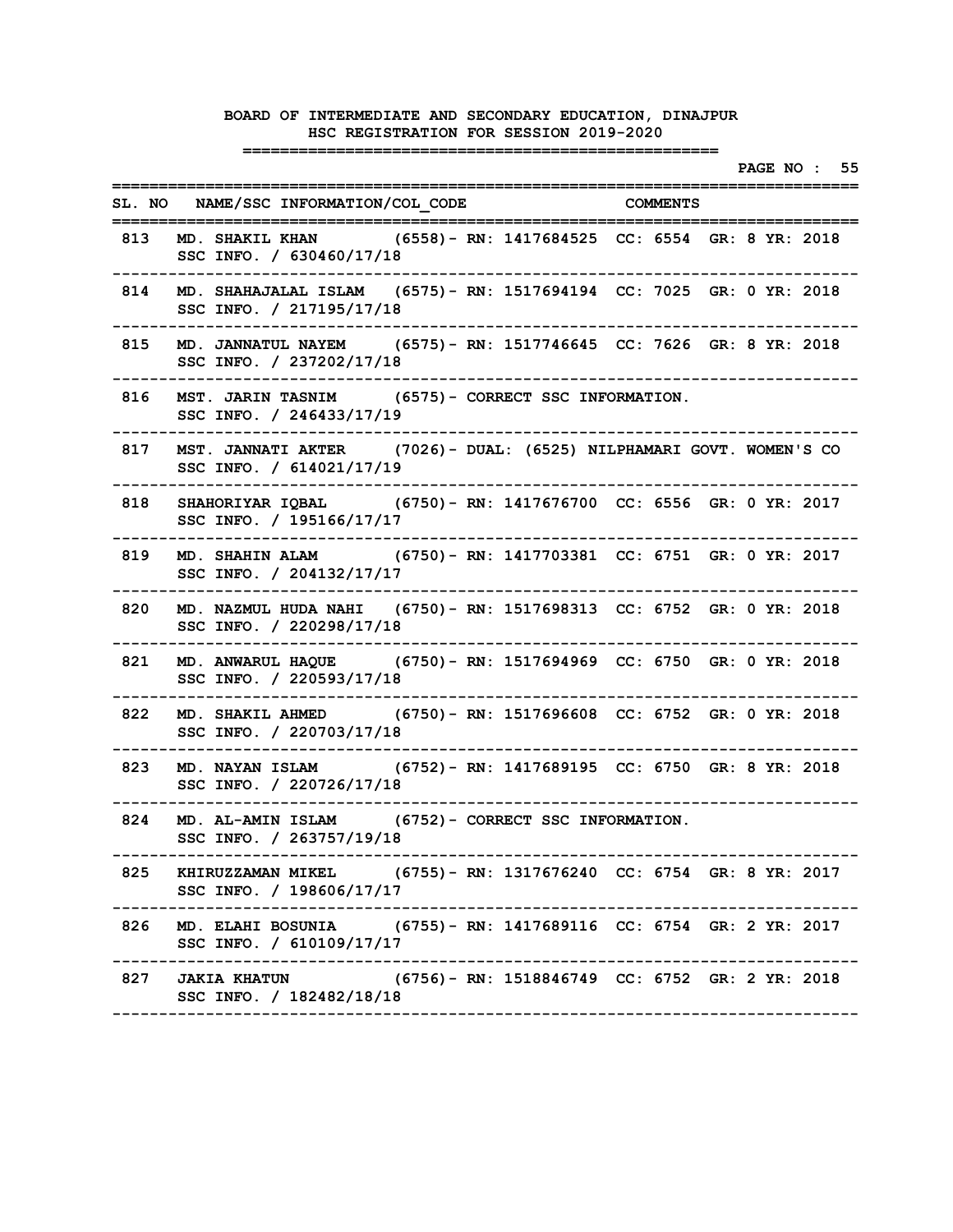|       |                                                                                                  |                                                                                    |  | PAGE NO : 56 |  |
|-------|--------------------------------------------------------------------------------------------------|------------------------------------------------------------------------------------|--|--------------|--|
|       | SL. NO NAME/SSC INFORMATION/COL CODE COMMENTS<br>=========                                       |                                                                                    |  |              |  |
| 828   | ROSHIDA KHATUN (6756) - RN: 1518847620 CC: 6757 GR: 2 YR: 2018<br>SSC INFO. / 182487/18/18       |                                                                                    |  |              |  |
| 829   | FAROJA KHATUN (6756) - RN: 1518846744 CC: 6752 GR: 2 YR: 2018<br>SSC INFO. / 182489/18/18        |                                                                                    |  |              |  |
| 830   | SOBUJ MIA (6756) - RN: 1418856249 CC: 6756 GR: 2 YR: 2018<br>SSC INFO. / 182505/18/18            |                                                                                    |  |              |  |
| 831   | MOST. ASMA KHATUN (6756) - RN: 1417687197 CC: 6775 GR: 2 YR: 2017<br>SSC INFO. / 198861/17/17    |                                                                                    |  |              |  |
| 832   | MD. FARUK RAHMAN (6756) - RN: 1417687225 CC: 6752 GR: 0 YR: 2017<br>SSC INFO. / 198868/17/17     |                                                                                    |  |              |  |
| 833   | MD. MEHEDI HASAN (6756) - RN: 1417687229 CC: 6754 GR: 0 YR: 2017<br>SSC INFO. / 198871/17/17     |                                                                                    |  |              |  |
| 834   | MD. LITON MIAH (6756) - RN: 1417687245 CC: 6754 GR: 0 YR: 2017<br>SSC INFO. / 198876/17/17       |                                                                                    |  |              |  |
| 835   | MD. NAZMUL ISLAM (6756) - RN: 1417688440 CC: 6756 GR: 2 YR: 2018<br>SSC INFO. / 198886/17/17     |                                                                                    |  |              |  |
| 836   | MOST. JESMIN ARA MUN (6756) - RN: 1517696033 CC: 6775 GR: 8 YR: 2018<br>SSC INFO. / 221194/17/18 |                                                                                    |  |              |  |
| 837   | MD. YOUNUS ALI (6756) - RN: 1517696084 CC: 6752 GR: 2 YR: 2018<br>SSC INFO. / 221208/17/18       |                                                                                    |  |              |  |
| 838   | SADIYA ARFIN JHUMUR (6756) - RN: 1517695350 CC: 6775 GR: 2 YR: 2018<br>SSC INFO. / 633254/17/18  |                                                                                    |  |              |  |
| 839   | MD. ABU SAYEED (6757) - RN: 1417686160 CC: 6750 GR: 0 YR: 2017<br>SSC INFO. / 198357/17/17       |                                                                                    |  |              |  |
| 840 — | MD. BIDDUT ALI<br>SSC INFO. / 204359/17/17                                                       | -------------------------------<br>(6757) - RN: 1417693431 CC: 6750 GR: 2 YR: 2017 |  |              |  |
| 841   | MD. ABU HASAN (6757) - RN: 1517718962 CC: 6752 GR: 0 YR: 2018<br>SSC INFO. / 220317/17/18        |                                                                                    |  |              |  |
| 842   | MD. JAHEDUL ISLAM (6757) - DUAL: (6759) BHOGDANGA MODEL COLLEGE<br>SSC INFO. / 232384/17/19      |                                                                                    |  |              |  |
|       |                                                                                                  |                                                                                    |  |              |  |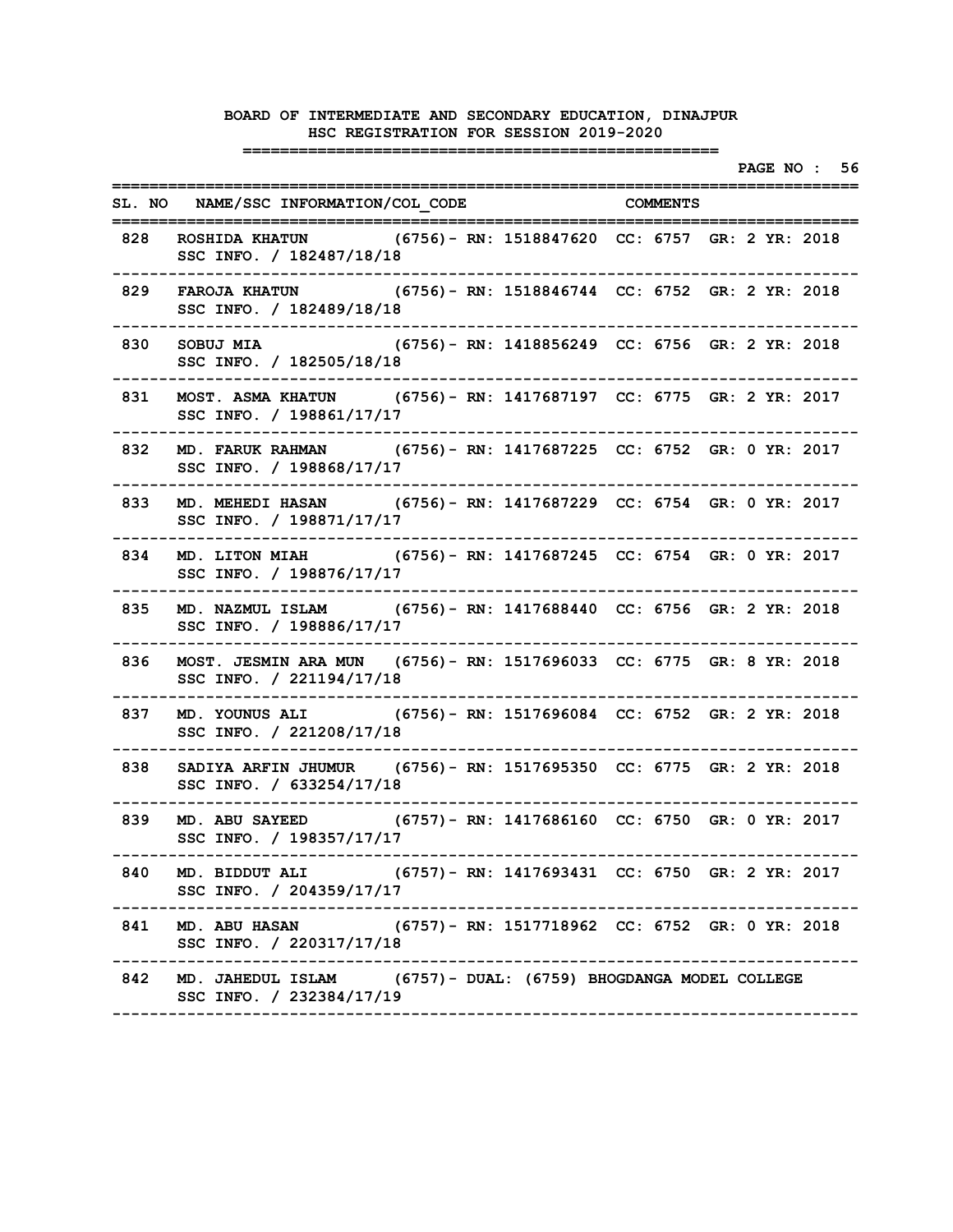|     |                                                                                                 |  | ;================================ |  |  | PAGE NO : 57 |  |
|-----|-------------------------------------------------------------------------------------------------|--|-----------------------------------|--|--|--------------|--|
|     | SL. NO NAME/SSC INFORMATION/COL CODE COMMENTS                                                   |  |                                   |  |  |              |  |
|     | 843 KANIZ FATEMA (6757) - CORRECT SSC INFORMATION.<br>SSC INFO. / 281089/20/17                  |  |                                   |  |  |              |  |
| 844 | MD. ALTAB HOSSAIN (6757) - RN: 9017701230 CC: 6750 GR: 2 YR: 2017<br>SSC INFO. / 618081/19/17   |  |                                   |  |  |              |  |
| 845 | SHIRINA KHATUN (6759) - RN: 1518499134 CC: 6827 GR: 2 YR: 2018<br>SSC INFO. / 182035/18/18      |  |                                   |  |  |              |  |
| 846 | MD. JAHEDUL ISLAM (6759) – DUAL: (6757) JATRAPUR ADARSHA COLLEGE<br>SSC INFO. / 232384/17/19    |  |                                   |  |  |              |  |
| 847 | RIKTA RANI BARMAN (6760) - RN: 1417688091 CC: 6760 GR: 2 YR: 2017<br>SSC INFO. / 200040/17/17   |  |                                   |  |  |              |  |
| 848 | SHAMOLI RANI (6760) - RN: 1417688101 CC: 6760 GR: 2 YR: 2017<br>SSC INFO. / 200044/17/17        |  |                                   |  |  |              |  |
| 849 | MOST. NIRMA AKTER (6760) - RN: 1417688574 CC: 6760 GR: 2 YR: 2017<br>SSC INFO. / 200264/17/17   |  |                                   |  |  |              |  |
| 850 | MOST. JESMIN NAHAR (6760) - RN: 1417688603 CC: 6760 GR: 2 YR: 2017<br>SSC INFO. / 200269/17/17  |  |                                   |  |  |              |  |
| 851 | MOST. AFROJA AKTER (6760) - RN: 1417688604 CC: 6760 GR: 2 YR: 2017<br>SSC INFO. / 200270/17/17  |  |                                   |  |  |              |  |
| 852 | ASMA KHATUN (6760) - RN: 1317678474 CC: 6760 GR: 2 YR: 2017<br>SSC INFO. / 310314/17/17         |  |                                   |  |  |              |  |
| 853 | PROTIMA RANI (6760) - RN: 1317678483 CC: 6760 GR: 2 YR: 2017<br>SSC INFO. / 310321/17/17        |  |                                   |  |  |              |  |
| 854 | JANNATUN FERDUSE (6760) - RN: 1418856853 CC: 6760 GR: 2 YR: 2017<br>SSC INFO. / 422062/18/17    |  |                                   |  |  |              |  |
| 855 | SHARMIN KHATUN (6760) - RN: 1418854862 CC: 6760 GR: 2 YR: 2017<br>SSC INFO. / 423165/18/17      |  |                                   |  |  |              |  |
| 856 | BOBITA KHATUN (6760) - RN: 1417688100 CC: 6760 GR: 2 YR: 2017<br>SSC INFO. / 611820/17/17       |  |                                   |  |  |              |  |
|     | 857 MOHOSANA KHATUN (6760) - RN: 1417688102 CC: 6760 GR: 2 YR: 2017<br>SSC INFO. / 611821/17/17 |  |                                   |  |  |              |  |
|     |                                                                                                 |  |                                   |  |  |              |  |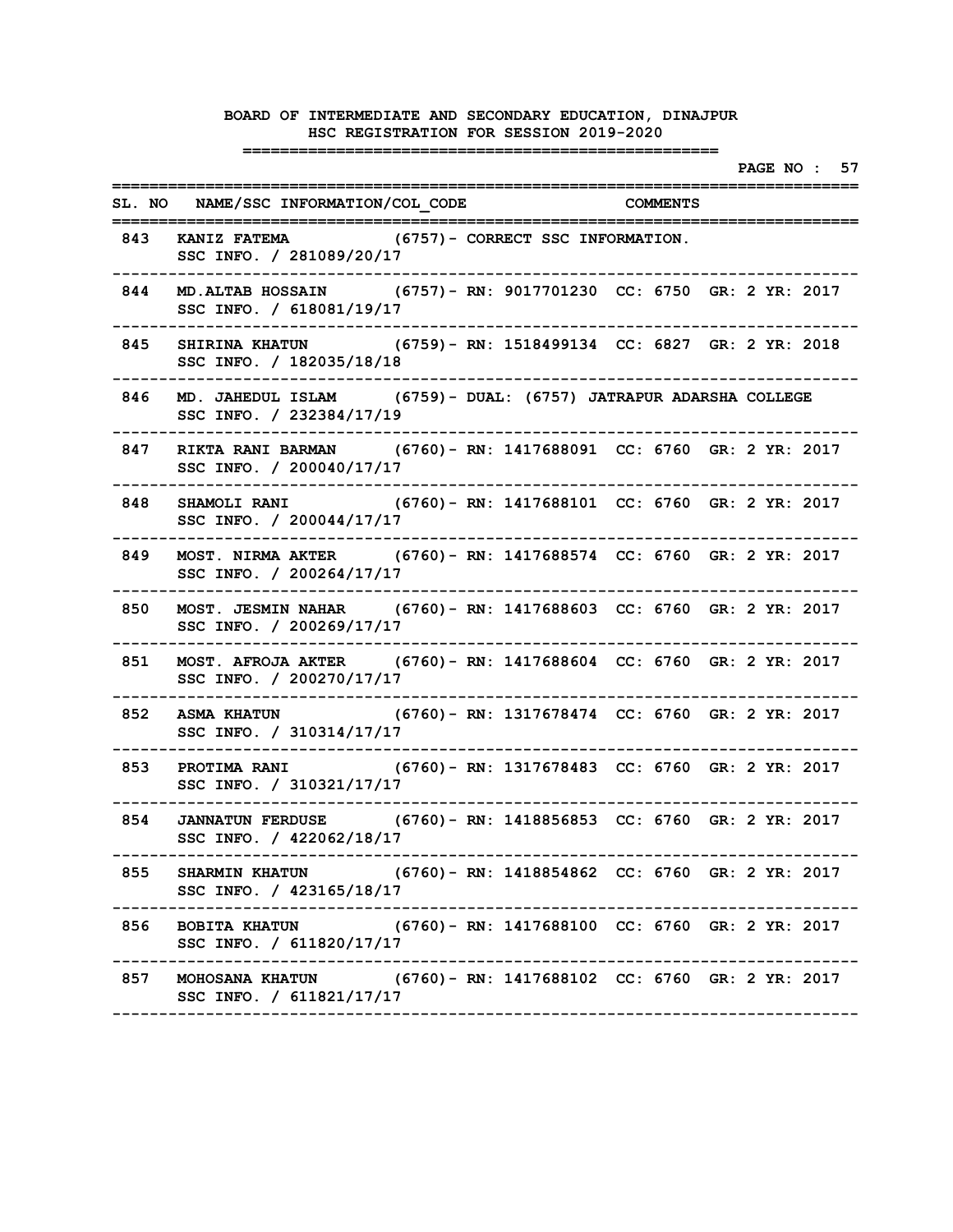|     |                                                                                      | PAGE NO : 58                                                              |
|-----|--------------------------------------------------------------------------------------|---------------------------------------------------------------------------|
|     | SL. NO NAME/SSC INFORMATION/COL CODE COMMENTS                                        | :==================                                                       |
| 858 | =============<br>SSC INFO. / 611823/17/17                                            | MOUSUMI KHATUN (6760) - RN: 1417688108 CC: 6760 GR: 2 YR: 2017            |
| 859 | SSC INFO. / 611842/17/17                                                             | MONOWRA KHATUN (6760) - RN: 1417688136 CC: 6760 GR: 2 YR: 2017            |
| 860 | SSC INFO. / 635851/17/18                                                             | NELUFA YESMIN (6760) - RN: 1517704537 CC: 7150 GR: 2 YR: 2018             |
| 861 | SSC INFO. / 227916/17/19                                                             | ANAMIKA AKTER (6775) - DUAL: (6880) BALARHAT ADARSHA SCHOOL AND           |
| 862 | SSC INFO. / 228374/17/19                                                             | SHARMIN AKTER (6775) - DUAL: (6814) GANDER ALGA SCHOOL AND COLL           |
| 863 | SSC INFO. / 220674/17/18                                                             | MD. ASHRAFUZZAMAN (7125) - RN: 1517695602 CC: 6750 GR: 8 YR: 2018         |
| 864 | SSC INFO. / 221084/17/18<br>---------------------------                              | MD. AKHERUZZAMAN SAR (7125)- RN: 1517696864 CC: 6755 GR: 0 YR: 2018       |
| 865 | SSC INFO. / 221595/17/18                                                             | MD. MUNNA MIA (7125) - RN: 1517699358 CC: 6900 GR: 0 YR: 2018             |
| 866 | SSC INFO. / 224457/17/19                                                             | MD. BASHED CHOWDHURY (7125) - DUAL: (5261) R.C.C.I. PUBLIC SCHOOL & CO    |
| 867 | SSC INFO. / 228919/17/19                                                             | SAKIB HASAN (7125) - DUAL: (6800) ULIPUR GOVERNMENT COLLEGE               |
| 868 | SSC INFO. / 438551/18/19                                                             | MD. RAFI ISLAM (7125) - DUAL: (5258) LIONS SCHOOL AND COLLEGE             |
| 869 | MD. REDWAN ISLAM (7125) - DUAL: (6976) KOCHAKATA COLLEGE<br>SSC INFO. / 626804/17/19 |                                                                           |
|     | SSC INFO. / 221341/17/18                                                             | 870 MST. RABEYA BASRI (6900) - RN: 1517700447 CC: 6775 GR: 2 YR: 2018     |
| 871 | SSC INFO. / 422847/18/17                                                             | MD. MOHAIMENUL ISLAM (6900) - RN: 1418853276 CC: 6900 GR: 0 YR: 2018      |
|     | SSC INFO. / 230511/17/19                                                             | 872 MST. SAHAJADI AKTER (6901) - DUAL: (6952) GOLAM HABIB WOMEN'S COLLEGE |
|     |                                                                                      |                                                                           |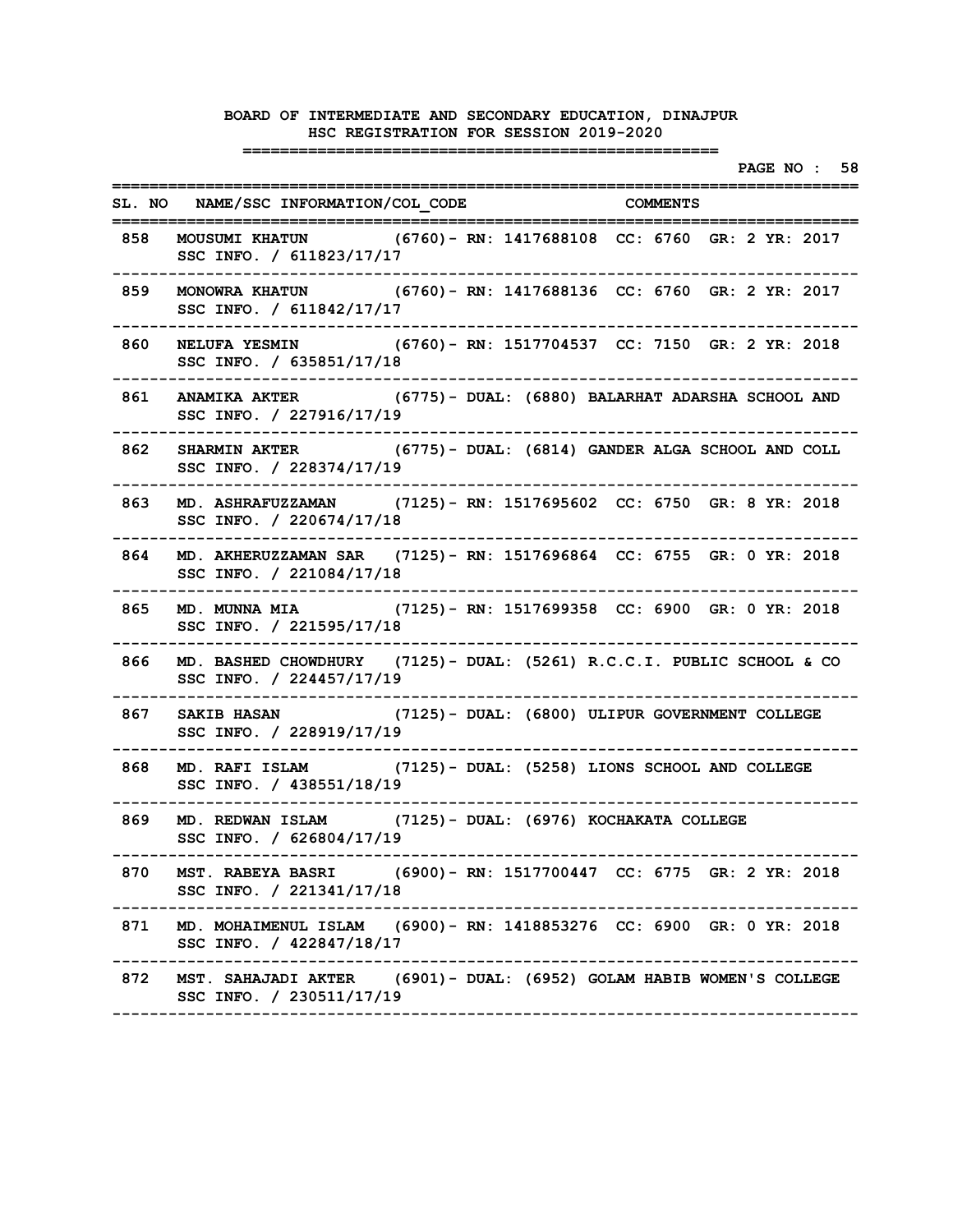|       |                                                                                                                  |  |                      |  |  | PAGE NO : 59 |  |
|-------|------------------------------------------------------------------------------------------------------------------|--|----------------------|--|--|--------------|--|
|       | SL. NO NAME/SSC INFORMATION/COL CODE COMMENTS<br>--------                                                        |  |                      |  |  |              |  |
| 873   | MD. MOKSADUL MOMIN (6902) - RN: 1417706042 CC: 6812 GR: 2 YR: 2017<br>SSC INFO. / 202828/17/17                   |  |                      |  |  |              |  |
| 874   | MOHOSINA AKTAR (6902) - RN: 1518840645 CC: 6775 GR: 0 YR: 2018<br>SSC INFO. / 437601/18/18                       |  |                      |  |  |              |  |
| 875   | ADURI BOSUNIA NIJHUM (6903) - DUAL: (6977) BHURUNGAMARI WOMEN'S COLLEG<br>SSC INFO. / 620521/17/19               |  |                      |  |  |              |  |
| 876   | HASURE KHATUN (6903) - DUAL: (6904) SINGAR DABRIR HAT B. L. HIG<br>SSC INFO. / 626731/17/19                      |  |                      |  |  |              |  |
| 877   | SIMANTO KUMAR ROY (6904) - RN: 1517698420 CC: 6905 GR: 0 YR: 2018<br>SSC INFO. / 228176/17/18                    |  |                      |  |  |              |  |
| 878   | MD. RAFIQUL ISLAM (6904) - RN: 9017701302 CC: 6904 GR: 2 YR: 2017<br>SSC INFO. / 263691/19/17                    |  |                      |  |  |              |  |
| 879   | MD. SAFIKUL ISLAM (6904) - RN: 9017701294 CC: 6904 GR: 2 YR: 2017<br>SSC INFO. / 263712/19/17                    |  |                      |  |  |              |  |
| 880   | ------------------<br>MD. RAMJAN ALI (6904) - RN: 9017701295 CC: 6904 GR: 2 YR: 2017<br>SSC INFO. / 263716/19/17 |  |                      |  |  |              |  |
| 881   | PINKI RANI (6904) - RN: 9017701308 CC: 6905 GR: 2 YR: 2017<br>SSC INFO. / 263717/19/17                           |  |                      |  |  |              |  |
| 882   | DIPU ROY (6904) - RN: 9017701296 CC: 6904 GR: 2 YR: 2017<br>SSC INFO. / 263718/19/17                             |  |                      |  |  |              |  |
| 883   | MD. RAYHAN SIDDIKI (6904) - RN: 9017701297 CC: 6904 GR: 2 YR: 2017<br>SSC INFO. / 263719/19/17                   |  |                      |  |  |              |  |
| 884   | ROTINDRO NATH ROY (6904) - RN: 9017701438 CC: 7250 GR: 2 YR: 2017<br>SSC INFO. / 263720/19/17                    |  |                      |  |  |              |  |
|       | 885 UTTAM KUMAR BARMAN (6904) - RN: 9017701300 CC: 6904 GR: 2 YR: 2017<br>SSC INFO. / 263730/19/17               |  | -------------------- |  |  |              |  |
| 886 — | MD. KHOKAN MIAH (6904) - RN: 9017701281 CC: 6900 GR: 2 YR: 2017<br>SSC INFO. / 263736/19/17                      |  |                      |  |  |              |  |
| 887   | MD. SHAHIN ALAM (6904) - RN: 1217677823 CC: 6905 GR: 2 YR: 2017<br>SSC INFO. / 311767/17/17                      |  |                      |  |  |              |  |
|       |                                                                                                                  |  |                      |  |  |              |  |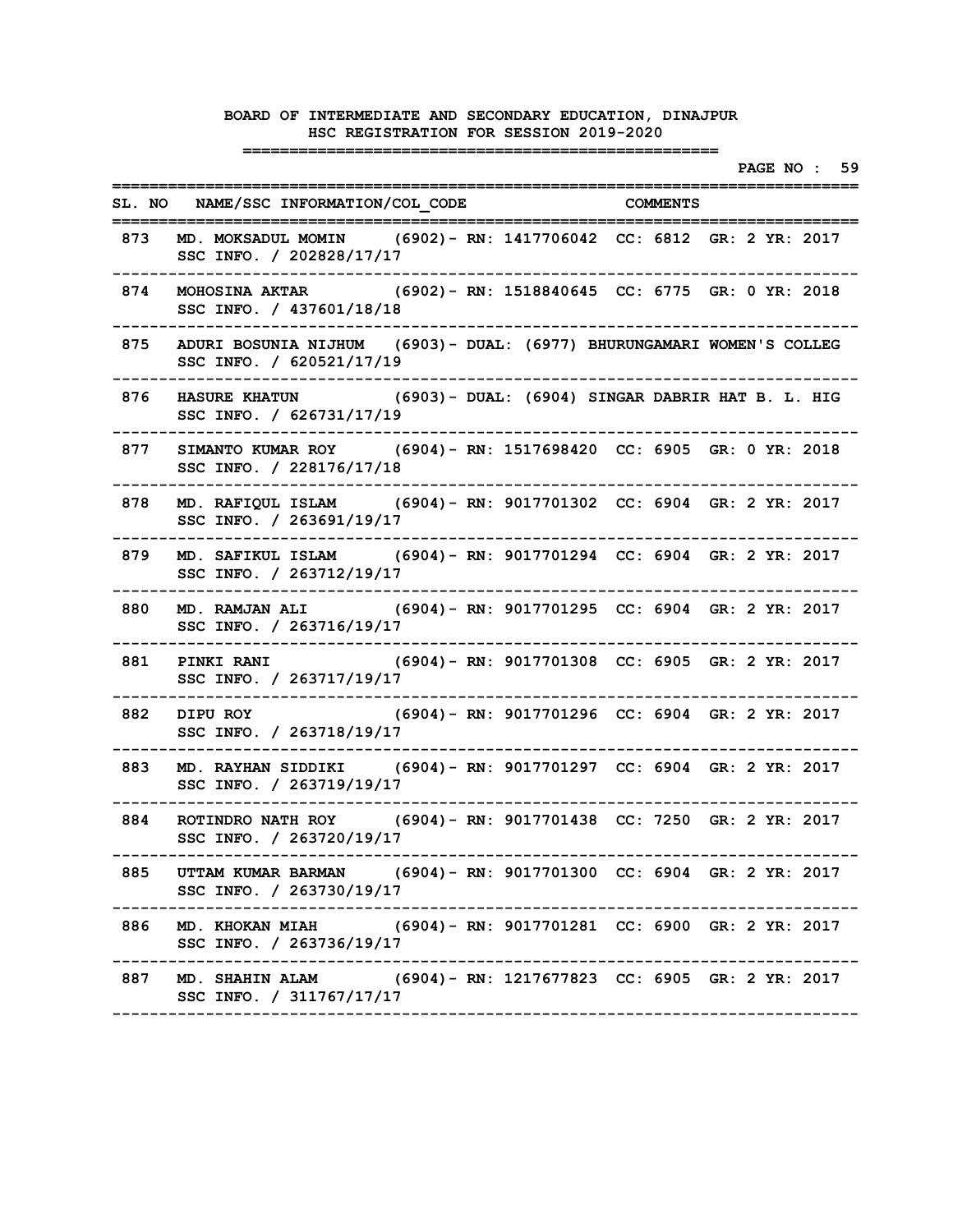|     |                                                                                                  |                                                |                     | ============= |  |  | PAGE NO : 60 |  |
|-----|--------------------------------------------------------------------------------------------------|------------------------------------------------|---------------------|---------------|--|--|--------------|--|
|     | SL. NO NAME/SSC INFORMATION/COL CODE THE COMMENTS<br>============                                |                                                | =================== |               |  |  |              |  |
| 888 | MD. YEASIN ALI (6904) - RN: 9017801306 CC: 6905 GR: 2 YR: 2018<br>SSC INFO. / 614259/19/18       |                                                |                     |               |  |  |              |  |
| 889 | HASURE KHATUN (6904) - DUAL: (6903) RAJAR HAT ADARSHA MOHILA CO<br>SSC INFO. / 626731/17/19      |                                                |                     |               |  |  |              |  |
| 890 | SHILPI KHATUN (6904) - RN: 1517700244 CC: 5635 GR: 2 YR: 2018<br>SSC INFO. / 643614/17/18        |                                                |                     |               |  |  |              |  |
| 891 | MARUFA KHATUN (6904) - RN: 1517700266 CC: 7329 GR: 2 YR: 2018<br>SSC INFO. / 643625/17/18        |                                                |                     |               |  |  |              |  |
| 892 | MOST. RUBINA KHATUN (6904) - RN: 1517700268 CC: 5635 GR: 2 YR: 2018<br>SSC INFO. / 643627/17/18  |                                                |                     |               |  |  |              |  |
| 893 | MD. AL-AMIN MIA (6904) - RN: 1517700282 CC: 7329 GR: 2 YR: 2018<br>SSC INFO. / 643636/17/18      |                                                |                     |               |  |  |              |  |
| 894 | JANNATI KHATUN (6905) - RN: 1418853147 CC: 6900 GR: 2 YR: 2017<br>SSC INFO. / 175342/18/17       |                                                |                     |               |  |  |              |  |
| 895 | MD. YUNUS ALI (6905) - RN: 1418853128 CC: 6900 GR: 2 YR: 2017<br>SSC INFO. / 175360/18/17        |                                                |                     |               |  |  |              |  |
| 896 | REFAUL KARIM PATOARY (6905) - RN: 1418852876 CC: 5450 GR: 2 YR: 2017<br>SSC INFO. / 175483/18/17 |                                                |                     |               |  |  |              |  |
| 897 | ALAMGIR BADSHA (6905) - RN: 1418852677 CC: 5450 GR: 2 YR: 2017<br>SSC INFO. / 175607/18/17       |                                                |                     |               |  |  |              |  |
| 898 | HASANUR RAHMAN (6905) - RN: 1418852676 CC: 6900 GR: 2 YR: 2017<br>SSC INFO. / 175608/18/17       |                                                |                     |               |  |  |              |  |
| 899 | <b>SHOHEL RANA</b><br>SSC INFO. / 175615/18/17                                                   | (6905)- RN: 1318865166 CC: 6905 GR: 2 YR: 2018 |                     |               |  |  |              |  |
|     | 900 ROHIDUL HAQUE (6905) - RN: 9017701279 CC: 6900 GR: 2 YR: 2017<br>SSC INFO. / 263337/19/17    |                                                |                     |               |  |  |              |  |
| 901 | MST. SHARMIN AKTER (6905) - RN: 9017701316 CC: 6905 GR: 2 YR: 2017<br>SSC INFO. / 263706/19/17   |                                                |                     |               |  |  |              |  |
| 902 | MD. SAJU MANDAL (6905) - RN: 9017701280 CC: 6900 GR: 2 YR: 2017<br>SSC INFO. / 263732/19/17      |                                                |                     |               |  |  |              |  |
|     |                                                                                                  |                                                |                     |               |  |  |              |  |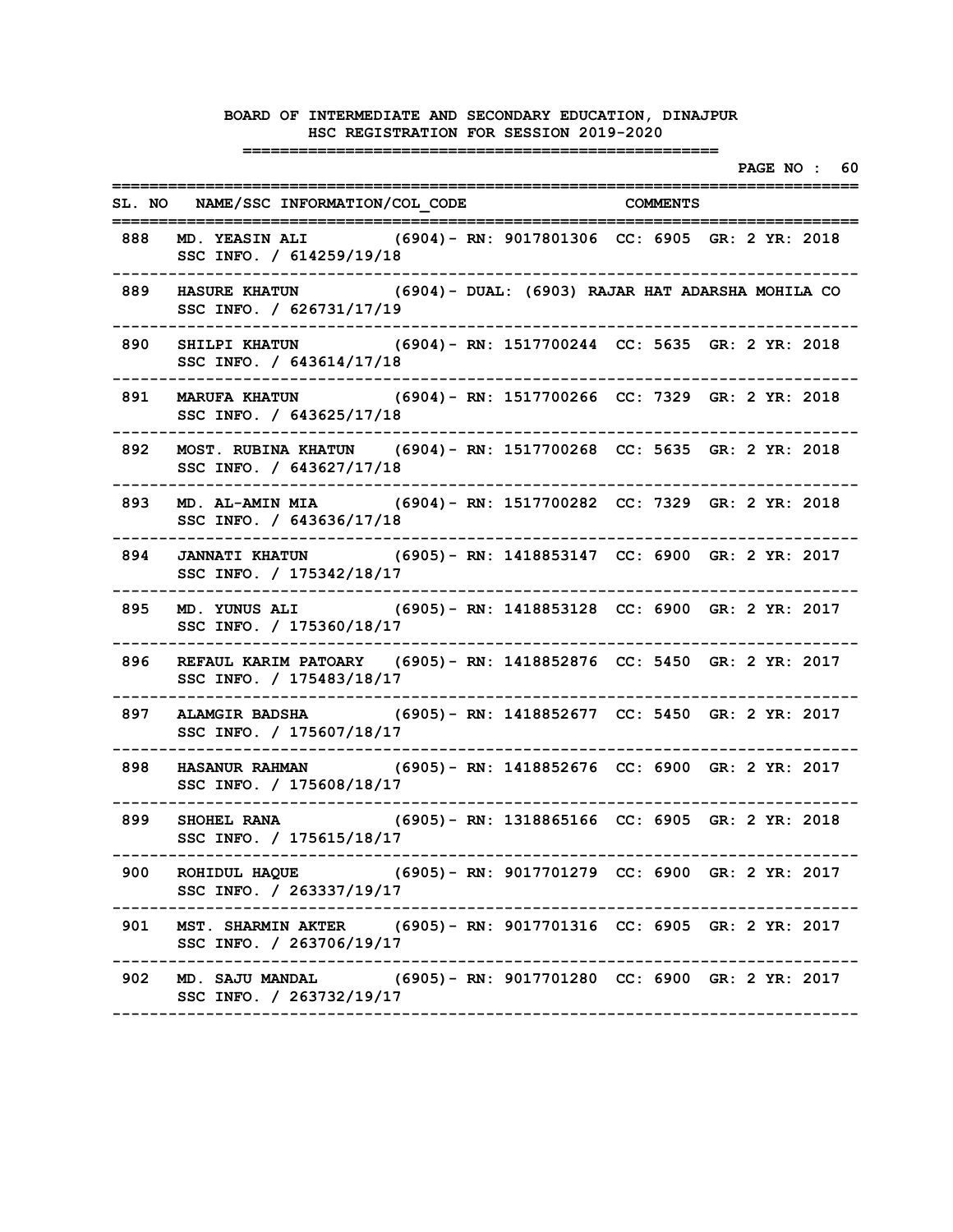|     |                                                                                                                       |  |                                                 |          |  | PAGE NO : 61 |  |
|-----|-----------------------------------------------------------------------------------------------------------------------|--|-------------------------------------------------|----------|--|--------------|--|
|     | SL. NO NAME/SSC INFORMATION/COL CODE                                                                                  |  |                                                 | COMMENTS |  |              |  |
| 903 | LAON ISLAM (6905) - RN: 1418852886 CC: 7125 GR: 0 YR: 2017<br>SSC INFO. / 422968/18/17                                |  |                                                 |          |  |              |  |
| 904 | ATAUR RAHMAN (6905) - RN: 1318865356 CC: 6900 GR: 8 YR: 2017<br>SSC INFO. / 422971/18/17                              |  |                                                 |          |  |              |  |
| 905 | MD. SOHEL AHMED SUMO (6905) - RN: 1418848626 CC: 5375 GR: 2 YR: 2017<br>SSC INFO. / 423685/18/17                      |  |                                                 |          |  |              |  |
| 906 | MD. MEHEDI HASAN (6906) - RN: 1417703396 CC: 6750 GR: 2 YR: 2017<br>SSC INFO. / 204145/17/17                          |  |                                                 |          |  |              |  |
| 907 | MD. SALMAN FARSI (6906) - RN: 1417703398 CC: 6750 GR: 2 YR: 2017<br>SSC INFO. / 204146/17/17                          |  |                                                 |          |  |              |  |
| 908 | <b>HENA BEGUM</b><br>SSC INFO. / 641369/17/18                                                                         |  | (6906) - RN: 1517716865 CC: 6806 GR: 2 YR: 2018 |          |  |              |  |
| 909 | MD. ZIAUR RAHAMAN (6907) - RN: 1417705266 CC: 7125 GR: 2 YR: 2017<br>SSC INFO. / 202711/17/17                         |  |                                                 |          |  |              |  |
| 910 | MST. HABIBA AKTER (6907) - RN: 1517698634 CC: 6775 GR: 0 YR: 2018<br>SSC INFO. / 225882/17/18                         |  |                                                 |          |  |              |  |
| 911 | MD. SHAHORIA SARKER (7050) - RN: 1417689964 CC: 6750 GR: 0 YR: 2017<br>SSC INFO. / 199090/17/17                       |  |                                                 |          |  |              |  |
| 912 | HAFIJUR RAHMAN (7050) - RN: 1517699753 CC: 7050 GR: 2 YR: 2018<br>SSC INFO. / 634640/17/18                            |  |                                                 |          |  |              |  |
| 913 | ZELIINA KHATUN (7051) - RN: 1417690662 CC: 7050 GR: 2 YR: 2017<br>SSC INFO. / 199497/17/17                            |  |                                                 |          |  |              |  |
| 914 | TAMANNA KHATUN (7051)- RN: 1417690673 CC: 7050 GR: 2 YR: 2017<br>SSC INFO. / 199499/17/17                             |  |                                                 |          |  |              |  |
|     | 915 UMME KULSUM<br>SSC INFO. / 422893/18/17                                                                           |  | (7051) - RN: 1418853125 CC: 7050 GR: 2 YR: 2017 |          |  |              |  |
|     | -------------------<br>916 MD. ROMJAN ALI (7051) - RN: 1417690026 CC: 7050 GR: 2 YR: 2017<br>SSC INFO. / 611038/17/17 |  |                                                 |          |  |              |  |
|     | 917 SAGOR SARKER (7051) - RN: 1417703752 CC: 7050 GR: 2 YR: 2017<br>SSC INFO. / 611056/17/17                          |  |                                                 |          |  |              |  |
|     |                                                                                                                       |  |                                                 |          |  |              |  |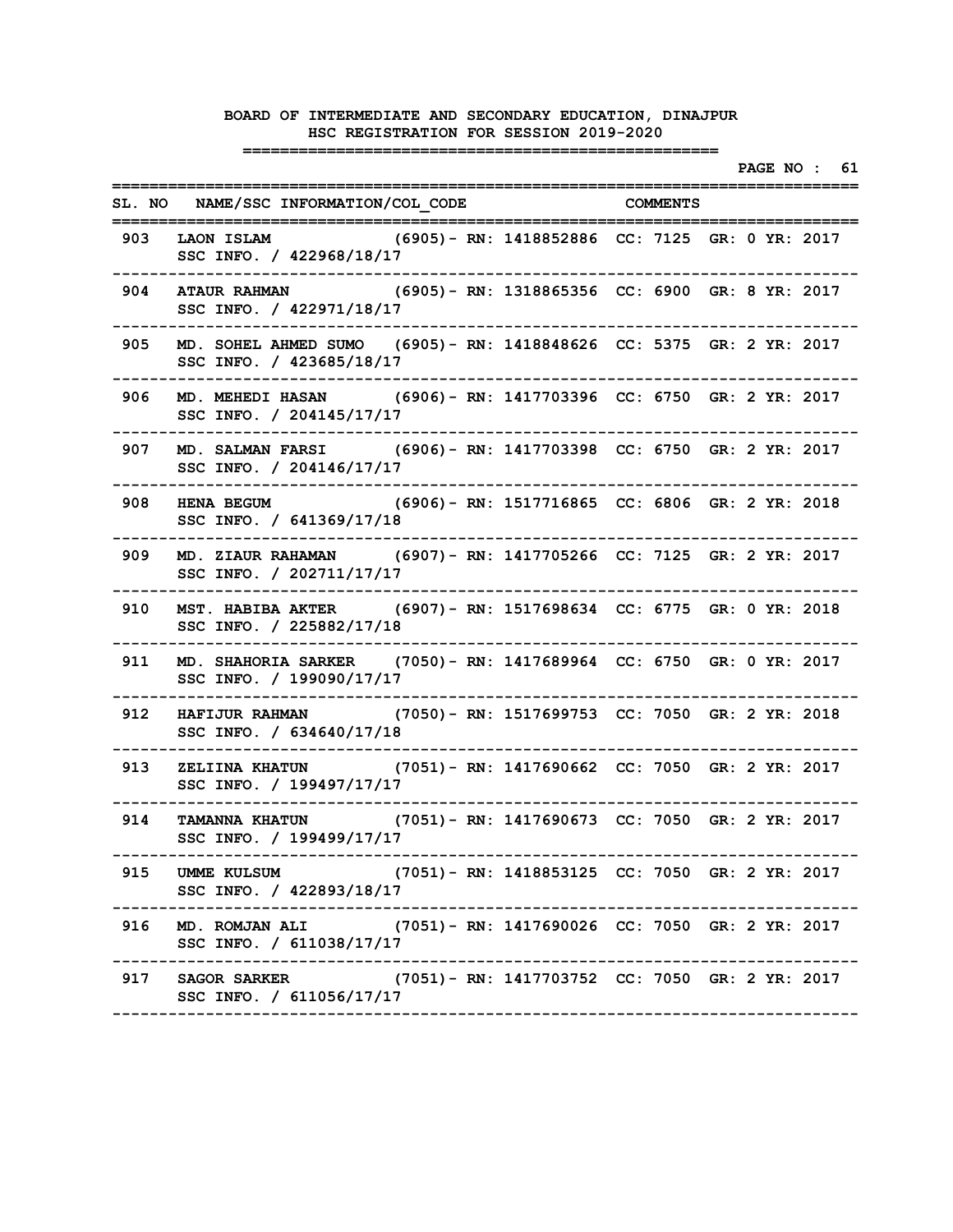|     |                                                                                                      |                                  |  | PAGE NO : 62 |  |
|-----|------------------------------------------------------------------------------------------------------|----------------------------------|--|--------------|--|
|     | SL. NO NAME/SSC INFORMATION/COL CODE COMMENTS<br>============                                        | :=======================         |  |              |  |
| 918 | FARZANA KHATUN (7051) - RN: 1417690661 CC: 7050 GR: 2 YR: 2017<br>SSC INFO. / 611389/17/17           |                                  |  |              |  |
| 919 | SHARMIN KHATUN (7051) - RN: 1417690664 CC: 7050 GR: 2 YR: 2017<br>SSC INFO. / 611390/17/17           |                                  |  |              |  |
| 920 | KAMRUNNAHAR KHATUN (7051) - RN: 1417690666 CC: 7050 GR: 2 YR: 2017<br>SSC INFO. / 611392/17/17       |                                  |  |              |  |
| 921 | ANAMIKA TOMA (7051) - RN: 1417690669 CC: 7050 GR: 2 YR: 2017<br>SSC INFO. / 611395/17/17             |                                  |  |              |  |
| 922 | KHADIZA KHATUN (7051) - RN: 1417690670 CC: 7050 GR: 2 YR: 2017<br>SSC INFO. / 611396/17/17           |                                  |  |              |  |
| 923 | SHARMINNAHAR (7051) - RN: 1417690685 CC: 7050 GR: 2 YR: 2017<br>SSC INFO. / 611403/17/17             |                                  |  |              |  |
| 924 | PONGKOJ KUMAR ROY (7051) - RN: 1517723653 CC: 7250 GR: 8 YR: 2018<br>SSC INFO. / 820140/17/18        |                                  |  |              |  |
| 925 | MEHEDI HASAN (7051) - RN: 1518839029 CC: 7250 GR: 8 YR: 2018<br>SSC INFO. / 820146/17/18             |                                  |  |              |  |
| 926 | TAPASH KUMAR ROY TON (6825) - RN: 1417695126 CC: 5300 GR: 8 YR: 2017<br>SSC INFO. / 199898/17/17     |                                  |  |              |  |
| 927 | MD. SHAHINUR ISLAM (6825) - RN: 1417695135 CC: 4358 GR: 2 YR: 2017<br>SSC INFO. / 199907/17/17       |                                  |  |              |  |
| 928 | S. M. KAMRUL HASAN (6825) - RN: 1517702610 CC: 8731 GR: 2 YR: 2018<br>SSC INFO. / 200375/17/18       |                                  |  |              |  |
| 929 | MST. AFIA JANNATI LU (6825) - DUAL: (6829) DAXMIN BEPARIHAT BAHIMUKHI<br>SSC INFO. / 387980/17/19    |                                  |  |              |  |
|     | 930 MD. SAZEDUL ISLAM SA (6825) - RN: 1517701797 CC: 6833 GR: 2 YR: 2018<br>SSC INFO. / 819017/17/18 | .------------------------------- |  |              |  |
| 931 | MOST. MOMOTAJ PARVIN (6826) - RN: 1417693657 CC: 6834 GR: 2 YR: 2018<br>SSC INFO. / 227712/17/18     |                                  |  |              |  |
|     | 932 SUMONA AKHTER SUMI (6826) - RN: 1518845078 CC: 6879 GR: 2 YR: 2018<br>SSC INFO. / 423413/18/18   |                                  |  |              |  |
|     |                                                                                                      |                                  |  |              |  |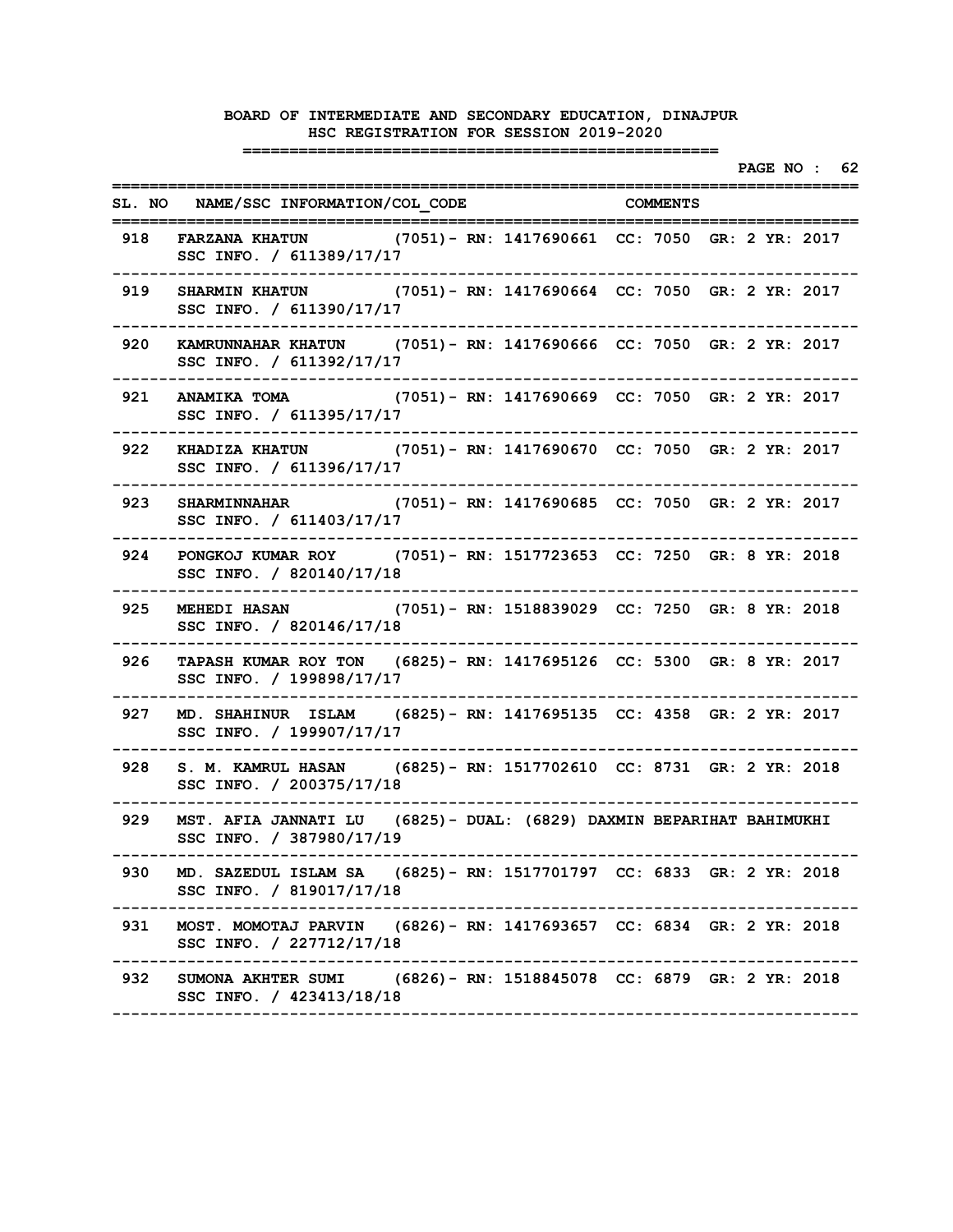|       |                                                                                                     |                                                | . |                     | --------------------- |                      |  | PAGE NO : 63 |  |
|-------|-----------------------------------------------------------------------------------------------------|------------------------------------------------|---|---------------------|-----------------------|----------------------|--|--------------|--|
|       | SL. NO NAME/SSC INFORMATION/COL CODE<br>:=================                                          |                                                |   | =================== | <b>COMMENTS</b>       | ==================== |  |              |  |
|       | 933 MOST. NUSRAT JAHAN L (6826) - CORRECT SSC INFORMATION.<br>SSC INFO. / 619365/17/19              |                                                |   |                     |                       |                      |  |              |  |
| 934   | MARUFA KHATUN (6826) - RN: 1517702920 CC: 6834 GR: 8 YR: 2018<br>SSC INFO. / 642793/17/18           |                                                |   |                     |                       |                      |  |              |  |
| 935   | MOST. AFSANA AKTER (6828) - DUAL: (6833) NAGESHAWRI MODEL COLLEGE<br>SSC INFO. / 626173/17/19       |                                                |   |                     |                       |                      |  |              |  |
| 936   | MD. NOYAN MIAH (6829) - RN: 1517697265 CC: 6827 GR: 0 YR: 2018<br>SSC INFO. / 228402/17/18          |                                                |   |                     |                       |                      |  |              |  |
| 937   | MD. SUMON MIAH (6829) - RN: 1517697272 CC: 6827 GR: 2 YR: 2018<br>SSC INFO. / 228408/17/18          |                                                |   |                     |                       |                      |  |              |  |
| 938   | MST. AFIA JANNATI LU (6829) - DUAL: (6825) NAGESHWARI GOVT. COLLEGE<br>SSC INFO. / 387980/17/19     |                                                |   |                     |                       |                      |  |              |  |
| 939   | MD. SUMON MIA (6829) - DUAL: (6830) NEWASHI COLLEGE<br>SSC INFO. / 626486/17/19                     |                                                |   |                     |                       |                      |  |              |  |
| 940 — | MST. YEASMIN ARA ETY (6830) - RN: 1417694451 CC: 6830 GR: 2 YR: 2017<br>SSC INFO. / 204369/17/17    |                                                |   |                     |                       |                      |  |              |  |
| 941   | MD. ABDUL ALIM (6830) - RN: 1517701992 CC: 6825 GR: 2 YR: 2018<br>SSC INFO. / 222168/17/18          |                                                |   |                     |                       |                      |  |              |  |
| 942   | PUNIL CHANDRO SARKER (6830) - RN: 1517709129 CC: 6881 GR: 2 YR: 2018<br>SSC INFO. / 224267/17/18    |                                                |   |                     |                       |                      |  |              |  |
| 943   | MD. SUMON MIA (6830) - DUAL: (6829) DAXMIN BEPARIHAT BAHIMUKHI<br>SSC INFO. / 626486/17/19          |                                                |   |                     |                       |                      |  |              |  |
| 944   | MD. MAMUN MIAH (6832) - RN: 1417694365 CC: 6832 GR: 0 YR: 2017<br>SSC INFO. / 204397/17/17          |                                                |   |                     |                       |                      |  |              |  |
|       | 945 MORSHADA KHATUN (6832) - RN: 1417698999 CC: 6832 GR: 2 YR: 2017<br>SSC INFO. / 613645/17/17     |                                                |   |                     |                       |                      |  |              |  |
| 946   | DROPODI<br>SSC INFO. / 617624/17/17                                                                 | (6832)- RN: 1417692126 CC: 6832 GR: 2 YR: 2017 |   |                     |                       |                      |  |              |  |
|       | 947 MOST. HALIMA AKHTER (6832) - RN: 1417692820 CC: 6832 GR: 2 YR: 2017<br>SSC INFO. / 617953/17/17 |                                                |   |                     |                       |                      |  |              |  |
|       |                                                                                                     |                                                |   |                     |                       |                      |  |              |  |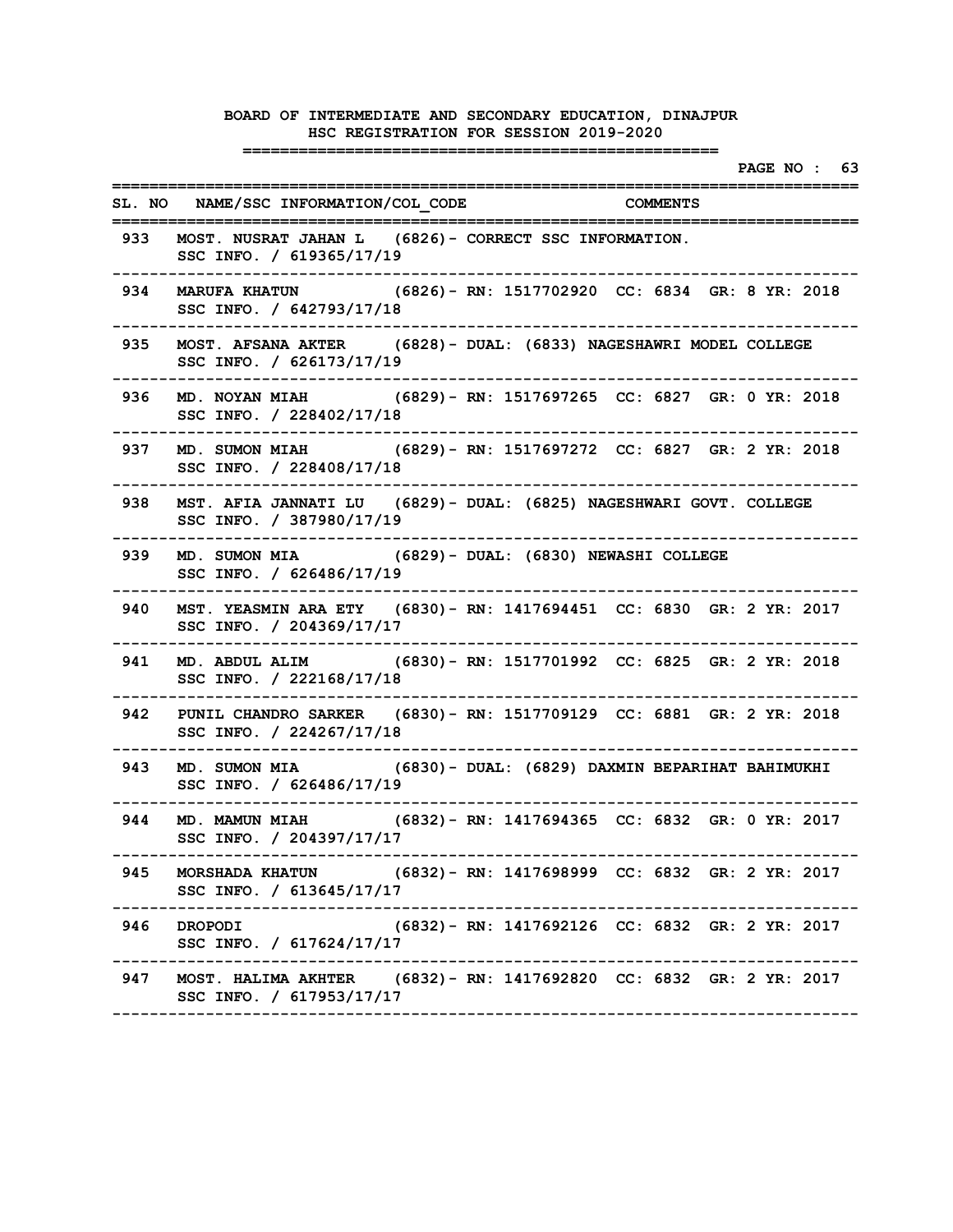|       |                                                                                                  |                 |  | PAGE NO : 64 |  |
|-------|--------------------------------------------------------------------------------------------------|-----------------|--|--------------|--|
|       | SL. NO NAME/SSC INFORMATION/COL CODE                                                             | <b>COMMENTS</b> |  |              |  |
| 948   | MD. NAZMUL HAQUE (6832) - RN: 1417694377 CC: 6832 GR: 8 YR: 2017<br>SSC INFO. / 820501/17/17     |                 |  |              |  |
| 949   | MD. AMINUR ISLAM (6832) - RN: 1417694418 CC: 6832 GR: 8 YR: 2017<br>SSC INFO. / 820515/17/17     |                 |  |              |  |
| 950   | MOST. ARIFA KHATUN (6833) - RN: 1517704190 CC: 6826 GR: 2 YR: 2018<br>SSC INFO. / 227767/17/18   |                 |  |              |  |
| 951   | KHADIJA YESMIN (6833) - RN: 1517703224 CC: 6826 GR: 2 YR: 2018<br>SSC INFO. / 227799/17/18       |                 |  |              |  |
| 952   | MOUSUMI KHATUN (6833) - RN: 1517703225 CC: 6826 GR: 2 YR: 2018<br>SSC INFO. / 227800/17/18       |                 |  |              |  |
| 953   | MOST. NISHAT TASLIMA (6833) - RN: 1517701174 CC: 6826 GR: 2 YR: 2018<br>SSC INFO. / 227906/17/18 |                 |  |              |  |
| 954   | FATEMA KHATUN (6833) - RN: 1417693606 CC: 6826 GR: 2 YR: 2018<br>SSC INFO. / 227978/17/18        |                 |  |              |  |
| 955   | MOST. BANESHA PORI B (6833) - RN: 1517700609 CC: 6826 GR: 2 YR: 2018<br>SSC INFO. / 227994/17/18 |                 |  |              |  |
| 956   | MOST. RASHIDA KHATUN (6833) - RN: 1517703866 CC: 6826 GR: 2 YR: 2018<br>SSC INFO. / 228034/17/18 |                 |  |              |  |
| 957   | MOST. SHORIFA KHATUN (6833) - RN: 1517703868 CC: 6826 GR: 2 YR: 2018<br>SSC INFO. / 228035/17/18 |                 |  |              |  |
| 958   | MOST. MAHMUDA SHARMI (6833) - RN: 1417694545 CC: 6826 GR: 2 YR: 2018<br>SSC INFO. / 228036/17/18 |                 |  |              |  |
| 959   | MOST. TASLIMA AKTER (6833) - RN: 1517704101 CC: 6826 GR: 2 YR: 2018<br>SSC INFO. / 228058/17/18  |                 |  |              |  |
| 960 — | MST. NAJMUN NAHAR (6833) - RN: 1517697252 CC: 6826 GR: 2 YR: 2018<br>SSC INFO. / 228390/17/18    |                 |  |              |  |
| 961   | MOST. TEURAT JAHAN (6833) - RN: 1517702311 CC: 6826 GR: 2 YR: 2018<br>SSC INFO. / 228441/17/18   |                 |  |              |  |
|       | 962 MORSEDA AKTER (6833) - RN: 1418854479 CC: 6826 GR: 2 YR: 2018<br>SSC INFO. / 422109/18/18    |                 |  |              |  |
|       |                                                                                                  |                 |  |              |  |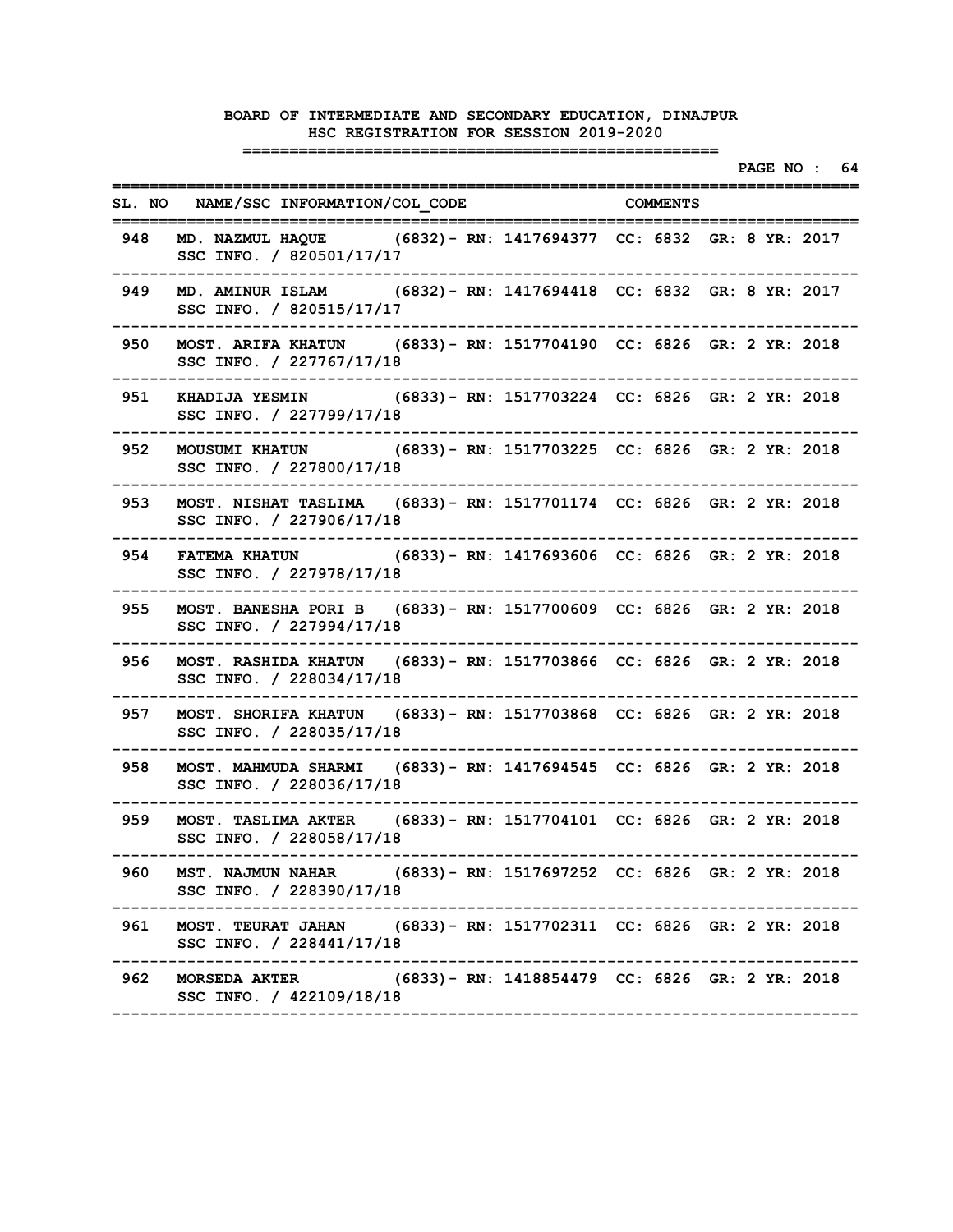|             |                                                                                                      |  |                                                |  |  | PAGE NO : 65 |  |
|-------------|------------------------------------------------------------------------------------------------------|--|------------------------------------------------|--|--|--------------|--|
|             | SL. NO NAME/SSC INFORMATION/COL CODE COMMENTS                                                        |  |                                                |  |  |              |  |
| 963         | MOST. AFSANA AKTER (6833) - DUAL: (6828) ROYGANJ COLLEGE, KURIGRAM<br>SSC INFO. / 626173/17/19       |  |                                                |  |  |              |  |
| 964         | MOMOTA RANI SEN (6833) - RN: 1417692756 CC: 6826 GR: 2 YR: 2018<br>SSC INFO. / 635118/17/18          |  |                                                |  |  |              |  |
| 965         | MOST. AKHI KHATUN (6833) - RN: 1417694126 CC: 6826 GR: 2 YR: 2018<br>SSC INFO. / 643029/17/18        |  |                                                |  |  |              |  |
| 966         | MOST. AMINA KHATUN M (6833)- RN: 1517700577 CC: 6826 GR: 2 YR: 2018<br>SSC INFO. / 643211/17/18      |  |                                                |  |  |              |  |
| 967         | MOST. JASMIN AKTER (6833) - RN: 1517700593 CC: 6826 GR: 2 YR: 2018<br>SSC INFO. / 643225/17/18       |  |                                                |  |  |              |  |
| 968<br>2017 | MST. AFSANA KHATUN      (6835)- RN: 1417692542  CC: 6826  GR: 2 YR:<br>SSC INFO. / 199928/17/17      |  |                                                |  |  |              |  |
| 969         | MD. ABU HASAN (6976) - RN: 1517701625 CC: 6855 GR: 0 YR: 2018<br>SSC INFO. / 222305/17/18            |  |                                                |  |  |              |  |
| 970         | MD. REDWAN ISLAM (6976) - DUAL: (7125) KURIGRAM COLLECTORATE SCHOO<br>SSC INFO. / 626804/17/19       |  |                                                |  |  |              |  |
| 971         | MOST. JONY AKTER (7150) - RN: 1417693297 CC: 7150 GR: 0 YR: 2017<br>SSC INFO. / 200241/17/17         |  |                                                |  |  |              |  |
| 972         | MOST. MANIRA AKTER (7150) - RN: 1417693298 CC: 7150 GR: 0 YR: 2017<br>SSC INFO. / 200242/17/17       |  |                                                |  |  |              |  |
| 973         | <b>TUMPA RANI</b><br>SSC INFO. / 204833/17/17                                                        |  | (7150)– RN: 1417686551 CC: 7150 GR: 0 YR: 2017 |  |  |              |  |
| 974         | BISHAKHA RANI ROY (7150) - RN: 1417693250 CC: 7150 GR: 0 YR: 2017<br>SSC INFO. / 204835/17/17        |  |                                                |  |  |              |  |
|             | 975 MOST. SHAKILA JANNAT (7150) - RN: 1517701826 CC: 6826 GR: 0 YR: 2018<br>SSC INFO. / 222078/17/18 |  |                                                |  |  |              |  |
| 976         | SHARIFA KHATUN (7150) - RN: 1417687840 CC: 7150 GR: 2 YR: 2017<br>SSC INFO. / 611851/17/17           |  |                                                |  |  |              |  |
| 977         | MOST. MASUDA KHATUN (7150) - RN: 1417695023 CC: 6835 GR: 2 YR: 2017<br>SSC INFO. / 618314/17/17      |  |                                                |  |  |              |  |
|             |                                                                                                      |  |                                                |  |  |              |  |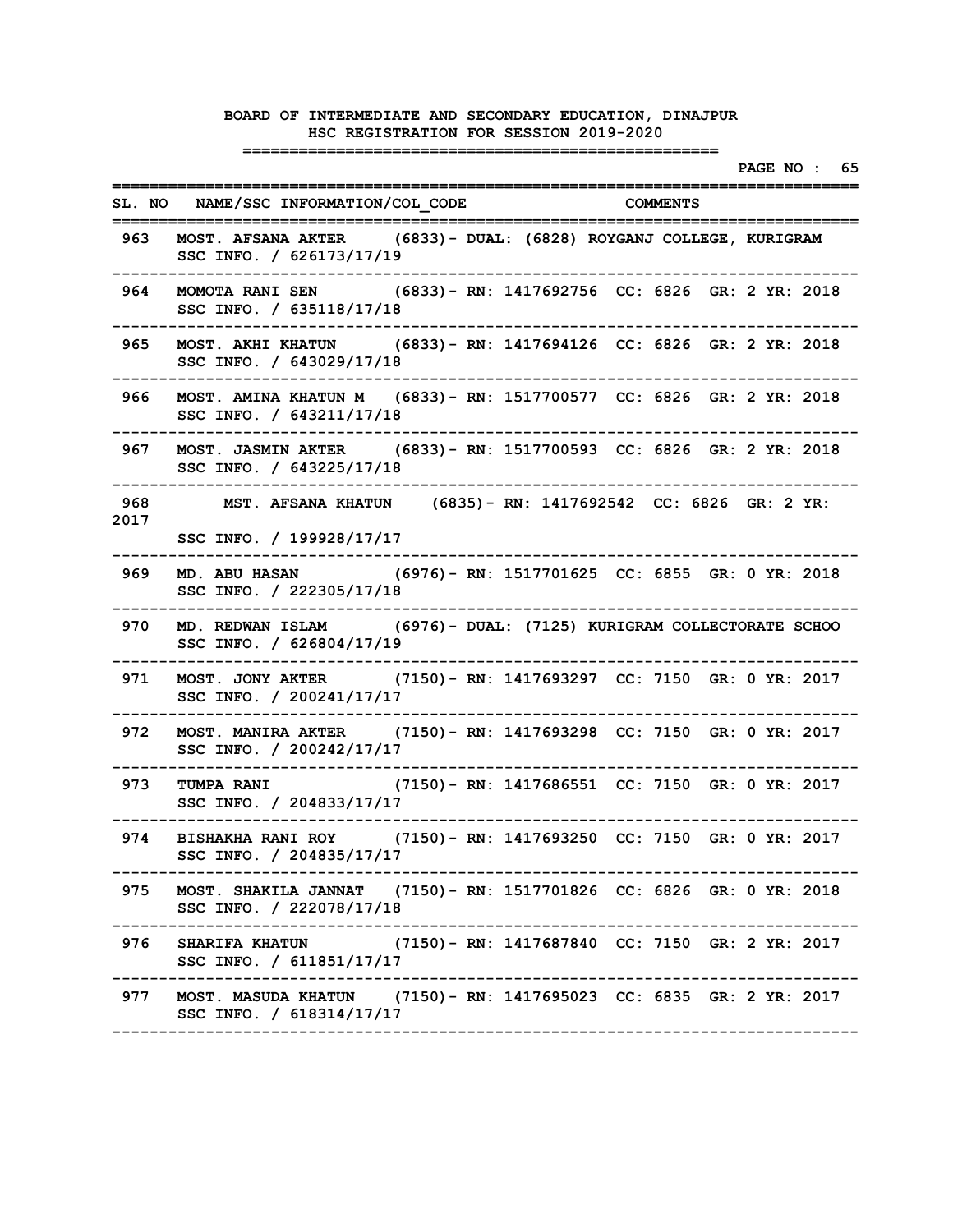|       | <u> =============</u>                                                                                 |                 |  | PAGE NO : 66 |  |
|-------|-------------------------------------------------------------------------------------------------------|-----------------|--|--------------|--|
|       | SL. NO NAME/SSC INFORMATION/COL CODE<br>===================<br>========================               | <b>COMMENTS</b> |  |              |  |
|       | 978 MST. MARIAM AKTER SA (6852)- DUAL: (5275) GOVT. BEGUM ROKEYA COLLEGE,<br>SSC INFO. / 226366/17/19 |                 |  |              |  |
| 979   | MST. NARGIS KHATUN (6852) - DUAL: (5300) RANGPUR GOVT. COLLEGE<br>SSC INFO. / 226367/17/19            |                 |  |              |  |
| 980 - | MD. SABBIR HOSSAIN (6853) - RN: 1417696470 CC: 6850 GR: 2 YR: 2017<br>SSC INFO. / 200510/17/17        |                 |  |              |  |
| 981   | MOST. SUROVI AKTER (6854) - RN: 1517706924 CC: 6850 GR: 2 YR: 2018<br>SSC INFO. / 222806/17/18        |                 |  |              |  |
| 982   | MOST. LIZU KHATUN (6854) - RN: 1317686782 CC: 6850 GR: 2 YR: 2017<br>SSC INFO. / 310445/17/17         |                 |  |              |  |
| 983   | ADURI BOSUNIA NIJHUM (6977) - DUAL: (6903) RAJAR HAT ADARSHA MOHILA CO<br>SSC INFO. / 620521/17/19    |                 |  |              |  |
| 984   | <b>AMINA</b><br>(6975)- CORRECT SSC INFORMATION.<br>SSC INFO. / 129228/13/17                          |                 |  |              |  |
| 985   | MOST. TASLIMA KHATUN (7000) - CORRECT SSC INFORMATION.<br>SSC INFO. / 286023/ /19                     |                 |  |              |  |
| 986   | MD. RAFEUL RAHIM BIP (6753) - RN: 1517709415 CC: 6880 GR: 0 YR: 2018<br>SSC INFO. / 224408/17/18      |                 |  |              |  |
| 987   | MD. MIDUL ISLIM (6875) - RN: 1517709568 CC: 6832 GR: 2 YR: 2018<br>SSC INFO. / 638230/17/18           |                 |  |              |  |
| 988   | SHARMIN KHATUN (6877) - RN: 1418854920 CC: 6880 GR: 0 YR: 2017<br>SSC INFO. / 423128/18/17            |                 |  |              |  |
| 989   | (6878)- RN: 1417699896 CC: 6875 GR: 0 YR: 2017<br><b>ARIF MIYA</b><br>SSC INFO. / 201512/17/17        |                 |  |              |  |
|       | 990 MST. MONISHA AKTAR (6879) - RN: 1417699615 CC: 6875 GR: 2 YR: 2017<br>SSC INFO. / 201531/17/17    |                 |  |              |  |
| 991   | ANJONA RANI (6879) - RN: 1417699616 CC: 6875 GR: 0 YR: 2017<br>SSC INFO. / 201532/17/17               |                 |  |              |  |
| 992   | MOLLIKA RANI (6879) - RN: 1417699617 CC: 6875 GR: 0 YR: 2017<br>SSC INFO. / 201533/17/17              |                 |  |              |  |
|       |                                                                                                       |                 |  |              |  |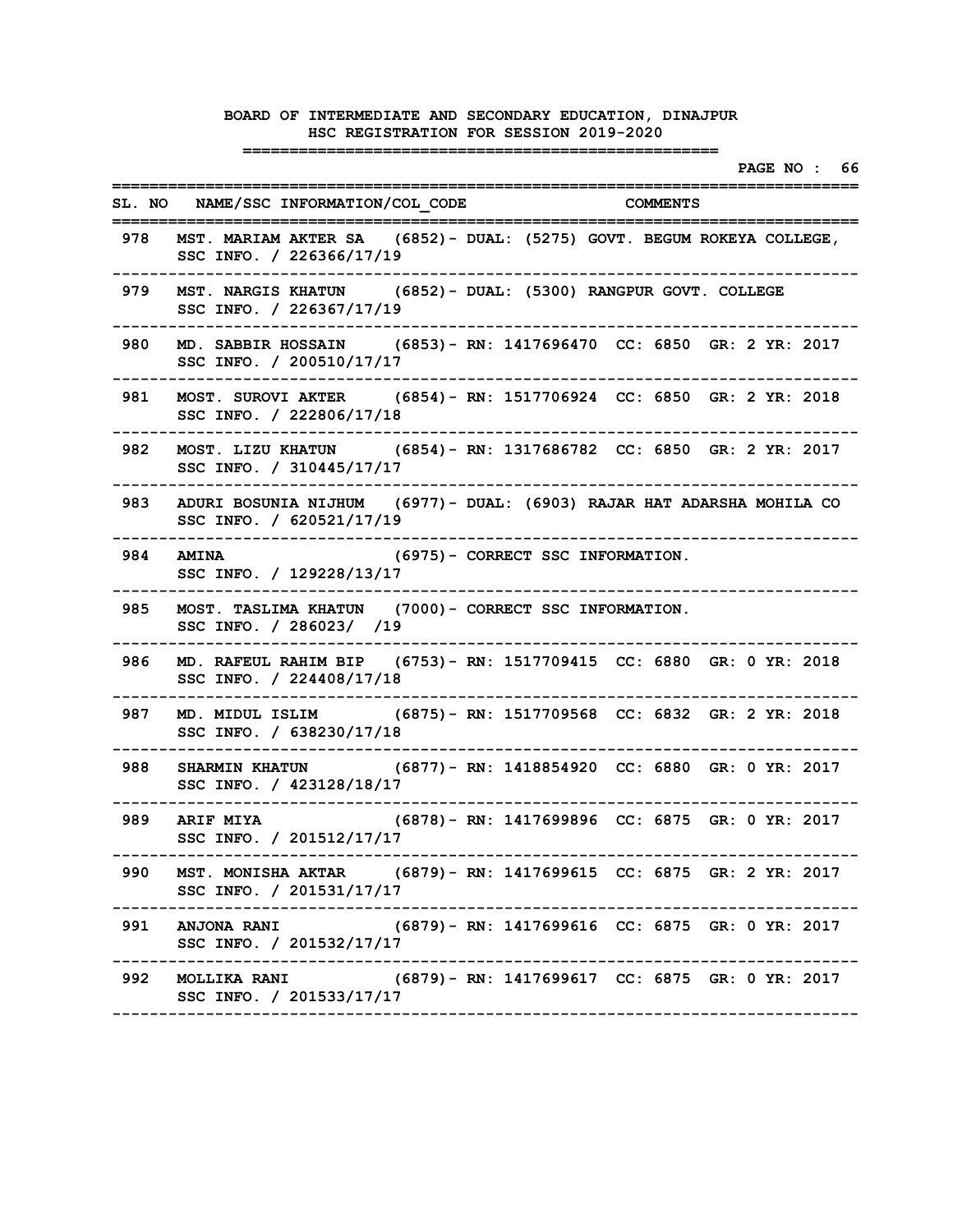**PAGE NO : 67 ================================================================================** SL. NO NAME/SSC INFORMATION/COL CODE COMMENTS **================================================================================ 993 MD. SHAPON MIAH (6879)- RN: 1417699640 CC: 6875 GR: 2 YR: 2017 SSC INFO. / 201537/17/17 -------------------------------------------------------------------------------- 994 MD. FARUK HOSSEN (6879)- RN: 1417699641 CC: 6875 GR: 2 YR: 2017 SSC INFO. / 201538/17/17 -------------------------------------------------------------------------------- 995 MD. RAKIB-UZ-ZAMAN (6879)- RN: 1517719909 CC: 7328 GR: 2 YR: 2018 SSC INFO. / 229509/17/18 -------------------------------------------------------------------------------- 996 MD. JAIN AZMAIN (6879)- RN: 1517719924 CC: 7258 GR: 0 YR: 2018 SSC INFO. / 229518/17/18 -------------------------------------------------------------------------------- 997 MD. EASIN ARAFAT APU (6879)- RN: 1417709146 CC: 7258 GR: 0 YR: 2018 SSC INFO. / 229532/17/18 -------------------------------------------------------------------------------- 998 SHAMIM MIAH (6879)- RN: 1217685788 CC: 6878 GR: 2 YR: 2017 SSC INFO. / 310824/17/17 -------------------------------------------------------------------------------- 999 ANAMIKA AKTER (6880)- DUAL: (6775) KURIGRAM GOVERNMENT WOMEN'S SSC INFO. / 227916/17/19 -------------------------------------------------------------------------------- 1000 JASMIN AKTER (6880)- RN: 1417700116 CC: 6876 GR: 2 YR: 2018 SSC INFO. / 638269/17/18 -------------------------------------------------------------------------------- 1001 EDRIS ALI (6881)- RN: 1418856317 CC: 6881 GR: 2 YR: 2017 SSC INFO. / 173164/18/17 -------------------------------------------------------------------------------- 1002 GITA RANI (6881)- RN: 1417699153 CC: 6881 GR: 2 YR: 2017 SSC INFO. / 201450/17/17 -------------------------------------------------------------------------------- 1003 MD. ARIFUL ISLAM (6881)- RN: 1417699157 CC: 6881 GR: 2 YR: 2017 SSC INFO. / 201453/17/17 -------------------------------------------------------------------------------- 1004 MD. MOZAMMEL HAQUE (6881)- RN: 1417699160 CC: 6881 GR: 2 YR: 2017 SSC INFO. / 201456/17/17 -------------------------------------------------------------------------------- 1005 BISHNU CHANDRO (6881)- RN: 1417699177 CC: 6881 GR: 2 YR: 2017 SSC INFO. / 201463/17/17 -------------------------------------------------------------------------------- 1006 MD. MOKHLESUR RAHMAN (6881)- RN: 1417699544 CC: 6881 GR: 2 YR: 2017 SSC INFO. / 201688/17/17 -------------------------------------------------------------------------------- 1007 MST. SALMA AKTER (6881)- RN: 1417699982 CC: 6881 GR: 0 YR: 2017 SSC INFO. / 201699/17/17 --------------------------------------------------------------------------------**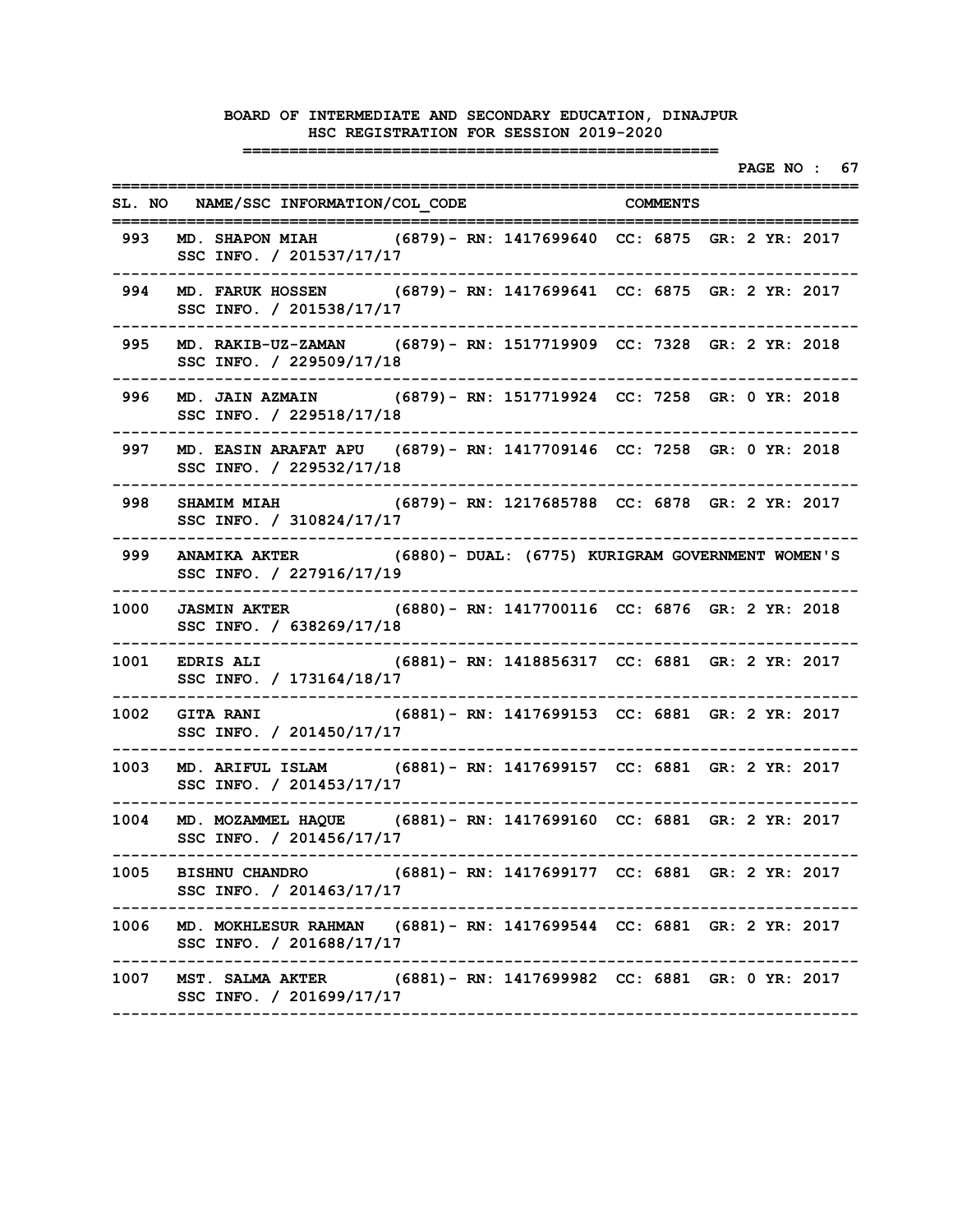|      |                                                                                                                                  |  |  |  |  | PAGE NO : 68 |  |
|------|----------------------------------------------------------------------------------------------------------------------------------|--|--|--|--|--------------|--|
|      | SL. NO NAME/SSC INFORMATION/COL CODE COMMENTS                                                                                    |  |  |  |  |              |  |
| 1008 | MD. MAFIZUL ISLAM (6881) - RN: 1517709146 CC: 6827 GR: 0 YR: 2018<br>SSC INFO. / 224279/17/18                                    |  |  |  |  |              |  |
| 1009 | MOJIDUL ISLAM (6881) - RN: 1517709921 CC: 6881 GR: 2 YR: 2018<br>SSC INFO. / 224336/17/18                                        |  |  |  |  |              |  |
| 1010 | MD. ANAMUL HAQUE (6881) - RN: 9017701257 CC: 6755 GR: 2 YR: 2017<br>SSC INFO. / 264737/19/17                                     |  |  |  |  |              |  |
| 1011 | MD. SHAHAJADA (6881) - RN: 9017701362 CC: 6753 GR: 8 YR: 2017<br>SSC INFO. / 264743/19/17                                        |  |  |  |  |              |  |
| 1012 | MD. SHAH ALAM EMON (6881) - RN: 9017701364 CC: 6881 GR: 2 YR: 2017<br>SSC INFO. / 264794/19/17                                   |  |  |  |  |              |  |
| 1013 | KUMIRY KRESNA RANI (6881) - RN: 1217681576 CC: 6881 GR: 2 YR: 2017<br>SSC INFO. / 310274/17/17                                   |  |  |  |  |              |  |
| 1014 | BABLA MIAH (6881) - RN: 1217684980 CC: 6881 GR: 2 YR: 2017<br>SSC INFO. / 310750/17/17                                           |  |  |  |  |              |  |
| 1015 | MD. HABIBUR RAHMAN (6881) - RN: 1317688340 CC: 6881 GR: 2 YR: 2017<br>SSC INFO. / 310798/17/17                                   |  |  |  |  |              |  |
| 1016 | SAHABUL HAQUE (6881) - RN: 1217686091 CC: 6881 GR: 2 YR: 2017<br>SSC INFO. / 310817/17/17                                        |  |  |  |  |              |  |
| 1017 | SAMINA KHATUN (6881) - RN: 1317689095 CC: 6881 GR: 2 YR: 2017<br>SSC INFO. / 310877/17/17                                        |  |  |  |  |              |  |
| 1018 | NURBANU KHATUN (6881) - RN: 1418855007 CC: 6881 GR: 2 YR: 2017<br>SSC INFO. / 423088/18/17                                       |  |  |  |  |              |  |
| 1019 | KHADIZA KHATUN (6881) - RN: 1418855003 CC: 6881 GR: 2 YR: 2017<br>SSC INFO. / 423091/18/17                                       |  |  |  |  |              |  |
| 1020 | MD. SOHEL RANA (6881) - RN: 1418854995 CC: 6881 GR: 2 YR: 2017<br>SSC INFO. / 423097/18/17                                       |  |  |  |  |              |  |
| 1021 | MD. MINHAZUL ISLAM (6881) - RN: 1418854979 CC: 6881 GR: 2 YR: 2017<br>SSC INFO. / 423100/18/17                                   |  |  |  |  |              |  |
|      | -----------------------------<br>1022 MD. SOHEL RANA (6881) - RN: 1418854985 CC: 6881 GR: 2 YR: 2017<br>SSC INFO. / 423106/18/17 |  |  |  |  |              |  |
|      |                                                                                                                                  |  |  |  |  |              |  |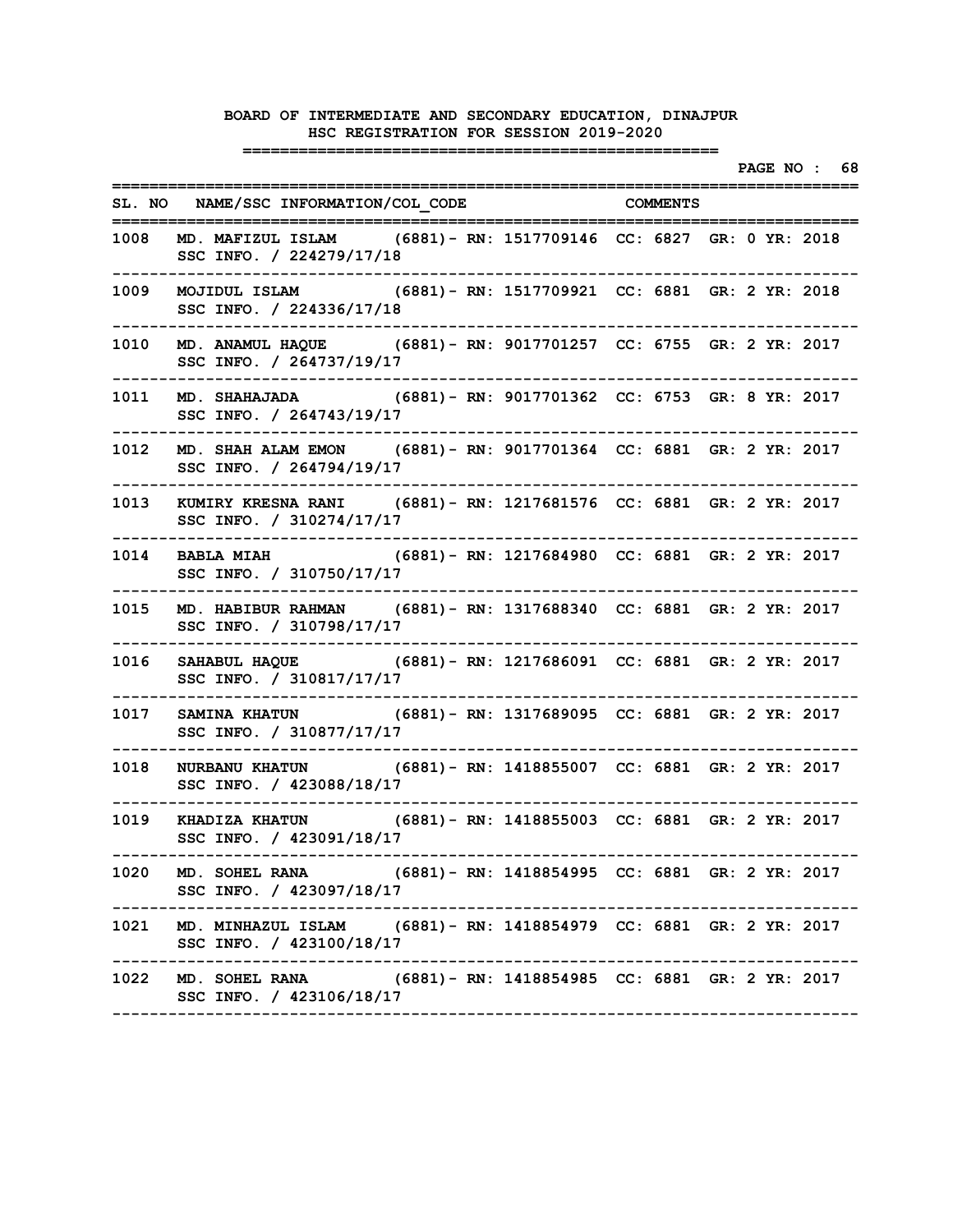|      |                                                                                                    |                                                 |  | PAGE NO : 69 |
|------|----------------------------------------------------------------------------------------------------|-------------------------------------------------|--|--------------|
|      | SL. NO NAME/SSC INFORMATION/COL CODE COMMENTS                                                      |                                                 |  |              |
| 1023 | MD. ATIQUL ISLAM (6881) - RN: 1418854986 CC: 6881 GR: 2 YR: 2017<br>SSC INFO. / 423107/18/17       |                                                 |  |              |
| 1024 | MD. SOHEL RANA (6881) - RN: 1418854984 CC: 6881 GR: 2 YR: 2017<br>SSC INFO. / 423108/18/17         |                                                 |  |              |
| 1025 | AFROZA KHATUN (6881) - RN: 1418854659 CC: 6881 GR: 2 YR: 2017<br>SSC INFO. / 423235/18/17          |                                                 |  |              |
| 1026 | MD. AZIZUL HAQUE (6881) - RN: 1418854680 CC: 6881 GR: 0 YR: 2017<br>SSC INFO. / 423245/18/17       |                                                 |  |              |
| 1027 | MD. AMINUL ISLAM (6881) - RN: 1418854681 CC: 6881 GR: 2 YR: 2017<br>SSC INFO. / 423247/18/17       |                                                 |  |              |
| 1028 | MD. MUKUL HOSAIN (6881) - RN: 1418854677 CC: 6881 GR: 2 YR: 2017<br>SSC INFO. / 423251/18/17       |                                                 |  |              |
| 1029 | MD. ASHRAFUL HAQUE (6881) - RN: 1418854668 CC: 6881 GR: 2 YR: 2017<br>SSC INFO. / 423253/18/17     |                                                 |  |              |
| 1030 | MD. MOMINUL ISLAM (6881) - RN: 1418854679 CC: 6881 GR: 2 YR: 2017<br>SSC INFO. / 423254/18/17      |                                                 |  |              |
| 1031 | MD. MOZAMMEL HAQUE (6881) - RN: 1418854991 CC: 6881 GR: 2 YR: 2017<br>SSC INFO. / 423257/18/17     |                                                 |  |              |
| 1032 | MD. LUTFAR RAHMAN (6881) - RN: 1418854667 CC: 6881 GR: 2 YR: 2017<br>SSC INFO. / 423258/18/17      |                                                 |  |              |
| 1033 | MD. APPLE MAHMUD (6881) - RN: 1418854675 CC: 6881 GR: 2 YR: 2017<br>SSC INFO. / 423260/18/17       |                                                 |  |              |
| 1034 | MD. SADIQUZZAMAN SAG (6881)- RN: 1518845522 CC: 6827 GR: 0 YR: 2018<br>SSC INFO. / 423270/18/18    |                                                 |  |              |
| 1035 | MD. REPON ALI<br>SSC INFO. / 612057/17/17                                                          | (6881) - RN: 1417687918 CC: 6881 GR: 2 YR: 2017 |  |              |
| 1036 | MD. SHAHIN BADSHA (6881) - RN: 1417687920 CC: 6881 GR: 2 YR: 2017<br>SSC INFO. / 612058/17/17      |                                                 |  |              |
|      | 1037 MD. ASRAFUL HAQUE (6881) - RN: 1417687922 CC: 6881 GR: 2 YR: 2017<br>SSC INFO. / 612059/17/17 |                                                 |  |              |
|      |                                                                                                    |                                                 |  |              |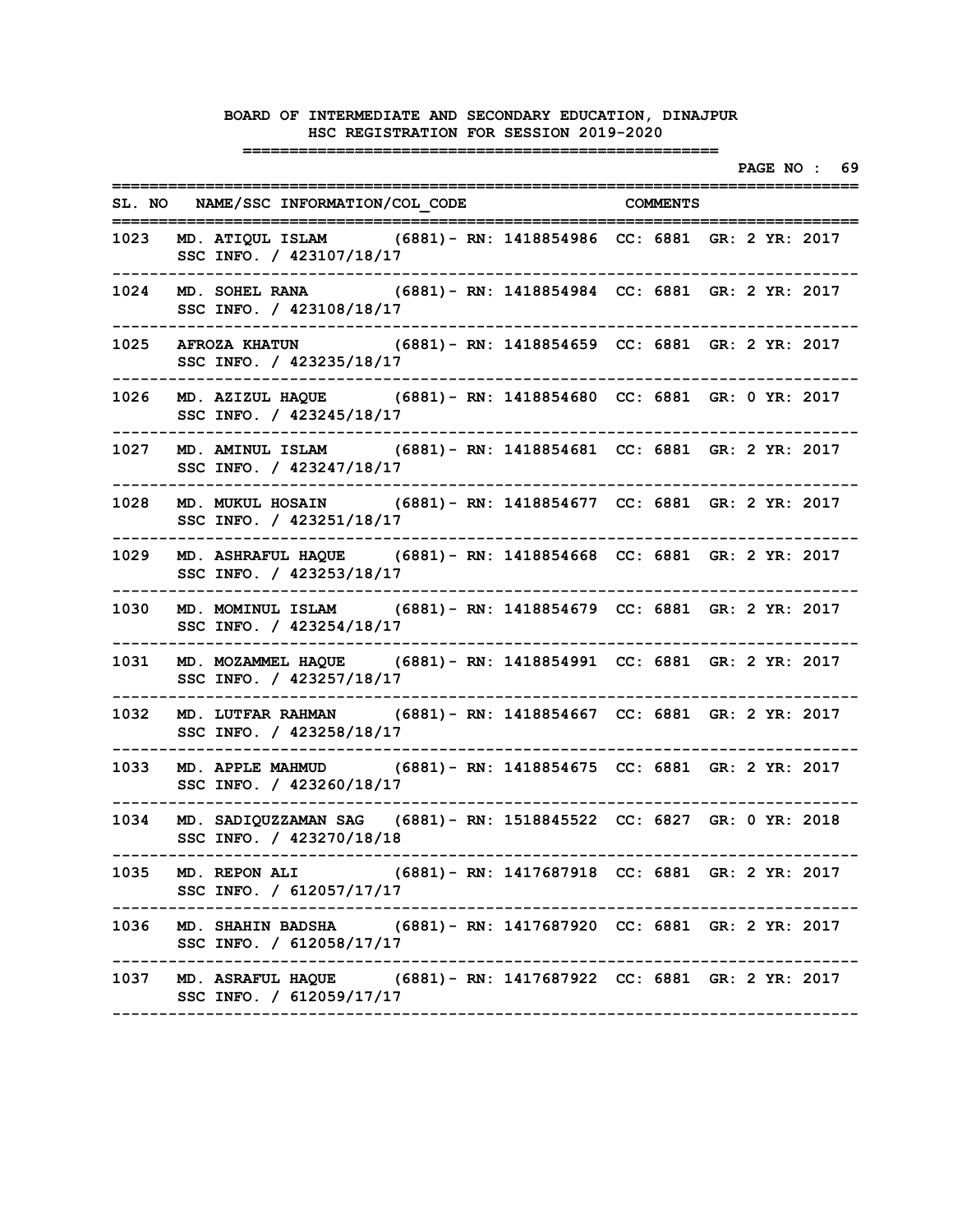|      |                                                                                                                                |  |  | PAGE NO : 70 |  |
|------|--------------------------------------------------------------------------------------------------------------------------------|--|--|--------------|--|
|      | SL. NO NAME/SSC INFORMATION/COL CODE COMMENTS<br>=========                                                                     |  |  |              |  |
| 1038 | MINA KHATUN (6881) - RN: 1417688072 CC: 6881 GR: 2 YR: 2017<br>SSC INFO. / 612083/17/17                                        |  |  |              |  |
| 1039 | SAMED ALI (6881) - RN: 1417688080 CC: 6881 GR: 2 YR: 2017<br>SSC INFO. / 612089/17/17                                          |  |  |              |  |
| 1040 | PARVASE MIAH (6881) - RN: 1417688081 CC: 6881 GR: 2 YR: 2017<br>SSC INFO. / 612090/17/17                                       |  |  |              |  |
| 1041 | MT. SHAMOLY KHATUN (6881) - RN: 1417699263 CC: 6881 GR: 2 YR: 2017<br>SSC INFO. / 613545/17/17                                 |  |  |              |  |
| 1042 | MD. ABUBAKKAR SIDDIK (6881) - RN: 1417699163 CC: 6881 GR: 2 YR: 2017<br>SSC INFO. / 613631/17/17                               |  |  |              |  |
| 1043 | SHIULI KHATUN (6881) - RN: 1417699893 CC: 6881 GR: 2 YR: 2017<br>SSC INFO. / 613697/17/17                                      |  |  |              |  |
| 1044 | KUMARI SUBORNA RANI (6881) - RN: 9017801379 CC: 6881 GR: 2 YR: 2018<br>SSC INFO. / 615767/19/18                                |  |  |              |  |
| 1045 | SHAHINA AKTER JELI (6881) - RN: 9017801380 CC: 6881 GR: 2 YR: 2018<br>SSC INFO. / 615769/19/18                                 |  |  |              |  |
| 1046 | MD. TAJUL ISLAM (6881) - RN: 9017801381 CC: 6881 GR: 2 YR: 2018<br>SSC INFO. / 615771/19/18                                    |  |  |              |  |
| 1047 | APORAZIT CHANDRO KAR (6881) - RN: 9017801382 CC: 6881 GR: 2 YR: 2018<br>SSC INFO. / 615773/19/18                               |  |  |              |  |
| 1048 | MD. BABLA MIAH (6881) - RN: 9017801377 CC: 6881 GR: 2 YR: 2018<br>SSC INFO. / 615774/19/18                                     |  |  |              |  |
| 1049 | MD. ABDUS SADDAM (6881) - RN: 9017801383 CC: 6881 GR: 2 YR: 2018<br>SSC INFO. / 615775/19/18                                   |  |  |              |  |
|      | 1050 MD. SUJON MIAH (6881) - RN: 9017801384 CC: 6881 GR: 2 YR: 2018<br>SSC INFO. / 615776/19/18                                |  |  |              |  |
| 1051 | MD. HAFIJUR RAHMAN (6881) - RN: 9017801385 CC: 6881 GR: 2 YR: 2018<br>SSC INFO. / 615779/19/18                                 |  |  |              |  |
|      | ----------------------------<br>1052 MD. LITON MIAH (6881)- RN: 9017801386 CC: 6881 GR: 2 YR: 2018<br>SSC INFO. / 615781/19/18 |  |  |              |  |
|      |                                                                                                                                |  |  |              |  |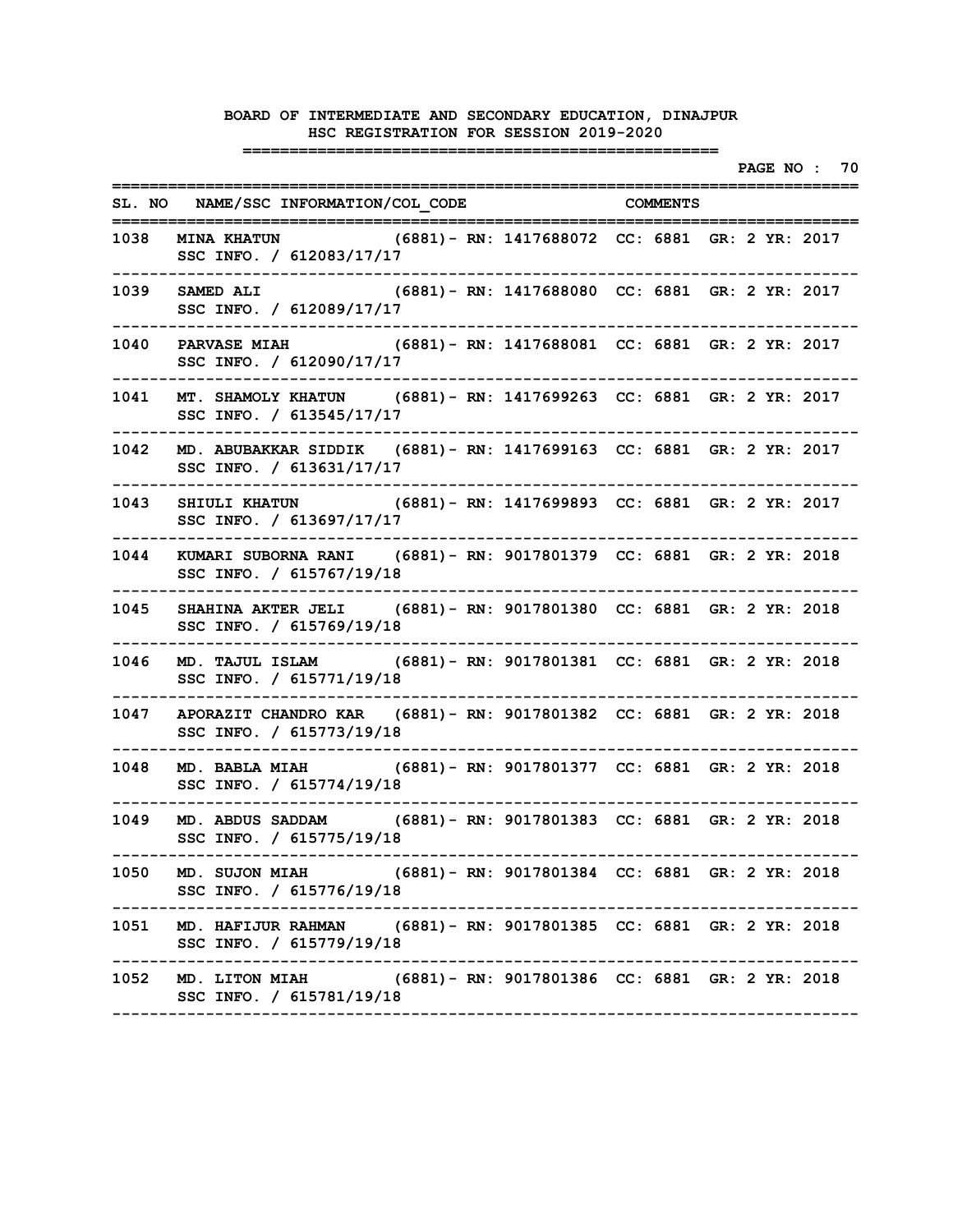**PAGE NO : 71 ================================================================================** SL. NO NAME/SSC INFORMATION/COL CODE COMMENTS **================================================================================ 1053 MD. SOJIB SHEK (6881)- RN: 9017801387 CC: 6881 GR: 2 YR: 2018 SSC INFO. / 615782/19/18 -------------------------------------------------------------------------------- 1054 MD. SAKIL ISLAM (6881)- RN: 9017801389 CC: 6881 GR: 2 YR: 2018 SSC INFO. / 615786/19/18 -------------------------------------------------------------------------------- 1055 MD. SHAHIN ALOM (6881)- RN: 9017801390 CC: 6881 GR: 2 YR: 2018 SSC INFO. / 615787/19/18 -------------------------------------------------------------------------------- 1056 RANOGIT SEN (6881)- RN: 9017801391 CC: 6881 GR: 2 YR: 2018 SSC INFO. / 615788/19/18 -------------------------------------------------------------------------------- 1057 MD. HAFIZUR RAHMAN (6881)- RN: 9017801392 CC: 6881 GR: 2 YR: 2018 SSC INFO. / 615802/19/18 -------------------------------------------------------------------------------- 1058 MD. SHAHIDUL ISLAM (6881)- RN: 9017801378 CC: 6881 GR: 2 YR: 2018 SSC INFO. / 615807/19/18 -------------------------------------------------------------------------------- 1059 DIPOK KUMAR RAY (6881)- RN: 9017801393 CC: 6881 GR: 2 YR: 2018 SSC INFO. / 615808/19/18 -------------------------------------------------------------------------------- 1060 PROTIMA RANI (6881)- RN: 1517696743 CC: 6881 GR: 2 YR: 2018 SSC INFO. / 638239/17/18 -------------------------------------------------------------------------------- 1061 MST. SAPNA KHATUN (6881)- RN: 1417699972 CC: 6881 GR: 2 YR: 2018 SSC INFO. / 638254/17/18 -------------------------------------------------------------------------------- 1062 MST. ONZONA PARVIN (6926)- RN: 1417702169 CC: 6927 GR: 0 YR: 2017 SSC INFO. / 201912/17/17 -------------------------------------------------------------------------------- 1063 MST. SARMIN KHATUN (6927)- RN: 1517713181 CC: 6934 GR: 2 YR: 2018 SSC INFO. / 224666/17/18 -------------------------------------------------------------------------------- 1064 MD. SHAHIN ALOM (6927)- RN: 1517712087 CC: 6932 GR: 2 YR: 2018 SSC INFO. / 638448/17/18 -------------------------------------------------------------------------------- 1065 BAHARAM BADSHA (6927)- RN: 1317689945 CC: 6936 GR: 2 YR: 2018 SSC INFO. / 819638/17/18 -------------------------------------------------------------------------------- 1066 MD. AL MAMUN (6929)- DUAL: (7175) KUTIR CHAR SCHOOL & COLLEGE SSC INFO. / 290785/17/19 -------------------------------------------------------------------------------- 1067 MD. MAMUN HOSSAIN (6929)- DUAL: (7175) KUTIR CHAR SCHOOL & COLLEGE SSC INFO. / 622736/17/19**

**--------------------------------------------------------------------------------**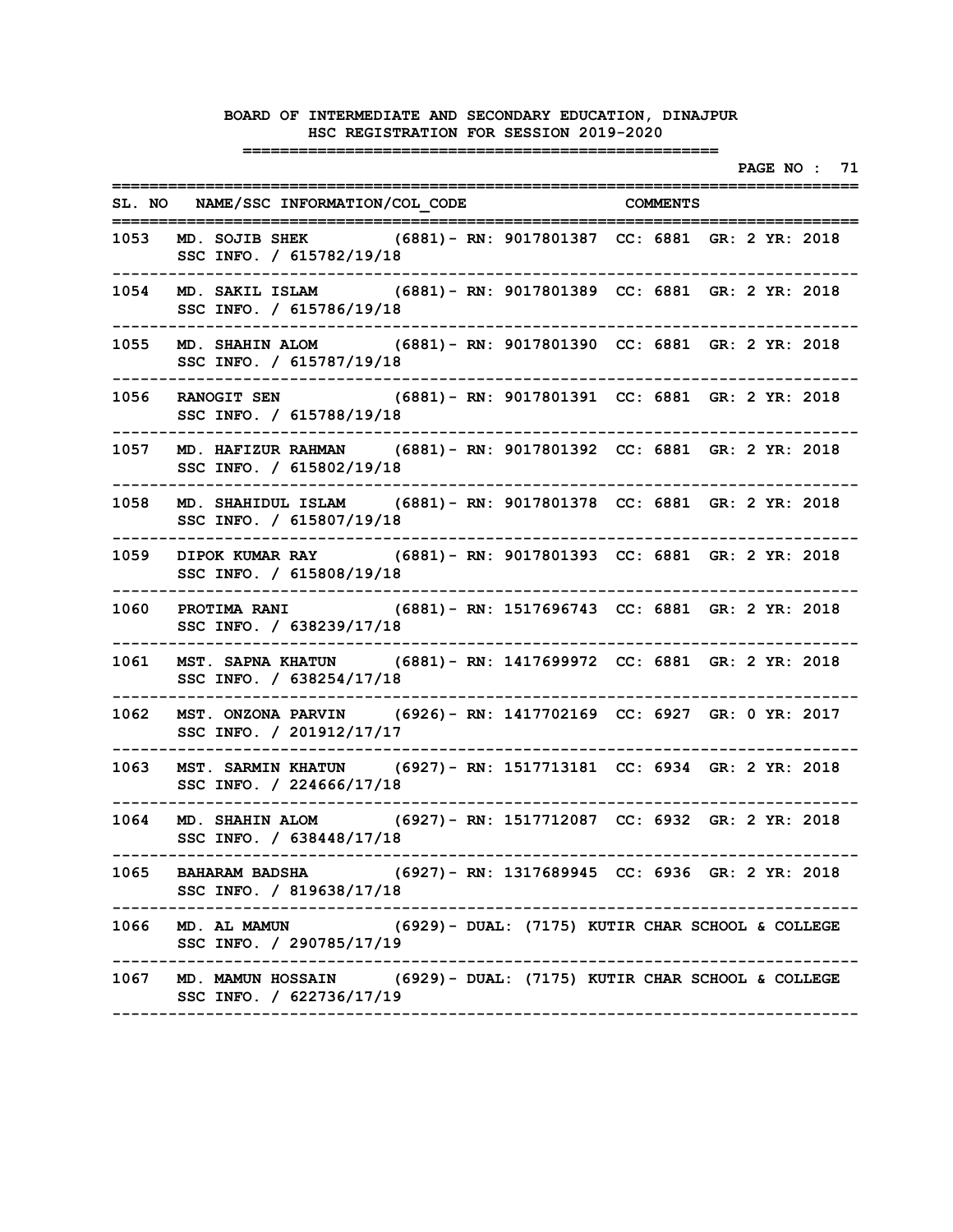|      |                                                                                        | PAGE NO : 72                                                         |
|------|----------------------------------------------------------------------------------------|----------------------------------------------------------------------|
|      | SL. NO NAME/SSC INFORMATION/COL CODE COMMENTS<br>=========                             |                                                                      |
| 1068 | SSC INFO. / 622739/17/19                                                               | MD. JUWEL RANA $(6929)$ - DUAL: $(7175)$ KUTIR CHAR SCHOOL & COLLEGE |
| 1069 | SSC INFO. / 622802/17/19                                                               | MD. ANAMUL HAQUE (6929) - DUAL: (7175) KUTIR CHAR SCHOOL & COLLEGE   |
| 1070 | SSC INFO. / 625135/17/19                                                               | MD. HARUN-OR-RASID (6932) - DUAL: (6953) DAKHIN KHAURIA SCHOOL AND C |
| 1071 | SSC INFO. / 640014/17/18                                                               | MD. ANAMUL HAQUE BIJ (6932) - RN: 1517712190 CC: 6929 GR: 2 YR: 2018 |
| 1072 | SSC INFO. / 311013/17/17                                                               | MT. NURIMA KHATUN (6937) - RN: 1317690370 CC: 6930 GR: 2 YR: 2017    |
| 1073 | SSC INFO. / 615332/17/17                                                               | MT. JESMIN AKTER (6937) - RN: 1417701653 CC: 6930 GR: 2 YR: 2017     |
| 1074 | SSC INFO. / 615513/17/17                                                               | MT. NURIMA BEGUM (6937) - RN: 1417701018 CC: 7000 GR: 2 YR: 2017     |
| 1075 | SSC INFO. / 615523/17/17                                                               | MT. DULENA KHATUN (6937) - RN: 1417701034 CC: 6930 GR: 2 YR: 2017    |
| 1076 | MD. AL MAMUN (7175) - DUAL: (6929) JADUR CHAR COLLEGE<br>SSC INFO. / 290785/17/19      |                                                                      |
| 1077 | MD. MAMUN HOSSAIN (7175) - DUAL: (6929) JADUR CHAR COLLEGE<br>SSC INFO. / 622736/17/19 |                                                                      |
| 1078 | MD. JUWEL RANA (7175) - DUAL: (6929) JADUR CHAR COLLEGE<br>SSC INFO. / 622739/17/19    |                                                                      |
| 1079 | MD. ANAMUL HAQUE (7175) - DUAL: (6929) JADUR CHAR COLLEGE<br>SSC INFO. / 622802/17/19  |                                                                      |
|      | SSC INFO. / 640250/17/18                                                               | 1080 MD. JIBON BABU (7175) - RN: 1517711684 CC: 6930 GR: 2 YR: 2018  |
|      | SSC INFO. / 225626/17/18                                                               | 1081 MD. JOBAYDUL (6751) – RN: 1518841008 CC: 6806 GR: 8 YR: 2018    |
|      | --------------------------<br>SSC INFO. / 228919/17/19                                 | 1082 SAKIB HASAN (6800)- DUAL: (7125) KURIGRAM COLLECTORATE SCHOO    |
|      |                                                                                        |                                                                      |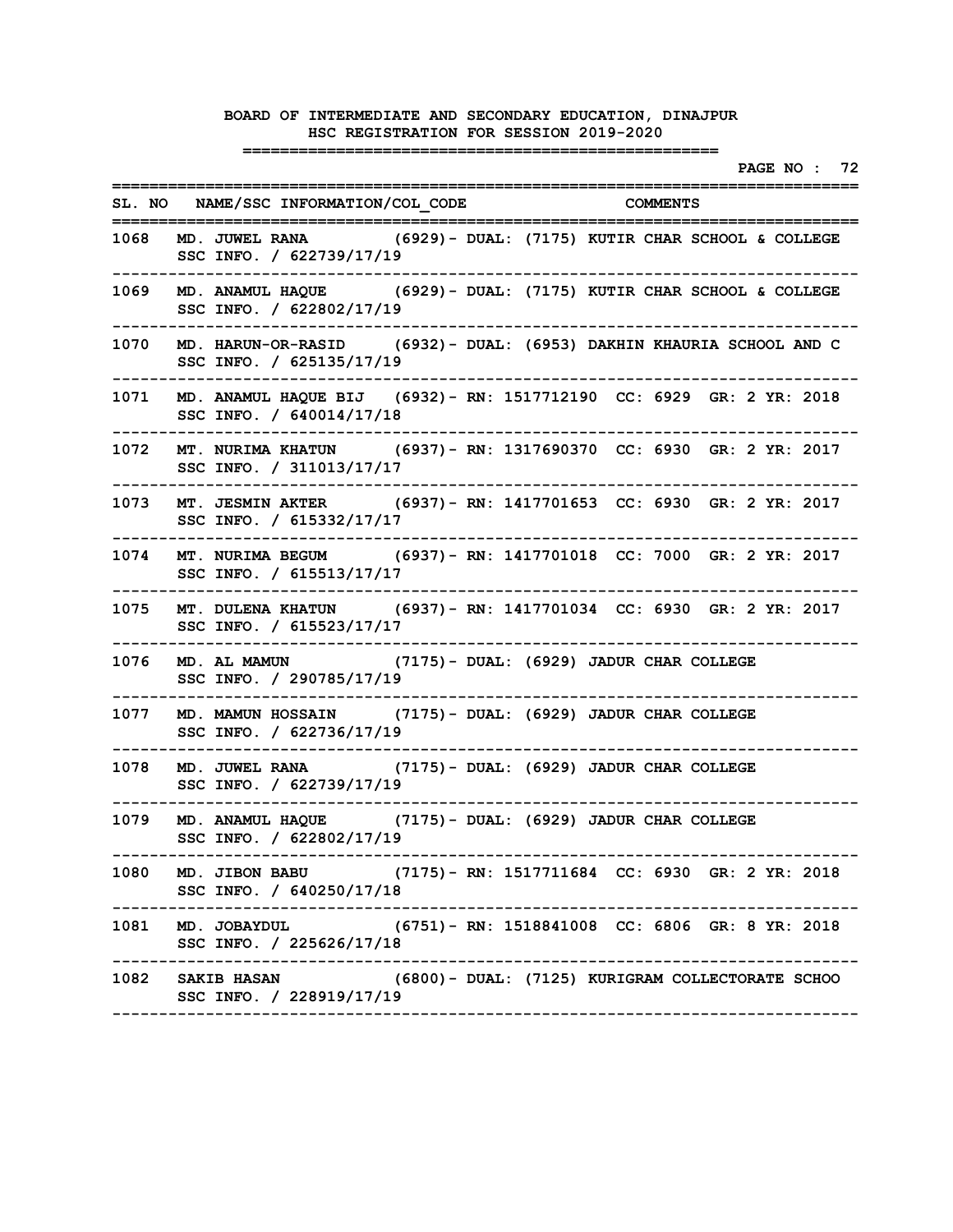|      |                                                                                                  |  |                                                |                     |  | PAGE NO : 73 |  |
|------|--------------------------------------------------------------------------------------------------|--|------------------------------------------------|---------------------|--|--------------|--|
|      | SL. NO NAME/SSC INFORMATION/COL CODE COMMENTS                                                    |  |                                                | =================== |  |              |  |
| 1083 | JANNATUL FERDOUS JOY (6801) - RN: 1417708231 CC: 5453 GR: 0 YR: 2018<br>SSC INFO. / 227346/17/18 |  |                                                |                     |  |              |  |
| 1084 | SUME AKTER (6803) - RN: 1418851085 CC: 6803 GR: 2 YR: 2017<br>SSC INFO. / 173643/18/17           |  |                                                |                     |  |              |  |
| 1085 | MUKTA AKTER (6803) - RN: 1418851062 CC: 6803 GR: 2 YR: 2017<br>SSC INFO. / 173651/18/17          |  |                                                |                     |  |              |  |
| 1086 | SABINA AKTER (6803) - RN: 1418849442 CC: 6803 GR: 2 YR: 2017<br>SSC INFO. / 174220/18/17         |  |                                                |                     |  |              |  |
| 1087 | BILKIS AKTHER (6803) - RN: 1518840951 CC: 6803 GR: 2 YR: 2018<br>SSC INFO. / 183089/18/18        |  |                                                |                     |  |              |  |
| 1088 | MOHASHINA AKTER (6803) - RN: 1418851091 CC: 6803 GR: 2 YR: 2018<br>SSC INFO. / 183094/18/18      |  |                                                |                     |  |              |  |
| 1089 | MARIUM AKTER (6803) - RN: 1418851089 CC: 6803 GR: 2 YR: 2018<br>SSC INFO. / 183095/18/18         |  |                                                |                     |  |              |  |
| 1090 | ARFINA KHATUN (6803) - RN: 1418851004 CC: 6803 GR: 2 YR: 2018<br>SSC INFO. / 183132/18/18        |  |                                                |                     |  |              |  |
| 1091 | SABINA KHATUN (6803) - RN: 1418851003 CC: 6803 GR: 2 YR: 2018<br>SSC INFO. / 183133/18/18        |  |                                                |                     |  |              |  |
| 1092 | MITA KHATUN (6803) - RN: 1518839235 CC: 6803 GR: 2 YR: 2018<br>SSC INFO. / 183797/18/18          |  |                                                |                     |  |              |  |
| 1093 | JESMIN AKTER (6803) - RN: 1518839224 CC: 6803 GR: 2 YR: 2018<br>SSC INFO. / 183803/18/18         |  |                                                |                     |  |              |  |
| 1094 | <b>ROKSANA AKTER</b><br>SSC INFO. / 183805/18/18                                                 |  | (6803)– RN: 1418849412 CC: 6803 GR: 2 YR: 2018 |                     |  |              |  |
|      | 1095 JAME AKTER (6803) - RN: 1418849443 CC: 6803 GR: 2 YR: 2018<br>SSC INFO. / 183806/18/18      |  | ------------------------                       |                     |  |              |  |
|      | 1096 SHAPLA AKTER (6803) - RN: 1418849411 CC: 6803 GR: 2 YR: 2018<br>SSC INFO. / 183807/18/18    |  |                                                |                     |  |              |  |
|      | 1097 MOSLEMA KHATUN (6803) - RN: 1418849433 CC: 6803 GR: 2 YR: 2018<br>SSC INFO. / 183811/18/18  |  |                                                |                     |  |              |  |
|      |                                                                                                  |  |                                                |                     |  |              |  |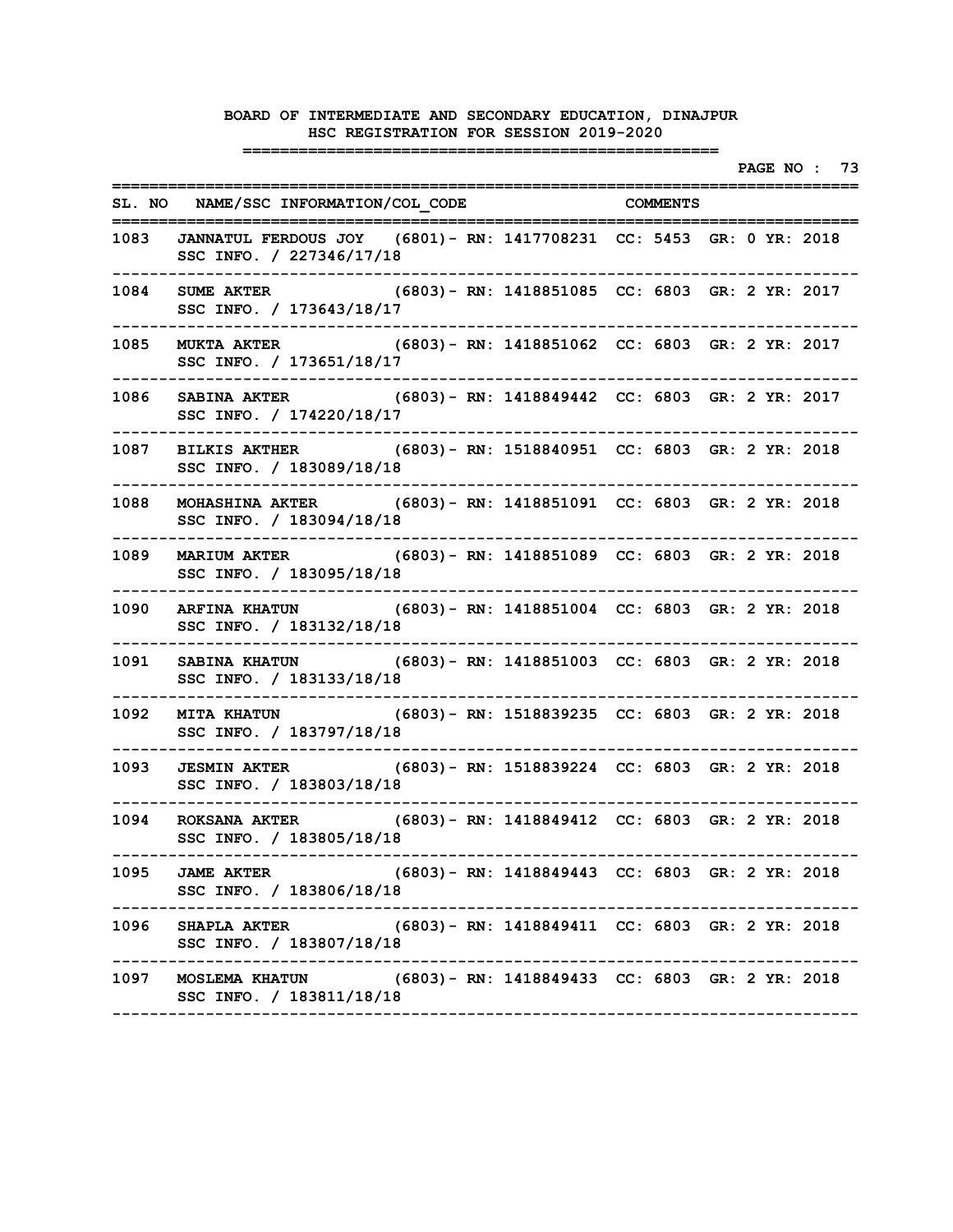**PAGE NO : 74 ================================================================================** SL. NO NAME/SSC INFORMATION/COL CODE COMMENTS **================================================================================ 1098 SUME KHATUN (6803)- RN: 1418849415 CC: 6803 GR: 2 YR: 2018 SSC INFO. / 183812/18/18 -------------------------------------------------------------------------------- 1099 ARFINA AKTER (6803)- RN: 1418849438 CC: 6803 GR: 2 YR: 2018 SSC INFO. / 183814/18/18 -------------------------------------------------------------------------------- 1100 ANECHA AKTER (6803)- RN: 1418849426 CC: 6803 GR: 2 YR: 2018 SSC INFO. / 183817/18/18 -------------------------------------------------------------------------------- 1101 DOLENA KHATUN (6803)- RN: 1418849436 CC: 6803 GR: 2 YR: 2018 SSC INFO. / 183819/18/18 -------------------------------------------------------------------------------- 1102 SHARJANA AKTER (6803)- RN: 1418849424 CC: 6803 GR: 2 YR: 2018 SSC INFO. / 183820/18/18 -------------------------------------------------------------------------------- 1103 RUKAIYA JANNATI (6803)- RN: 1418849421 CC: 6803 GR: 2 YR: 2018 SSC INFO. / 183822/18/18 -------------------------------------------------------------------------------- 1104 MD. ROKUNUZZAMAN (6803)- RN: 1417706213 CC: 6803 GR: 2 YR: 2017 SSC INFO. / 202199/17/17 -------------------------------------------------------------------------------- 1105 KHADIZA BEGUM (6803)- RN: 1417705442 CC: 6902 GR: 2 YR: 2017 SSC INFO. / 202798/17/17 -------------------------------------------------------------------------------- 1106 MOMINUL ISLAM (6803)- RN: 1417705451 CC: 6806 GR: 2 YR: 2017 SSC INFO. / 202800/17/17 -------------------------------------------------------------------------------- 1107 MAHIDY HASAN (6803)- RN: 1417705461 CC: 6806 GR: 2 YR: 2017 SSC INFO. / 202807/17/17 -------------------------------------------------------------------------------- 1108 JAIDUL ISLAM (6803)- RN: 1417706580 CC: 6803 GR: 2 YR: 2017 SSC INFO. / 202999/17/17 -------------------------------------------------------------------------------- 1109 MD. MIZANUR RAHMAN (6803)- RN: 1417706858 CC: 6803 GR: 2 YR: 2017 SSC INFO. / 203024/17/17 -------------------------------------------------------------------------------- 1110 UZZAL KUMAR BARMON (6803)- RN: 1317694121 CC: 6803 GR: 2 YR: 2017 SSC INFO. / 203211/17/17 -------------------------------------------------------------------------------- 1111 MONISHA AKTER (6803)- RN: 1417704784 CC: 6803 GR: 2 YR: 2017 SSC INFO. / 203307/17/17 -------------------------------------------------------------------------------- 1112 SHARMIN AKTER (6803)- RN: 1417704793 CC: 6803 GR: 2 YR: 2017 SSC INFO. / 203313/17/17 --------------------------------------------------------------------------------**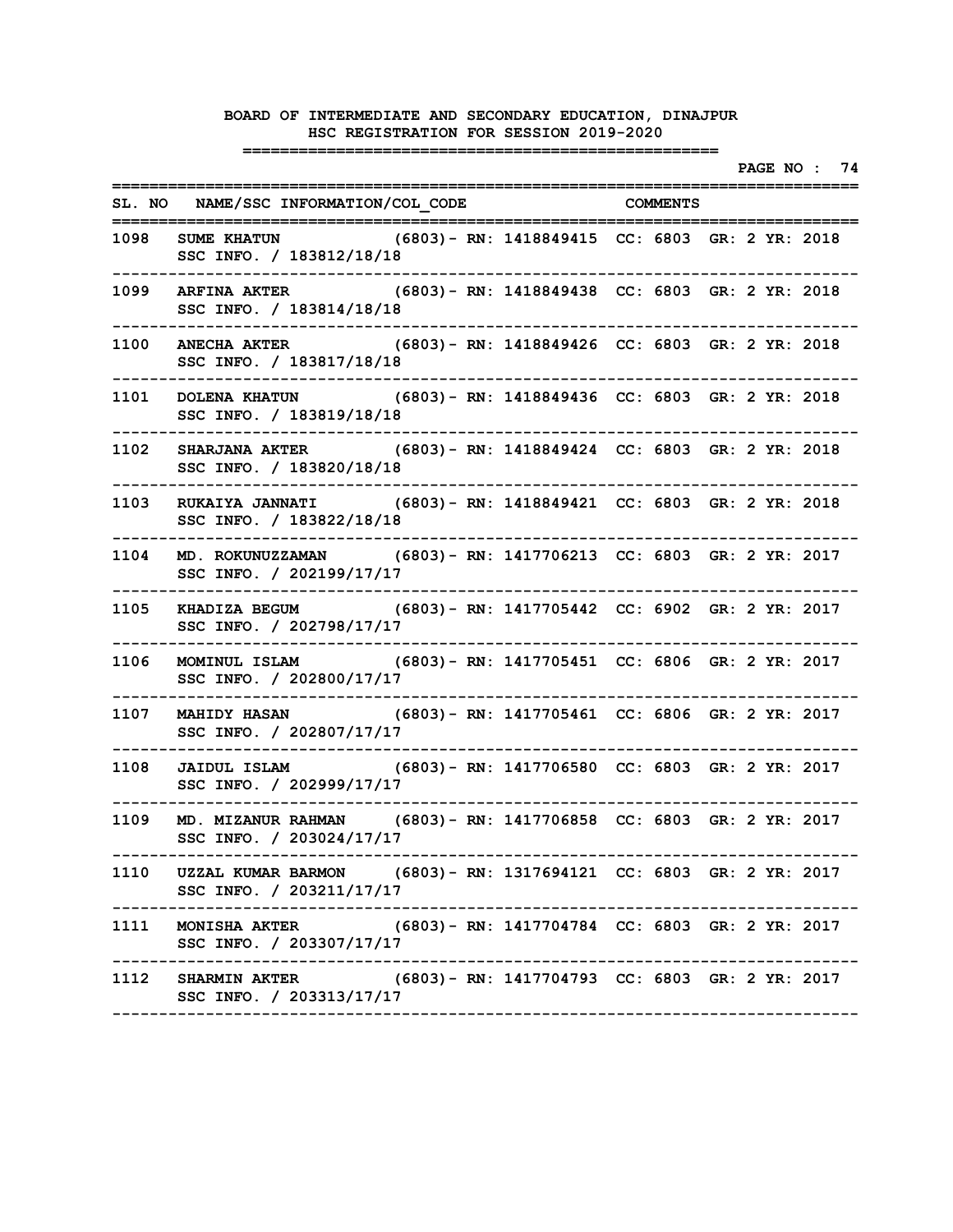|      |                                                                                                                                        |  |                                                 |  |  | PAGE NO : 75 |  |
|------|----------------------------------------------------------------------------------------------------------------------------------------|--|-------------------------------------------------|--|--|--------------|--|
|      | SL. NO NAME/SSC INFORMATION/COL CODE COMMENTS<br>:============                                                                         |  |                                                 |  |  |              |  |
| 1113 | MST. ANIKA AKTER (6803) - RN: 1417707294 CC: 6952 GR: 2 YR: 2017<br>SSC INFO. / 203627/17/17                                           |  |                                                 |  |  |              |  |
| 1114 | MOST. MUNMUN AKTAR R (6803) - RN: 1417653080 CC: 6803 GR: 2 YR: 2017<br>SSC INFO. / 203673/17/17                                       |  |                                                 |  |  |              |  |
| 1115 | REZAUL KARIM (6803) - RN: 1418850977 CC: 6803 GR: 2 YR: 2018<br>SSC INFO. / 225191/17/18                                               |  |                                                 |  |  |              |  |
| 1116 | MD. RAKIBUL ISLAM (6803) - RN: 1517716697 CC: 6803 GR: 2 YR: 2018<br>SSC INFO. / 225204/17/18                                          |  |                                                 |  |  |              |  |
| 1117 | MD. SABU MIAH (6803) - RN: 1517716701 CC: 6803 GR: 2 YR: 2018<br>SSC INFO. / 225206/17/18                                              |  |                                                 |  |  |              |  |
| 1118 | MD. LIMON MIA (6803) - RN: 1517716708 CC: 6803 GR: 2 YR: 2018<br>SSC INFO. / 225208/17/18                                              |  |                                                 |  |  |              |  |
| 1119 | TANIMA MARJAN (6803) - RN: 1517715904 CC: 6775 GR: 0 YR: 2018<br>SSC INFO. / 225922/17/18                                              |  |                                                 |  |  |              |  |
| 1120 | AHOSAN HABIB (6803) - RN: 1317644282 CC: 6803 GR: 2 YR: 2018<br>SSC INFO. / 226881/17/18                                               |  |                                                 |  |  |              |  |
| 1121 | AYSHA KHATUN (6803) - RN: 1418850234 CC: 6803 GR: 2 YR: 2017<br>SSC INFO. / 302186/18/17                                               |  |                                                 |  |  |              |  |
| 1122 | JANNATUN AKTER (6803) - RN: 1317692762 CC: 6803 GR: 2 YR: 2017<br>SSC INFO. / 311286/17/17                                             |  |                                                 |  |  |              |  |
| 1123 | <b>SHATHI</b><br>SSC INFO. / 328585/18/18                                                                                              |  | (6803) - RN: 1518840175 CC: 6803 GR: 2 YR: 2018 |  |  |              |  |
| 1124 | SHARMIN AKTER (6803) - RN: 1518840157 CC: 6803 GR: 2 YR: 2018<br>SSC INFO. / 328594/18/18                                              |  |                                                 |  |  |              |  |
|      | 1125 MOST. SHAHERBANU (6803) - RN: 1417653781 CC: 6803 GR: 2 YR: 2017<br>SSC INFO. / 594682/17/17                                      |  |                                                 |  |  |              |  |
| 1126 | ----------------------------------<br>MT. MOUSUMI KHATUN (6803) - RN: 1417687667 CC: 6802 GR: 2 YR: 2017<br>SSC INFO. / 610327/17/17   |  |                                                 |  |  |              |  |
|      | ------------------------------<br>1127 MOST. SUMAIYA AKTER (6803) - RN: 1417706819 CC: 6803 GR: 2 YR: 2017<br>SSC INFO. / 616422/17/17 |  |                                                 |  |  |              |  |
|      |                                                                                                                                        |  |                                                 |  |  |              |  |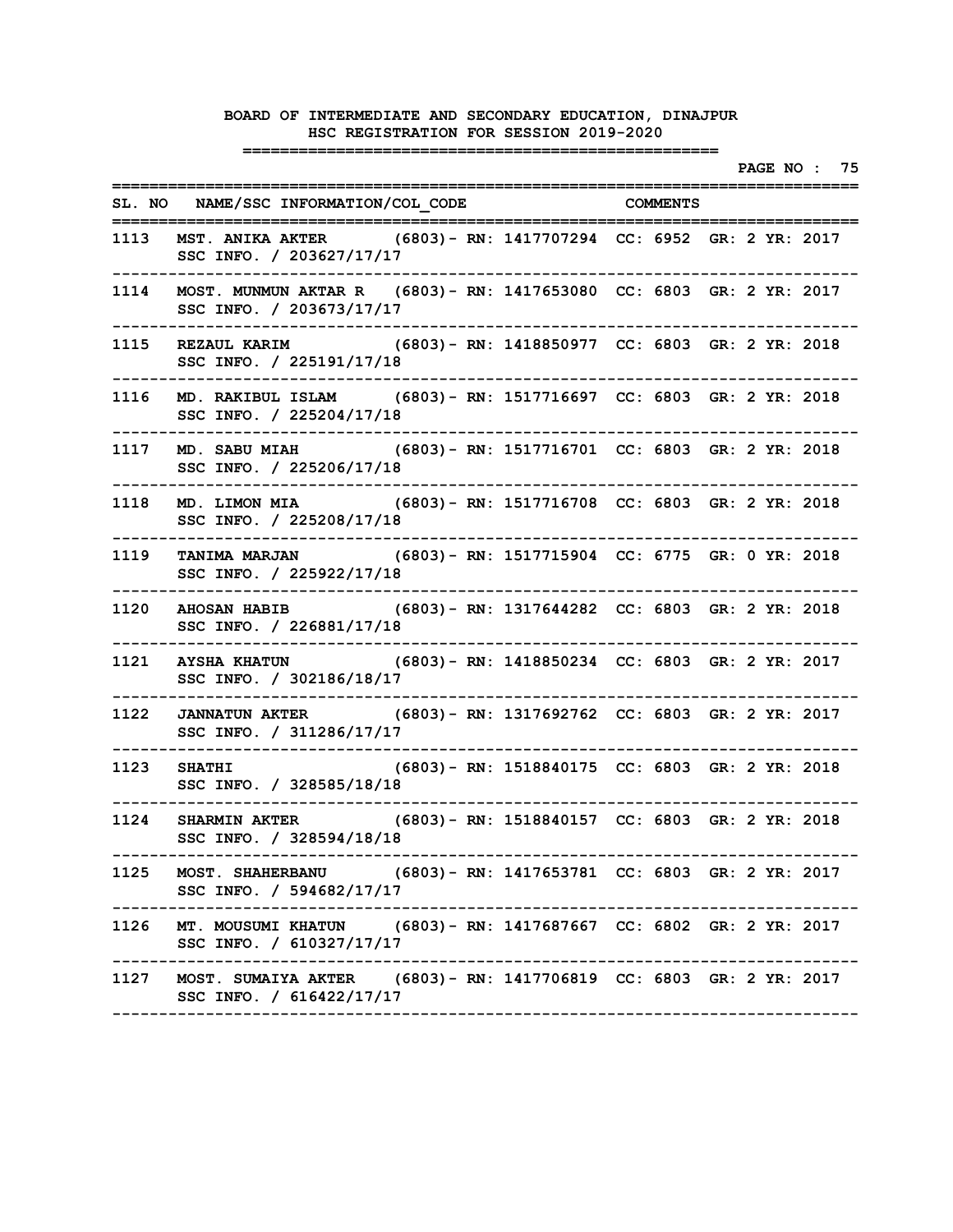|      |                                                                                                                            |                                              |  |  |  |  | PAGE NO : 76 |  |
|------|----------------------------------------------------------------------------------------------------------------------------|----------------------------------------------|--|--|--|--|--------------|--|
|      | SL. NO NAME/SSC INFORMATION/COL CODE COMMENTS                                                                              |                                              |  |  |  |  |              |  |
| 1128 | ============<br>LAXMI RANI (6803) - RN: 1417704797 CC: 6803 GR: 2 YR: 2017<br>SSC INFO. / 616656/17/17                     |                                              |  |  |  |  |              |  |
| 1129 | SHARMIN AKTER (6803) - RN: 1417708096 CC: 6803 GR: 2 YR: 2018<br>SSC INFO. / 641455/17/18                                  |                                              |  |  |  |  |              |  |
| 1130 | MOST. MOUSUMI KHATUN (6803) - RN: 1417653091 CC: 6803 GR: 2 YR: 2018<br>SSC INFO. / 642127/17/18                           |                                              |  |  |  |  |              |  |
| 1131 | REYAD MIA (6806) - RN: 1517719180 CC: 6950 GR: 0 YR: 2018<br>SSC INFO. / 227307/17/18                                      |                                              |  |  |  |  |              |  |
| 1132 | MD. SHARIFUL ISLAM (6808) - RN: 1517695470 CC: 6756 GR: 2 YR: 2018<br>SSC INFO. / 220250/17/18                             |                                              |  |  |  |  |              |  |
| 1133 | MD. RAKIB HASAN (6808) - RN: 1517695639 CC: 6808 GR: 2 YR: 2018<br>SSC INFO. / 220679/17/18                                |                                              |  |  |  |  |              |  |
| 1134 | MD. SHAHIN ALAM (6811) - DUAL: (6812) THETRAI A J COLLEGE<br>SSC INFO. / 387203/17/19                                      |                                              |  |  |  |  |              |  |
|      | 1135 CHANDNI AKTER (6811) - DUAL: (6812) THETRAI A J COLLEGE<br>SSC INFO. / 624088/17/19                                   |                                              |  |  |  |  |              |  |
| 1136 | MD. ASADUR ZAMAN (6812) - RN: 1517717214 CC: 6800 GR: 2 YR: 2018<br>SSC INFO. / 225300/17/18                               |                                              |  |  |  |  |              |  |
| 1137 | BYEZID BOSTAMI MURAD (6812) - RN: 1517715781 CC: 6806 GR: 2 YR: 2018<br>SSC INFO. / 226447/17/18                           |                                              |  |  |  |  |              |  |
| 1138 | MD. AKTARUL ISLAM (6812) - RN: 1517715640 CC: 6800 GR: 2 YR: 2018<br>SSC INFO. / 226537/17/18                              |                                              |  |  |  |  |              |  |
| 1139 | MD. SHAHIN ALAM (6812) - DUAL: (6811) ULIPUR ADARSHA COLLEGE<br>SSC INFO. / 387203/17/19                                   |                                              |  |  |  |  |              |  |
|      | 1140 CHANDNI AKTER<br>SSC INFO. / 624088/17/19                                                                             | (6812) - DUAL: (6811) ULIPUR ADARSHA COLLEGE |  |  |  |  |              |  |
|      | ---------------------<br>1141 ASADUJJAMAN EMRAN (6812)- RN: 1517713970 CC: 6802 GR: 2 YR: 2018<br>SSC INFO. / 641548/17/18 |                                              |  |  |  |  |              |  |
|      | 1142 BITHI ZAHAN SHELINA (6813)- RN: 1318867332 CC: 6951 GR: 2 YR: 2017<br>SSC INFO. / 174458/18/17                        |                                              |  |  |  |  |              |  |
|      |                                                                                                                            |                                              |  |  |  |  |              |  |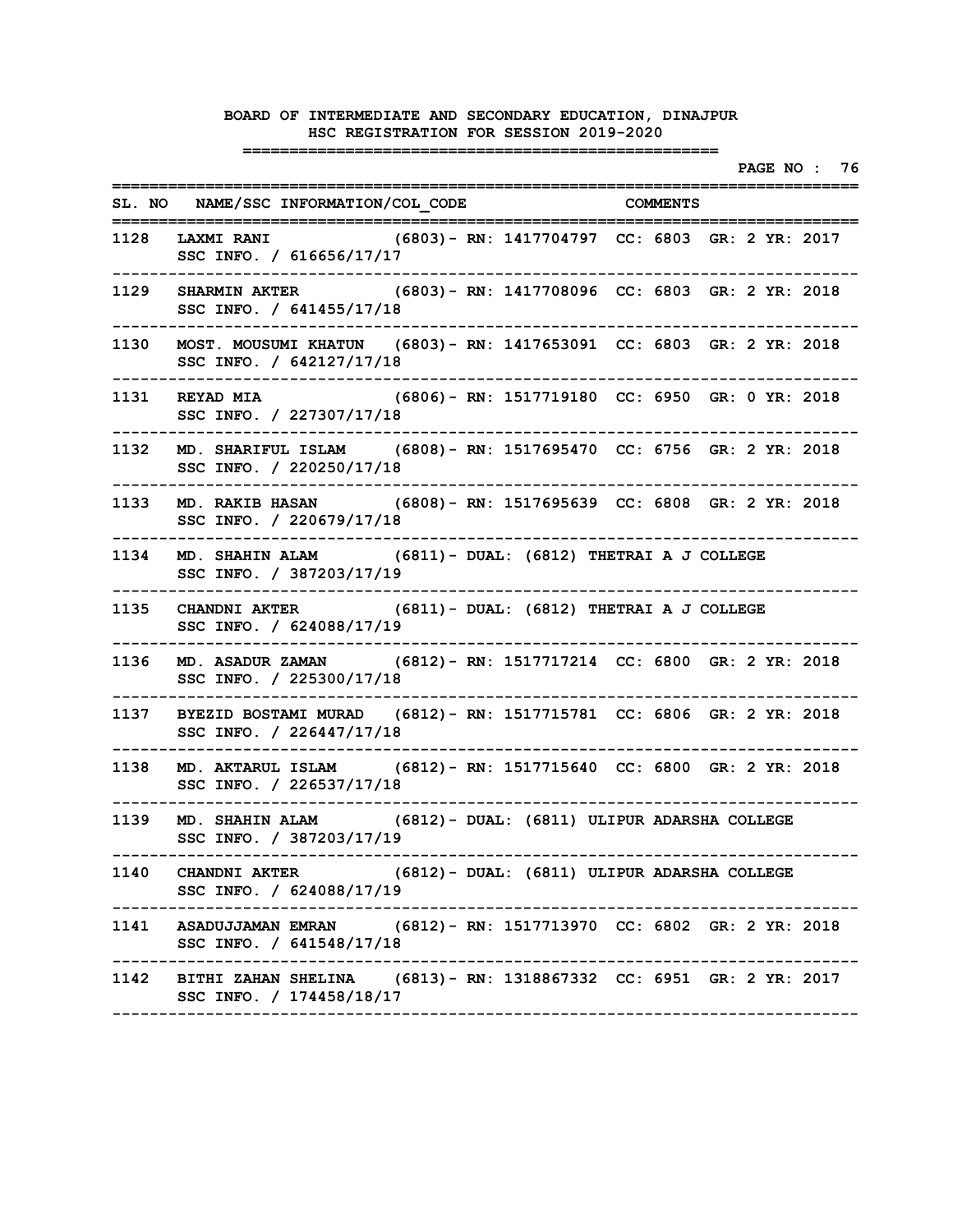|      |                                                                                                                            |                       | ===================== |                      |  | PAGE NO : 77 |
|------|----------------------------------------------------------------------------------------------------------------------------|-----------------------|-----------------------|----------------------|--|--------------|
|      | SL. NO NAME/SSC INFORMATION/COL CODE COMMENTS<br>=============                                                             | :==================== |                       |                      |  |              |
|      | 1143 UZZAL CHANDRA SARKER (6813)- RN: 1417625606 CC: 5254 GR: 2 YR: 2017<br>SSC INFO. / 178845/17/17                       |                       |                       |                      |  |              |
| 1144 | ---------------------------<br>SHARMIN AKTER (6814) - DUAL: (6775) KURIGRAM GOVERNMENT WOMEN'S<br>SSC INFO. / 228374/17/19 |                       |                       |                      |  |              |
| 1145 | RAKIBUL HASAN RIYAD (6950) - RN: 1417708377 CC: 6950 GR: 0 YR: 2017<br>SSC INFO. / 204030/17/17                            |                       |                       |                      |  |              |
| 1146 | MD. RASEDUL ISLAM (6950) - RN: 1517718968 CC: 6750 GR: 8 YR: 2018<br>SSC INFO. / 227321/17/18                              |                       |                       |                      |  |              |
|      | 1147 MST. SAHAJADI AKTER (6952)- DUAL: (6901) RAJAR HAT WOMEN'S COLLEGE,<br>SSC INFO. / 230511/17/19                       |                       |                       |                      |  |              |
| 1148 | MD. HARUN-OR-RASID (6953) - DUAL: (6932) SHAHEED MUKTI JODHA COLLEGE<br>SSC INFO. / 625135/17/19                           |                       |                       |                      |  |              |
| 1149 | MD. ABDUL MALEK SARK (7250) - RN: 1517728865 CC: 5266 GR: 0 YR: 2018<br>SSC INFO. / 230603/17/18                           |                       |                       |                      |  |              |
| 1150 | MD. HABIBUR RAHMAN (7251) - RN: 1517721452 CC: 7251 GR: 2 YR: 2018<br>SSC INFO. / 229316/17/18                             |                       |                       |                      |  |              |
| 1151 | MOST. FARJANA KHATUN (7252)- RN: 1417717220 CC: 7283 GR: 0 YR: 2017<br>SSC INFO. / 206482/17/17                            |                       |                       | -------------------- |  |              |
| 1152 | MD. ARIFUL ISLAM (7254) - CORRECT SSC INFORMATION.<br>SSC INFO. / 17010265012/20/19                                        |                       |                       |                      |  |              |
| 1153 | MD. MIJANULLAH SHEKH (7254)- RN: 1517722024 CC: 7452 GR: 2 YR: 2018<br>SSC INFO. / 644499/17/18                            |                       |                       |                      |  |              |
| 1154 | MD. FAHIM ISLAM (7254) - RN: 1517731925 CC: 7357 GR: 2 YR: 2018<br>SSC INFO. / 820961/17/18                                |                       |                       |                      |  |              |
|      | 1155 MD. SHIHABUR RAHMAN (7255) - RN: 1417690247 CC: 7255 GR: 0 YR: 2018<br>SSC INFO. / 199042/17/17                       |                       |                       |                      |  |              |
|      | 1156 MD. NURZZMAN NAYEM (7255)- RN: 1417689986 CC: 7255 GR: 0 YR: 2018<br>SSC INFO. / 199109/17/17                         |                       |                       |                      |  |              |
|      | 1157 MD. MEHEDI HASAN MIM (7255)- RN: 1417689989 CC: 7255 GR: 0 YR: 2018<br>SSC INFO. / 199112/17/17                       |                       |                       |                      |  |              |
|      |                                                                                                                            |                       |                       |                      |  |              |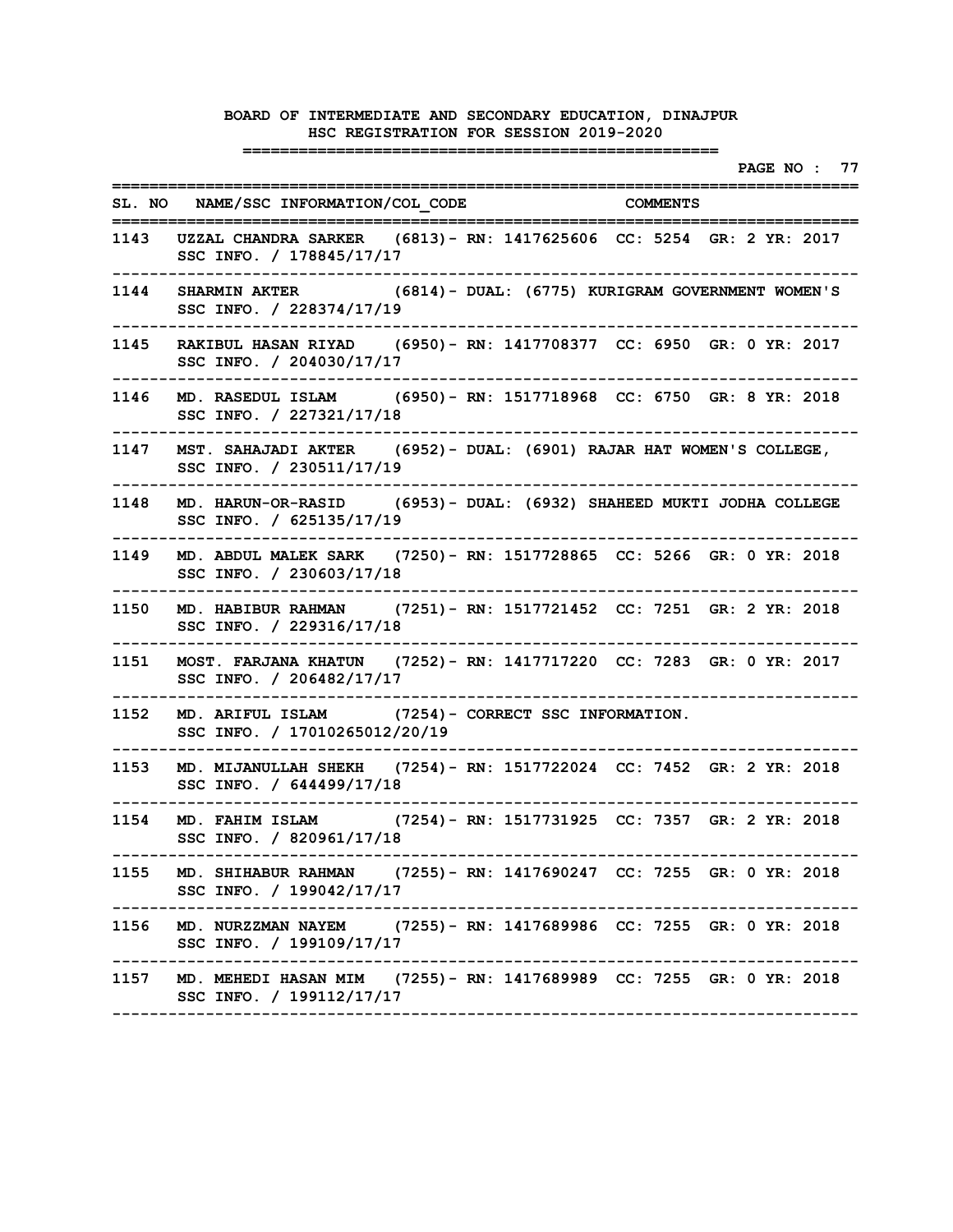**PAGE NO : 78 ================================================================================** SL. NO NAME/SSC INFORMATION/COL CODE COMMENTS **================================================================================ 1158 MST. MASUDA AKTAR (7255)- RN: 1417690466 CC: 7255 GR: 0 YR: 2018 SSC INFO. / 199441/17/17 -------------------------------------------------------------------------------- 1159 BRISTI RANI (7255)- RN: 1417689427 CC: 7255 GR: 0 YR: 2018 SSC INFO. / 204646/17/17 -------------------------------------------------------------------------------- 1160 SANJIT KUMAR DAS (7255)- RN: 9017801635 CC: 7376 GR: 2 YR: 2018 SSC INFO. / 609120/19/18 -------------------------------------------------------------------------------- 1161 MD. MORSHEDUL HAQUE (7255)- RN: 1417709819 CC: 6904 GR: 8 YR: 2017 SSC INFO. / 819539/17/17 -------------------------------------------------------------------------------- 1162 MD. MEHEDI HASAN (7257)- RN: 1517719237 CC: 7257 GR: 0 YR: 2018 SSC INFO. / 229091/17/18 -------------------------------------------------------------------------------- 1163 MD. MAHADY HASAN JEW (7257)- RN: 1517719732 CC: 7250 GR: 0 YR: 2018 SSC INFO. / 229421/17/18 -------------------------------------------------------------------------------- 1164 MD. ASHRAFUL ISLAM (7325)- RN: 1417714171 CC: 7332 GR: 2 YR: 2017 SSC INFO. / 621427/17/17 -------------------------------------------------------------------------------- 1165 MST. SHEULI KHATUN (7325)- RN: 1417714420 CC: 7426 GR: 8 YR: 2018 SSC INFO. / 621488/17/17 -------------------------------------------------------------------------------- 1166 SAMINA KHATUN (7330)- DUAL: (7426) GANDUKURI IDEAL MOHILA COLL SSC INFO. / 635120/17/19 -------------------------------------------------------------------------------- 1167 MD. HABIBUR RAHMAN (7331)- RN: 1417719152 CC: 7358 GR: 2 YR: 2018 SSC INFO. / 649988/17/18 -------------------------------------------------------------------------------- 1168 SHARIFUL ISLAM (7333)- RN: 1518837923 CC: 7325 GR: 2 YR: 2018 SSC INFO. / 187339/18/18 -------------------------------------------------------------------------------- 1169 MD. PARVEZ MIA (7335)- RN: 1517621337 CC: 5301 GR: 8 YR: 2018 SSC INFO. / 189730/17/18 -------------------------------------------------------------------------------- 1170 MD. MORSALIN (7335)- RN: 1517622514 CC: 5301 GR: 0 YR: 2018 SSC INFO. / 190137/17/18 -------------------------------------------------------------------------------- 1171 MST. ARZINA KHATUN (7335)- RN: 1417714618 CC: 7426 GR: 0 YR: 2018 SSC INFO. / 206125/17/17 -------------------------------------------------------------------------------- 1172 MOST. SUITY AKTER (7335)- DUAL: (7427) FAKIRPARA ADARSHO MOHILA CO SSC INFO. / 629688/17/19 --------------------------------------------------------------------------------**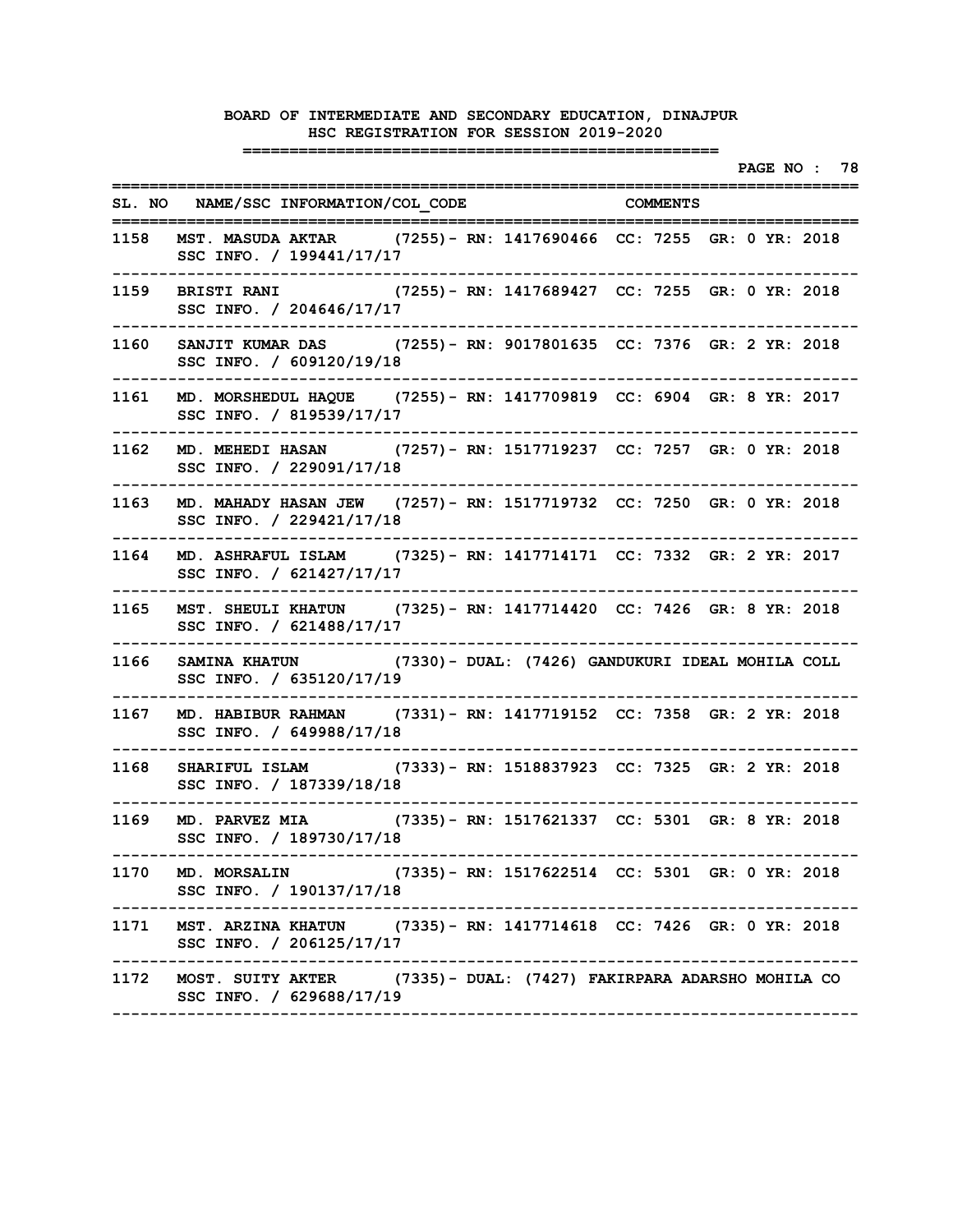|      |                                                                                                                         |                                                |  | PAGE NO : 79 |
|------|-------------------------------------------------------------------------------------------------------------------------|------------------------------------------------|--|--------------|
|      | SL. NO NAME/SSC INFORMATION/COL CODE COMMENTS<br>===========                                                            |                                                |  |              |
| 1173 | MD. RUBEL HOSSAIN (7335) - DUAL: (6704) TISTA COLLEGE<br>SSC INFO. / 634679/17/19<br>----------------------             |                                                |  |              |
| 1174 | MST. UMME KULSUM KHA (7336) - RN: 1417715406 CC: 7425 GR: 2 YR: 2018<br>SSC INFO. / 280318/17/17                        |                                                |  |              |
| 1175 | MOST. RUMI KHATUN (7336) - RN: 1417713837 CC: 7425 GR: 2 YR: 2018<br>SSC INFO. / 621358/17/17                           |                                                |  |              |
| 1176 | LAXMI RANI DEBNATH (7336) - RN: 1417713842 CC: 7425 GR: 2 YR: 2018<br>SSC INFO. / 621361/17/17                          |                                                |  |              |
| 1177 | MOST. BEAUTI KHATUN (7336) - RN: 1417713861 CC: 7425 GR: 2 YR: 2018<br>SSC INFO. / 621369/17/17                         |                                                |  |              |
|      | 1178 KAJOLI ROY BINA (7336) - RN: 1417713874 CC: 7425 GR: 2 YR: 2018<br>SSC INFO. / 621376/17/17                        |                                                |  |              |
|      | 1179 MST. SALMA KHATUN (7336) - RN: 1417712446 CC: 7331 GR: 2 YR: 2018<br>SSC INFO. / 645993/17/18                      |                                                |  |              |
| 1180 | ---------------------<br>MST. SORNALI AKTAR (7425) - RN: 1417712370 CC: 7331 GR: 0 YR: 2017<br>SSC INFO. / 206047/17/17 |                                                |  |              |
| 1181 | MUKTA KHATUN MUNNI (7425) - RN: 1518837930 CC: 7325 GR: 2 YR: 2018<br>SSC INFO. / 423798/18/18                          |                                                |  |              |
| 1182 | BIPLOB CHANDRA BARMA (7425) - RN: 1417714343 CC: 7331 GR: 8 YR: 2017<br>SSC INFO. / 620402/17/17                        |                                                |  |              |
| 1183 | SANGITA ROY (7426) - RN: 1517723952 CC: 7331 GR: 2 YR: 2018<br>SSC INFO. / 229886/17/18                                 |                                                |  |              |
| 1184 | <b>ETI RANI ROY</b><br>SSC INFO. / 230254/17/18                                                                         | (7426)– RN: 1517725451 CC: 7426 GR: 2 YR: 2018 |  |              |
|      | 1185 URMI RANI DAS (7426) - RN: 1412777937 CC: 4702 GR: 0 YR: 2018<br>SSC INFO. / 231314/17/18                          |                                                |  |              |
| 1186 | ------------------<br>TULSI RAY. (7426) - RN: 1517725935 CC: 7330 GR: 2 YR: 2018<br>SSC INFO. / 290154/17/18            |                                                |  |              |
|      | 1187 SHAPNA RANI RAY (7426) - RN: 1317701326 CC: 7330 GR: 2 YR: 2018<br>SSC INFO. / 290205/17/18                        |                                                |  |              |
|      |                                                                                                                         |                                                |  |              |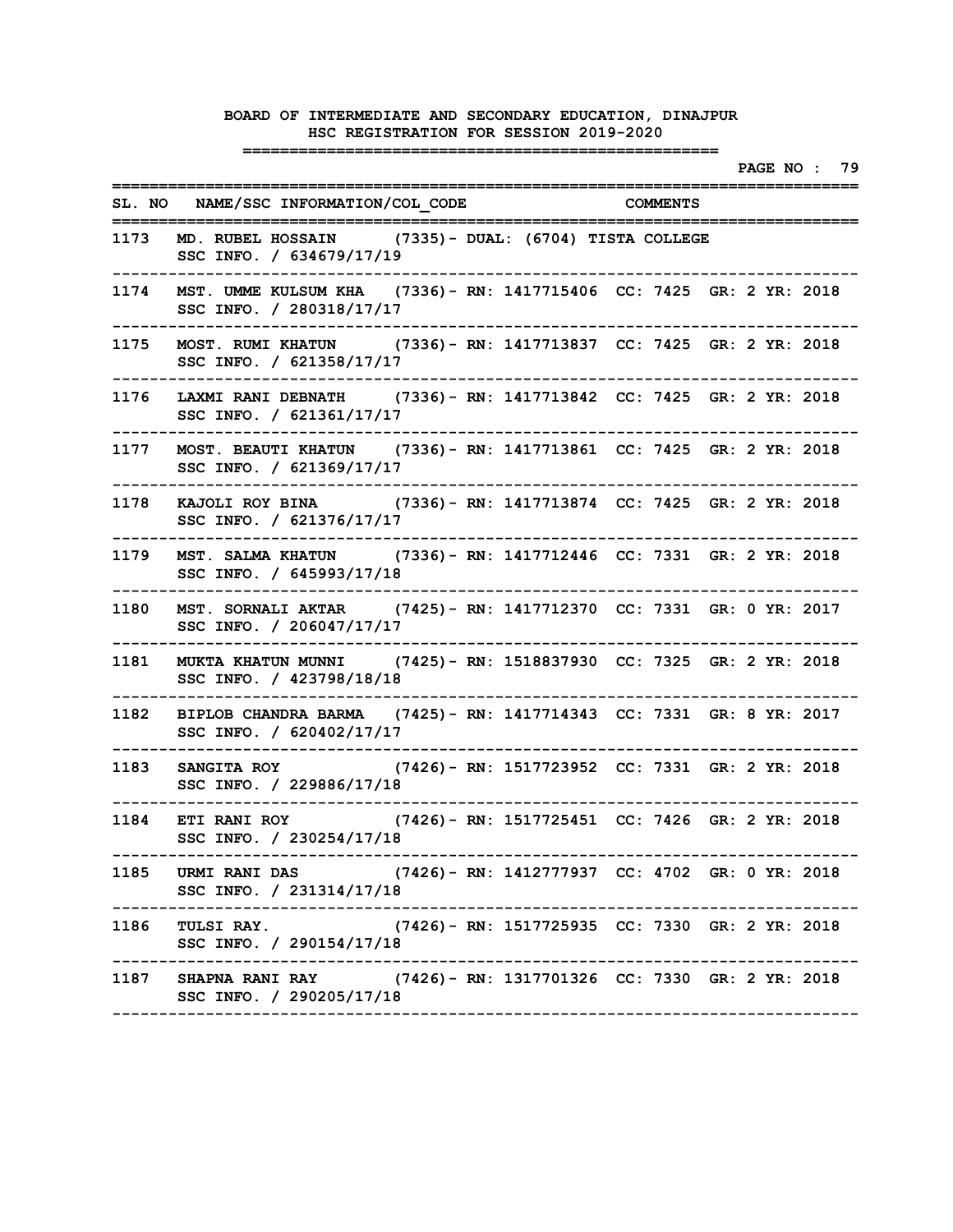|      |                                                                                                     |  |                                                 |  |  | PAGE NO : 80 |  |
|------|-----------------------------------------------------------------------------------------------------|--|-------------------------------------------------|--|--|--------------|--|
|      | SL. NO NAME/SSC INFORMATION/COL CODE COMMENTS                                                       |  |                                                 |  |  |              |  |
| 1188 | MST. LOVELY KHATUN (7426) - RN: 1417712436 CC: 7336 GR: 2 YR: 2018<br>SSC INFO. / 302880/17/18      |  |                                                 |  |  |              |  |
| 1189 | ARCHONA RANI ROY (7426) - RN: 1417712463 CC: 7426 GR: 2 YR: 2018<br>SSC INFO. / 302883/17/18        |  |                                                 |  |  |              |  |
| 1190 | MST. ISMOTARA KHATUN (7426)- RN: 1417715081 CC: 7330 GR: 2 YR: 2017<br>SSC INFO. / 620536/17/17     |  |                                                 |  |  |              |  |
| 1191 | SHOVA RANI (7426) - RN: 1417713928 CC: 7358 GR: 8 YR: 2017<br>SSC INFO. / 621200/17/17              |  |                                                 |  |  |              |  |
| 1192 | <b>LIPI RANI</b><br>SSC INFO. / 621203/17/17                                                        |  | (7426)– RN: 1417713931 CC: 7358 GR: 2 YR: 2017  |  |  |              |  |
| 1193 | MOHONA AKTER (7426) - RN: 1417713939 CC: 7331 GR: 2 YR: 2017<br>SSC INFO. / 621210/17/17            |  |                                                 |  |  |              |  |
| 1194 | SAHIDA KHATUN (7426) - RN: 1417713945 CC: 7325 GR: 2 YR: 2017<br>SSC INFO. / 621214/17/17           |  |                                                 |  |  |              |  |
| 1195 | SAMINA KHATUN (7426) - DUAL: (7330) HATIBANDHA WOMEN'S COLLEGE,<br>SSC INFO. / 635120/17/19         |  |                                                 |  |  |              |  |
| 1196 | MOUSUMI AKTER (7426) - RN: 1517724951 CC: 7330 GR: 2 YR: 2018<br>SSC INFO. / 645923/17/18           |  |                                                 |  |  |              |  |
| 1197 | KHADIZA AKTHER (7426) - RN: 1517734061 CC: 7327 GR: 2 YR: 2018<br>SSC INFO. / 647386/17/18          |  |                                                 |  |  |              |  |
| 1198 | <b>HENA KHATUN</b><br>SSC INFO. / 650222/17/18                                                      |  | (7426)– RN: 1517732855 CC: 7331 GR: 2 YR: 2018  |  |  |              |  |
| 1199 | MOST. SABINA AKTAR (7426) - RN: 1517732551 CC: 5536 GR: 2 YR: 2018<br>SSC INFO. / 650549/17/18      |  |                                                 |  |  |              |  |
|      | 1200 KEYA RANI<br>SSC INFO. / 650555/17/18                                                          |  | (7426) – RN: 1517732558 CC: 7279 GR: 2 YR: 2018 |  |  |              |  |
|      | 1201 MOST. AFROJA BEGUM (7426) - RN: 1517732564 CC: 7353 GR: 2 YR: 2018<br>SSC INFO. / 650560/17/18 |  |                                                 |  |  |              |  |
|      | 1202 SANGITA RANI (7426) - RN: 1417713545 CC: 7426 GR: 2 YR: 2018<br>SSC INFO. / 653162/17/18       |  |                                                 |  |  |              |  |
|      |                                                                                                     |  |                                                 |  |  |              |  |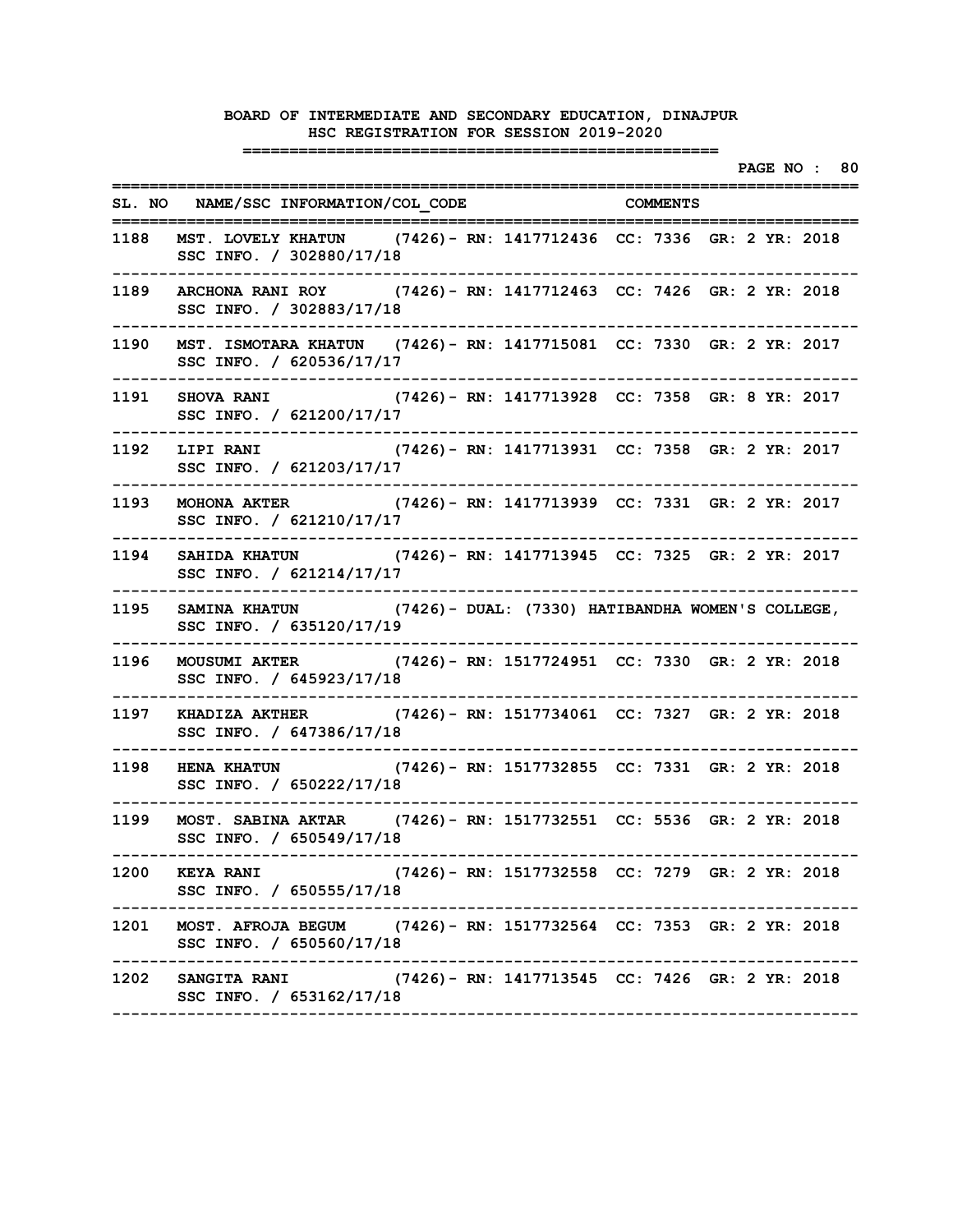|        |                                                                                                                          |  | ===================== |  |  | PAGE NO : 81 |  |
|--------|--------------------------------------------------------------------------------------------------------------------------|--|-----------------------|--|--|--------------|--|
|        | SL. NO NAME/SSC INFORMATION/COL CODE THE COMMENTS                                                                        |  |                       |  |  |              |  |
|        | 1203 MST. TUNAJJINA SULTA (7426)- RN: 1517724772 CC: 7327 GR: 2 YR: 2018<br>SSC INFO. / 653220/17/18                     |  | ------------          |  |  |              |  |
| 1204   | ---------------------<br>MOST. SUITY AKTER (7427) - DUAL: (7335) BEER MUKTIJODDHA MOTAHAR HO<br>SSC INFO. / 629688/17/19 |  |                       |  |  |              |  |
| 1205   | KEYA RANI (7253) - RN: 1417717324 CC: 7450 GR: 2 YR: 2018<br>SSC INFO. / 648195/17/18                                    |  |                       |  |  |              |  |
| 1206   | MD. MEHEDI HASAN MRI (7276) - RN: 1517719911 CC: 7258 GR: 0 YR: 2018<br>SSC INFO. / 229511/17/18                         |  |                       |  |  |              |  |
| 1207 - | RATNA RANI ROY (7276) - RN: 1517733549 CC: 7357 GR: 2 YR: 2018<br>SSC INFO. / 653862/17/18                               |  |                       |  |  |              |  |
| 1208   | MD. SAJJAD HOSSEN (7280) - RN: 1517730656 CC: 7254 GR: 2 YR: 2018<br>SSC INFO. / 230580/17/18                            |  |                       |  |  |              |  |
| 1209   | MD. MANIK MIA (7280) - DUAL: (7282) HAZIGONJ SCHOOL AND COLLEGE<br>SSC INFO. / 630701/17/19                              |  |                       |  |  |              |  |
|        | 1210 MOST. BOBITA KHATUN (7281) - RN: 1517728457 CC: 7377 GR: 2 YR: 2018<br>SSC INFO. / 648762/17/18                     |  |                       |  |  |              |  |
| 1211   | MST. ROJINA AKTER (7281) - RN: 1317698041 CC: 4708 GR: 2 YR: 2018<br>SSC INFO. / 648766/17/18                            |  |                       |  |  |              |  |
| 1212   | MOST. MORSHEDA AKTHE (7281) - RN: 1317703276 CC: 7281 GR: 2 YR: 2018<br>SSC INFO. / 648767/17/18                         |  |                       |  |  |              |  |
| 1213   | MOST. MARJINA KHATUN (7281)- RN: 1417716493 CC: 7281 GR: 2 YR: 2018<br>SSC INFO. / 648768/17/18                          |  |                       |  |  |              |  |
| 1214   | RADHIKA RANI ROY (7282) - RN: 1417716969 CC: 7282 GR: 2 YR: 2017<br>SSC INFO. / 622031/17/17                             |  |                       |  |  |              |  |
|        | 1215 MOSS. FAZILA KHATUN (7282)- RN: 1417716976 CC: 7280 GR: 2 YR: 2017<br>SSC INFO. / 622036/17/17                      |  |                       |  |  |              |  |
| 1216   | MD. MANIK MIA (7282) - DUAL: (7280) HAJIGANJ UDIOMAN SURUJ COLL<br>SSC INFO. / 630701/17/19                              |  |                       |  |  |              |  |
|        | 1217 KALPANA RANI ROY (7282) - RN: 1417717038 CC: 7376 GR: 2 YR: 2018<br>SSC INFO. / 648125/17/18                        |  |                       |  |  |              |  |
|        |                                                                                                                          |  |                       |  |  |              |  |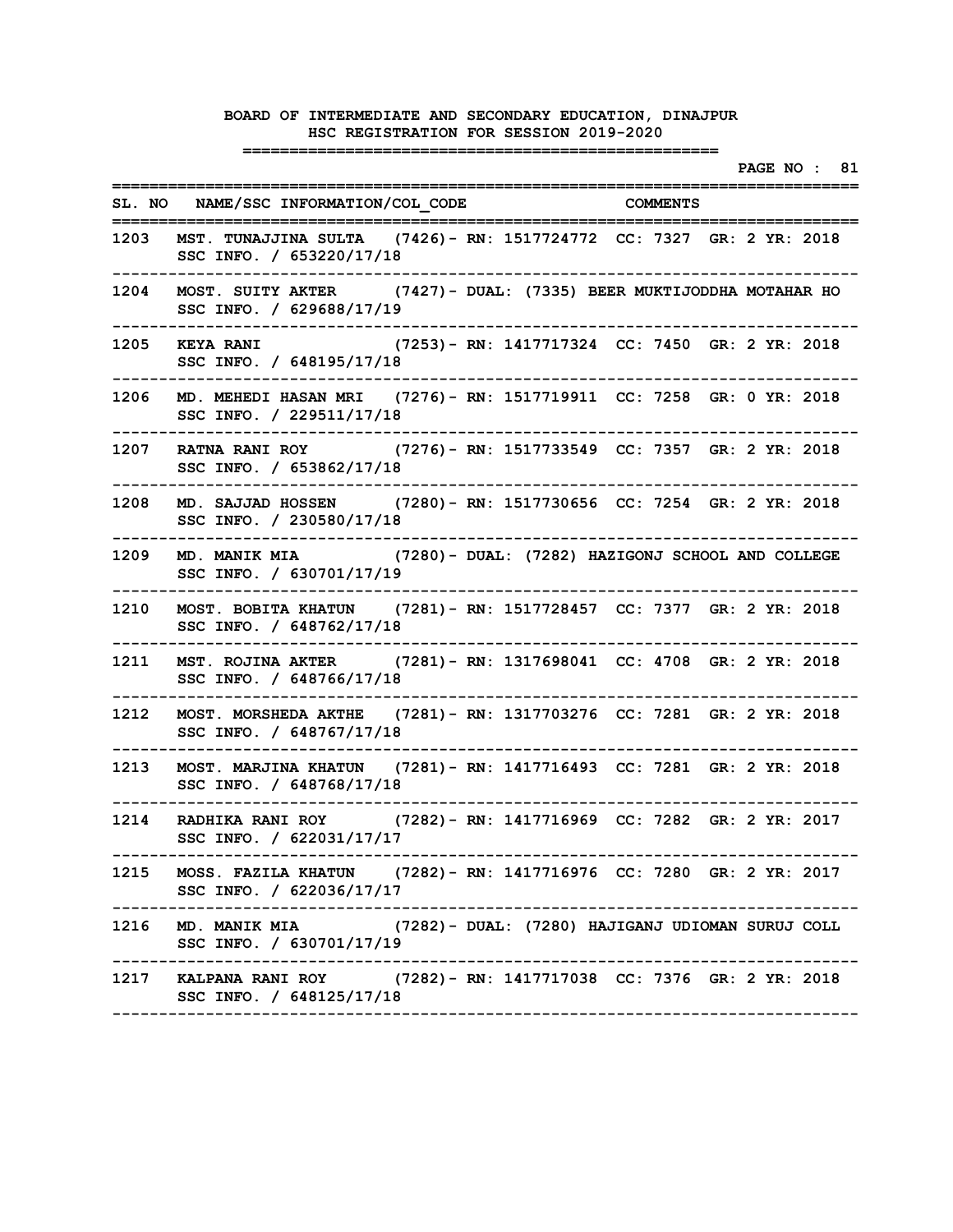|      |                                                                                                                              | --------------     | PAGE NO : 82 |
|------|------------------------------------------------------------------------------------------------------------------------------|--------------------|--------------|
|      | SL. NO NAME/SSC INFORMATION/COL CODE COMMENTS<br>:==============                                                             | ================== |              |
|      | 1218 SUKUMAR ROY (7284) - CORRECT SSC INFORMATION.<br>SSC INFO. / 648918/17/18                                               |                    |              |
|      | ---------------------------<br>1219 RUBI BEGUM (7451) - DUAL: (7453) NAMURI HIGH SCHOOL AND COLL<br>SSC INFO. / 631469/17/19 |                    |              |
| 1220 | MOST. ASMA KHATUN (7451)- DUAL: (7378) KAKINA GIRLS' HIGH SCHOOL A<br>SSC INFO. / 632933/17/19                               |                    |              |
| 1221 | SHARMIN AKTER (7452) - CORRECT SSC INFORMATION.<br>SSC INFO. / 194636/18/19                                                  |                    |              |
| 1222 | MD. ALAMGIR (7452) - CORRECT SSC INFORMATION.<br>SSC INFO. / 563893/ /19                                                     |                    |              |
| 1223 | RUBI BEGUM (7453) - DUAL: (7451) NAMURI ADARSH MULTMEIERNAL<br>SSC INFO. / 631469/17/19                                      |                    |              |
|      | 1224 MST. LABONY BEGUM (7453) - RN: 1417718113 CC: 7451 GR: 2 YR: 2018<br>SSC INFO. / 647949/17/18                           |                    |              |
|      | 1225 DHARMO NARAYON RAY (7453) - RN: 1517727883 CC: 7453 GR: 2 YR: 2018<br>SSC INFO. / 648015/17/18                          |                    |              |
| 1226 | MD. ABDUR RAHIM (7453) - RN: 1517727904 CC: 7279 GR: 8 YR: 2018<br>SSC INFO. / 820539/17/18                                  |                    |              |
| 1227 | MD. AHSAN KABIR (7275) - RN: 1517732472 CC: 7326 GR: 0 YR: 2018<br>SSC INFO. / 232265/17/18                                  |                    |              |
| 1228 | MD. MASUD RANA SAMIM (7275) - RN: 1418847278 CC: 7327 GR: 0 YR: 2018<br>SSC INFO. / 423795/18/18                             |                    |              |
| 1229 | MST. JAISMEN BEGUM (7275)- DUAL: (7378) KAKINA GIRLS' HIGH SCHOOL A<br>SSC INFO. / 631849/17/19                              |                    |              |
|      | 1230 MD. ATIKUR RAHMAN (7326) - RN: 1517732082 CC: 7250 GR: 0 YR: 2018<br>SSC INFO. / 231275/17/18                           |                    |              |
| 1231 | TAHMINA KHATUN (7326) - DUAL: (7353) DUHULY S.C. HIGH SCHOOL & C<br>SSC INFO. / 234956/17/19                                 |                    |              |
|      | 1232 MD. MOMINUL ISLAM (7327) - RN: 1517731918 CC: 7326 GR: 0 YR: 2018<br>SSC INFO. / 232213/17/18                           |                    |              |
|      |                                                                                                                              |                    |              |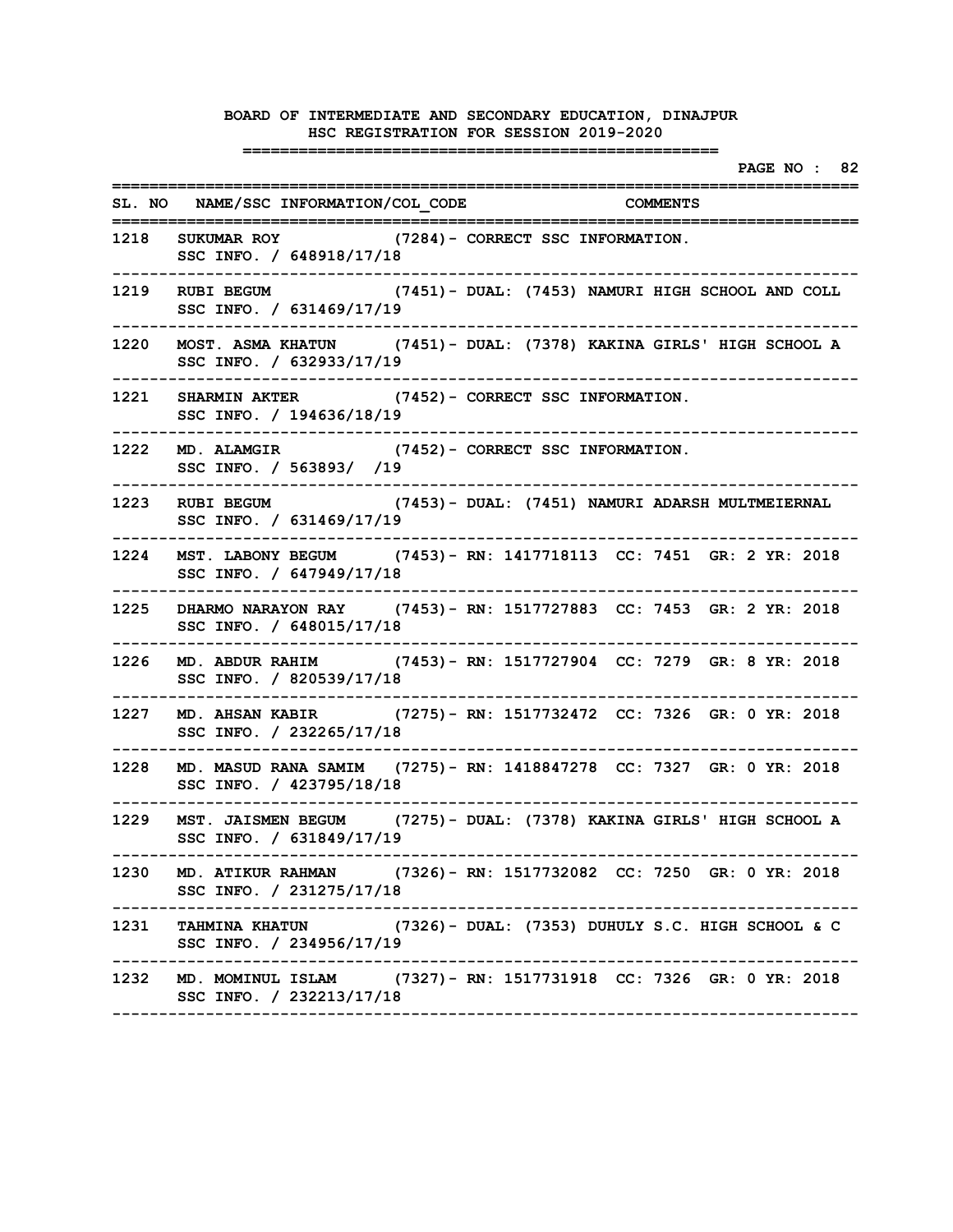|      |                                                                                                    |                                                  |                                                 |  |  |  | PAGE NO : 83 |  |
|------|----------------------------------------------------------------------------------------------------|--------------------------------------------------|-------------------------------------------------|--|--|--|--------------|--|
|      | SL. NO NAME/SSC INFORMATION/COL CODE COMMENTS<br>=============                                     |                                                  |                                                 |  |  |  |              |  |
| 1233 | SUVROTODEB ROY (7327) - RN: 1517732477 CC: 7355 GR: 2 YR: 2018<br>SSC INFO. / 232270/17/18         |                                                  |                                                 |  |  |  |              |  |
| 1234 | <b>SHEPON</b><br>SSC INFO. / 815665/17/19                                                          | (7350)- DUAL: (7358) UTTAR DALGRAM ADARSHA SCHOO |                                                 |  |  |  |              |  |
| 1235 | MD. MANIK MIA (7352) - RN: 1417618579 CC: 5644 GR: 2 YR: 2017<br>SSC INFO. / 581159/17/17          |                                                  |                                                 |  |  |  |              |  |
| 1236 | TAHMINA KHATUN (7353) - DUAL: (7326) UTTAR BANGLA COLLEGE<br>SSC INFO. / 234956/17/19              |                                                  |                                                 |  |  |  |              |  |
| 1237 | MOST. SHAHIDA BEGUM (7355) - RN: 1517624910 CC: 5533 GR: 2 YR: 2018<br>SSC INFO. / 195826/17/18    |                                                  |                                                 |  |  |  |              |  |
| 1238 | ARIFUL ISLAM (7355) - RN: 1417720006 CC: 7355 GR: 2 YR: 2017<br>SSC INFO. / 207358/17/17           |                                                  |                                                 |  |  |  |              |  |
| 1239 | SELINA AKTER (7355) - RN: 1517732435 CC: 7326 GR: 0 YR: 2018<br>SSC INFO. / 232261/17/18           |                                                  |                                                 |  |  |  |              |  |
| 1240 | SONCHITA RANI (7355) - RN: 1417719968 CC: 7355 GR: 2 YR: 2017<br>SSC INFO. / 624290/17/17          |                                                  |                                                 |  |  |  |              |  |
| 1241 | MST. ANSANA KHATUN S (7355) - RN: 1417719973 CC: 7355 GR: 2 YR: 2017<br>SSC INFO. / 624293/17/17   |                                                  |                                                 |  |  |  |              |  |
| 1242 | JAMUNA RANI ROY (7355) - RN: 1417719976 CC: 7355 GR: 2 YR: 2017<br>SSC INFO. / 624295/17/17        |                                                  |                                                 |  |  |  |              |  |
| 1243 | LUXMI RANI (7355) - RN: 1417719980 CC: 7355 GR: 2 YR: 2017<br>SSC INFO. / 624297/17/17             |                                                  |                                                 |  |  |  |              |  |
| 1244 | MST. SHAFALI KHATUN (7355) - RN: 1417719983 CC: 7355 GR: 2 YR: 2017<br>SSC INFO. / 624299/17/17    |                                                  |                                                 |  |  |  |              |  |
|      | 1245 TULI RANI<br>SSC INFO. / 624300/17/17                                                         |                                                  | (7355) - RN: 1417719984 CC: 7355 GR: 2 YR: 2017 |  |  |  |              |  |
|      | 1246 MST. NADIRA KHATUN (7355)- RN: 1417719991 CC: 7355 GR: 2 YR: 2017<br>SSC INFO. / 624304/17/17 |                                                  |                                                 |  |  |  |              |  |
|      | 1247 SWAPNA RANI (7355) - RN: 1417719992 CC: 7355 GR: 2 YR: 2017<br>SSC INFO. / 624305/17/17       |                                                  |                                                 |  |  |  |              |  |
|      |                                                                                                    |                                                  |                                                 |  |  |  |              |  |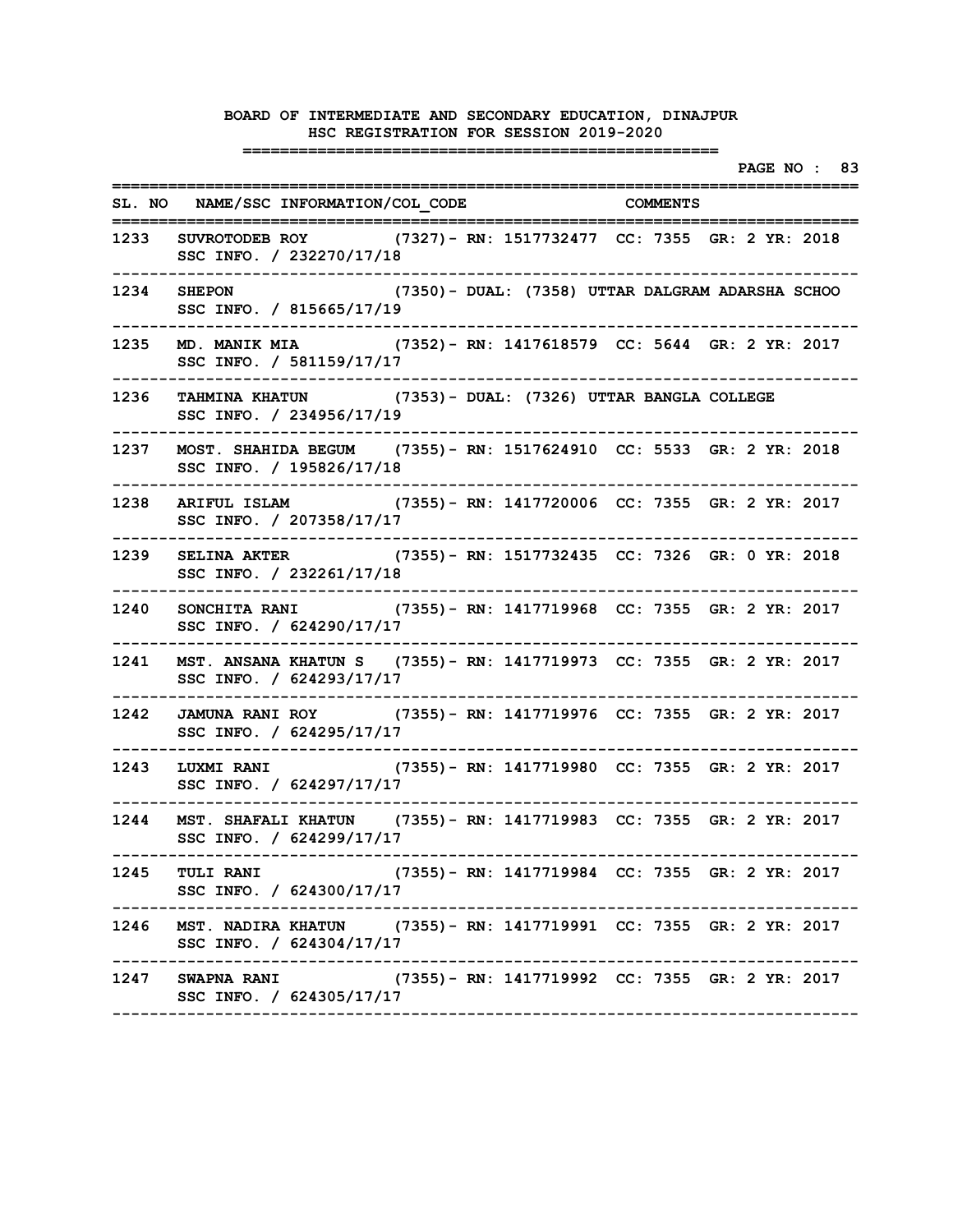**PAGE NO : 84 ================================================================================** SL. NO NAME/SSC INFORMATION/COL CODE COMMENTS **================================================================================ 1248 RATAN KUMAR (7355)- RN: 1417720016 CC: 7355 GR: 2 YR: 2017 SSC INFO. / 624312/17/17 -------------------------------------------------------------------------------- 1249 HASAN ALI (7355)- RN: 1417720031 CC: 7355 GR: 2 YR: 2017 SSC INFO. / 624315/17/17 -------------------------------------------------------------------------------- 1250 MD. RAKIBUL ISLAM (7356)- RN: 1417721257 CC: 7356 GR: 2 YR: 2017 SSC INFO. / 623414/17/17 -------------------------------------------------------------------------------- 1251 TASLIMA KHATUN (7358)- RN: 1418847382 CC: 7358 GR: 2 YR: 2017 SSC INFO. / 176993/18/17 -------------------------------------------------------------------------------- 1252 TANJINA AKTAR (7358)- RN: 1418847394 CC: 7358 GR: 2 YR: 2018 SSC INFO. / 187134/18/18 -------------------------------------------------------------------------------- 1253 SHOHANA AKTHER POLY (7358)- RN: 1517734274 CC: 7350 GR: 0 YR: 2018 SSC INFO. / 232238/17/18 -------------------------------------------------------------------------------- 1254 ROMANA BEGUM (7358)- RN: 1417721361 CC: 7358 GR: 2 YR: 2017 SSC INFO. / 623884/17/17 -------------------------------------------------------------------------------- 1255 AMENA KHATUN (7358)- RN: 1417721365 CC: 7358 GR: 2 YR: 2017 SSC INFO. / 623887/17/17 -------------------------------------------------------------------------------- 1256 KALPONA KHATUN (7358)- RN: 1417721369 CC: 7358 GR: 2 YR: 2017 SSC INFO. / 623889/17/17 -------------------------------------------------------------------------------- 1257 LIPI KHATUN (7358)- RN: 1417721374 CC: 7358 GR: 2 YR: 2017 SSC INFO. / 623893/17/17 -------------------------------------------------------------------------------- 1258 MOST. JAMENA KHATUN (7358)- RN: 1517725517 CC: 7358 GR: 2 YR: 2018 SSC INFO. / 647374/17/18 -------------------------------------------------------------------------------- 1259 AYSA AKTER (7358)- RN: 1317705700 CC: 7358 GR: 2 YR: 2018 SSC INFO. / 650314/17/18 -------------------------------------------------------------------------------- 1260 REZOANA (7358)- RN: 1517734277 CC: 7350 GR: 2 YR: 2018 SSC INFO. / 653668/17/18 -------------------------------------------------------------------------------- 1261 MOST. JANNATI AKTAR (7358)- RN: 1417721114 CC: 7358 GR: 2 YR: 2018 SSC INFO. / 653795/17/18 -------------------------------------------------------------------------------- 1262 BABITA RANI (7358)- RN: 1517733747 CC: 7358 GR: 2 YR: 2018 SSC INFO. / 653804/17/18 --------------------------------------------------------------------------------**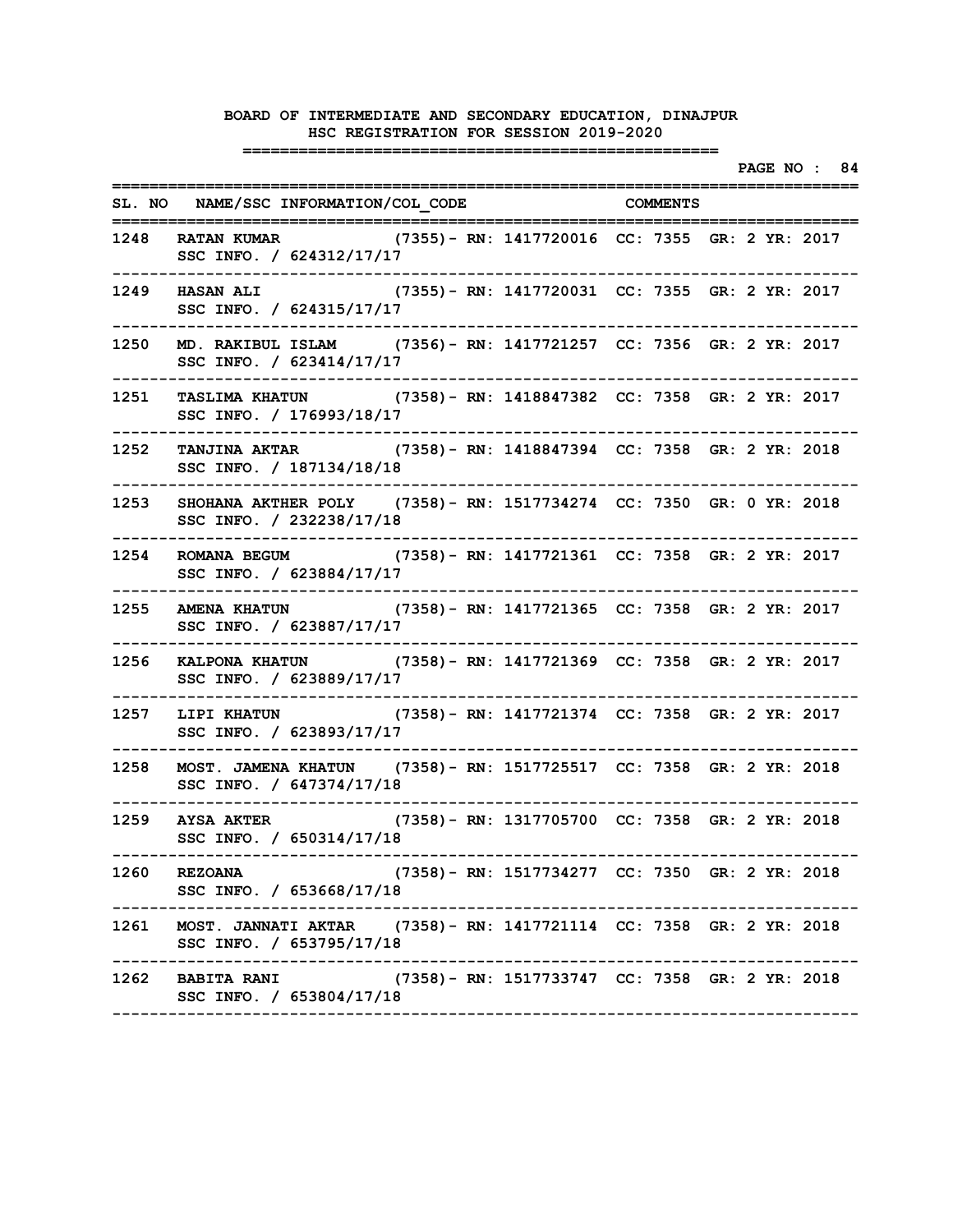|      |                                                                                                      |                                                | PAGE NO : 85 |
|------|------------------------------------------------------------------------------------------------------|------------------------------------------------|--------------|
|      | SL. NO NAME/SSC INFORMATION/COL CODE COMMENTS                                                        |                                                |              |
| 1263 | =========<br>LIKHI BEGUM (7358) - RN: 1517733772 CC: 7358 GR: 2 YR: 2018<br>SSC INFO. / 653813/17/18 |                                                |              |
| 1264 | <b>SHEPON</b><br>$(7358)$ - DUAL: $(7350)$ CHANDRAPUR HIGH SCHOOL & CO<br>SSC INFO. / 815665/17/19   |                                                |              |
| 1265 | <b>AREM ALI</b><br>SSC INFO. / 820978/17/18                                                          | (7358)- RN: 1517734305 CC: 7377 GR: 8 YR: 2018 |              |
| 1266 | MOST. AFIA ANJUM (7358) - RN: 1417721650 CC: 7350 GR: 8 YR: 2017<br>SSC INFO. / 821234/17/17         |                                                |              |
| 1267 | MST. JAISMEN BEGUM (7378) - DUAL: (7275) GOVT. KARIM UDDIN PUBLIC CO<br>SSC INFO. / 631849/17/19     |                                                |              |
| 1268 | MOST. ASMA KHATUN (7378)- DUAL: (7451) NAMURI ADARSH MULTMEIERNAL<br>SSC INFO. / 632933/17/19        |                                                |              |
| 1269 | MD. SHAKIB ISLAM (7300) - RN: 1517726915 CC: 5261 GR: 8 YR: 2018<br>SSC INFO. / 820899/17/18         | ____________________                           |              |
| 1270 | FATIHAJ JAHAN (7301)- DUAL: (7787) AMENA-BAKI- RESIDENTIAL MOD<br>SSC INFO. / 235502/17/19           |                                                |              |
| 1271 | RATAN KUMAR RAY (7302) - RN: 1417722688 CC: 7300 GR: 0 YR: 2017<br>SSC INFO. / 207549/17/17          |                                                |              |
| 1272 | MOST. AYESHA AKTER (7303) - RN: 1517737319 CC: 7300 GR: 0 YR: 2018<br>SSC INFO. / 231510/17/18       |                                                |              |
| 1273 | MD. MONIRUZZAMAN (7303) - RN: 1517737936 CC: 7300 GR: 2 YR: 2018<br>SSC INFO. / 651375/17/18         |                                                |              |
| 1274 | MST. TANIA AKTER (7500) - RN: 1512746485 CC: 3126 GR: 0 YR: 2018<br>SSC INFO. / 146116/12/18         |                                                |              |
|      | 1275 MD. MOTAHARUL ISLAM (7500)- RN: 1417732997 CC: 7626 GR: 0 YR: 2017<br>SSC INFO. / 212106/17/17  |                                                |              |
|      | 1276 SAADMAN ITTIHAD (7500)- DUAL: (7514) DINAJPUR GOVT. CITY COLLEGE<br>SSC INFO. / 238752/17/19    |                                                |              |
|      | 1277 MD. MAHIM MUSTAFY (7500) - DUAL: (5300) RANGPUR GOVT. COLLEGE<br>SSC INFO. / 239026/17/19       |                                                |              |
|      |                                                                                                      |                                                |              |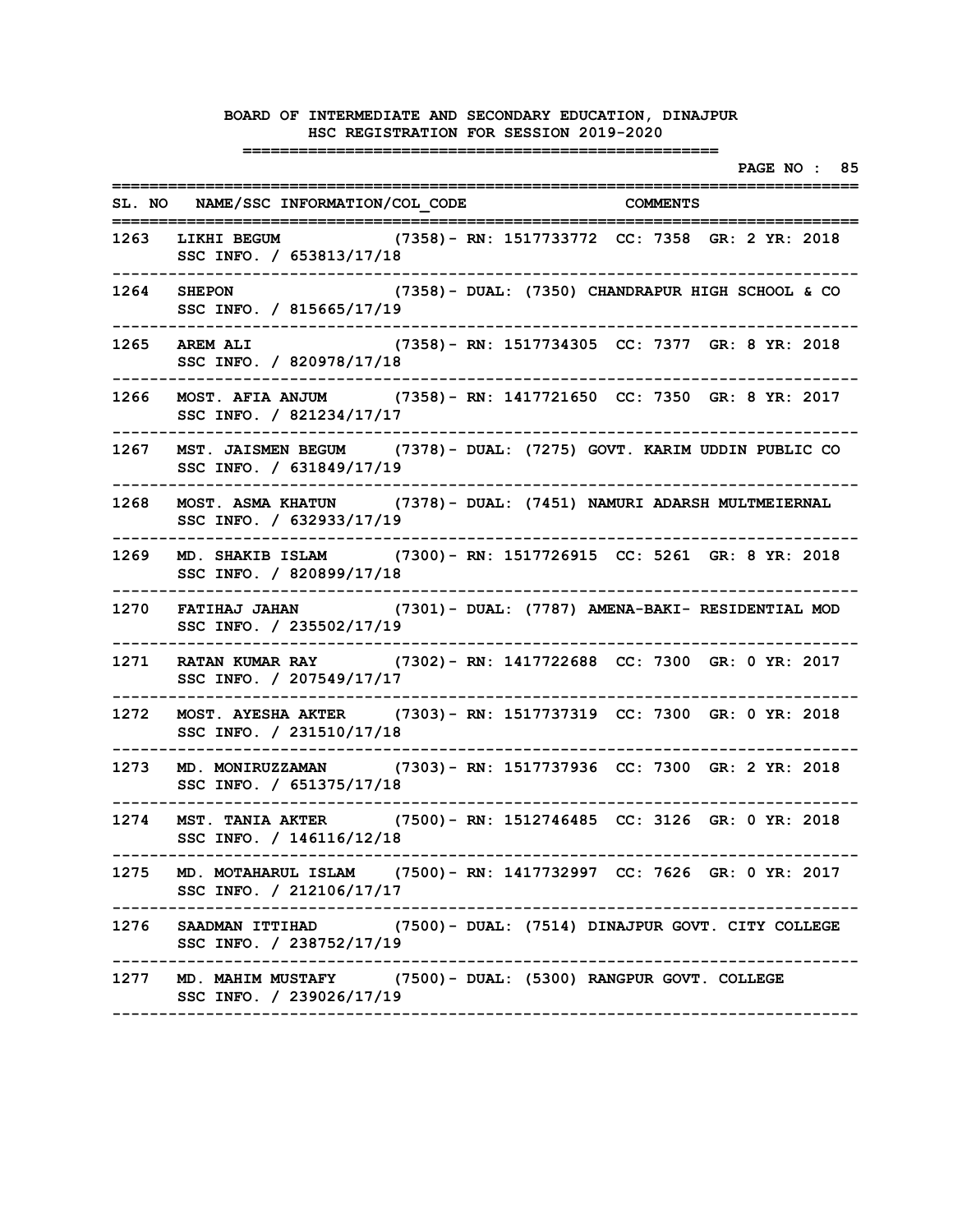|      |                                                                                                       | -------------------- | PAGE NO : 86 |
|------|-------------------------------------------------------------------------------------------------------|----------------------|--------------|
|      | SL. NO NAME/SSC INFORMATION/COL CODE<br>:=============                                                | <b>COMMENTS</b>      |              |
|      | 1278 CHIRONJID RAY (7500) - RN: 1517755770 CC: 7787 GR: 0 YR: 2018<br>SSC INFO. / 239985/17/18        |                      |              |
|      | 1279 SADIA ISLAM JERIN (7500)- DUAL: (7800) SETABGANJ GOVT. COLLEGE<br>SSC INFO. / 251323/17/19       |                      |              |
| 1280 | MOST. JEMI AKTER (7500) - DUAL: (7953) JAMIRUDDIN SHAH GIRLS' HIGH<br>SSC INFO. / 644797/17/19        |                      |              |
| 1281 | MD. TANVIR AHMED SAN (7500) - DUAL: (7675) FULBARI GOVT. COLLEGE<br>SSC INFO. / 815927/17/19          |                      |              |
| 1282 | MST. ARNIKA AKHI (7503) - DUAL: (7512) SHAHID JAMIR UDDIN GIRLS' S<br>SSC INFO. / 636594/17/19        |                      |              |
| 1283 | MD. SAIFUR RAHMAN (7504) - DUAL: (7506) DAXMIN KOTOALI COLLEGE<br>SSC INFO. / 238391/17/19            |                      |              |
|      | 1284 MD. JULFIKAR ALI (7505) - RN: 1417728196 CC: 7575 GR: 8 YR: 2017<br>SSC INFO. / 209047/17/17     |                      |              |
|      | 1285 MD. FOYSAL HOSSAIN (7505) - DUAL: (7507) GAWSHUL AZAM COLLEGE<br>SSC INFO. / 391488/17/19        |                      |              |
| 1286 | MD. SHAHIN ALAM (7505) - DUAL: (7507) GAWSHUL AZAM COLLEGE<br>SSC INFO. / 636901/17/19                |                      |              |
| 1287 | SREE ARJUN CHANDRU R (7506) - RN: 1517730905 CC: 7326 GR: 0 YR: 2018<br>SSC INFO. / 231116/ /18       |                      |              |
| 1288 | SUMAYA PARVIN (7506) - CORRECT SSC INFORMATION.<br>SSC INFO. / 231807/ /19                            |                      |              |
| 1289 | MST. MIMTAHUR JANNAT (7506) - RN: 1517740868 CC: 8026 GR: 0 YR: 2018<br>SSC INFO. / 234096/17/18      |                      |              |
|      | 1290 MD. DELOWAR HOSSAIN (7506)- DUAL: (7509) GHUGHUDANGA HIGH SCHOOL AND<br>SSC INFO. / 234122/17/18 |                      |              |
|      | 1291 MD. SAIFUR RAHMAN (7506) - DUAL: (7504) SHANKARPUR COLLEGE<br>SSC INFO. / 238391/17/19           |                      |              |
|      | 1292 KAZI SHAFIN AHMED (7507)- RN: 1417727306 CC: 7514 GR: 2 YR: 2017<br>SSC INFO. / 210072/17/17     |                      |              |
|      |                                                                                                       |                      |              |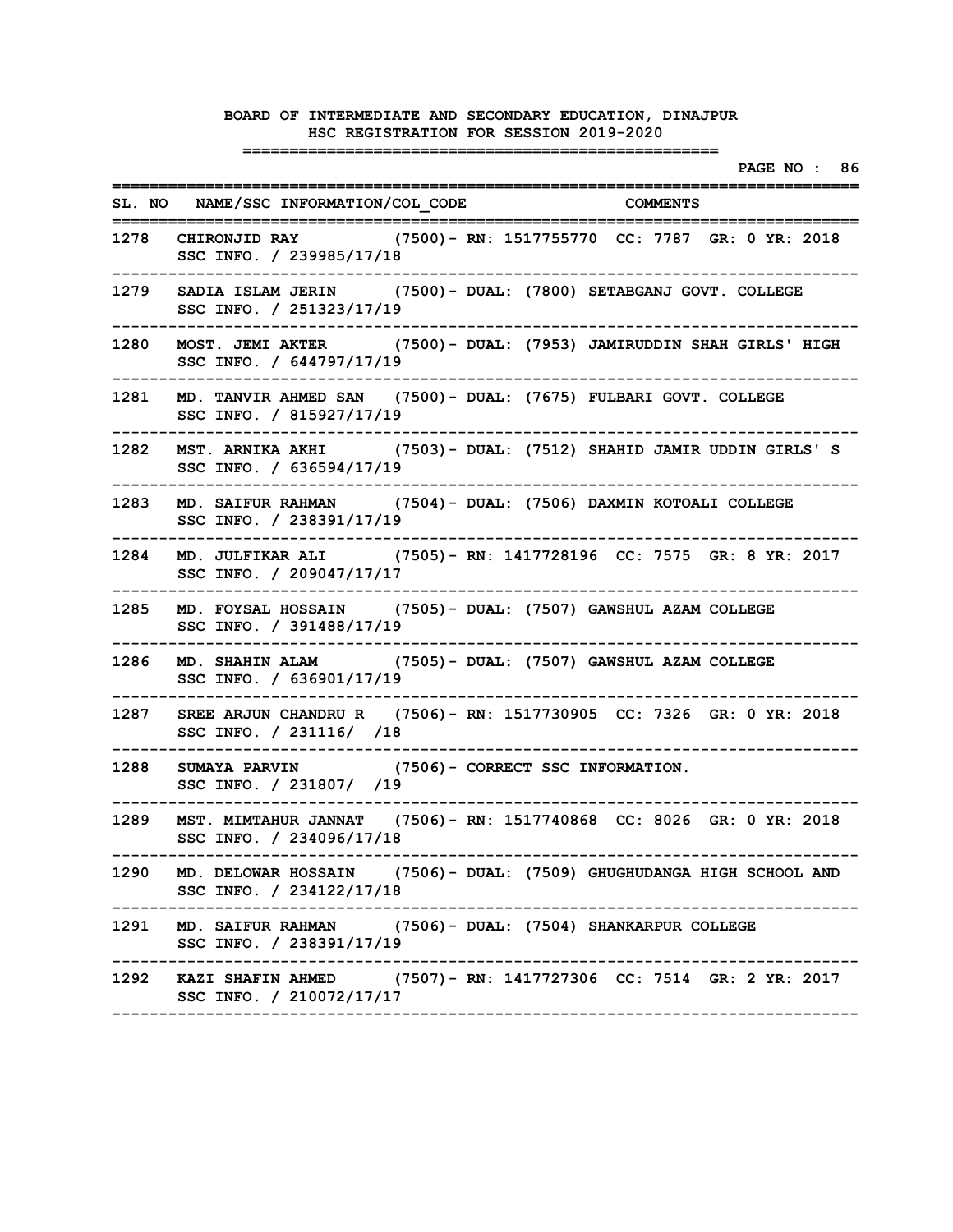**PAGE NO : 87 ================================================================================** SL. NO NAME/SSC INFORMATION/COL CODE COMMENTS **================================================================================ 1293 JANNATUN FARDUSH (7507)- RN: 1417728343 CC: 7512 GR: 2 YR: 2018 SSC INFO. / 233442/17/18 -------------------------------------------------------------------------------- 1294 MD. FORIDUL ISLAM (7507)- RN: 1417728620 CC: 7550 GR: 8 YR: 2018 SSC INFO. / 234199/17/18 -------------------------------------------------------------------------------- 1295 MD. RAKIB HOSSAIN (7507)- RN: 1517741502 CC: 7509 GR: 2 YR: 2018 SSC INFO. / 235326/17/18 -------------------------------------------------------------------------------- 1296 DALMAN CHANDRA ROY (7507)- RN: 1517741507 CC: 7550 GR: 8 YR: 2018 SSC INFO. / 235329/17/18 -------------------------------------------------------------------------------- 1297 SHATHI RANI ROY (7507)- DUAL: (7526) COLLEGIATE GIRLS' HIGH SCHO SSC INFO. / 391015/17/19 -------------------------------------------------------------------------------- 1298 MD. FOYSAL HOSSAIN (7507)- DUAL: (7505) FASHILADANGA COLLEGE SSC INFO. / 391488/17/19 -------------------------------------------------------------------------------- 1299 ETI MONY (7507)- RN: 1518830764 CC: 7505 GR: 2 YR: 2018 SSC INFO. / 438146/18/18 -------------------------------------------------------------------------------- 1300 LUTFA MONY (7507)- RN: 1518830771 CC: 7526 GR: 2 YR: 2018 SSC INFO. / 438148/18/18 -------------------------------------------------------------------------------- 1301 ANASHA AFRIN URMI (7507)- RN: 1518830767 CC: 7507 GR: 2 YR: 2018 SSC INFO. / 438151/18/18 -------------------------------------------------------------------------------- 1302 SEAULY AKTER (7507)- RN: 9017801700 CC: 7507 GR: 2 YR: 2018 SSC INFO. / 606311/19/18 -------------------------------------------------------------------------------- 1303 MD. SHAHIN ALAM (7507)- DUAL: (7505) FASHILADANGA COLLEGE SSC INFO. / 636901/17/19 -------------------------------------------------------------------------------- 1304 SUMI (7507)- DUAL: (7550) DINAJPUR ADARSHA COLLEGE SSC INFO. / 650606/17/19 -------------------------------------------------------------------------------- 1305 SHOMPA KHATUN (7507)- RN: 1317713920 CC: 7507 GR: 2 YR: 2018 SSC INFO. / 654356/17/18 -------------------------------------------------------------------------------- 1306 SAPLA RANI ROY (7507)- RN: 1417728349 CC: 7507 GR: 2 YR: 2018 SSC INFO. / 654358/17/18 -------------------------------------------------------------------------------- 1307 SHAMIM HOSSEN (7507)- RN: 1517741672 CC: 7507 GR: 2 YR: 2018 SSC INFO. / 654363/17/18 --------------------------------------------------------------------------------**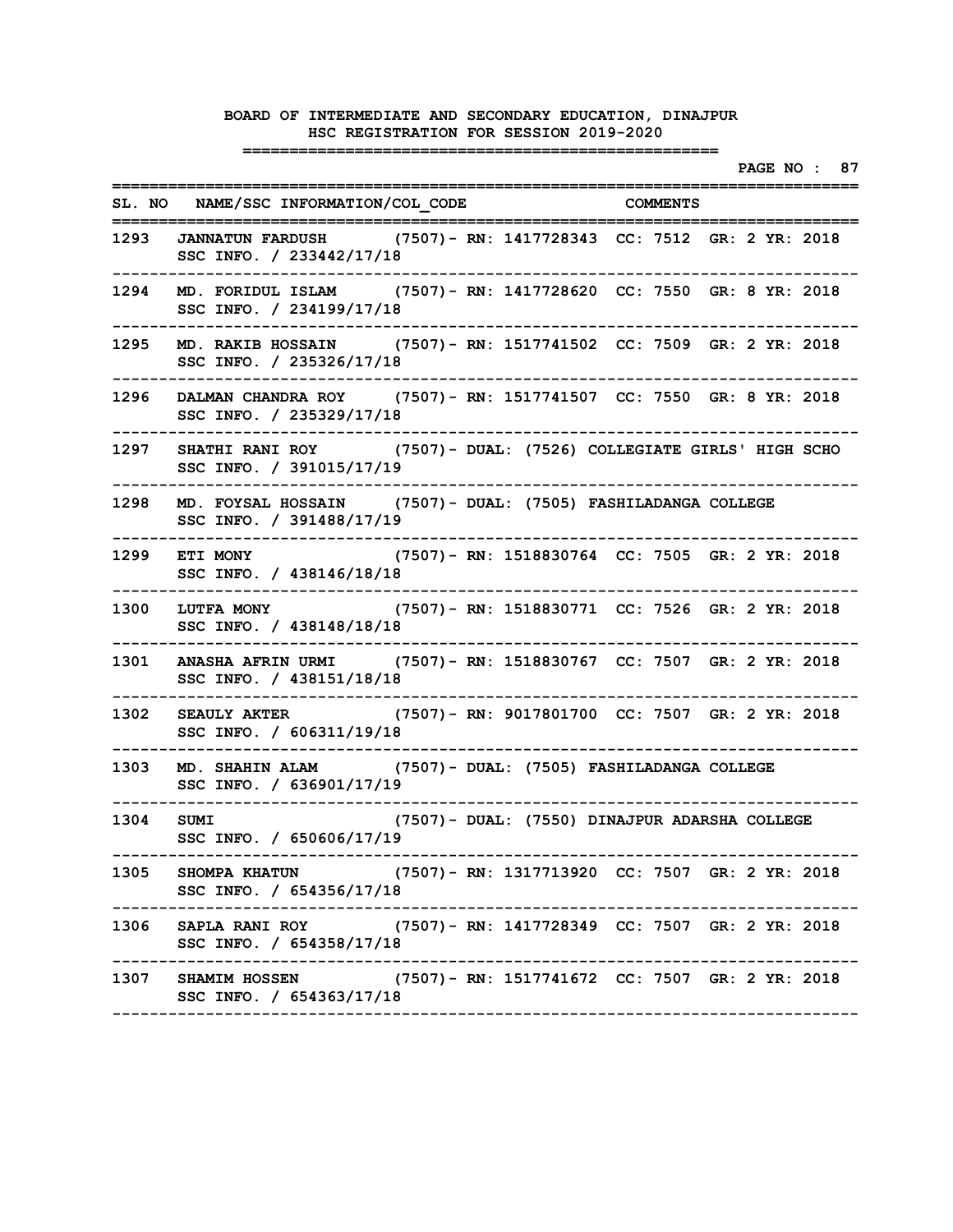**PAGE NO : 88 ================================================================================** SL. NO NAME/SSC INFORMATION/COL CODE COMMENTS **================================================================================ 1308 TOPON ROY (7507)- RN: 1417728389 CC: 7507 GR: 2 YR: 2018 SSC INFO. / 654372/17/18 -------------------------------------------------------------------------------- 1309 MD. FIROJ HOSSAIN (7507)- RN: 1417728700 CC: 7507 GR: 2 YR: 2018 SSC INFO. / 655520/17/18 -------------------------------------------------------------------------------- 1310 MD. ARFIN ALAM (7507)- RN: 1517741505 CC: 7505 GR: 8 YR: 2018 SSC INFO. / 655537/17/18 -------------------------------------------------------------------------------- 1311 NAYAN TARA (7507)- RN: 1517771026 CC: 7951 GR: 2 YR: 2018 SSC INFO. / 663624/17/18 -------------------------------------------------------------------------------- 1312 MD. RONI RAHMAN (7509)- RN: 1417727346 CC: 7829 GR: 0 YR: 2018 SSC INFO. / 209692/17/17 -------------------------------------------------------------------------------- 1313 MD. FAHIM LABIB (7509)- RN: 1417727348 CC: 7500 GR: 0 YR: 2017 SSC INFO. / 209694/17/17 -------------------------------------------------------------------------------- 1314 MD. ROFSON ZANY (7509)- RN: 1417727349 CC: 7675 GR: 0 YR: 2017 SSC INFO. / 209695/17/17 -------------------------------------------------------------------------------- 1315 MD. RAISUL ISLAM (7509)- RN: 1417727353 CC: 7514 GR: 0 YR: 2017 SSC INFO. / 209698/17/17 -------------------------------------------------------------------------------- 1316 MD. ABDUL KADER (7509)- RN: 1417727362 CC: 7514 GR: 8 YR: 2017 SSC INFO. / 209705/17/17 -------------------------------------------------------------------------------- 1317 MD. DELOWAR HOSSAIN (7509)- DUAL: (7506) DAXMIN KOTOALI COLLEGE SSC INFO. / 234122/17/18 -------------------------------------------------------------------------------- 1318 MD. SHORIFUL ISLAM (7509)- RN: 1517740593 CC: 7509 GR: 8 YR: 2018 SSC INFO. / 234156/17/18 -------------------------------------------------------------------------------- 1319 SUBAN MURMU (7509)- RN: 1517740594 CC: 7500 GR: 8 YR: 2018 SSC INFO. / 234157/17/18 -------------------------------------------------------------------------------- 1320 MD. SHAHIN BABU (7509)- RN: 1517740595 CC: 7509 GR: 8 YR: 2018 SSC INFO. / 234158/17/18 -------------------------------------------------------------------------------- 1321 MD. RAKIB BABU (7509)- RN: 1517740597 CC: 7509 GR: 2 YR: 2018 SSC INFO. / 234160/17/18 -------------------------------------------------------------------------------- 1322 MD. RAKIBUL ISLAM (7509)- RN: 1517740599 CC: 7509 GR: 2 YR: 2018 SSC INFO. / 234162/17/18 --------------------------------------------------------------------------------**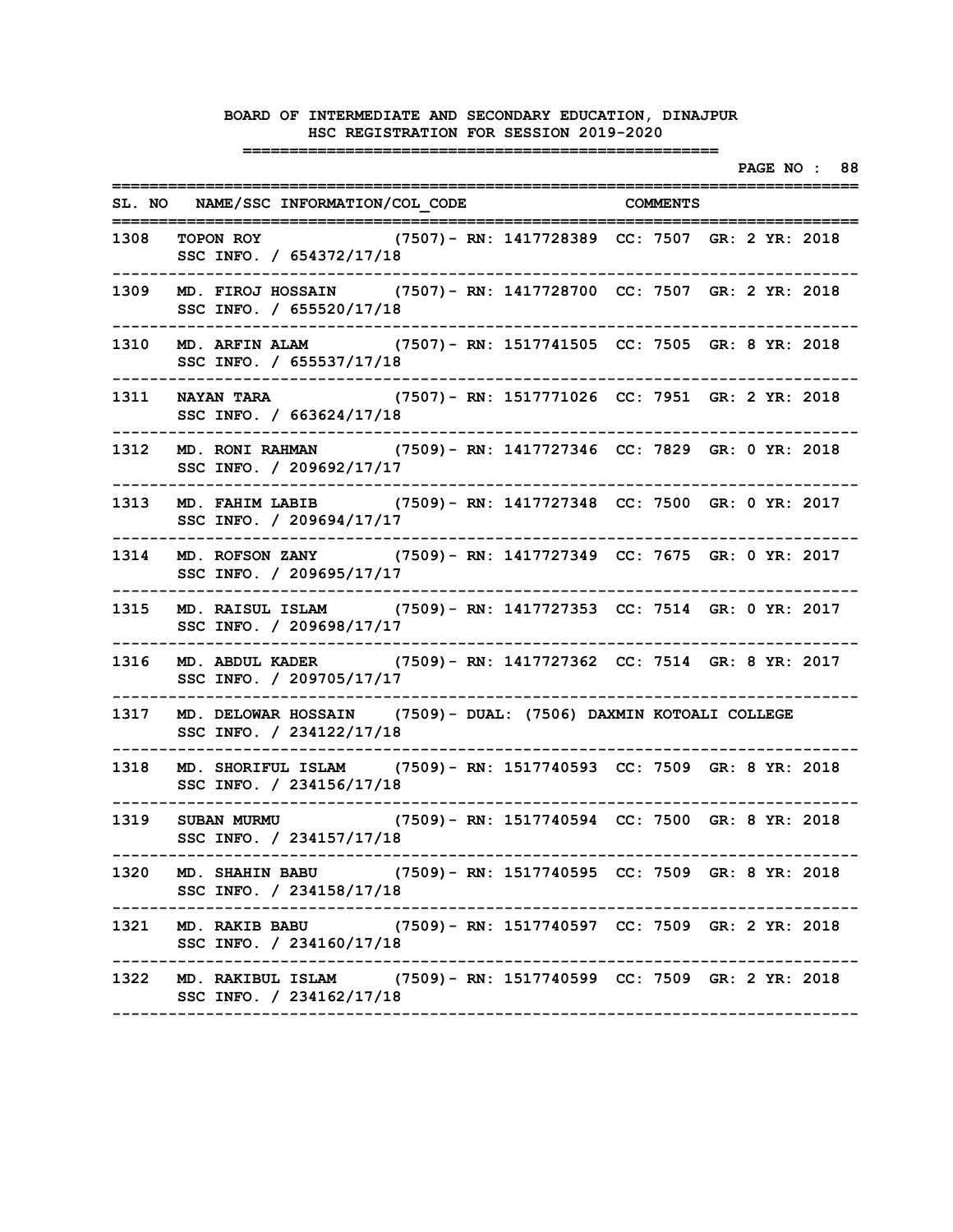|        |                                                                                                    |  |                                   |  |  | PAGE NO : 89 |  |
|--------|----------------------------------------------------------------------------------------------------|--|-----------------------------------|--|--|--------------|--|
|        | SL. NO NAME/SSC INFORMATION/COL CODE COMMENTS<br>=========                                         |  |                                   |  |  |              |  |
| 1323   | MD. KAWSAR ALI (7509) - RN: 1517742707 CC: 7575 GR: 8 YR: 2018<br>SSC INFO. / 234183/17/18         |  |                                   |  |  |              |  |
| 1324   | NOYOMI BASKEY (7509) - RN: 1317712570 CC: 7829 GR: 2 YR: 2018<br>SSC INFO. / 251225/17/18          |  |                                   |  |  |              |  |
| 1325   | MST. BITHI AKTER BON (7510) - DUAL: (7751) CHANDGANJ COLLEGE<br>SSC INFO. / 635955/17/19           |  |                                   |  |  |              |  |
| 1326   | MST. MOJMUN NIHAR CH (7511) - RN: 1417725076 CC: 7526 GR: 0 YR: 2017<br>SSC INFO. / 208544/17/17   |  |                                   |  |  |              |  |
| 1327   | FARDIN MEHJAB JISUN (7511) - RN: 1417725164 CC: 7550 GR: 8 YR: 2017<br>SSC INFO. / 208584/17/17    |  |                                   |  |  |              |  |
| 1328   | SHAKIL ISLAM (7511) - RN: 1417725165 CC: 7575 GR: 0 YR: 2017<br>SSC INFO. / 208585/17/17           |  |                                   |  |  |              |  |
| 1329   | MD. BIDDUD ISLAM (7511) - RN: 1417725181 CC: 7550 GR: 8 YR: 2017<br>SSC INFO. / 208592/17/17       |  |                                   |  |  |              |  |
| 1330   | SANJIDA AHAMED (7511) - RN: 1517739963 CC: 7526 GR: 2 YR: 2018<br>SSC INFO. / 232916/17/18         |  |                                   |  |  |              |  |
| 1331   | MD. MEHEDI HASAN (7511) - RN: 1517738506 CC: 8025 GR: 0 YR: 2018<br>SSC INFO. / 232970/17/18       |  |                                   |  |  |              |  |
| 1332   | MD. SADMAN BHOWMIK C (7511) - RN: 1517738519 CC: 7800 GR: 0 YR: 2018<br>SSC INFO. / 232977/17/18   |  |                                   |  |  |              |  |
| 1333 - | RIFAT JAHAN RIZVI (7511) - RN: 1517740132 CC: 7515 GR: 0 YR: 2018<br>SSC INFO. / 232984/17/18      |  |                                   |  |  |              |  |
| 1334   | MORIOM AKTER (7511) - RN: 1517752810 CC: 7783 GR: 0 YR: 2018<br>SSC INFO. / 242186/17/18           |  |                                   |  |  |              |  |
|        | 1335 MD. ROBIUL ISLAM (7511) - RN: 1417725238 CC: 7510 GR: 2 YR: 2018<br>SSC INFO. / 303024/17/18  |  |                                   |  |  |              |  |
|        | 1336 LAXMI ROY<br>SSC INFO. / 312827/17/17                                                         |  | (7511) - CORRECT SSC INFORMATION. |  |  |              |  |
|        | 1337 MST. RUBINA AKTER (7511) - RN: 1417725022 CC: 7955 GR: 2 YR: 2017<br>SSC INFO. / 626737/17/17 |  |                                   |  |  |              |  |
|        |                                                                                                    |  |                                   |  |  |              |  |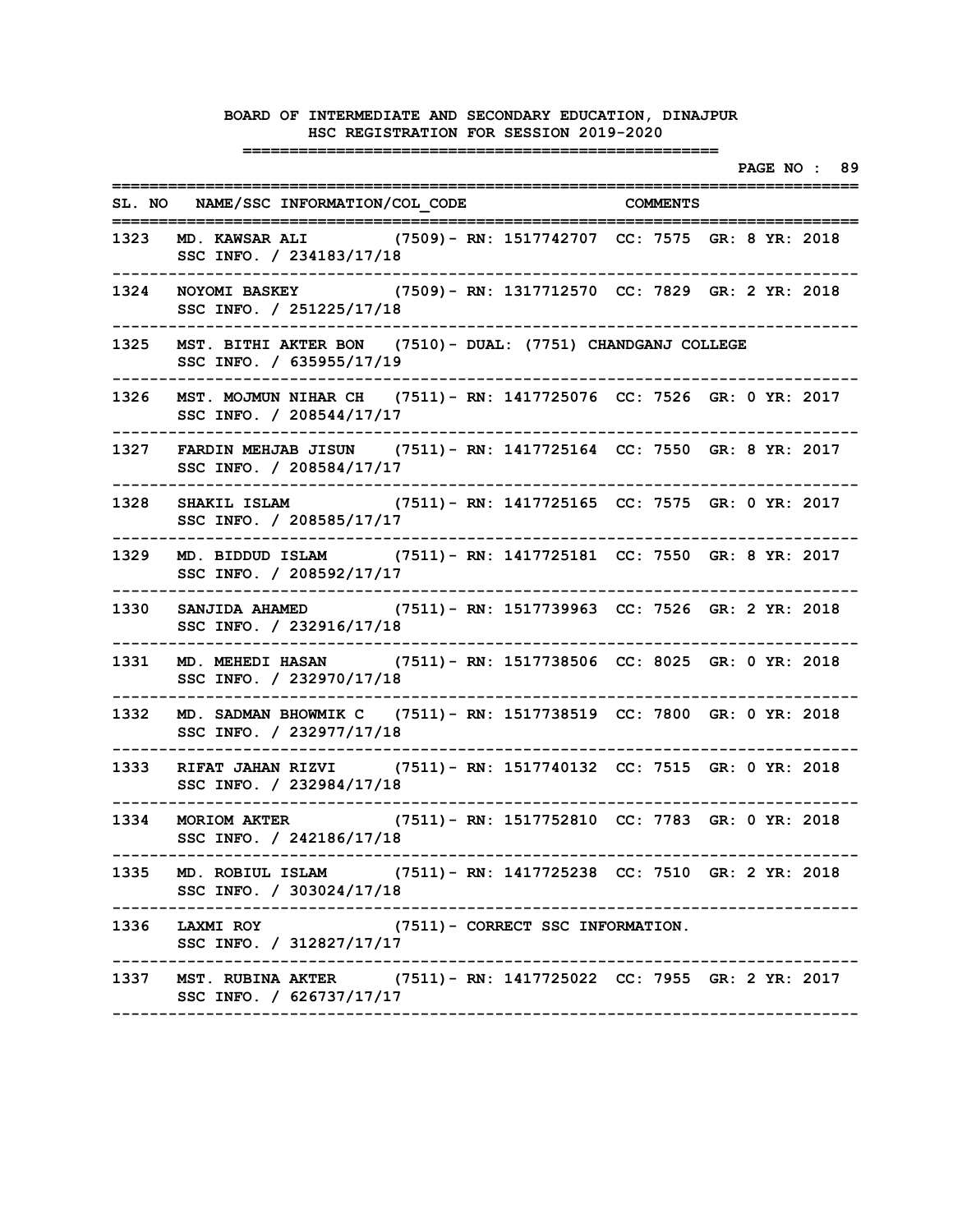|      |                                                                                                      |                                                |  |  | PAGE NO : 90 |  |
|------|------------------------------------------------------------------------------------------------------|------------------------------------------------|--|--|--------------|--|
|      | SL. NO NAME/SSC INFORMATION/COL CODE COMMENTS<br>------------                                        |                                                |  |  |              |  |
| 1338 | MUNMUN AKTER (7511) - RN: 1417725066 CC: 7526 GR: 2 YR: 2017<br>SSC INFO. / 626759/17/17             |                                                |  |  |              |  |
| 1339 | MD. ALAMIN (7511) - RN: 1417725100 CC: 7600 GR: 2 YR: 2017<br>SSC INFO. / 626773/17/17               |                                                |  |  |              |  |
| 1340 | WASIKA AFRIN (7511) - RN: 1517738387 CC: 7526 GR: 2 YR: 2018<br>SSC INFO. / 654052/17/18             |                                                |  |  |              |  |
| 1341 | MD. RONY ISLAM (7511) - RN: 1517738536 CC: 7510 GR: 2 YR: 2018<br>SSC INFO. / 654072/17/18           |                                                |  |  |              |  |
| 1342 | POLASHI SHING (7511) - RN: 1417728356 CC: 7507 GR: 2 YR: 2018<br>SSC INFO. / 654359/17/18            |                                                |  |  |              |  |
| 1343 | TAJRIN JAHAN TANISHA (7511) - RN: 1517738323 CC: 7526 GR: 8 YR: 2018<br>SSC INFO. / 821113/17/18     |                                                |  |  |              |  |
| 1344 | MODINA AKTER MONI (7511) - RN: 1517738385 CC: 7526 GR: 2 YR: 2018<br>SSC INFO. / 821120/17/18        |                                                |  |  |              |  |
| 1345 | MD. SAKIL ISLAM (7511) - RN: 1517738469 CC: 7507 GR: 8 YR: 2018<br>SSC INFO. / 821155/17/18          |                                                |  |  |              |  |
| 1346 | MST. SADIA NISHAT (7511) - RN: 1417725004 CC: 7526 GR: 2 YR: 2017<br>SSC INFO. / 821476/17/17        |                                                |  |  |              |  |
| 1347 | SOUROV KUMAR ROY (7511) - RN: 1417725104 CC: 7825 GR: 8 YR: 2017<br>SSC INFO. / 821491/17/17         |                                                |  |  |              |  |
| 1348 | <b>MD. SIFAT</b><br>SSC INFO. / 821515/17/17                                                         | (7511)– RN: 1417725183 CC: 7550 GR: 8 YR: 2017 |  |  |              |  |
| 1349 | MST. ARNIKA AKHI (7512) - DUAL: (7503) RANIGANJ EHIA HOSSAIN HIGH<br>SSC INFO. / 636594/17/19        |                                                |  |  |              |  |
|      | 1350 MD. NAIM ISLAM (7513) - RN: 1417724856 CC: 7513 GR: 2 YR: 2017<br>SSC INFO. / 208823/17/17      |                                                |  |  |              |  |
| 1351 | HABIBA AKTHER (7513) - RN: 1417724714 CC: 7513 GR: 2 YR: 2017<br>SSC INFO. / 208866/17/17            |                                                |  |  |              |  |
|      | 1352 MST. MARINA AKTHER M (7513)- RN: 1417724717 CC: 7513 GR: 0 YR: 2017<br>SSC INFO. / 208869/17/17 |                                                |  |  |              |  |
|      |                                                                                                      |                                                |  |  |              |  |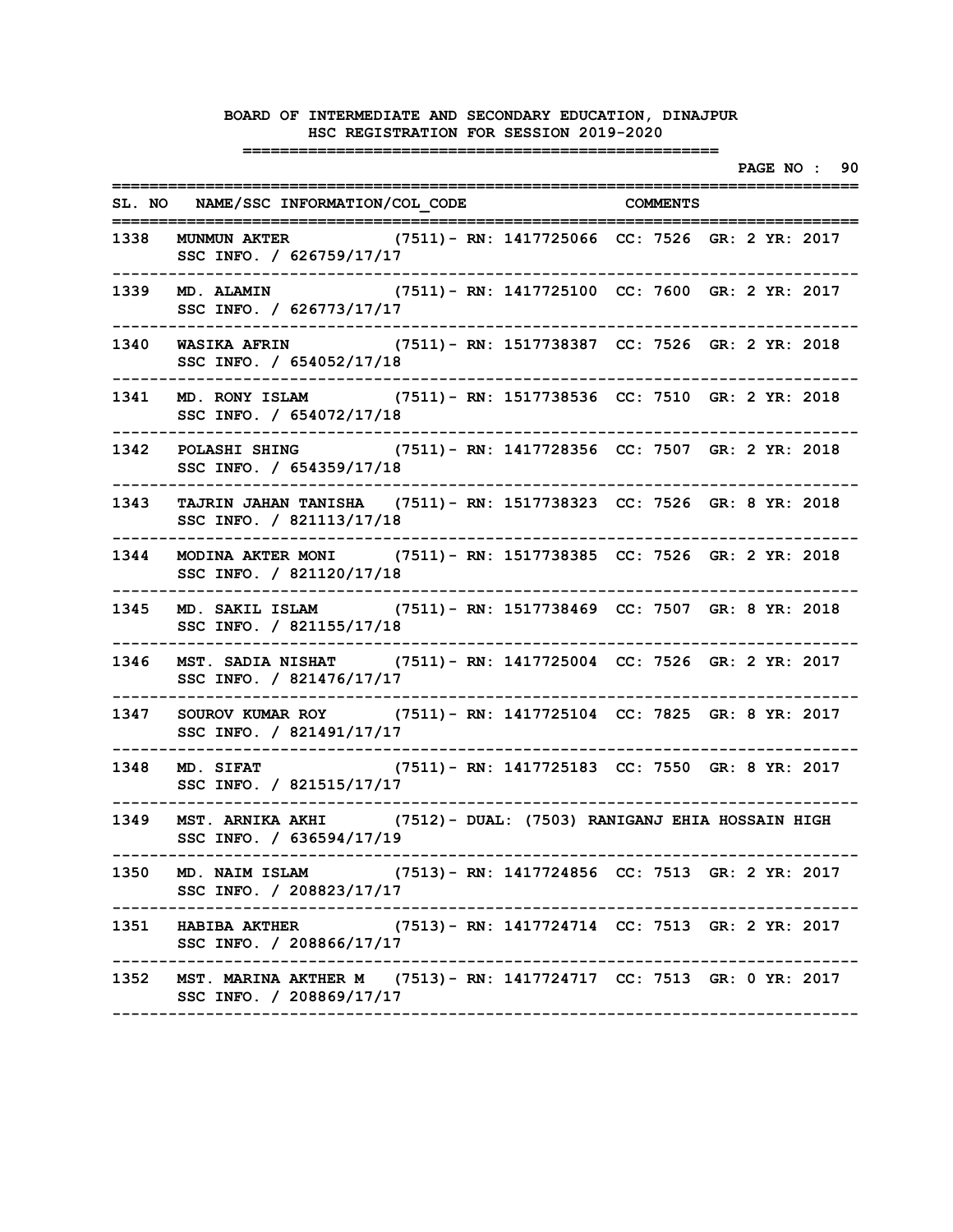**PAGE NO : 91 ================================================================================** SL. NO NAME/SSC INFORMATION/COL CODE COMMENTS **================================================================================ 1353 MD. MAMUN ISLAM (7513)- RN: 1417724795 CC: 7513 GR: 8 YR: 2017 SSC INFO. / 208897/17/17 -------------------------------------------------------------------------------- 1354 ALAMIN (7513)- RN: 1417729047 CC: 7513 GR: 0 YR: 2017 SSC INFO. / 210308/17/17 -------------------------------------------------------------------------------- 1355 FAISAL AHMED (7513)- RN: 1417729861 CC: 7513 GR: 8 YR: 2017 SSC INFO. / 210350/17/17 -------------------------------------------------------------------------------- 1356 JIBAN DAS (7513)- RN: 1417729946 CC: 7513 GR: 8 YR: 2017 SSC INFO. / 210359/17/17 -------------------------------------------------------------------------------- 1357 MD. JUWEL ISLAM (7513)- RN: 1417752611 CC: 7513 GR: 2 YR: 2017 SSC INFO. / 220404/17/17 -------------------------------------------------------------------------------- 1358 MD. ATIKUR RAHMAN (7513)- RN: 1518827040 CC: 7513 GR: 2 YR: 2018 SSC INFO. / 233401/17/18 -------------------------------------------------------------------------------- 1359 MD. MAMUNUR ROSID (7513)- RN: 1317715436 CC: 7513 GR: 2 YR: 2017 SSC INFO. / 313037/17/17 -------------------------------------------------------------------------------- 1360 SAGOR CHANDRO ROY (7513)- RN: 1317736927 CC: 7513 GR: 2 YR: 2017 SSC INFO. / 315301/17/17 -------------------------------------------------------------------------------- 1361 MOHETOSH ROY (7513)- RN: 1217735360 CC: 7513 GR: 2 YR: 2017 SSC INFO. / 315318/17/17 -------------------------------------------------------------------------------- 1362 UJJAL ROY (7513)- RN: 1317737387 CC: 7513 GR: 2 YR: 2017 SSC INFO. / 315321/17/17 -------------------------------------------------------------------------------- 1363 ANTAR ROY (7513)- DUAL: (7654) BIRGONJ T. B. M. COLLEGE SSC INFO. / 396587/17/19 -------------------------------------------------------------------------------- 1364 MST. LUCKY KHATUN (7513)- RN: 1417724734 CC: 7513 GR: 2 YR: 2017 SSC INFO. / 626941/17/17 -------------------------------------------------------------------------------- 1365 MST. MAHABUBA AKTHER (7513)- RN: 1417724739 CC: 7513 GR: 2 YR: 2017 SSC INFO. / 626944/17/17 -------------------------------------------------------------------------------- 1366 ADITI ROY ANU (7513)- RN: 1417724774 CC: 7513 GR: 2 YR: 2017 SSC INFO. / 626967/17/17 -------------------------------------------------------------------------------- 1367 YOUSUF ALI (7513)- RN: 1417729058 CC: 7513 GR: 2 YR: 2017 SSC INFO. / 627762/17/17 --------------------------------------------------------------------------------**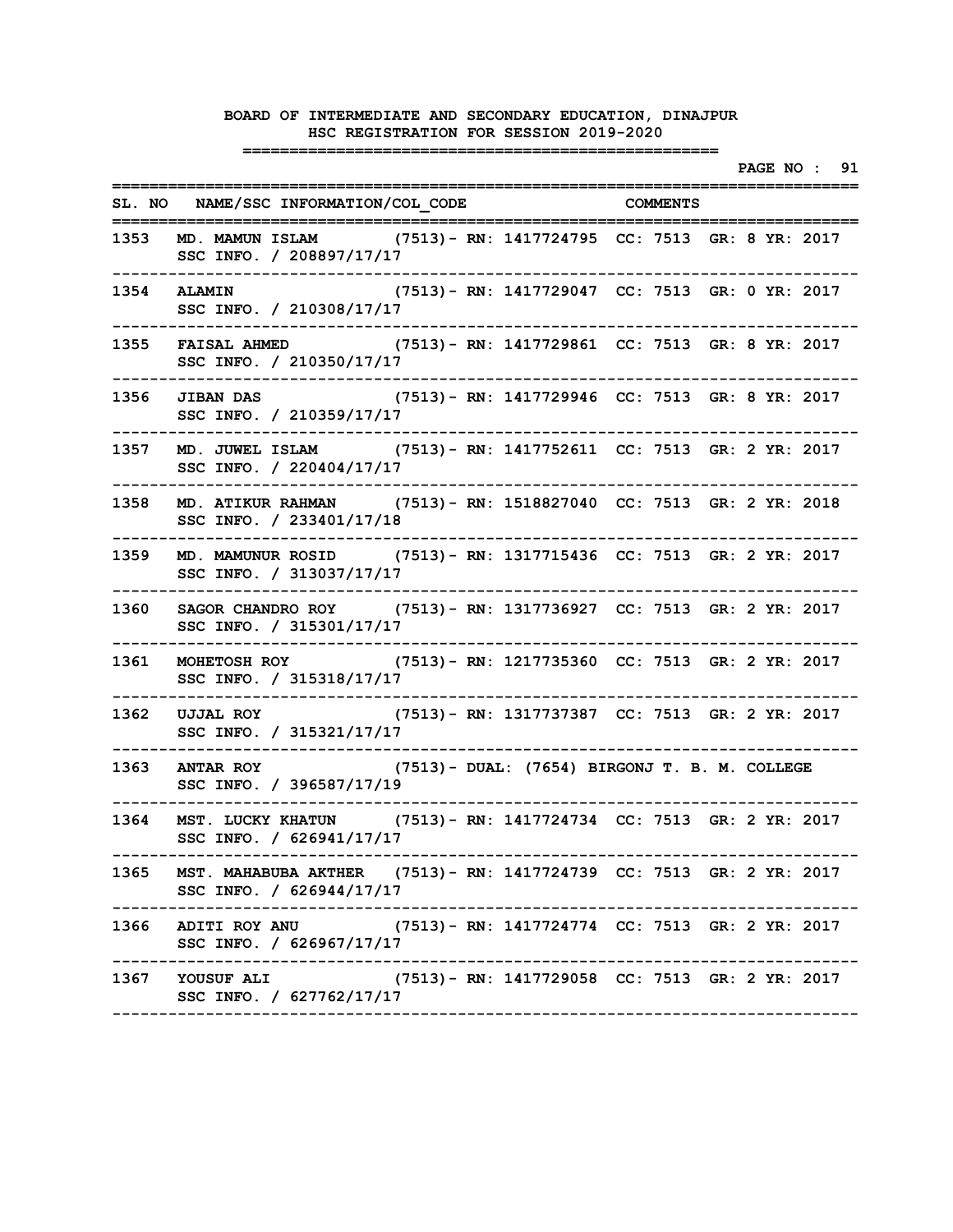|      |                                                                                                                                          | PAGE NO : 92 |
|------|------------------------------------------------------------------------------------------------------------------------------------------|--------------|
|      | SL. NO NAME/SSC INFORMATION/COL CODE COMMENTS<br>:===========                                                                            |              |
| 1368 | LOXMIE RANI ROY (7513) - RN: 1417729879 CC: 7513 GR: 2 YR: 2017<br>SSC INFO. / 627768/17/17                                              |              |
| 1369 | MST. HALIMA AKTAR HA (7513) - RN: 1417729846 CC: 7513 GR: 2 YR: 2017<br>SSC INFO. / 627779/17/17                                         |              |
| 1370 | SHILPI ROY (7513) - RN: 1417729382 CC: 7513 GR: 2 YR: 2017<br>SSC INFO. / 627934/17/17                                                   |              |
| 1371 | MD. FARUK ISLAM (7513) - RN: 1317724221 CC: 7513 GR: 2 YR: 2017<br>SSC INFO. / 630632/17/17                                              |              |
| 1372 | ARMIN AKTAR DOLA (7514) - DUAL: (7775) CHIRIR BANDAR GOVT. COLLEGE<br>SSC INFO. / 236602/17/19                                           |              |
| 1373 | MD. MAMNUR RASHID (7514) - RN: 1517748823 CC: 7630 GR: 2 YR: 2018<br>SSC INFO. / 236677/17/18                                            |              |
| 1374 | SAADMAN ITTIHAD (7514) - DUAL: (7500) DINAJPUR GOVT. COLLEGE<br>SSC INFO. / 238752/17/19                                                 |              |
| 1375 | MD. EBNE SAYED (7514) - DUAL: (7727) AFTABGANJ GOVT. COLLEGE<br>SSC INFO. / 242030/17/19                                                 |              |
| 1376 | MD. KURBAN ALI (7514) - RN: 1517790328 CC: 7800 GR: 2 YR: 2018<br>SSC INFO. / 256567/17/18                                               |              |
| 1377 | MD. SUMON ALI (7514) - RN: 1418836502 CC: 7950 GR: 2 YR: 2017<br>SSC INFO. / 426789/18/17                                                |              |
| 1378 | MOSA. TAJMIRA AKTER (7525) - RN: 1517755341 CC: 7750 GR: 0 YR: 2018<br>SSC INFO. / 241510/17/18                                          |              |
| 1379 | TANIA AKTER TITHI (7525) - RN: 1517802910 CC: 1175 GR: 0 YR: 2018<br>SSC INFO. / 263104/17/18                                            |              |
|      | 1380 MST. KHURSID ZAHAN (7525)- DUAL: (7629) BHAWANIPUR COLLEGE<br>SSC INFO. / 392071/17/19                                              |              |
|      | ----------------------------------<br>1381 MST. AROBIE AKTER (7525) – RN: 9017801906 CC: 7729 GR: 0 YR: 2018<br>SSC INFO. / 603310/19/18 |              |
|      | --------------------------<br>1382 MST. IRIN AKTER MOUR (7526) - DUAL: (7550) DINAJPUR ADARSHA COLLEGE<br>SSC INFO. / 236801/17/19       |              |
|      |                                                                                                                                          |              |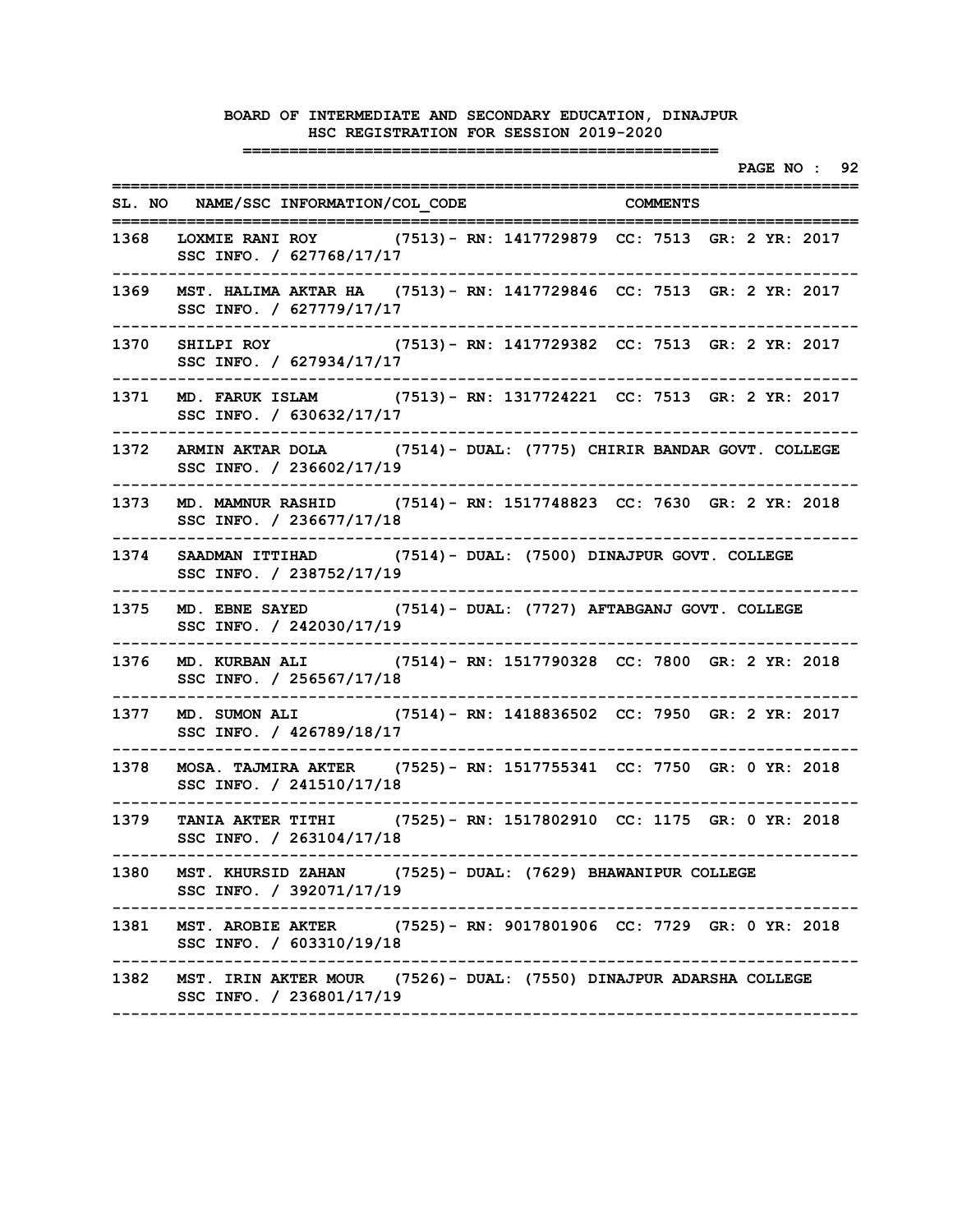# **BOARD OF INTERMEDIATE AND SECONDARY EDUCATION, DINAJPUR HSC REGISTRATION FOR SESSION 2019-2020**

|      |                                                                                                                                  |                                           |  |  |  | PAGE NO : 93 |  |
|------|----------------------------------------------------------------------------------------------------------------------------------|-------------------------------------------|--|--|--|--------------|--|
|      | SL. NO NAME/SSC INFORMATION/COL CODE COMMENTS<br>:=================                                                              |                                           |  |  |  |              |  |
| 1383 | SHATHI RANI ROY (7526) - DUAL: (7507) GAWSHUL AZAM COLLEGE<br>SSC INFO. / 391015/17/19                                           |                                           |  |  |  |              |  |
| 1384 | SARMIN AKTER SRITI (7550) - DUAL: (7827) MUNSHIPARA ADARSHA COLLEGE<br>SSC INFO. / 201054/18/19                                  |                                           |  |  |  |              |  |
| 1385 | MD. FORMAN ALI (7550) - RN: 1417730534 CC: 7725 GR: 8 YR: 2017<br>SSC INFO. / 208692/17/17                                       |                                           |  |  |  |              |  |
| 1386 | MD. SOHEL RANA (7550) - RN: 1517670931 CC: 7102 GR: 2 YR: 2018<br>SSC INFO. / 212686/17/18                                       |                                           |  |  |  |              |  |
| 1387 | SHOCHIN SEN (7550) - RN: 1417751379 CC: 7654 GR: 0 YR: 2018<br>SSC INFO. / 218905/17/17                                          |                                           |  |  |  |              |  |
| 1388 | JANNAT TABASSUM ROJA (7550) - CORRECT SSC INFORMATION.<br>SSC INFO. / 220184/ /19                                                |                                           |  |  |  |              |  |
| 1389 | MST. IRIN AKTER MOUR (7550) - DUAL: (7526) COLLEGIATE GIRLS' HIGH SCHO<br>SSC INFO. / 236801/17/19                               |                                           |  |  |  |              |  |
| 1390 | ANIK ROY (7550) - DUAL: (7950) KAHAROL GOVT. COLLEGE<br>SSC INFO. / 248674/17/19                                                 |                                           |  |  |  |              |  |
| 1391 | SHARMIN AKTER (7550) - RN: 1517778148 CC: 1030 GR: 2 YR: 2018<br>SSC INFO. / 250549/17/18                                        |                                           |  |  |  |              |  |
| 1392 | <b>SUMI</b><br>SSC INFO. / 650606/17/19                                                                                          | (7550)- DUAL: (7507) GAWSHUL AZAM COLLEGE |  |  |  |              |  |
| 1393 | MD. NIMUL ISLAM (7575) - RN: 1517740623 CC: 7509 GR: 2 YR: 2018<br>SSC INFO. / 234181/17/18                                      |                                           |  |  |  |              |  |
|      | 1394 SAMPA ROY (7575) - RN: 1517755591 CC: 5275 GR: 0 YR: 2018<br>SSC INFO. / 240429/17/18                                       |                                           |  |  |  |              |  |
|      | 1395 SHAHADOT HOSSAIN (7576) - RN: 1517742253 CC: 7507 GR: 2 YR: 2018<br>SSC INFO. / 235473/17/18                                |                                           |  |  |  |              |  |
|      | 1396 MD. SAKHWAT HOSSAIN (7576)- RN: 9017701639 CC: 7514 GR: 2 YR: 2017<br>SSC INFO. / 255897/19/17                              |                                           |  |  |  |              |  |
|      | ---------------------------------<br>1397 RIAJ AHMED (7600) - RN: 1417728686 CC: 7575 GR: 2 YR: 2018<br>SSC INFO. / 210540/17/17 |                                           |  |  |  |              |  |
|      |                                                                                                                                  |                                           |  |  |  |              |  |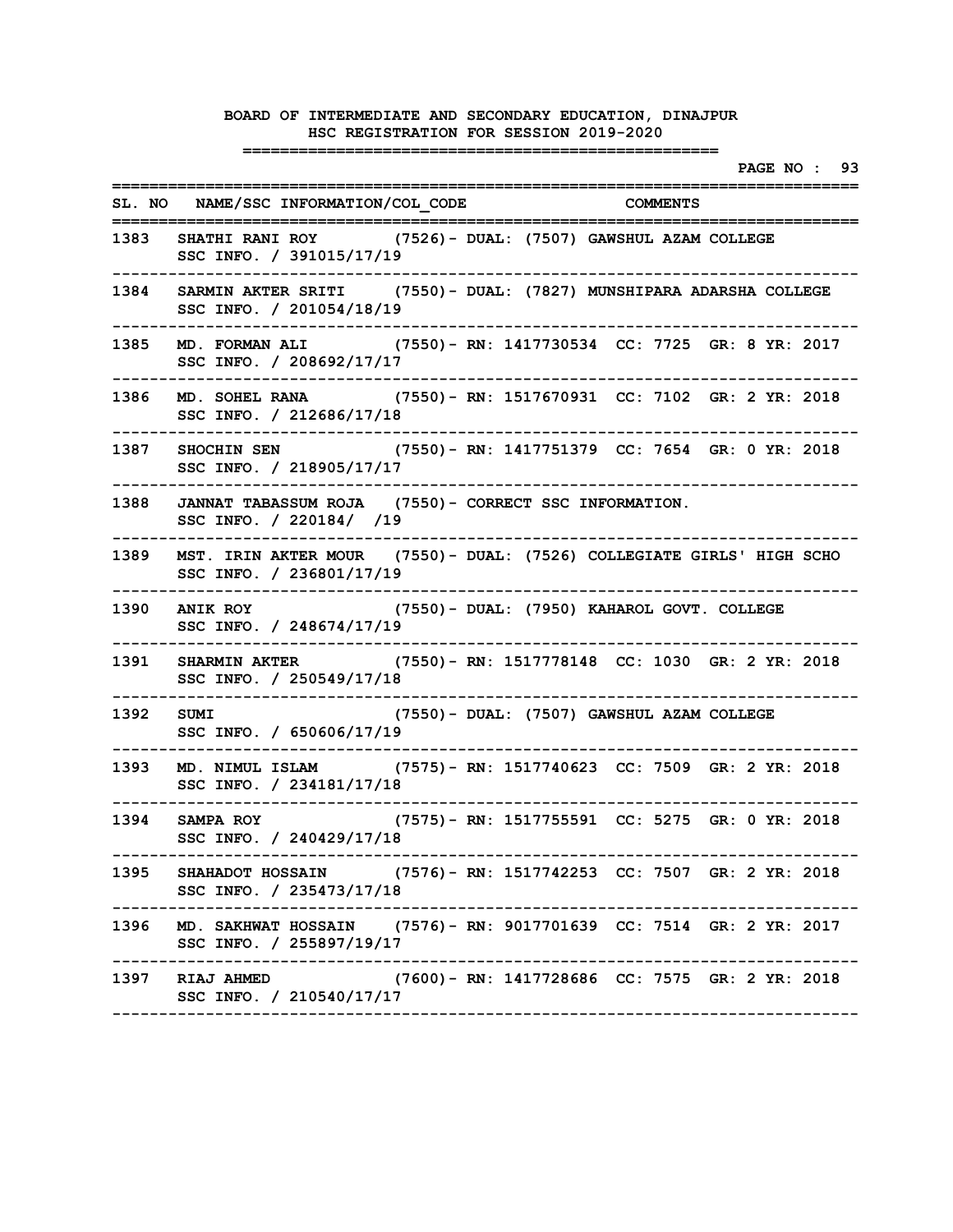|        |                                                                                                    |                     | ====================              | PAGE NO : 94         |
|--------|----------------------------------------------------------------------------------------------------|---------------------|-----------------------------------|----------------------|
|        | SL. NO NAME/SSC INFORMATION/COL CODE COMMENTS<br>======================================            | =================== |                                   | :=================== |
| 1398   | SUDIPTA RANI DAS (7600) - DUAL: (7777) ICHHAMOTI WOMEN'S COLLEGE,<br>SSC INFO. / 398093/17/19      |                     |                                   |                      |
| 1399 - | MD. FAZLA RABBI (7600) - RN: 9017801698 CC: 7507 GR: 2 YR: 2018<br>SSC INFO. / 606438/19/18        |                     |                                   |                      |
| 1400   | SIMANTO MONDOL (7751) - RN: 9017801752 CC: 7550 GR: 2 YR: 2018<br>SSC INFO. / 255480/19/18         |                     |                                   |                      |
| 1401   | MD. SAGOR BAPPY (7751) - RN: 9017801719 CC: 7514 GR: 2 YR: 2018<br>SSC INFO. / 605830/19/18        |                     |                                   |                      |
| 1402   | MST. BITHI AKTER BON (7751) - DUAL: (7510) CHANDGONJ A.S.M BL HIGH SCH<br>SSC INFO. / 635955/17/19 |                     |                                   |                      |
| 1403 - | JOY FRANCIS RAY (8025) - DUAL: (5575) TARAGANJ WAQF ESTATE GOVT.<br>SSC INFO. / 219162/17/19       |                     |                                   |                      |
| 1404   | MST. JANNATY AFROSE (8026) - DUAL: (7634) MONMATHPUR IDEAL COLLEGE, D<br>SSC INFO. / 181551/12/19  |                     |                                   |                      |
| 1405 - | SUMAYA AFRIN (8026) - DUAL: (8275) THAKURGAON GOVT. WOMEN'S CO<br>SSC INFO. / 238525/17/19         |                     |                                   |                      |
| 1406   | MD. TOUFIC RAHMAN (8026) - DUAL: (7631) UTTAR SALANDAR HIGH SCHOOL<br>SSC INFO. / 239322/17/19     |                     |                                   |                      |
| 1407   | IFFAT SHARMIN DOLA (8026) - DUAL: (7627) PARBATIPUR WOMEN'S COLLEGE<br>SSC INFO. / 239711/17/19    |                     |                                   |                      |
| 1408   | JAHANA SINMIN (8026) - DUAL: (5275) GOVT. BEGUM ROKEYA COLLEGE,<br>SSC INFO. / 265583/17/19        |                     |                                   |                      |
| 1409   | MD. TAWFFIQUZZAMAN U (8026)- DUAL: (8500) MOKBULAR RAHMAN GOVT. COLLE<br>SSC INFO. / 267521/17/19  |                     |                                   |                      |
|        | 1410 SHOVO SHAKIL<br>SSC INFO. / 255238/19/18                                                      |                     | (7625) - CORRECT SSC INFORMATION. |                      |
|        | 1411 MD. GISAN MAHMUD (7625) - CORRECT SSC INFORMATION.<br>SSC INFO. / 606357/19/18                |                     |                                   |                      |
|        | 1412 MD. FARUK ISLAM (7626)- DUAL: (7639) RAJABASAR HIGH SCHOOL & COL<br>SSC INFO. / 391684/17/19  |                     |                                   |                      |
|        |                                                                                                    |                     |                                   |                      |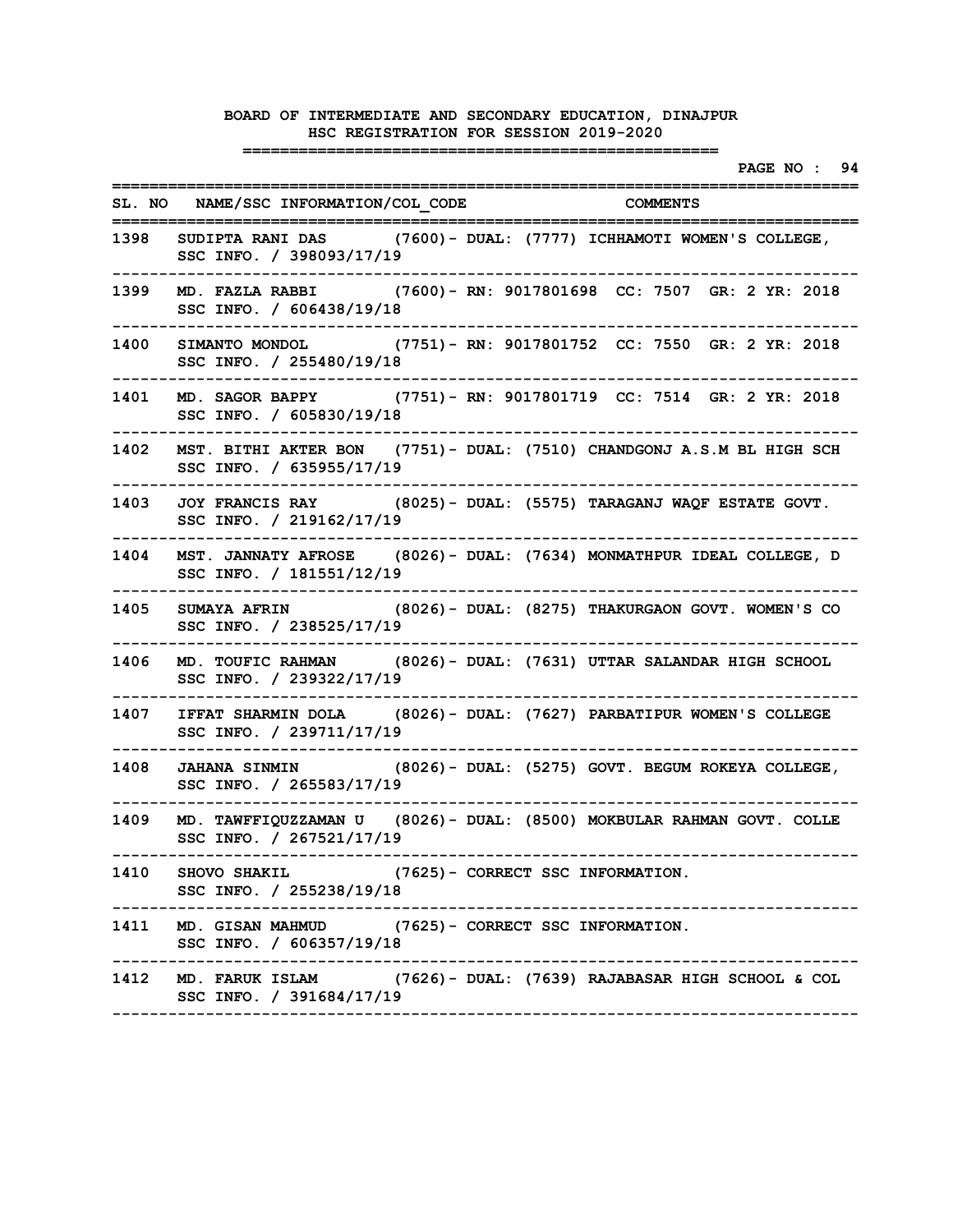|      |                                                                                            | PAGE NO : 95                                                             |
|------|--------------------------------------------------------------------------------------------|--------------------------------------------------------------------------|
|      | SL. NO NAME/SSC INFORMATION/COL CODE<br>------------                                       | <b>COMMENTS</b>                                                          |
|      | SSC INFO. / 637731/17/19                                                                   | 1413 MD. SHAKIL HOSSAIN (7626)- DUAL: (7635) BELAICHANDI HIGH SCHOOL & C |
| 1414 | TANIA PARVIN (7627) - DUAL: (7631) UTTAR SALANDAR HIGH SCHOOL<br>SSC INFO. / 239306/17/19  |                                                                          |
| 1415 | IFFAT SHARMIN DOLA (7627) - DUAL: (8026) HOLY LAND COLLEGE<br>SSC INFO. / 239711/17/19     |                                                                          |
| 1416 | SSC INFO. / 391810/17/19                                                                   | MOST. ASHA KHATUN (7627) - DUAL: (7639) RAJABASAR HIGH SCHOOL & COL      |
| 1417 | MOST. SHAHANAJ PARVI (7627)- DUAL: (7968) KHOLAHATI COLLEGE<br>SSC INFO. / 591659/17/19    |                                                                          |
| 1418 | SSC INFO. / 637556/17/19                                                                   | MOST. MERINA AKTER M (7627) - DUAL: (7635) BELAICHANDI HIGH SCHOOL & C   |
| 1419 | SSC INFO. / 237713/17/18                                                                   | MD. HUMAYUN KABIR (7628) - RN: 1517754969 CC: 7550 GR: 0 YR: 2018        |
| 1420 | MD. MEHEDI AL MUTTAK (7628) - DUAL: (7629) BHAWANIPUR COLLEGE<br>SSC INFO. / 240751/17/19  |                                                                          |
| 1421 | MD. MEHEDI AL MUTTAK (7629) - DUAL: (7628) AMBARI COLLEGE<br>SSC INFO. / 240751/17/19      |                                                                          |
| 1422 | SSC INFO. / 392071/17/19                                                                   | MST. KHURSID ZAHAN (7629) - DUAL: (7525) DINAJPUR GOVT. WOMEN'S COLL     |
| 1423 | SSC INFO. / 216394/17/17                                                                   | MST. SUBORNA AKTER M (7631) - RN: 1417741655 CC: 8026 GR: 0 YR: 2017     |
| 1424 | <b>TANIA PARVIN</b><br>SSC INFO. / 239306/17/19                                            | (7631)- DUAL: (7627) PARBATIPUR WOMEN'S COLLEGE                          |
|      | 1425 MD. TOUFIC RAHMAN (7631) - DUAL: (8026) HOLY LAND COLLEGE<br>SSC INFO. / 239322/17/19 |                                                                          |
|      | SSC INFO. / 437820/18/17                                                                   | 1426 NURUN NAHAR (7631)- RN: 1418834181 CC: 7634 GR: 0 YR: 2017          |
|      | SSC INFO. / 437836/18/17                                                                   | 1427 MD. SHAMIM HOSSEN (7631) - RN: 1418834179 CC: 7634 GR: 0 YR: 2017   |
|      |                                                                                            |                                                                          |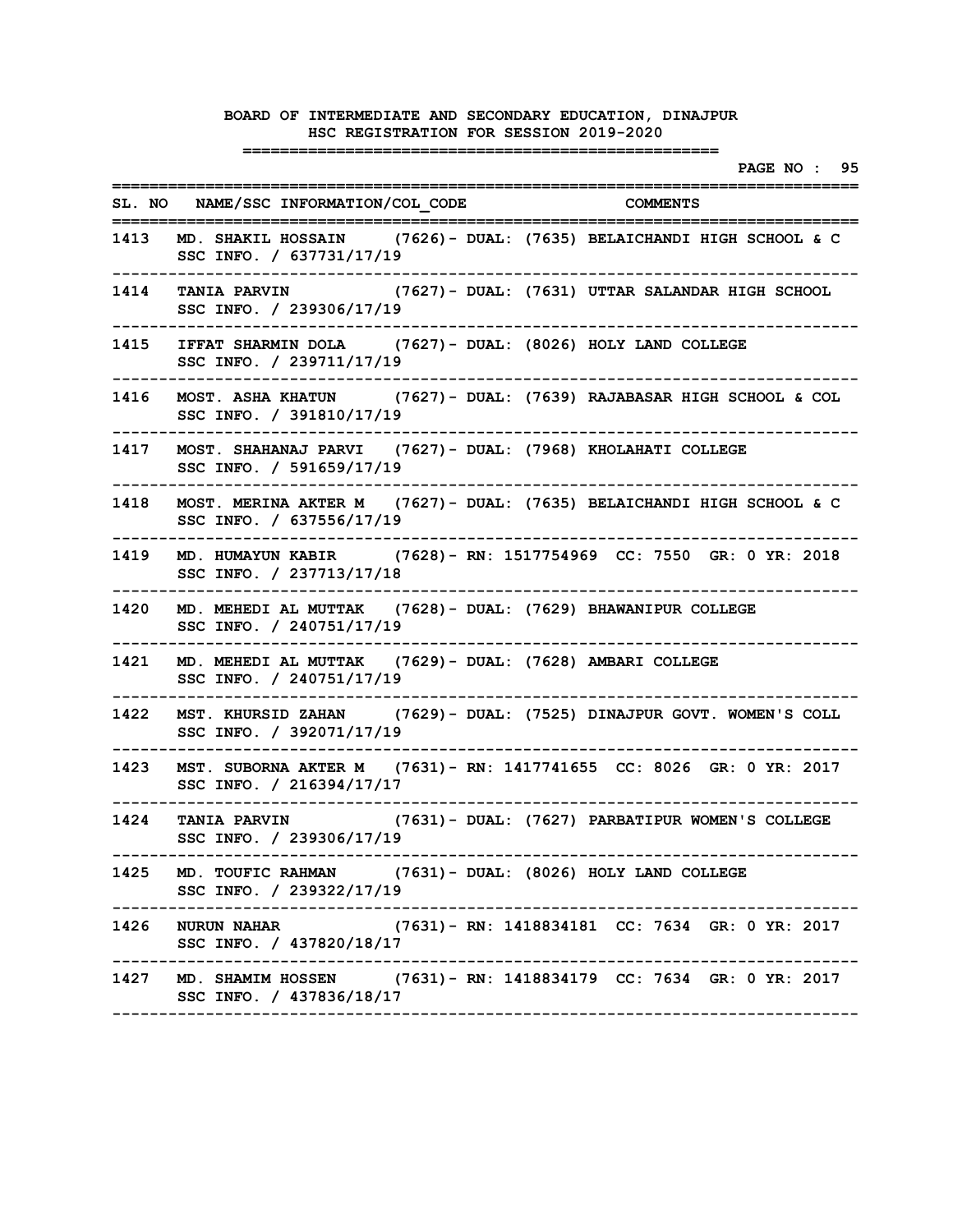|        |                                                                                                      | .==================================             |  | PAGE NO : 96 |
|--------|------------------------------------------------------------------------------------------------------|-------------------------------------------------|--|--------------|
|        | SL. NO NAME/SSC INFORMATION/COL CODE<br>==================                                           | <b>COMMENTS</b>                                 |  |              |
| 1428   | MST. JANNATY AFROSE (7634) - DUAL: (8026) HOLY LAND COLLEGE<br>SSC INFO. / 181551/12/19              |                                                 |  |              |
| 1429   | MD. AHOSAN HABIB SHA (7634) - RN: 1417734180 CC: 7625 GR: 0 YR: 2017<br>SSC INFO. / 212700/17/17     |                                                 |  |              |
| 1430   | MD. NAYEM HOSSEN (7634) - RN: 1517744863 CC: 7625 GR: 0 YR: 2018<br>SSC INFO. / 237827/17/18         |                                                 |  |              |
| 1431   | JOY CHANDRO DAS (7635) - RN: 1417683685 CC: 6511 GR: 2 YR: 2017<br>SSC INFO. / 607066/17/17          |                                                 |  |              |
| 1432   | MOST. MERINA AKTER M (7635) - DUAL: (7627) PARBATIPUR WOMEN'S COLLEGE<br>SSC INFO. / 637556/17/19    |                                                 |  |              |
| 1433 - | MD. SHAKIL HOSSAIN (7635) - DUAL: (7626) PARBATIPUR ADARSHA COLLEGE<br>SSC INFO. / 637731/17/19      |                                                 |  |              |
| 1434   | <b>RAKHA MONE</b><br>SSC INFO. / 181090/18/17                                                        | (7638) - RN: 1418837804 CC: 7676 GR: 2 YR: 2017 |  |              |
|        | 1435 SETU CHANDRA MANDAL (7638) - RN: 1417641824 CC: 6200 GR: 0 YR: 2017<br>SSC INFO. / 183513/17/17 |                                                 |  |              |
| 1436   | MD. IMRAN ALI (7638) - RN: 1417736417 CC: 7727 GR: 0 YR: 2017<br>SSC INFO. / 213977/17/17            |                                                 |  |              |
| 1437   | ADURY RANI ROY (7638) - RN: 1417734349 CC: 7638 GR: 2 YR: 2018<br>SSC INFO. / 656891/17/18           |                                                 |  |              |
| 1438   | MD. FARUK ISLAM (7639) - DUAL: (7626) PARBATIPUR ADARSHA COLLEGE<br>SSC INFO. / 391684/17/19         |                                                 |  |              |
| 1439   | MOST. ASHA KHATUN (7639) - DUAL: (7627) PARBATIPUR WOMEN'S COLLEGE<br>SSC INFO. / 391810/17/19       |                                                 |  |              |
|        | 1440 HABIBUR RAHMAN (7968) - RN: 1417634504 CC: 5552 GR: 0 YR: 2017<br>SSC INFO. / 177509/17/17      |                                                 |  |              |
|        | 1441 MD. ASHIQUR RAHMAN (7968) - RN: 1518854110 CC: 5553 GR: 2 YR: 2018<br>SSC INFO. / 178906/18/18  |                                                 |  |              |
|        | 1442 MD. FAHIM HASAN (7968) - RN: 1517637366 CC: 5553 GR: 2 YR: 2018<br>SSC INFO. / 194983/17/18     |                                                 |  |              |
|        |                                                                                                      |                                                 |  |              |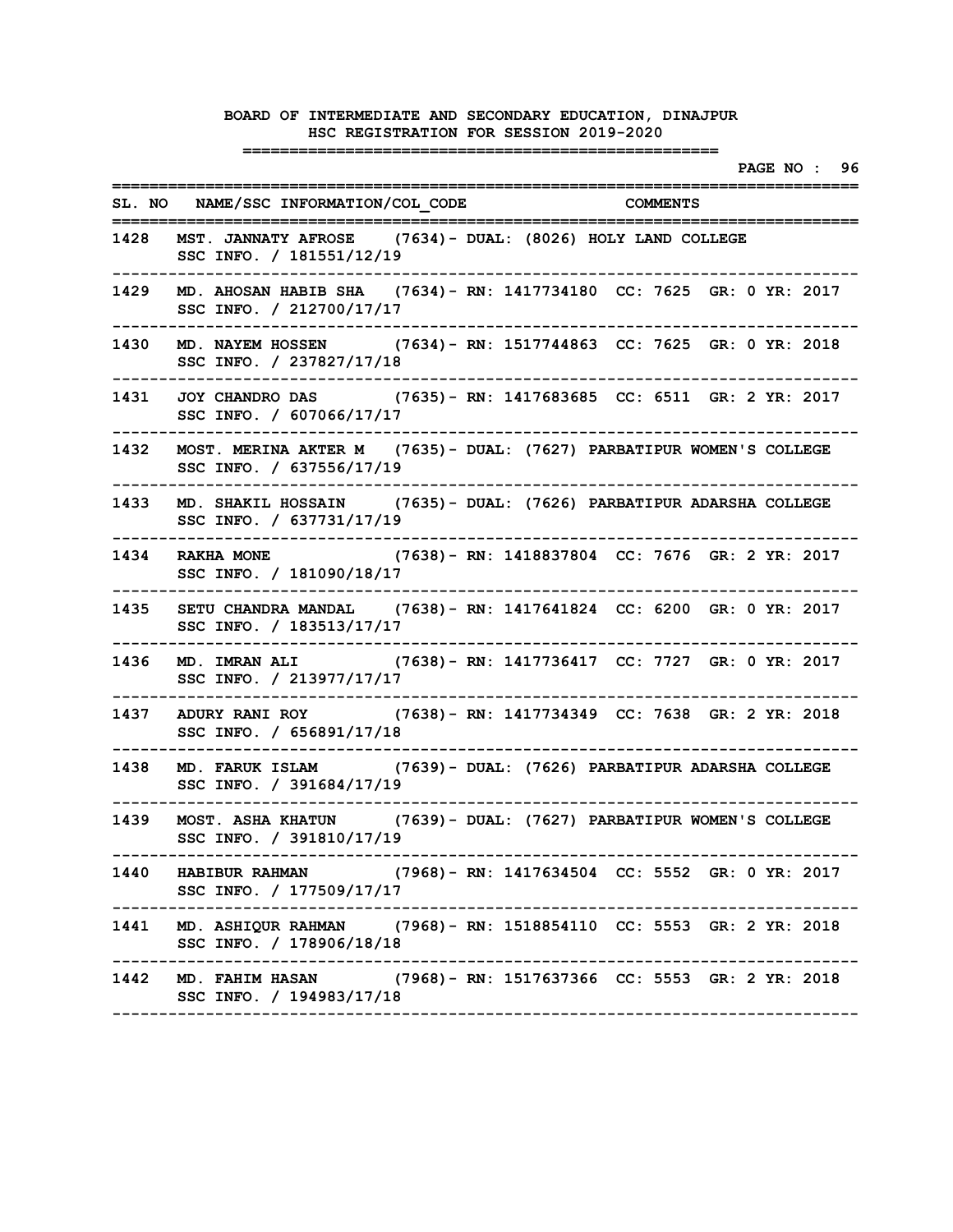|      |                                                                                                       |  | ----------      | PAGE NO : 97 |  |
|------|-------------------------------------------------------------------------------------------------------|--|-----------------|--------------|--|
|      | SL. NO NAME/SSC INFORMATION/COL CODE<br>:============                                                 |  | <b>COMMENTS</b> |              |  |
|      | 1443 MOST. SHAHANAJ PARVI (7968)- DUAL: (7627) PARBATIPUR WOMEN'S COLLEGE<br>SSC INFO. / 591659/17/19 |  |                 |              |  |
|      | 1444 LABONE KHATUN (8001) - DUAL: (5550) BADARGANJ GOVT. COLLEGE<br>SSC INFO. / 197887/17/19          |  |                 |              |  |
| 1445 | MEHEDI HASAN (8001) - RN: 9017801796 CC: 7629 GR: 8 YR: 2018<br>SSC INFO. / 606949/19/18              |  |                 |              |  |
| 1446 | TAHAREMA AKTER THITY (7725) - DUAL: (7730) DAUDPUR GIRLS' HIGH SCHOOL<br>SSC INFO. / 242714/17/19     |  |                 |              |  |
| 1447 | MD. ZULKAR NAIM (7727) - DUAL: (8730) CARMICHAEL COLLEGE<br>SSC INFO. / 199208/17/19                  |  |                 |              |  |
| 1448 | MD. SAFIN BABU (7727) - RN: 1517750535 CC: 7550 GR: 2 YR: 2018<br>SSC INFO. / 238257/17/18            |  |                 |              |  |
|      | 1449 MD. EBNE SAYED (7727) - DUAL: (7514) DINAJPUR GOVT. CITY COLLEGE<br>SSC INFO. / 242030/17/19     |  |                 |              |  |
|      | 1450 MOST. REHENA KHATUN (7729)- DUAL: (7927) DUGDUGIHAT COLLEGE<br>SSC INFO. / 247286/17/19          |  |                 |              |  |
| 1451 | MD. ZAHID HASAN (7729) - RN: 1517752272 CC: 7927 GR: 2 YR: 2018<br>SSC INFO. / 658088/17/18           |  |                 |              |  |
| 1452 | MOST. SHARMIN AKTER (7730) - DUAL: (7959) NAWABGANJ WOMEN'S COLLEGE<br>SSC INFO. / 242386/17/19       |  |                 |              |  |
| 1453 | MOST. SULTANA HABIBA (7730) - DUAL: (7959) NAWABGANJ WOMEN'S COLLEGE<br>SSC INFO. / 242391/17/19      |  |                 |              |  |
| 1454 | MOST. SUMI AKTER (7730) - DUAL: (7959) NAWABGANJ WOMEN'S COLLEGE<br>SSC INFO. / 242393/17/19          |  |                 |              |  |
|      | 1455 TAHAREMA AKTER THITY (7730) - DUAL: (7725) DAUDPUR COLLEGE<br>SSC INFO. / 242714/17/19           |  |                 |              |  |
|      | 1456 JULIA JANNAT KEYA (7730) - DUAL: (7959) NAWABGANJ WOMEN'S COLLEGE<br>SSC INFO. / 426084/18/19    |  |                 |              |  |
|      | 1457 MOST. SHARMIN AKTER (7959)- DUAL: (7730) DAUDPUR GIRLS' HIGH SCHOOL<br>SSC INFO. / 242386/17/19  |  |                 |              |  |
|      |                                                                                                       |  |                 |              |  |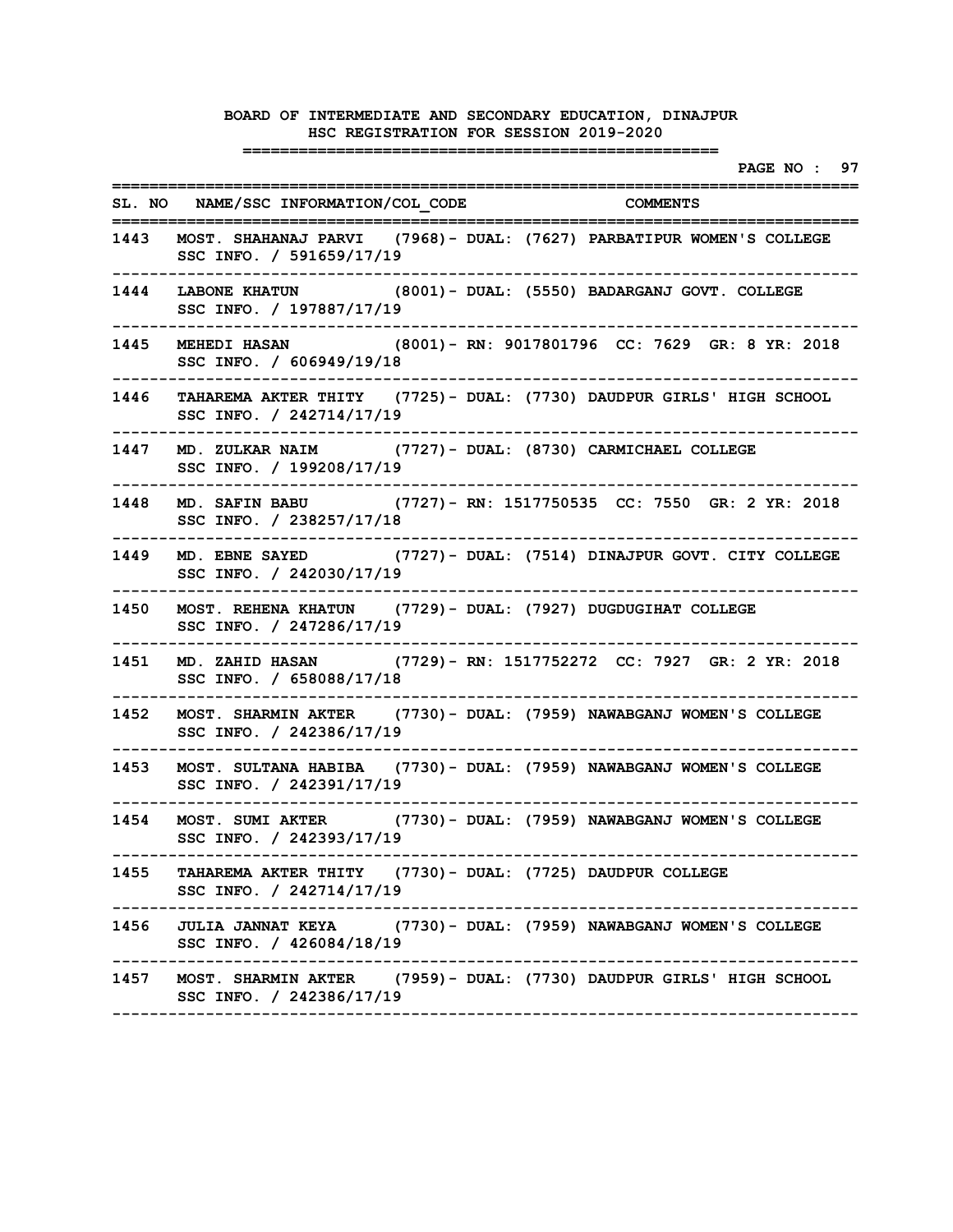|        |                                                                                                       | ============    | PAGE NO : 98 |
|--------|-------------------------------------------------------------------------------------------------------|-----------------|--------------|
|        | SL. NO NAME/SSC INFORMATION/COL CODE<br>===========                                                   | <b>COMMENTS</b> |              |
|        | 1458 MOST. SULTANA HABIBA (7959)- DUAL: (7730) DAUDPUR GIRLS' HIGH SCHOOL<br>SSC INFO. / 242391/17/19 |                 |              |
| 1459 - | MOST. SUMI AKTER (7959) - DUAL: (7730) DAUDPUR GIRLS' HIGH SCHOOL<br>SSC INFO. / 242393/17/19         |                 |              |
| 1460   | JULIA JANNAT KEYA (7959) - DUAL: (7730) DAUDPUR GIRLS' HIGH SCHOOL<br>SSC INFO. / 426084/18/19        |                 |              |
| 1461   | MST. ASA MONI (7750) - RN: 1417741768 CC: 7777 GR: 8 YR: 2017<br>SSC INFO. / 215854/17/17             |                 |              |
| 1462   | ARMIN AKTAR DOLA (7775) - DUAL: (7514) DINAJPUR GOVT. CITY COLLEGE<br>SSC INFO. / 236602/17/19        |                 |              |
| 1463   | SUDIPTA RANI DAS (7777) - DUAL: (7600) DINAJPUR SANGEET COLLEGE<br>SSC INFO. / 398093/17/19           |                 |              |
|        | 1464 MOST. SADIYA KHATUN (7777)- DUAL: (7781) RANIRBANDAR WOMEN'S COLLEGE<br>SSC INFO. / 639635/17/19 |                 |              |
| 1465   | RUME KHATUN (7779) - RN: 1417741011 CC: 7779 GR: 2 YR: 2018<br>SSC INFO. / 215814/17/17               |                 |              |
| 1466   | MOST. KAJOL AKTER (7779) - RN: 1517756376 CC: 7779 GR: 2 YR: 2018<br>SSC INFO. / 658921/17/18         |                 |              |
| 1467   | MST. RUKAIYA KHANAM (7780) - RN: 1417742004 CC: 7969 GR: 2 YR: 2017<br>SSC INFO. / 215369/17/17       |                 |              |
| 1468   | MST. HALIMA KHATUN (7780) - RN: 1417742007 CC: 7628 GR: 2 YR: 2017<br>SSC INFO. / 215372/17/17        |                 |              |
| 1469   | MST. MORIUM NESA (7780) - RN: 1417742008 CC: 7782 GR: 2 YR: 2017<br>SSC INFO. / 215373/17/17          |                 |              |
|        | 1470 MST. JESMIN NAHAR (7780) - RN: 1417742010 CC: 7782 GR: 2 YR: 2017<br>SSC INFO. / 215375/17/17    |                 |              |
|        | 1471 MST. ROKSHANA PARVIN (7780)- RN: 1417742012 CC: 7780 GR: 2 YR: 2017<br>SSC INFO. / 630895/17/17  |                 |              |
|        | 1472 SUSMITA RANI RAY (7781) - RN: 1517743334 CC: 7513 GR: 2 YR: 2018<br>SSC INFO. / 234957/17/18     |                 |              |
|        |                                                                                                       |                 |              |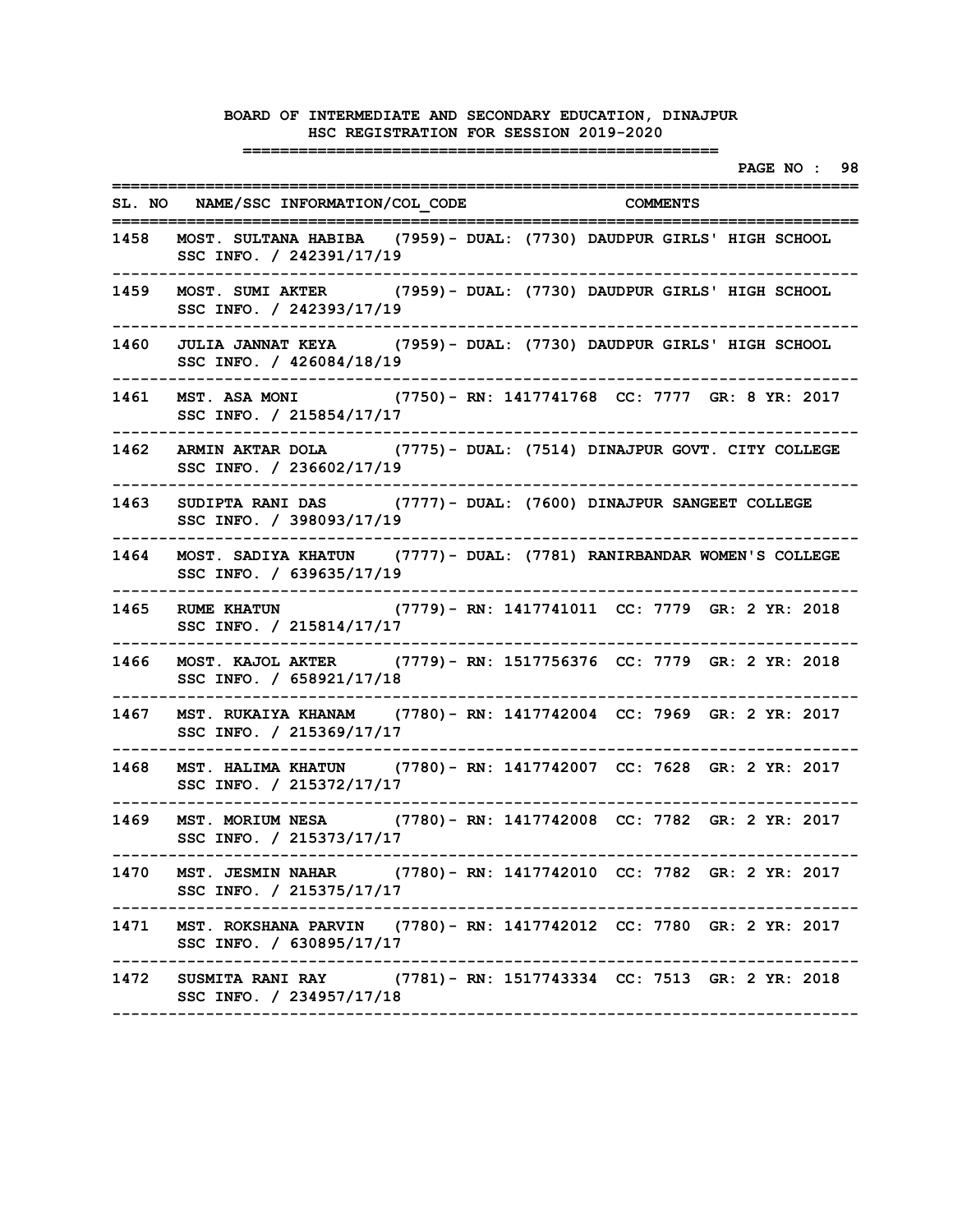|        |                                                                                                                                        |  |  |  | PAGE NO : 99 |  |
|--------|----------------------------------------------------------------------------------------------------------------------------------------|--|--|--|--------------|--|
|        | SL. NO NAME/SSC INFORMATION/COL CODE COMMENTS<br>==========                                                                            |  |  |  |              |  |
| 1473   | TAPOSI ROY (7781) - RN: 1517755607 CC: 7526 GR: 2 YR: 2018<br>SSC INFO. / 240441/17/18                                                 |  |  |  |              |  |
| 1474   | NUPUR ROY (7781) - RN: 1517756154 CC: 7777 GR: 2 YR: 2018<br>SSC INFO. / 240705/17/18                                                  |  |  |  |              |  |
| 1475   | MOST. SADIYA KHATU (7781)- DUAL: (7777) ICHHAMOTI WOMEN'S COLLEGE,<br>SSC INFO. / 639635/17/19                                         |  |  |  |              |  |
| 1476   | MOST. UMME HABIBA (7781) - RN: 1517753490 CC: 7783 GR: 2 YR: 2018<br>SSC INFO. / 659060/17/18                                          |  |  |  |              |  |
| 1477   | MD. SHAHIDUL ISLAM (7783) - RN: 1417740535 CC: 7634 GR: 8 YR: 2017<br>SSC INFO. / 214699/17/17                                         |  |  |  |              |  |
| 1478   | MD. LIYAKAT ALI (7786) - RN: 9017801936 CC: 7786 GR: 2 YR: 2018<br>SSC INFO. / 603425/19/18                                            |  |  |  |              |  |
| 1479   | FATIHAJ JAHAN (7787) - DUAL: (7301) PATGRAM WOMEN'S COLLEGE<br>SSC INFO. / 235502/17/19                                                |  |  |  |              |  |
| 1480   | DHRUBA ROY (7787) - RN: 1517752668 CC: 5000 GR: 0 YR: 2018<br>SSC INFO. / 242006/17/18                                                 |  |  |  |              |  |
| 1481   | MD. SWEET MAHAMUD SA (7788) - DUAL: (6125) GOBINDAGANJ GOVT. COLLEGE<br>SSC INFO. / 210693/17/19                                       |  |  |  |              |  |
| 1482   | MD. SHARUK RHYHEN SH (7956) - DUAL: (7675) FULBARI GOVT. COLLEGE<br>SSC INFO. / 237042/17/19                                           |  |  |  |              |  |
| 1483   | MD. MHOTASIN BILLA M (7700)- RN: 1517761665 CC: 7650 GR: 8 YR: 2018<br>SSC INFO. / 243267/17/18                                        |  |  |  |              |  |
| 1484   | MD. SHAMIM ISLAM (7703) - CORRECT SSC INFORMATION.<br>SSC INFO. / 17010236057/20/19                                                    |  |  |  |              |  |
| 1485 - | MOST. TANZILA AKTER (7704) - RN: 1317726519 CC: 7700 GR: 2 YR: 2017<br>SSC INFO. / 216663/17/17                                        |  |  |  |              |  |
|        | ---------------------------------<br>1486 MOST. SHAPLA BANU (7704)- RN: 1517756857 CC: 7704 GR: 2 YR: 2018<br>SSC INFO. / 242824/17/18 |  |  |  |              |  |
|        | -----------------------------<br>1487 MOST. ALEYA KHATUN (7704)- RN: 1517756864 CC: 7704 GR: 2 YR: 2018<br>SSC INFO. / 242828/17/18    |  |  |  |              |  |
|        |                                                                                                                                        |  |  |  |              |  |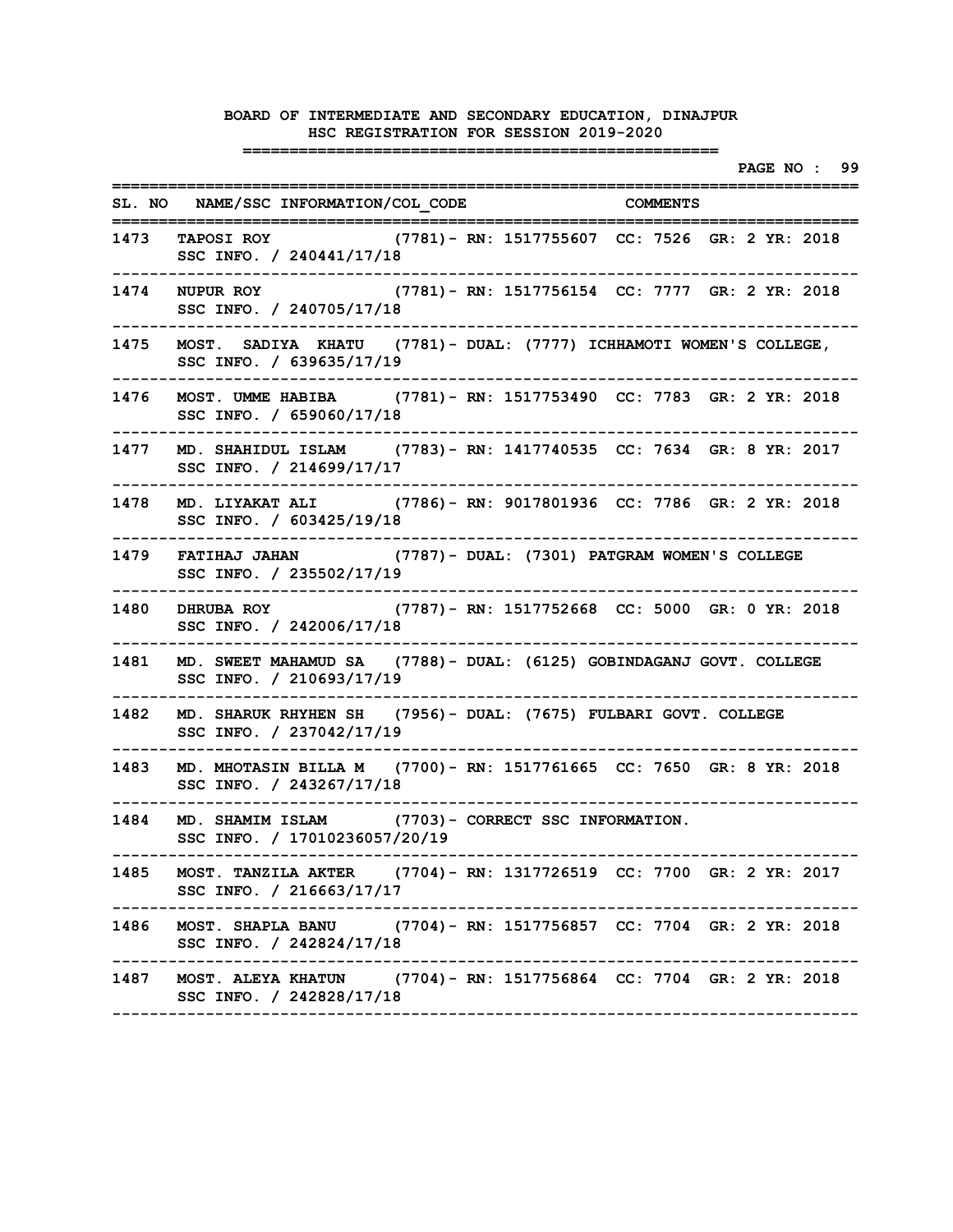|        |                                                                                                                | :=====================                     |  | <b>PAGE NO : 100</b> |
|--------|----------------------------------------------------------------------------------------------------------------|--------------------------------------------|--|----------------------|
|        | SL. NO NAME/SSC INFORMATION/COL CODE                                                                           | <b>COMMENTS</b><br>======================= |  |                      |
|        | 1488 MST. JHARNA<br>SSC INFO. / 171187/ /19                                                                    | (7501)- CORRECT SSC INFORMATION.           |  |                      |
| 1489 - | NADIA SARKAR BARSHA (7501) - DUAL: (7676) FULBARI WOMEN'S COLLEGE, DI<br>SSC INFO. / 246370/17/19              |                                            |  |                      |
| 1490 - | MD. SHAHARIAR SAKIB (7501) - RN: 9017801862 CC: 7638 GR: 0 YR: 2018<br>SSC INFO. / 603701/19/18                |                                            |  |                      |
| 1491   | SHANAWAZE SHEPON (7675) - RN: 1512714861 CC: 8026 GR: 0 YR: 2018<br>SSC INFO. / 138201/12/18                   |                                            |  |                      |
| 1492   | MD. SHARUK RHYHEN SH (7675) - DUAL: (7956) KARENT HAT COLLEGE<br>SSC INFO. / 237042/17/19                      |                                            |  |                      |
| 1493 - | MD. RAKIBUL ISLAM (7675) - RN: 9017801835 CC: 7638 GR: 0 YR: 2018<br>SSC INFO. / 603705/19/18                  |                                            |  |                      |
| 1494   | MD. JAKARIA SARKAR (7675) - CORRECT SSC INFORMATION.<br>SSC INFO. / 604187/19/18                               |                                            |  |                      |
| 1495 - | MD. TANVIR AHMED SAN (7675) - DUAL: (7500) DINAJPUR GOVT. COLLEGE<br>SSC INFO. / 815927/17/19                  |                                            |  |                      |
| 1496   | HOMAYARA AKTER (7676) - RN: 1417735230 CC: 7629 GR: 2 YR: 2017<br>SSC INFO. / 211750/17/17                     |                                            |  |                      |
| 1497   | NADIA SARKAR BARSHA (7676) - DUAL: (7501) SHAHID SMRITY ADARSHA COLLE<br>SSC INFO. / 246370/17/19              |                                            |  |                      |
| 1498   | DOLON CHAPA (7677) - RN: 1417744586 CC: 7782 GR: 2 YR: 2017<br>SSC INFO. / 632404/17/17                        |                                            |  |                      |
| 1499   | MISRAT JAHAN SINIGDH (7678) - RN: 1417745087 CC: 5000 GR: 2 YR: 2017<br>SSC INFO. / 116735/10/17               |                                            |  |                      |
|        | 1500 MD. KHORSHED ALAM (7679) - RN: 1417745138 CC: 7679 GR: 2 YR: 2018<br>SSC INFO. / 243099/17/18             |                                            |  |                      |
|        | -------------<br>1501 KAKOLI AKTER (7680) - RN: 1517760979 CC: 7501 GR: 2 YR: 2018<br>SSC INFO. / 661718/17/18 |                                            |  |                      |
|        | 1502 MD. ZAKIR HOSSAIN (7900) - RN: 1512833223 CC: 4425 GR: 0 YR: 2018<br>SSC INFO. / 180944/12/18             |                                            |  |                      |
|        |                                                                                                                |                                            |  |                      |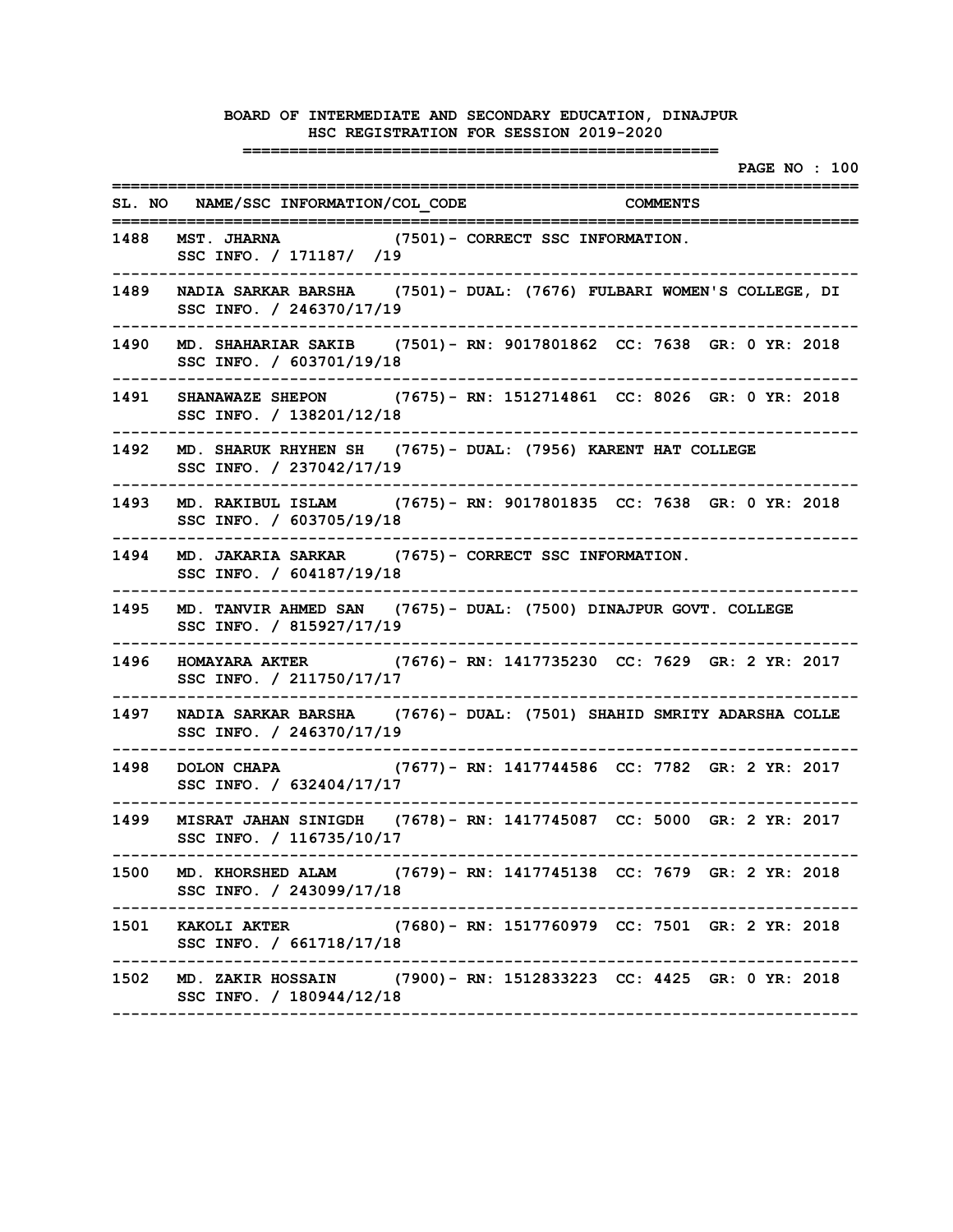|        |                                                                                                                                  |  |  |  |  | <b>PAGE NO : 101</b> |  |
|--------|----------------------------------------------------------------------------------------------------------------------------------|--|--|--|--|----------------------|--|
|        | SL. NO NAME/SSC INFORMATION/COL CODE COMMENTS                                                                                    |  |  |  |  |                      |  |
| 1503 - | MD. RIFAT AHAMMED (7900) - RN: 1510643246 CC: 7904 GR: 2 YR: 2018<br>SSC INFO. / 244515/17/18                                    |  |  |  |  |                      |  |
| 1504   | ANAMIKA RANI (7900) - RN: 1412780208 CC: 3959 GR: 2 YR: 2018<br>SSC INFO. / 565172/12/17                                         |  |  |  |  |                      |  |
| 1505   | MD. ABU TAHER (7900) - RN: 9017802013 CC: 7904 GR: 2 YR: 2018<br>SSC INFO. / 603618/19/18                                        |  |  |  |  |                      |  |
| 1506   | AFRIN KHATUN (7900) - RN: 1517762375 CC: 7701 GR: 2 YR: 2018<br>SSC INFO. / 662122/17/18                                         |  |  |  |  |                      |  |
| 1507 - | JAKIA AKTER JEMI (7901) - DUAL: (5275) GOVT. BEGUM ROKEYA COLLEGE,<br>SSC INFO. / 246956/17/19                                   |  |  |  |  |                      |  |
| 1508   | SOZAL BABU (7904) - RN: 1417747302 CC: 7904 GR: 2 YR: 2018<br>SSC INFO. / 303376/17/18                                           |  |  |  |  |                      |  |
| 1509 - | MD. ANOWARUL ISLAM (7650) - CORRECT SSC INFORMATION.<br>SSC INFO. / 17010233017/20/19                                            |  |  |  |  |                      |  |
| 1510   | ABDULLA AL NAIM (7650) - RN: 1517765261 CC: 8250 GR: 2 YR: 2018<br>SSC INFO. / 245098/17/18                                      |  |  |  |  |                      |  |
| 1511   | TAJUL ISLAM HRIDOY (7650) - RN: 1517763050 CC: 7500 GR: 8 YR: 2018<br>SSC INFO. / 246324/17/18                                   |  |  |  |  |                      |  |
| 1512   | HULFUL ALAM (7650) - DUAL: (7850) KHANSAMA COLLEGE<br>SSC INFO. / 249496/17/19                                                   |  |  |  |  |                      |  |
|        | 1513 MD. AL-AMIN HAQUE (7650) - RN: 1617765857 CC: 7650 GR: 2 YR: 2018<br>SSC INFO. / 250419/17/19                               |  |  |  |  |                      |  |
| 1514   | MD. BISHAL ISLAM (7650) - CORRECT SSC INFORMATION.<br>SSC INFO. / 606482/19/18                                                   |  |  |  |  |                      |  |
|        | 1515 MD. ZAHEDUL ISLAM (7653) - RN: 1517764161 CC: 6507 GR: 2 YR: 2018<br>SSC INFO. / 190997/18/18                               |  |  |  |  |                      |  |
|        | ---------------------------------<br>1516 MD. SABUJ ISLAM (7654) - DUAL: (7850) KHANSAMA COLLEGE<br>SSC INFO. / 395063/17/19     |  |  |  |  |                      |  |
|        | --------------------------------<br>1517 ANTAR ROY (7654) - DUAL: (7513) RAMDUBI HAT B.L HIGH SCHOOL<br>SSC INFO. / 396587/17/19 |  |  |  |  |                      |  |
|        |                                                                                                                                  |  |  |  |  |                      |  |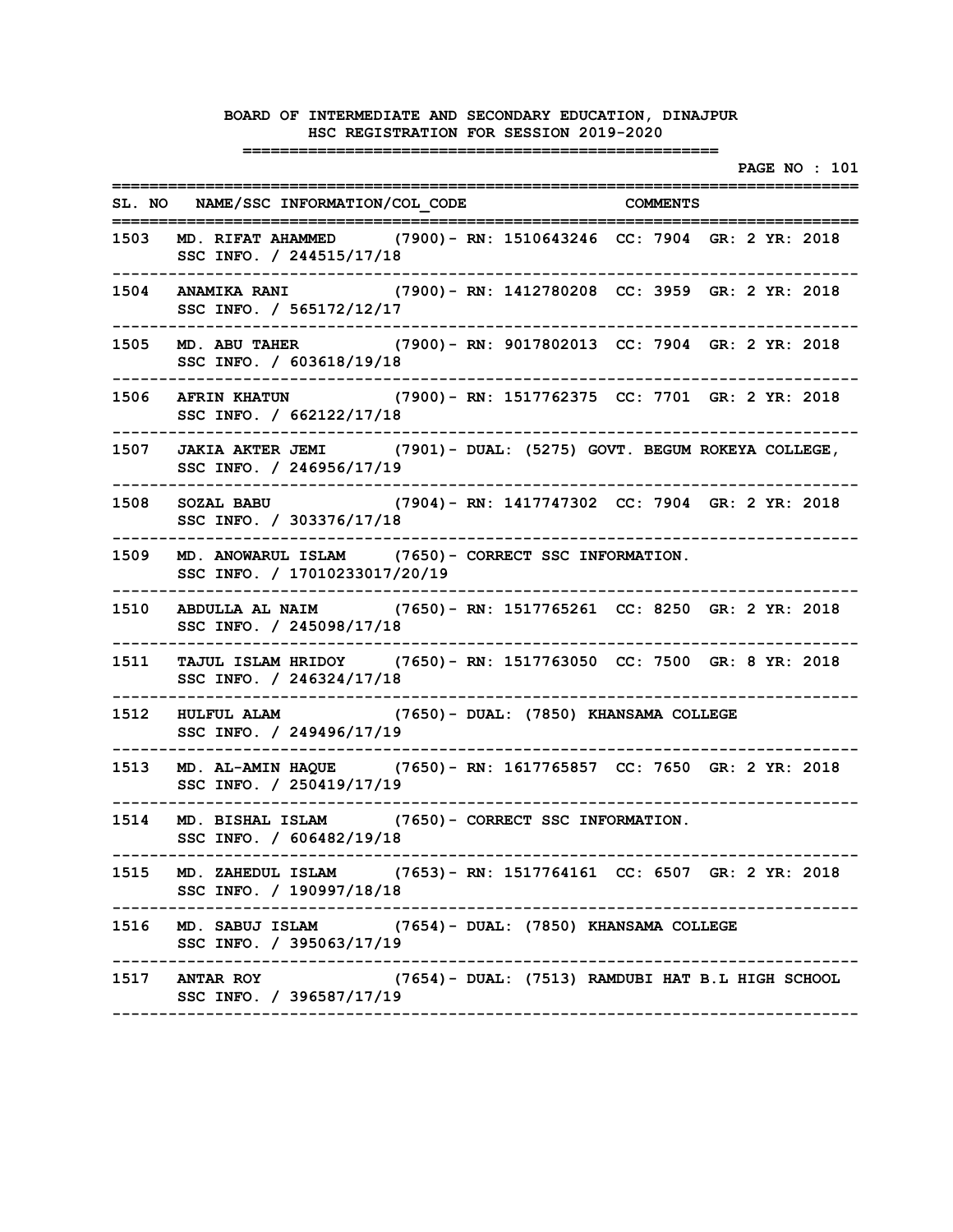|      | ---------------------                                                                                     |  | <b>PAGE NO : 102</b> |  |
|------|-----------------------------------------------------------------------------------------------------------|--|----------------------|--|
|      | SL. NO NAME/SSC INFORMATION/COL CODE COMMENTS<br>==============                                           |  |                      |  |
|      | 1518 MD. ABDUR ROUF (7654) - CORRECT SSC INFORMATION.<br>SSC INFO. / 605873/19/18                         |  |                      |  |
| 1519 | --------------------------<br>MD. ABU TALHA (7654) - CORRECT SSC INFORMATION.<br>SSC INFO. / 605885/19/18 |  |                      |  |
| 1520 | MOST. SUMIARA AKTER (7654) - DUAL: (7952) PURBA MALLIKPUR H.S. COLLEG<br>SSC INFO. / 642249/17/19         |  |                      |  |
| 1521 | MD. KABIRUL ISLAM (7654) - DUAL: (7952) PURBA MALLIKPUR H.S. COLLEG<br>SSC INFO. / 645726/17/19           |  |                      |  |
| 1522 | SHANTO ROY (7655) - RN: 1417748099 CC: 7514 GR: 8 YR: 2017<br>SSC INFO. / 219664/17/17                    |  |                      |  |
| 1523 | MOST. TASMIRA AKTER (7957) - RN: 1417769745 CC: 7626 GR: 2 YR: 2017<br>SSC INFO. / 225348/17/17           |  |                      |  |
|      | 1524 MONTAHA AKTER MOU (7957) - RN: 1417769764 CC: 8255 GR: 2 YR: 2018<br>SSC INFO. / 670799/17/18        |  |                      |  |
|      | 1525 MST. JEBUN KHATUN (7958) - RN: 1517763187 CC: 7651 GR: 0 YR: 2018<br>SSC INFO. / 245668/17/18        |  |                      |  |
| 1526 | MD. MILON ISLAM (8801) - RN: 1417748349 CC: 7650 GR: 8 YR: 2017<br>SSC INFO. / 219090/17/17               |  |                      |  |
| 1527 | PAYEL ROY (8801) - DUAL: (7951) JOYNANDA COLLEGE<br>SSC INFO. / 642922/17/19                              |  |                      |  |
| 1528 | HULFUL ALAM (7850) - DUAL: (7650) BIRGANJ GOVT. COLLEGE<br>SSC INFO. / 249496/17/19                       |  |                      |  |
| 1529 | MD. SABUJ ISLAM (7850) - DUAL: (7654) BIRGONJ T. B. M. COLLEGE<br>SSC INFO. / 395063/17/19                |  |                      |  |
|      | 1530 MD. AZIZUL RAHMAN (7851) - RN: 1517762577 CC: 7650 GR: 2 YR: 2018<br>SSC INFO. / 245066/ /18         |  |                      |  |
|      | 1531 MD. RAMJAN ALI (7851) - RN: 1517767926 CC: 7851 GR: 2 YR: 2018<br>SSC INFO. / 247383/17/18           |  |                      |  |
|      | 1532 MD. MAMUNUR RASHID (7851) - DUAL: (6503) SONA ROY SANGALSHI COLLEGE,<br>SSC INFO. / 250004/17/19     |  |                      |  |
|      |                                                                                                           |  |                      |  |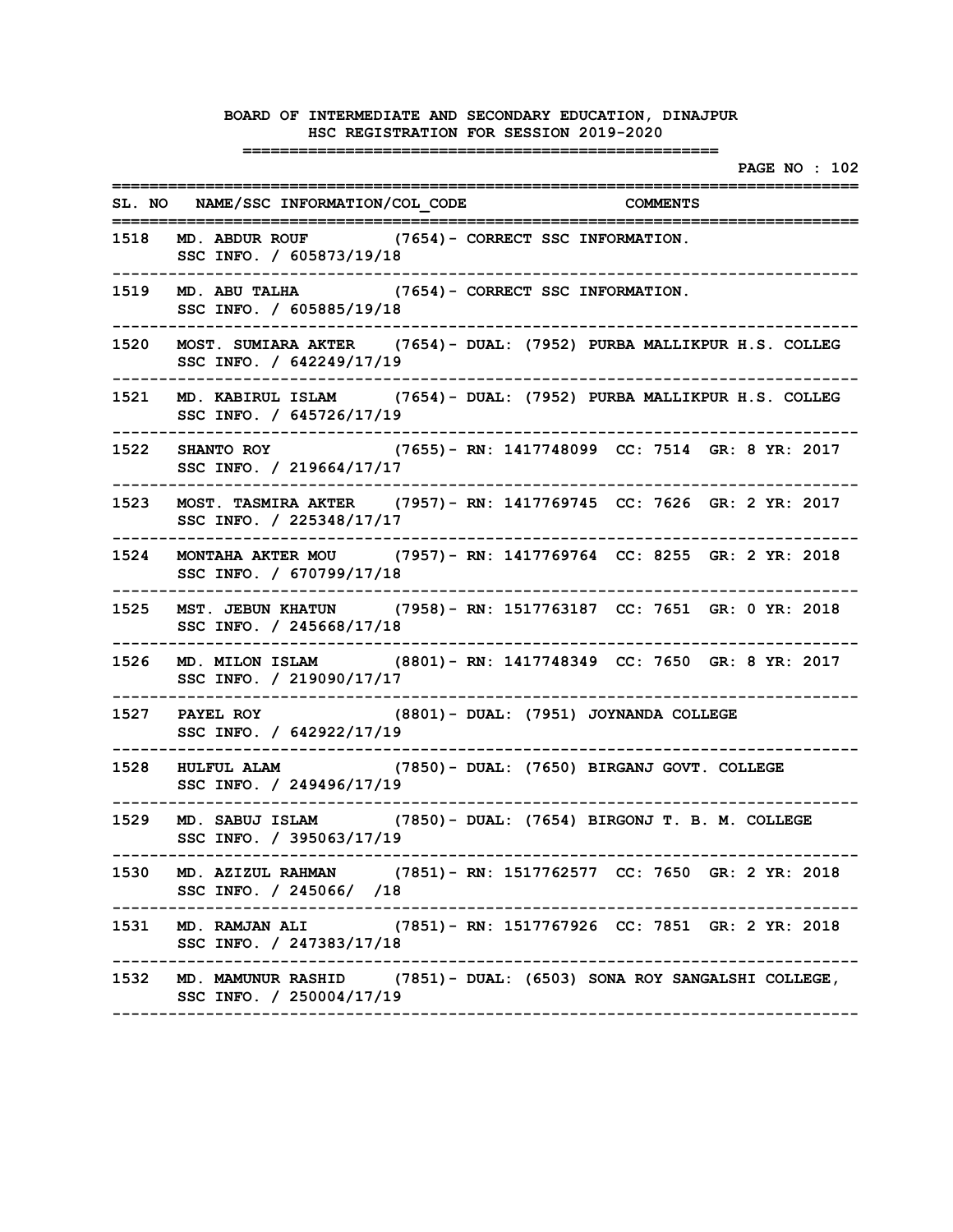|        |                                                                                                     |                                             |  |  |  | <b>PAGE NO : 103</b> |
|--------|-----------------------------------------------------------------------------------------------------|---------------------------------------------|--|--|--|----------------------|
|        | SL. NO NAME/SSC INFORMATION/COL CODE COMMENTS<br>:===========                                       |                                             |  |  |  |                      |
|        | 1533 MADHOB CHANDRO ROY (7851) - DUAL: (7854) ALOKDIHI IDEAL COLLEGE<br>SSC INFO. / 396158/17/19    |                                             |  |  |  |                      |
| 1534   | DOLI RANI RAY (7851) - RN: 1417752827 CC: 7851 GR: 2 YR: 2018<br>SSC INFO. / 665909/17/18           |                                             |  |  |  |                      |
| 1535   | MST. RITA BEGUM (7851) - RN: 1517769409 CC: 7976 GR: 2 YR: 2018<br>SSC INFO. / 665989/17/18         |                                             |  |  |  |                      |
| 1536   | MINOTI RANI (7852) - DUAL: (7855) ADARSHO MOHILA COLLEGE<br>SSC INFO. / 644863/17/19                |                                             |  |  |  |                      |
| 1537 - | MADHOB CHANDRO ROY (7854) - DUAL: (7851) BANGLAVASHA COLLEGE, M.P. B<br>SSC INFO. / 396158/17/19    |                                             |  |  |  |                      |
| 1538   | MD. MOSTAKIN ISLAM (7854) - DUAL: (7875) PAKERHAT GOVT. COLLEGE<br>SSC INFO. / 644313/17/19         |                                             |  |  |  |                      |
|        | 1539 AYSHA AKTER (7855)- DUAL: (7953) JAMIRUDDIN SHAH GIRLS' HIGH<br>SSC INFO. / 249728/17/19       |                                             |  |  |  |                      |
|        | 1540 MST. MONNY AKTER (7855) - DUAL: (7856) CHHATIANGORH SCHOOL & COLLE<br>SSC INFO. / 249821/17/19 |                                             |  |  |  |                      |
| 1541   | MAHMUDA KHATUN (7855) - DUAL: (7856) CHHATIANGORH SCHOOL & COLLE<br>SSC INFO. / 644739/17/19        |                                             |  |  |  |                      |
| 1542   | MINOTI RANI (7855) - DUAL: (7852) HOSENPUR DEGREE COLLEGE<br>SSC INFO. / 644863/17/19               |                                             |  |  |  |                      |
| 1543   | MOMOTAJ KHATUN (7855) - DUAL: (7856) CHHATIANGORH SCHOOL & COLLE<br>SSC INFO. / 645077/17/19        |                                             |  |  |  |                      |
| 1544   | MST. MONNY AKTER (7856) – DUAL: (7855) ADARSHO MOHILA COLLEGE<br>SSC INFO. / 249821/17/19           |                                             |  |  |  |                      |
|        | 1545 MAHMUDA KHATUN<br>SSC INFO. / 644739/17/19                                                     | (7856)– DUAL: (7855) ADARSHO MOHILA COLLEGE |  |  |  |                      |
|        | 1546 MOMOTAJ KHATUN (7856)- DUAL: (7855) ADARSHO MOHILA COLLEGE<br>SSC INFO. / 645077/17/19         |                                             |  |  |  |                      |
|        | 1547 MD. MOSTAKIN ISLAM (7875)- DUAL: (7854) ALOKDIHI IDEAL COLLEGE<br>SSC INFO. / 644313/17/19     |                                             |  |  |  |                      |
|        |                                                                                                     |                                             |  |  |  |                      |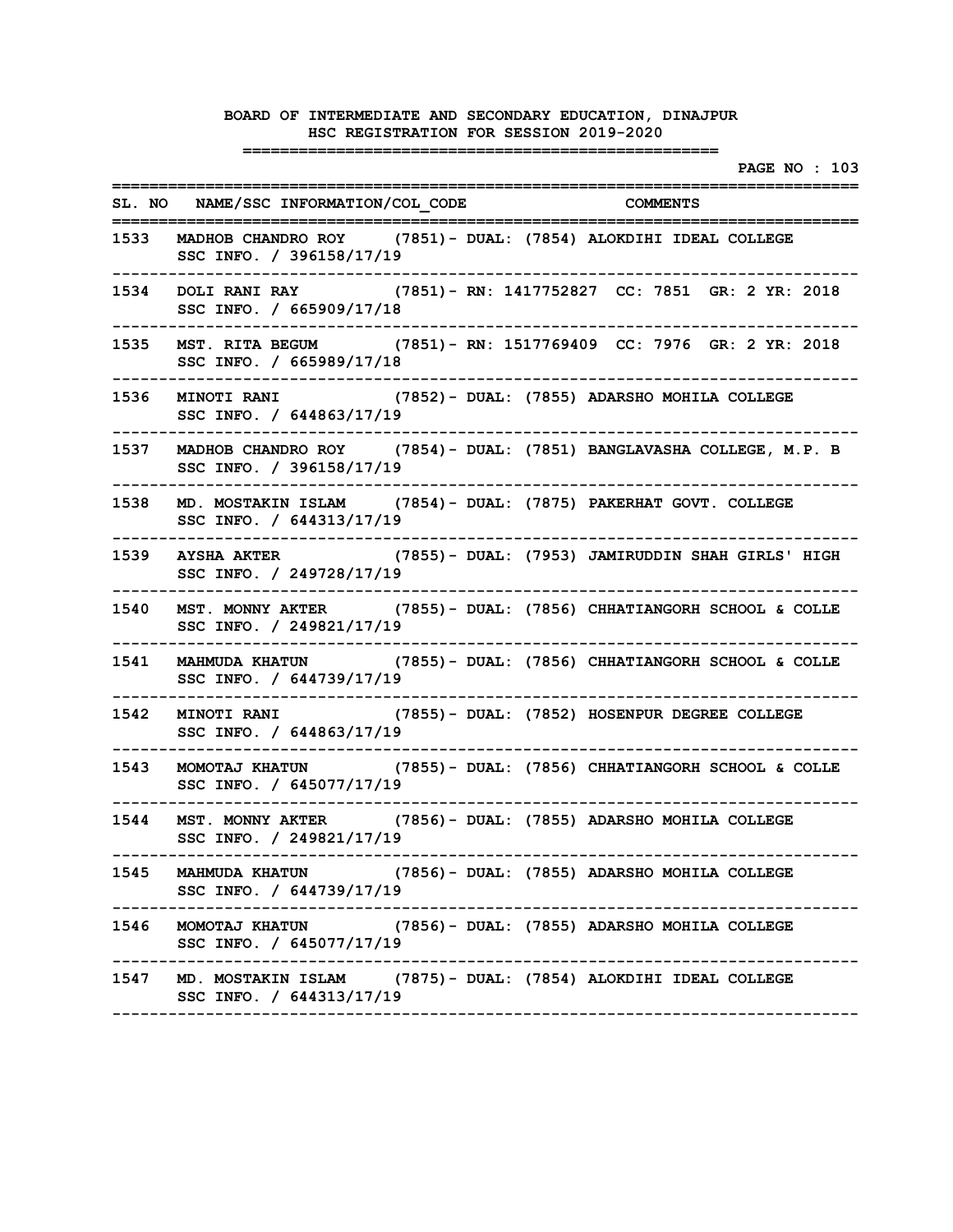|        |                                                                                                                    | <b>PAGE NO : 104</b><br>====================                       |
|--------|--------------------------------------------------------------------------------------------------------------------|--------------------------------------------------------------------|
|        | SL. NO NAME/SSC INFORMATION/COL CODE THE COMMENTS                                                                  |                                                                    |
|        | 1548 AYSHA AKTER (7953) - DUAL: (7855) ADARSHO MOHILA COLLEGE<br>SSC INFO. / 249728/17/19<br>--------------------- |                                                                    |
|        | 1549 ARIFA AKTER (7953)- DUAL: (6507) ADARSHA COLLEGE<br>SSC INFO. / 644164/17/19                                  |                                                                    |
| 1550   | SHEFALI RANI ROY (7953) - DUAL: (7954) SHAPLA GIRLS' SCHOOL & COLL<br>SSC INFO. / 644462/17/19                     |                                                                    |
| 1551   | MOST. JEMI AKTER (7953) - DUAL: (7500) DINAJPUR GOVT. COLLEGE<br>SSC INFO. / 644797/17/19                          |                                                                    |
| 1552   | SSC INFO. / 644462/17/19                                                                                           | SHEFALI RANI ROY (7954) - DUAL: (7953) JAMIRUDDIN SHAH GIRLS' HIGH |
| 1553   | MD. ANOAR HOSSEN (7950) - CORRECT SSC INFORMATION.<br>SSC INFO. / 201373/18/19                                     |                                                                    |
|        | 1554 MD. MIJANUR ROHMAN (7950) - RN: 1517765491 CC: 7654 GR: 2 YR: 2018<br>SSC INFO. / 245281/17/18                |                                                                    |
| 1555 — | SUJON CHANDRA ROY (7950) - RN: 1517770475 CC: 7950 GR: 2 YR: 2018<br>SSC INFO. / 247592/17/18                      |                                                                    |
| 1556   | ANIK ROY (7950) - DUAL: (7550) DINAJPUR ADARSHA COLLEGE<br>SSC INFO. / 248674/17/19                                |                                                                    |
| 1557 - | PAYEL ROY (7951) - DUAL: (8801) KABIRAJ HAT COLLEGE<br>SSC INFO. / 642922/17/19                                    |                                                                    |
| 1558   | MOST. SUMIARA AKTER (7952) - DUAL: (7654) BIRGONJ T. B. M. COLLEGE<br>SSC INFO. / 642249/17/19                     |                                                                    |
| 1559   | MD. KABIRUL ISLAM (7952) - DUAL: (7654) BIRGONJ T. B. M. COLLEGE<br>SSC INFO. / 645726/17/19                       |                                                                    |
|        | 1560 MD. MIHYMINUL ISLAM (7952)- DUAL: (7805) HAJI DANESH COLLEGE<br>SSC INFO. / 645922/17/19                      |                                                                    |
|        | 1561 MST. GOLAPI KHATUN (7976)- RN: 1517769398 CC: 7650 GR: 0 YR: 2018<br>SSC INFO. / 247478/17/18                 |                                                                    |
|        | 1562 MOST. MAMONI BEGUM (7800) - RN: 1517773132 CC: 8455 GR: 0 YR: 2018<br>SSC INFO. / 248934/17/18                |                                                                    |
|        |                                                                                                                    |                                                                    |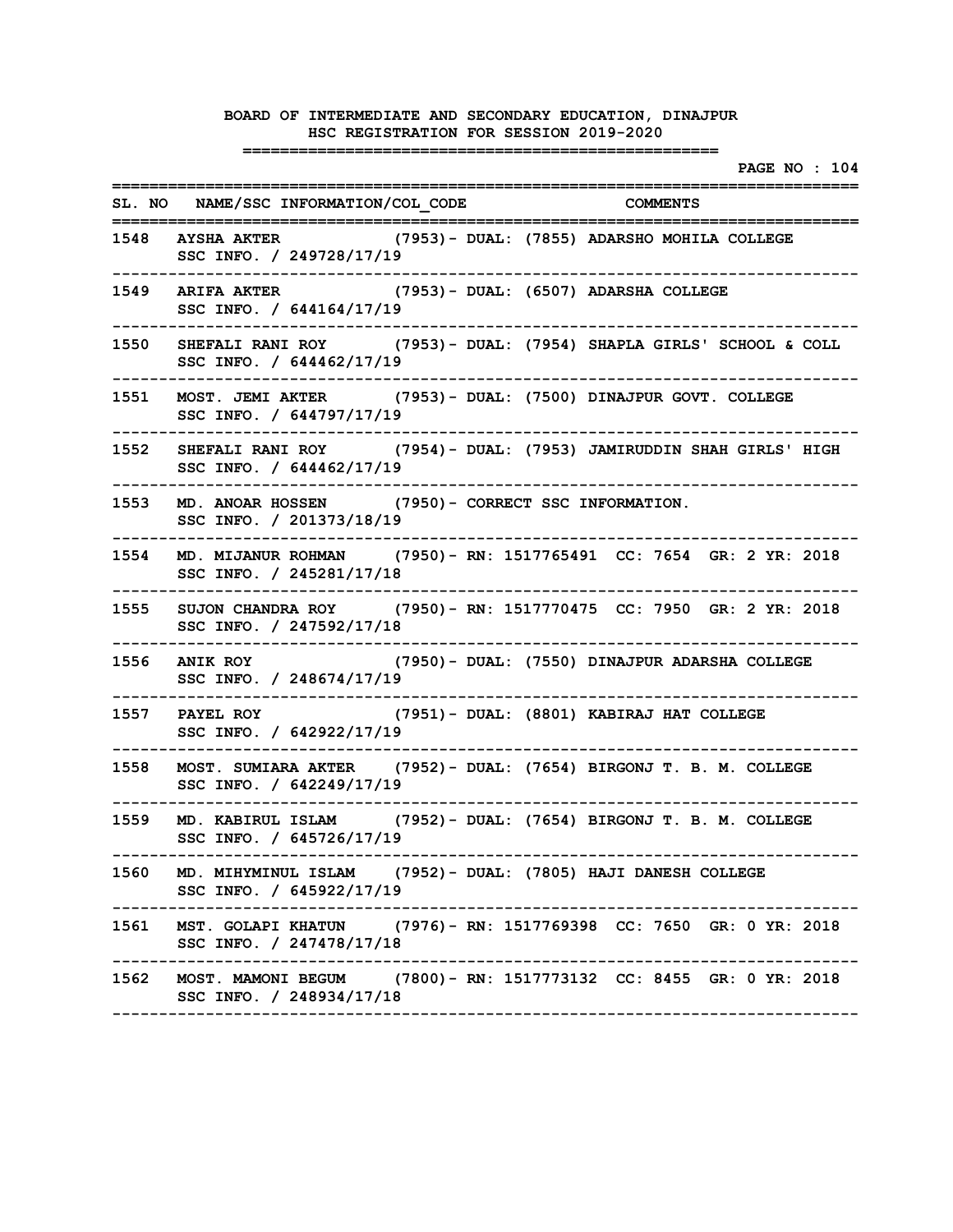|        |                                                                                                                     |                             |  |  | <b>PAGE NO : 105</b> |
|--------|---------------------------------------------------------------------------------------------------------------------|-----------------------------|--|--|----------------------|
|        | SL. NO NAME/SSC INFORMATION/COL CODE COMMENTS<br>=============                                                      |                             |  |  |                      |
|        | 1563 MD. ARIFUL ISLAM (7800) – RN: 1517774417 CC: 7675 GR: 0 YR: 2018<br>SSC INFO. / 249846/17/18                   |                             |  |  |                      |
| 1564   | -----------------------<br>MD. MUKTARUL ISLAM (7800) - CORRECT SSC INFORMATION.<br>SSC INFO. / 250963/17/19         |                             |  |  |                      |
| 1565   | SADIA ISLAM JERIN (7800) - DUAL: (7500) DINAJPUR GOVT. COLLEGE<br>SSC INFO. / 251323/17/19                          |                             |  |  |                      |
| 1566   | MD. SAIKAT ALI (7800) - DUAL: (7802) HAT RAMPUR COLLEGE<br>SSC INFO. / 251728/17/19                                 |                             |  |  |                      |
| 1567 - | SOCHIN CHANDRA ROY (7800) - RN: 1517790222 CC: 8400 GR: 8 YR: 2018<br>SSC INFO. / 257833/17/18                      |                             |  |  |                      |
| 1568   | MD. ABU RAIHAN (7800) - RN: 1517799195 CC: 5261 GR: 0 YR: 2018<br>SSC INFO. / 259517/17/18                          |                             |  |  |                      |
| 1569   | GOUTAM CHANDRA (7801) - RN: 1517785780 CC: 8325 GR: 2 YR: 2018<br>SSC INFO. / 255462/17/18                          |                             |  |  |                      |
| 1570   | --------------------<br>JOHNY DEBSHORMA (7802) - RN: 1512832374 CC: 5177 GR: 0 YR: 2018<br>SSC INFO. / 181067/12/18 |                             |  |  |                      |
| 1571   | MD. SAIKAT ALI (7802) - DUAL: (7800) SETABGANJ GOVT. COLLEGE<br>SSC INFO. / 251728/17/19                            |                             |  |  |                      |
| 1572   | KANTO DEV NATH (7802) - DUAL: (7805) HAJI DANESH COLLEGE<br>SSC INFO. / 396876/17/19                                |                             |  |  |                      |
| 1573   | NISHAT TASNIM NILUFA (7803) - CORRECT SSC INFORMATION.<br>SSC INFO. / 15010738005/20/19                             |                             |  |  |                      |
| 1574   | NAZBUSH SABA IFTESHA (7803) - CORRECT SSC INFORMATION.<br>SSC INFO. / 15010738006/20/19                             |                             |  |  |                      |
|        | 1575 MD. EMTAHAN AZIZ (7804)- RN: 1417757649 CC: 7804 GR: 0 YR: 2017<br>SSC INFO. / 222487/17/17                    | --------------------------- |  |  |                      |
| 1576   | . <u>.</u> .<br>MD. GOLAM ROBBANI (7804) - RN: 1417758870 CC: 7827 GR: 2 YR: 2017<br>SSC INFO. / 222801/17/17       |                             |  |  |                      |
|        | 1577 RIYA AZMI<br>(7804)– RN: 1517739406 CC: 7675 GR: 0 YR: 2018<br>SSC INFO. / 232862/17/18                        |                             |  |  |                      |
|        |                                                                                                                     |                             |  |  |                      |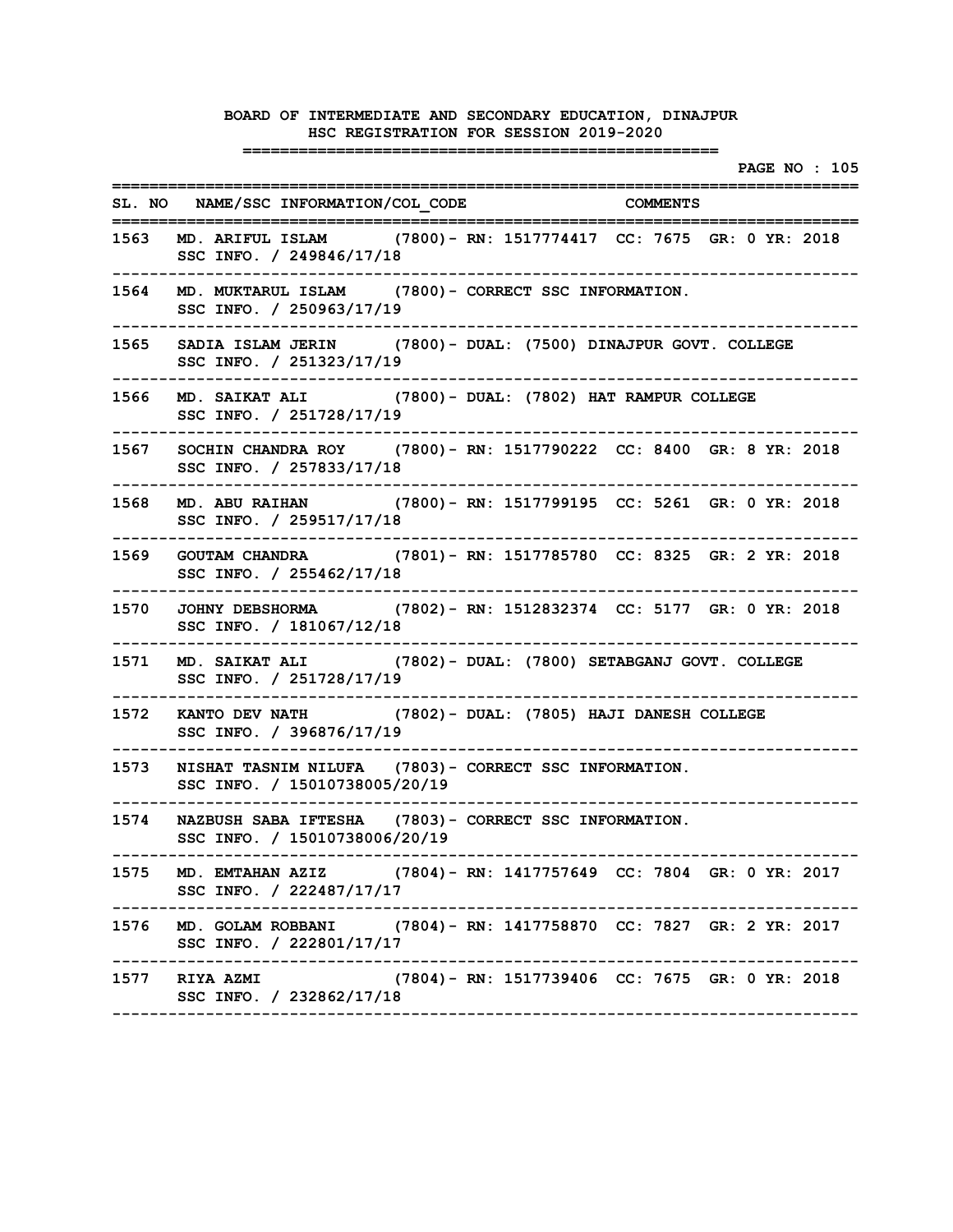**PAGE NO : 106 ================================================================================** SL. NO NAME/SSC INFORMATION/COL CODE COMMENTS **================================================================================ 1578 ABDUR RAKIB (7804)- RN: 1517739491 CC: 7500 GR: 0 YR: 2018 SSC INFO. / 233653/17/18 -------------------------------------------------------------------------------- 1579 M. SAZZAD SHARIAR SI (7804)- RN: 1517739506 CC: 7500 GR: 0 YR: 2018 SSC INFO. / 233668/17/18 -------------------------------------------------------------------------------- 1580 MD. ASIF ADNAN HIMEL (7804)- RN: 1517739507 CC: 7500 GR: 0 YR: 2018 SSC INFO. / 233669/17/18 -------------------------------------------------------------------------------- 1581 MD. MUBTASIN (7804)- RN: 1517739508 CC: 7500 GR: 0 YR: 2018 SSC INFO. / 233670/17/18 -------------------------------------------------------------------------------- 1582 MD. FOZLA RABBY (7804)- RN: 1517739540 CC: 7514 GR: 0 YR: 2018 SSC INFO. / 233701/17/18 -------------------------------------------------------------------------------- 1583 LABIB HOSSAIN (7804)- RN: 1517739543 CC: 7514 GR: 0 YR: 2018 SSC INFO. / 233704/17/18 -------------------------------------------------------------------------------- 1584 KANIJ SULTANA (7804)- RN: 1418842160 CC: 8026 GR: 0 YR: 2017 SSC INFO. / 424323/18/17 -------------------------------------------------------------------------------- 1585 MST. REME AKTER (7805)- RN: 1417758947 CC: 7801 GR: 2 YR: 2018 SSC INFO. / 248481/17/18 -------------------------------------------------------------------------------- 1586 FARJANA AKTER (7805)- RN: 1517772641 CC: 7801 GR: 2 YR: 2018 SSC INFO. / 248800/17/18 -------------------------------------------------------------------------------- 1587 RABAKA SULTANA (7805)- RN: 1517773833 CC: 7801 GR: 2 YR: 2018 SSC INFO. / 249715/17/18 -------------------------------------------------------------------------------- 1588 LIZA AKTER (7805)- RN: 1517773840 CC: 7801 GR: 2 YR: 2018 SSC INFO. / 249720/17/18 -------------------------------------------------------------------------------- 1589 TANVIN ISLAM (7805)- RN: 1517786145 CC: 7801 GR: 2 YR: 2018 SSC INFO. / 249723/17/18 -------------------------------------------------------------------------------- 1590 SHAHIN ALAM (7805)- RN: 1517773871 CC: 7801 GR: 2 YR: 2018 SSC INFO. / 249730/17/18 -------------------------------------------------------------------------------- 1591 JIBON CHANDRA ROY (7805)- RN: 1517773657 CC: 7801 GR: 2 YR: 2018 SSC INFO. / 249761/17/18 -------------------------------------------------------------------------------- 1592 MST. MUNIRA AKTER (7805)- RN: 1417775104 CC: 7801 GR: 2 YR: 2018 SSC INFO. / 256584/17/18 --------------------------------------------------------------------------------**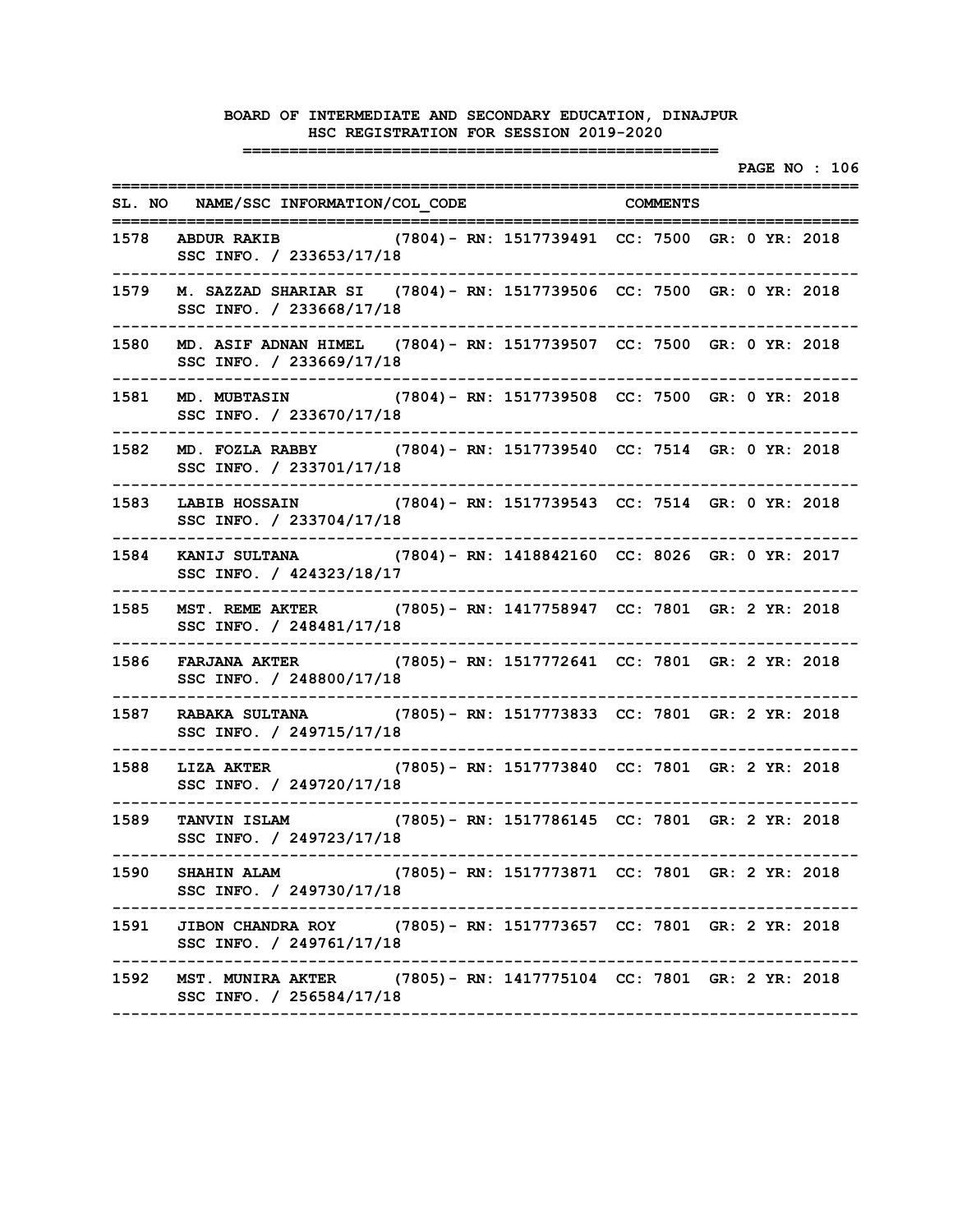|        |                                                                                                     |  |                                                 |  |  |  | <b>PAGE NO : 107</b> |
|--------|-----------------------------------------------------------------------------------------------------|--|-------------------------------------------------|--|--|--|----------------------|
|        | SL. NO NAME/SSC INFORMATION/COL CODE COMMENTS                                                       |  |                                                 |  |  |  |                      |
| 1593 - | ==========<br>JONOK ROY (7805) - RN: 1517791044 CC: 7801 GR: 2 YR: 2018<br>SSC INFO. / 256615/17/18 |  | ,____________________________________           |  |  |  |                      |
| 1594   | KANTO DEV NATH (7805) - DUAL: (7802) HAT RAMPUR COLLEGE<br>SSC INFO. / 396876/17/19                 |  |                                                 |  |  |  |                      |
| 1595   | MD. MIHYMINUL ISLAM (7805)- DUAL: (7952) PURBA MALLIKPUR H.S. COLLEG<br>SSC INFO. / 645922/17/19    |  |                                                 |  |  |  |                      |
| 1596   | SAYMA AKTER (7805) - RN: 1517791481 CC: 7801 GR: 2 YR: 2018<br>SSC INFO. / 667224/17/18             |  |                                                 |  |  |  |                      |
| 1597   | SWEETY AKTER (7805) - RN: 1517791483 CC: 7801 GR: 2 YR: 2018<br>SSC INFO. / 667225/17/18            |  |                                                 |  |  |  |                      |
| 1598   | TAPOSI ROY (7805) - RN: 1517774235 CC: 7801 GR: 2 YR: 2018<br>SSC INFO. / 667878/17/18              |  |                                                 |  |  |  |                      |
| 1599   | SOMPA ROY (7805) - RN: 1517774236 CC: 7801 GR: 2 YR: 2018<br>SSC INFO. / 667879/17/18               |  |                                                 |  |  |  |                      |
| 1600   | SHIRIN AKTER (7805) - RN: 1517774240 CC: 7801 GR: 2 YR: 2018<br>SSC INFO. / 667882/17/18            |  |                                                 |  |  |  |                      |
| 1601   | VAGGO RANI (7805) - RN: 1417759293 CC: 7801 GR: 2 YR: 2018<br>SSC INFO. / 668076/17/18              |  |                                                 |  |  |  |                      |
| 1602   | RIPA RANI (7805) - RN: 1417759311 CC: 7801 GR: 2 YR: 2018<br>SSC INFO. / 668078/17/18               |  |                                                 |  |  |  |                      |
| 1603   | MST. HASINA AKTER (7805) - RN: 1417775125 CC: 7801 GR: 2 YR: 2018<br>SSC INFO. / 672478/17/18       |  |                                                 |  |  |  |                      |
| 1604   | (7805) - RN: 1517791001 CC: 7801 GR: 2 YR: 2018<br><b>JOSNA ROY</b><br>SSC INFO. / 672480/17/18     |  |                                                 |  |  |  |                      |
|        | 1605 BIPUL ROY<br>SSC INFO. / 672507/17/18                                                          |  | (7805) - RN: 1517791037 CC: 7801 GR: 2 YR: 2018 |  |  |  |                      |
|        | 1606 MUKTI AKTER MOU (7825) - CORRECT SSC INFORMATION.<br>SSC INFO. / 17010231509/20/19             |  |                                                 |  |  |  |                      |
|        | 1607 FARIDUL ISLAM (7825) - RN: 1517774689 CC: 7828 GR: 2 YR: 2018<br>SSC INFO. / 251161/17/18      |  |                                                 |  |  |  |                      |
|        |                                                                                                     |  |                                                 |  |  |  |                      |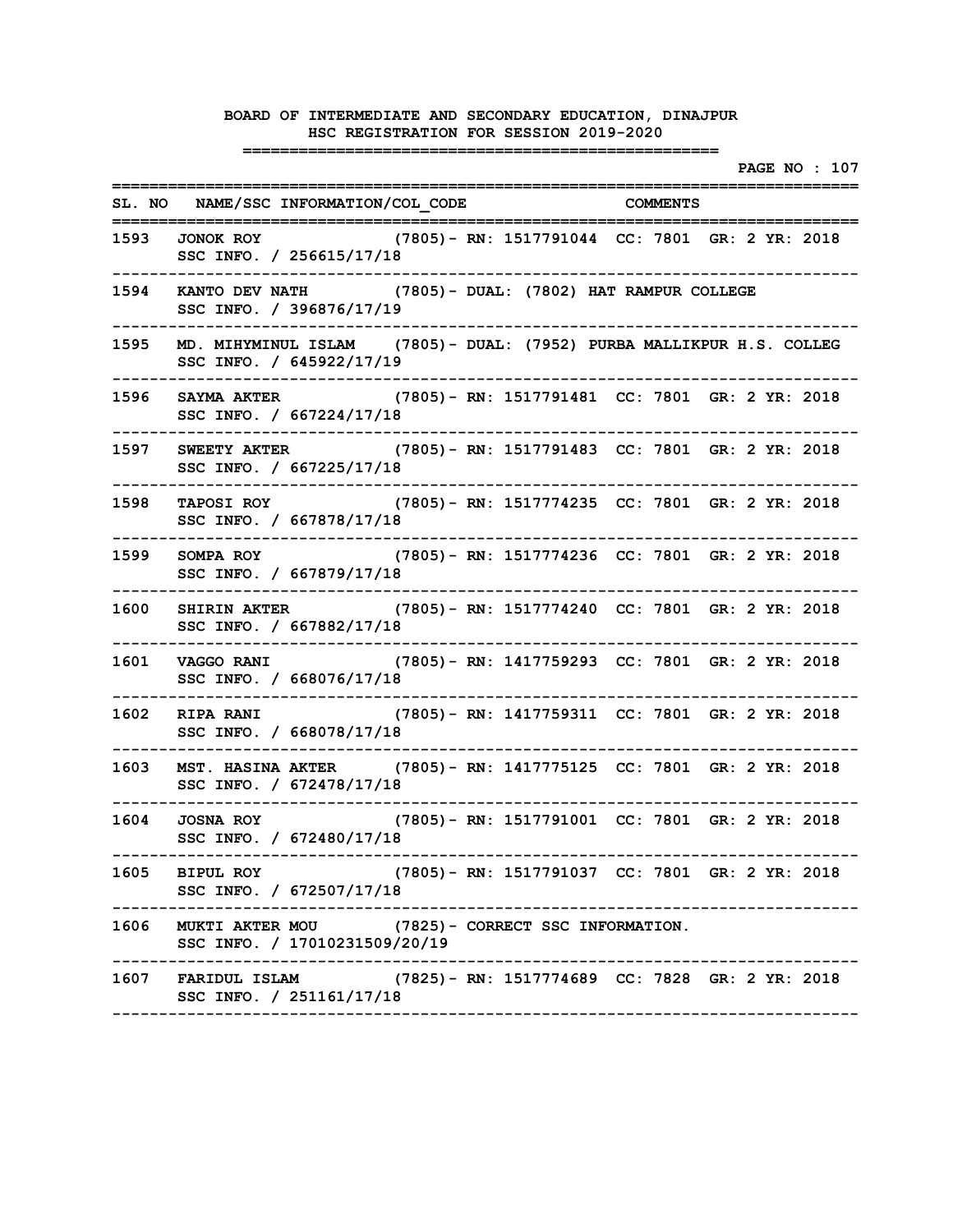|      |                                                                                                      |  |                                                |  |  | <b>PAGE NO : 108</b> |  |
|------|------------------------------------------------------------------------------------------------------|--|------------------------------------------------|--|--|----------------------|--|
|      | SL. NO NAME/SSC INFORMATION/COL CODE COMMENTS<br>============                                        |  |                                                |  |  |                      |  |
|      | 1608 MST. ISRAT JAHAN MOU (7825)- RN: 1417760038 CC: 6757 GR: 2 YR: 2018<br>SSC INFO. / 669424/17/18 |  |                                                |  |  |                      |  |
| 1609 | MD. SELIM RANA (7827) - RN: 1518828385 CC: 7827 GR: 2 YR: 2018<br>SSC INFO. / 194090/18/18           |  |                                                |  |  |                      |  |
| 1610 | SARMIN AKTER SRITI (7827) - DUAL: (7550) DINAJPUR ADARSHA COLLEGE<br>SSC INFO. / 201054/18/19        |  |                                                |  |  |                      |  |
| 1611 | MD. NASIR HOSSEN (7827) - RN: 1417761433 CC: 7825 GR: 8 YR: 2017<br>SSC INFO. / 638298/17/17         |  |                                                |  |  |                      |  |
| 1612 | SHARMIN AKTER LIZA (7827) - DUAL: (7963) BIROL WOMEN'S COLLEGE<br>SSC INFO. / 647411/17/19           |  |                                                |  |  |                      |  |
| 1613 | SAJJAD HOSSAIN (7827) - DUAL: (7965) DHUKURJHARI COLLEGE<br>SSC INFO. / 647416/17/19                 |  |                                                |  |  |                      |  |
| 1614 | MD. MOSTOFA KAMAL (7827) - RN: 1417760118 CC: 7507 GR: 2 YR: 2018<br>SSC INFO. / 669470/17/18        |  |                                                |  |  |                      |  |
| 1615 | MD. IMRAN ALI (7828) - RN: 1418834500 CC: 7631 GR: 2 YR: 2017<br>SSC INFO. / 182021/18/17            |  |                                                |  |  |                      |  |
| 1616 | ROSHIDA BANU (7828) - RN: 1518823522 CC: 7629 GR: 2 YR: 2018<br>SSC INFO. / 192776/18/18             |  |                                                |  |  |                      |  |
| 1617 | (7828) – RN: 1518823510 CC: 8001 GR: 2 YR: 2018<br><b>SUMI ARA</b><br>SSC INFO. / 192778/18/18       |  |                                                |  |  |                      |  |
| 1618 | BABLY ARA (7828) - RN: 1518823517 CC: 7629 GR: 2 YR: 2018<br>SSC INFO. / 192779/18/18                |  |                                                |  |  |                      |  |
| 1619 | <b>SAGAR PAL</b><br>SSC INFO. / 222954/17/17                                                         |  | (7828)– RN: 1417761068 CC: 2505 GR: 8 YR: 2018 |  |  |                      |  |
|      | 1620 MD. ABDUL RAFIQ (7828) - RN: 1417761250 CC: 7825 GR: 0 YR: 2017<br>SSC INFO. / 223325/17/17     |  |                                                |  |  |                      |  |
| 1621 | MD. ASHADUR RAHMAN (7828) - RN: 1417761279 CC: 7830 GR: 0 YR: 2018<br>SSC INFO. / 223342/17/17       |  |                                                |  |  |                      |  |
|      | ---------------------------<br>1622 RUMA AKTAR<br>SSC INFO. / 223718/17/17                           |  | (7828)– RN: 1417760160 CC: 7825 GR: 0 YR: 2017 |  |  |                      |  |
|      |                                                                                                      |  |                                                |  |  |                      |  |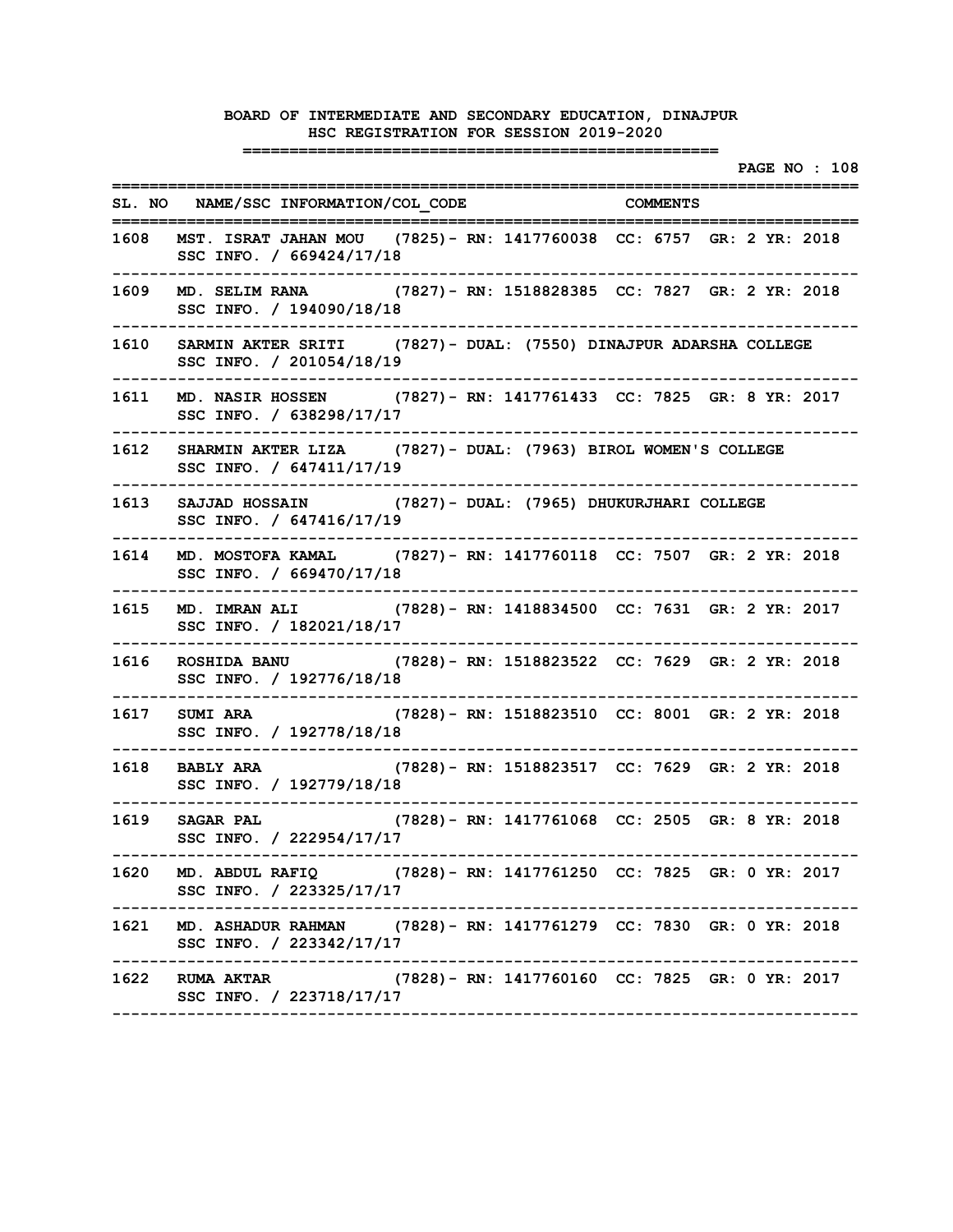|        |                                                                                                  |  |                                                 |  |  | <b>PAGE NO : 109</b> |  |
|--------|--------------------------------------------------------------------------------------------------|--|-------------------------------------------------|--|--|----------------------|--|
|        | SL. NO NAME/SSC INFORMATION/COL CODE COMMENTS<br>=========                                       |  |                                                 |  |  |                      |  |
| 1623   | RUMA YEASMIN (7828) - RN: 1418834514 CC: 7631 GR: 2 YR: 2017<br>SSC INFO. / 425632/18/17         |  |                                                 |  |  |                      |  |
| 1624   | YEASMIN ARA (7828) - RN: 1418834498 CC: 7631 GR: 8 YR: 2017<br>SSC INFO. / 425637/18/17          |  |                                                 |  |  |                      |  |
| 1625   | MD. ATAUR RAHMAN (7828) - RN: 1418834505 CC: 7631 GR: 2 YR: 2017<br>SSC INFO. / 425641/18/17     |  |                                                 |  |  |                      |  |
| 1626   | SHARMIN AKTER LIZA (7963) - DUAL: (7827) MUNSHIPARA ADARSHA COLLEGE<br>SSC INFO. / 647411/17/19  |  |                                                 |  |  |                      |  |
| 1627   | SIRAJUM MUNIRA (7964) - RN: 1517772140 CC: 7800 GR: 0 YR: 2018<br>SSC INFO. / 249386/17/18       |  |                                                 |  |  |                      |  |
| 1628   | SAJJAD HOSSAIN (7965) - DUAL: (7827) MUNSHIPARA ADARSHA COLLEGE<br>SSC INFO. / 647416/17/19      |  |                                                 |  |  |                      |  |
| 1629   | MD. REJOWANUR HASSAN (7925) - RN: 1517779177 CC: 4364 GR: 2 YR: 2018<br>SSC INFO. / 252395/17/18 |  |                                                 |  |  |                      |  |
| 1630   | NURHAOYA AKTER SHILA (7926) - RN: 1417661793 CC: 7962 GR: 2 YR: 2017<br>SSC INFO. / 187513/17/17 |  |                                                 |  |  |                      |  |
| 1631   | BASHANTI RANI (7926) - RN: 1417663061 CC: 7962 GR: 2 YR: 2018<br>SSC INFO. / 615780/17/18        |  |                                                 |  |  |                      |  |
| 1632   | MOKABBER HOSSAIN (7927) - RN: 1412808960 CC: 7927 GR: 0 YR: 2017<br>SSC INFO. / 166477/12/17     |  |                                                 |  |  |                      |  |
| 1633   | <b>JUWEL RANA</b><br>SSC INFO. / 166480/12/17                                                    |  | (7927)– RN: 1412808967 CC: 7927 GR: 0 YR: 2017  |  |  |                      |  |
| 1634   | MD. ABDUR RAAZZAK (7927) - RN: 1412809596 CC: 7927 GR: 0 YR: 2017<br>SSC INFO. / 167048/12/17    |  |                                                 |  |  |                      |  |
|        | 1635 ZANNATUN NAIM<br>SSC INFO. / 181268/18/17                                                   |  | (7927) - RN: 1418837493 CC: 7927 GR: 2 YR: 2017 |  |  |                      |  |
| 1636 - | SURAIYA KHATUN (7927) - RN: 1418837164 CC: 7927 GR: 2 YR: 2017<br>SSC INFO. / 181459/18/17       |  |                                                 |  |  |                      |  |
|        | 1637 MD. RASHEL BABU (7927) - RN: 1417738067 CC: 7729 GR: 2 YR: 2017<br>SSC INFO. / 213864/17/17 |  |                                                 |  |  |                      |  |
|        |                                                                                                  |  |                                                 |  |  |                      |  |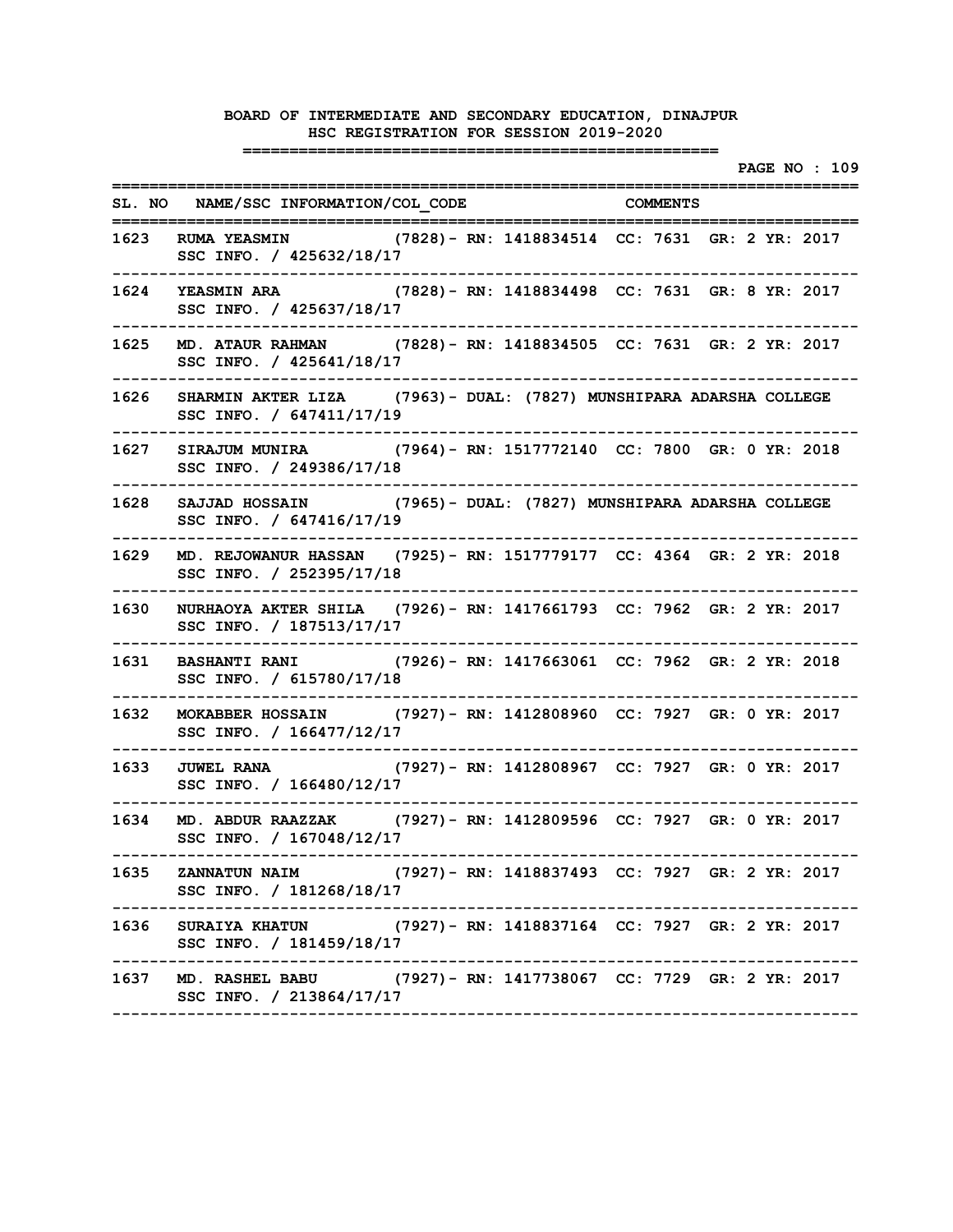**PAGE NO : 110 ================================================================================** SL. NO NAME/SSC INFORMATION/COL CODE COMMENTS **================================================================================ 1638 MD. KAWSAR ALI (7927)- RN: 1417747272 CC: 7927 GR: 0 YR: 2017 SSC INFO. / 218071/17/17 -------------------------------------------------------------------------------- 1639 SHAMPA KHATUN (7927)- RN: 1417764111 CC: 7927 GR: 2 YR: 2017 SSC INFO. / 224475/17/17 -------------------------------------------------------------------------------- 1640 MOST. ASIFA AKHTER (7927)- RN: 1417765361 CC: 7927 GR: 0 YR: 2017 SSC INFO. / 224733/17/17 -------------------------------------------------------------------------------- 1641 SABITA RANI (7927)- RN: 1417764783 CC: 7927 GR: 2 YR: 2017 SSC INFO. / 224847/17/17 -------------------------------------------------------------------------------- 1642 MD. SABBIR ISLAM (7927)- RN: 1417764809 CC: 7927 GR: 8 YR: 2017 SSC INFO. / 224865/17/17 -------------------------------------------------------------------------------- 1643 NONTO CHONDRAW BORMO (7927)- RN: 1417764823 CC: 7927 GR: 2 YR: 2017 SSC INFO. / 224872/17/17 -------------------------------------------------------------------------------- 1644 MOST. REHENA KHATUN (7927)- DUAL: (7729) BHADURIA HIGH SCHOOL & COLL SSC INFO. / 247286/17/19 -------------------------------------------------------------------------------- 1645 MOST. NUSRAT ZAHAN (7927)- RN: 1517778885 CC: 7730 GR: 2 YR: 2018 SSC INFO. / 252226/17/18 -------------------------------------------------------------------------------- 1646 BELY MARDY (7927)- RN: 1317745289 CC: 7927 GR: 2 YR: 2017 SSC INFO. / 316104/17/17 -------------------------------------------------------------------------------- 1647 MD. MEHEDI HASAN (7927)- RN: 1317744594 CC: 7927 GR: 2 YR: 2017 SSC INFO. / 316172/17/17 -------------------------------------------------------------------------------- 1648 MST. ISMOTARA AKTER (7927)- RN: 1317744540 CC: 7927 GR: 2 YR: 2017 SSC INFO. / 316180/17/17 -------------------------------------------------------------------------------- 1649 PRODIP SOREN (7927)- RN: 1317745027 CC: 7927 GR: 2 YR: 2017 SSC INFO. / 316223/17/17 -------------------------------------------------------------------------------- 1650 SUMAIYA (7927)- RN: 1217743688 CC: 7927 GR: 2 YR: 2017 SSC INFO. / 316243/17/17 -------------------------------------------------------------------------------- 1651 ROMANA AKTER (7927)- RN: 1418837562 CC: 7927 GR: 2 YR: 2017 SSC INFO. / 424989/18/17 -------------------------------------------------------------------------------- 1652 MD. SOHEL ISLAM (7927)- RN: 1418837552 CC: 7927 GR: 2 YR: 2017 SSC INFO. / 424991/18/17 --------------------------------------------------------------------------------**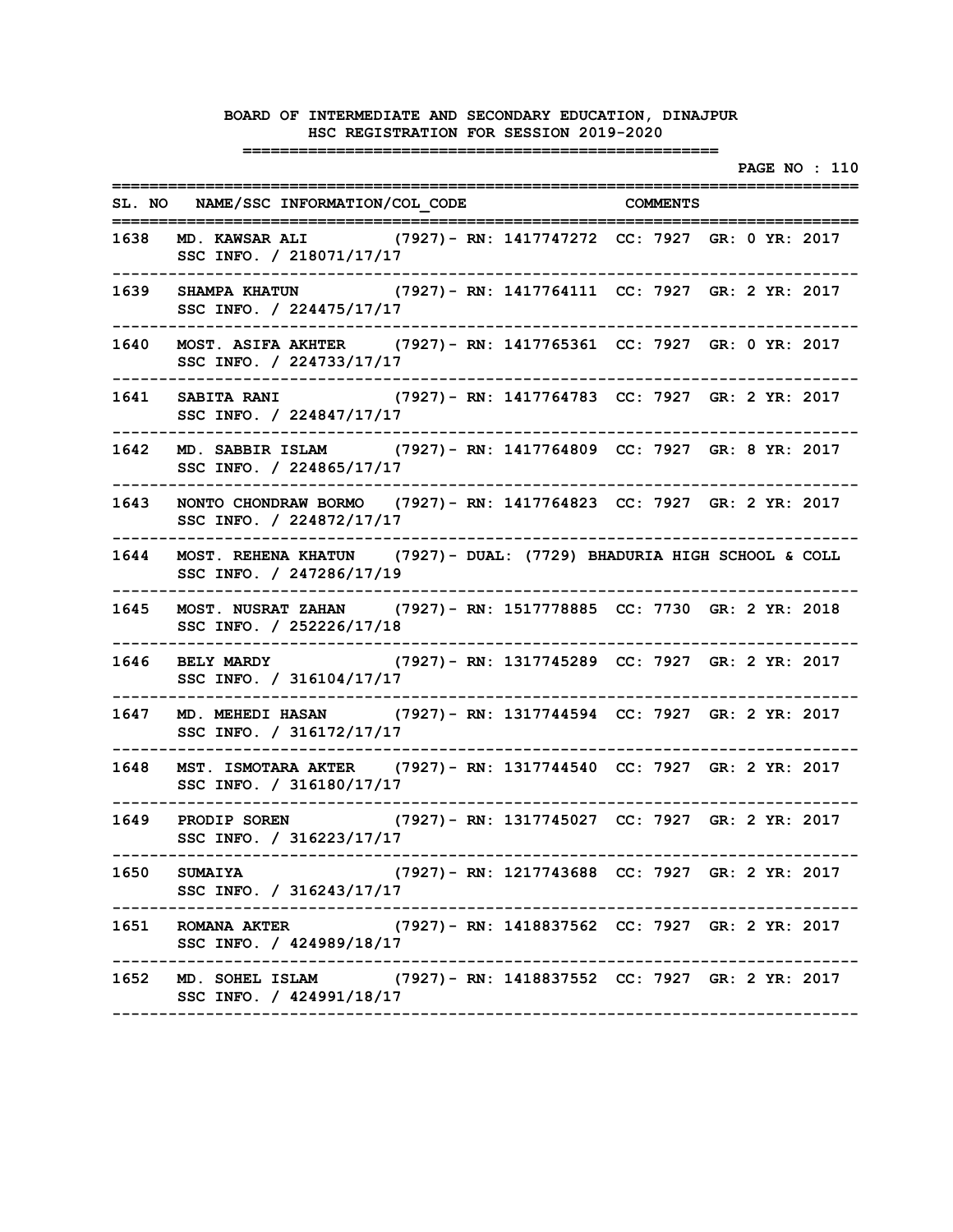**PAGE NO : 111**

|      | ==================                                                                                             |                                                 |                 |  |  |
|------|----------------------------------------------------------------------------------------------------------------|-------------------------------------------------|-----------------|--|--|
|      | SL. NO NAME/SSC INFORMATION/COL CODE<br>====================================                                   | .========================                       | <b>COMMENTS</b> |  |  |
| 1653 | MD. HASAN ALI (7927) - RN: 1418837553 CC: 7927 GR: 2 YR: 2017<br>SSC INFO. / 424992/18/17<br>----------------- |                                                 |                 |  |  |
| 1654 | MD. HABIBUR RAHMAN (7927) - RN: 1418837560 CC: 7927 GR: 2 YR: 2017<br>SSC INFO. / 424993/18/17                 |                                                 |                 |  |  |
|      | 1655 SURAIA AKTER (7927) - RN: 1418836980 CC: 7927 GR: 2 YR: 2017<br>SSC INFO. / 426896/18/17                  |                                                 |                 |  |  |
| 1656 | MD. MOTALEB HOSSAIN (7927) - RN: 1317730950 CC: 7927 GR: 2 YR: 2017<br>SSC INFO. / 633213/17/17                |                                                 |                 |  |  |
| 1657 | MD. FAISAL ALOM (7927) - RN: 1417747245 CC: 7927 GR: 2 YR: 2017<br>SSC INFO. / 633214/17/17                    |                                                 |                 |  |  |
| 1658 | IRINE AKTER (7927) - RN: 1417764576 CC: 7927 GR: 2 YR: 2017<br>SSC INFO. / 639267/17/17                        |                                                 |                 |  |  |
| 1659 | MST. SANZIDA AKTAR (7927) - RN: 1417763666 CC: 7927 GR: 2 YR: 2017<br>SSC INFO. / 639507/17/17                 |                                                 |                 |  |  |
| 1660 | FILIP SOREN (7927) - RN: 1417764398 CC: 7927 GR: 2 YR: 2017<br>SSC INFO. / 639684/17/17                        |                                                 |                 |  |  |
| 1661 | BIJOY MAHATO (7927) - RN: 1417764408 CC: 7927 GR: 2 YR: 2017<br>SSC INFO. / 639686/17/17                       |                                                 |                 |  |  |
| 1662 | MOST. SUMI AKHTER (7927) - RN: 1417765365 CC: 7927 GR: 2 YR: 2017<br>SSC INFO. / 639767/17/17                  |                                                 |                 |  |  |
| 1663 | MOST. SHAKILA AKTER (7927) - RN: 1417765375 CC: 7927 GR: 2 YR: 2017<br>SSC INFO. / 639771/17/17                |                                                 |                 |  |  |
| 1664 | MST. SHIKHA AKTAR TR (7927) - RN: 1417764784 CC: 7927 GR: 2 YR: 2017<br>SSC INFO. / 639841/17/17               |                                                 |                 |  |  |
|      | 1665 MST. SREETY AKTER (7927) - RN: 1417764785 CC: 7927 GR: 2 YR: 2017<br>SSC INFO. / 639842/17/17             |                                                 |                 |  |  |
|      | 1666 SUMAIYA AKTER (7927) - RN: 1418837490 CC: 7927 GR: 2 YR: 2017<br>SSC INFO. / 639849/17/17                 |                                                 |                 |  |  |
|      | 1667 MD. AL AMIN<br>SSC INFO. / 639853/17/17                                                                   | (7927) - RN: 1417764815 CC: 7927 GR: 8 YR: 2017 |                 |  |  |
|      |                                                                                                                |                                                 |                 |  |  |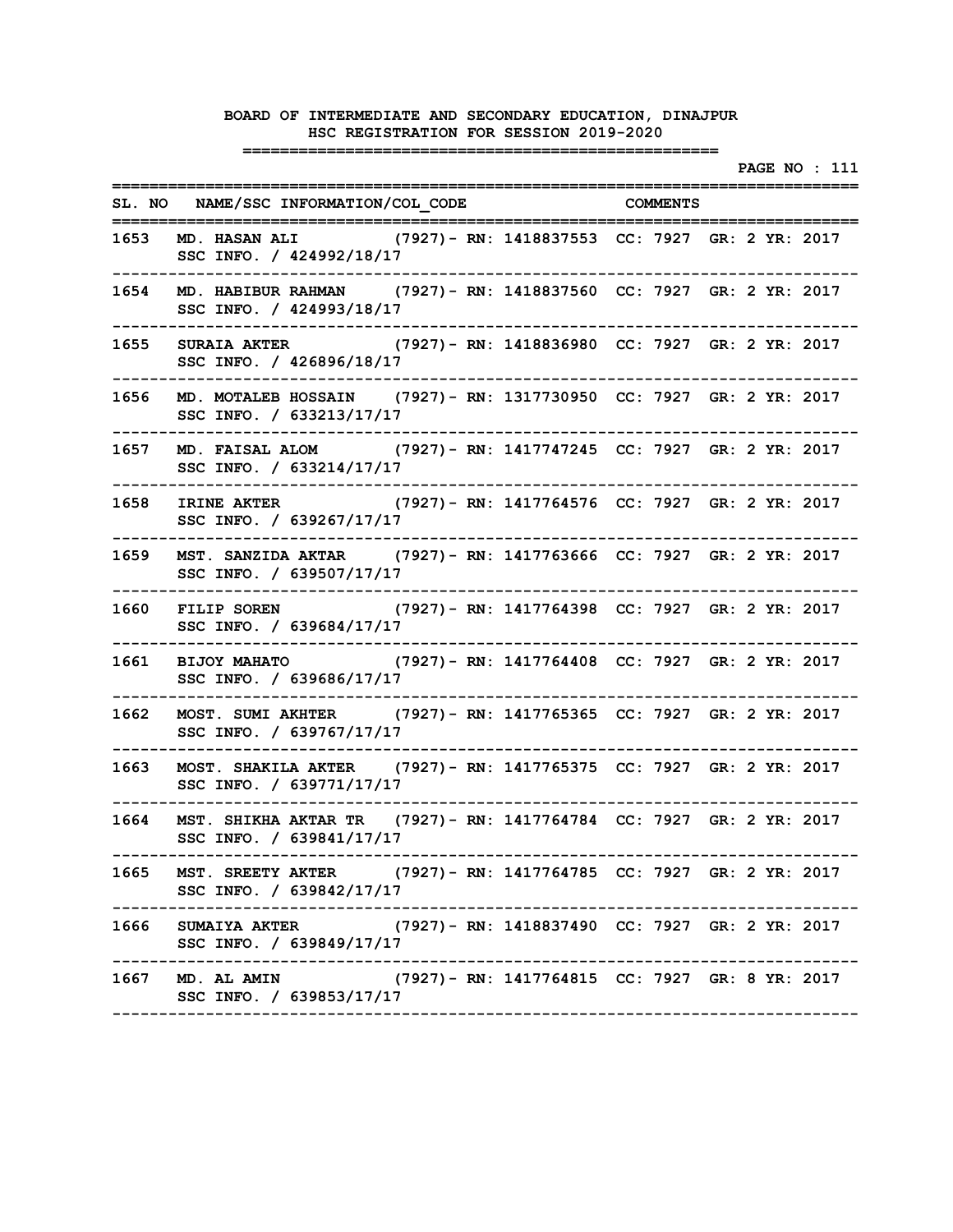|      |                                                                                                       |                                                 | <b>PAGE NO : 112</b> |
|------|-------------------------------------------------------------------------------------------------------|-------------------------------------------------|----------------------|
|      | SL. NO NAME/SSC INFORMATION/COL CODE COMMENTS                                                         |                                                 |                      |
| 1668 | =======<br>MD. RAZZAK ALI (7927) - RN: 1417764816 CC: 7927 GR: 2 YR: 2017<br>SSC INFO. / 639854/17/17 |                                                 |                      |
| 1669 | MD. EMON MIA (7927) - RN: 1417764828 CC: 7927 GR: 8 YR: 2017<br>SSC INFO. / 639863/17/17              |                                                 |                      |
| 1670 | MD. RUHUL AMIN (7928) - DUAL: (6300) KASHIABARI SCHOOL AND COLLE<br>SSC INFO. / 106937/19/19          |                                                 |                      |
| 1671 | MST. ROKEYA AKTER (7928) - RN: 1517667439 CC: 7928 GR: 2 YR: 2018<br>SSC INFO. / 206852/17/18         |                                                 |                      |
| 1672 | MD. FAYAD MIA (7928) - RN: 1517663674 CC: 7928 GR: 0 YR: 2018<br>SSC INFO. / 207365/17/18             |                                                 |                      |
| 1673 | MD. HOSSEN ALI (7928) - RN: 1417763587 CC: 7925 GR: 2 YR: 2017<br>SSC INFO. / 224157/17/17            |                                                 |                      |
| 1674 | MD. ROBIUL ISLAM (7928) - RN: 1517778683 CC: 7928 GR: 0 YR: 2018<br>SSC INFO. / 251888/17/18          |                                                 |                      |
| 1675 | MD. SHOWMIK HASAN (7928) - RN: 9017702138 CC: 7928 GR: 8 YR: 2017<br>SSC INFO. / 254123/19/17         |                                                 |                      |
| 1676 | MOST. SABINA KHATUN (7928) - DUAL: (7962) GHORAGHAT WOMEN'S COLLEGE<br>SSC INFO. / 647916/17/19       |                                                 |                      |
| 1677 | MOST. RAHIMA FARHA S (7928) - RN: 1517779004 CC: 7962 GR: 2 YR: 2018<br>SSC INFO. / 669795/17/18      |                                                 |                      |
| 1678 | <b>MOJNU MIA</b><br>SSC INFO. / 252168/17/18                                                          | (7929)- RN: 1517780025 CC: 7925 GR: 0 YR: 2018  |                      |
| 1679 | MD. SHUVO AHMMED (7929) - RN: 1517778830 CC: 7925 GR: 0 YR: 2018<br>SSC INFO. / 252591/17/18          |                                                 |                      |
|      | 1680 BRISTY HAMBROM<br>SSC INFO. / 648021/17/19                                                       | (7929) - DUAL: (7962) GHORAGHAT WOMEN'S COLLEGE |                      |
|      | 1681 MOST. TANIA AKTAR (7929) - RN: 1517778784 CC: 7929 GR: 2 YR: 2018<br>SSC INFO. / 670406/17/18    |                                                 |                      |
|      | ----------------------------<br>1682 ASA MONE<br>SSC INFO. / 420681/18/19                             | (7961) - CORRECT SSC INFORMATION.               |                      |
|      |                                                                                                       |                                                 |                      |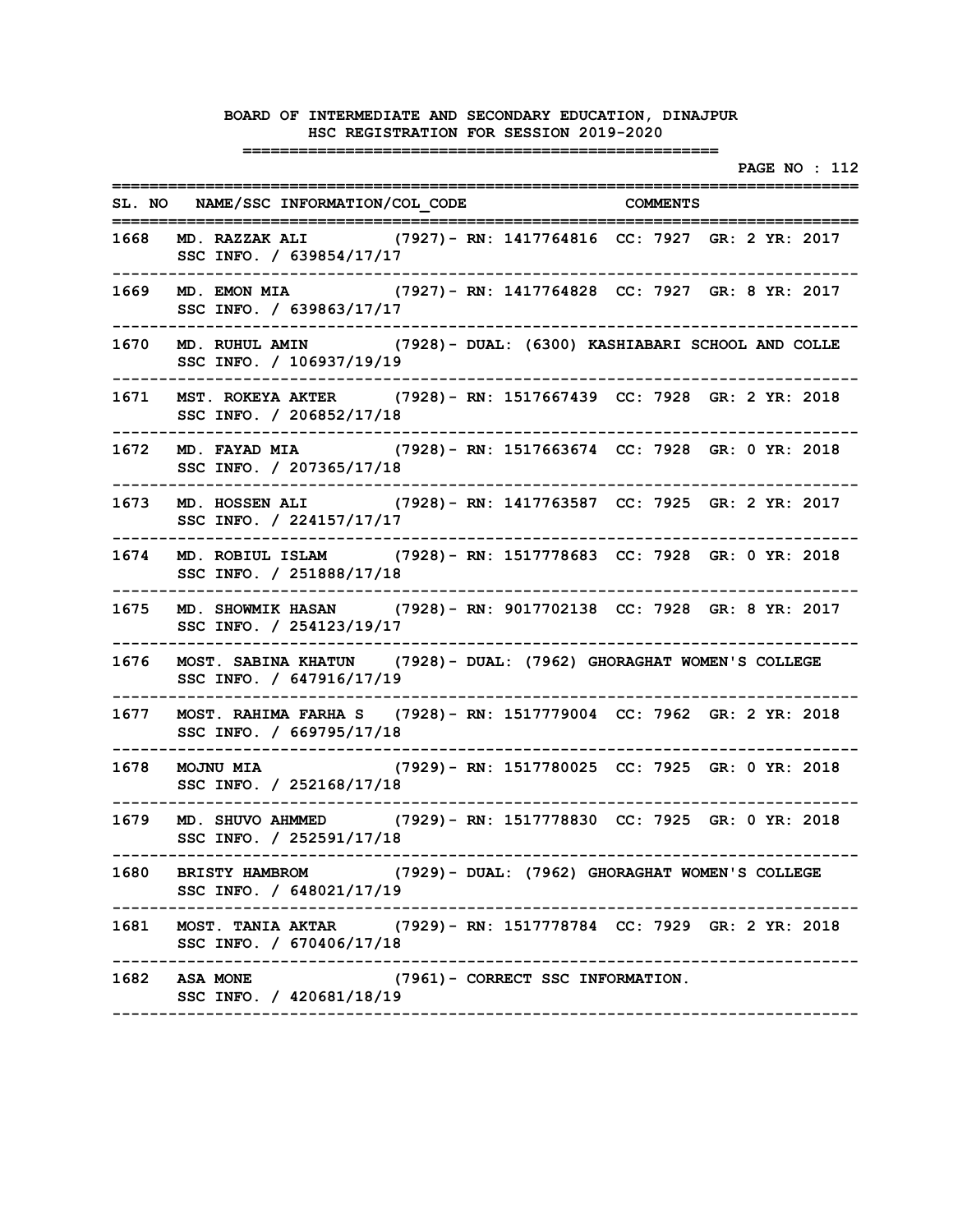|        |                                                                                                                 |                                                |  |  |  | <b>PAGE NO : 113</b> |  |
|--------|-----------------------------------------------------------------------------------------------------------------|------------------------------------------------|--|--|--|----------------------|--|
|        | SL. NO NAME/SSC INFORMATION/COL CODE COMMENTS                                                                   |                                                |  |  |  |                      |  |
| 1683   | =========<br>RUMILA RANI (7961) - RN: 1417617413 CC: 5701 GR: 2 YR: 2017<br>SSC INFO. / 587373/17/17            |                                                |  |  |  |                      |  |
| 1684   | MOST. SABINA KHATUN (7962) - DUAL: (7928) GHORAGHAT K.C PILOT SCHOOL<br>SSC INFO. / 647916/17/19                |                                                |  |  |  |                      |  |
| 1685   | BRISTY HAMBROM (7962) - DUAL: (7929) RANIGANJ GOVT. SECOND B.L.<br>SSC INFO. / 648021/17/19                     |                                                |  |  |  |                      |  |
| 1686   | MOST. MONNI AKTER (7962) - RN: 1517778982 CC: 6103 GR: 2 YR: 2018<br>SSC INFO. / 669789/17/18                   |                                                |  |  |  |                      |  |
| 1687   | MD. SHAMIM RAHAMAN (8250) - DUAL: (8628) CHENGTHI HAZRADANGA COLLEGE<br>SSC INFO. / 256848/17/19                |                                                |  |  |  |                      |  |
| 1688   | MD. BABUL HOSSAIN (8250) - RN: 1517798812 CC: 8350 GR: 0 YR: 2018<br>SSC INFO. / 260034/17/18                   |                                                |  |  |  |                      |  |
| 1689 - | MST. ARSHI AKTER (8250) - RN: 1517797713 CC: 5375 GR: 2 YR: 2018<br>SSC INFO. / 260044/17/18                    |                                                |  |  |  |                      |  |
| 1690 - | MD. NUR ISLAM (8251) - RN: 1417770227 CC: 8350 GR: 8 YR: 2017<br>SSC INFO. / 230111/17/17                       |                                                |  |  |  |                      |  |
| 1691   | MD. SAKIB HOSSEN (8251) - RN: 1517783804 CC: 8452 GR: 8 YR: 2018<br>SSC INFO. / 670698/17/18                    |                                                |  |  |  |                      |  |
| 1692   | MD. ABDUL MOTTALEB (8252) - DUAL: (8375) RUHEA COLLEGE<br>SSC INFO. / 401179/17/19                              |                                                |  |  |  |                      |  |
| 1693   | <b>MAYA RANI</b><br>SSC INFO. / 219204/17/17                                                                    | (8255)– RN: 1417747840 CC: 7957 GR: 0 YR: 2017 |  |  |  |                      |  |
| 1694   | SANTANA RANI ROY (8255) - RN: 1417748888 CC: 8255 GR: 0 YR: 2018<br>SSC INFO. / 219559/17/17                    |                                                |  |  |  |                      |  |
|        | 1695 AROTI RANI ROY (8255) - RN: 1417748901 CC: 8255 GR: 0 YR: 2018<br>SSC INFO. / 219570/17/17                 |                                                |  |  |  |                      |  |
|        | 1696 MST. SUMI AKTER (8255) - DUAL: (8261) POLICE LINE HIGH SCHOOL AND<br>SSC INFO. / 256175/17/19              |                                                |  |  |  |                      |  |
|        | -----------------<br>1697 AKHI AKTER (8255)- RN: 1517788575 CC: 8252 GR: 2 YR: 2018<br>SSC INFO. / 262056/17/18 |                                                |  |  |  |                      |  |
|        |                                                                                                                 |                                                |  |  |  |                      |  |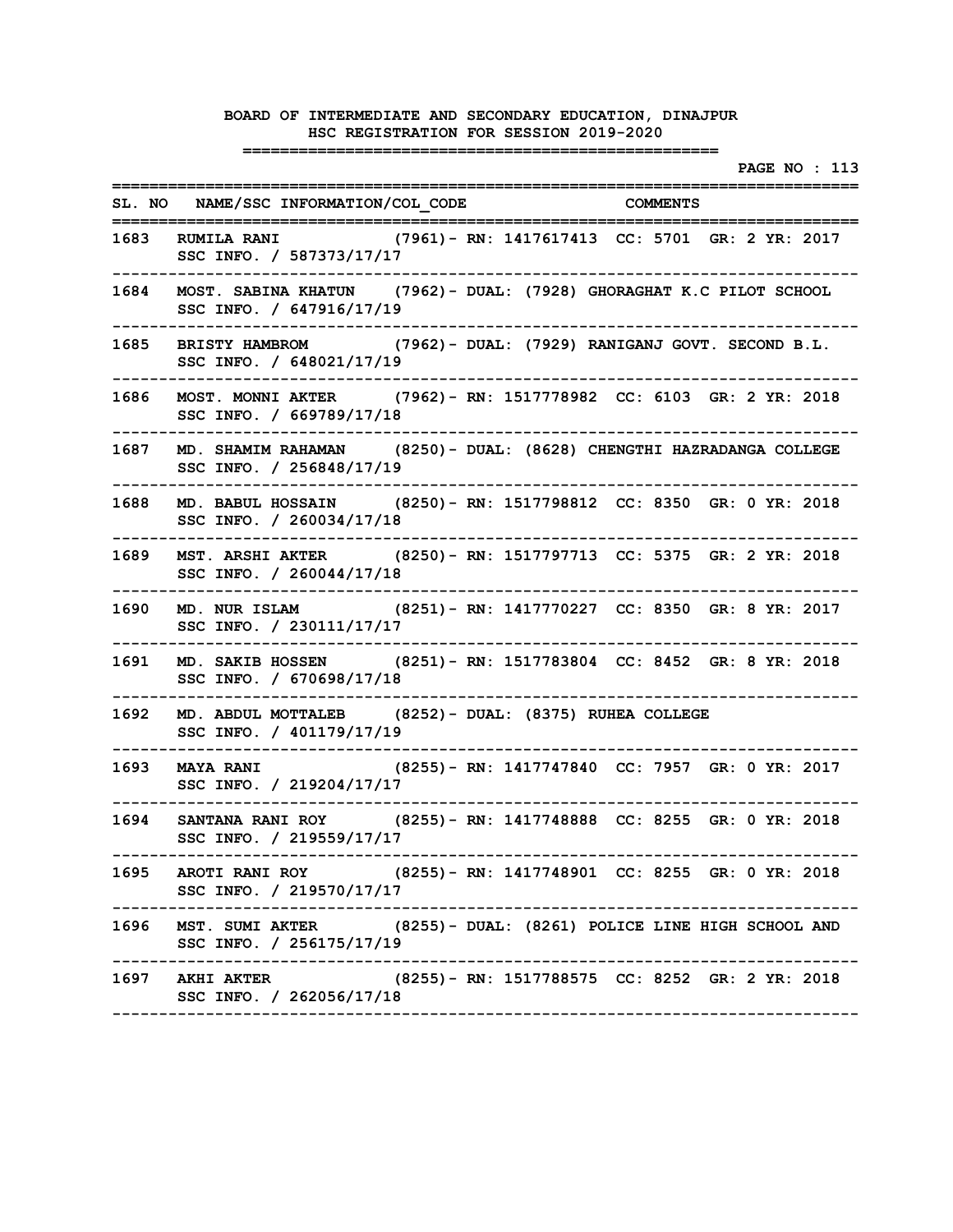|        |                                                                                                   | <b>PAGE NO : 114</b> |
|--------|---------------------------------------------------------------------------------------------------|----------------------|
|        | SL. NO NAME/SSC INFORMATION/COL CODE COMMENTS                                                     |                      |
| 1698   | LIPI RANI ROY (8255) - RN: 1317732561 CC: 8255 GR: 0 YR: 2018<br>SSC INFO. / 315015/17/17         |                      |
| 1699   | MST. RITA AKTER (8255) - DUAL: (8426) NEK MARAD BANGABANDHU COLLE<br>SSC INFO. / 399631/17/19     |                      |
| 1700   | MOMOTA RANI (8255) - RN: 9017802236 CC: 8255 GR: 8 YR: 2018<br>SSC INFO. / 602980/19/18           |                      |
| 1701   | RUKSANA AKTER (8255) - RN: 1517788560 CC: 8300 GR: 2 YR: 2018<br>SSC INFO. / 678459/17/18         |                      |
| 1702   | MINARA AKTER (8255) - RN: 1517788606 CC: 8300 GR: 2 YR: 2018<br>SSC INFO. / 678482/17/18          |                      |
| 1703 - | MD. MUKTARUL HAQUE (8257) - DUAL: (8352) KALOMEGH R. ALI BAHUMUKHI H<br>SSC INFO. / 400208/17/19  |                      |
| 1704   | MD. SHAMIM (8257) - DUAL: (8451) ABDUR RASHID COLLEGE<br>SSC INFO. / 648566/17/19                 |                      |
| 1705   | MST. GOLAPY AKTER (8257) - DUAL: (8353) GOVT. SHAHID AKBAR ALI SCIE<br>SSC INFO. / 652029/17/19   |                      |
| 1706   | MST. JHARNA AKTER (8257) - DUAL: (8352) KALOMEGH R. ALI BAHUMUKHI H<br>SSC INFO. / 652682/17/19   |                      |
| 1707   | MST. FAZILA AKTER SH (8258) - RN: 1417768892 CC: 8252 GR: 0 YR: 2017<br>SSC INFO. / 232653/17/17  |                      |
| 1708   | MST. JANNATUN FERDUS (8258) - DUAL: (8650) PATHRAJ GOVT. COLLEGE<br>SSC INFO. / 262567/17/18      |                      |
| 1709   | MD. MAHABUB ALAM (8258) - RN: 1517784252 CC: 8252 GR: 2 YR: 2018<br>SSC INFO. / 262588/17/18      |                      |
|        | 1710 MD. AHAD HOSSAIN (8258) - RN: 1317749300 CC: 8252 GR: 8 YR: 2017<br>SSC INFO. / 317379/17/17 |                      |
|        | 1711 SOBUJ MARDI (8258) - RN: 1317749313 CC: 8252 GR: 8 YR: 2017<br>SSC INFO. / 317380/17/17      |                      |
|        | 1712 MD. MANIK SHAKH (8258) - RN: 1218823568 CC: 8252 GR: 2 YR: 2017<br>SSC INFO. / 646781/17/17  |                      |
|        |                                                                                                   |                      |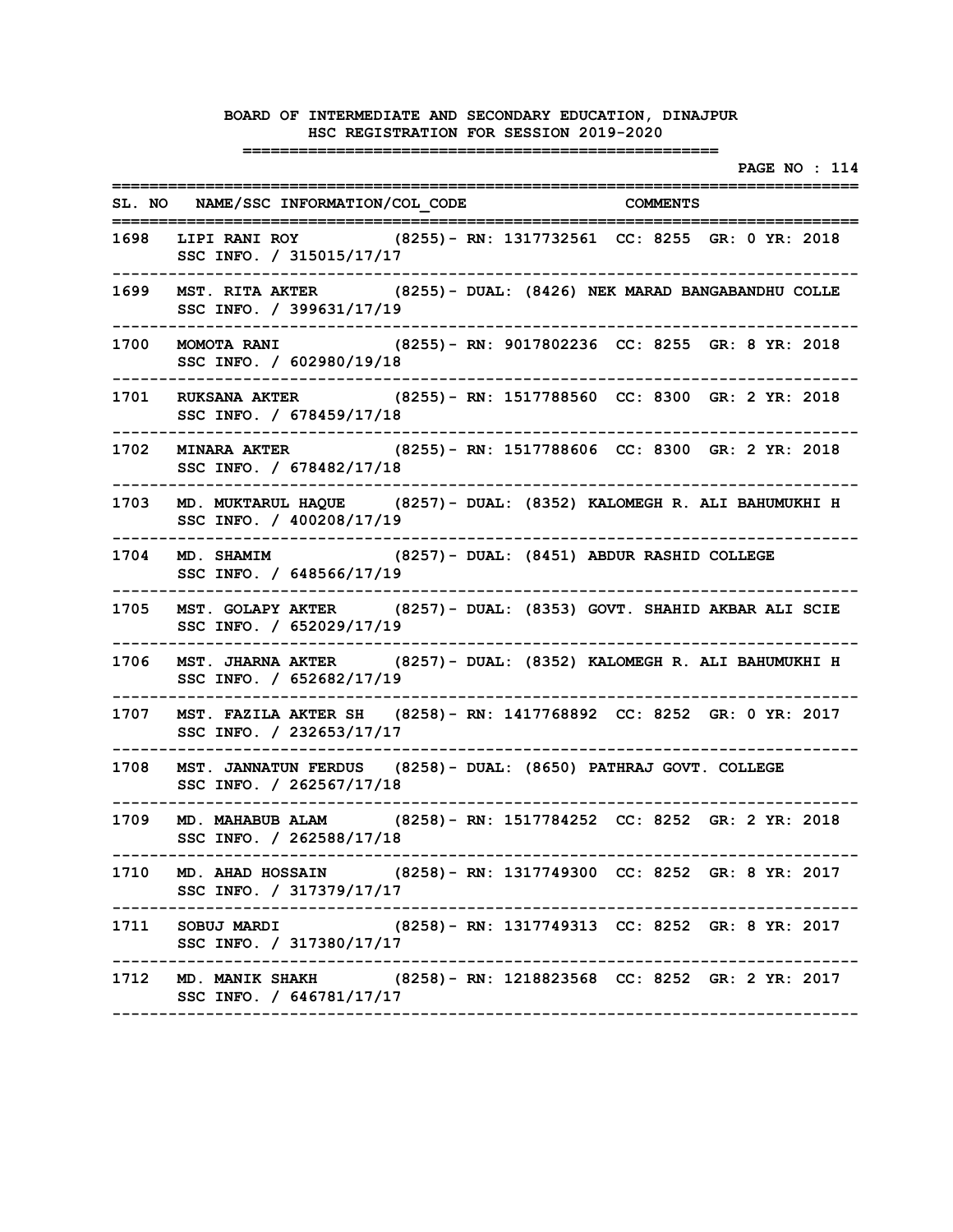# **PAGE NO : 115 ================================================================================** SL. NO NAME/SSC INFORMATION/COL CODE COMMENTS **================================================================================ 1713 MST. RUKAYA AKTER (8258)- DUAL: (8275) THAKURGAON GOVT. WOMEN'S CO SSC INFO. / 655042/17/19 -------------------------------------------------------------------------------- 1714 MST. MUN AKTER (8258)- RN: 1517784191 CC: 8252 GR: 2 YR: 2018 SSC INFO. / 678962/17/18 -------------------------------------------------------------------------------- 1715 MST. SHILPI AKTER (8258)- RN: 1417768902 CC: 8252 GR: 2 YR: 2018 SSC INFO. / 679011/17/18 -------------------------------------------------------------------------------- 1716 MD. ABUL KALAM AZAD (8258)- RN: 1417768967 CC: 8300 GR: 2 YR: 2018 SSC INFO. / 679046/17/18 -------------------------------------------------------------------------------- 1717 MD. LABU ISLAM (8258)- RN: 1417768928 CC: 8252 GR: 2 YR: 2018 SSC INFO. / 821846/17/18 -------------------------------------------------------------------------------- 1718 SANZILA MARDI (8258)- CORRECT SSC INFORMATION. SSC INFO. / 822163/17/17 -------------------------------------------------------------------------------- 1719 MST. SUMI AKTER (8261)- DUAL: (8255) SALANDAR WOMEN'S COLLEGE SSC INFO. / 256175/17/19 -------------------------------------------------------------------------------- 1720 SUMAYA AFRIN (8275)- DUAL: (8026) HOLY LAND COLLEGE SSC INFO. / 238525/17/19 -------------------------------------------------------------------------------- 1721 MST. SHARMIN JAHAN M (8275)- DUAL: (8325) SALANDAR COLLEGE SSC INFO. / 255259/17/19 -------------------------------------------------------------------------------- 1722 MST. RUKAYA AKTER (8275)- DUAL: (8258) KADAMRASUL HAT SCHOOL AND C SSC INFO. / 655042/17/19 -------------------------------------------------------------------------------- 1723 MOST. JANNATUN FERDU (8300)- RN: 1417786900 CC: 8525 GR: 0 YR: 2017 SSC INFO. / 233178/17/17 -------------------------------------------------------------------------------- 1724 MD. MAHFUZUR RAHMAN (8325)- RN: 1517787635 CC: 7650 GR: 2 YR: 2018 SSC INFO. / 254199/17/18 -------------------------------------------------------------------------------- 1725 MST. SHARMIN JAHAN M (8325)- DUAL: (8275) THAKURGAON GOVT. WOMEN'S CO SSC INFO. / 255259/17/19 -------------------------------------------------------------------------------- 1726 MD. NASIM HOSSAIN (8325)- CORRECT SSC INFORMATION. SSC INFO. / 583058/ /19 -------------------------------------------------------------------------------- 1727 MST. ANJU AKTER (8375)- RN: 1517788311 CC: 8254 GR: 0 YR: 2018 SSC INFO. / 255699/17/18 --------------------------------------------------------------------------------**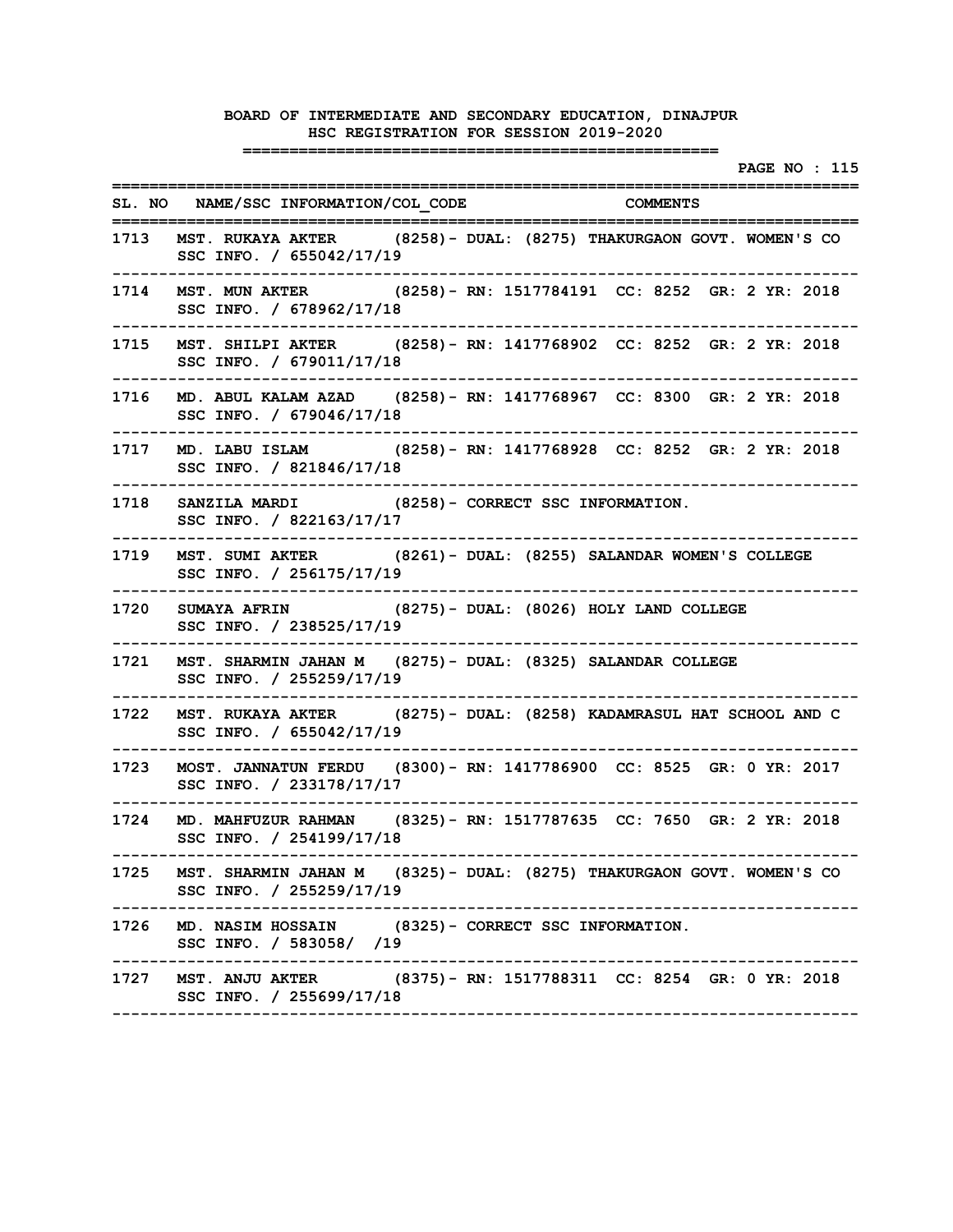|        |                                                                                      | =====================                                                    | <b>PAGE NO : 116</b> |
|--------|--------------------------------------------------------------------------------------|--------------------------------------------------------------------------|----------------------|
|        | SL. NO NAME/SSC INFORMATION/COL CODE COMMENTS                                        |                                                                          | :=================== |
|        | SSC INFO. / 401179/17/19                                                             | 1728 MD. ABDUL MOTTALEB (8375) - DUAL: (8252) BHULLI COLLEGE             |                      |
|        | -----------------------------<br>SSC INFO. / 654754/17/19                            | 1729 MD. ARIF HOSSIN (8375) - DUAL: (8451) ABDUR RASHID COLLEGE          |                      |
|        | SSC INFO. / 648566/17/19                                                             | 1730 MD. SHAMIM (8451)- DUAL: (8257) VALAJAN MOHABIDDALAY                |                      |
|        | 1731 MD. ARIF HOSSIN (8451) - DUAL: (8375) RUHEA COLLEGE<br>SSC INFO. / 654754/17/19 |                                                                          |                      |
|        | SSC INFO. / 252667/17/18                                                             | 1732 PARVEJ ALI (8452) - RN: 1517785503 CC: 8400 GR: 8 YR: 2018          |                      |
|        | SSC INFO. / 254924/17/18                                                             | 1733 MOST. ASA AKTER (8452) - RN: 1517782928 CC: 8251 GR: 8 YR: 2018     |                      |
|        | SSC INFO. / 254284/17/18                                                             | 1734 SUBASH CHANDRA ROY (8850) - RN: 1517789437 CC: 8251 GR: 0 YR: 2018  |                      |
|        | ----------------------------<br>SSC INFO. / 254558/17/18                             | 1735 MD. ATIK RAYHAN SARK (8850)- RN: 1517781449 CC: 8452 GR: 0 YR: 2018 |                      |
|        | SSC INFO. / 256428/17/18                                                             | 1736 MD. RASEL ALI (8400) - RN: 1517791347 CC: 5269 GR: 2 YR: 2018       |                      |
| 1737   | SSC INFO. / 256871/17/18                                                             | BRISHTI DAS (8400) - RN: 1517792974 CC: 8477 GR: 2 YR: 2018              |                      |
| 1738 - | SSC INFO. / 257608/17/18                                                             | MD. ALIRAJ HOSSAIN (8400) - RN: 1517789924 CC: 8402 GR: 0 YR: 2018       |                      |
| 1739   | MD SADAKUL ISLAM (8400) - CORRECT SSC INFORMATION.<br>SSC INFO. / 732251/19/18       |                                                                          |                      |
|        | 1740 MD. FAHIM ISLAM (8402) - CORRECT SSC INFORMATION.<br>SSC INFO. / 213902/17/16   |                                                                          |                      |
|        | SSC INFO. / 263725/17/19                                                             | 1741 ADITYA BARMAN (8402) - DUAL: (8453) LOHAGARA COLLEGE                |                      |
|        | SSC INFO. / 399145/17/19                                                             | 1742 MD. JAHANGIR ALAM (8402)- DUAL: (8480) PIRGANJ COLLEGIATE SCHOOL &  |                      |
|        |                                                                                      |                                                                          |                      |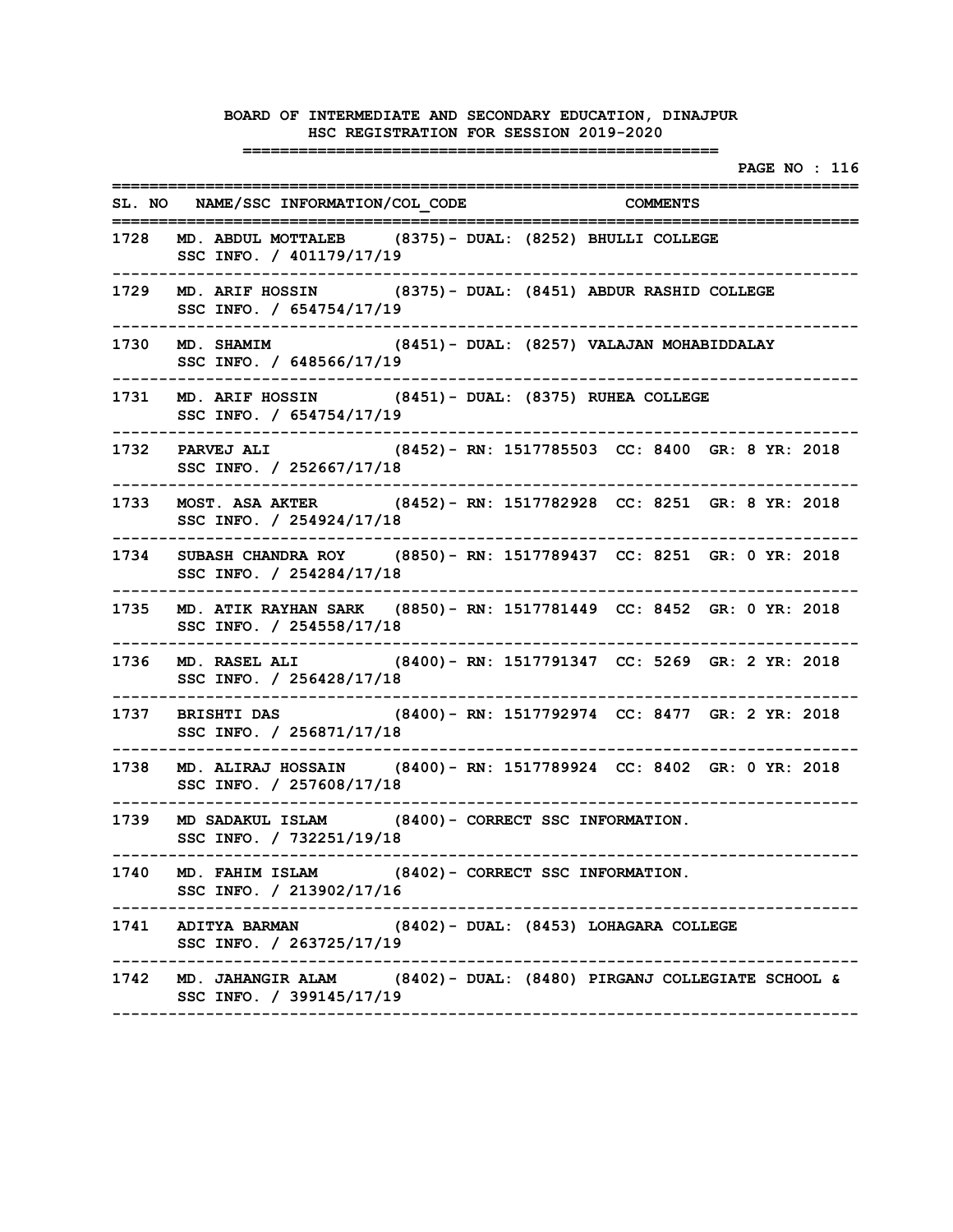|      |                                                                                                               |                                                |  |  |  |  | <b>PAGE NO : 117</b> |
|------|---------------------------------------------------------------------------------------------------------------|------------------------------------------------|--|--|--|--|----------------------|
|      | SL. NO NAME/SSC INFORMATION/COL CODE COMMENTS<br>==========                                                   |                                                |  |  |  |  |                      |
|      | 1743   SUVOJIT CHANDRA ROY     (8402)- DUAL: (8431) RANISANKAIL B. M. COLLEGE<br>SSC INFO. / 650557/17/19     |                                                |  |  |  |  |                      |
| 1744 | -------------<br>MD. TAJNUR ISLAM (8403) - RN: 1517788668 CC: 8325 GR: 2 YR: 2018<br>SSC INFO. / 254056/17/18 |                                                |  |  |  |  |                      |
| 1745 | MST. DOLY AKTER (8403) - RN: 1317754367 CC: 8456 GR: 2 YR: 2018<br>SSC INFO. / 256553/17/18                   |                                                |  |  |  |  |                      |
| 1746 | MD. JOSIM UDDIN (8403) - RN: 1518822100 CC: 8325 GR: 2 YR: 2018<br>SSC INFO. / 427280/18/18                   |                                                |  |  |  |  |                      |
| 1747 | ADITYA BARMAN (8453) - DUAL: (8402) D. N. COLLEGE, PIRGANJ<br>SSC INFO. / 263725/17/19                        |                                                |  |  |  |  |                      |
|      | 1748 MD. ABDULLAH AL-MAMU (8454)- RN: 1517786096 CC: 5261 GR: 2 YR: 2018<br>SSC INFO. / 261777/17/18          |                                                |  |  |  |  |                      |
|      | 1749 MST. GULSAN AKTER (8455) - RN: 1517786447 CC: 8252 GR: 8 YR: 2018<br>SSC INFO. / 678133/17/18            |                                                |  |  |  |  |                      |
| 1750 | MD. JAHANGIR ALAM (8480) - DUAL: (8402) D. N. COLLEGE, PIRGANJ<br>SSC INFO. / 399145/17/19                    |                                                |  |  |  |  |                      |
| 1751 | MD. AKASH ALI (8425) - RN: 1517789932 CC: 8450 GR: 0 YR: 2018<br>SSC INFO. / 257615/17/18                     |                                                |  |  |  |  |                      |
| 1752 | MD. REJWANUL ISLAM (8425) - RN: 1517793880 CC: 7550 GR: 0 YR: 2018<br>SSC INFO. / 258919/17/18                |                                                |  |  |  |  |                      |
| 1753 | MST. RITA AKTER (8426) - DUAL: (8255) SALANDAR WOMEN'S COLLEGE<br>SSC INFO. / 399631/17/19                    |                                                |  |  |  |  |                      |
| 1754 | TRARIN AKTER (8426) - CORRECT SSC INFORMATION.<br>SSC INFO. / 652473/17/19                                    |                                                |  |  |  |  |                      |
|      | ----------------------------<br>1755 TRARIN AKTER<br>SSC INFO. / 652473/17/19                                 | (8426)– DUAL: (8431) RANISANKAIL B. M. COLLEGE |  |  |  |  |                      |
|      | 1756 MST. GOLAPI AKTER (8429) - RN: 1417777758 CC: 8425 GR: 0 YR: 2017<br>SSC INFO. / 229331/17/17            |                                                |  |  |  |  |                      |
|      | 1757   MST. NAJMIN AKTER      (8429)- DUAL: (8431) RANISANKAIL B. M. COLLEGE<br>SSC INFO. / 400835/17/19      |                                                |  |  |  |  |                      |
|      |                                                                                                               |                                                |  |  |  |  |                      |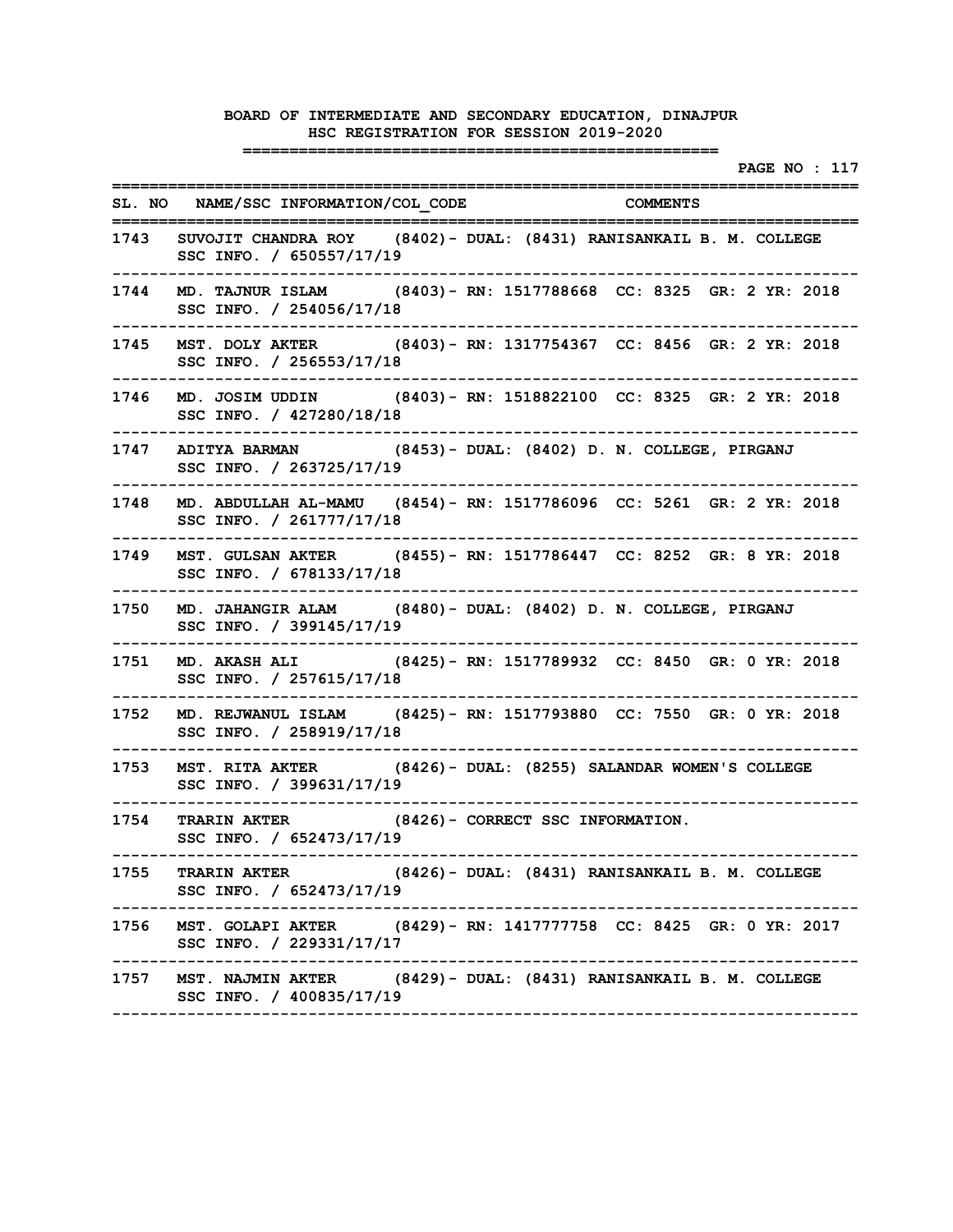|      |                                                                                                                                       | <b>PAGE NO : 118</b> |
|------|---------------------------------------------------------------------------------------------------------------------------------------|----------------------|
|      | SL. NO NAME/SSC INFORMATION/COL CODE COMMENTS                                                                                         |                      |
| 1758 | :============<br>NIPA RANI (8431) - RN: 1417779897 CC: 8425 GR: 0 YR: 2017<br>SSC INFO. / 229469/17/17                                |                      |
| 1759 | ABDULLA AL KHALED (8431) - RN: 1517793878 CC: 8425 GR: 8 YR: 2018<br>SSC INFO. / 258917/17/18                                         |                      |
| 1760 | MST. NAJMIN AKTER (8431) - DUAL: (8429) D.K. COLLEGE<br>SSC INFO. / 400835/17/19                                                      |                      |
| 1761 | SUVOJIT CHANDRA ROY (8431) - DUAL: (8402) D. N. COLLEGE, PIRGANJ<br>SSC INFO. / 650557/17/19                                          |                      |
| 1762 | TRARIN AKTER (8431) - DUAL: (8426) NEK MARAD BANGABANDHU COLLE<br>SSC INFO. / 652473/17/19                                            |                      |
| 1763 | MD. JAMIR UDDIN (8435) - RN: 1517794257 CC: 8429 GR: 8 YR: 2018<br>SSC INFO. / 261545/17/18                                           |                      |
| 1764 | MD. FARID HOSSAIN (8435) - RN: 1517794261 CC: 8429 GR: 2 YR: 2018<br>SSC INFO. / 261548/17/18                                         |                      |
| 1765 | MD. MARUF HOSSEN (8435) - RN: 1517796468 CC: 7514 GR: 2 YR: 2018<br>SSC INFO. / 261676/17/18                                          |                      |
| 1766 | MST. YEASMIN AKTER (8351) - RN: 1417799335 CC: 8275 GR: 0 YR: 2017<br>SSC INFO. / 235668/17/17                                        |                      |
| 1767 | MD. MUKTARUL HAQUE (8352) - DUAL: (8257) VALAJAN MOHABIDDALAY<br>SSC INFO. / 400208/17/19                                             |                      |
| 1768 | MD. JALAL UDDIN (8352) - RN: 1417781691 CC: 8353 GR: 8 YR: 2017<br>SSC INFO. / 643208/17/17                                           |                      |
| 1769 | MST. JHARNA AKTER (8352) - DUAL: (8257) VALAJAN MOHABIDDALAY<br>SSC INFO. / 652682/17/19                                              |                      |
|      | 1770 MST. GOLAPY AKTER (8353) - DUAL: (8257) VALAJAN MOHABIDDALAY<br>SSC INFO. / 652029/17/19                                         |                      |
|      | -----------------------------------<br>1771 MD. RIPON ALI (8353) – RN: 1517798558 CC: 8353 GR: 2 YR: 2018<br>SSC INFO. / 675435/17/18 |                      |
|      | 1772 MD. SAFIKUL ISLAM (8355) - RN: 1517797956 CC: 8500 GR: 0 YR: 2018<br>SSC INFO. / 259458/17/18                                    |                      |
|      |                                                                                                                                       |                      |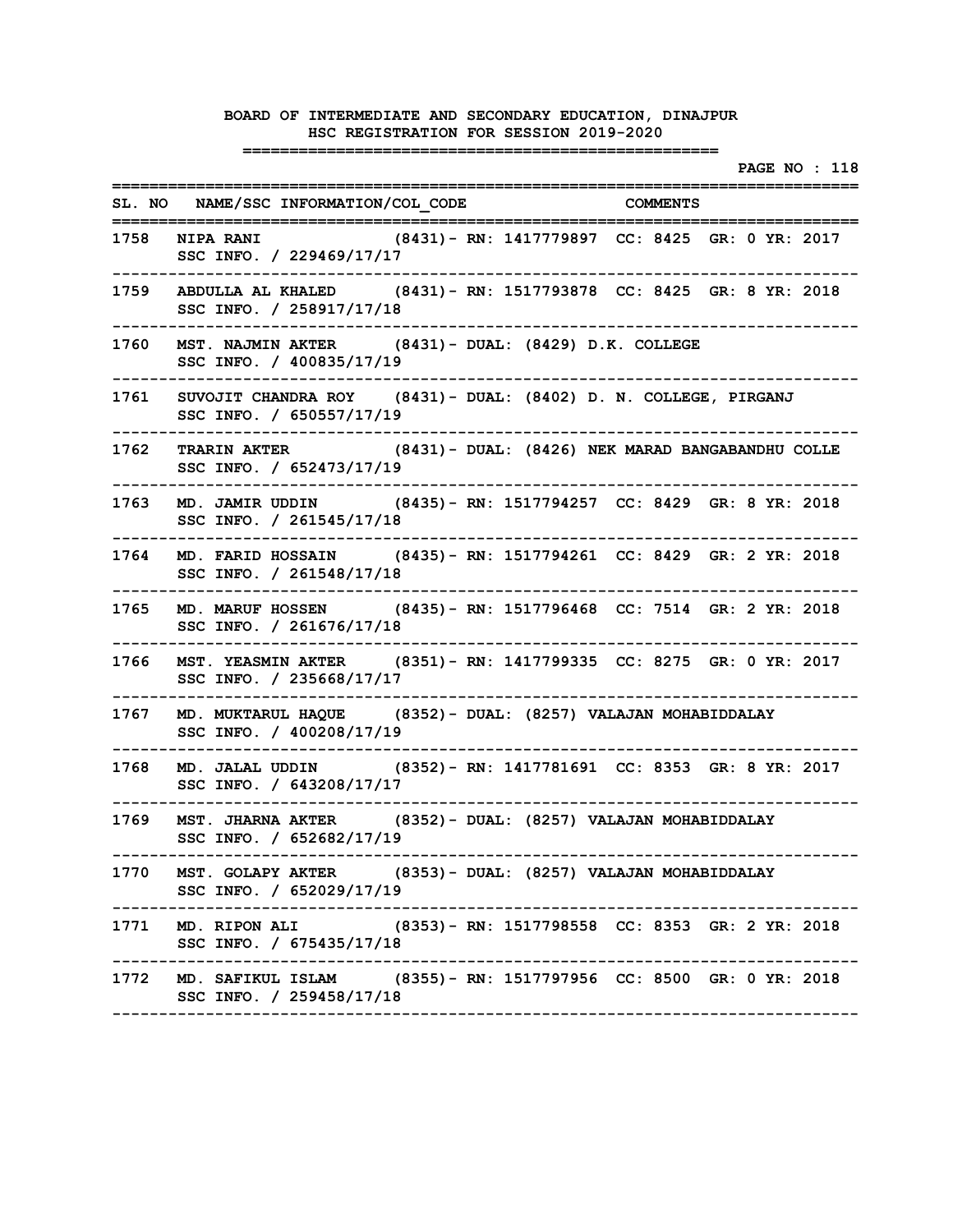**PAGE NO : 119 ================================================================================** SL. NO NAME/SSC INFORMATION/COL CODE COMMENTS **================================================================================ 1773 SUCHI AKTER (8355)- RN: 1417781708 CC: 8350 GR: 8 YR: 2018 SSC INFO. / 674926/17/18 -------------------------------------------------------------------------------- 1774 MOST. RITI AKTER (8450)- RN: 1417784620 CC: 8400 GR: 0 YR: 2017 SSC INFO. / 231094/17/17 -------------------------------------------------------------------------------- 1775 FATEMATUJ JOHORA (8458)- RN: 1517801865 CC: 8275 GR: 0 YR: 2018 SSC INFO. / 261085/17/18 -------------------------------------------------------------------------------- 1776 SANTO (8458)- DUAL: (8462) DAMOL IDEAL COLLEGE SSC INFO. / 653396/17/19 -------------------------------------------------------------------------------- 1777 HONUFA KHATUN (8460)- DUAL: (8461) HARIPUR WOMEN'S COLLEGE SSC INFO. / 202999/18/19 -------------------------------------------------------------------------------- 1778 ANTORA (8460)- DUAL: (8461) HARIPUR WOMEN'S COLLEGE SSC INFO. / 203186/18/19 -------------------------------------------------------------------------------- 1779 MOST. YUREKA PERVIN (8460)- DUAL: (8461) HARIPUR WOMEN'S COLLEGE SSC INFO. / 261315/17/19 -------------------------------------------------------------------------------- 1780 MOST. KASMIRA KEYA (8460)- DUAL: (8461) HARIPUR WOMEN'S COLLEGE SSC INFO. / 261559/17/19 -------------------------------------------------------------------------------- 1781 HONUFA KHATUN (8461)- DUAL: (8460) HARIPUR ADARSHA WOMEN'S COL SSC INFO. / 202999/18/19 -------------------------------------------------------------------------------- 1782 ANTORA (8461)- DUAL: (8460) HARIPUR ADARSHA WOMEN'S COL SSC INFO. / 203186/18/19 -------------------------------------------------------------------------------- 1783 SABINA KHATUN (8461)- RN: 9017702252 CC: 8400 GR: 2 YR: 2017 SSC INFO. / 252480/19/17 -------------------------------------------------------------------------------- 1784 BIPASHA (8461)- RN: 9017802408 CC: 8460 GR: 2 YR: 2018 SSC INFO. / 252483/19/17 -------------------------------------------------------------------------------- 1785 MOST. BUTY AKTER (8461)- RN: 9017802422 CC: 8461 GR: 8 YR: 2018 SSC INFO. / 252645/19/17 -------------------------------------------------------------------------------- 1786 MOST. YUREKA PERVIN (8461)- DUAL: (8460) HARIPUR ADARSHA WOMEN'S COL SSC INFO. / 261315/17/19 -------------------------------------------------------------------------------- 1787 MOST. KASMIRA KEYA (8461)- DUAL: (8460) HARIPUR ADARSHA WOMEN'S COL SSC INFO. / 261559/17/19 --------------------------------------------------------------------------------**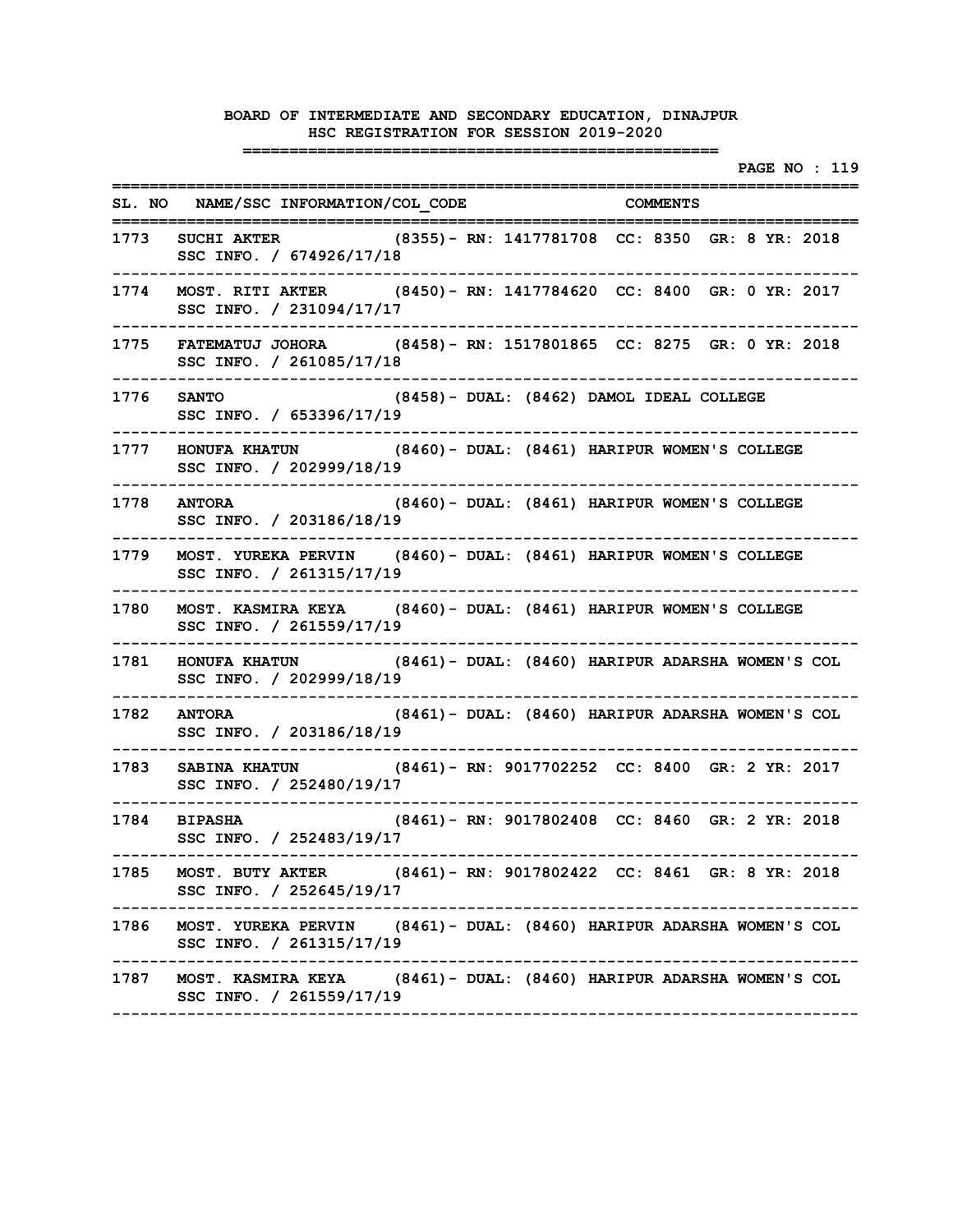|        |                                                                                                                  |                                                |  |  | <b>PAGE NO : 120</b> |
|--------|------------------------------------------------------------------------------------------------------------------|------------------------------------------------|--|--|----------------------|
|        | SL. NO NAME/SSC INFORMATION/COL CODE COMMENTS<br>===========                                                     |                                                |  |  |                      |
| 1788   | MST. SHARMIN AKTER (8461) - RN: 1417785489 CC: 8459 GR: 8 YR: 2018<br>SSC INFO. / 645360/17/17                   |                                                |  |  |                      |
| 1789   | JAMI AKTER (8461) - CORRECT SSC INFORMATION.<br>SSC INFO. / 673760/19/17                                         |                                                |  |  |                      |
| 1790   | MOST. ROTNA AKTER (8461) - RN: 1517801758 CC: 8464 GR: 8 YR: 2018<br>SSC INFO. / 676888/17/18                    |                                                |  |  |                      |
| 1791   | MOST. EATI AKTER (8462) - RN: 1517801257 CC: 8462 GR: 2 YR: 2018<br>SSC INFO. / 260216/17/18                     |                                                |  |  |                      |
| 1792   | MOST. MOSLAMA KHATUN (8462)- RN: 1517802455 CC: 8462 GR: 2 YR: 2018<br>SSC INFO. / 260449/17/18                  |                                                |  |  |                      |
| 1793   | MST. RUBINA AKTER (8462) - RN: 1517801994 CC: 8462 GR: 2 YR: 2018<br>SSC INFO. / 260790/17/18                    |                                                |  |  |                      |
| 1794   | MST. SANUARA AKTER (8462) - RN: 1417786363 CC: 8462 GR: 2 YR: 2018<br>SSC INFO. / 260862/17/18                   |                                                |  |  |                      |
| 1795 - | <b>SANTO</b><br>(8462)- DUAL: (8458) JADURANI ADARSHA COLLEGE<br>SSC INFO. / 653396/17/19                        |                                                |  |  |                      |
| 1796   | MOST. FORIDA AKTER (8462) - RN: 1517801258 CC: 8462 GR: 2 YR: 2018<br>SSC INFO. / 676645/17/18                   |                                                |  |  |                      |
| 1797 - | SULEY AKTER (8462) - RN: 1517800579 CC: 8462 GR: 2 YR: 2018<br>SSC INFO. / 676833/17/18                          |                                                |  |  |                      |
| 1798   | MST. MUNIRA KHATUN (8462) - RN: 1417784768 CC: 8462 GR: 2 YR: 2018<br>SSC INFO. / 676837/17/18                   |                                                |  |  |                      |
| 1799   | MST. SUBNUR<br>SSC INFO. / 677003/17/18                                                                          | (8462)- RN: 1517802391 CC: 8462 GR: 2 YR: 2018 |  |  |                      |
|        | 1800 MST. SHARMIN AKTER (8464) - RN: 1417759412 CC: 7804 GR: 2 YR: 2017<br>SSC INFO. / 222170/17/17              |                                                |  |  |                      |
| 1801   | ------------------<br>RADHA RANI ROY (8464) - RN: 1417758839 CC: 7804 GR: 2 YR: 2017<br>SSC INFO. / 222782/17/17 |                                                |  |  |                      |
|        | 1802 SHUMONA AKTER (8464) - RN: 1417758848 CC: 7828 GR: 2 YR: 2017<br>SSC INFO. / 222787/17/17                   |                                                |  |  |                      |
|        |                                                                                                                  |                                                |  |  |                      |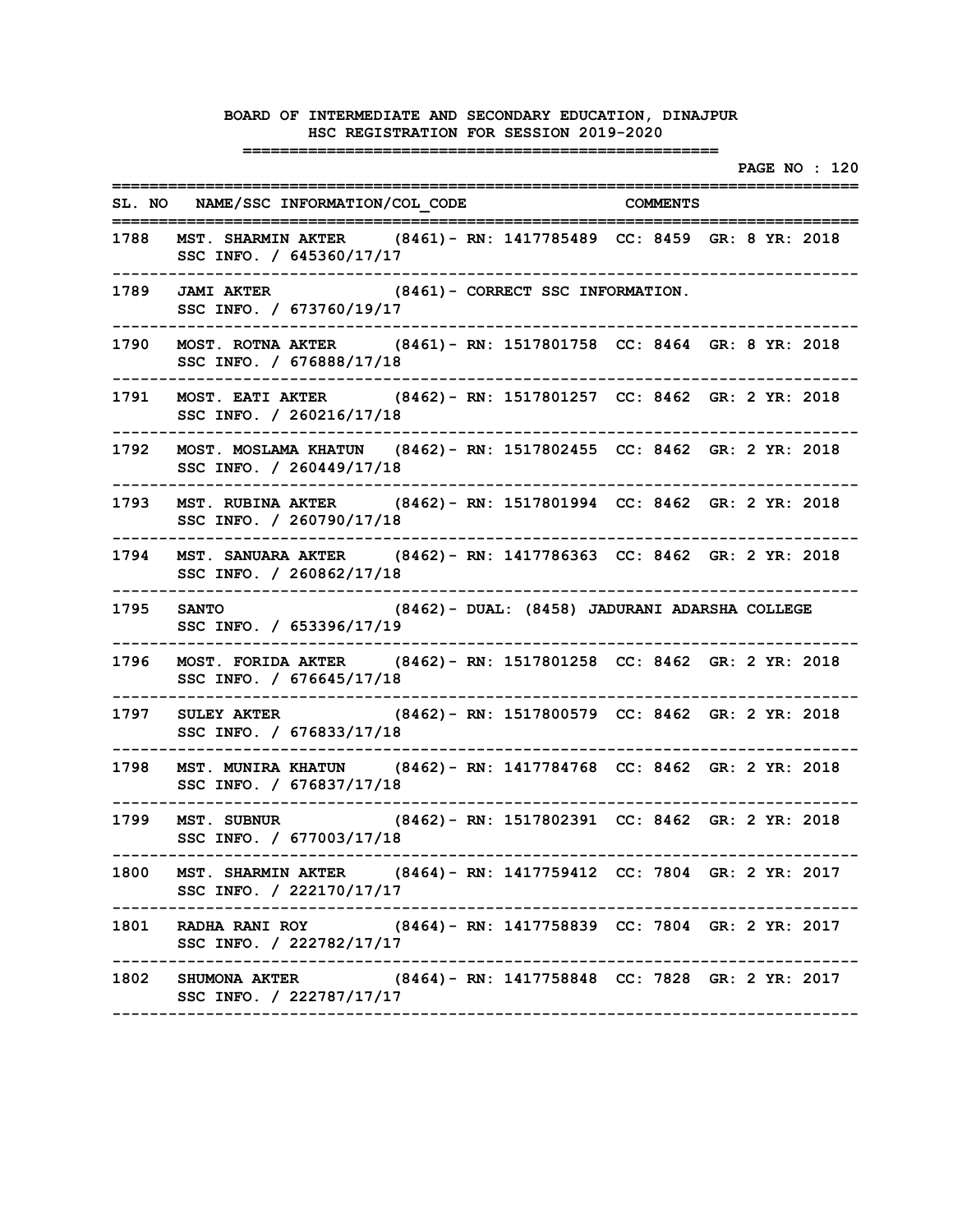**PAGE NO : 121 ================================================================================** SL. NO NAME/SSC INFORMATION/COL CODE COMMENTS **================================================================================ 1803 MST. JUE AKTER (8464)- RN: 1417785325 CC: 8450 GR: 8 YR: 2017 SSC INFO. / 231204/17/17 -------------------------------------------------------------------------------- 1804 PROITMA RANI ROY (8464)- RN: 1417759411 CC: 7804 GR: 2 YR: 2018 SSC INFO. / 249267/17/18 -------------------------------------------------------------------------------- 1805 ARMINA KHATUN (8464)- RN: 1417758855 CC: 7804 GR: 2 YR: 2018 SSC INFO. / 249973/17/18 -------------------------------------------------------------------------------- 1806 PURNIMA RANI ROY (8464)- RN: 1417759414 CC: 7804 GR: 2 YR: 2018 SSC INFO. / 667811/17/18 -------------------------------------------------------------------------------- 1807 ADORI RANI ROY (8464)- RN: 1417759418 CC: 7804 GR: 2 YR: 2018 SSC INFO. / 667813/17/18 -------------------------------------------------------------------------------- 1808 AOPU SHARMA (8500)- RN: 1517807632 CC: 8600 GR: 2 YR: 2018 SSC INFO. / 264321/17/18 -------------------------------------------------------------------------------- 1809 MD. TAWFFIQUZZAMAN U (8500)- DUAL: (8026) HOLY LAND COLLEGE SSC INFO. / 267521/17/19 -------------------------------------------------------------------------------- 1810 MD. ARIFUZZAMAN (8500)- RN: 9017802468 CC: 8700 GR: 2 YR: 2018 SSC INFO. / 600621/19/18 -------------------------------------------------------------------------------- 1811 MD. SOHEL RANA (8500)- RN: 9017802469 CC: 8700 GR: 2 YR: 2018 SSC INFO. / 600630/19/18 -------------------------------------------------------------------------------- 1812 MST. RUNA AKTER (8502)- DUAL: (8702) MAIDAN DIGHI COLLEGE SSC INFO. / 401808/17/19 -------------------------------------------------------------------------------- 1813 MD. AL AMIN (8503)- RN: 1517804008 CC: 6625 GR: 0 YR: 2018 SSC INFO. / 263902/17/18 -------------------------------------------------------------------------------- 1814 MD. RIDOY (8503)- DUAL: (8700) SHAHID ZIAUR RAHMAN COLLEGE SSC INFO. / 403940/17/19 -------------------------------------------------------------------------------- 1815 SOJIB HOSEN (8503)- DUAL: (8657) SALBARI BIR MUKTIJODDHA ADV SSC INFO. / 403978/17/19 -------------------------------------------------------------------------------- 1816 SABRINA AKTER SMRITY (8525)- RN: 1417786986 CC: 6806 GR: 0 YR: 2017 SSC INFO. / 233251/17/17 -------------------------------------------------------------------------------- 1817 MD. NURZZAMAN (8550)- RN: 1417786156 CC: 8450 GR: 0 YR: 2017 SSC INFO. / 231260/17/17 --------------------------------------------------------------------------------**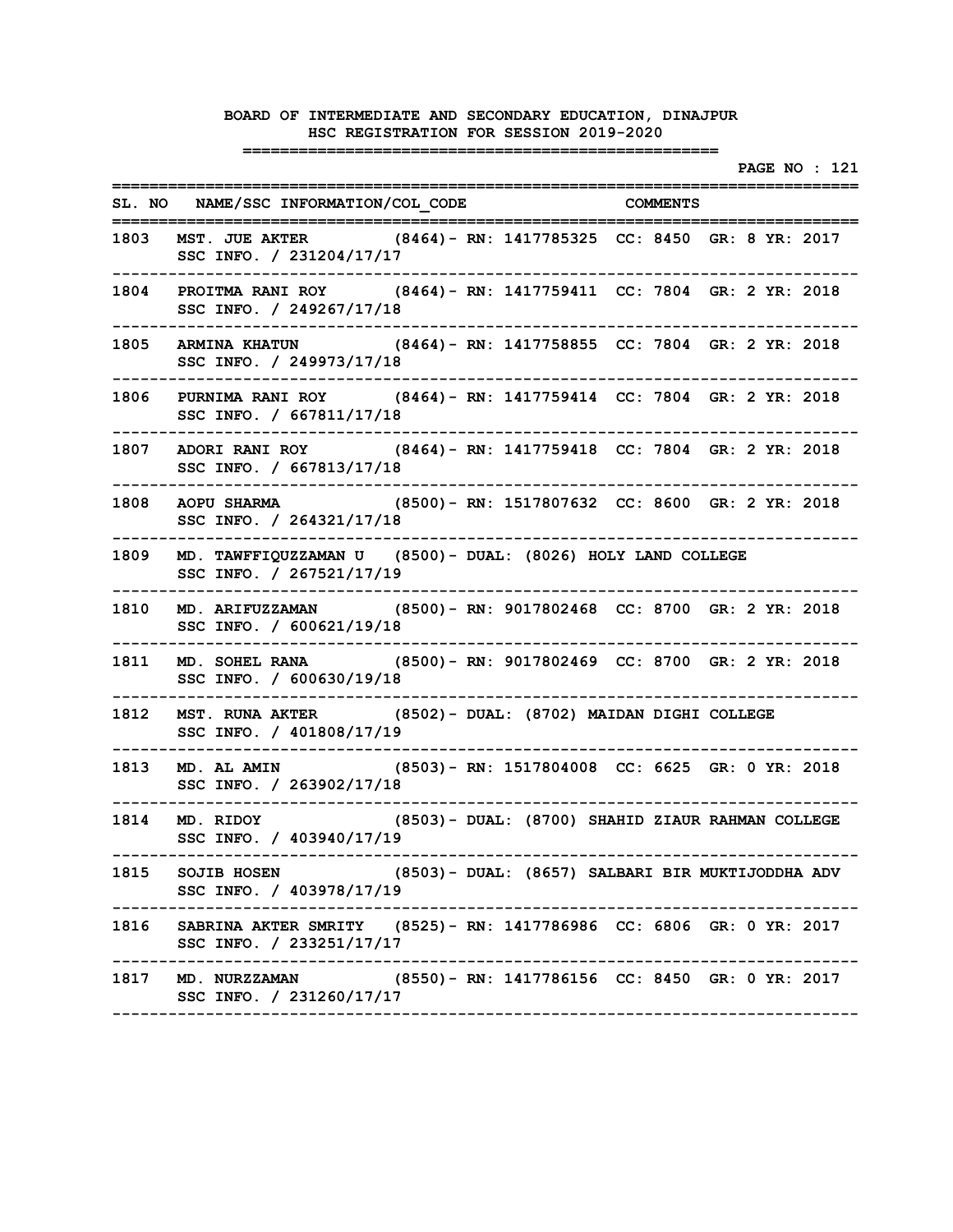**PAGE NO : 122 ================================================================================** SL. NO NAME/SSC INFORMATION/COL CODE COMMENTS **================================================================================ 1818 MD. ANOWAR HOSSAIN (8550)- RN: 1417787311 CC: 8500 GR: 8 YR: 2017 SSC INFO. / 233314/17/17 -------------------------------------------------------------------------------- 1819 MD. TAREK MAHMUD (8550)- RN: 1517806676 CC: 5375 GR: 8 YR: 2018 SSC INFO. / 267050/17/18 -------------------------------------------------------------------------------- 1820 MD. SOHANUR RAHMAN (8700)- RN: 1517805125 CC: 8550 GR: 2 YR: 2018 SSC INFO. / 263591/17/18 -------------------------------------------------------------------------------- 1821 MD. SADEKUL ISLAM NA (8700)- RN: 1517805128 CC: 8500 GR: 8 YR: 2018 SSC INFO. / 263594/17/18 -------------------------------------------------------------------------------- 1822 MD. RIDOY (8700)- DUAL: (8503) MOFIZAR RAHMAN COLLEGE SSC INFO. / 403940/17/19 -------------------------------------------------------------------------------- 1823 MST. MALEKA AKTER (8700)- CORRECT SSC INFORMATION. SSC INFO. / 631903/17/16 -------------------------------------------------------------------------------- 1824 MST. ETY AKTER (8700)- DUAL: (8656) BONGOBONDHU SHEIKH MUJIB IN SSC INFO. / 660783/17/19 -------------------------------------------------------------------------------- 1825 UMME JANNATUS LAMI (8700)- RN: 1517816094 CC: 8700 GR: 2 YR: 2018 SSC INFO. / 684304/17/18 -------------------------------------------------------------------------------- 1826 ABDUL HAKIM (8700)- RN: 1517814898 CC: 8651 GR: 8 YR: 2018 SSC INFO. / 686491/17/18 -------------------------------------------------------------------------------- 1827 SOMPAD RAY (8701)- RN: 1517805212 CC: 8650 GR: 0 YR: 2018 SSC INFO. / 266435/17/18 -------------------------------------------------------------------------------- 1828 SHARMIN AKTER (8701)- DUAL: (8653) DHARDHARA COLLEGE SSC INFO. / 659239/17/19 -------------------------------------------------------------------------------- 1829 SUAL RANA (8701)- DUAL: (8679) ALOWAKHOA TAFSHILI SCHOOL & SSC INFO. / 659845/17/19 -------------------------------------------------------------------------------- 1830 MD. SUVO ISLAM (8703)- RN: 1317775693 CC: 8677 GR: 8 YR: 2017 SSC INFO. / 235142/17/17 -------------------------------------------------------------------------------- 1831 MUSA NABI (8703)- DUAL: (8679) ALOWAKHOA TAFSHILI SCHOOL & SSC INFO. / 659844/17/19 -------------------------------------------------------------------------------- 1832 MST. KANIZ FATEMA (8704)- CORRECT SSC INFORMATION. SSC INFO. / 659989/17/09 --------------------------------------------------------------------------------**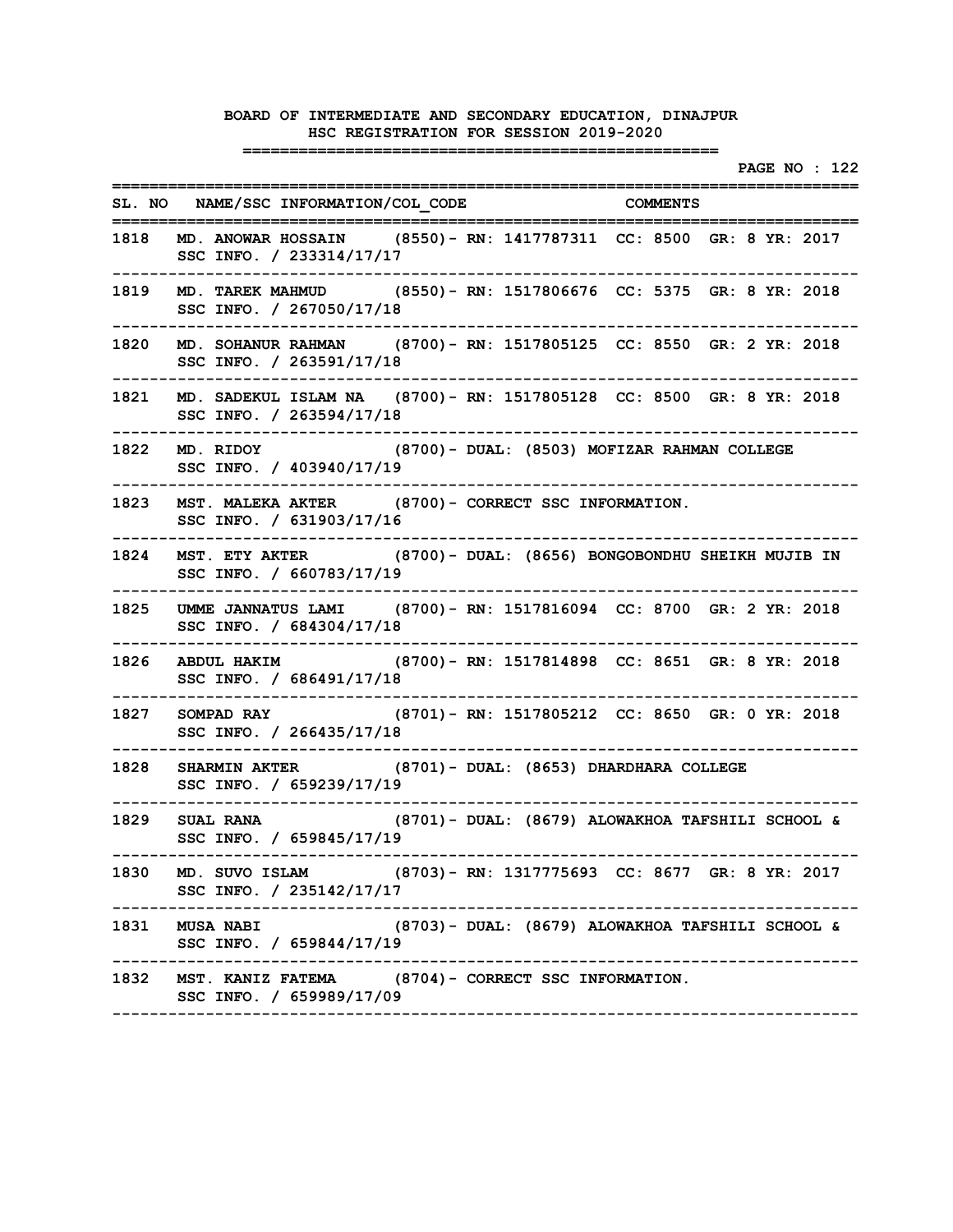|        |                                                                                                                           | <b>PAGE NO : 123</b>                                                    |
|--------|---------------------------------------------------------------------------------------------------------------------------|-------------------------------------------------------------------------|
|        | SL. NO    NAME/SSC INFORMATION/COL CODE                                                                                   | <b>COMMENTS</b>                                                         |
| 1833   | SSC INFO. / 687275/17/18                                                                                                  | MD. HAMIDUL ISLAM (8575) - RN: 1517807393 CC: 8850 GR: 2 YR: 2018       |
| 1834   | SSC INFO. / 264494/17/18                                                                                                  | MST. SHYAMOLI AKTER (8576) - RN: 1517808260 CC: 8576 GR: 2 YR: 2018     |
| 1835   | SSC INFO. / 427443/18/18                                                                                                  | BILKIS AKTAR (8576) - RN: 1518821799 CC: 6575 GR: 8 YR: 2018            |
| 1836   | SSC INFO. / 656896/17/19                                                                                                  | MD. MOSTAFIZUR RAHMA (8578) - DUAL: (8600) BHAJANPUR COLLEGE            |
| 1837 - | SSC INFO. / 649065/17/17                                                                                                  | MST. KOHINUR AKTER (8600) - RN: 1417791341 CC: 8625 GR: 2 YR: 2018      |
| 1838   | SSC INFO. / 656896/17/19                                                                                                  | MD. MOSTAFIZUR RAHMA (8600) - DUAL: (8578) ALHAJ TAMIJ UDDIN COLLEGE    |
| 1839   | SSC INFO. / 687365/17/18                                                                                                  | MD. SADEKUL HOSSEN (8600) - RN: 1417790679 CC: 8578 GR: 2 YR: 2018      |
| 1840   | SSC INFO. / 402644/17/19                                                                                                  | MD. RAFIKUL ISLAM (8627) - DUAL: (8630) KALIGONJ COLLEGE                |
| 1841   | SSC INFO. / 657780/17/19                                                                                                  | MOST. SYLIN AKTER (8627) - DUAL: (8632) LAXMINARAYONI GIRLS' SCHOOL     |
| 1842   | SSC INFO. / 118333/13/19                                                                                                  | PRITY SARKAR (8628) - DUAL: (6525) NILPHAMARI GOVT. WOMEN'S CO          |
| 1843   | SSC INFO. / 246155/17/18                                                                                                  | SODIP CHANDRA DEBNAT (8628) - RN: 1517765844 CC: 8300 GR: 8 YR: 2018    |
| 1844   | SSC INFO. / 256848/17/19                                                                                                  | MD. SHAMIM RAHAMAN (8628) - DUAL: (8250) THAKURGAON GOVT. COLLEGE       |
|        | 1845 MIST. GOLAPI BEGUM (8629) - CORRECT SSC INFORMATION.<br>SSC INFO. / 250772/19/18                                     |                                                                         |
|        | ---------------------------------<br>1846 SHARJINA AKTAR (8629)- DUAL: (8631) SONAHER COLLEGE<br>SSC INFO. / 381320/17/19 |                                                                         |
|        | ------------------------------------<br>SSC INFO. / 402644/17/19                                                          | 1847 MD. RAFIKUL ISLAM (8630)- DUAL: (8627) BAGDAHA COLLEGE, PANCHAGARH |
|        |                                                                                                                           |                                                                         |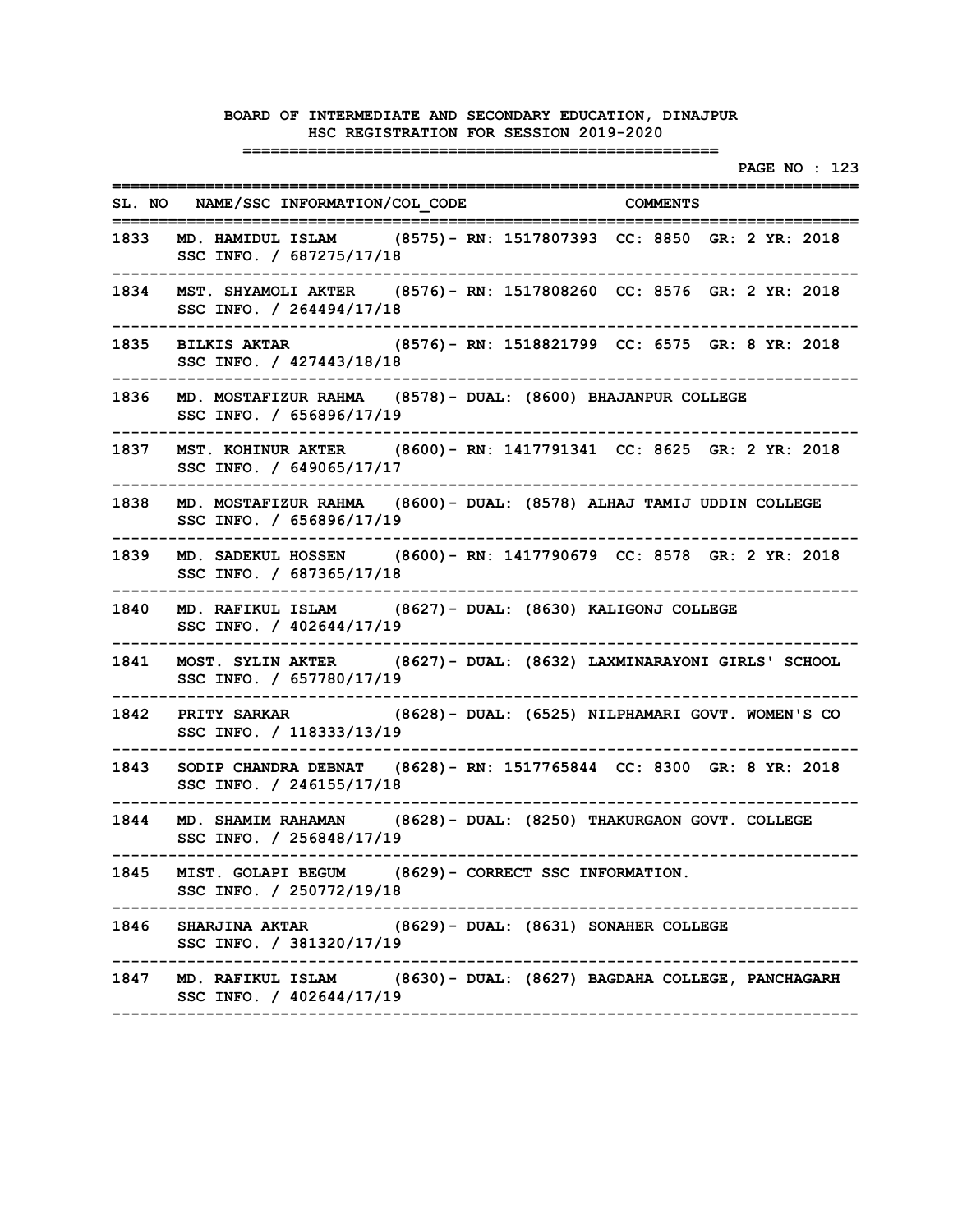|      |                                                                                                                            |  | ----------------------------------- |  |                 | PAGE NO : 124 |  |  |
|------|----------------------------------------------------------------------------------------------------------------------------|--|-------------------------------------|--|-----------------|---------------|--|--|
|      | SL. NO NAME/SSC INFORMATION/COL CODE<br>=============================                                                      |  | ---------------------               |  | <b>COMMENTS</b> |               |  |  |
| 1848 | SHARJINA AKTAR (8631) - DUAL: (8629) DEBIGANJ WOMEN'S COLLEGE<br>SSC INFO. / 381320/17/19                                  |  |                                     |  |                 |               |  |  |
| 1849 | MOST. SYLIN AKTER (8632) - DUAL: (8627) BAGDAHA COLLEGE, PANCHAGARH<br>SSC INFO. / 657780/17/19                            |  |                                     |  |                 |               |  |  |
| 1850 | MD. SHAKIL ISLAM (8650) - RN: 1417795403 CC: 8701 GR: 0 YR: 2017<br>SSC INFO. / 236266/17/17                               |  |                                     |  |                 |               |  |  |
| 1851 | MST. JANNATUN FERDUS (8650) - DUAL: (8258) KADAMRASUL HAT SCHOOL AND C<br>SSC INFO. / 262567/17/18                         |  |                                     |  |                 |               |  |  |
| 1852 | SUBAL CHANDRA BARMAN (8650) - RN: 1517814675 CC: 8654 GR: 0 YR: 2018<br>SSC INFO. / 265579/17/18                           |  |                                     |  |                 |               |  |  |
| 1853 | MD. RUBEL MIYA (8650) - RN: 1517784866 CC: 4356 GR: 2 YR: 2018<br>SSC INFO. / 678051/17/18                                 |  |                                     |  |                 |               |  |  |
|      | 1854 TAPOS CHANDRA (8651) - RN: 1317774700 CC: 8702 GR: 2 YR: 2017<br>SSC INFO. / 317927/17/17                             |  |                                     |  |                 |               |  |  |
|      | 1855 MST. ANZUARA (8652) - RN: 1517815383 CC: 8650 GR: 0 YR: 2018<br>SSC INFO. / 265440/17/18                              |  |                                     |  |                 |               |  |  |
|      | ----------------------------<br>1856 RITA RANI (8653) - RN: 1417790196 CC: 8701 GR: 0 YR: 2018<br>SSC INFO. / 267413/17/18 |  |                                     |  |                 |               |  |  |
| 1857 | MOST. NAJMIN AKTER (8653) - RN: 1417799866 CC: 8677 GR: 2 YR: 2017<br>SSC INFO. / 651644/17/17                             |  |                                     |  |                 |               |  |  |
| 1858 | SHARMIN AKTER (8653) - DUAL: (8701) AMLAHAR COLLEGE<br>SSC INFO. / 659239/17/19                                            |  |                                     |  |                 |               |  |  |
| 1859 | MOST. SABINA AKTER (8653) - RN: 1517818298 CC: 8676 GR: 2 YR: 2018<br>SSC INFO. / 685094/17/18                             |  |                                     |  |                 |               |  |  |
|      | 1860 BABLY RANI SARKER (8655) - RN: 1417795624 CC: 8650 GR: 2 YR: 2017<br>SSC INFO. / 650272/17/17                         |  |                                     |  |                 |               |  |  |
|      | 1861 RABAKA SULTANA MITU (8655) - RN: 1417795625 CC: 8650 GR: 2 YR: 2017<br>SSC INFO. / 650273/17/17                       |  |                                     |  |                 |               |  |  |
| 1862 | SREETI RANI ROY (8655) - RN: 1417795636 CC: 8250 GR: 2 YR: 2017<br>SSC INFO. / 650274/17/17                                |  |                                     |  |                 |               |  |  |
|      |                                                                                                                            |  |                                     |  |                 |               |  |  |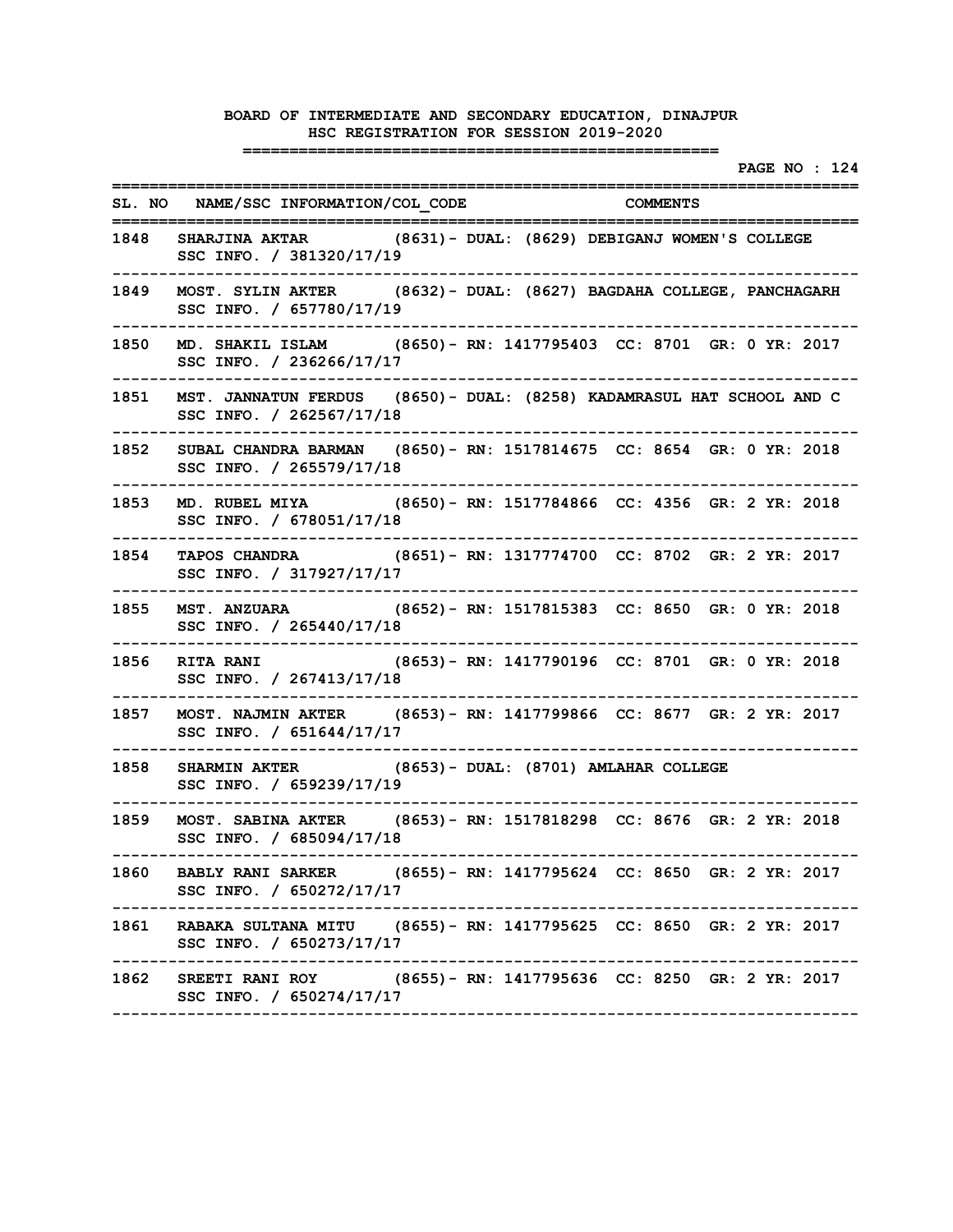|        |                                                                                                                                  |  |  |  |  |  | <b>PAGE NO : 125</b> |
|--------|----------------------------------------------------------------------------------------------------------------------------------|--|--|--|--|--|----------------------|
|        | SL. NO NAME/SSC INFORMATION/COL CODE COMMENTS                                                                                    |  |  |  |  |  |                      |
| 1863   | =============<br>PURNIMA RANI ROY (8655) - RN: 1417795637 CC: 8275 GR: 2 YR: 2017<br>SSC INFO. / 650275/17/17                    |  |  |  |  |  |                      |
| 1864   | SAIMUN NAHAR BITHY (8655) - RN: 1417795639 CC: 8275 GR: 2 YR: 2017<br>SSC INFO. / 650276/17/17                                   |  |  |  |  |  |                      |
| 1865   | MAHAMUDA FERDOUS SOR (8655) - RN: 1417795640 CC: 8261 GR: 2 YR: 2017<br>SSC INFO. / 650277/17/17                                 |  |  |  |  |  |                      |
| 1866   | SANJIDA TASNIM SUNNY (8655) - RN: 1417795642 CC: 8250 GR: 2 YR: 2017<br>SSC INFO. / 650278/17/17                                 |  |  |  |  |  |                      |
| 1867 - | SHAFIUL ISLAM (8656) - RN: 1417796227 CC: 8700 GR: 2 YR: 2017<br>SSC INFO. / 233774/17/17                                        |  |  |  |  |  |                      |
| 1868   | MST. ETY AKTER (8656) - DUAL: (8700) SHAHID ZIAUR RAHMAN COLLEGE<br>SSC INFO. / 660783/17/19                                     |  |  |  |  |  |                      |
| 1869   | SOJIB HOSEN (8657) - DUAL: (8503) MOFIZAR RAHMAN COLLEGE<br>SSC INFO. / 403978/17/19                                             |  |  |  |  |  |                      |
| 1870   | MANORANJAN ROY (8657) - RN: 1417792522 CC: 8625 GR: 8 YR: 2017<br>SSC INFO. / 649784/17/17                                       |  |  |  |  |  |                      |
| 1871   | MD. BAPPY HOSEN (8657) - RN: 1417797509 CC: 8631 GR: 2 YR: 2017<br>SSC INFO. / 652829/17/17                                      |  |  |  |  |  |                      |
| 1872   | MST. RUNA AKTER (8702) - DUAL: (8502) HAZI SOFIR UDDIN AHAMAD GIR<br>SSC INFO. / 401808/17/19                                    |  |  |  |  |  |                      |
| 1873   | (8702)– RN: 1417788215 CC: 8678 GR: 2 YR: 2018<br><b>BIPLOB KUMAR</b><br>SSC INFO. / 685791/17/18                                |  |  |  |  |  |                      |
| 1874   | MISS. MUKTA AKTER (8875) - CORRECT SSC INFORMATION.<br>SSC INFO. / 14010015037/20/18                                             |  |  |  |  |  |                      |
|        | 1875 MD. SAHIN ALAM (8675) - RN: 1417798249 CC: 8850 GR: 2 YR: 2017<br>SSC INFO. / 235381/17/17<br>----------------------------  |  |  |  |  |  |                      |
|        | 1876 MD. SOHAG ALI (8677) - DUAL: (8679) ALOWAKHOA TAFSHILI SCHOOL &<br>SSC INFO. / 267370/17/19                                 |  |  |  |  |  |                      |
|        | ----------------------------<br>1877 MD. SHANTA ISLAM (8677)- RN: 1417787519 CC: 8550 GR: 8 YR: 2017<br>SSC INFO. / 652099/17/17 |  |  |  |  |  |                      |
|        |                                                                                                                                  |  |  |  |  |  |                      |